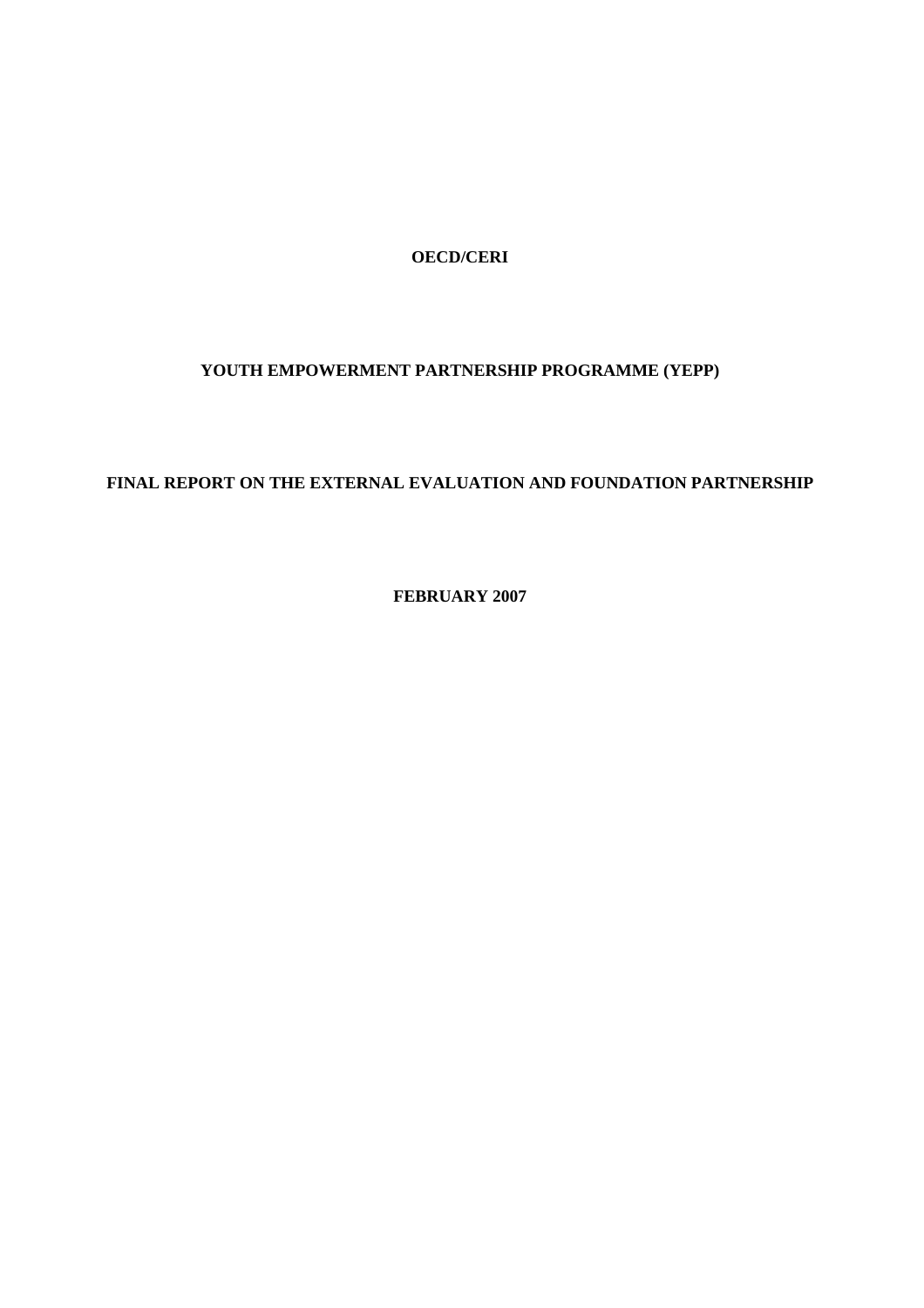# **TABLE OF CONTENTS**

| THE NATURE OF THE NEF OECD/CERI COLLABORATION AND THE DESIGN OF THE |  |
|---------------------------------------------------------------------|--|
| OUTLINE OF OCED/CERI/NEF COLLABORATION AND YEPP EVALUATION PLAN 204 |  |
|                                                                     |  |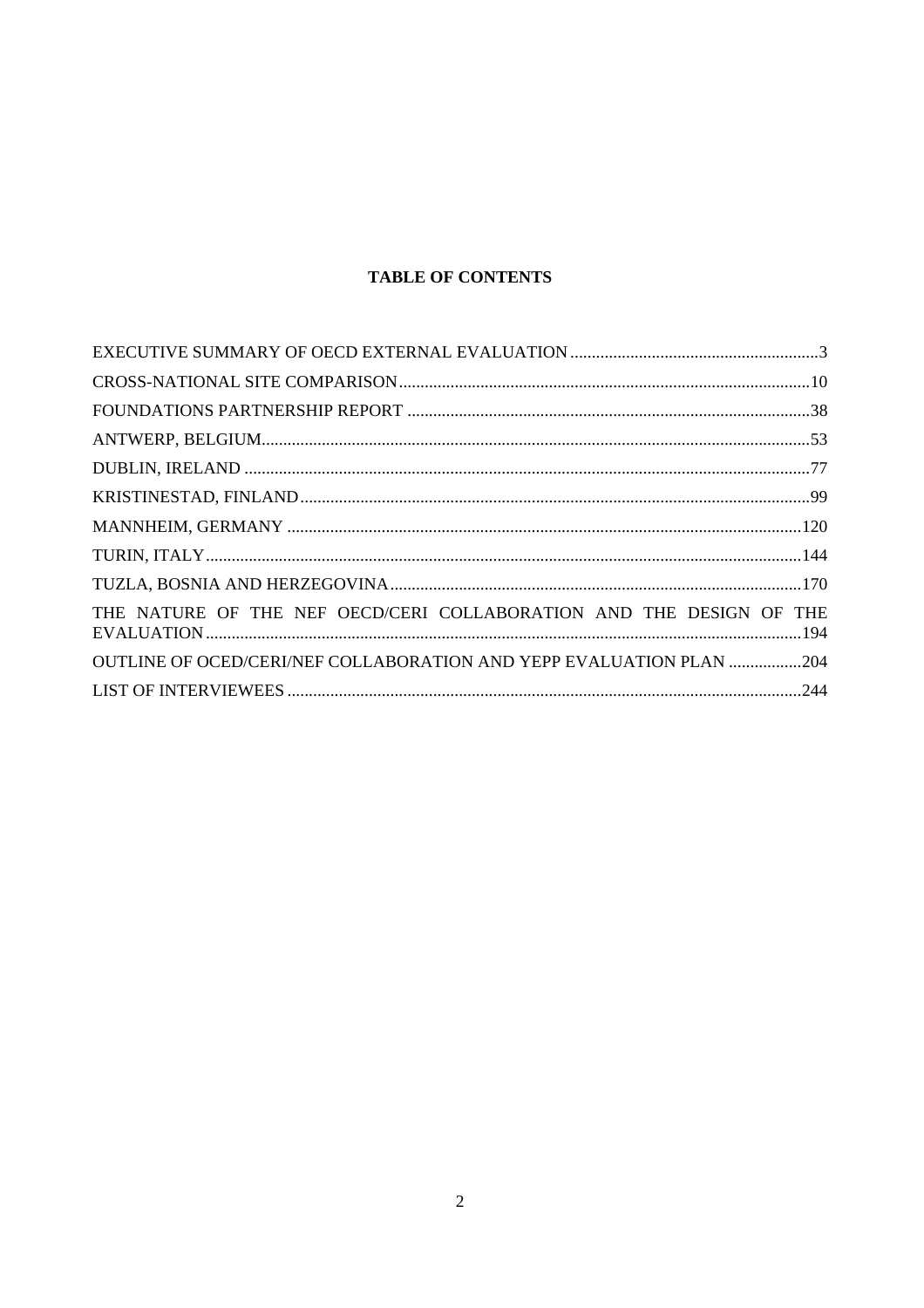## **EXECUTIVE SUMMARY OF OECD EXTERNAL EVALUATION**

# **What is YEPP?**

The Youth Empowerment Partnership Programme (YEPP) is a multi-layered international project working in six European countries in disadvantaged areas called CHIs (Centres of High Intensity). YEPP promotes community and youth empowerment through capacity building and training at the local level which involves all local stakeholders in a process of systematic planning for long-term change. To be successful these plans must be holistic and therefore cross-sectoral and they must be dynamic; *i.e.* innovative and able to respond flexibly to the developing needs of the community. To be fully effective, this model explicitly requires the public, private and independent sectors to work together in partnership and with the community to find ways to identify and achieve commonly agreed goals.

Creating such change in communities requires knowledge and its effective management. The YEPP process is aimed at acquiring knowledge about the community and its needs, as identified by local stakeholders, and managing and using that knowledge for the benefit of the community. This is achieved through a cyclical process of needs assessment – goal setting – evaluation and feedback leading to new goal identification, etc. This process is strengthened through trans-national co-operation.

Structurally YEPP has several layers. At the local level, there is a local support group (LSG), which is the local motor of change. The membership of the LSG includes representatives of the local, public, private and independent sectors, the foundation supporting the project, youth and is supported by the local coordinator and researcher.

The LSGs are supported both by the programme team (PT) for the whole international YEPP, based in Berlin and the other YEPP sites through the transnational component of the work. The PT plays a pivotal role in the YEPP since it is the management hub of YEPP. It reports to a Steering Committee comprising the funding foundations, NEF, the OECD and the YEPP director.

A particular feature of YEPP is its evaluation programme. As noted above, evaluation is used as part of the knowledge management process to steer decision-making. This aspect, among others, is captured by the internal evaluation (IE) which is carried out by the local researcher and the PT through regular data gathering over the course of the project. An external evaluation (EE) is carried out by the OECD via visits to each YEPP site each year over two years. Although presented separately there is planned complementarity between the IE and the EE.

## **The Foundation partnership**

The YEPP was created by a group of committed foundations, both big and small, within the framework of the European Foundation Centre (EFC). OECD was invited to join at an early stage before the creation of the YEPP steering committee and before the administrative responsibility for the project was assumed by AICE/NEF.

In these early days, aspects of the implementation and management of YEPP certainly tested the resolve, coherence and collective responsibility of this "consortium". Certainly some of the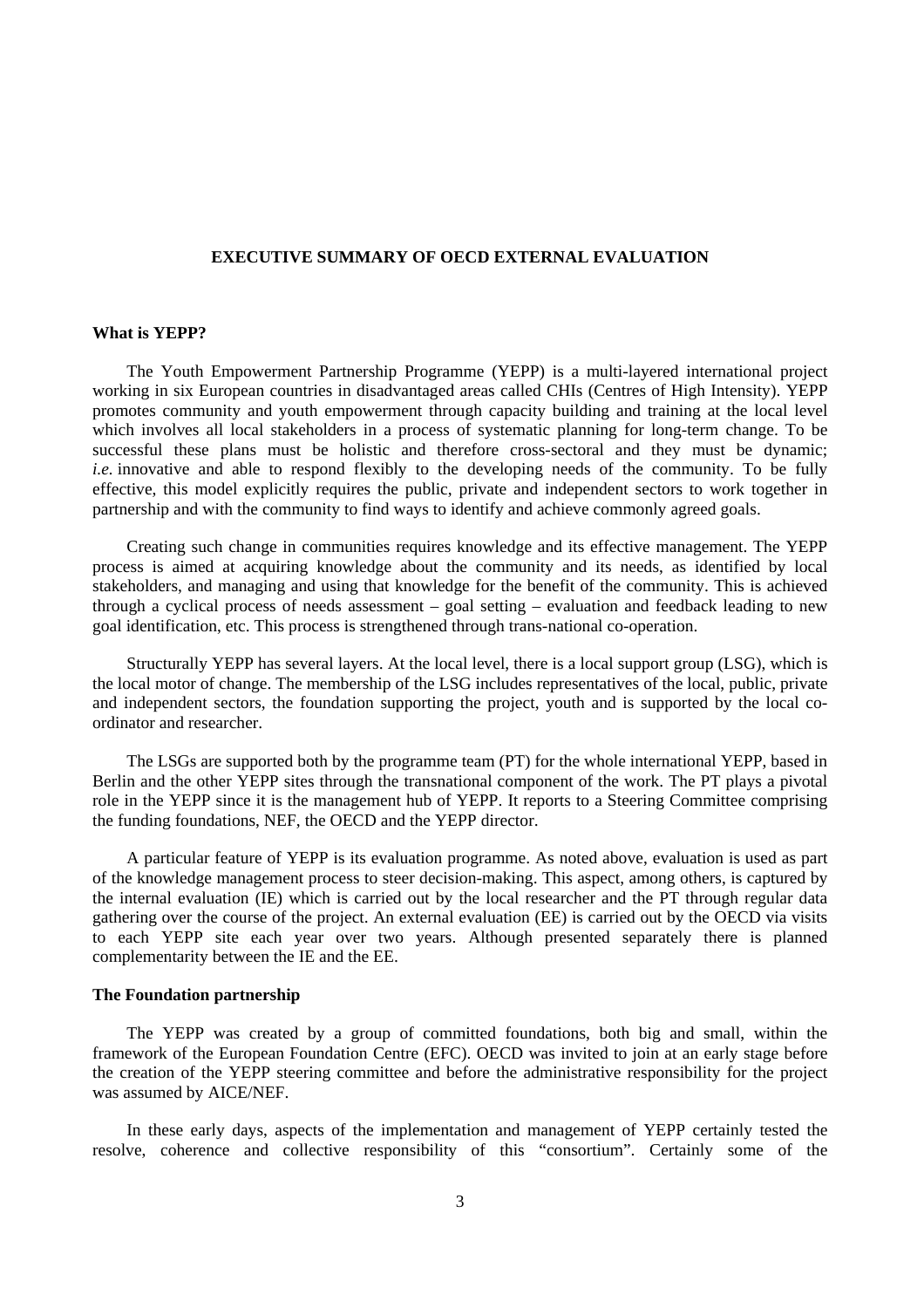implementation issues which arose came from individual foundation decisions that did not take fully into account the collective implications. In general terms, however, the co-operation fared well.

Thus in creating such a co-operation, the individual members must be prepared to share power and make decisions in the light of the group's interests and not solely their own. It may be helpful in the future to have formal contracts to clarify roles, responsibilities and expectations with sunset clauses.

# **What are the costs?**

There are four types of cost for foundations in supporting YEPP. One is to the overall programme budget, the second is for the individual YEPP sites, the third for the trans-national component and the fourth for other costs.

# *The overall programme budget*

Although there is no fixed scale of contribution, the current minimum annual fee is EUR 10 000 with a EUR 5 000 supplement for the external evaluation costs.<sup>1</sup> This fee is paid to NEF. Given the low cost of YEPP, the regular and reliable payment of these subscriptions is important to avoid cash flow problems for programme management. This was not always the case and should be rectified in the future. Alternatively, there needs to be some kind of buffer arrangement (perhaps at NEF) so that the programme management can access funds in a timely manner.

# *The individual YEPP sites*

The investment made in each YEPP site depends on the foundation(s) involved. On average it was approximately EUR 40 000 per annum over the period of YEPP, 2002-2005. This paid for the local co-ordinator and a local researcher (both part-time). In addition, foundations invested between EUR 20 000 and EUR 100 000 per annum for other site initiatives such as local projects and events. This sum is certainly modest by contrast to other programmes with similar goals and its adequacy should be given serious attention.

#### *The trans-national component*

This part of YEPP was perceived as very important by the youth and the local site workers, and the costs for international meetings are born by the foundations where possible. Some funds for travel for youth for example are carried by the programme management via specific grants from foundations, particularly interested in this aspect of the work, and the European Union.

#### *Other costs*

This category includes costs for attending meetings of the steering committee and the amounts are dependent on individual circumstances.

 $\frac{1}{1}$ 

<sup>.</sup> From Jan. 1, 2007 these costs will be consolidated into a single figure of EUR 15 000 for the core budget.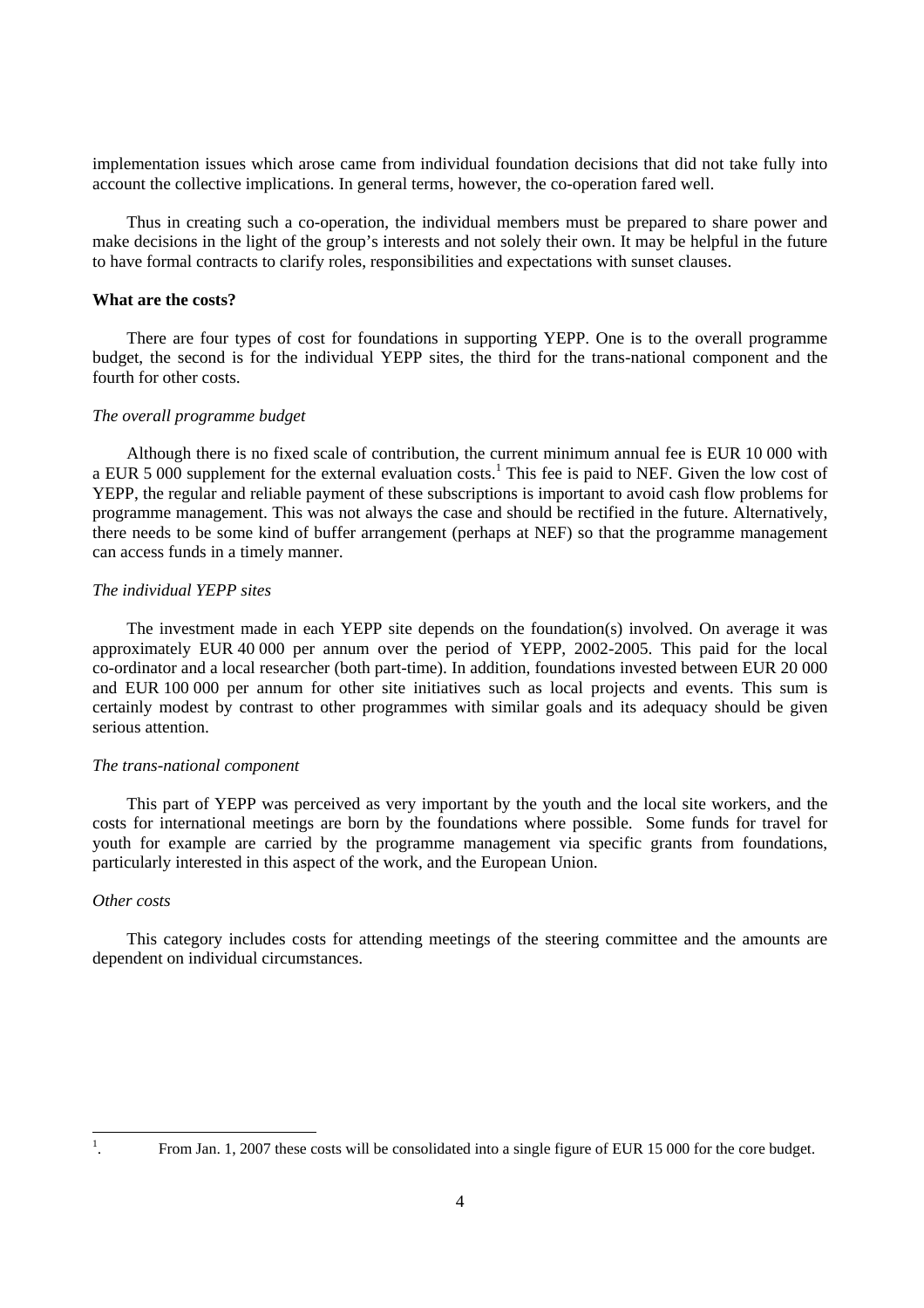# **Does YEPP work?**

#### *The main ingredients*

#### *The YEPP model*

The external evaluation shows that the international centrally-managed project, YEPP, was successful in bringing together and developing partnerships with stakeholders from different sectors in all of the sites. Some took longer than others, but this is in the nature of such work. Some sites implemented the YEPP model more fully than others and those that did were more successful than those that did not. The transnational component was especially appreciated, and in addition there are many examples of sustainable youth and community empowerment programmes that were initiated**.** *This implies that a systematic holistic approach to youth development work of this type, using feedback from researchers on the ground to guide future decision-making, is to be strongly recommended***.** 

#### *The selection of sites*

YEPP works in sites which have been called Centres of High Intensity. These are areas where there is a concentration of severe problems impacting on youth involvement and where there are already a variety of services functioning on the ground. The sites involved in YEPP were those where foundations were already working. This was clearly a pragmatic solution when the programme began but is hardly the best selection method for a strong evaluation since it imposes limits on the generalisability of the data. In addition, there is a question mark over whether the sites were all deprived. Some, *e.g*. Tuzla, clearly were; others, *e.g.* Turin (Parella), clearly were not. *If the goal of YEPP is to meet the needs of disadvantaged youths and the communities in which they live more attention should be given to the criteria of site selection.* 

#### *The youth involved*

YEPP works with youth at risk. It is clear that the youth were more at risk in some areas than others and it is also true, not surprisingly, that most sites had difficulty in reaching the most marginalised groups, although the numbers of youth involved increased over time. In future, more work needs to be done to include these groups in the activities. This may present the biggest challenge for the trans-national programme which requires competence in spoken English, and for those not having such competence will necessitate the involvement of interpreters – an additional cost factor for foundations? *Thus a strategy is needed to involve youth who are hard to reach.*

#### *The local support group as the motor of change*

The local support group proved to be of central importance as the change agent for the sites. Where this worked well, YEPP made most progress with some sites learning to use the feedback available from the local researcher very effectively for future planning. *A rational local decision-making model of knowledge management will help to empower both communities and youth.*

#### *The trans-national element*

The trans-national element of YEPP consisted of youth exchanges, thematic capacity building workshops and two YEPP-community conferences. This feature was singled out as a very successful programme by all stakeholders, even though perhaps inevitably some felt that the exchanges could have been better organised with broader participation. The Community TV and EmpowerMediaNetwork was an especially effective outcome which brought together youth from the various sites to learn about this media via practical projects such as making documentaries. Projects such as this provide a real dynamic for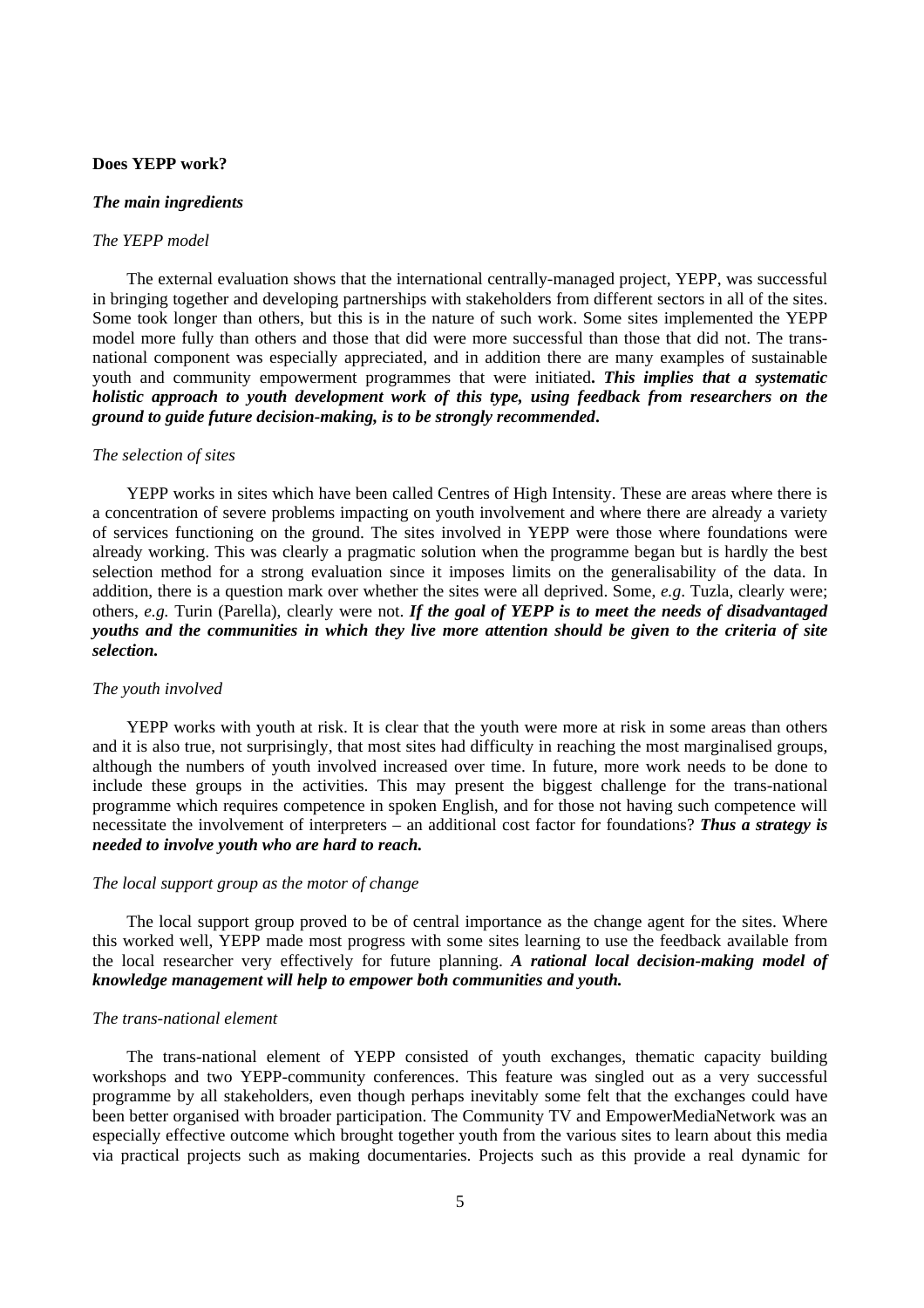further collaboration going well beyond one-off exchange programmes. There were also transnational training sessions and meetings for the co-ordinators and researchers which were widely appreciated. *The success of YEPP is clearly strongly linked to the significant role played by the trans-national element. In the global village, this experience gives authenticity to projects and creates new experience and ideas for youth to work with.* 

# **Evaluation**

This component of YEPP was a very important element in the original design. There are two aspects the so-called internal evaluation (IE) and the external evaluation (EE). The IE was designed as a formative evaluation and was carried out regularly during the course of the work, gathering data by various means, while the EE was conducted by the OECD during two visits to each site on an annual basis. Here the data gathered were mainly by interview.

#### *Internal evaluation*

There can be no question that the IE process was perceived as heavy by the sites and the local researchers found it difficult to provide all of the required reports. The sites also thought that it attracted funds that could have been spent on site projects. Ultimately the balance was decided by individual foundations. So, for example, if the research budget was cut idiosyncratically it threatened the viability of the local and trans-national dimensions of the evaluation– and this at times led to considerable stress for the PT. This element of the decision-making process needs to be addressed in new work. Nevertheless, a great deal of data were gathered from each site which has allowed for detailed understanding of the development of the programme. For instance, the IE process was useful for defining the local strategic action plans and assisted in the process of collective reflection as the programme developed. The PT should be praised for the way they stuck to their guns through this process. *While none of the sites started out with a strong evaluation culture it is noteworthy that some have come to appreciate the importance of data in making good decisions and understanding and monitoring progress. This will become a very important selling feature for future developments and fundraising and empowerment.* 

#### *External evaluation*

This component had fewer problems, although it proved difficult to find people on the site to support the visits. The EE was also criticised for not providing feedback to the sites after the first visit. The issue here is how far should this component of the evaluation be considered as formative, or should it be truly independent not impacting on the sites themselves? This question needs to be resolved in future applications of designs of this sort and made clear to all actors at the outset.

# **Capacity building and training**

YEPP afforded the opportunity for much capacity building and training through the working of the LSGs and the projects that emerged from their planning cycles. The trans-national workshops and meetings also provided the context for much and varied learning experiences. *These encounters were widely appreciated, especially by the youth and clearly impacted on progress and projects in the YEPP individual sites.* 

#### **Programme team**

For most of the time, there were four members of the programme team: a project director (full-time), one part-time project officer, one part-time research assistant and a secretary (part-time). They provided the central management structure for the YEPP. The PT has the role of inspiring the sites, supporting the developments at local and trans-national levels and evaluating the process and outcomes and organising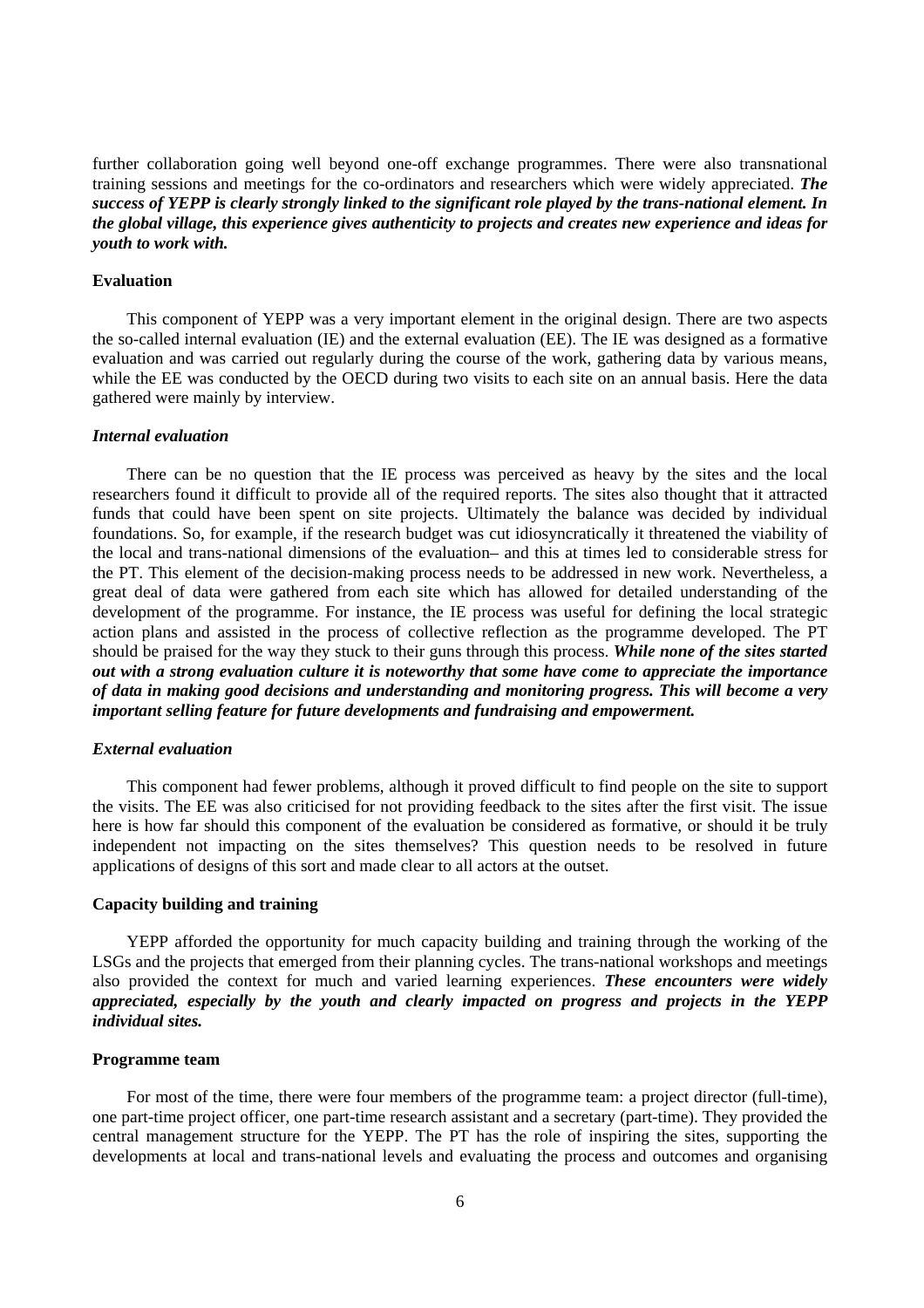trans-national capacity building meetings and the YEPP-community conferences. It also carries the responsibility for marketing YEPP, *e.g.* via the newspaper and website, fund-raising etc. In addition, it is responsible to the steering committee and serves as its secretariat. Members of the PT spent much of their time visiting and talking with site representatives, keeping them on track and helping them to overcome obstacles, develop new initiatives etc. In carrying out these tasks they were criticised for a lack of flexibility by some sites. This is inevitable, but the very fact that the sites are still continuing suggests that this was not a serious problem – furthermore the project director remains held in high esteem by the participating foundations*. In an international programme a central management team is essential and it must be properly staffed. A question has to be raised as to whether the team has adequate funding and staffing levels to deal efficiently with all of these tasks in the medium to long term future.* 

#### **The OECD**

Apart from carrying out the EE, the OECD in close collaboration with the PT, has played a major role in conceptualising YEPP and designing the evaluation. It has been represented on the Steering Committee and the executive committee of YEPP and has attended most meetings as well as the YEPP-community conferences. It has also made presentations at a number of EFC annual assemblies.

The OECD has brought YEPP to the attention of all of its member countries and has broadened the project through, *e.g.* country policy reviews on partnership as part of it own work on partnerships for inclusion. *The involvement of the OECD has helped to link sites with national governments in some countries. This probably would not have happened without the support of the foundations and we hope to be able to continue our involvement in the future.* 

#### **Youth and community empowerment**

#### *Youth empowerment*

All sites developed youth empowerment strategies from involving young people in local decisionmaking processes to youth consultations around various aspects of life. Mannheim was especially proud of its cultural activity « Neckarstadt-West Side Story ». Youth centres were established to encourage youth to mix with each other e.g. Kristinestad's 'Culture Cafe' ; citizenship was promoted in Antwerp through the UN rights of the child workshop. Economic empowerment appeared in Tuzla's youth bank*. It must be concluded that the YEPP programme has been successful in creating a large number of enduring youth empowerment projects.* 

#### *Community empowerment*

In YEPP the central mechanism for creating community empowerment is the LSG, which comprises stakeholders ideally from the public, private and independent sectors and youth, supported by a local coordinator and researcher and a representative of the funding foundation. Although a local support group with this particular structure was not established in all YEPP sites, nevertheless, projects aimed at empowering communities were established in all YEPP sites. They covered a wide range and had different goals; for instance, the Incubator project in Turin (Mirafiori) to guide community members in setting up small businesses and a Community foundation in Tuzla. Citizen building and education projects were also established as were those covering social, environmental and health issues. Projects covering cultural issues in the arts, music and TV media were also strongly developed. *Thus YEPP was clearly successful in promoting community empowerment.*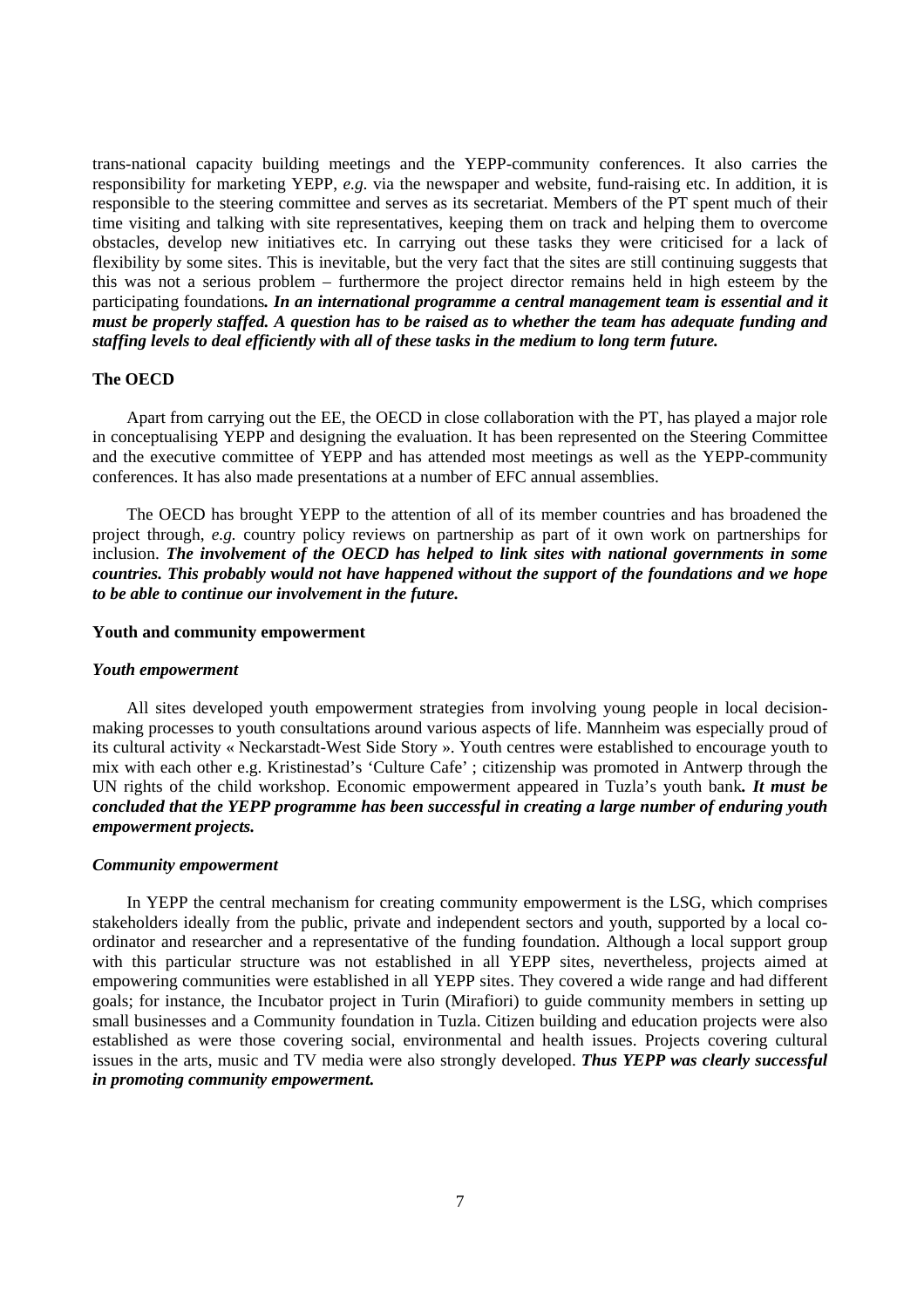# **Partnerships**

#### *The public sector*

Co-operation with the public sector was seen as difficult. Nevertheless, all sites developed some degree of partnership and many had public sector representatives on their LSGs. In Kristinestad, for example, the municipal council became part of the LSG and provided financial support for the continuation of the work. In this case the council stepped in to support a project which it valued after the foundation had removed its funding – an example of the value of a sunset clause? In any event it also attests to the success of the YEPP in Kristnestad.

On a broader basis, as perceived through the eyes of the OECD, a key obstacle was that the public sector was not involved in the original site selection. This needs to be rectified in the future. Apart from this, the usual problems of different understanding of goals and objectives, working styles etc. emerged as barriers. *Nevertheless, there were good examples of the impact of YEPP on public policy at the local level and recognition of significant issues by policy-makers at the national level. However, more attention should be given to this partnership.* 

#### *The private sector*

Engagement with the private sector was generally weak partly because of a lack of tradition in some European countries for this type of partnership and partly because of the perceived lack of motivation for the private sector. Hence there was little private sector involvement in LSGs. Timberland enjoyed a successful link with a school in Antwerp but this is rather a special case since this company has a policy to engage with the community. However, towards the end of the evaluation period there were signs of progress especially via the media companies and through the community foundation and youth bank initiatives. There is clearly scope for further policy development here to create incentives for private sector involvement, *e.g.* through tax reform and broader public sector interest*. Despite these difficulties the fact that progress was clearly made again supports the YEPP ideals and method. But again this partnership arrangement needs to become the focus of a more comprehensive strategy developed at a high level. One way forward would be to plan a seminar to develop an appropriate course of action.* 

#### *Foundations*

Foundations joined YEPP for different reasons. The CS Mott foundation for instance wished to support co-operative practice between foundations in a context in which it has much expertise to share, while others joined mainly to learn to learn and benefit from co-operative venture. Others wished to extend an earlier co-operation with the OECD on a project on the integration of services for children at risk. There appears to have been a mixed impact on foundation practices. In the case of the Compagnia di San Paulo and Evens the effects have been profound, since the former has set up new YEPP projects in other sites in Italy, and the latter is planning a new site in Poland. Some have been more cautious and the benefits have mainly been the opportunity to work with other foundations and share experiences but one is known to be looking to expand the work with other local foundations. It is worth mentioning at this point the link with a project in Brazil, where originally strong links have weakened partly due to a lack of resources to develop them. The lessons learned from this experience should be followed up in the planning of YEPP II.

### *Network of European Foundations for innovative co-operation (NEF)*

For the individual foundations involved YEPP was seen as a ground-breaking step which has paved the way to help NEF develop similarly structured foundation co-operations.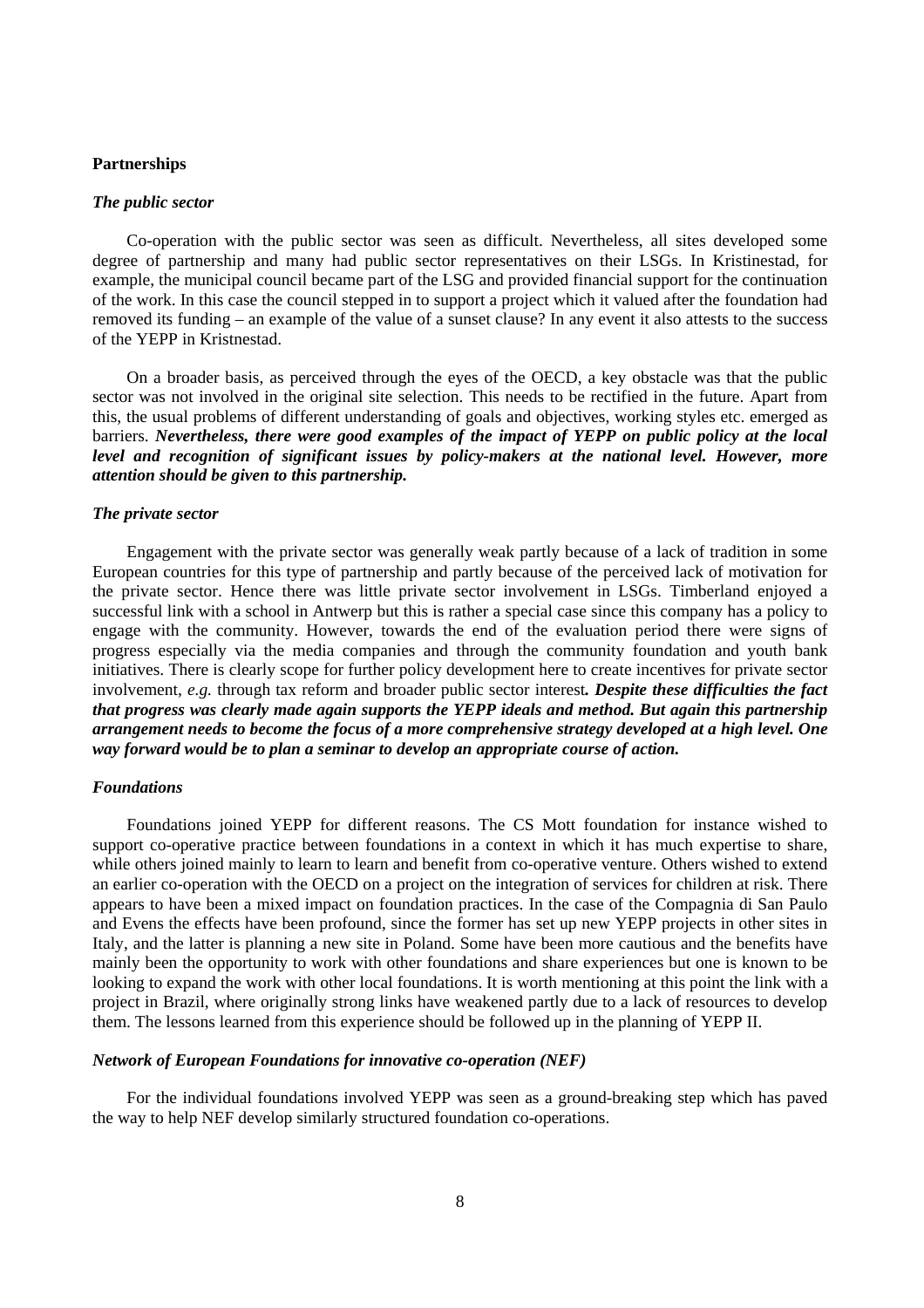#### **Sustainability**

Sustainability is obviously a key issue for any project such as YEPP and is a good indicator of success. In the case of YEPP there are many examples of how YEPP sites have developed sustainability strategies. These have been through exploring the possibilities of obtaining external grants, *e.g.* from the European Union, obtaining funding from the public sector and the development of community foundations – first advanced in Tuzla but taken up in Turin (Mirafiori) and Antwerp. Again this attests to the success of the YEPP transnational programme since this sharing is unlikely to have taken place without it.

# **Future strategies**

#### *New partners*

Over the course of the YEPP programme it has not proved easy to get new foundations on board and if YEPP is to grow in increase its impact there is an urgent need for a coherent strategy to tackle this issue.

# *Marketing*

Bringing new partners on board is certainly linked to marketing issues. It will be fundamental to increase substantially investments in the production of materials which can explain YEPP and advertise its considerable achievements. Perhaps some though should be given to the proposed new title "YEPP II" which may not signal clearly enough the breadth of innovative possibilities which are envisaged under this banner.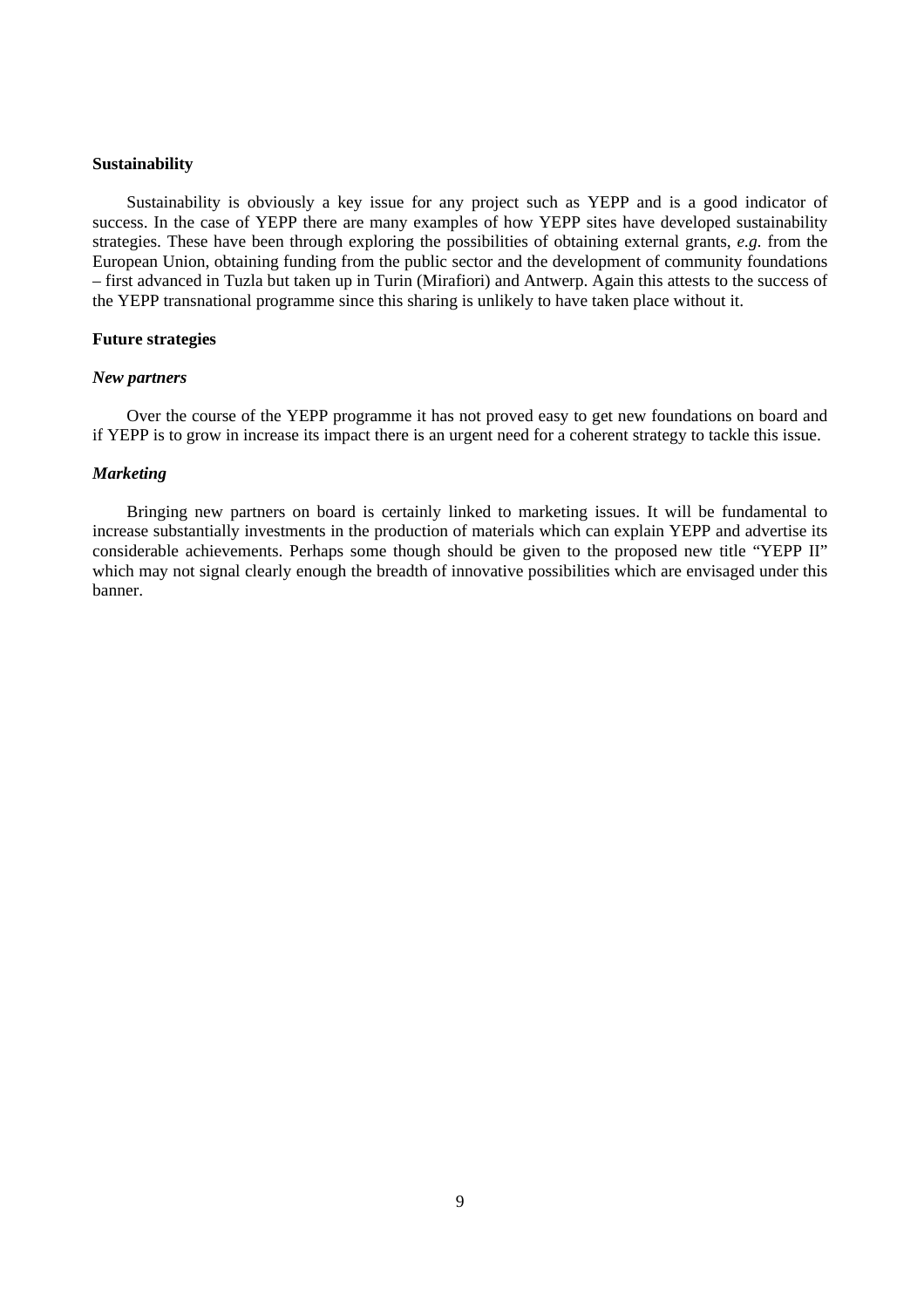# **REPORT ON THE YOUTH EMPOWERMENT PARTNERSHIP PROGRAMME: CROSS-NATIONAL SITE COMPARISON**

**REPORT OF THE OECD/CERI EXTERNAL EVALUATION**<sup>∗</sup>

**JANUARY 2007** 

 $\ddot{\phantom{a}}$ 

<sup>∗</sup> This report was authored by Tracey Burns (tracey.burns@oecd.org) of the Centre for Educational Research and Innovation (OECD) with help from Vanessa Shadoian and Nadia Hilliard. Thanks to Tom Schuller, Head of CERI (OECD) and Peter Evans (OECD) for their comments and feedback.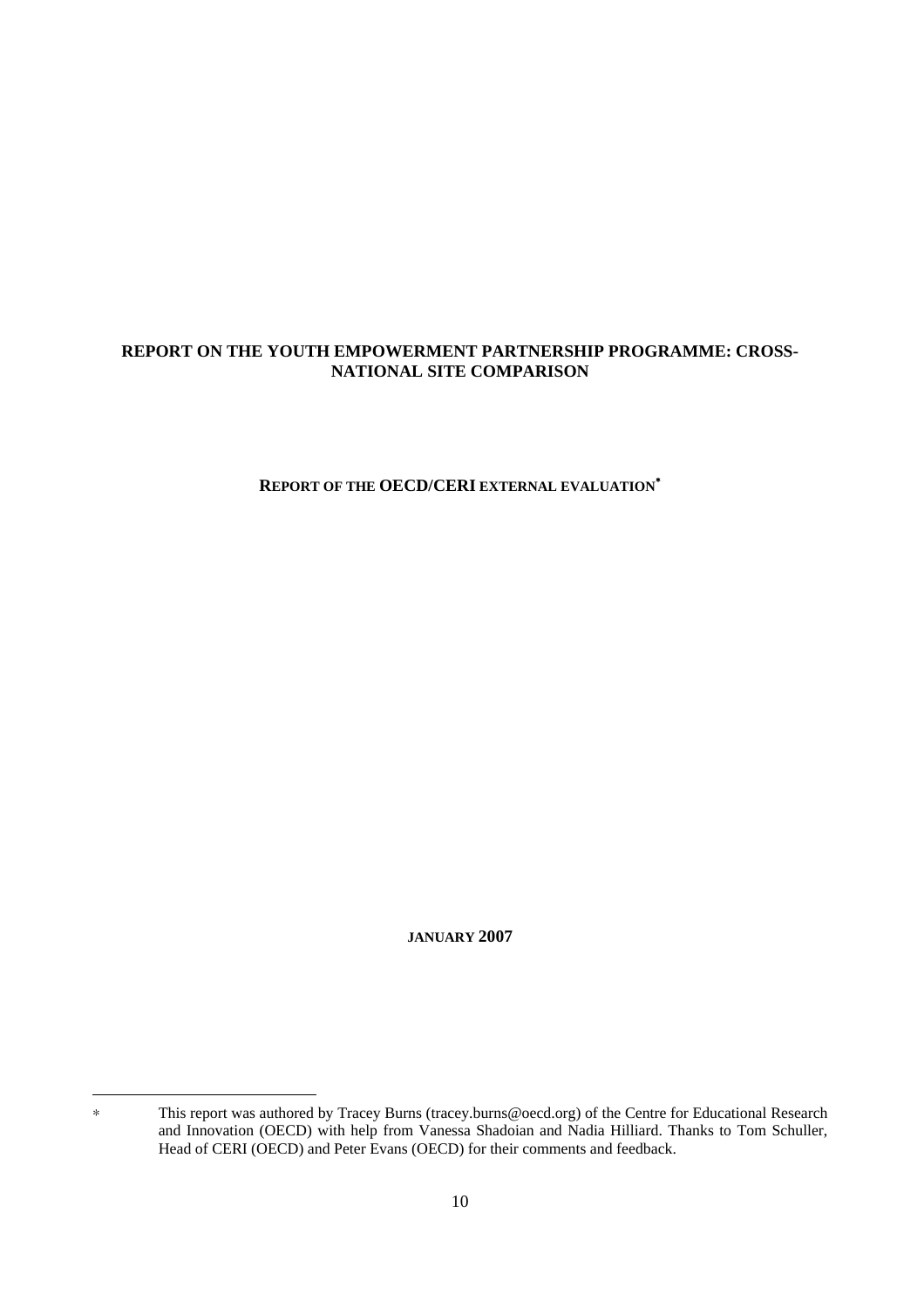# **TABLE OF CONTENTS**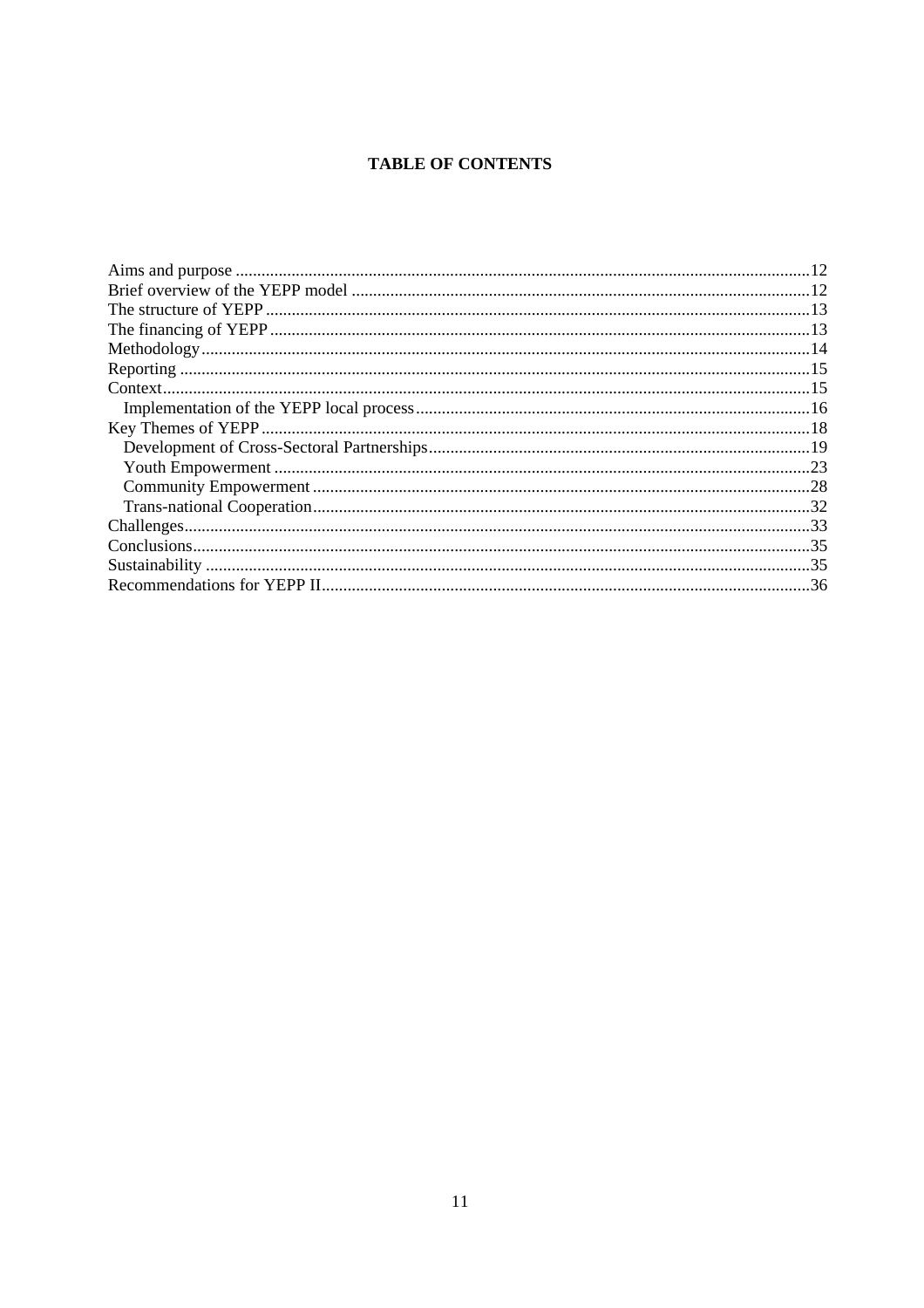### **Aims and purpose**

This report was commissioned by the Steering Committee of the Youth Empowerment Partnership Programme (YEPP) with the following purposes:

- To have a systematic, independent account of the development, perceived quality, and impact across the YEPP sites, including policy impact on local, regional and national levels.
- To indicate lessons learned in the form of recommendations for future phases of YEPP in order to improve and extend the YEPP experience.

The report aims to contribute to a stock-taking of YEPP as it moves from its first phase to its second. It is hoped that the results will be used both internally, for discussion within the YEPP Teams and members of the Steering Committee, and externally for dissemination to possible new YEPP sites.

The report, which is the last instalment in a series consisting of case studies for each of the participating YEPP sites, provides a comparative overview of the reports prepared on the seven sites. The end goal of this work is to provide a thorough yet concise look at the development, functioning, and outcomes of YEPP from 2002-2005.

# **Brief overview of the YEPP model**

 $\overline{a}$ 

The YEPP is a multi-layered international project working in six European countries in disadvantaged areas called CHIs (Centres of High Intensity).<sup>2</sup> YEPP promotes community and youth empowerment through capacity building and training at the local level which involves all local stakeholders in a process of systematic planning for long-term change. To be successful in the context of YEPP, these plans must be holistic and therefore cross-sectoral and they must be dynamic; i.e. innovative and able to respond flexibly to the developing needs of the community. To be fully effective, this model explicitly requires the public, private and independent sectors to work together in partnership and with the community to find ways to identify and achieve commonly agreed goals.

Creating such change in communities requires knowledge and its effective management. The YEPP process is aimed at acquiring knowledge about the community and its needs, as identified by local stakeholders, and managing and using that knowledge for the benefit of the community. This is achieved through a cyclical process of - *needs assessment and resource mapping – goal setting – evaluation and feedback leading to new goal setting -* etc. This process is strengthened through trans-national cooperation.

Structurally YEPP has several layers. At the local level, there is a local support group (LSG), which is the local motor of change. The membership of the LSG includes representatives of the local, public, private and independent sectors, the foundation supporting the project and youth and is supported by the local coordinator and researcher.

The LSGs are supported both by the programme team for the whole international YEPP, based in Berlin and the other YEPP sites through the transnational component of the work. The programme team

<sup>2.</sup> Centres of High Intensity (CHIs) are defined rural and urban geographical areas which are affected by a complex set of challenges. In spite of existing approaches and initiatives towards youth empowerment and community development, these sites are in need of a more coherent strategy and coordinated efforts to respond to these challenges.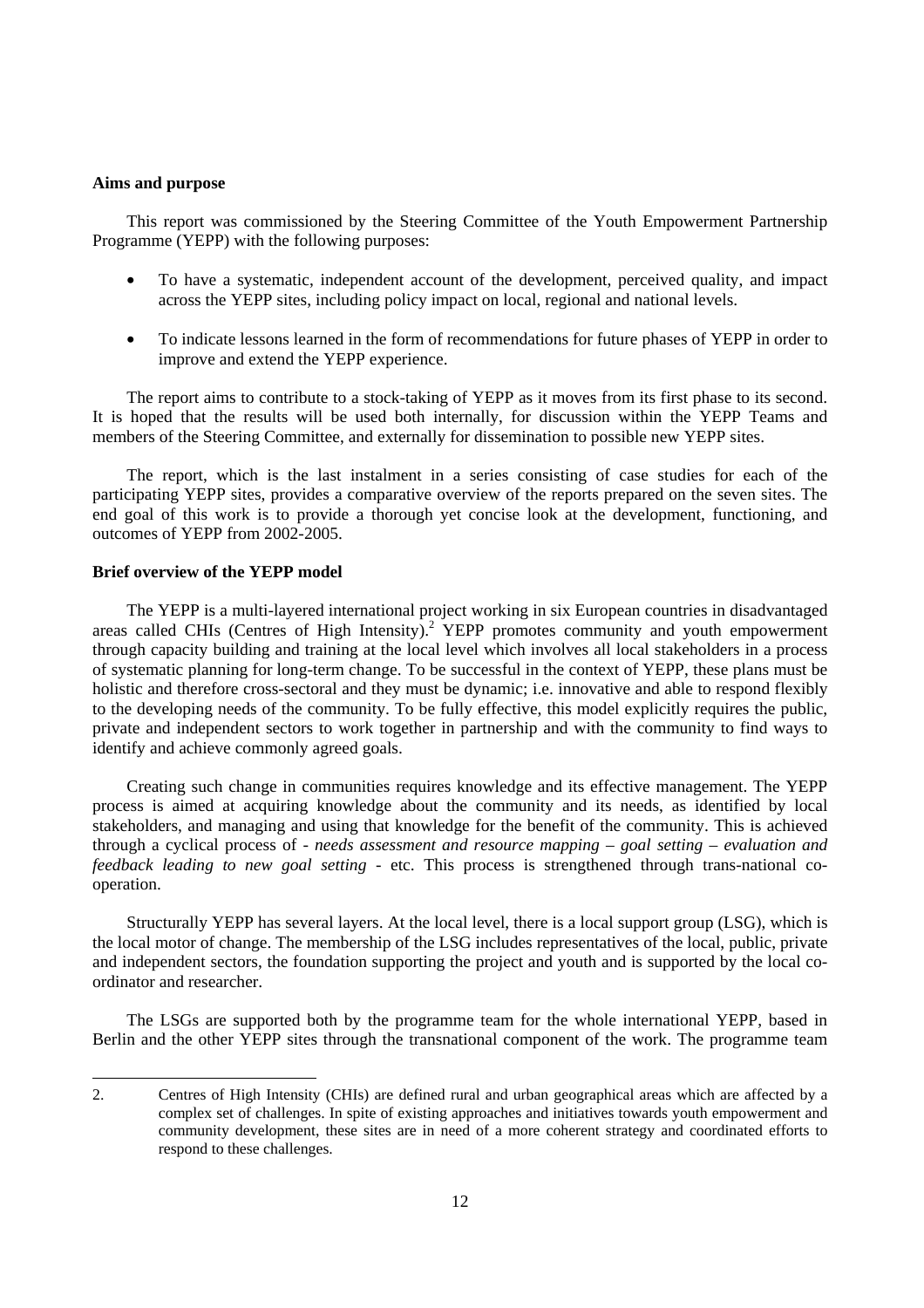(PT) plays a pivotal role in the YEPP since it is the management hub of the YEPP. It reports to a Steering Committee comprising the funding foundations, NEF, the OECD and the YEPP director.

A particular feature of YEPP is its evaluation programme. In the original concept paper (Evans and Krueger, 2000; see Annex 1) two complementary evaluations were designed. As noted above, evaluation is used as part of the knowledge management process to steer decision-making and the internal evaluation (IE) was intended to be able to capture this process and contextualise it within other developments in the sites over the duration of the project. The IE is carried out by the local researcher and the programme team (PT). The external evaluation (EE) was planned to broaden the evaluation to include policy level inputs and confirm the IE and would be carried out by OECD. A detailed plan for the EE was presented to the steering committee and is attached as Annex 2. This formed the basis for the interviews carried out during the EE. It is important to note that the whole evaluation plan was developed in collaboration with the PT and the local researchers during a series of meetings at the beginning of the project.

# **The structure of YEPP**

The Steering Committee whose members are the contributing foundations, NEF, the OECD and the YEPP Director, is the decision-making board of YEPP. Foundations wishing to become involved pass their payments for the core budget through NEF which holds the administrative responsibility for YEPP. There is a Chairperson and Deputy (Vice) Chairperson who are foundation representatives. The Steering committee has a small executive committee of the Chairman and Vice Chair of the Steering Committee, NEF, the OECD and the YEPP Director. The PT act as secretariat for this committee. These committees meet as frequently as is necessary.

The PT has the responsibility of the overall management of all other aspects of the implementation of YEPP including the IE and the OEC D holds the responsibility for the EE.

Individual foundations support the sites independently and make payments directly to these sites. A member of the foundation is part of the LSG.

#### **The financing of YEPP**

There are four types of cost for foundations in supporting YEPP. One is to the overall programme budget, the second is for the individual YEPP sites, the third for the trans-national component and the fourth for other costs.

The overall programme budget – although there is no fixed scale of contribution, the current minimum annual fee is EUR 10 000 with a EUR 5 000 supplement for the external evaluation costs. This fee is paid to NEF. Given the low cost of YEPP, the regular and reliable payment of these subscriptions is important to avoid cash flow problems for programme management. This was not always the case and should be rectified in the future. Alternatively, there needs to be some kind of buffer arrangement (perhaps at NEF) so that the programme management can access funds in a timely manner.

The individual YEPP sites – the investment made in each YEPP site depends on the foundation(s) involved. On average it was approximately EUR 40 000. This paid for the local co-ordinator (part-time) and a local researcher. In addition, foundations invested between EUR 20 000 and about EUR 100 000 per annum for other site initiatives such as local projects and events. This sum is certainly modest by contrast to other programmes with similar goals and its adequacy should be given serious attention.

The trans-national component – this part of YEPP was perceived as very important by the youth and the local site workers, and the costs for international meetings are born by the foundations where possible.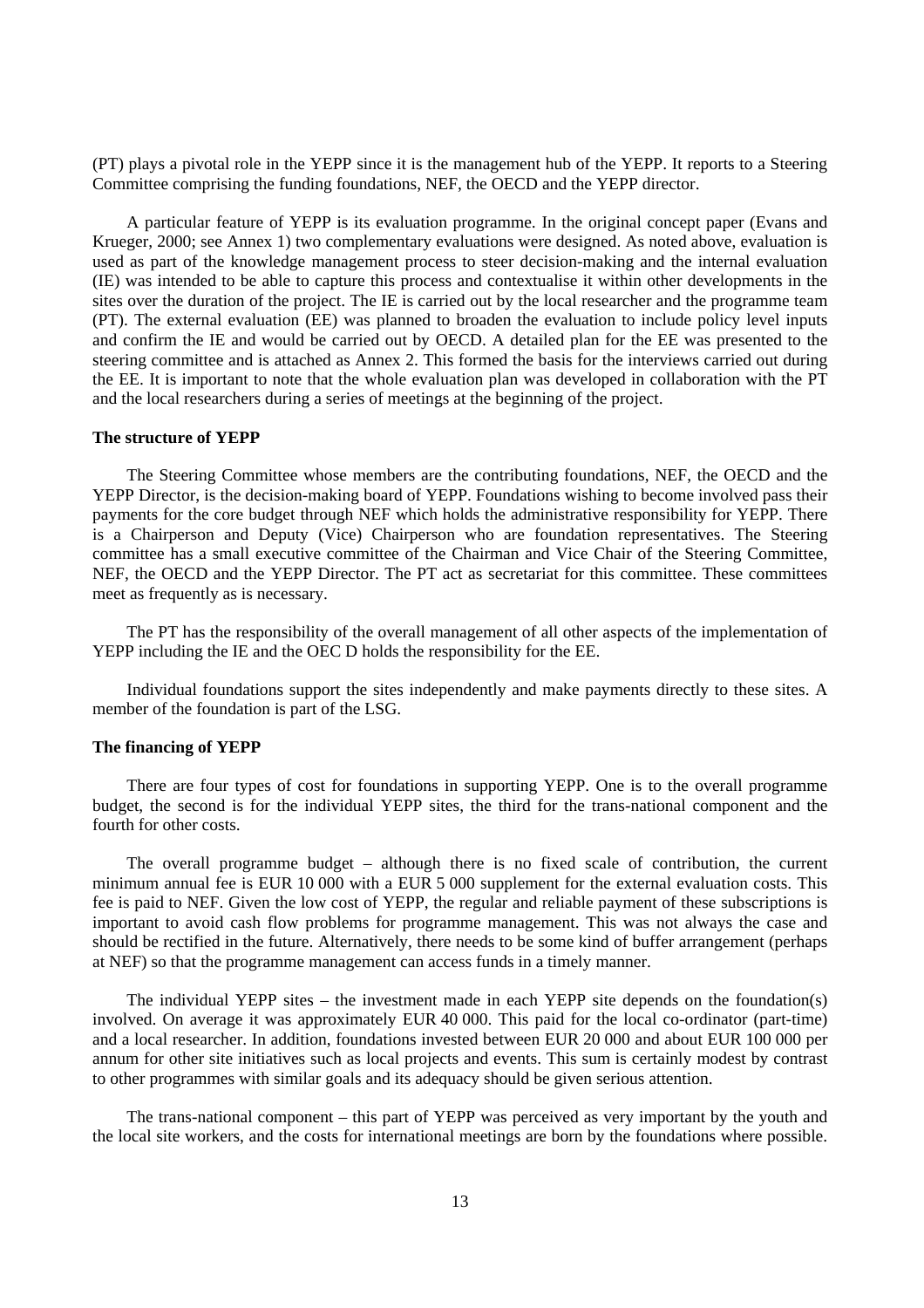Some funds for travel for youth for example are carried by the programme management via specific grants from foundations, particularly interested in this aspect of the work, and the EU.

Other costs – this category includes costs for attending meetings of the steering committee and the amounts are dependent on individual circumstances. It can be noted that for the poorer foundations, on occasions, participation in steering committee meetings was prevented for financial reasons.

# **Methodology**

The report is based on a comparative quantitative report on levels of deprivation at each of the seven  $YEPP$  sites<sup>3</sup> and the site visits of the OECD/CERI external evaluation team, who conducted semistructured interviews using the outline noted above with:

- The YEPP site teams:
	- − Representatives of the funding foundations.
	- − YEPP local Co-ordinators.
	- − YEPP local Researchers.
	- − Members of the YEPP local support Groups.
- Youth participants in YEPP.
- Community members involved in or with experience of YEPP, including local decision-makers.
- Regional and national stakeholders working in related areas (*i.e.* social inclusion, education, youth, partnerships).
- Discussion with representatives of the YEPP Programme Team.
- Discussions with the YEPP director on the foundation Partnership.
- Observations of the OECD/CERI external evaluation review team.<sup>4</sup>

In total, more than 330 individuals representing local, regional and national levels as well as public, private, and independent sectors were interviewed during two site visits (the first in 2004 and the second in 2005; see Annex 3 for a complete list of individuals interviewed). Interviews followed a semi-structured format that probed experiences of Context, Input, Process, and Product on the topics of youth empowerment, community development, and partnerships. The experiences and the interviews were divided along sectors (public/private/independent) and levels (mandating, strategic, operational, and field). The interviews were conducted individually unless the interviewee expressed a great preference for another partner (this was sometimes the case for the youth, for example). Interviewees were offered the choice of conducting the interview in English, French or their native language. Interviews were then transcribed and

 $\overline{a}$ 

<sup>3</sup> See OECD (2006)

<sup>4.</sup> For the site visits this team was composed of an OECD/CERI researcher and a local Inland Researcher, who commented on relevant national policy and local context and aided in organising the visit.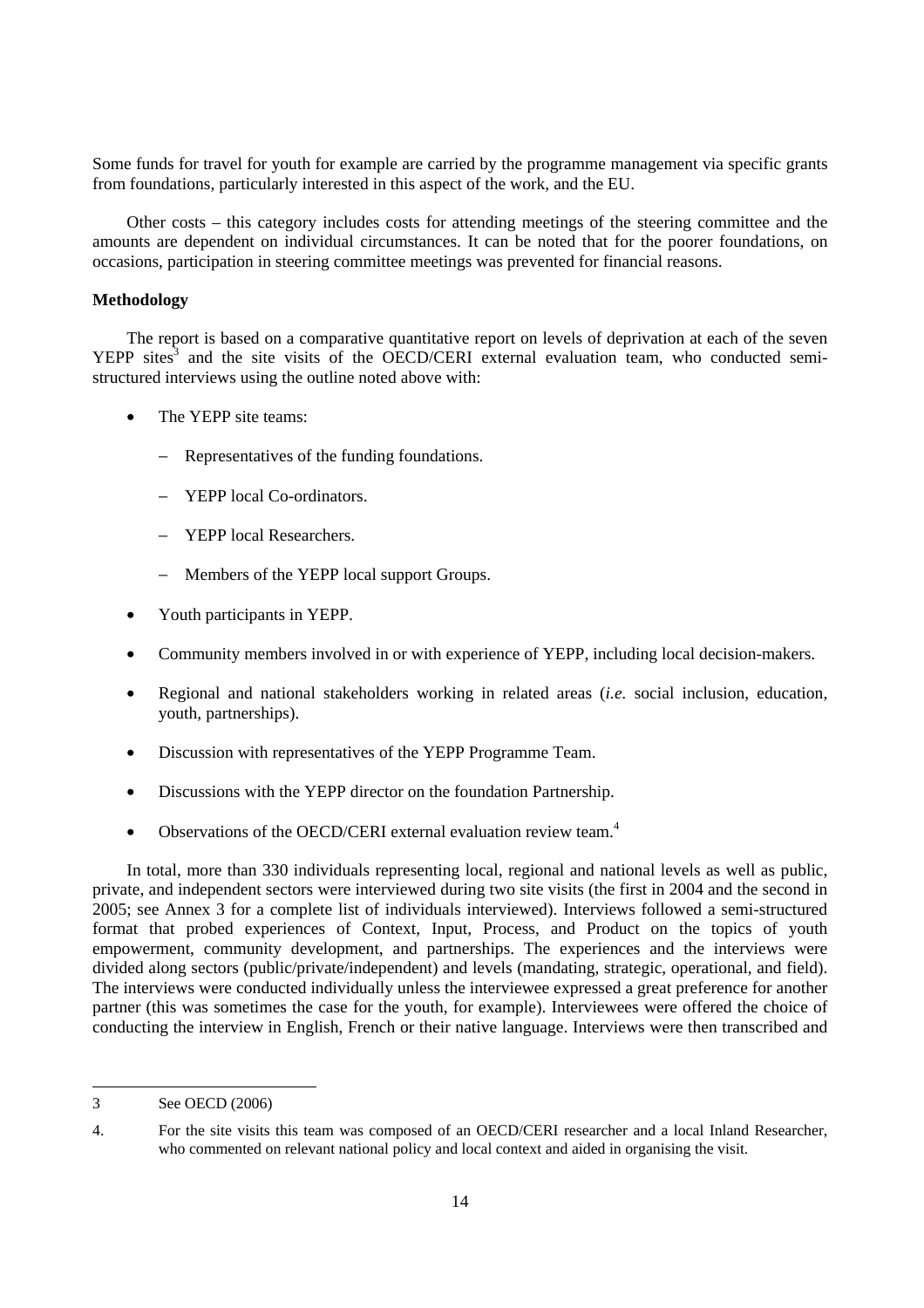coded using the qualitative coding software N7. Annex 2 contains a more detailed description of the interview process, the methodology used, and data collection and analysis.

# **Reporting**

This report reflects the findings of the external evaluation regarding the development, process, and outcomes of the sites of the YEPP also informed by observations at the strategic level by officers in foundations and public administrations as well as representatives of the private sector. It is organized by main themes, looking at partnership building, youth empowerment, community development, and transnational co-operation.

As one of the goals of this evaluation was to reflect on the processes of change, central interviewees were interviewed on both site visits, during the second of which they were explicitly prompted to reflect on changes since the previous year and future plans. Sustainability issues and lessons learned are also reflected.

It is important to emphasise that the bulk of the observations of this evaluation come from the local stakeholders, including youth, themselves, and are not opinions imposed from the outside. Some contributions are quoted verbatim when they seem particularly insightful or when a comment sums up the majority view on a particular topic.

# **Context**

 $\overline{a}$ 

As a project designed to provide approaches to address issues of social exclusion and the lack of empowerment for communities and youth, it is important to frame the investigation in measurable terms. As such we focus on the concept of *deprivation*, which can be defined as the inadequate integration of a community or neighbourhood with the ongoing development of the rest of the area. A complex combination of economic, demographic, political, cultural, environmental and architectural determinants lies behind this problem. Moreover, it is not an instantaneous condition, but an evolving process that can quickly enter a severe cycle of decline or extend to other localities. For a variety of factors, the population of a deprived neighbourhood does not have the same opportunities as people living elsewhere; this may involve the labour market, education, health, security, leisure activities and/or other aspects. Similarly, small businesses based in these areas are disadvantaged or experience limited resources compared to those established elsewhere.

As defined above, deprivation lies in the middle ground between the individually-based concept of social exclusion and the geographical concept of distressed zones (generally but not exclusively urban). The economic, human and geographic dimensions become all essential components when analysing this problem. One of the key challenges to evaluating YEPP is the nature of the variables under study and the diversity of the different sites and contexts. Of the seven sites, five are in urban areas (Antwerp, Dublin, Mannheim, Mirafiori, and Parella), one semi-urban (Tuzla), and one rural (Kristinestad). Within the urban areas three can be considered distressed social areas compared to a benchmark of the mean of the city<sup>5</sup>

<sup>5.</sup> Using Antwerp as an illustrative reference, Antwerp North has a considerably higher population density, a younger population, and a high incidence of unstable family structures as compared to Antwerp City as a whole. In addition, the housing stock is in worse condition, levels of pollution seem to be elevated, income is considerably lower, more people receive financial assistance and not as many persons own vehicles or fixed telephone connections. In terms of the labour market, unemployment is higher (especially among the male, less educated and, to some extent, the young population); there are lower levels of self-employment and less business establishments per capita; the foreign population is particularly hit, with unemployment rates approaching 50%. (see OECD, 2006)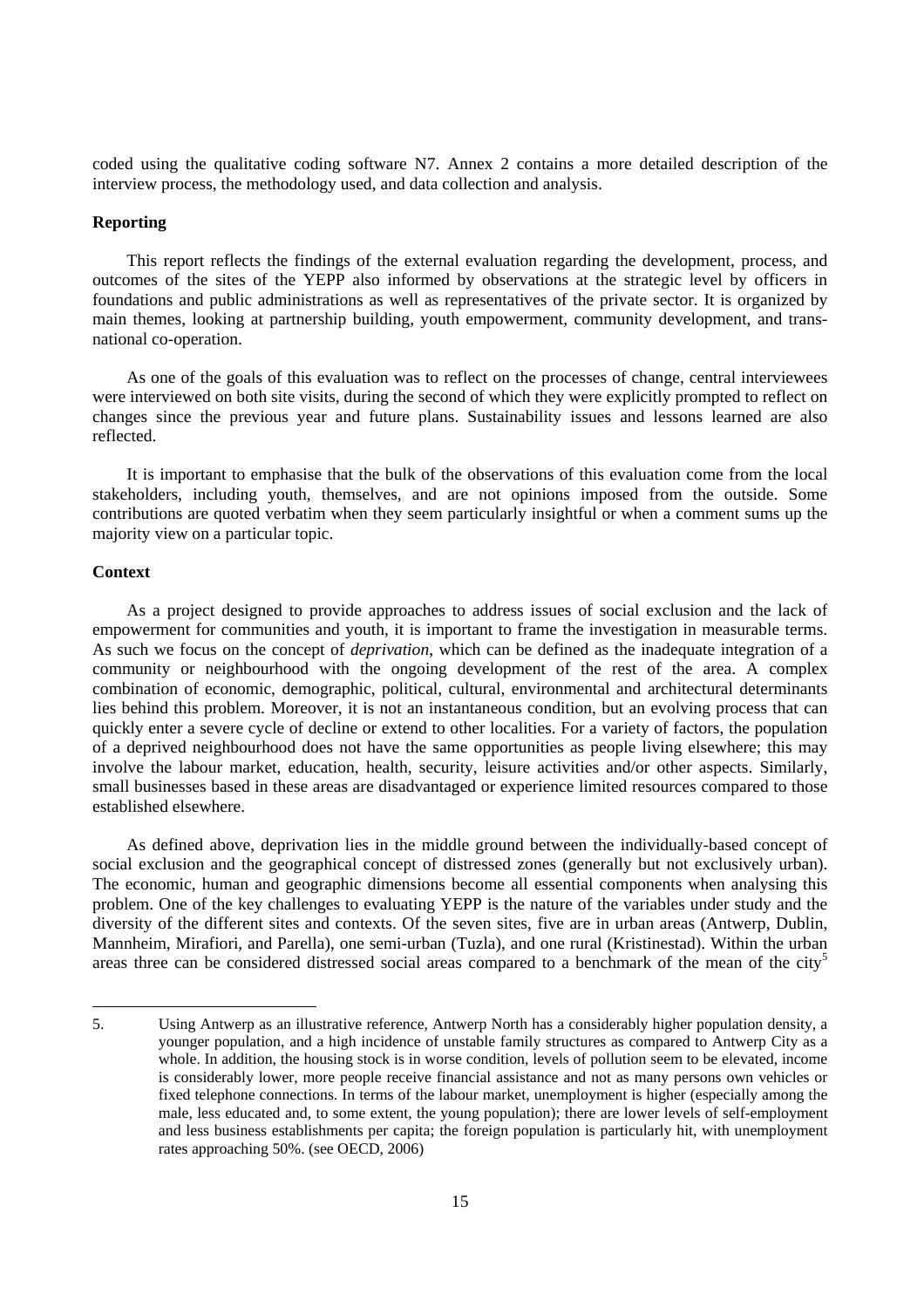(Antwerp North, Dublin North-East Inner City and Neckarstadt-West, Mannheim), one is only partially deprived (Mirafiori<sup>6</sup>), and one does not meet any of the criteria for deprivation (Parella<sup>7</sup>).

The other two sites show many symptoms of social exclusion, but of a different nature: Kristinestad has a rapidly aging population and a lack of social and economic opportunity for youth; while Tuzla is transitioning through its post-war context and thus faces a number of challenges that are incommensurate to those of the other sites. Comparison across the sites and projects is thus difficult. Although quantitatively impossible (data are not available for Tuzla, for example, and the breadth and date of data available from the other sites is not comparable), there are a number of ways in which qualitative comparisons can be usefully made and general lessons can be extrapolated from the various experiences of the sites. The following sections look at the key themes of YEPP based mainly on the qualitative data obtained during the country visits.

# *Implementation of the YEPP local process<sup>8</sup>*

 $\overline{a}$ 

All YEPP sites were designed to have a LSG composed of local stakeholders as well as a representative from the funding foundation. Across the sites and the duration of the project there were many variations on this structure, with some sites making an explicit effort to fulfil the requirements (Turin, Tuzla, Kristinestad) while others chose only those aspects that suited them (Antwerp up to 2004, Mannheim). Part of this was due to expectations upon entering the project (note that this became more refined as the process advanced such that later sites were more likely to implement the full model). Part of this was also due to changes in personnel, with new staff choosing to do less/more as a function of their interests. Although this latter aspect is generally beyond control, the first point regarding expectations is a central recommendation for the successful implementation of this feature of the YEPP Model (see all case studies for further information). Note that the sites that were the most faithful in implementing this element were often the most successful, and there is good evidence that this structure provides a sound basis for implementing change if properly implemented and supported. Furthermore, if a well functioning LSG is not established, as in Antwerp and Mannheim, an opportunity for promoting youth and community is missed. Choosing partners with shared goals and formally agreeing to remain true to the model, then, will not only aid in fulfilling the requirements of the model but also facilitate the effective functioning of the sites themselves.

7. Parella's demographic indicators are normal; its household characteristics are comparable to the rest of Turin; its labour market is healthier than the rest of the urban area; its population is better educated and occupies jobs in higher categories. In other words, Parella can be described as a dynamic middle-class urban sector inside the city of Turin; even though Parella is undoubtedly experiencing difficulties, they are common to the entire city, thus Parella cannot be described as a distressed urban area.

8. Given the design of the evaluation and the limited extent of the visits to the sites, the EE cannot comment on the details of the process. This is the work of the internal evaluation.

<sup>6.</sup> Although the proportion of young people remain high, the neighbourhood has rapidly aged and this effect on the dependency ratio is a cause for concern; depopulation has also increased. The price of property is lower than in other areas, but not drastically so; also, residential accommodation is mostly owner-occupied and they are larger in size than the city average. In terms of general demographics and housing variables, Mirafiori does not appear to suffer major difficulties compared to the rest of Turin. Some red warning signs are detectable, however, on the labour market: unemployment is high by city standards; there is a low level of self-employment; educational attainment lies somewhat below the city average; and, a good portion of the jobs are in the operational and intermediate level. If the transition currently underway towards a deindustrialisation of the zone continues, the consequences on the population could be very negative.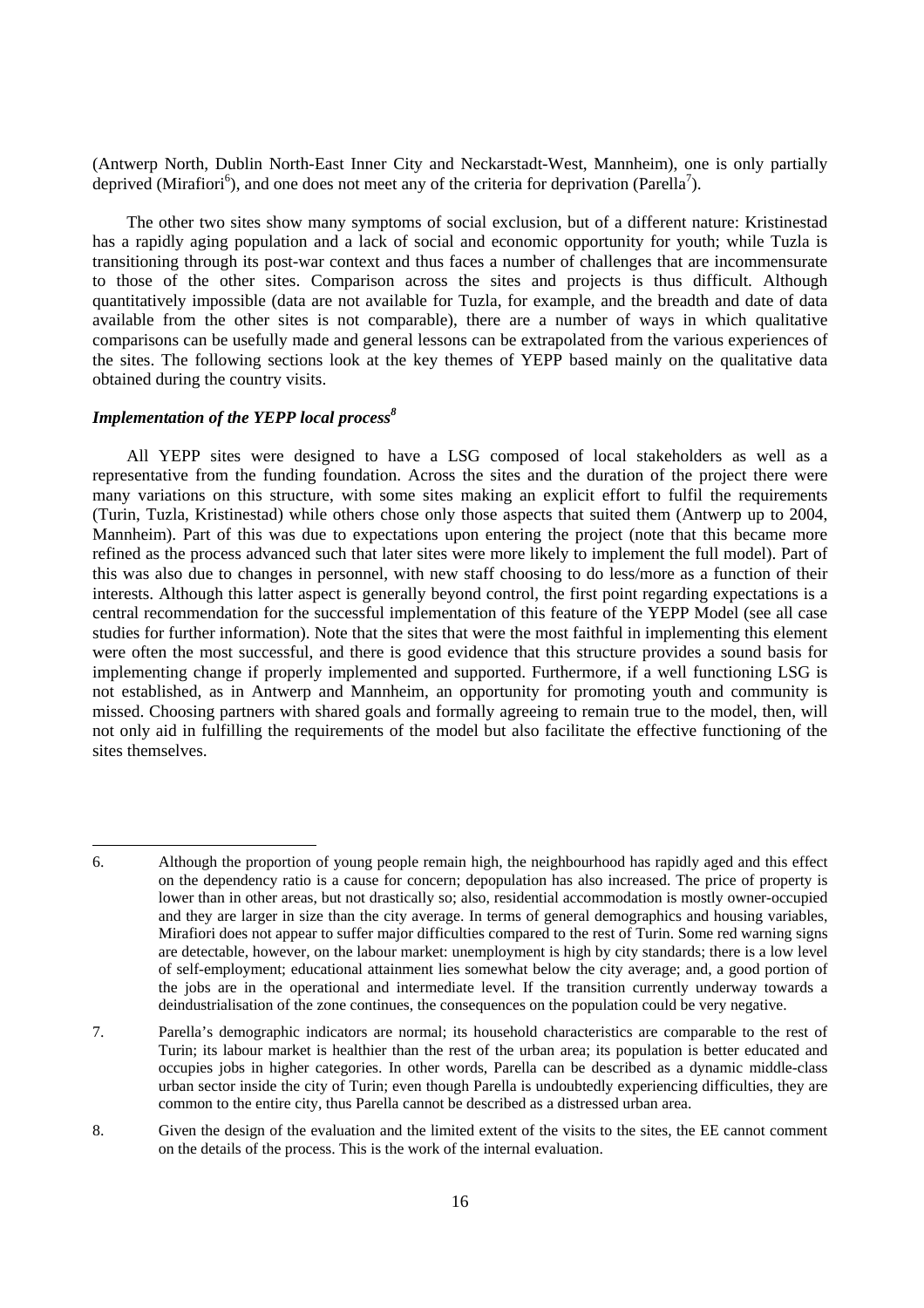Of special note are the regular coordinator and researcher meetings that brought together the site representatives. These meetings were useful, appreciated, and built a greater sense of community in the team members:

"*It's nice when there was this meeting here last year with all the coordinators, and the steering community, because on that level they have the possibility to touch, really to touch, to speak, to hear people, really it was so nice*." - Member of YEPP Tuzla.

The individual case studies give more detail on the strengths and weaknesses of the various coordinators, support groups, and foundation representatives. In this next section we will focus on the single most difficult implementation aspect of the model: the research.

#### *Research*

 $\overline{a}$ 

The research component of the YEPP design was only realised fully in some of the sites and then towards the end of the duration of the programme, although this was not due to a lack of skill on the part of the researchers. In most YEPP sites there was an inherent difficulty in bringing research into a community development project that was unaccustomed to research, and the initial (and often long-standing) impression of the local stakeholders was that the research requirement was imposed from the outside, and represented an external drain on the local project. This was true in every site except one: YEPP Dublin fully understood the importance of the needs analysis of the research design, however they adapted it to the local conditions while still following the general aims of the YEPP evaluation procedure. One of the major tasks of the researcher was to map the services provided in the community against the needs that they were serving, a project very much appreciated by the local stakeholders:

"*There's so much going on, and you know we all know each other, or pretty much, so you feel like you know what's out there. But then [researcher] did this mapping and it was really usefully to really take the time and set it down, get that information down there. And now we can see the gaps, we can see the overlaps, and we can see what we need to do better*." - Member of independent sector (Dublin).

Of course, in doing so this particular researcher had less time and funding to do the work that needed to be done for the YEPP team, which in turn generated its own tension. In fact, all YEPP researchers struggled with how best to be the "critical friend" required by the YEPP model and how best to incorporate research in a community project so that it would be appreciated. Working with the site and impressing on them the importance of the research was initially difficult, especially in a climate where evaluation was not a standard practice of community development projects:

"*I don't know if my role or way of working has changed or the awareness about evaluation has changed – in the beginning it was difficult for the groups to understand what this model of evaluation is. Now things are changing and people are becoming more aware that evaluation is a tool, and that they can use it.*" - Researcher (Turin).

One continuing difficulty was that the language of research is not generally immediately accessible to a diverse audience, and the requirements of the YEPP model were not easily digestible by the community:

"*Things are changing, but I would say something I complained of from the beginning, is that there is too much paper, and no-one reads them* [the reports]*. We should invest more in creating consumable things, graphics, only three pages, multimedia maybe, which is more entertaining and easier to read. I doubt anyone ever reads the fifty page description of things in formal Italian, maybe only the circle of YEPP.*" - Member of YEPP Turin.

<sup>9.</sup> Part of the work of the local researcher was to function as a critical friend, *i.e.* providing "objective" feedback to the LSG on progress with the implementation of the action plans in order to help the LSG respond to obstacles and keep the programme on track.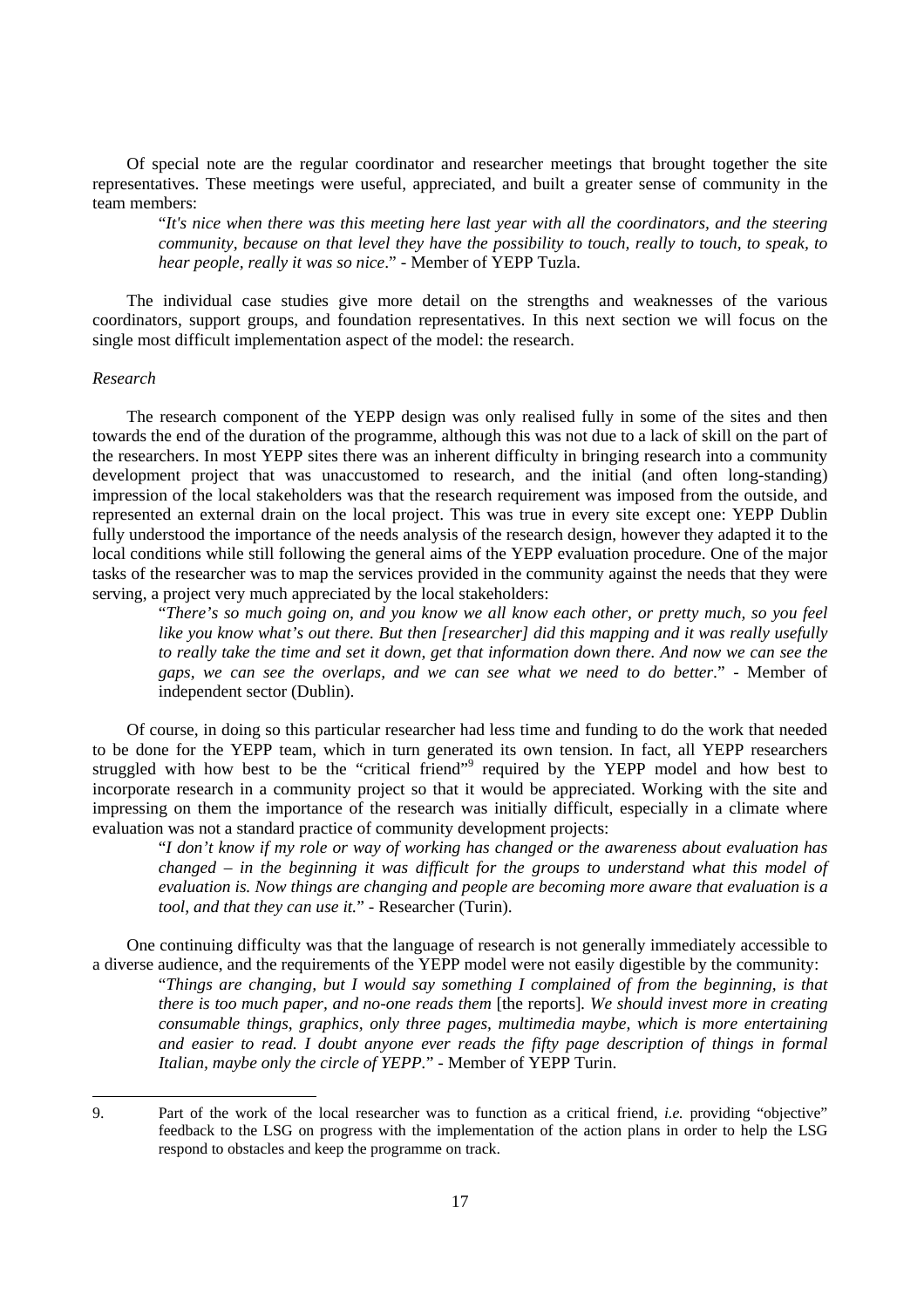#### *The Programme Team*

The Programme Team (PT) served as the central coordinating unit for YEPP. In this role they communicated with both foundations and the sites, and oversaw the internal evaluation of YEPP as well as providing on-going guidance and capacity building (*e.g.* in grant application co-ordination). There was a very positive perception of the Director as a driving force and "glue" for the project, particularly in her commitment to consultation and encouraging equal partnership.

"*I think it's been helpful that we've had sustainability with Angelika. She's always been there and we have at times needed that push. There's a sense that you know what you're buying into*." – Foundation representative.

This commitment to the project and goals of YEPP, and a willingness to invest the time and energy needed to guide the project, was essential to the continued functioning of the project. However there were two main criticisms of the functioning and role of the PT in general. The first and most commonly cited was the amount of reporting:

"*I understand that you need someone to coordinate it, but it was sometimes very heavy, all the reports you need… obviously you need reports, but something concise and short*." - Foundation representative.

Despite the PT's best efforts to engage with the sites, through visits and discussions and trans-national meetings, there remained a perceived lack of flexibility and willingness to engage in open dialogue with the sites especially, and not surprisingly, where the difference between the local working model and the YEPP concept of change were most visible. But it must be recognised that a trans-national research project of this type is bound to suffer this sort of difficulty when formal international comparisons are attempting to be made.

# *OECD*

One note on the external evaluation conducted by OECD/CERI: From the sites' perspective the main critique of the external evaluation was the lack of interim reporting and feedback to the sites. Although the decision to restrict the full feedback to the final overall reports was made for methodological reasons, there was disappointment on the site level regarding this decision and indeed in many cases the full feedback of the case studies will arrive too late to be of local use. If there is an external evaluation component in future versions of YEPP, this issue should be readdressed.

# *Assessing the local implementation of the YEPP*

Most of the sites made serious attempts to try and engage and fulfil the local requirements of YEPP (*e.g.* having a co-ordinator, a researcher, a local support group, and a foundation representative). However there was variation in how well this was accomplished and some sites (such as Antwerp up to 2004, and Mannheim) deliberately did NOT set out to fulfil certain aspects of the local implementation of YEPP (*e.g.* having a local support group). In addition the sites began at different times (*e.g.* Dublin started two years later than most). Such variability makes assessing the implementation of the YEPP model across sites difficult. It should be noted that in Antwerp the situation changed considerably when the Steering Committee insisted that for Antwerp to remain in the project there would need to be a clearer commitment to the YEPP model.

# **Key Themes of YEPP**

In evaluating YEPP, it is important to remember that YEPP is, as much a process as a concretised project with a range of different outputs. The main variables under scrutiny, cross-sectoral partnerships, youth empowerment, community empowerment, and trans-national cooperation, are difficult to evaluate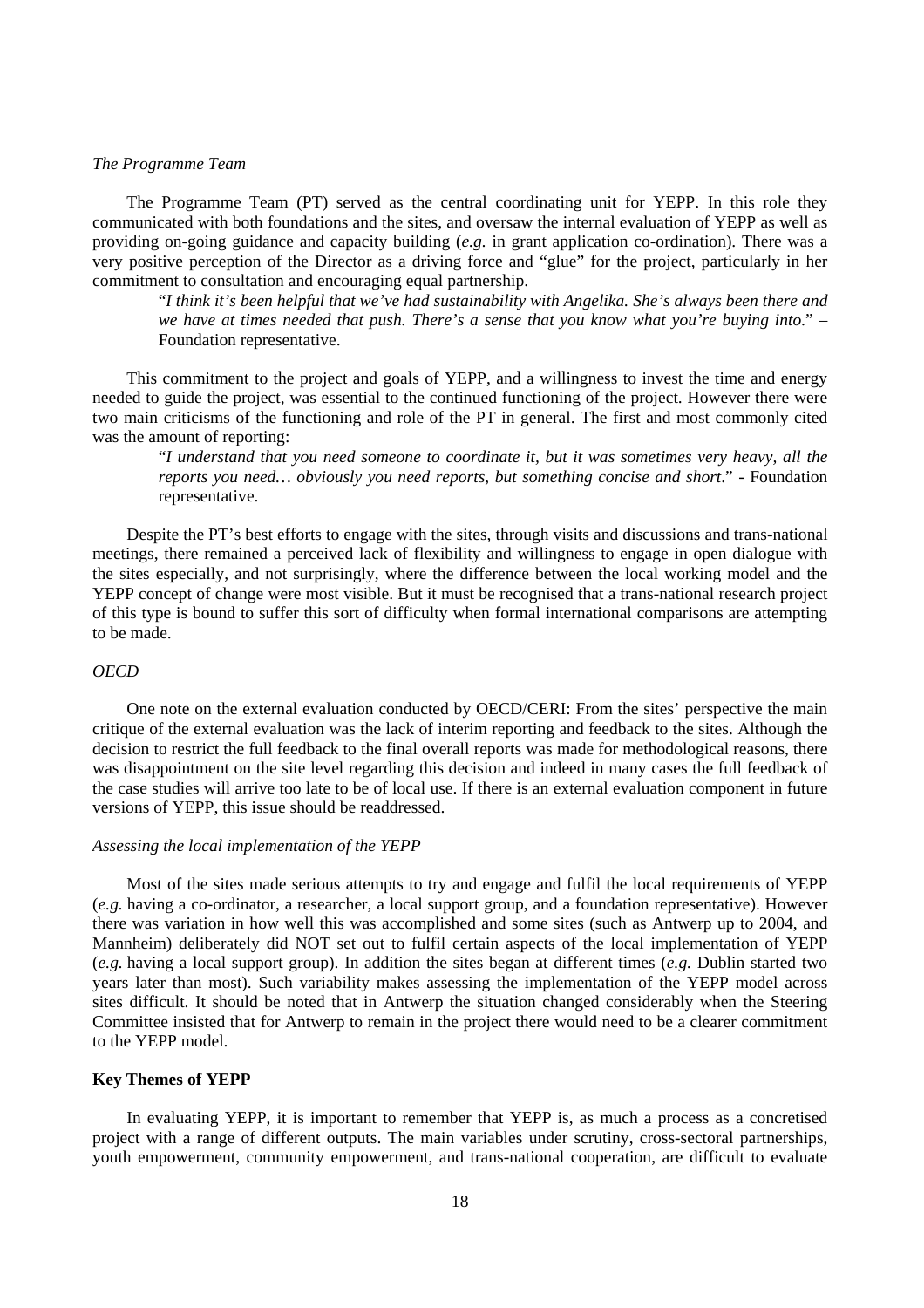and this section looks at each of these variables in turn, focussing on the process, the products (in terms of key changes and challenges), and lessons learned for the future. Where appropriate, the context of national and regional policy and comments of national/regional stake-holders are integrated into the analysis.

### *Development of Cross-Sectoral Partnerships*

The process of building partnerships is time consuming and multi-faceted. This section will examine this process by focussing on selected elements, including the:

- Quality of co-operation (among partners).
- Communication and networking.
- Co-operation between sectors.
- Triangulation (*i.e.* the effective combination of public, private, and independent sectors).

#### *Assessing cross-sectoral partnership building*

In developing partnerships of any kind, the most important prerequisites are shared goals and complementary skills that can be combined. Strong communication is also an essential component of an effective partnership.

The sites all made concerted efforts to engage in partnerships, both within and across sectors. It goes without saying that the process of fostering effective partnerships must be evaluated against the setting of political, social and cultural contexts, which invariably exert an influence on the extent to which degrees of success can be achieved.

The sites fall into three general categories: both Kristinestad and Mirafiori made very strong progress, with high involvement of the various sectors and increasing participation of the private sector, strong communications and quality of the relationships, and examples of triangulation among the three sectors. These two sites are closely followed by Antwerp, Mannheim, and Tuzla, which have high quality partnerships (and involvement of the private sector, even if limited in the case of Mannheim), and good communication among the partners. The third group is composed of Dublin and Parella, the two sites that had been unsuccessful at the time of the second site visit at involving the private sector and, in the case of Parella, were in danger of losing some of their support group members. (Again, it should be noted that Dublin had only one year of formal operation at the time of the second site visit and so had less time to develop relative to the other sites.)

# *Key Changes*

Many sites managed to enhance their profile effectively in the public sector, either on the local public administration level or beyond. This often led to a diversification of local actors, almost invariably considered an asset in facilitating effective partnership with the public sector. Key changes in partnerships through the inclusion of relevant administration representatives were observed in all the sites. In Dublin, for example, an explicit goal at the time of the first site visit was to foster connections at the statutory level, especially the with the Probation, Police, and Education areas. By the time of the second visit they had achieved success with both Probation and Police, and were making progress with Education.

Another goal achieved to varying extents across the sites was the strengthening of links within the community. The importance of a deepened connection to the community must not be underestimated, as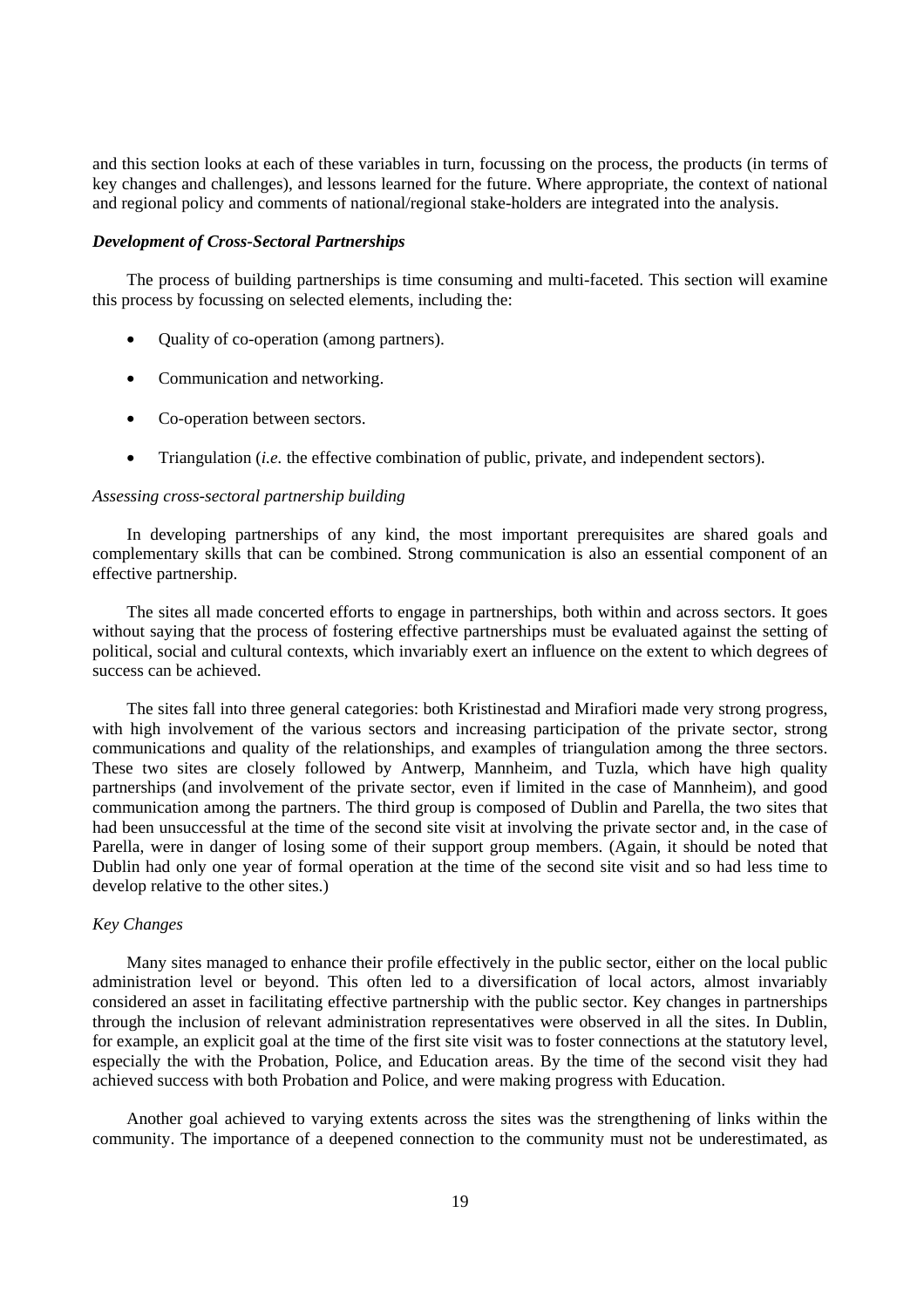YEPP sites, in their most basic form, depend largely on the community and exist in order to facilitate positive change where they are located. Many sites were particularly successful in building trust with the stakeholders and endowing them with a feeling of ownership, such as Mirafiori and Tuzla.

In addition, youth involvement, as a rule, effectively increased between most site visits and throughout the history of each site. This is significant given youth's potential role both in benefiting from YEPP and in disseminating the values of YEPP. Individual accomplishments will be discussed in the section on Youth Empowerment.

Several, but not all, sites managed to co-operate with the private sector but one, Kristinestad eventually developed a partnership with a Norwegian media company, lyk-z videoproduksjon. But it was a particularly difficult task and none of the other sites was fully successful at bringing the private sector into the support groups as a fully involved member. The ability to approach the private sector was often dependent on the national and local contexts, including existing traditions of public-private partnership, or a lack thereof, and a perceived lack of incentives for the private sector to engage in such partnerships.

Interestingly, the concept of cross-sectoral partnerships served to raise awareness of the need for capacity building in this domain in order to make further progress. The sites did not necessarily feel that they had the required background, tools, and support essential for partnership-building. Capacity building within support groups on a variety of issues, including the notion of cultivating further partnerships, was frequently seen as essential. Mannheim, for example, was able to establish limited involvement of the private sector but wanted to do much more:

"*We wanted to get contact with the private sector, but we don't have the resources at the moment, we don't have the time. And we don't have the know-how.*" - Member of YEPP Mannheim.

In addition some sites perceived their region/country as generally lacking a tradition of cross-sectoral partnerships, especially in comparison to other national contexts. This raises the question of whether programmes like YEPP might have the ability to contribute to a change in mentality which could override such traditions or lack thereof.

"*Every time I read the words public/private partnerships, I come outside of my country, they always understand it in a very different way. When we compare it with British and American models, we always see that the private partnerships there are viewed as a very strong support, for instance by commercial organizations, companies. This is something that doesn't exist here, kind of a charity tradition that does not exist in our country. There is always a struggle… when we try to involve these kinds of companies into these kinds of projects at the same level they do in England and America*." - Member of local administration (Antwerp).

# *Challenges for YEPP*

The standard challenge in building cross-sectoral partnerships is how to create bridges between the different working strategies of the sectors involved. Communication is evidently an important means of facilitating this, but, as we have seen, the method of communication itself often varied substantially across sectors. Some of the challenges involved in establishing strong partnerships were related to imperfect communication and different interpretations of the same terms:

"*I think that sometimes you need the help of…somebody who translates the needs of the people participating in the project … to put it into local government words. … That's a very difficult job because they have to be able to speak both languages, so it's not easy*." - Local administration representative (Antwerp).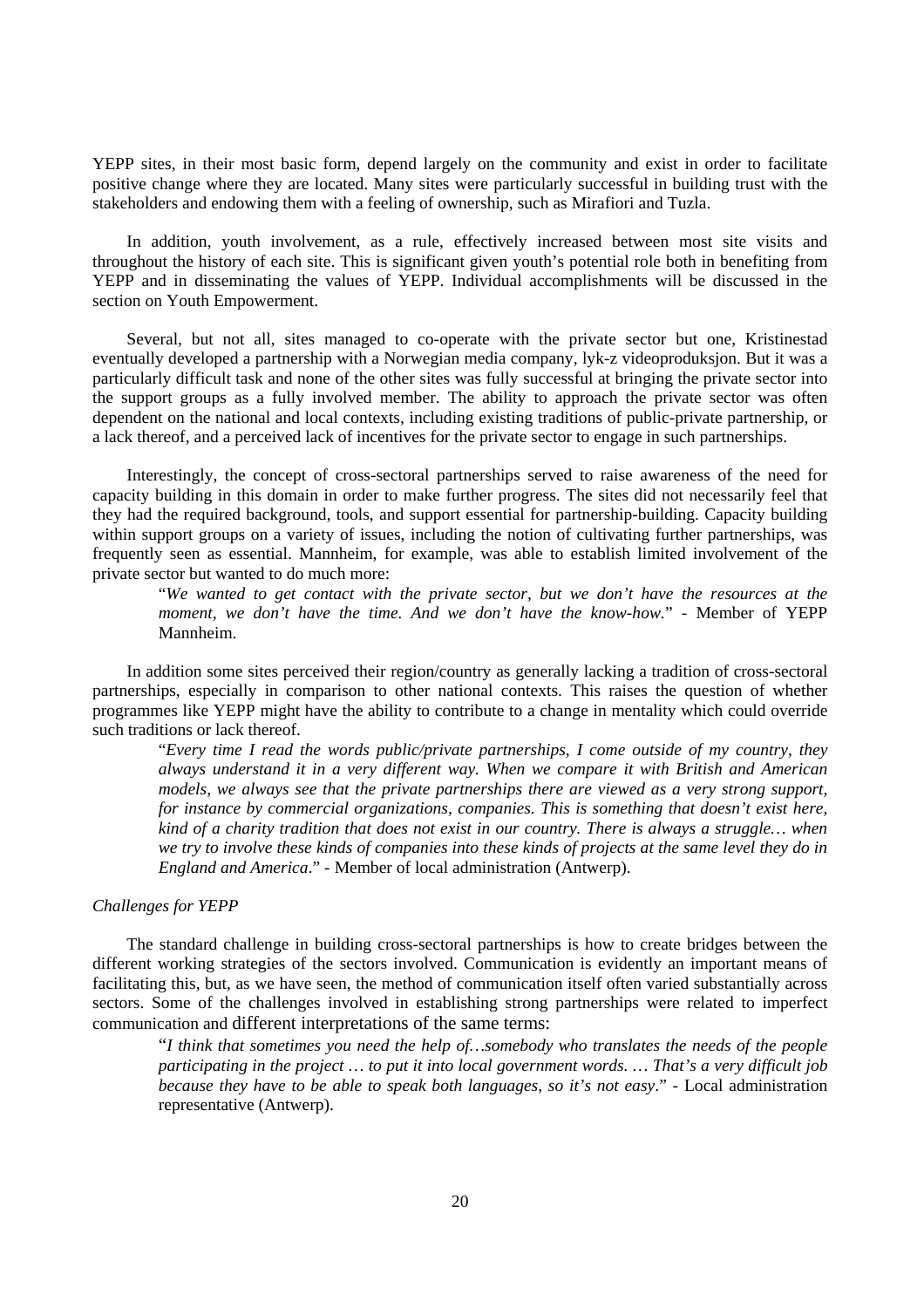Even within the public sector itself different timelines and administrative obligations can either facilitate or create barriers to co-operation:

"*That's the curious thing about the district, for technical and practical projects, we have one advertisement in the city, but we don't have one in the district because they had a two month decision-making process for that so I didn't think it worth the bother for YEPP.*" - Member of YEPP Turin.

Another problem was the prevalent perception that the bureaucracy was simply lethargic and therefore a hindrance to effective cross-sectoral partnerships. Those interviewees who were used to working with the public sector had often developed strategies to circumvent the bureaucratic delay (for approval of certain projects, for example). Although not recommended as a long-term strategy for partnership building, it seemed effective for those who were required to work within the school system, infamous for resistance to change:

"*My slogan, my motto – is 'it's easier to get forgiveness than to get permission' I'll just go ahead and see what happens*." - School representative (Antwerp).

As previously discussed a common challenge across the sites was how to increase the participation of the private sector, and how to capitalise on the progress already made in this area. Many YEPP sites had difficulty interesting the private sector in the project and in maintaining the interest of those private sector representatives they were able to attract. In addition to the capacity and know-how required, there were often concrete barriers to encouraging the participation of the private sector (see challenges from the policy world below).

A daunting challenge for all YEPP sites was the need to be able to explain YEPP as a project in concrete and easily understandable terms in order to facilitate partnerships and the involvement of prospective members:

"*I think I understand, but some people are in YEPP and they don't understand what it means. It is important for marketing YEPP to promote YEPP, because people should know what it means, where it is, in Europe in the whole world. And what does it mean? Is it for young people, is it for everybody? I think they should promote much more YEPP and the projects and the whole program.*" - Youth (Tuzla).

There were some suggested improvements, such as moving away from traditional, lengthy, written reports and towards a more accessible method to market the project:

"*The main values of YEPP should have been set in a more visualisable way, instead of writing five pages – it should be clear that you have empowerment, you have gender, etc so that this is a common ground that everyone shares visually.*" - Member of YEPP Turin.

# *Challenges from the Policy World<sup>10</sup>*

In all the YEPP countries co-operation within the public sector itself was often perceived as quite difficult, particularly between administrative departments without a tradition of co-ordinating services or working cross-departmentally. This was found even in an environment where "horizontal cooperation" between Ministries and departments is explicitly encouraged as part of formally adopted policies (*e.g.* the Finnish Youth Act [passed by parliament in January 2006]). Part of this difficulty lay in the different communication styles of the various departments:

 $\overline{a}$ 

<sup>10</sup> OECD has conducted extensive work in the area of co-ordinated or integrated services. See, *e.g*. Successful services for our children and families at risk (OECD, 1998).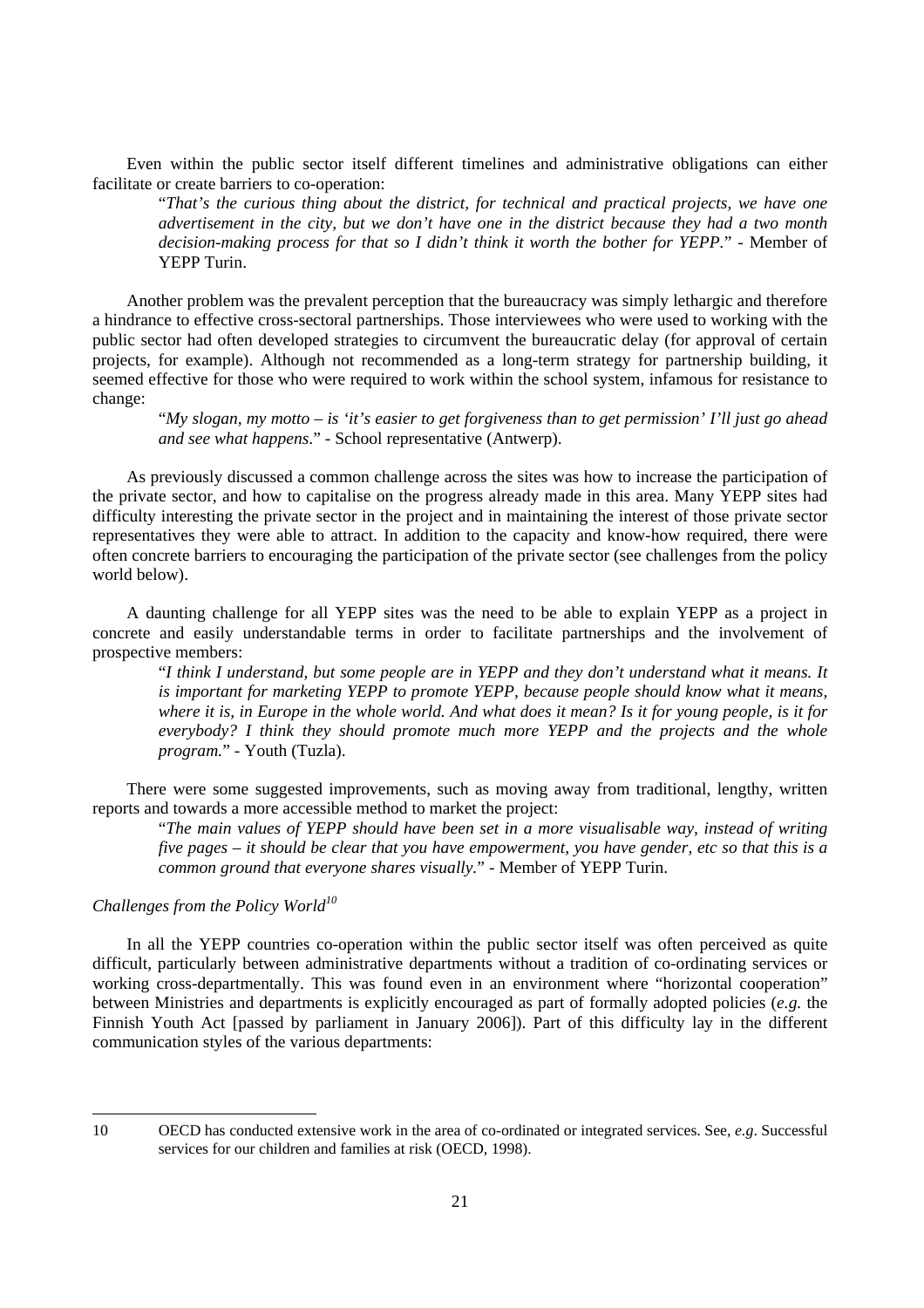"[The challenge is] *to understand, truly and deeply. Because already in the same country, for example in Finland if you are working together with school, with youth work, also administration and things like that, the words mean always different things*." - National policy-maker (Finland).

Furthermore, complicated governance structures often provided a difficult framework in which to function. The most complex were those that involved multi-level government issues. This was found to be the case especially in the federated countries (such as Belgium, Germany, Italy, and Bosnia and Herzegovina) with multiple vertical levels across which partnership and co-operation would be required:

"*One* [has] *the state, the regions, the metropolitan cities, the communities, the provinces … and to enforce this dynamic is very complicated. There are too many levels … there needs to be consultation with the Communes in order to bring together the areas and industrial structures, but there's a whole load of territorial organisms and their priorities are all different. It's difficult.*" - Member of local administration (Turin).

A common criticism was that co-operation was too often based more on political goals and gains than working together, and the ability to co-operate across Ministries when funding or power is at stake proved to be very difficult. This type of behaviour is not restricted to Ministries, but generally makes working in co-operation difficult. In the worst-case situation, for example, the complexity of the governance structure was perceived as a deliberate way to avoid both partnership and responsibility:

"*It's a system of intentional chaos. So you can't figure out at all how certain things work but it's actually perfect for the power structure to operate in this because, it's really sovereign and they can decide this and you have no idea why they decided to do such a splendid thing and then they decide something else and you can't figure it out, there is no transparency to the process behind. So you're completely left in the dark. You do not know what to expect from them.*" – National level stakeholder (Bosnia and Herzegovina).

It should be noted that the role of the EU was highlighted in facilitating international co-operation on these issues, particularly in countries (such as Italy) where there has not been a long tradition of cooperation between different levels (both vertically and horizontally). The co-operation required for funding and grant applications, as well as joint evaluations if stipulated, was mentioned by national policy makers as playing a key role in starting the various departments and ministries (and regional levels) in working together, although of course the effectiveness of such initiatives remains to be seen.

Another common thread across many sites was that the public sector often provided little or no incentives or tax breaks for private sector involvement, which was seen as a serious impediment to partnership. This situation varied from country to country, but was a concern for almost all sites:

"*The local community project still pays VAT, which is insane, you know? The government can give you a big amount of money and you pay quite a big amount of money back on VAT.*" - Member of YEPP Dublin.

"*It's a tax question ... The tax system makes it difficult for them to co-operate or to give any funds because they are actually taxed on donations rather than donations can be taken off taxes as it is in other cases, so it is impossible.*" - Member of independent sector (Tuzla).

# *Lessons Learned*

A number of common lessons learned were gathered from the work of YEPP across the seven sites, albeit to varying extents, including the importance of:

• Involving all sectors early in the process to instil a sense of ownership and active participation.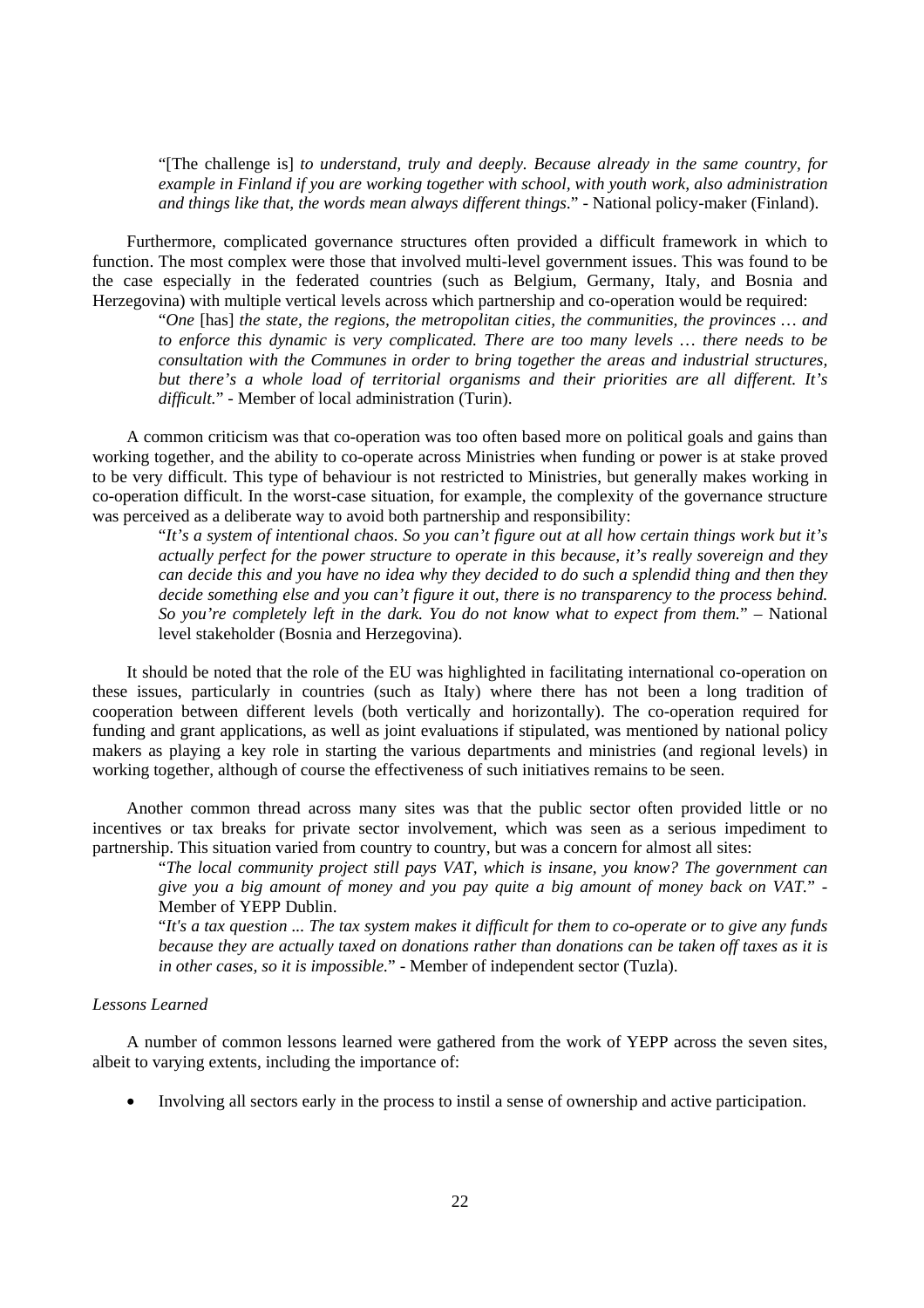- Communicating what YEPP is and packaging and marketing YEPP in a concrete way to prospective partners in all sectors (and youth).
- Establishing shared terms and definitions to facilitate clear communication.
- Respecting the working styles of the different sectors and willingness to be open to all prospective partners.
- Understanding barriers to co-operation within a sector (*e.g.* public administration) and getting a commitment to action from leaders who can support the process of change.

The bottom line is always the willingness to see the benefits of partnership and cooperation, and the ability to stay on target*:* 

"*Because we're working in a context of quite desperate social need, and because the projects are specifically targeting young people at risk, there is an immediacy and urgency always in the type of issue people are bring forward. So we get lost in that. So holding the agenda of collaboration is a value that needs attending to, instead of getting sucked into some individual little patch.*" - Member of independent sector (Dublin).

"*When they were on their own they sometimes lost courage, but with these partnerships people could encourage each other. YEPP can use other channels, other networks and other ways of approaching people …* [for example] *city schools are dependent on city government and they can't go against their government and YEPP can do that for them.*" - School representative (Antwerp).

# *Youth Empowerment<sup>11</sup>*

As the following comments from youth involved in YEPP reveal, for them youth empowerment is:

- "...b having the freedom to dream."
- "... opening doors and opportunities that I wouldn't otherwise have."
- "…giving people flexibility, giving them the backup and resources, and making people accountable."
- "…having choices and seeing the choices."
- "…developing self-esteem, confidence, and knowing that they have a contribution to make."

Youth empowerment can be thought of as being comprised of several facets, including:

- Identity (which here we broaden to include social/environmental/and health identity).
- Citizenship (in political/legal terms).
- Economics and education (school-work).
- Cultural (music, arts, etc.).

 $\overline{a}$ 11. The headings used to evaluate empowerment in the EE are a simplified version of the YEPP empowerment matrix.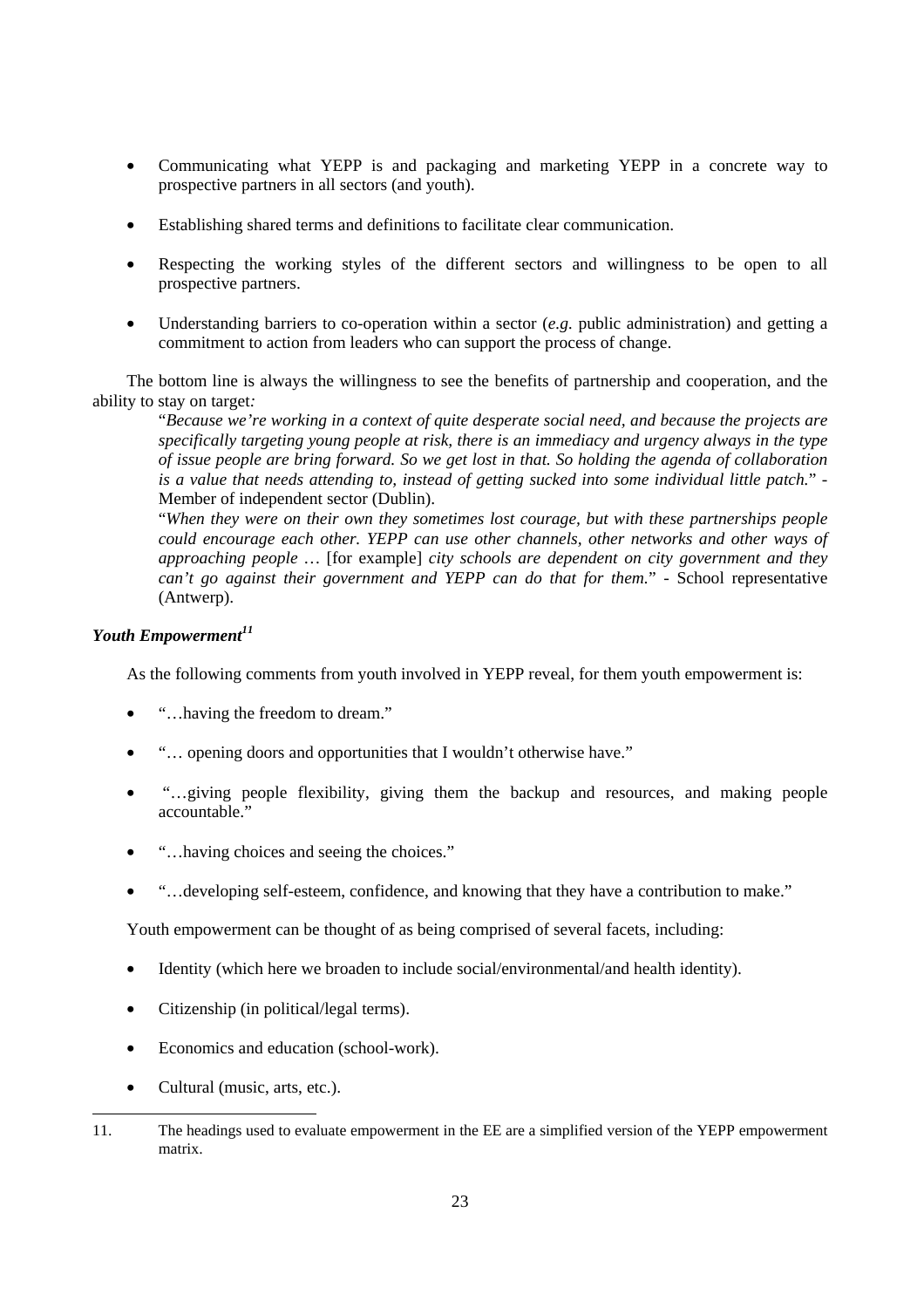### *Assessing Youth Empowerment*

All of the sites made serious attempts to try to engage youth in their projects and in YEPP, with a variety of different outcomes. Youth empowerment *by the time of the last site visit* can thus be broadly assessed using the criteria of the quantity and quality of the participation of youth, the presence (or absence) of youth in the Support Group and their participation in trans-national workshops, and the breadth of the projects along the dimensions outlined above (identity, citizenship, education/economics, and culture).

The sites fall into three general categories: both Kristinestad and Tuzla made excellent progress, with high involvement of youth, the inclusion of youth on the support group, and a breadth of projects that spans the four dimensions listed above. These two sites are followed by Parella and Mirafiori, which both have very high quality youth participation (with Parella having youth central to its support group), and a fairly broad distribution of projects. The third group is made up of Antwerp, and Mannheim, the two sites with the least involvement of youth (it should be noted that for historical reasons both Antwerp and Mannheim did not initially target youth deliberately unlike the other sites. Dublin is a special case and had only one year of formal operation at the time of the second site visit but were progressing towards involving more youth - see case studies for more information). Later in the progress of the work, Dublin developed a youth forum and regular consultations.

# *Key changes*

Across the time of the site visits the single biggest change common to all sites was an increase (often substantial) in the number of youth participants. This change was a reflection of a greater awareness of the projects and the programme, as well as a coordinated effort on the part of the sites to reach out to the youth of the community.

Returning to the dimensions outlined above, YEPP sites had notable successes in all of the four dimensions. Across all sites the **cultural dimension** was the strongest, given both the prevalence of art and culture projects as well as the cross-national Community TV project (see Trans-national Cooperation section for further discussion). In particular, the success in Mannheim of the musical Neckerstadt-West Side Story was an example of how a relatively small project could have a large impact on the youth and their community. A new play is currently under development by the same artistic director and the overall sentiment is one of deep pride:

"*Neckerstadt-West Side Story … was a great success, that two young people from Neckerstadt-West will work with professionals from the National Theatre. It's very empowering. So they see it's a good project and there's a movie around that project!*" - Member of independent sector (Mannheim).

As stated above all the sites had a variety of projects that focussed on empowerment through culture (including intercultural knowledge and skills). The theatre, music and art projects in Parella and the video projects in Antwerp are just two other examples of a very rich selection of initiatives.

The other dimensions of youth empowerment were also present in some, if not all, sites. The empowerment of **identity**, that is, building confidence and enhancing social skills as well as increasing knowledge about health and environment, is central to the work of empowerment projects. All the sites worked on this dimension, with projects aimed at bringing the youth together (the Culture Café, Kristinestad) and providing them with a space of their own (the Community Youth Centre, Mirafiori; the YEPP Centre, Parella). One of the most effective projects was the leadership training project (Tuzla), which was aimed at empowering young people to let themselves be heard. This project is currently moving into a new phase in the primary schools, using graduates of the programme as trainers for the new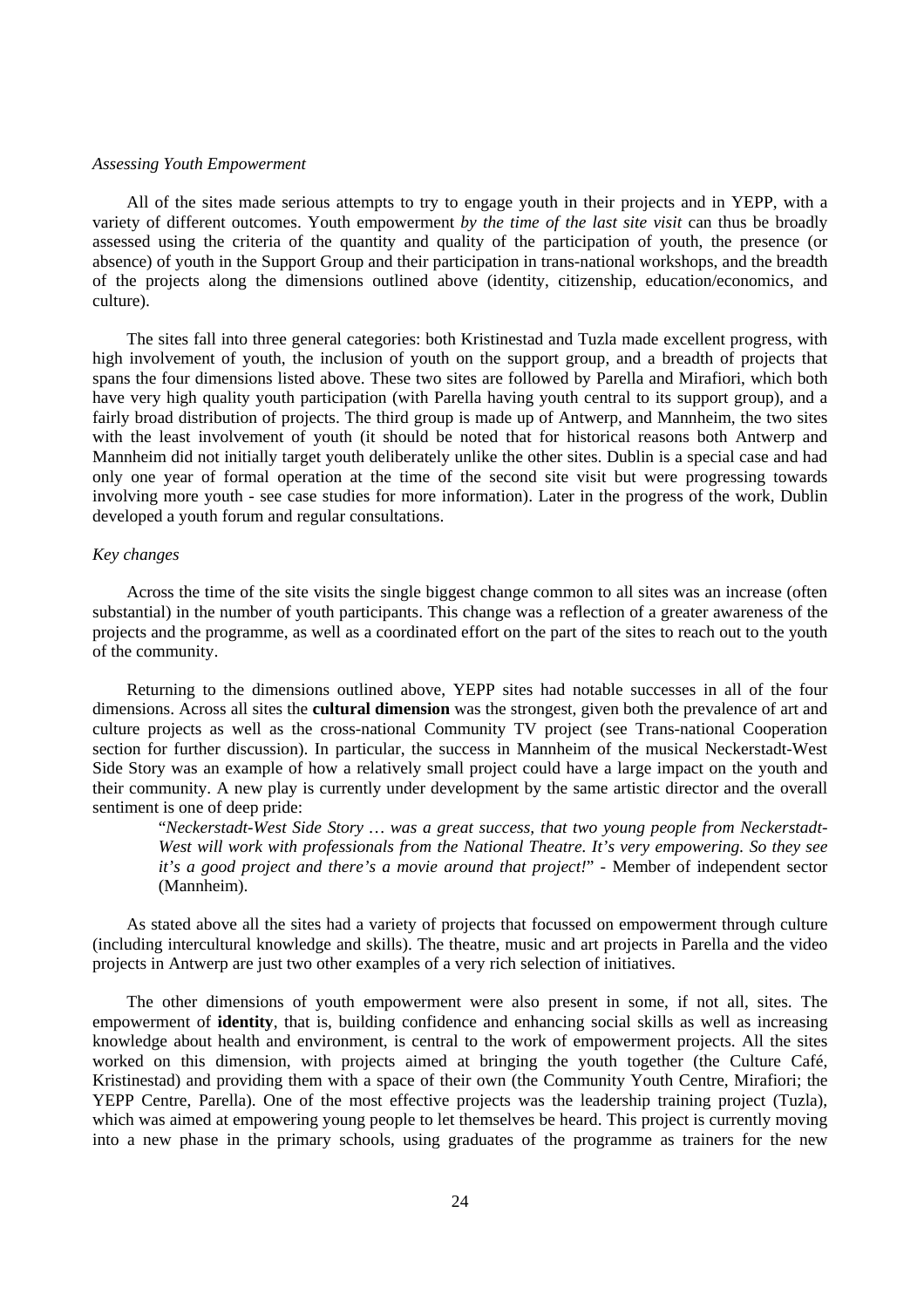participants. This project has been very much appreciated by the youth, and considered necessary as well, as this comment about one youth's experience before the programme illustrates:

"*I learned how to get people to listen to me, you know,* [because before] *I could be on a council and just sit there and if I try to say something nobody listens to me. Or well the youth voices are listening to me, but the adults* [look like] *they listen to me, but when I finish, they just continue like I didn't say anything*."- youth (Tuzla)

The dimension of **citizenship** (in political and legal terms, including active youth participation and knowledge of citizenship and legal issues) was honed through projects such as the youth parliament (Kristinestad), a workshop on the UN agreement on the Rights of the Child (Antwerp), and the youth forum (Dublin). Kristinestad in particular, focussing as it did very strongly on youth work, saw concrete changes as a result of YEPP, for the youth:

"*Yes, maybe I think I become more interested from the youth council about politics so I want to learn more about politics, I want to learn more how things work in Kristinestad*." – Youth representative (Kristinestad).

And for the local municipal administration:

"*You can see it in the document paper. You can ask* [name] *to pull up the strategy for the annual work plan of the municipality, and you see in 2002 it doesn't say youth work, but in 2003 it does.*" - Member of YEPP Kristinestad.

The dimension of **economics and education** includes entrepreneurship, employability, motivation, skills and knowledge of working life as well as formal educational training. As such there were again a number of projects across the sites that focussed on this dimension, including job training (Antwerp), entrepreneurial training (Kristinestad), and the youth bank (Tuzla). The youth bank in particular was such a success that it was enlarged to include greater Tuzla (from initially focussing on the community of Simin Han). Run on a very small budget, it is designed to provide funding for youth projects and also build capacity to plan and manage projects (through proposal writing, evaluating the grant applications, and monitoring the projects, all of which are done by the youth).

"*The youth bank is something I'm very pleased with. I like their method of work, because it's very empowering as the youth do it all themselves. It's not someone browbeating them. They are actually doing it all themselves with a little bit of advice along the way.*" - Independent sector representative (Tuzla).

### *Challenges*

The single largest challenge faced by all the sites was how best to reach the youth, particularly the youth most at risk. As mentioned above the sites made great progress in including and encouraging youth participation, but they were also self-critical in that the youth that participated in the projects were not the most at-risk:

"*In some ways it was also a failure because the youth involved were not from the target group*  [they were not disadvantaged]. *It was difficult to find them because they tended not to be interested in the project.*" - Member of YEPP Mannheim.

The question of how to motivate the youth such that they would be able to take part in the projects was a central concern for all the sites. In this sense the development of the youth and their education came under criticism:

"*A lot of these kids have trouble reading and writing and some of them have been through special skills [training] or whatever... They're bright kids and that but they just need the skills, the writing skills. It's not that they're daft or they can't work or they have something wrong with them, it's just their actual skills. … And they just couldn't get their heads around that, they've*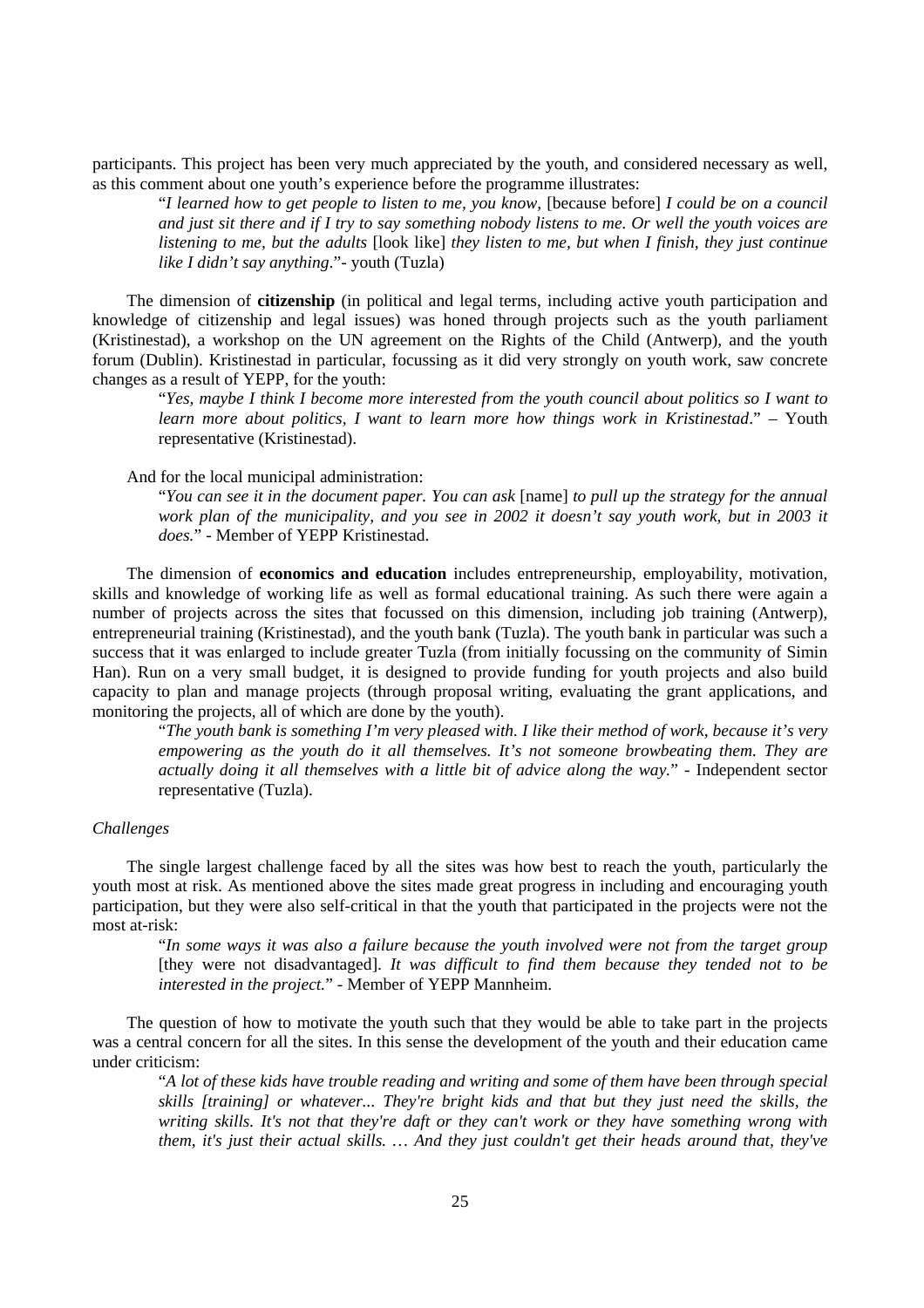*never been given that responsibility or trust or respect for that sort of thing.*" - Member of independent sector (Dublin).

In addition the cultural and linguistic diversity of the youth population, both in terms of a rising number of immigrants and the existence of long-standing separate communities (*e.g.* Finnish-speakers, in the case of Kristinestad) added an additional nuance. Bridging the divide between a heterogeneous mixture of youth was considered important not only in terms of empowering the individual youth to be actors in their communities, but also in terms of the ability to address possible prejudices and negative stereotypes:

"*I see the YEPP thing as being very positive on the foreign national thing, and* [it's] *one of the most urgent areas, because if we don't* [do something now] *then we'll mirror the Paris riots. I think there still is a window for us to get it right but only if people put in a lot of effort. It mirrors exactly the drug thing - the heroin problem in Ireland was as big as parts of the ghettos in North America, and we waited until it became a massive crime and health problem before we responded. Now we have aspirational policies at the national level. We have very little on the ground in terms of dealing with practical ways. I see this as a very good initiative that needs to be energetically pursued, and that's why I think the link with YEPP is very important and to be able to use evidence from other countries to say, look, unless we do this then we'll be facing this…*" - Member of public sector (Dublin).

Part of the challenge lay in motivating the youth themselves, and working on expectations such that they could remain motivated despite setbacks. Some of the youth spoke of an early excitement about the possibility of participating and giving input into projects, which then waned as they felt that none of their suggestions was taken seriously:

"*We are asked "what do you want to improve?" And then we go to the meeting where we write a small report about it, and in the end mostly the suggestions are rejected so..*." - Youth representative (Antwerp).

However part of the challenge was with the community itself, and addressing stereotypes of youth as second-class citizens. In many of the sites it was difficult to encourage the community to accept the youth as equal partners:

"*We have keep contact with the director of the school - they [the youths] can't be made responsible for this contact. Because the director can't recognize these youths and give them the authority, he needs to be in relation with an adult, the co-ordinator … he wants the continuity, which is important, but in time we hope that the link goes directly between the director and the youth.*" - Member of YEPP Turin.

### *Challenges from the policy world*

The major challenge as perceived by all policymakers, regardless of the country, was how to provide integrated services of quality across ministries. Youth work, cutting as it does across education, employment, health, justice, welfare, housing, and various other ministerial departments, poses a particular challenge for coordinated policy-making. The policy-makers that we spoke to expressed concern about the lack of a tradition in their country to co-ordinate and identified four problems in service delivery (these examples are from Brussels but can be extended to all other policy contexts):

- The various services do not always co-operate well.
- Neither the services nor the clients have knowledge of all the system's possibilities.
- There is a shortage of services, resulting in long waiting lists.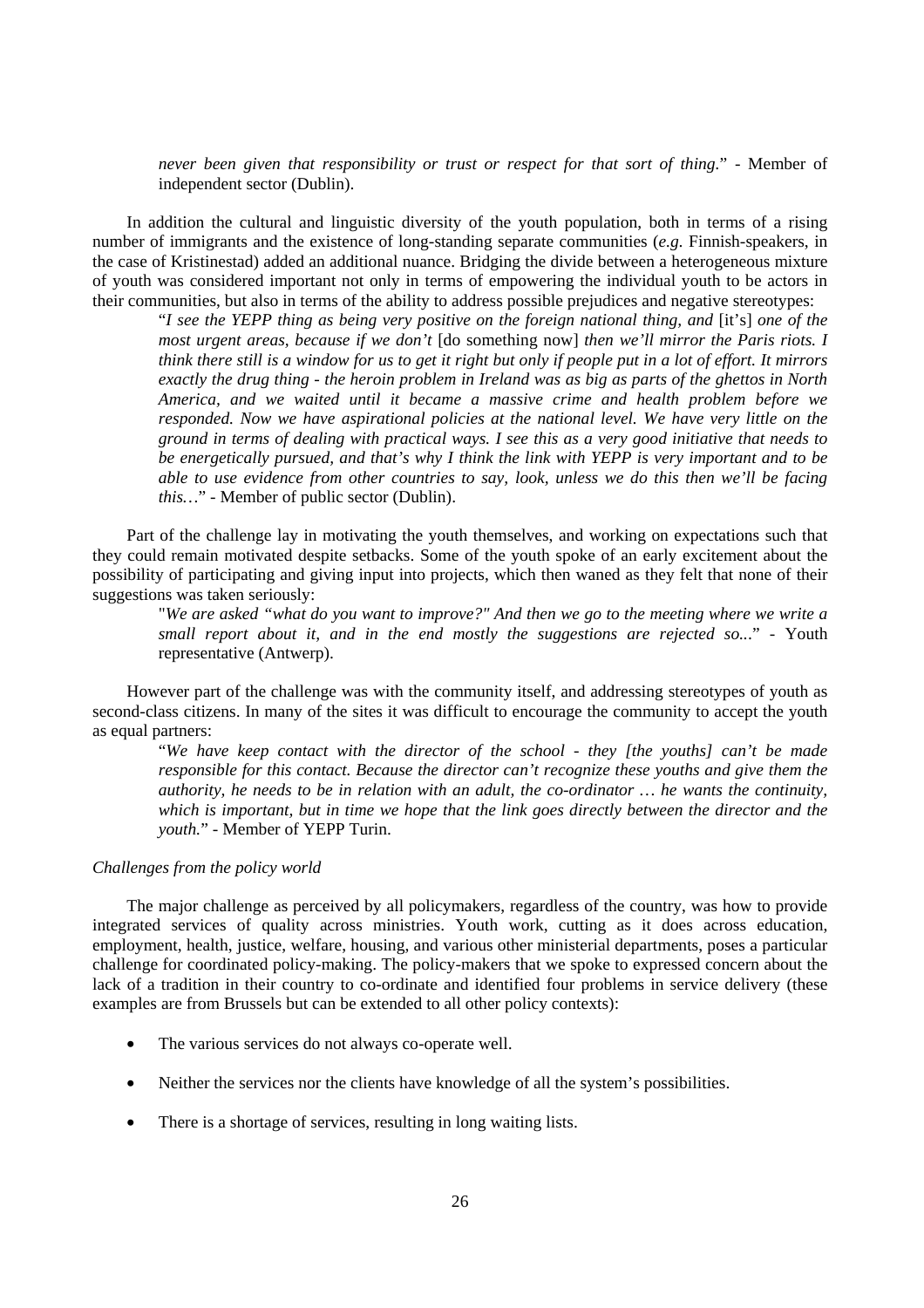• People are not always connected to the proper services for their needs and are often sent from one office to another.

In addition, across all the countries national policy-makers were worried that long-standing prejudices would interfere with the new initiatives and cause community projects focussed on youth to be given low priority in many places.

"*When you work on a youth project, especially if the co-ordinator is a former youth worker, he could encounter some biases from other partners. They know him from the community as a youth worker and so they are perceived as less professional, less senior, and still treated that way by the other partners*." - National representative (Finland).

This perception of low prestige also has direct implications in terms of poor or disrupted funding for projects and officers:

"*Institutes that have been constructed regionally for youth should all consult together or they will arrive at nothing and see nothing. In my experience of these things I've never seen a service really work or have the right support ... in the province the youth office only has one person, this in itself is a disaster.*" - Member of local administration (Italy).

This feeling that youth work was less prestigious, or less important, than other kinds of work was reflected in a number of the interviews with national policy-makers, and was mentioned as a clear barrier to promoting the goals outlined in the various youth initiatives proposed across the various YEPP countries. This comment was also made by local YEPP stakeholders, including the youth themselves, and remains a clear barrier to innovative projects such as YEPP. On a positive note, however, the work of the EU in promoting youth and youth civic engagement, both through international exchanges and through grants to member countries, was signalled out as a welcome initiative and a possible way to further pressure national governments to devote more attention and resources to youth issues.

Yet the pace of change is slow, and in all countries there is a disconnect between words and actions, even on the local and regional levels (where responsibility for much of the youth work often lies):

"*In fact in every town it is obvious and everybody accepts that it is necessary to have something like a youth policy. They realize that young people have special problems and they accept that they have to be addressed in some way but from that step onwards the co-operation is very different. Like for example in Tuzla, according to what mood they are in, they sometimes cooperate and they sometimes don't.*" - National organization representative (Bosnia and Herzegovina).

# *Lessons Learned*

A number of lessons learned can be gleaned from the work of YEPP in youth empowerment, including the importance of:

- Involvement of youth in the very earliest stages of project development, especially those most disadvantaged.
- Getting the local administration to acknowledge the voices of youth in designing and delivering youth-related projects.
- Recognising the difficulty in translating words to action on local and national levels (and acknowledging that they may be long-standing prejudices regarding youth and youth work that will have an impact on how fully innovative policies are embraced).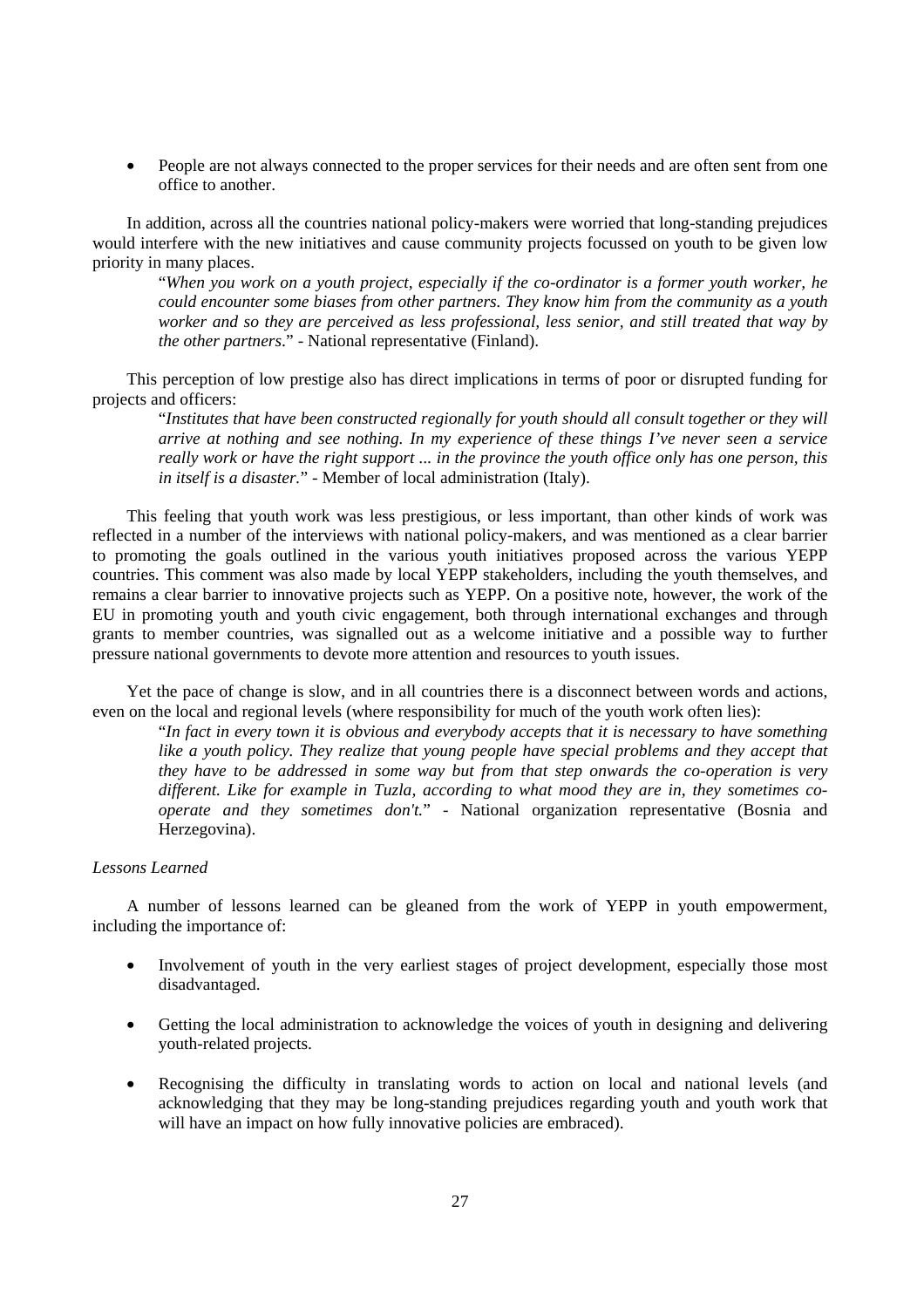#### *Community Empowerment*

Similar to youth empowerment, community empowerment can be thought of as comprising several facets, including:

- Identity (which here we broaden to include social/environmental/and health identity).
- Citizenship (in political/legal terms).
- Economics of/and education (school-work).
- Cultural (music, arts, etc.).

Although community empowerment by definition also includes youth empowerment, for the purposes of this report we have (somewhat artificially) separated them into two – this section will focus only on those empowerment initiatives that did not have a youth component. Within the YEPP+ model the LSG is clearly an empowering structure, which if not fully established as in Antwerp and Mannheim misses an opportunity for promoting youth and community empowerment which was successful in other sites. Nevertheless, this section describes community empowerment developments without including the LSG since the role of this structure in this process is noted above in the section on "Implementation of the YEPP local process".

As already mentioned, community empowerment and active community participation were key goals for YEPP and remained so throughout the project. YEPP, for instance through the work of the LSGs, aims to motivate community members to participate voluntarily in activities whose focus was the common ground shared by the inhabitants of a particular neighbourhood. Voluntary participation is a prime indicator of a feeling of inclusion and a sense of ownership, both of which translate to the ability of a group of individuals to improve their socio-economic situation. Thus, the projects planned by the various YEPP sites took as a starting point the very particular needs of each community (*e.g.* language acquisition, immigrant integration, drug/alcohol abuse programmes, support for low-income families, etc.) and aimed to create opportunities that would allow members to overcome these challenges.

### *Assessing Community Empowerment*

Each of the seven YEPP sites operated in very particular circumstances with different populations and bases of wealth and resources. The success of each site, at least comparatively, in empowering the community at large depended in part on its stated goals and its approach. Community empowerment *by the time of the last site visit* can thus be broadly assessed using the criteria of the breadth of the projects along the dimensions outlined above (identity, citizenship, education/economics, and culture).

The sites fall into three general categories: Mannheim, Mirafiori, and Tuzla made excellent progress, with high involvement of diverse members of the community and a breadth of projects across three of the four dimensions listed above. These three sites are followed by Parella and Antwerp, which have broad but not necessarily sustained community participation and a distribution of projects that covers two of the four dimensions. Although Dublin and Kristinestad revealed the least breadth of projects, they are different from the others. As noted above Kristinestad set out to target community empowerment through their work with youth and the LSG and as a result did not have non-youth community projects, while Dublin had only one year of formal operation at the time of the second site visit- see case studies for more information).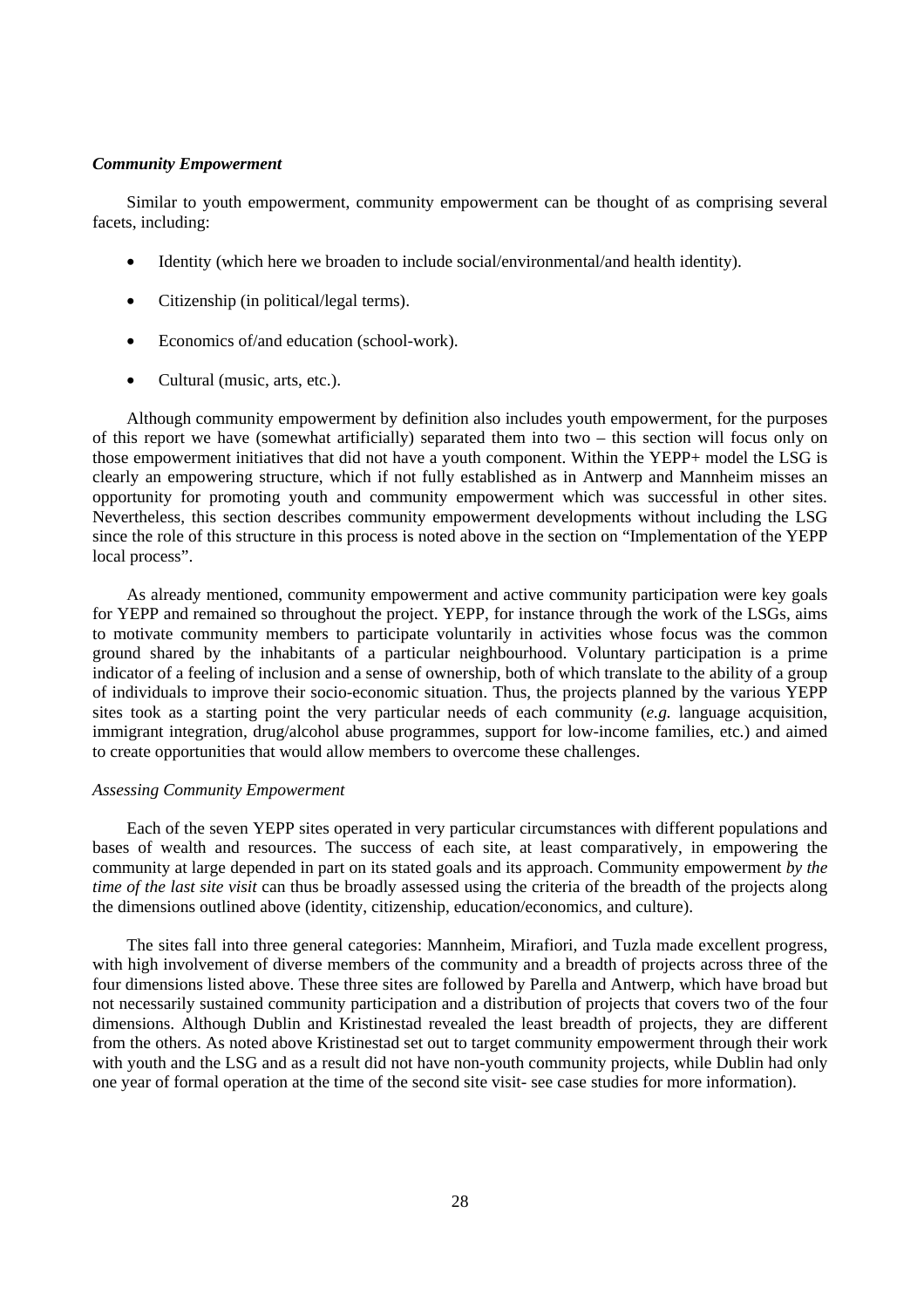# *Key changes*

YEPP projects cut across all the four dimensions of community empowerment as listed above. However, two YEPP sites, Mirafiori and Tuzla, made great strides towards the goal of holistic community development through their community centres and specific projects. Two projects stand out as meriting particular mention: the Community Foundation in Tuzla, which matches external funds to community donations and provides grants for local initiatives (and which will also soon begin in Mirafiori and possibly Antwerp); and the Incubator project of YEPP Mirafiori, which provided guidance and skills to community members wishing to start small businesses and entrepreneurial projects.

Empowerment within a democracy by definition requires active participation and **citizenship**; community empowerment thus translates to knowledge and protection of civic and political rights. YEPP Turin and Antwerp deliberately set out to build capacity within the community through citizenshipbuilding projects such as the Can-Do workshop. The Can-Do initiative, which uses a "Toolkit for Active Citizenship," to build a community development training approach, is an internationally distributed programme developed by the Scarman Trust<sup>12</sup>.

A number of community projects linked **economics and education** through vocational programs and entrepreneurial training. For example, the Rucksack programme in Mannheim aimed to introduce immigrant mothers to the German language and the German school environment. Some sites (such as YEPP Mannheim, Mirafiori and Tuzla) encouraged other entrepreneurial programmes (*e.g.* the Incubator project in Mirafiori, the community foundation in Tuzla [which, as mentioned above, will also begin in Mirafioi and possibly Antwerp]).

"*Last year I was in a meeting with IRC about is it possible to establish a community foundation in Bosnia-Herzegovina at all? So the general opinion was that we are not sure that we are rich enough to have a community foundation. This time it's not about richness, it's more about willingness or how do you split money or whatever. So I think that it's a moment that we are building something in that way, something completely new*." - Member of YEPP Tuzla

The various YEPP sites have also been engaged in a number of other activities related to the dimension of **identity** (which here we broaden to include social/environmental/and health identity). Common space, whether in the form of structured community centres or open, green spaces, was uniformly identified as integral to the establishment of a healthy community identity. To this end, many projects focussed on the creation of such a space, such as the community centres in both Turin sites and Tuzla:

"*One very important step was the opening of this youth centre. I think being able to meet in a physical space and identify with a physical space is terribly important.*" - Member of YEPP Turin.

The **cultural** dimension involved the arts, music and video, and often focussed on popular youth media. For example, both YEPP Dublin and Turin had activities involving deejaying and community art (in Dublin, this involved constructive graffiti). Video, as well, featured prominently in many projects across the sites, and even served as the primary focus of one of the most successful trans-national projects, the EmpowermentMediaProject (see Trans-national section for more details).

# *Challenges for YEPP*

 $\overline{a}$ 

The main challenge for YEPP in terms of community empowerment is how to continue to build on accomplishments and how best to reach out to those most at-risk. In essence, this boils down to the sustainability of an independent community project that receives funding and support from various sectors.

<sup>12.</sup> http://www.thescarmantrust.org/hq/cando.htm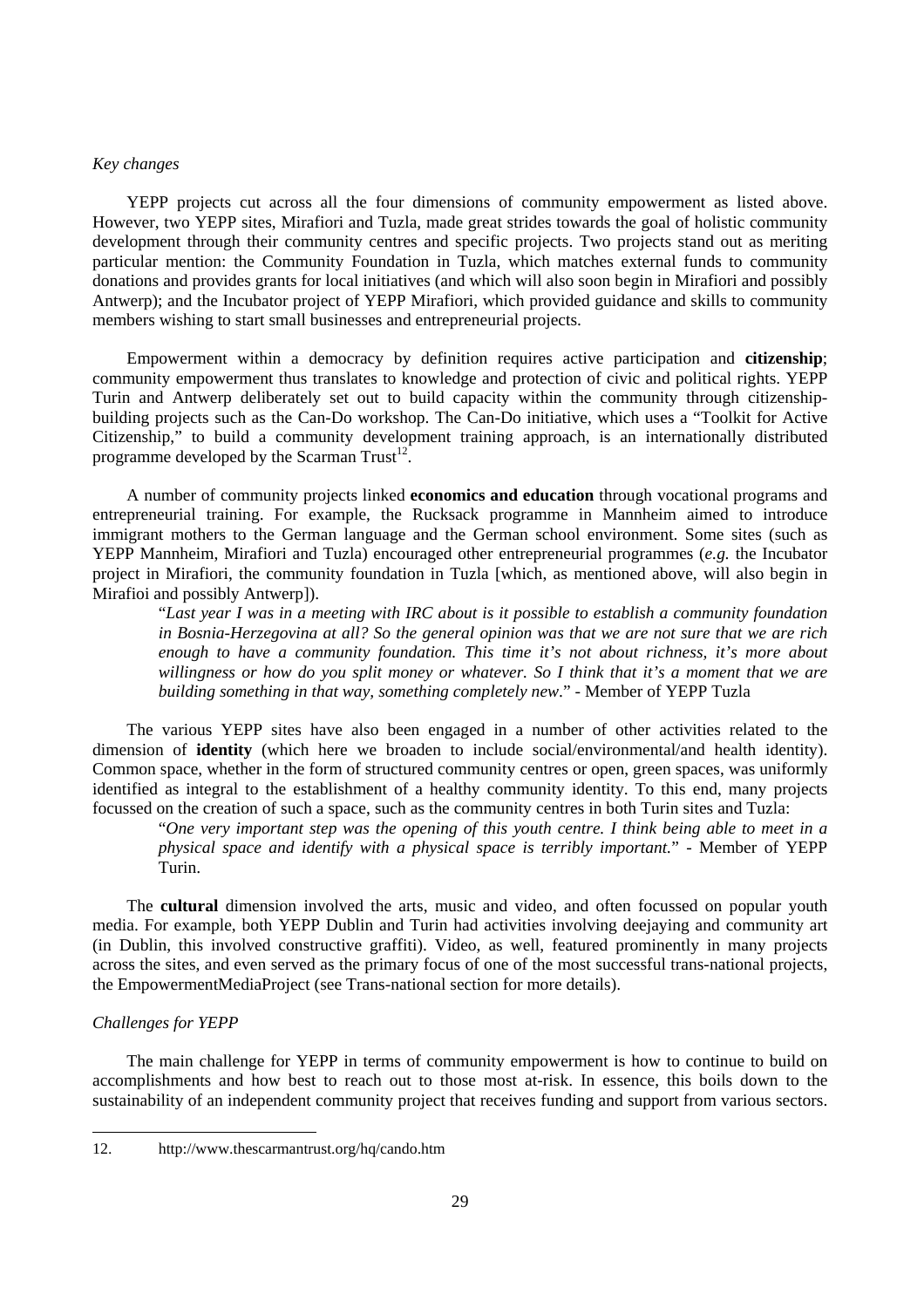Yet the question of sustainability is also, in part, a question of approach: many sites organized parties and street fairs to attract attention and create festive occasions, and some organized day long activities (*e.g.* Antwerp's Serv-a-palooza). While these were generally successful endeavours, one-time events do not have a deep impact on *sustainable* community development and empowerment. At the same time, all of the sites found on-going projects far more difficult to organize and fund.

It might be worthwhile to experiment with combinations of the two approaches; given the heterogeneity of the sites, the creation of regular, themed events could potentially create the kind of commonality that would lead more easily to a sense of community. In other words, the two approaches are not mutually exclusive, but rather require one another to be effective:

"*In the past we paid for a big festival of young people in Mirafiori, a sort of party in Parella in the street. We were not convinced this was the final goal we were going to reach, but we thought they were good actions to be promoted to facilitate the cohesion within the support group. They allowed the community to know the project in a sense.*" - Member of YEPP Turin.

Another challenge for YEPP is to work on establishing its identity and profile in the community. As with national or cultural identities, community identities benefit from having a clear definition and delimitation of boundaries. And as with any identity-building project, visibility, both figurative (as in recognising the name "YEPP") and literal (having a YEPP "logo," for example) gives strength to a project by making it more concrete. For YEPP to establish itself visually is to give it legitimacy as a community actor and advertise it to community members. This would perhaps also help with the marketing and publicising of YEPP, which was a general concern across the sites.

Certain challenges facing community development, however, are multi-layered, and with this in mind it is perhaps fruitful to discuss certain problems not as a specific function of YEPP but as generalised challenges. For example, many sites found that the delegation of responsibility for key tasks was not always clear and that it was not always easy to demand accountability. As community empowerment is a process that by definition belongs to many sectors, it therefore does not have the advantage of having a clear structure of its own. If YEPP or similar projects are to be successful and sustainable, there need to be clear and firm methods of accountability on the trans-national and local levels in order to provide structure and support for the work being done. This involves finding a balance between a democratic, horizontal structure of administration and a hierarchical, vertical structure on all levels.

In addition, nearly all of the sites expressed frustration with the role of schools in the community development process. There was the general feeling that schools can and should be community institutions rather than politically-controlled institutions that single out youth as their only target. In many communities, access to schools is restricted in order to protect the children. However, this makes effective co-operation with educational institutions complex. In addition community actors often perceived resistance on the part of teachers and schools to be open to new initiatives:

"*The schools are not very good at it, they are still teaching memorising … you don't analyse 'what does this mean, what happens if you do it like this... It's slowly changing, with new curricula, but sometimes even if you get them, the school tends to go on as it did before*." - School representative (Finland).

#### *Challenges from the policy world*

The policy world also poses specific challenges that are not easily overcome by individual community empowerment projects. For example, the rise of the extreme right in some European countries can impede the integration of minorities and immigrants; especially in heterogeneous areas such as the YEPP sites, the extreme right has found an open ear: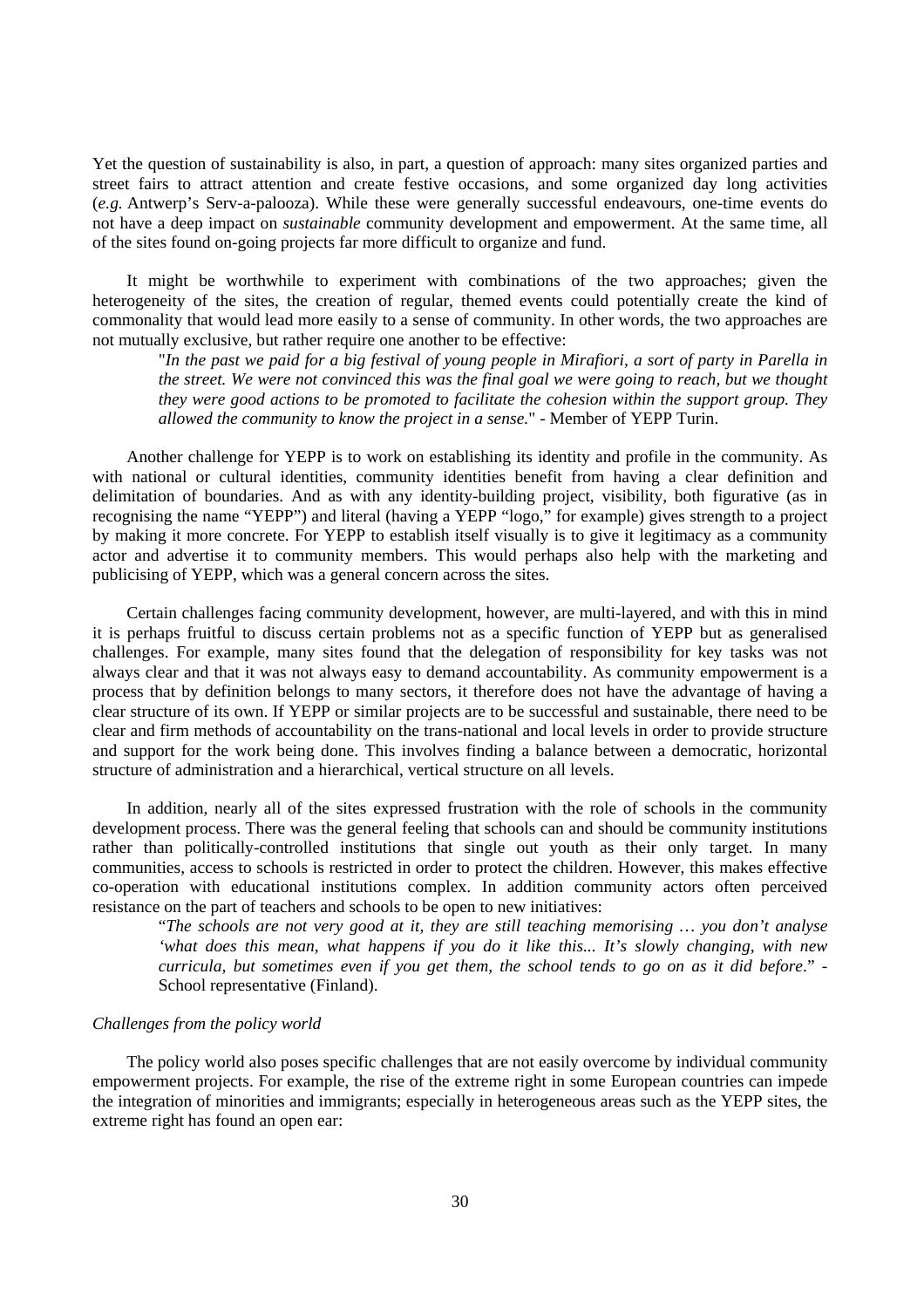"*I know if I ran tomorrow on the right-wing, anti-immigrant from this area, I'd get elected, absolutely no doubt about it.*" - Member of public sector (Dublin).

The integration of immigrant populations is another serious challenge for all of the policy-makers. It must be approached with strategies that bear in mind the rather abstract psychology of immigration as well as the very practical concerns of the policy world; this complexity can be exacerbated by disjointed or uncoordinated policy making. The federal Immigration and Integration Unit in Germany, for example, works with minorities and cultural diversity as a separate unit that is required to work with each of the Ministries rather than an integral part of the Ministries themselves. This requires a delicate balance between co-operation on a policy level (which is theoretically required) and the German political reality (the Commissioner of the Unit is traditionally a member of the minority of the government coalition).

"*It depends* [on] *not only what is happening in the government but also … what is happening within the coalition, as the commissioner is also a member of parliament. So on the one hand we are dealing with the administration and on the other hand we are dealing with the colleagues in the government, so it's a political job. So whether you are successful or not it's quite hard.*" - Member of federal administration (Germany).

Moreover, even when certain needs are clearly identified, the feasibility of implementing effective programmes often exceeds the financial capacity of a community. It is difficult to secure funding for programmes whose demand is unknown (for example, the number of potential students in a language acquisition programme). Policy structures are often rigid, whereas communities—especially immigrant communities or those in transition—are in constant flux. Thus, community development projects face the challenge of heeding inflexible rules while addressing rapidly changing needs and social dynamics.

#### *Lessons Learned*

A number of lessons learned can be gleaned from the work of YEPP in community development and empowerment, including the importance of:

- Encouraging traditionally less-active members of the community to participate.
- Encouraging the participation of youth in community planning discussions.
- Bringing together all sectors in an honest appraisal of what works and what does not work, and the best strategy to move forward.
- Having clear agreement on responsibilities for community development initiatives and expectations for action.
- Devising realistic community development plans that are holistic in nature and include long-term strategies (*i.e.* beyond the length of the current policy mandate) for community renewal.

The last point also implies having the political courage to wait for longer-term solutions and avoid the temptation of the "quick-fix" (and the corresponding willingness on the part of the community to wait for longer-term results).

YEPP is not a lobbying group, nor does it carry direct political clout. However, the question of whether it might be able to use its successes (and failures) to influence policy change remains open. On the local level this has already come about (in Kristinestad, for example, where the municipality formally agreed to consult with youth on youth-related issues; see Kristinestad Case Study for further information). In other sites various programmes (*e.g.* Rucksak in Mannheim) have been adopted by the municipality and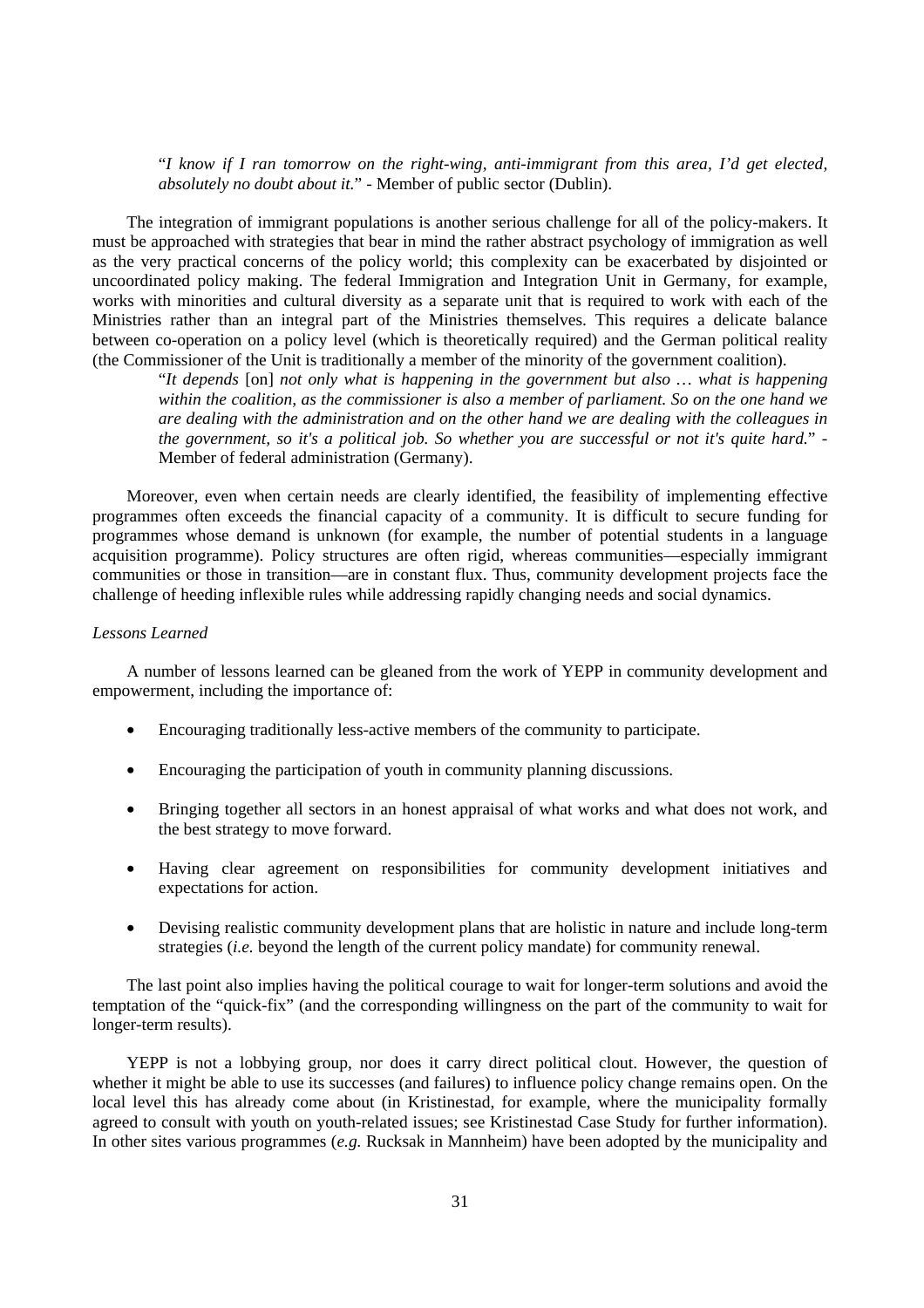region and could therefore be on the way to influencing policy planning. More directly, specific projects related to pressing policy issues and discussions with national policy makers (*e.g.* work with foreign nationals in Dublin; see Dublin Case Study for more information) have shown signs of bearing fruit. Experiences of programmes like YEPP can thus be presented to policy makers to invest in various projects and inform policy decisions, especially as the research component of YEPP assures that evidence can be presented regarding the effectiveness of the particular intervention. In a policy world where "evidencebased policy" making is fast becoming the norm, programmes such as YEPP can play an increasingly powerful role.

#### *Trans-national Cooperation*

Since YEPP emerged from the cooperation of multiple foundations from various countries, it was by definition a trans-national endeavour. However, the international character of the project's conception is separate from the actual trans-national participation of the various stakeholders even though the transnational component is an inherent element of the YEPP overall model: the foundations, the YEPP teams, the youth, and other partners. An evaluation of the cooperation between foundations is treated in a separate report; the following discussion of the strengths and weaknesses of inter-site youth participation is divided in two major parts: the youth exchanges and the Community TV/EmpowerMediaNetwork project. See the earlier section on "Implementation of the YEPP local process" for comments on the coordinator/researcher meetings that were ongoing throughout the lifespan of the project. Finally, two YEPP community conferences took place that included youth, representatives from the various sites and foundations and evaluators.

#### *Youth exchanges*

There were a number of youth exchanges that took place between July 2003 and 2006, along with a number of other conferences and thematic workshops. These workshops were uniformly perceived as a very important and positive aspect of YEPP by the youth. Youths were excited to have the opportunity to travel and get to meet participants from other sites and cultures:

"*I went to Finland, and it was nice to meet these new people. They are different than us but not so different too*." – Youth (Tuzla).

It was also considered a learning experience, in that they had an opportunity to perhaps learn about new ways of being, or innovative projects, or different approaches than they would have had at home. Most importantly, they learned that other countries have problems too:

"*We think, well, we are Bosnian, so of course we have problems. But then we see that these other places, these Finnish, the Italians, they have problems too*." – Youth (Tuzla).

Youth were excited to have the opportunity to travel and get to meet participants from other sites and cultures*:* 

"*The international part yes, I think it's quite positive, and that we have had the chance to travel and now the youngsters can go to Antwerp and Turin. I think it's great. And I have also in the contact which we have had between Bosnia, not only on the trips but afterwards also.*" – Member of YEPP Kristinestad.

Being exposed to other cultures and countries was also seen as being important in building an identity:

"*And then, you know, when people from Kristinestad, come and say 'this is nice' then you get more self-confident, and that's the idea of the YEPP actually*." - Member of YEPP Tuzla.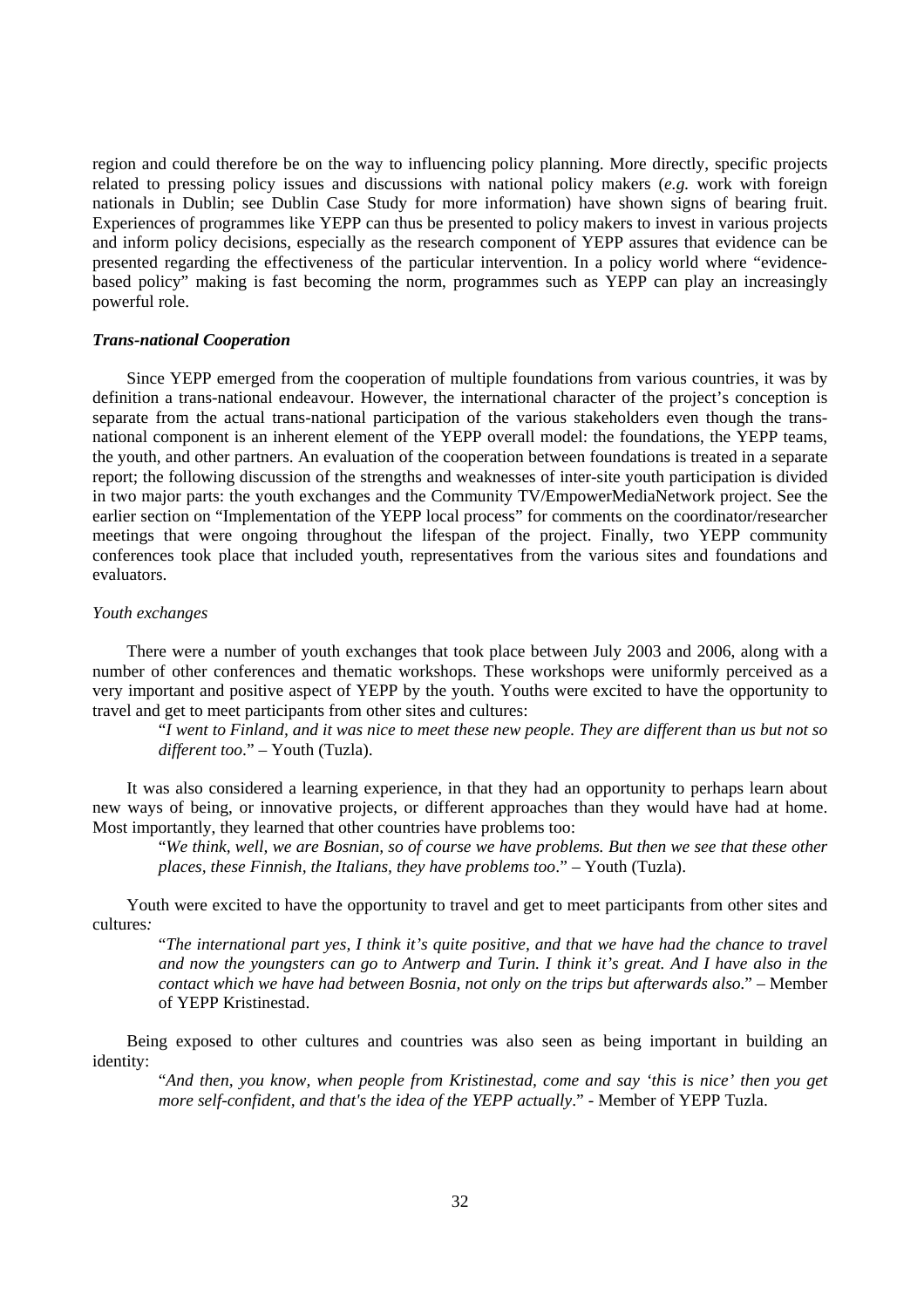In fact, the trans-national events led many participants to realize that there are different layers of community identity:

"[For] *the older or youngsters they have been given a great opportunity to see other places in Europe and create new networks and become Europeans and not just Finns.*" - Youth (Kristinestad).

#### **Challenges**

Although international cooperation was perceived to be a good idea in general, the coordinators expressed frustration about its extent and nature, and wished to determine where such cooperation makes sense and where it was a burden or hindrance. The language barriers between young people made international cooperation between youth difficult with translators required to facilitate the meetings.

"*I think there's a fundamental problem with a thing like the Turin thing that depended on English because, the really disadvantaged young people aren't going to be really fluent English speakers.*" - Member of independent sector (Turin).

YEPP members felt that the trans-national element would have been more useful and effective if more information about other sites reached the local participants. Many expressed a desire to send more cooperation partners to visit different sites and develop the idea of exchange, not only between coordinators, but also between people working at the practical and local level:

"*It is always important to know how YEPP works in other countries, not to have a narrowminded view and to know the questions that are being asked.*" - Member of YEPP Mannheim.

Different criteria in picking the participants (*i.e.* different ages and learning abilities, a variety of background in the task at hand, and different expectations from the exchanges) also led to quite a diverse group of youth. In some ways this was seen as a positive and strong opportunity, in that the youth had a chance to experience not only different languages and cultures, but also different values, ages, and goals. For others, the group was not uniform enough to really establish equality among all participants, and they suggested that more care be put into the combination of participants:

"*Don't say: oh well this can be a part of this project, we can include it here', it should be more straightforward, like if it's a youth project it should be for kids from 15-20 and not for kids of 7*." – Youth representative (Kristinestad).

In addition, there was a question about how best to share the new experiences and knowledge of the youth such that those who could not take part in the workshops could also benefit:

"*A program such as YEPP with an international background is obviously a good thing, […] however it focuses* [only] *on Simin Han. About 95% of the children in Simin Han have been on some sort of exchange and have benefited from this. However when they return they have nowhere really to share their knowledge or share what they've acquired… it's still somewhat of a closed milieu and these people don't necessarily interact with other people enough.* [In] *the rest of the municipality there is a much greater number of people* [who] *don't really benefit from the experience of these few because they [the international participants] don't share the wealth of ideas and the wealth of what they've learned.*" - School representative (Tuzla).

Some of the challenges expressed had to do with preparation across the sites, and making sure that the communication of the workshop goals was shared so that everyone would choose participants using the same criteria. In many of the workshops this was not the case, as in this example from the Music and Citizenship workshop:

"*I think all the countries had different ideas of what it would be and the people that were sent here were very different too. Like the people from Bosnia, they were top students, many of them, and I think they were chosen because of that.* [But] *I think the other countries, at least Belgium…*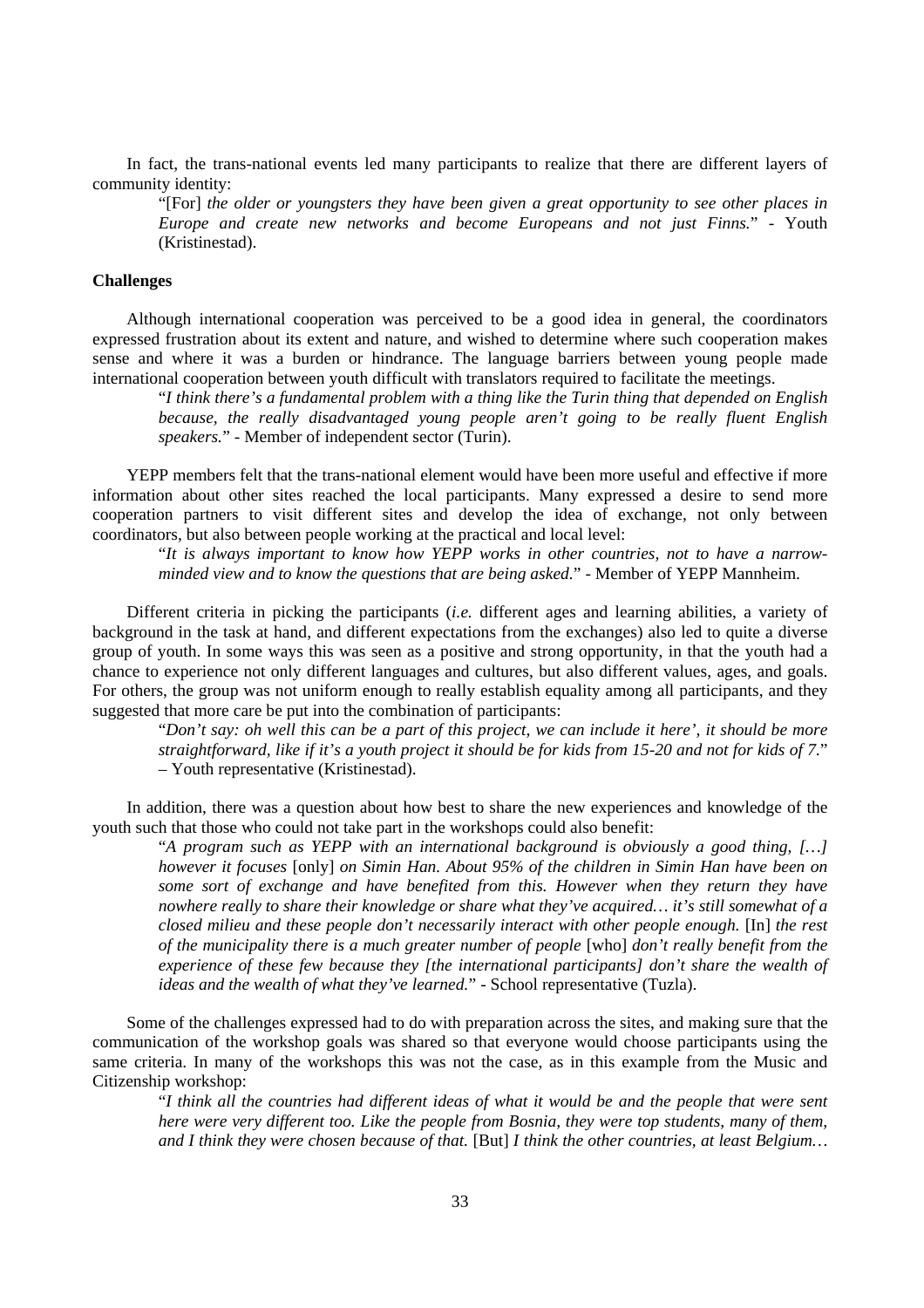*it was young people that needed to come away or needed something to lift them up in some way. And then the kids from Norway, they were from a school for dropouts I think. They were into a lot of drama and music and things like that so they knew quite much about playing and music and things like that, but they were dropouts, many of them I think.*" – Independent sector representative (Kristinestad).

Overall, the youth workshops were perceived as having had a very positive effect on the youth. Many of the challenges and complications were due in part to organizational set-backs that are typical of firsttime events. While the difficulty of choosing which youth to include will always be present, the overall advantage of offering such an experience to even a few youth might well be worth the inherent challenges. In other words, the experience of a few youths might serve not only to make a powerful mark on them as individuals, but also serve to motivate others to participate more actively in their own communities as a way of accessing these trans-national opportunities.

# *Community TV and the EmpowerMediaNetwork*

The transnational element of YEPP holds great potential for positive change. In addition to a series of small projects in which local youth had the opportunity to travel to other sites to engage in various initiatives, in 2005 YEPP launched a project on community television, which has now evolved into the EmpowerMediaNetwork (EMP). This initiative endeavoured to bring together youth in the various sites in a series of film projects, including documentaries, which the youth learned about and compiled together using what they had learned. This initiative was seen as unanimously positive, as the ongoing nature and educational aspects encourage sustainable youth and community empowerment, as well as social and cultural exchange.

For the youth, learning about the technical aspects of film making was in itself educational and empowering, in the sense that they would not necessarily have otherwise had the opportunity to learn about such a trade. The content of the film projects began with a focus on the workplace, with which all participants could identify. This was quickly expanded to the theme of "living as a minority in a foreign country", which served to unite several of the existing themes, and eventually to create a broader network operating through this initiative:

"*In this way we were able to extend the discourse about the way of living and to make it one of the instruments on which to work at network level, thus creating a European network which operates through community television. Also there was the local discourse for using this instrument, with the CHIs, so we saw how to make the workshop function and a way of expanding that experience through the YEPP network, so that everyone could do this in their own cities, in their communities, using these instruments*." Member of independent sector (Turin).

In learning about the project, the youth were exposed to a line of work with which they were not particularly familiar. However, the benefits went even further. In addition to having very tangible results, this project was seen as something of a social instrument, encouraging participation, intercultural dialogue and communication and opening new horizons for the youth:

"*And it's literally made an impact, because there is going to be work in the area where kids will be able to say, well, 'He did that,' or 'I did that,' and the other kids will say, 'Well, if they're doing that again, I want to be part of it.'*" – Member of YEPP Dublin.

Although many of YEPP's outcomes are quite difficult to measure and must be given adequate time in which to evolve, the community television activity was already a real success.

"*But it was the intercultural experience which has been going on for decades now, that's what was brilliant from the point of view of the young fellows. Young fellows from a deprived area in Dublin, having to engage with other fellows for a week to go out have to go out and socialize*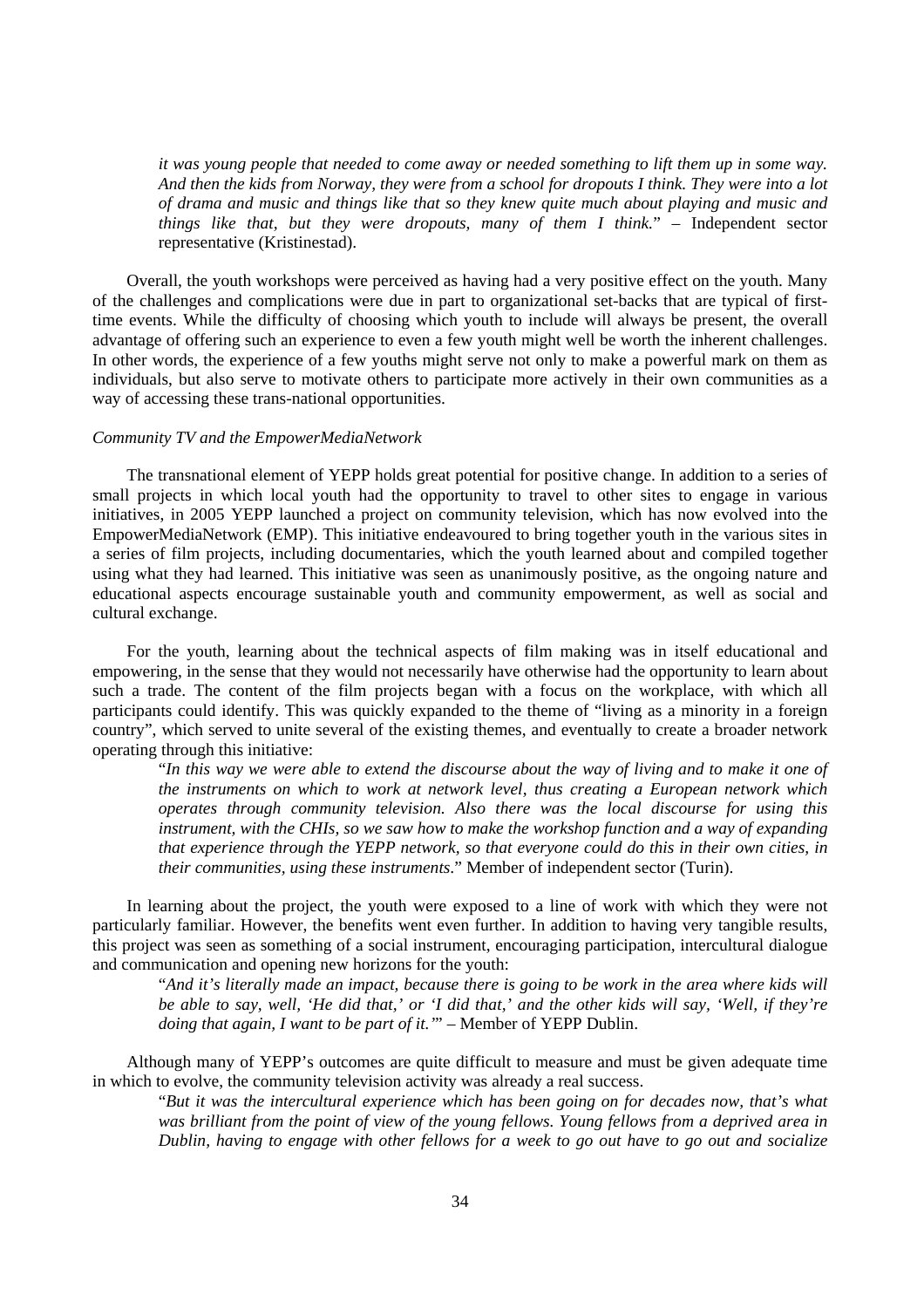*with them, to play sports with them, to engage in these kind of tasks to do with the video making, that was fantastic. And that will always stay with them and if every young person could see how other young people live and see how they're different and how they're the same, that's… That was fantastic.*" – Member of independent sector (Dublin).

The real strength of this and the EMN project is that they create an on-going, evolving partnership among the members and the sites, and give the participants something concrete to work on together. This then moves beyond the trans-national exchanges, which were generally once-in-a-lifetime experiences for many of the youth participants. The dynamic partnership developing through EMN is different:

"*What I think is the weakness* [or what we need]*, is more joint projects between the youth in different centres, because that is essential. Not just the institutional echelons or the coordinators, researchers, etc, meet to discuss in different places, etc, but how actually the youth, in terms of concrete projects can work together. So the community media to me was a great initiative.*" - Member of YEPP Tuzla.

## **Conclusions**

Given the summaries of the main themes presented above, there are three main questions left for this report:

- How did the sites compare across the themes?
- What sustainability measures have been taken to prepare for the future?
- Based on this evaluation, what recommendations can usefully be proposed for future phases of YEPP?

The following sections discuss each of these in turn.

#### **Sustainability**

At the end of the first phase of YEPP we turn to future planning:

"*Of course the question of YEPP is this sustainability question. For change to be effective, if you create change, how do you protect change? One of the things I say to organizations is: you want to develop this plan [but] how are you going to ensure that it's carried out? And maybe the big question is around funding. I think it's sustainability, which group they want to target and who they want to do it with. It's also a process thing, and how do you create the processes of bringing change?*" - Member of independent sector (Dublin).

Of all the sites, YEPP Mirafiori, Tuzla and Kristinestad, all with well functioning LSGs, have made the most progress in specific strategizing for sustainability. Albeit in different ways. The first two sites have exploited considerable expertise in grant applications and project planning and management and have actively sought funding from outside sources (*e.g.* local administration, region, and EU for Mirafiori; other foundations and the EU for Tuzla). Many of the other sites were also planning various sustainability measures but had not yet arrived at that stage. In Kristinestad, the LSG has financial and personnel support from the municipality to assist in sustaining the work there.

In addition, the spreading of concrete initiatives like the community foundation (first brought to YEPP by Tuzla and now developing in Mirafiori and possibly Antwerp) provide solid evidence that the network has developed to the point where it now has a dynamic cross-fertilization of its own. Within the sites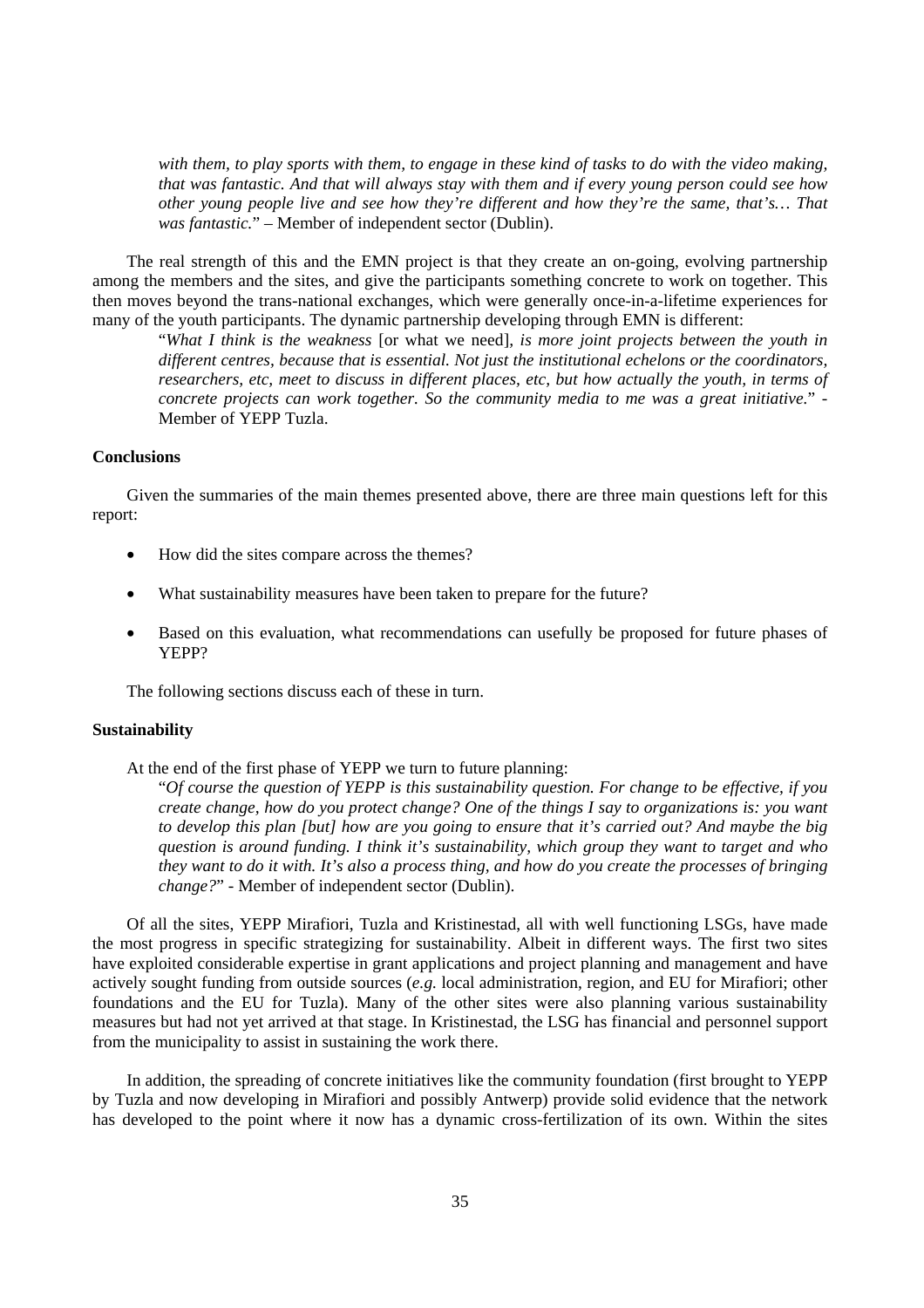various projects are also being adopted by nearby communities (*e.g.* the community foundation in Tuzla, the Rucksack programme in Mannheim, entrepreneur training in Finland, new YEPP sites in Genoa, Italy).

Whether or not YEPP continues *per se* (by this we mean the name YEPP, not the individual projects), there was a good feeling about the work that has been done and the momentum generated across the lifespan of the project:

"*We see that some other organizations are starting up now in the neighbourhood, it's good to … hand over all our knowledge and to exchange and to support them in their own projects, not really interfering or taking over, but just support them and make it easier … because afterwards, others will come*" - Member of YEPP Antwerp.

#### **Recommendations for YEPP II**

For future versions of YEPP, the lessons learned as highlighted in each section above should serve as useful guides for future action. In addition, however, there are some specific recommendations offered as guides to help with the development of future phases of YEPP:

- Working on a long-term project raises important implications for partnership agreements, including continuity, shared goals, and expected outcomes. The various partners may find it difficult to continue supporting YEPP if expected outcomes are not delivered, and YEPP itself may have difficulties delivering if they do not agree with the original model or are unable to maintain continuity in staff and projects.
	- Establishing explicit agreements on goals and expected outcomes before entering into the partnership are recommended to address this.
	- − The sites and the PT require an adequate and guaranteed funding base for effective progress to be made in these very complex situations.
- The sites need a clear understanding of the roles of the local co-ordinators and researchers, what kind of skills new sites would have to look for to cover those roles properly, and how best to train the new participants for their roles.
	- − "*It would have been nice to know a little bit more about what was required from YEPP –, everyone else had already started and been working for quite some time, and in a way I think they forgot that maybe we didn't know the best way forward or what they were asking of us. Some specific guidelines would have been good.*" - Member of YEPP Dublin.
- One specific suggestion for the future might be partnering sites such that each new site has a mentor who could take it through the beginning phases and help with hands-on questions and issues. This could also be extended to individual players and roles, and the knowledge gained could be imparted directly from site to site.
	- − "*At the beginning I was not sure. Now it's a lot clearer to me, so I would give my contribution to this, to find out what kind of person would be needed.*" - Member of YEPP Turin.
- This kind of on-going capacity building would apply both to the members of the YEPP team and to the youth entering the project, as it could be daunting for youth entering into a network that has already been running for some time.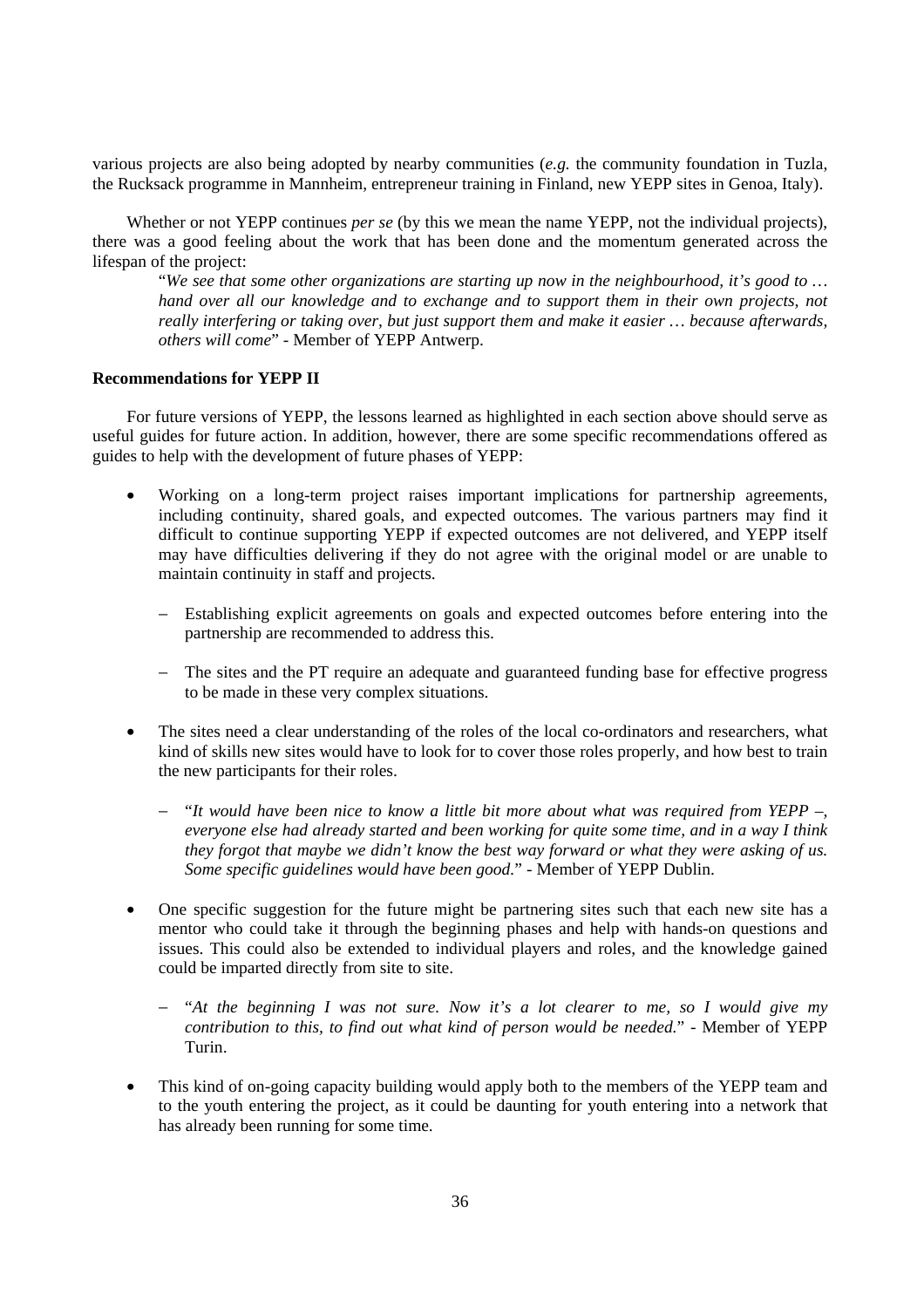- In almost every site the continuing troubled perception of why the research is done and who it benefits was not resolved satisfactorily. As research has been proposed as a component to future variations of the YEPP project, this is something that should be addressed *before* the next phase begins.
	- − One concrete recommendation would be to try and balance the needs of the site (*e.g.* a needs assessment, a source of information gathering, or a link to the research community) with those of the international YEPP requirements.
	- − NOTE: Although YEPP II already seems well developed, we would hope that it could be modified to reflect the final findings of the internal and external evaluations.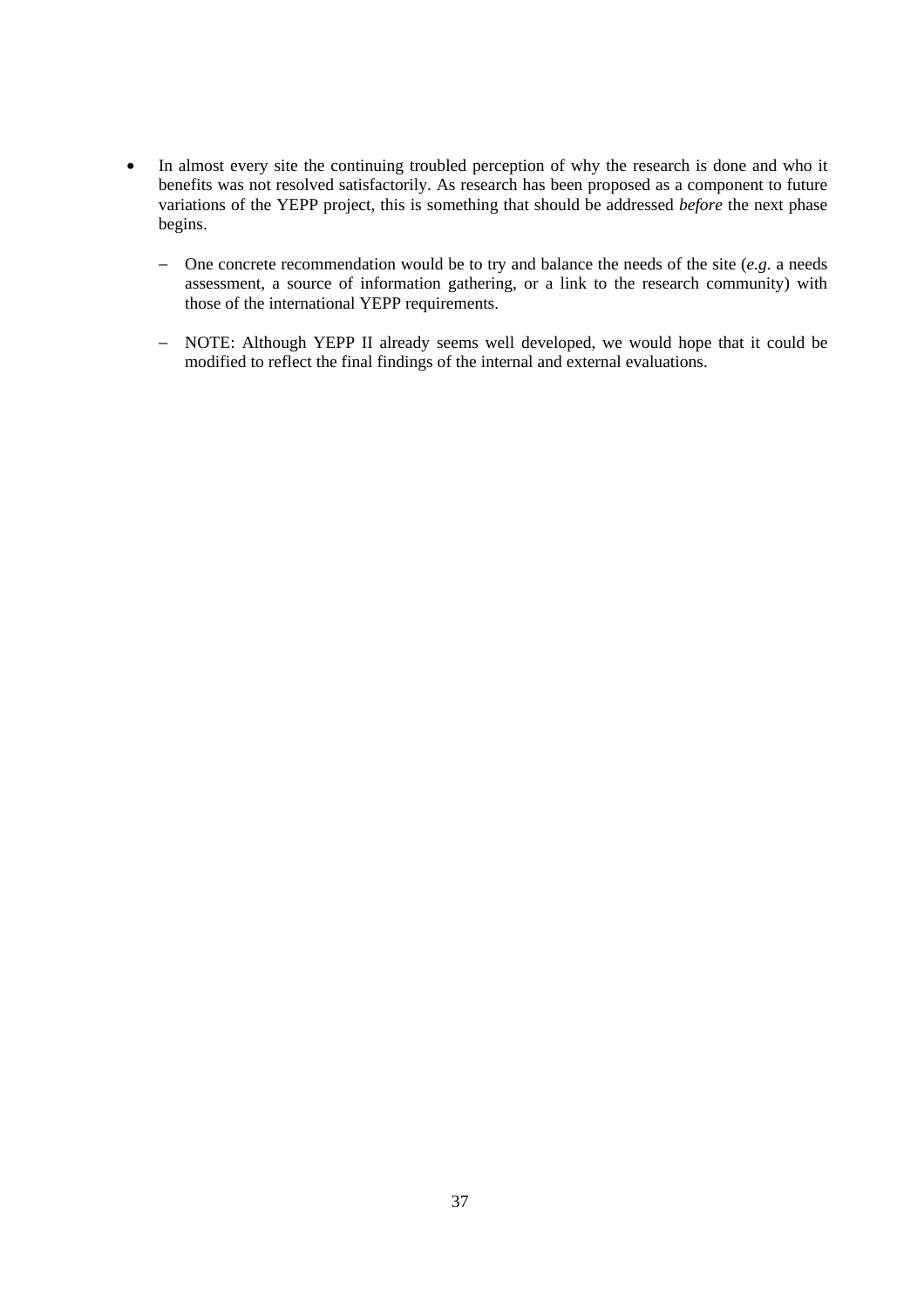## **YOUTH EMPOWERMENT PARTNERSHIP PROGRAMME**

# **FOUNDATIONS PARTNERSHIP REPORT**

# **REPORT OF THE OECD/CERI EXTERNAL EVALUATION TO THE NETWORK FOR EUROPEAN FOUNDATIONS**

**FEBRUARY 2007**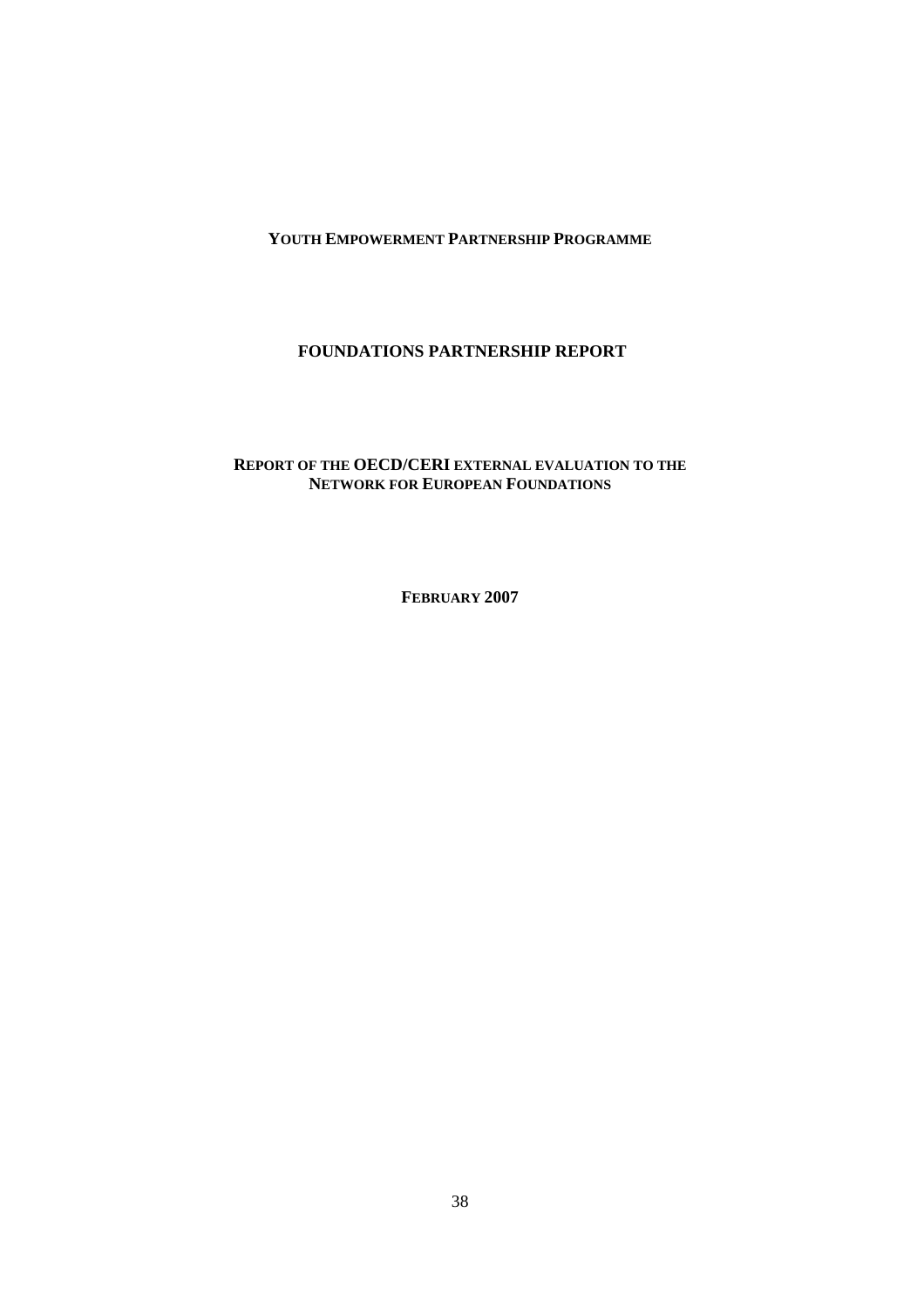# **TABLE OF CONTENTS**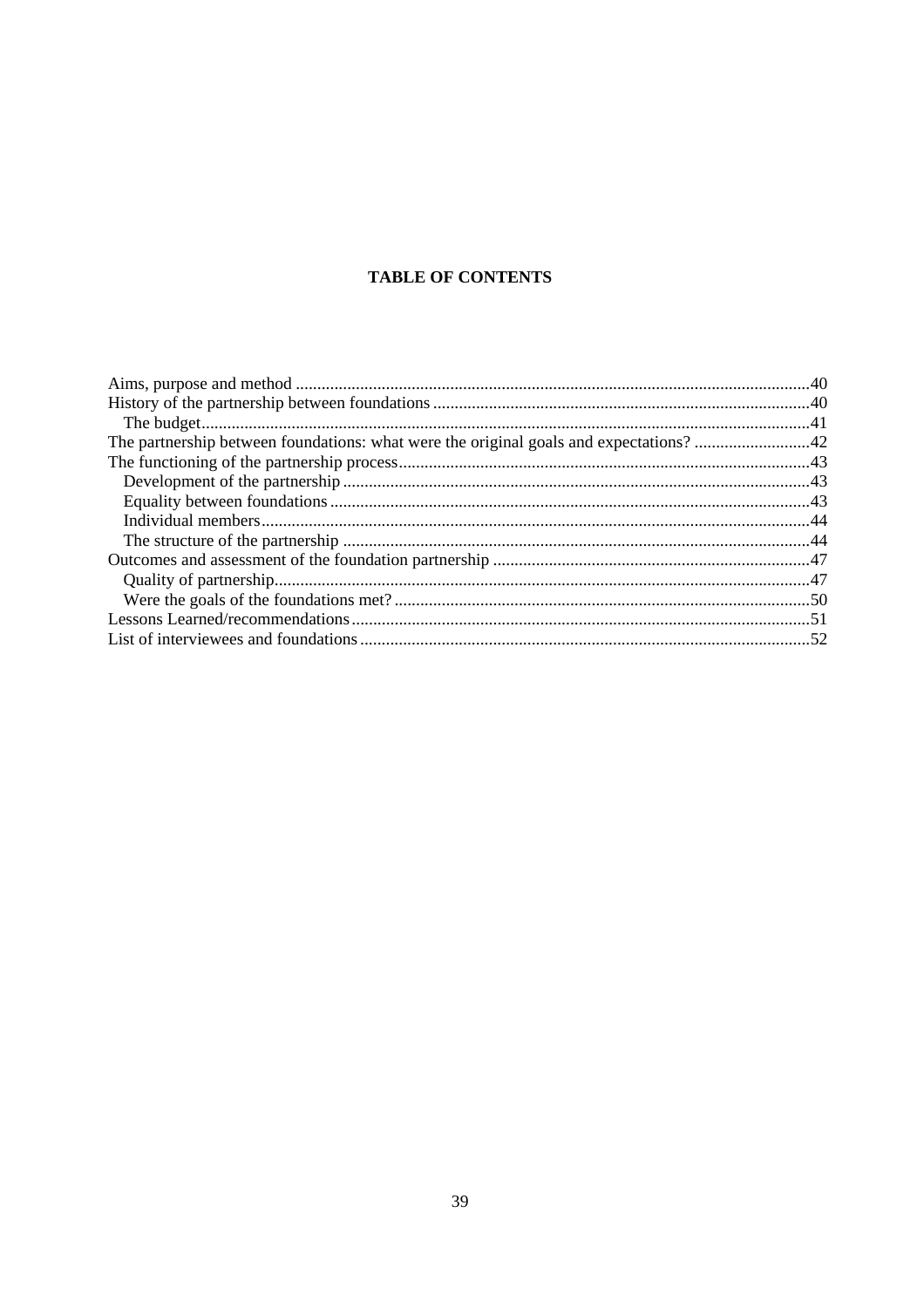### **Aims, purpose and method**

This report was commissioned by the Steering Committee of the Youth Empowerment Partnership Programme (YEPP) with the following purposes:

- To have a systematic, independent account of the perceived quality and impact of the partnership between foundations involved in YEPP in order to determine the strengths and weaknesses of such a partnership.
- To indicate lessons learned in the form of recommendations for future phases of foundation partnership in YEPP in order to improve and extend existing partnership agreements. The aim is that this report will contribute to a stock-taking of the Foundation Partnerships and it is hoped that the results will be used both internally, for discussion within the YEPP Steering Committee, and externally for discussion with prospective foundation partners.

The report is based on semi-structured interviews with:

- Foundation members of the YEPP Steering Committee.
- External but related foundations.
- Representatives of the Berlin Programme Team.
- Observations of the OECD/CERI external evaluation review team.

In total, interviews were held with 17 individuals between 2004 and 2007 for this report while others commented on the first draft (some interviewees were interviewed in both 2004 and 2005; see Annex 3 for a list of persons and foundations interviewed) The aim was to provide a critical analysis of the development, maintenance, and future steps of the Partnership of YEPP Foundations through the voices of the interviews. Some contributions are quoted verbatim when they seem particularly insightful or when a comment sums up the majority view on a particular topic.

The YEPP project has involved two main areas of operation for the participating foundations: the partnership between foundations, which is the focus of this report, and the work on the individual sites themselves. An evaluation of the foundation role in the YEPP project and the individual sites will not be covered here as it will be included in the case studies of each site. A full account of the YEPP project will be the focus of future reports.

## **History of the partnership between foundations**

In 1999 members of the Education and Youth interest group at the European Foundation Centre (EFC) came together to work together in partnership to develop a joint project that would allow them to pool their expertise and operate on a larger scale and with greater impact than they had previously done individually.

Inspired in part by the work of the Annie E. Casey Foundation in the USA, the Youth Empowerment Partnership Programme (YEPP) was designed and developed in consultation with a number of European and American foundations. The OECD became involved in the detailed design of the project in 2000 at the express request of the Mott Foundation President, to help guide and develop the overall project. This led to the creation of the overall evaluation design in collaboration with the International Academy (Berlin).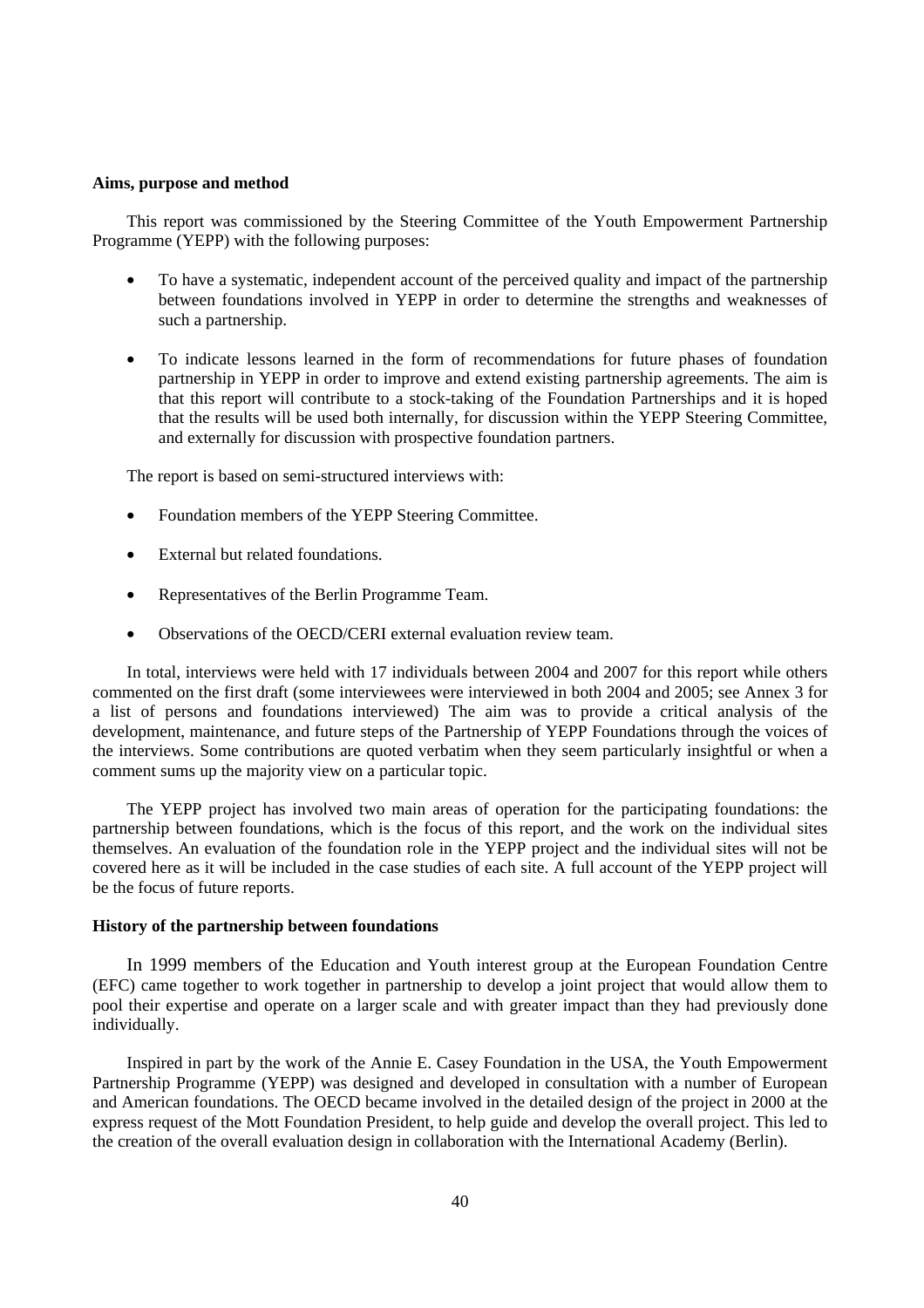The YEPP partnership began with a preparatory phase agreed on at the EFC annual general assembly in May 2001, and swiftly moved into an implementation phase in September 2001. At this stage the Association for Innovation and Co-operation in Europe (AICE) (later to become the Network of European Foundations (NEF)) agreed to formally host YEPP, Angelika Krüger of the International Academy (Berlin) was named project director, and a European Commission (EC) grant application was submitted. Each of the ten participating foundations was represented on the Steering Committee of YEPP and required to commit EUR 10 000 (later increased by agreement by EUR 5 000 to pay for the external evaluation) to a general programme budget. Given the lack of a tradition of partnership between donors in the European context, YEPP represented an innovative and exciting opportunity. The initial amount required was set deliberately low to allow the participation of small foundations that had little or no experience or means of working together. Based on this and other funding from the participating foundations and the EC grant, the project began in six sites: Antwerp, Mannheim, Lille, Tuzla, Kristinestad, and Turin.

The initial list of foundations involved in 2001 was (in alphabetical order):

- Charles Stewart Mott Foundation (United States)
- European Cultural Foundation (the Netherlands)
- Evens Foundation (Belgium)
- Fondation Bernheim (Belgium)
- Foundation for Swedish Culture (Finland)
- Freudenberg Stiftung (Germany)
- Herti Foundation (Germany)
- Irish Youth Foundation (Ireland)
- King's Fund (United Kingdom)
- Robert Bosch Stiftung (Germany)

Over time this list would change, with the notable addition of the Compagnia di San Paolo (Italy) and the Ford Foundation (USA), and the departure of the Herti Foundation (Germany), The King's Fund, the Robert Bosch Stiftung, the European Cultural Foundation, and the Foundation for Swedish Culture. Since 2001, these European and American foundations have worked together in partnership to oversee the functioning of YEPP. YEPP itself has also developed in that time, reaching the end of its first phase in 2006 with sites in Antwerp, Dublin, Kristinestad, Mannheim, Turin (Mirafiori and Parella), and Tuzla. Later the King Baudouin Foundation (Belgium) provided additional funds for the external evaluation only, but did not join the steering committee.

### *The budget*

Although this low level of budget allowed small foundations to join the partnership, the financing of both the partnership itself and the YEPP programme was a major concern throughout the duration of YEPP. It was widely agreed that YEPP was run on a shoestring and this chronic shortage of funding threatened the partnership itself and contributed to the perceived changes in YEPP goals. Apart from the shortage of funds for the general budget, even though these contributions were consistently paid, some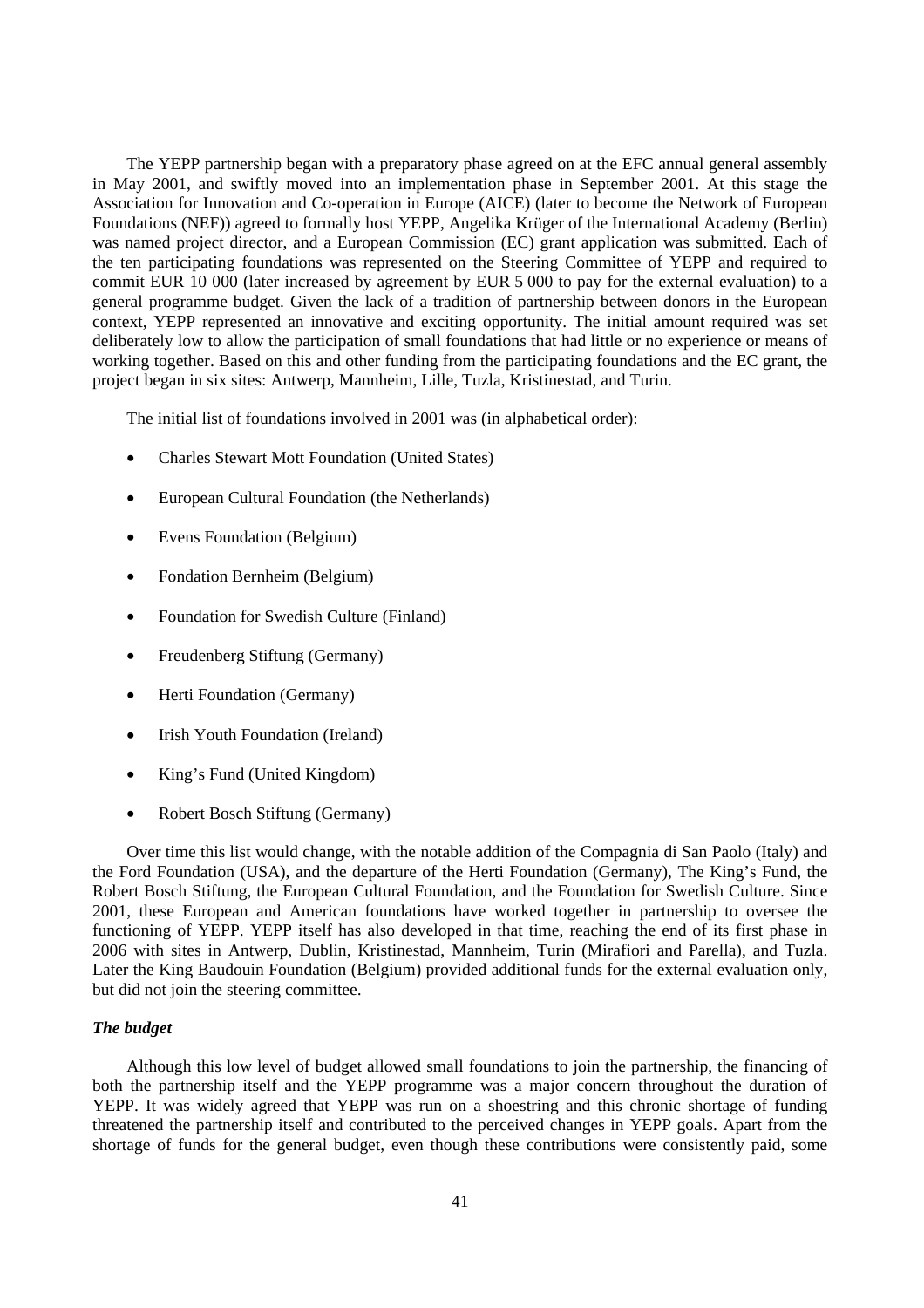foundations responded independently of the partnership by changing the priorities given to the funding of local sites thus undermining the concept of the partnership itself and the implementation of YEPP (see the section on Development of the Partnership for more details). It must be added that the core budget of YEPP and the local funding of the sites were always kept separate thus allowing the freedom of action of individual foundations described above. This led to substantial variation in the funding levels given to local YEPP sites, which turned out to be a major cause of friction between central and local levels of the YEPP structure, and should be avoided in the future.

## **The partnership between foundations: what were the original goals and expectations?**

Foundations joined YEPP for three main reasons:

- To pool their expertise and means as a way of engaging in larger projects and to increase impact.
- To create a synergy of knowledge and resources.
- To be involved in an internationally shared venture with high-profile foundations and organisations (OECD).

These shared goals served as an important starting point for the partnership and continued to bring together the members of the Steering Committee. These three goals were not only mentioned by all foundations, they were cited systematically across both interview years (2004 and 2005). Those foundations whose main (and perhaps only) goals were aligned with these shared goals reported greater satisfaction with the partnership than those who had additional goals (see below for further discussion of the satisfaction with the outcome of the partnership).

In addition to these shared goals, there were subsets of expectations that were shared by some, but not all, of the foundations:

- To work on an international youth empowerment project.
- To have a broad impact on policy on local, national, and European level.
- To have an opportunity of working in partnership with larger foundations (for smaller foundations).
- To seek creative and innovative concrete results (to obtain, for example, a toolbox of projects or methodologies) (one foundation).
- To promote partnerships between foundations in Europe (one foundation).

These diverse goals were not shared by all foundations and were mentioned differentially across interview years (*e.g.* policy impact was mentioned more often and more explicitly in 2005 interviews than in 2004 interviews, and seemed to reflect a changing priority for some, but not all, foundation representatives). Although these goals are not incompatible with the shared goals, the level of commitment to achieving them and the profile they were given varied quite dramatically across foundation representatives. This gave rise to difficulties for foundations that had, for example, prioritised one of these goals, as they did not always feel that it was being developed appropriately or given the profile it merited (again, see below for further discussion of the satisfaction with the outcome of the partnership). This was also the most common reason for foundations to leave the partnership.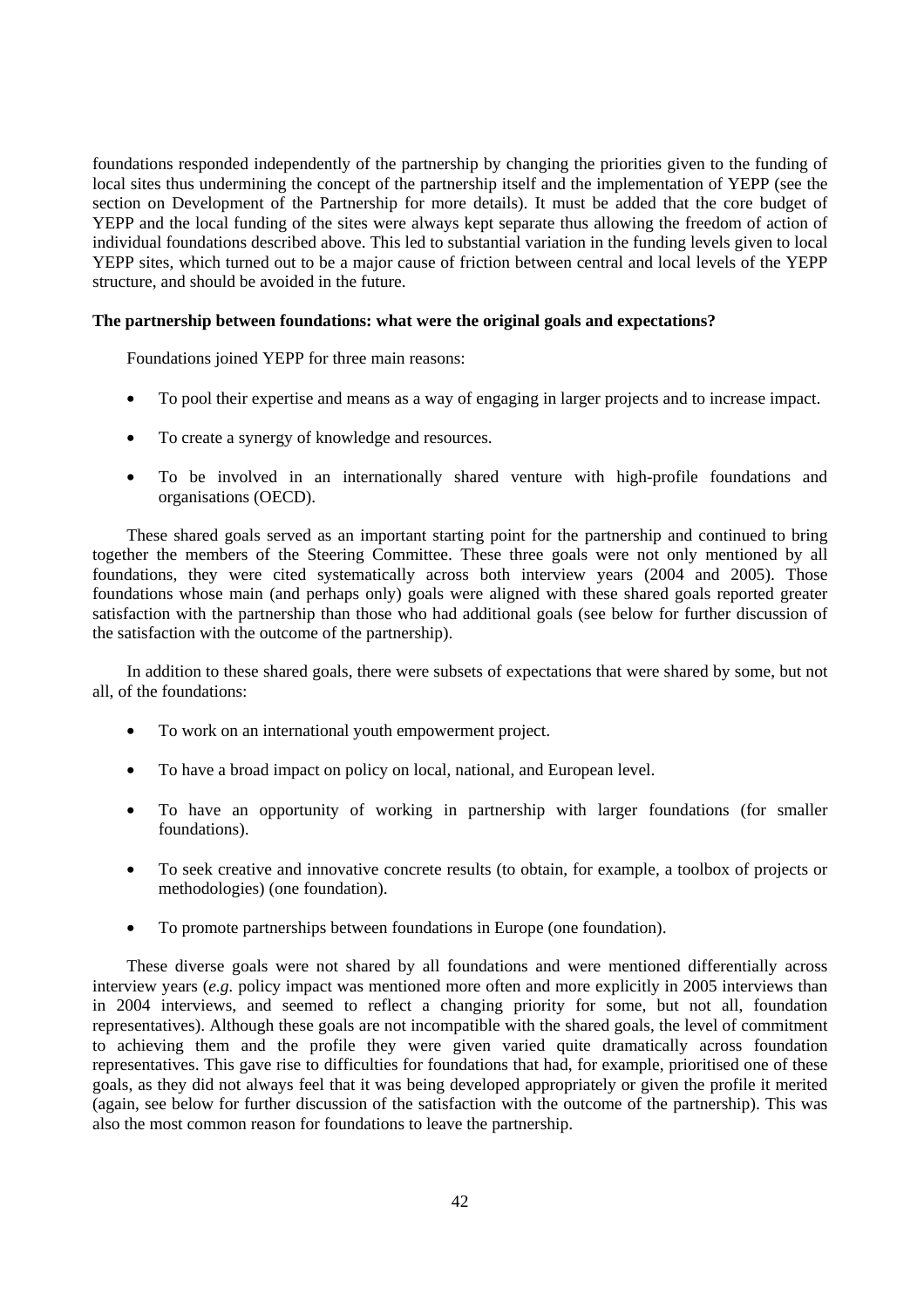#### **The functioning of the partnership process**

The partnership of foundations has grown and changed since its conception in 1999. In that time, there have been changes in foundations, stated goals, representing members, and some of the structures that were created to guide the development of the partnership. This section looks at each process in turn.

## *Development of the partnership*

Working in partnership requires shared goals, the development of trust among partners, and the ability to communicate and work together. This takes time and the amount of work required may be surprising to those not used to working in partnership.

"*Joint projects are just more complicated because you have to take into consideration the others and negotiate, so actually it's a hassle. The key is to make it richer with reflection, especially if you have somebody to guide and coach you*."

"*It needs to be said explicitly that you need to work to be in a partnership – it doesn't just happen by itself. I think people do need to understand that it takes time and effort, and the more that you give, the more you get out*."

Given the novelty of European foundations working in partnership at the time YEPP was started, the fact that the partnership has endured with relatively stable membership is a positive outcome in and of itself. However, the development of the partnership was not without complications. In the early days the Steering Committee had difficulties making decisions – being torn between research, science and politics. Although this was to some extent worked out over time, there were on-going difficulties.

"*Foundations ignored the partnership at times and made idiosyncratic decisions that threatened the project and made life difficult. I think that some members of the Steering Committee although usually present were not really fully committed - certainly theoretical commitment waxed and waned*."

### *Equality between foundations*

One of the stated goals of the partnership (and of course part of the definition of partnership) is equality among partners. This partnership, bringing together as it did a diverse set of foundations from two continents and seven countries with radically different profiles, budgets, and experience, set itself a difficult task in aiming for equality among members.

Yet by all accounts it succeeded extremely well:

"*Even the foundations that have more expertise, that gave more money, well, that's the good thing – there was never any tension, and everyone always listened to everyone*."

"*I think YEPP is an example where everybody's on equal footing but I think* [large foundation] *contributes ten times as much as we* [small foundation name] *do. I haven't experienced an imbalance there*."

One of they key factors contributing to this was the nomination of Christine Castille (Evens Foundation) as Vice-Chair of the Steering Committee. This allowed for greater equality within the partnership, although, as one of the bigger funders put it:

"*Equality is hard. The sides aren't equal and the mighty juggernauts get their way sometimes*."

The equality among foundations was perceived as a positive and genuine sign of partnership, and was accomplished despite the diversity of the foundations present. One aspect that was not successfully addressed was the impact the diversity in funding had on the individual sites themselves and the behaviour of some foundations in regards to decision-making for their sites, made for local reasons without considering the needs of the overall partnership see also the trans-national evaluation report).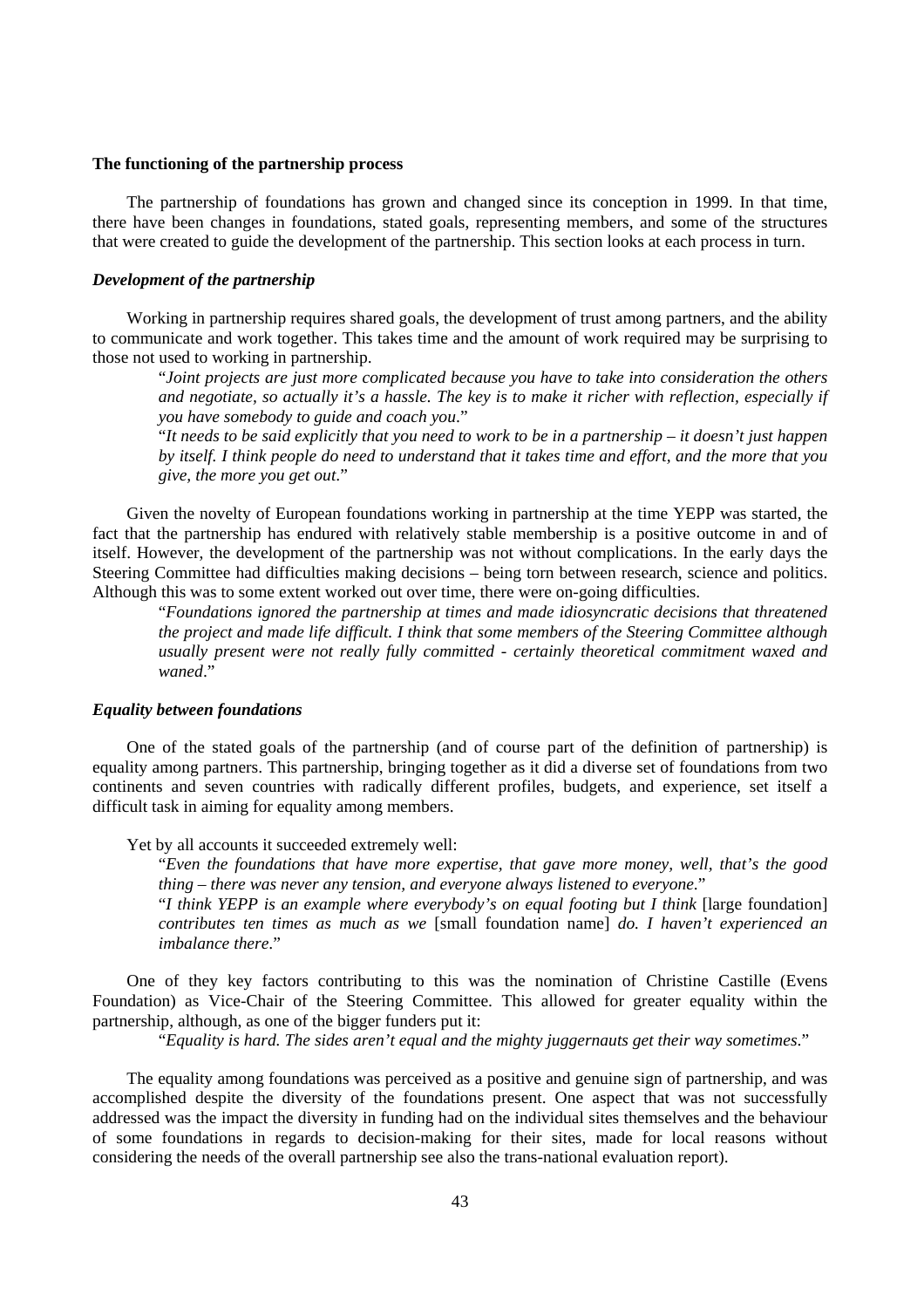### *Individual members*

One of the challenges of any on-going project is the ability to work together, which requires both an understanding of teamwork, the willingness to engage in partnership, and the personality to work with others. Some of the issues experienced by the partnership are due to differences in personality and styles of partnership. In addition, the departure and entrance of new players was sometimes a challenge for the existing partners. In this partnership of foundations, individuals could and did have a powerful effect on the functioning of the Steering Committee and the YEPP project itself.

On a positive note, most of the representatives of the foundations remained constant throughout the time-period (Liam O'Dwyer, Ray Murphy, Micheline Mardulin, Antonella Ricci, Christian Petry). This constancy (including also Angelika Krüger and Peter Evans) allowed for greater commitment and shared understanding, and helped the partnership transition through some of the changes in members.

On a negative note, there were some fairly substantive and disruptive changes. The changes in representation in the Swedish Cultural Foundation, for example, meant that no one person remained on the Steering Committee for more than a year at a time. These transitions, especially if the foundation ends up leaving the project, can be very disruptive:

"*It's not only money but also energy when someone leaves – it can create a big void*."

Even if a foundation remains in the project, changing individual members with different priorities from the predecessors (or, indeed, with different goals from those established at the beginning of the project) can have very dramatic impacts. Although there is not much that can be done in addressing the issue of difficult personalities, the different priorities and expectations brought in by new members have also had significant (and at times, negative) impacts on the functioning of the foundation partnership. This is something that interviewees felt can and should be addressed in future (for an example, see Challenges section below. For future planning, see lessons learned/recommendations section below).

### *The structure of the partnership*

In addition to the foundations, there were two other main partners in the design of the partnership: the International Academy (IA) and the OECD. The International Academy was charged with coordinating the project and its internal evaluation, while the OECD oversaw the external evaluation, as well as brought YEPP into its international cross-sectoral partnership programme. The host organisation of YEPP, the Network of European Foundations, was also considered a partner. In its original design, these three organisations were equal partners with the foundations and each other.

The partners (representatives of the foundations, the International Academy, the OECD, and NEF) formed the YEPP Steering Committee. With several meetings a year, it was designed to guide the YEPP process and allow the foundations to exchange ideas and build their partnership. A small subset of these members made up the Executive Committee. There was also an Evaluation Group, which was composed of interested members of the Steering Committee, evaluation specialists from partner and other foundations (for example the King Baudouin Foundation), and the OECD and the IA team.

The Steering and Executive committees met on an on-going basis throughout the duration of the project, while the Evaluation Group was started in late 2003. Despite the importance of evaluation to YEPP and the continuing difficulties in balancing the research versus the project component of the programme, this Group met only three times before ending in 2004 and was unable to produce clear goals and an agreement on outcomes among its members.

The following section highlights issues that were raised by interviewees for each of the partner organisations of YEPP and the relationships between them. One overall theme that emerges is that there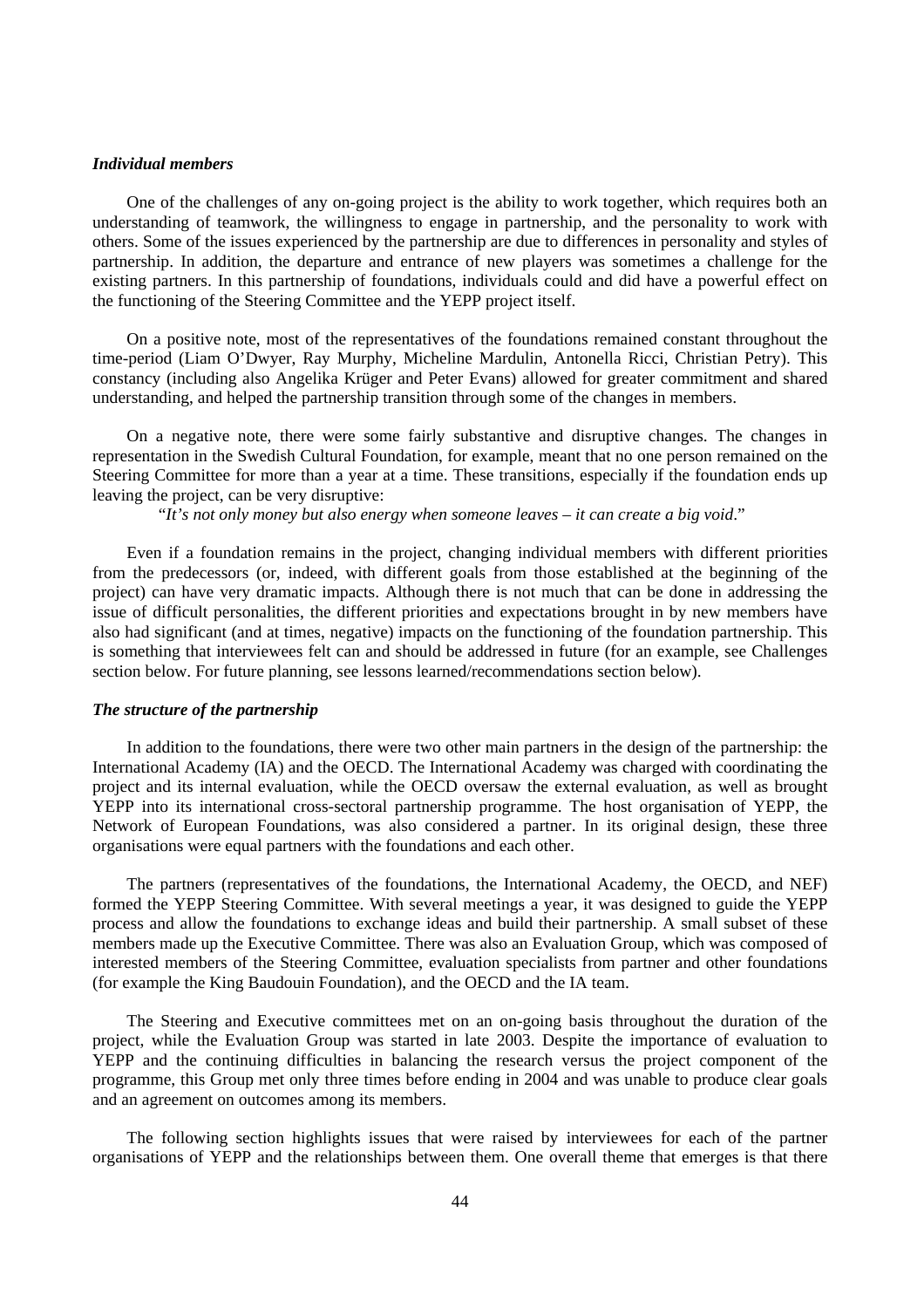were very different perceptions of how and whether all/any of these bodies were partners with the foundations, regardless of their presence on the Steering Committee. The different perceptions also resulted in different expectations of the role and relative hierarchies among NEF, Berlin, OECD, and the foundations.

### *NEF*

The Network of European Foundations  $(NEF)^{13}$  provides the legal structure for managing the funding of YEPP and other initiatives. Using such an organisation in this way is seen as positive in that it distributes responsibility among the foundations (as no one foundation is also the host) and allows for greater ease of funding distribution for non-European foundations or those European foundations that have geographical limits on their grant-making.

Furthermore, recent additional interest at NEF on impacting policy on a European level (which has grown considerably with increased collaboration with European agencies such as Eurocities and the Council of Europe) has created a strain on the partnership by changing the dynamics of the relationship between the steering committee and NEF, particularly given that the future of NEF in YEPP was only recently clarified at the May 2006 annual general meeting of the EFC.<sup>14</sup>

Although interviewees felt that a critical approach could be beneficial "We do need to ask ourselves hard questions about some of our basic assumptions and see what we've delivered", imposing new priorities was not as favourably received:

"*If we've been going along trying to reach Goal A, and then someone comes and tell us that we haven't achieved B, how fair is it to be judged against criteria you didn't set out to reach?*"

This last comment is also relevant to the perceived equality of the partners and the hierarchy between the foundations and organisational bodies, and will be touched on again in the Quality of the Partnership section (below).

## *The Programme Team*

The Programme Team (PT), located at the International Academy of the Freie Universität Berlin, has served as the central coordinating unit for YEPP. In this role they communicate with both foundations and

\* To act as a vehicle to improve transatlantic relations by mounting cooperative joint projects with interested US foundations.

## <sup>14</sup>. NEF has changed the way it works over the past few years. When YEPP began the arrangements between NEF and YEPP were rather informal. Any new agreement between NEF and YEPP II is likely to much more formal. It is probably fair to say that the experience of YEPP has influenced the development of NEF.

<sup>13</sup> NEF'S mission: to demonstrate its added value, NEF will seek to play the following roles in a practical and flexible way:

<sup>\*</sup> To give a European perspective to local/regional initiatives, through transnational partnerships, so as to explore new ideas and build new patterns of cooperation which also contribute to the development of systemic social change;

<sup>\*</sup> To act as a catalyst in promoting innovative joint-ventures and plays a creative role as a broker in giving added-leverage to initiatives where appropriate, assisting in reframing projects for greater spin-off;

<sup>\*</sup> To enable smaller foundations to join forces with larger foundations in mounting joint-ventures;

<sup>\*</sup> To demonstrate to the EU and other international organisations that European foundations can play an effective, complementary role to supra-governmental initiatives in a flexible way, thus enhancing the overall impact and outreach of the action;

<sup>\*</sup> To take up ideas and suggestions emanating from EFC interest groups, by serving, where appropriate, as a platform to convert areas ripe for cooperation into operational form; and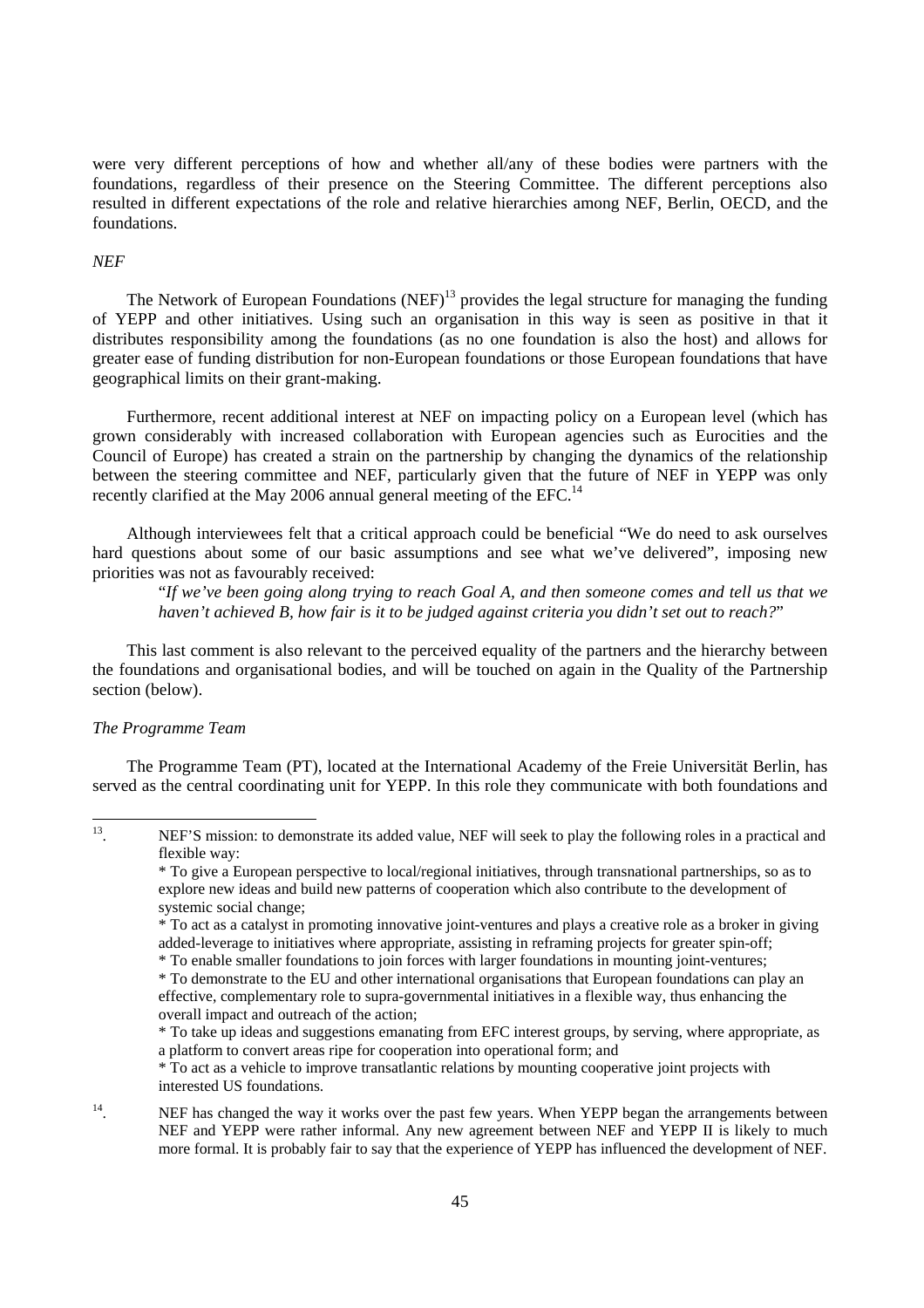the sites themselves, and oversee the internal evaluation of YEPP as well as much of the grant application coordination.

In terms of the partnership of the foundations, the role of the PT overall was relatively limited. There was a very positive perception of the Director as a driving force and "glue" for the project, particularly in her commitment to consultation and encouraging equal partnership.

"*I think it's been helpful that we've had sustainability with Angelika. She's always been there and we have at times needed that push. There's a sense that you know what you're buying into*."

This commitment to the project and goals of YEPP, and a willingness to invest the time and energy needed to guide the project, was perceived as essential to the continued functioning of the project. The only criticism of the functioning of the PT on the Steering Committee was the amount of reporting:

"*I understand that you need someone to coordinate it, but it was sometimes very heavy, all the reports you need… obviously you need reports, but something concise and short*."

## *OECD*

As noted above the Organisation for Economic Co-operation and Development (OECD) has been closely involved in the development of YEPP from the beginning and has attended almost all of the meetings of the steering and executive committees. At the outset it was agreed that the evaluation of the YEPP sites would be a joint responsibility of the PT and the OECD with the latter focussing on the senior actors involved in the private, public and independent sectors providing data for the external evaluation. The OECD has also brought YEPP into its international cross-sectoral partnership programme and will utilise its data for designs of methodologies of complex evaluations. The OECD was instrumental in the design phase of YEPP and still sits on the Steering Committee and Executive Committee.

Comments from interviewees gave a lot of emphasis on the role of the OECD in boosting the profile of the project and providing a certain prestige:

"T*he fact that there was an international network and the OECD gave it a certain label, so that people who would normally not work together did come around the table and take time to look closer at it*."

These positive comments included the ability and success of the OECD to gain access and promote YEPP to audiences of high level policy makers, such as members of national administrations and representatives of international governments.

There were two general kinds of criticism of the role of the OECD in the YEPP partnership. The first stems from misunderstandings of the structure of the project but is nevertheless reported here, and is related to a conflict in roles (*i.e.* being both a member of the Steering and Executive Committees and conducting the external evaluation) resulting in a lack of objectivity in the project.

"*Having had OECD has been great for us –but it's come in for some criticism as you know, to do with objectivity. The presence of the external evaluation on the advisory board has come under some criticism*."

It is worth reminding the reader of this report that the design of the evaluation never carried the intention of completing an independent evaluation – the budget would not have permitted this – and the eventually agreed upon evaluation design, which linked what is happening on the ground (the so-called internal evaluation) to broader policy considerations in public, private and independent sectors (through the so-called external evaluation) was a compromise between scientific and financial rigour. However, it seems clear from these comments and feedback that this intention was not fully understood and in future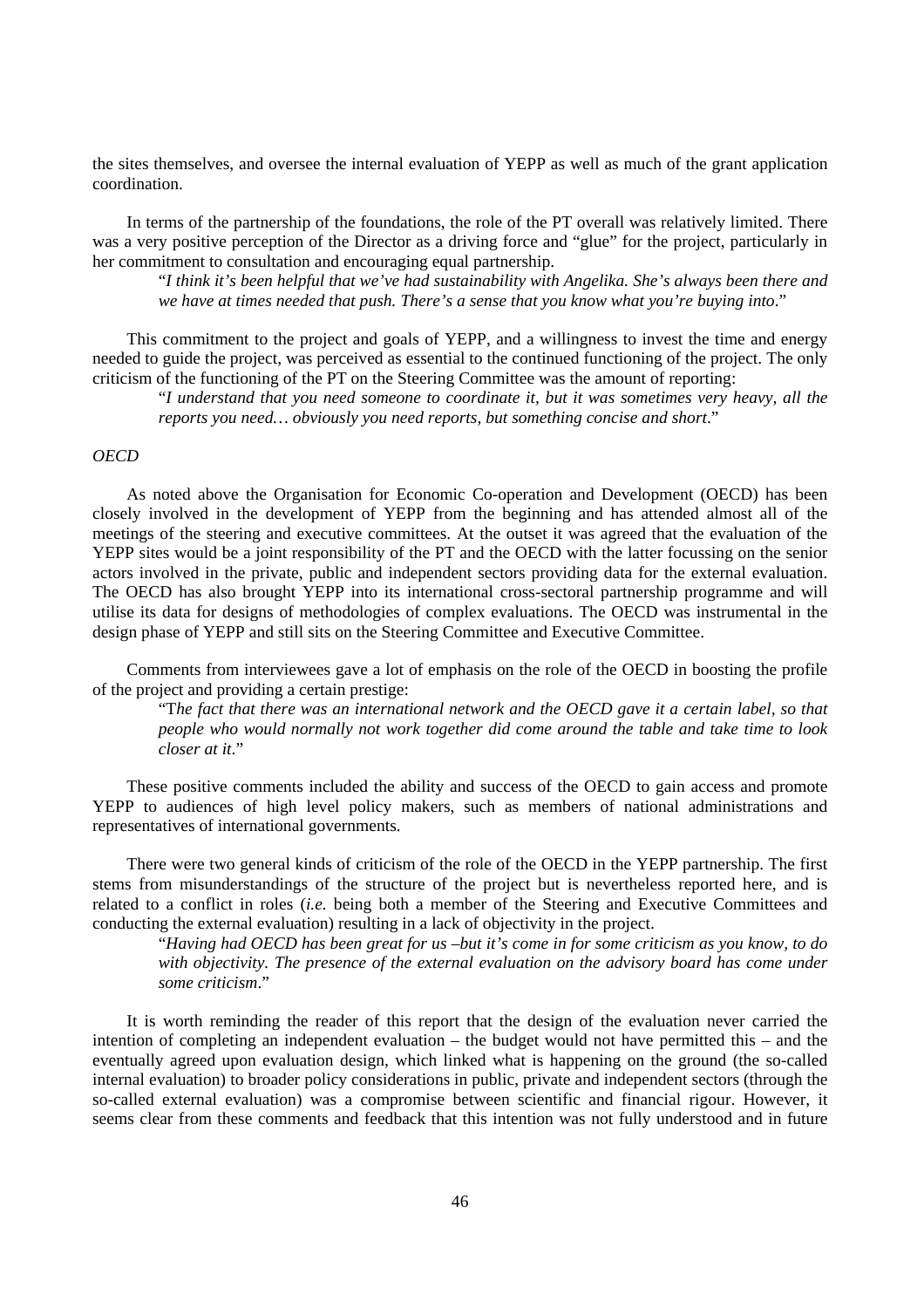would need to be communicated in a different way. In retrospect, the descriptors "internal" and "external" were probably not the best choice of terms.

The second criticism concerned the frequency of reporting, which was changed during the process on methodological grounds. While most partners accepted the reasoning behind this change, residual confusion or disagreement still arose in the interviews, suggesting that in future changes of this nature might better be made with greater discussion or explanation. The extent to which this view is consistent with independence would need to be explored further especially in repeated measures designs such as used in YEPP.

### **Outcomes and assessment of the foundation partnership**

## *Quality of partnership*

The main arena for face-to-face interaction of the foundations was in the Steering Committee and (for a small subset) Executive Committee and Evaluation Group meetings. The yearly YEPP-Community meetings (in 2005 and 2006) and various other YEPP activities also brought together foundation representatives, and of course there was continuing email/telephone communication throughout the year.

These series of meetings and events over the course of 2001-2006 created a network of European and American foundations working together on YEPP. As some of the central members also had long-standing previous relationships, this was a network that had a good amount of time and opportunity to develop. In the sections that follow reflections on the strengths, weaknesses, and unexpected outcomes that arose from the overall partnership are elaborated.

#### *Successes*

The value-added for foundations participating in this project was clear: it gave them an opportunity to work with other foundations on a high-profile project that brought together European and American foundations, the OECD, NEF, and the International Academy of the Freie Universität Berlin.

There was widespread agreement that the foundations had managed to come together and build a durable partnership to oversee an active project, all on relatively small means. From an initial phase when partnership among European foundations was very limited to the present, when it has become much more common, this partnership has endured *"We've kept going, and with such scarce resources really".*  Although they do not attribute the rise of European partnerships to the YEPP example, it was still seen as an important example, and a ground-breaking step, particularly because it was so high-profile at EFC meetings and given the number and strength of the individual partners. Despite this, it remains true that more experience is needed in understanding foundation partnerships and their added value.

YEPP was perceived as a valuable project in its own right, both for the work it has done, the changes that have resulted and for the creation of a new methodology:

"*I think that YEPP is one of the most worthwhile projects we undertook, because it's transversal and on the one hand it focuses geographically on a really small part of the town, but that part with a lot of problems, …* [and then] *putting around the table all the stakeholders at the different levels, that is something really innovative in my viewpoint*."

For foundations that were not used to partnering with other foundations, it was a rewarding experience and a new one:

"*The contact between the different countries has been very fruitful, they brought reflection and helped evolve the projects, we find much more connections".* 

For foundations that were more used to this experience it was still positive: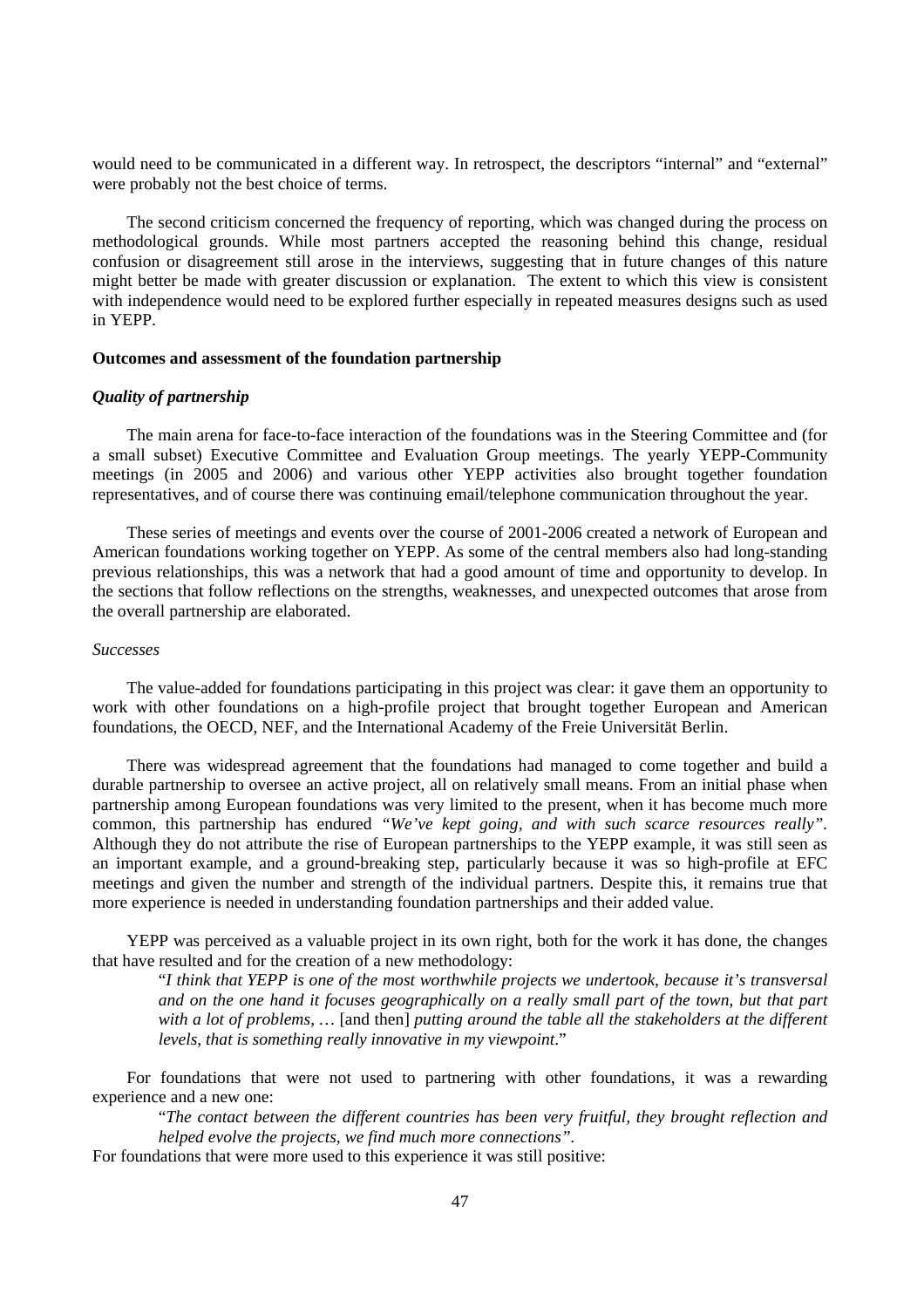"*We needed to learn to work together and have established cooperation, and now we're seeing spin-offs of the project, which is good*."

Also perceived as successful was the combination of small and large foundations, and European and American foundations on equal footing. It was set out as a deliberate goal of the partnership and was very positively perceived by all foundations interviewed (see section on Equality between foundations, above, for more detail).

The process or partnership through YEPP has also impacted on some foundations whose programmes have been strongly influenced. It is too soon to say what the lasting effect using evaluation will be.

Many of the successes mentioned were related to actual YEPP project outcomes, and so will be discussed in the case studies and trans-national report.

Current plans to develop a Phase II of YEPP are underway and this is when, according to the interviews, the real test will come. Who will choose to continue?<sup>15</sup>

## *Challenges*

#### Equality between partners

One of the key goals of the YEPP partnership was to ensure equality between participating foundations and other partnership members such as the IA team, the OECD, and NEF. As detailed above, interviewees felt that equality between the foundations themselves was successfully obtained and maintained. However, equality (and thus working as true partners) between the foundations and the other bodies was not as successful. It was felt that an implicit hierarchy was established in which some could delegate work and expectations, and others (notably the IA team) were expected to do the work and fulfil those expectations. This situation became especially poignant during the discussion over YEPP II and still remains an issue to be resolved.

"*The mood has changed. We're being treated as contractees.*"

## Communication and reporting

Although the perception of the foundation partnership was generally positive, there were some criticisms of the process, both from current foundation partners and from foundations that had left the partnership. Current foundation partners most commonly expressed frustration with the amount of reporting they were required to read and digest, and also the fact that not all the foundation representatives took the time to read the reports and prepare for meetings. Those that did expressed frustration with their partners who did not:

"*OK indeed many times I felt as if I was nourishing the process. I have to say there were loads of papers and I would say half of the Steering Committee would not read them and the other half would, and then you have always the same people who start debates and without reading it's not very accurate*."

At the same time, there was some dissatisfaction expressed with the level of understanding of what a partnership is and the willingness of partner members to work together. The idea of partnerships among equals was called into question in cases when various representatives did not take time to reply to requests

 $15<sub>15</sub>$ 

<sup>15.</sup> By February 2007, the continuation of YEPP as YEPP II had been agreed with most of the participating foundations committing themselves to continue to fund the expansion of the work.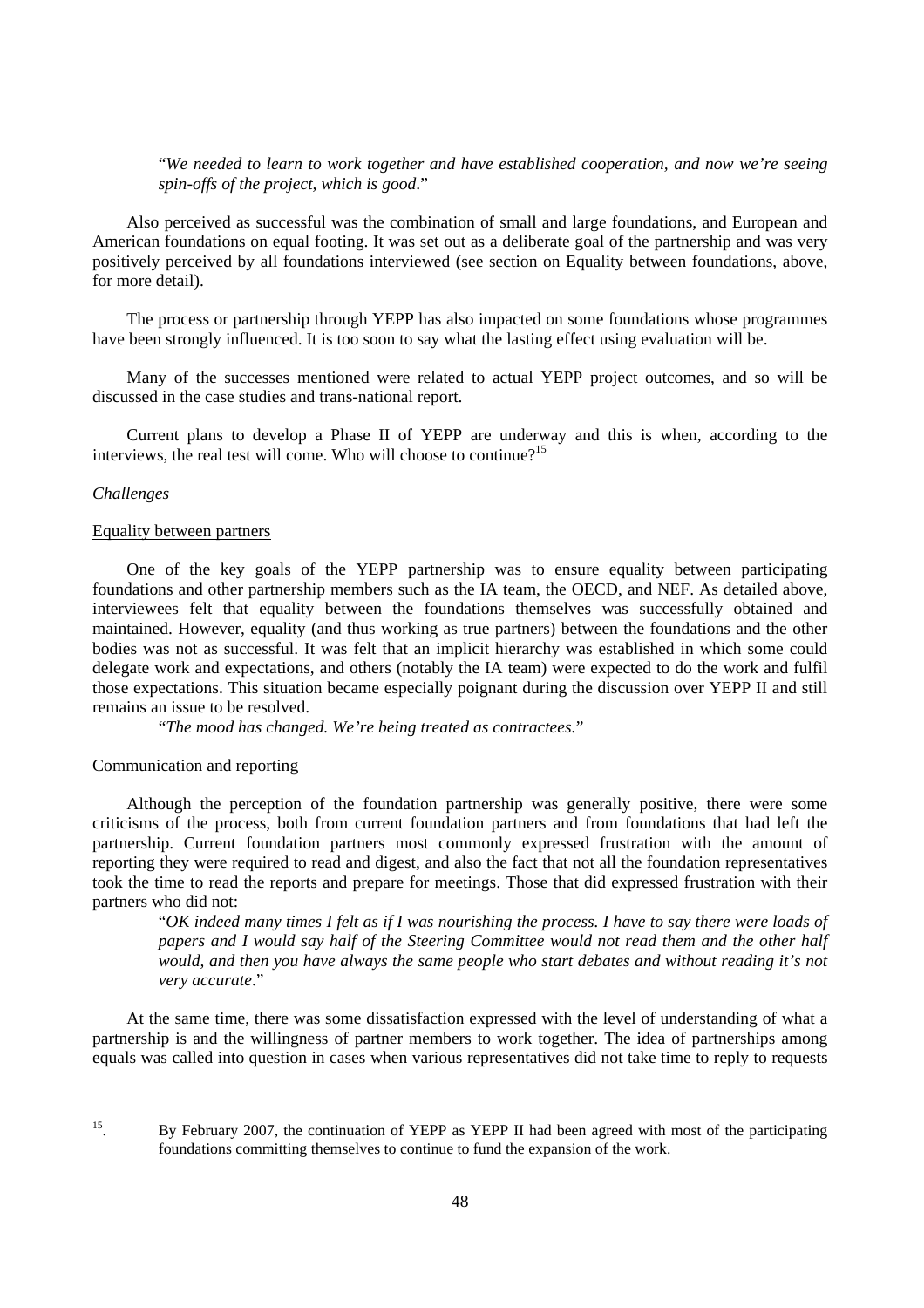for aid, or take responsibility for building the project and engaging actively but instead expected others to be responsible.

"*Sometimes there is also a kind of a feeling that they don't want to be that much involved. There's a double-bind – they want to have a say and be the partners and make a decision, but then there is this delegation process, not real partners. And that's a problem*."

A continuing theme, which all members were aware of and were actively attempting to address, was the difficulty in expressing what YEPP actually is, and communicating the project, goals, and outcomes to prospective partners. The need to develop tools to communicate the project to interested outsiders, whether they be policy makers, other foundations, or local stakeholders was seen as a pressing need for the future of the project and partnership:

"*To really advance we need other tools of communication… we need a communications professional. I already have enough trouble as it is trying to explain this to my administrators. They still look at me after five years and say 'What exactly is it you do?' So it's not easy*."

#### Agreement on specific goals

Another source of frustration and confusion was the lack of specific agreed goals, which led to disappointment (for foundations that had entered the partnership with different expectations) and was one reason some foundations became less active in the partnership (*e.g.* the lack of development of a methodological toolbox, which was a primary goal for one foundation and was not pursued by the remaining partners – the goal being eventually abandoned).

For those foundations that remained active partners changing priorities led to confusion and concern, as well as an inability for some to meet these expectations. One such example is the rise of importance of demonstrating policy impact in 2005, which was neither well specified nor presented in a concrete manner for those members that were unsure of what that would entail.

"*We've been focussing on local projects and now it feels like there is this added expectation of policy impact, but what that is and how to achieve it are too vague*."

This emphasis on policy might well have been aimed at future phases of YEPP (YEPP II), but this was neither made clear nor clearly understood by the partners. In addition, there was not complete agreement that this was the appropriate balance even for YEPP II:

*"… it's not all about policy – it's also about the quality of life for young people. We have to be careful that it doesn't become the buzz word and we forget the rest*."

#### Why foundations chose to leave

The most common reason for leaving the partnership was a change in personnel, with the new representative unwilling to continue. For foundations that chose to leave the partnership or play a much more reduced role in the partnership unrelated to changing personnel, the most common rationales given were: a feeling that they were nourishing the process and putting more into the partnership than they were getting out, a decision that the partnership had priorities and goals that differed from their own or was not dynamic enough, and a frustration about changing priorities, timescales, and the commitment required.

"*It's perhaps unfair to say this but the foundation also expected to have a learning experience and a sharing of ideas and how to do things, I mean how to do things well. Perhaps it became more top-down than horizontal from my point of view*."

"*The hopes were quite high in the beginning actually… but one of my personal critiques is that somewhere along the line the information stopped flowing. Because what I expected out of this sharing was some creativity in this network. And somewhere along the line somebody put a wet*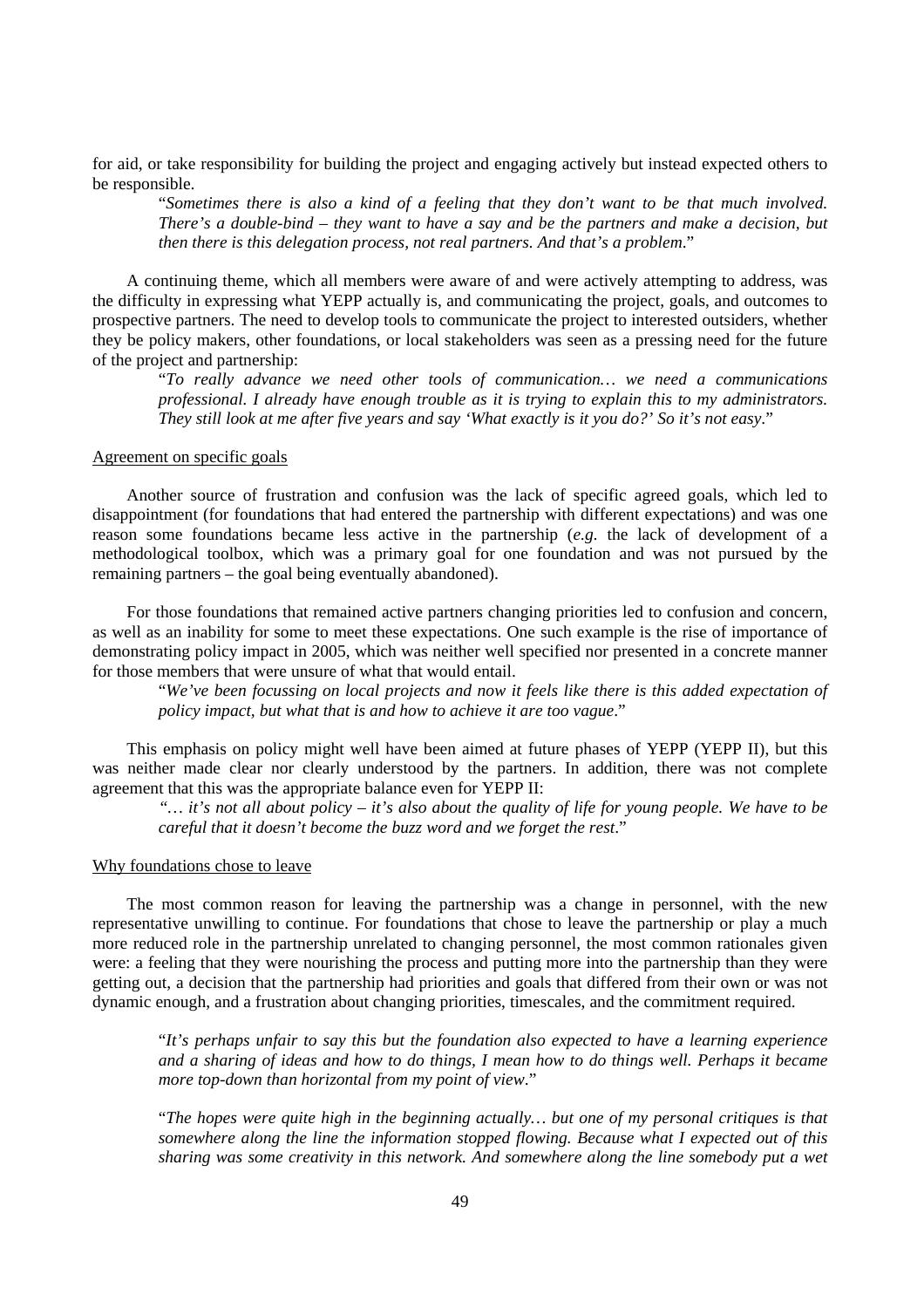*blanket over this creativity, at least from my point of view sitting in the foundation. On a local level in* [place] *I think we've been quite creative actually*."

"*For the foundation it became a liability in the long-run, when it was first agreed to be 3 years, then it was 4 years, then they were asking for 5 and 6 and then it became a liability*."

#### *Unexpected outcomes*

One unexpected outcome for many of the foundations was that the project had managed to continue for so long on relatively limited funding. Another was the amount of time and energy required to really be in a partnership with other foundations:

"*I think when we entered in we had no clue of how much time and effort this was going to take. If we'd known, I won't lie to you, I'm not sure we'd have done it. But to be honest it's been really rewarding, and I've learned that you really need to build partnerships for them to work – you can't just sit back and expect things to take care of themselves*."

Another unexpected outcome, at least for many of the foundation members (representing both small and large foundations) was the ability of the partnership to give equal time to representatives regardless of the size of their financial contribution or the profile of their foundation:

"*One unexpected outcome was maybe that there wasn't a domination of the large foundations – if anything they served to protect the project rather than anything else. The smaller foundations flexed their muscles quite a bit!*"

#### *Were the goals of the foundations met?*

To return to the original goals as stated in the beginning of this report, it seems clear that at least two of the original shared goals (to pool their expertise and means as a way of engaging in larger projects and to be involved in an internationally shared venture with high-profile foundations and organisations [such as the OECD]) were met. Not all the foundation partners were satisfied with the dynamism or creativity of the partnership, and so the third goal (creating a synergy of knowledge and resources) cannot be said to have been fully achieved although of course as a goal it is inherently underspecified. Addressing this and specifying more fully what is expected would be an important adjustment for future cooperation.

In terms of the subset of goals, some have been clearly achieved (to work on an international youth empowerment project, and an opportunity for small foundations to work in partnership with larger foundations). The other goals are difficult to assess as, since they were not goals for all of the partners, there have been varying degrees of effort expended to reach them. Certainly one (to have a broad impact on policy on local, national, and European level) has been met on local level by many sites, and on national level in some countries (although this is again hard to measure), but not so far at European level. The other (to seek for creative and innovative concrete results [to obtain, for example, a toolbox of projects or methodologies]) has also not been met, although the OECD is planning on holding a workshop and publication on the evaluation of complex methodologies and presumably this is something that could arise out of that. The work has been reported to OECD committees and thus all OECD countries are aware of YEPP and its structure. The method of the external evaluation has also led to increased awareness in governments in participating countries.

However, it must be reiterated that these subgoals were not shared by all foundations, and as a result were both undefined and underspecified. Future partnerships should seek to avoid this vagueness (see Recommendations section).

Again, changing goals over time and different goals among the partners complicate matters, and if it is not made explicit it can become unclear what the proposed process is: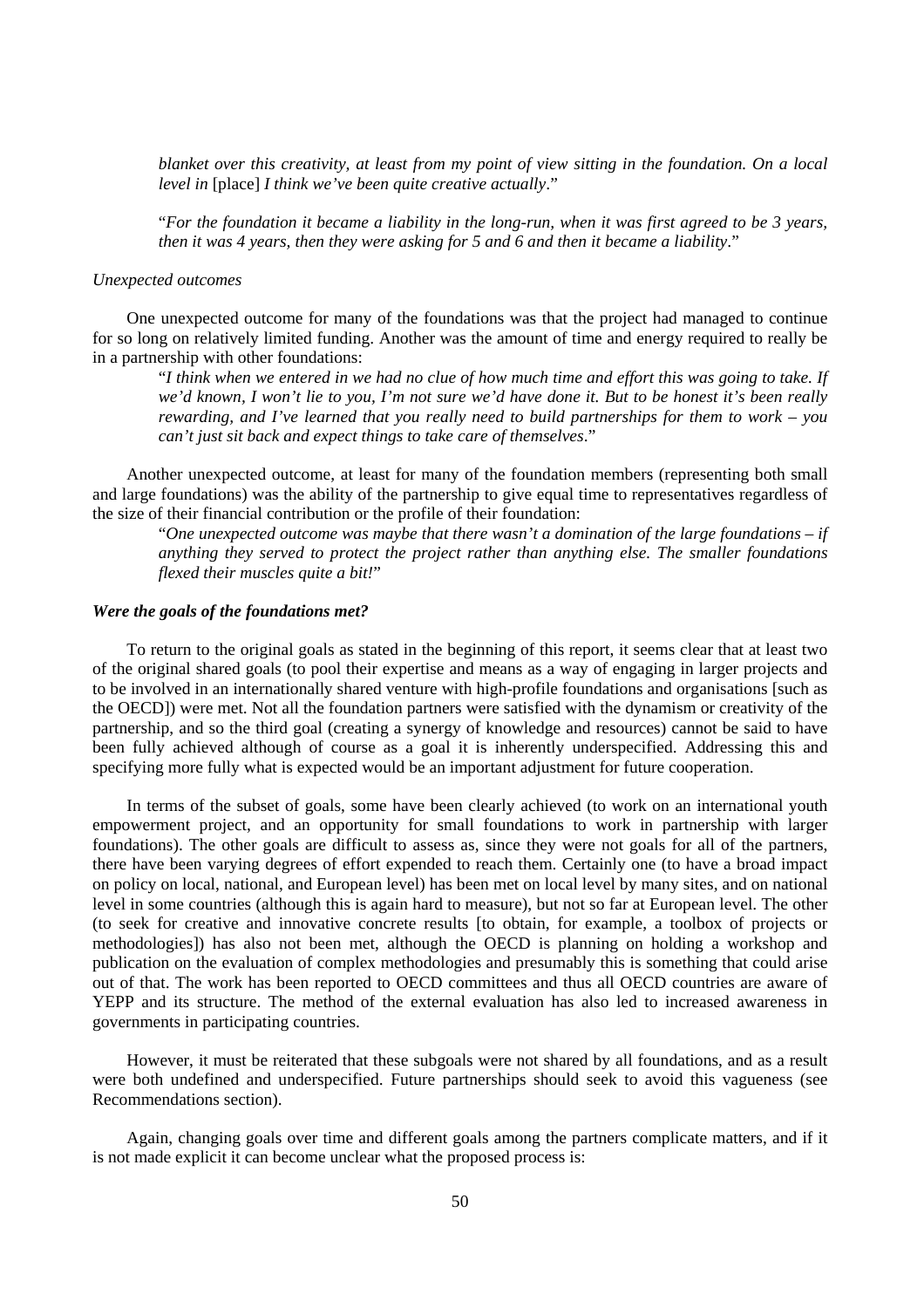"*It's easy to point the finger and say 'yeah, I think this should have been done by X, we didn't get what we wanted', but then you have to ask yourself: what am I doing to help us achieve this goal? Maybe I didn't take enough responsibility to make it happen myself*."

### **Lessons Learned/recommendations**

Given the relatively low cost of the YEPP project, there is a clear sense that it has succeeded in establishing a good working relationship, if not a full partnership, across diverse organisations and foundations. For future planning, the following recommendations have been developed based on the findings of this evaluation.

- Given the importance of the individual in such groups, the ability and understanding of how to work in partnership cannot be underestimated. The ebbs and flows of membership and changing representation cannot be fully controlled for, but it is recommended that in future a formal agreement be developed at the onset in cooperation with all partners. This agreement would contain, *inter alia*:
	- Established ground rules such that all partners have an understanding of the goals, processes, and expected outcomes of the partnership.
		- Goals need to be agreed on and remain constant; they need to be explicit; they need to define terms involved.
		- If changes are to be made to the goals over time they need to receive the approval of all partners, with new goals explicitly defined as previously.
		- Processes need to be clear but also allow for flexibility and individual adjustments dependent on context; these adjustments could be shared with partners with the aim of creating synergy and sharing of good practice.
		- Expected outcomes need to be clear, and concrete targets by which to measure the achievement of outcomes should be specified.
		- Some capacity building on the part of the partners might be required to aid members in accomplishing these goals, and should be explicitly provided for in budgeting.
		- Determination of a process for leaving the partnership
		- Agreement on a method for expansion within YEPP II, e.g. including new sites, criteria for sire selection, etc.

Clarity about the budget and its structure and foundation commitment to it.

- Explicit discussion and agreement of the time and effort required to establish a partnership. This also requires the setting of realistic expectations with clear timelines and the development of marketing strategies.
- Conducting regular stock-taking to aid in achieving goals and timetables. Partners would need to actively participate throughout the process, and open and clear communication between partners and their associated organisations would need to be streamlined.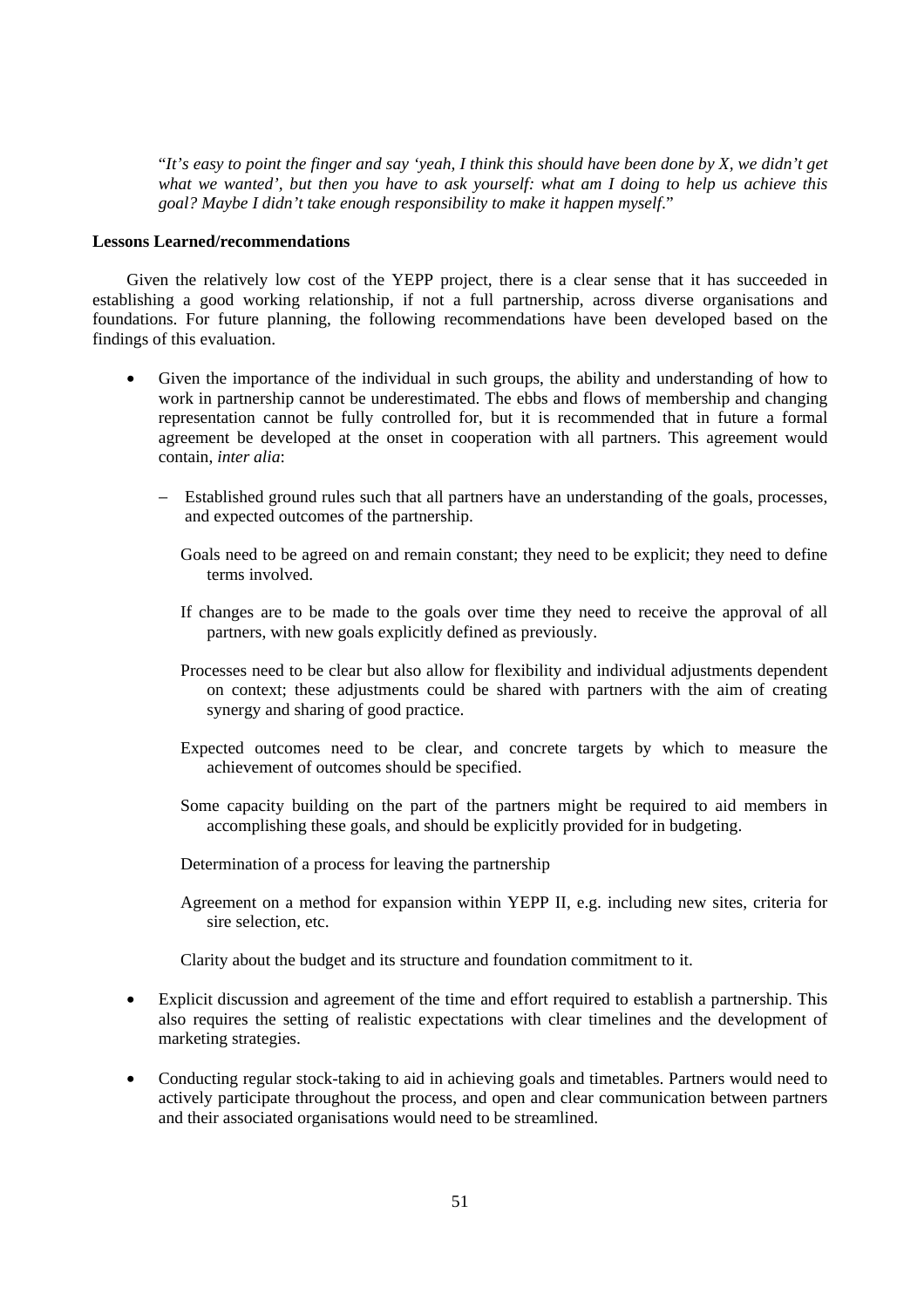- Communication materials need to be developed for the various audiences and purposes required, including prospective foundation partners, policy-makers, and local stakeholders.
- Report writing needs to be stream-lined but the research component of YEPP should not be lost.
- For YEPP II both the budget structure and its adequacy need to be given careful thought.
	- There are three main budgetary components for a project of this sort. They cover the funding of the project work at both central and local levels, fund-raising and marketing. These three elements should not become confused.
	- It was generally agreed that the overall budget was too small, and that much more clarity is needed in determining the balance between the central and local budgets and their administration.

## **List of interviewees and foundations**

| Name                      | Foundation                                |
|---------------------------|-------------------------------------------|
| Maud Aguirre              | <b>Evens Foundation</b>                   |
| <b>Mats Brandt</b>        | Foundation for Swedish Culture in Finland |
| <b>Christine Castille</b> | <b>Evens Foundation</b>                   |
| Aida Cengic               | Soros*                                    |
| Piero Gastaldo            | Compagnia di San Paolo                    |
| Raymond Georis            | NEF (comments solicited on this report)   |
| Pia Gerber                | Freudenberg Stiftung                      |
| Angelika Krüger           | International Academy                     |
| Micheline Mardulyn        | <b>Fondation Bernheim</b>                 |
| Luigi Morella             | Compagnia di San Paolo                    |
| Ray Murphy                | C.S. Mott Foundation                      |
| Liam O'Dwyer              | <b>Irish Youth Foundation</b>             |
| <b>Christian Petry</b>    | Freudenberg Stiftung                      |
| Guy Redig                 | King Baudouin Foundation                  |
| Antonella Ricci           | Compagnia di San Paolo                    |
| Sonia Schellino           | Compagnia di San Paolo                    |
| Hywel Jones               | <b>NEF</b>                                |

Comments on the text were also received from Raymond Georis (Madariaga foundation and ex Managing Director of NEF, and Luc Tayart de Borms (current Chaiman of NEF).

Soros works on projects in collaboration with Freudenberg Stiftung and many other foundations but is neither a member of NEF nor the YEPP project.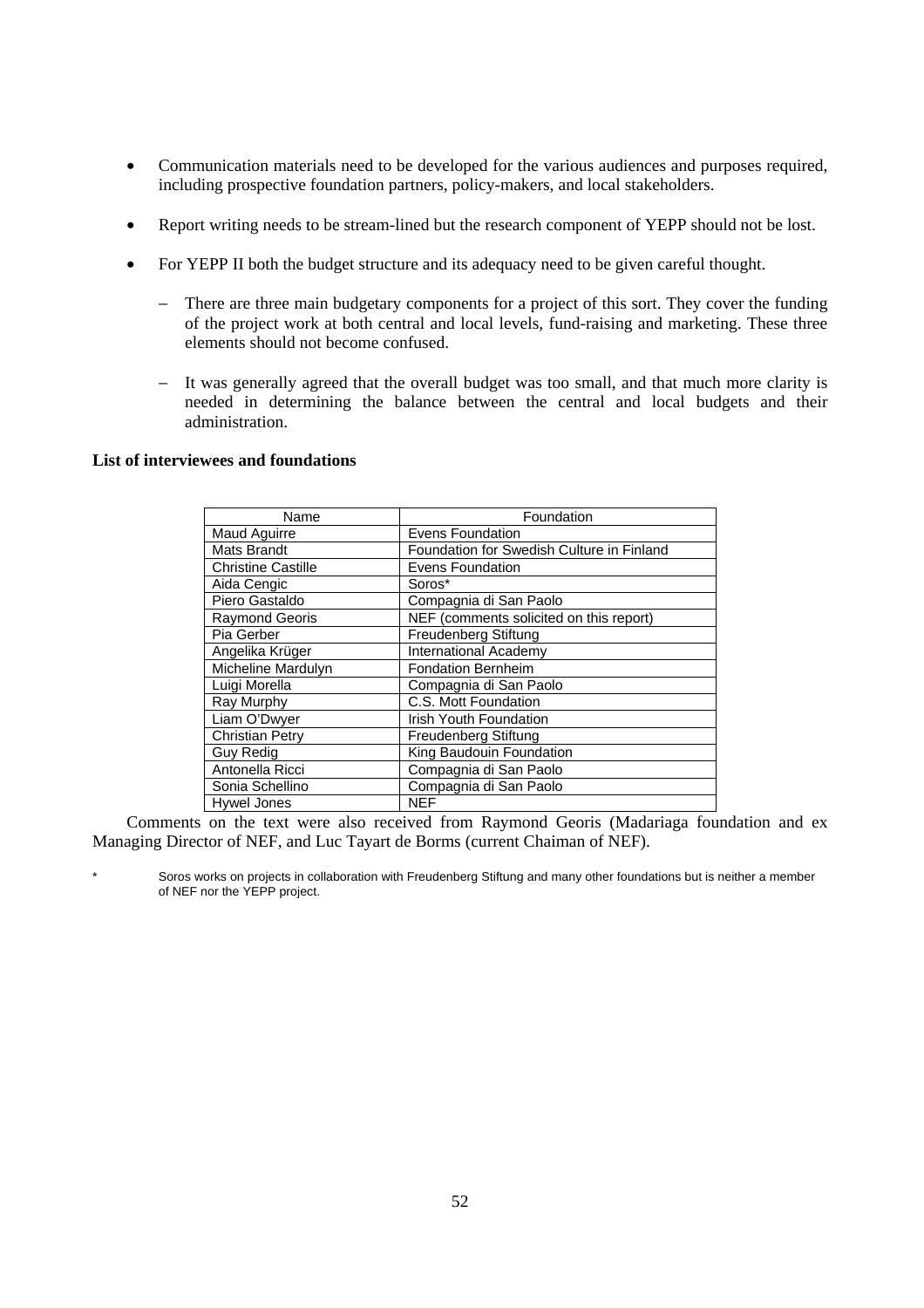# **YOUTH EMPOWERMENT PARTNERSHIP PROGRAMME**

# **EXTERNAL EVALUATION CASE STUDY**

## **ANTWERP, BELGIUM**<sup>∗</sup>

 $\overline{a}$ ∗

This report was authored by Tracey Burns (tracey.burns@oecd.org) of the Centre for Educational Research and Innovation (OECD) with help from Vanessa Shadoian and Nadia Hilliard. Thanks to Tom Schuller, Head of CERI (OECD), Peter Evans (OECD), Tim Verbist, and Marijke Cornelis (YEPP Antwerp) for their comments and feedback.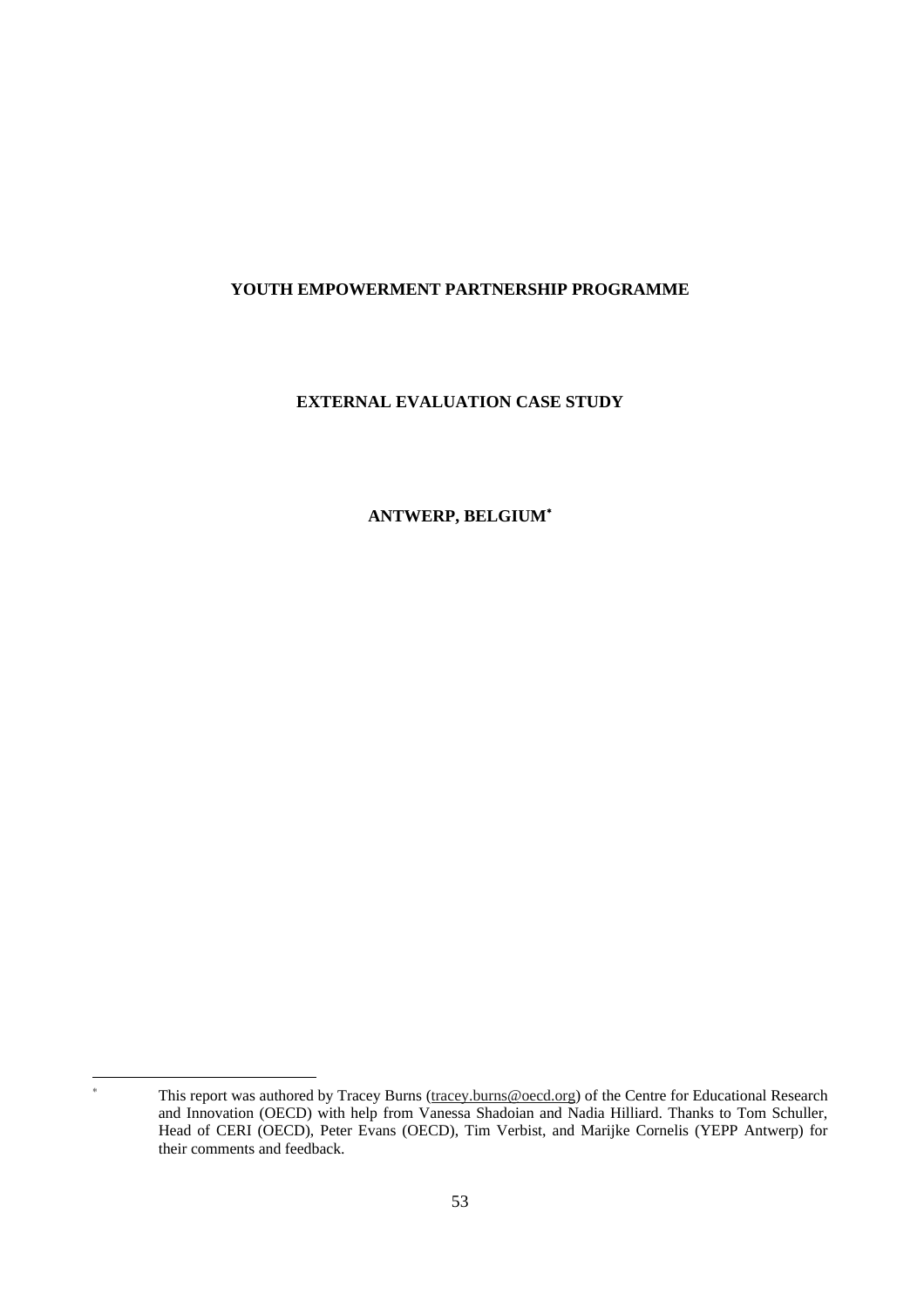# **TABLE OF CONTENTS**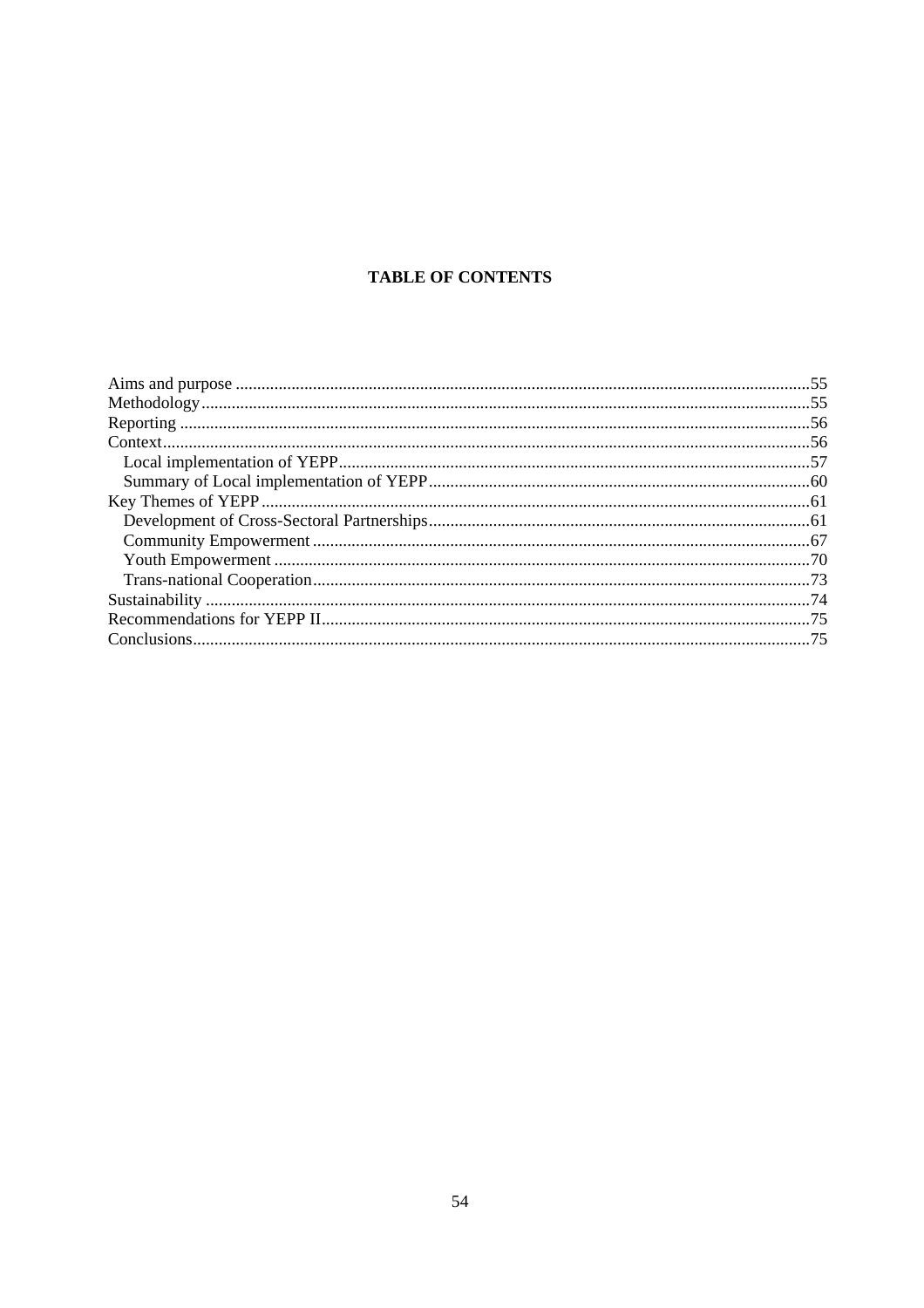## **Aims and purpose**

This report was commissioned by the Steering Committee of the Youth Empowerment Partnership Programme (YEPP) with the following purposes:

- To have a systematic, independent account of the development, perceived quality, and impact of the YEPP site in Antwerp, Belgium, including policy impact on local and national levels.
- To indicate lessons learned in the form of recommendations for future phases of YEPP in order to improve and extend the YEPP experience.

The aim is that this report, in conjunction with the Case Study of the Internal Evaluation, will contribute to a stock-taking of YEPP Antwerp. It is hoped that the results will be used both internally, for discussion within the YEPP Antwerp Team and Support Group, and externally for discussion by other YEPP sites.

This is the second in a series of case studies. The series will consist of separate case studies for each of the seven participating YEPP sites and an overarching trans-national report. Ultimately, each of these reports of the external evaluation will be teamed with a matching report of the internal evaluation, with the end goal of providing a thorough yet concise look at the development, functioning, and outcomes of YEPP from 2002-2006.

## **Methodology**

The report is based on semi-structured interviews with:

- The YEPP Antwerp team:
	- − Representatives of the funding foundations (Evens Foundation; Fondation Bernheim).
	- − YEPP Antwerp Co-ordinator.
	- − YEPP Antwerp Researcher (both).
	- Members of the original co-ordinating team.
- Members of the YEPP Support Group.
- Youth participants in YEPP.
- Community members involved in or with experience of YEPP, including local decision-makers.
- National Flemish policy makers working in related areas (*i.e.* social inclusion, youth, community development, partnerships).
- Discussions with representatives of the YEPP Programme Team.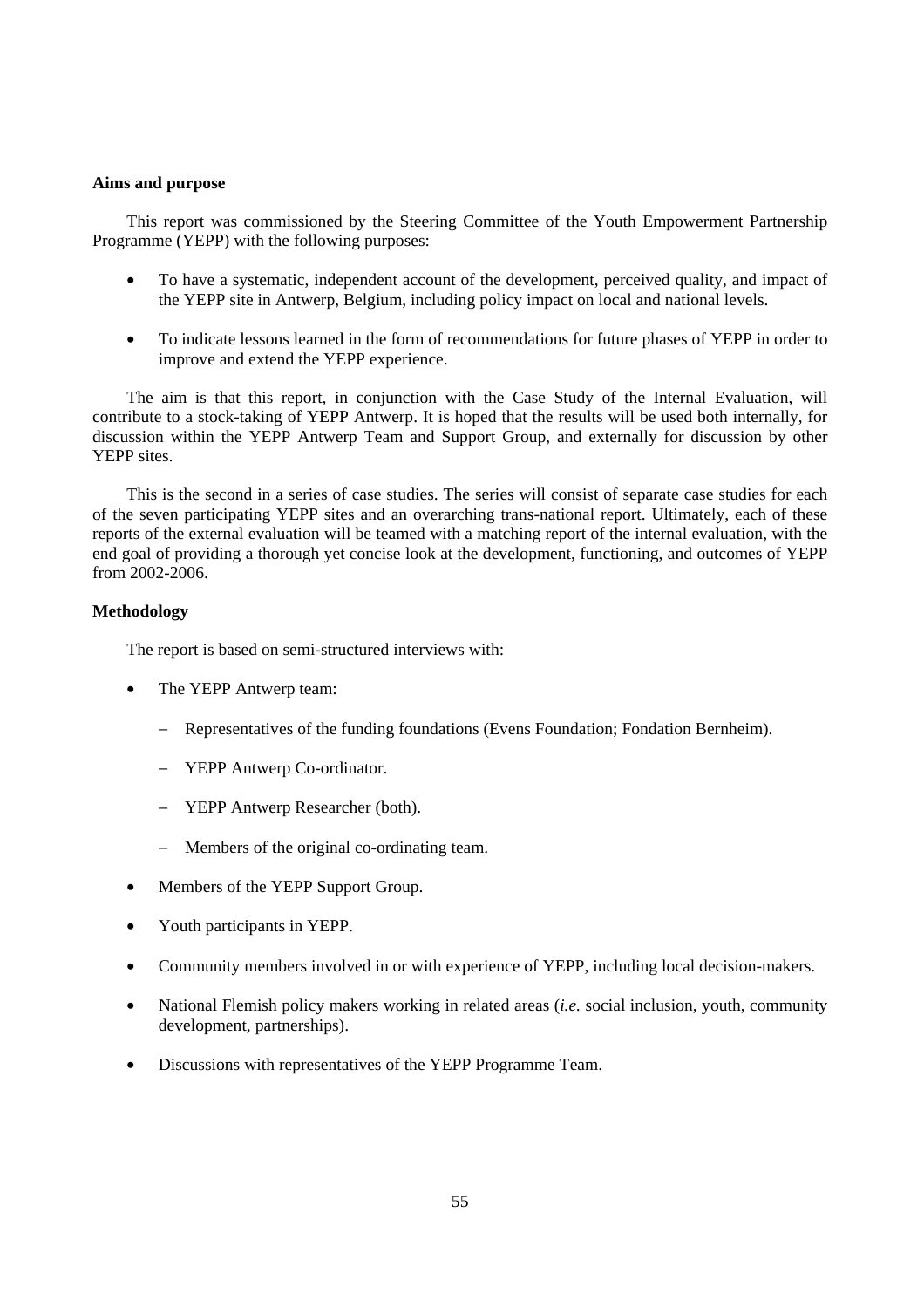• Observations of the OECD/CERI external evaluation review team.<sup>16</sup>

In total, more than 53 individuals representing local and national levels as well as public, private, and independent sectors were interviewed during two site visits (the first in 2004 and the second in 2005; see Annex 3 for a complete list of individuals interviewed). Interviews followed a semi-structured format that probed experiences of Context, Input, Process, and Product on the topics of youth empowerment, community development, and partnerships. The experiences and the interviews were divided along sectors (public/private/independent) and levels (mandating, strategic, operational, and field). The interviews were conducted individually unless the interviewee expressed a great preference for another partner (this was sometimes the case for the youth, for example). Interviewees were given the choice of conducting the interview in English, French, or their native language. Interviews were then transcribed and coded using the qualitative coding software N7. Annex 2 contains a more detailed description of the interview process, the methodology used, and data collection and analysis.

## **Reporting**

This report reflects the findings of the external evaluation regarding the development, process, and outcomes of YEPP Antwerp. It is organised by main themes, looking at partnership building, youth empowerment, and community development in turn. The experience of trans-national co-operation will also be touched on, but briefly, as the final cross-cutting report in this series of case studies will focus more thoroughly on the trans-national co-operation of YEPP.

As one of the goals of this evaluation was to reflect on the processes of change, central interviewees were interviewed on both site visits, during the second of which they were explicitly prompted to reflect on changes since the previous year and plans for the future. Sustainability issues and lessons learned are also reflected.

It is important to emphasise that the bulk of the observations of this evaluation come from the local stakeholders, including youth, themselves, and are not opinions imposed from the outside. Some contributions are quoted verbatim when they seem particularly insightful or when a comment sums up the majority view on a particular topic.

## **Context**

As with all YEPP sites, the local support group (LSG) of YEPP Antwerp was designed to consist of local stakeholders, youth as well as representatives from the funding foundations. It is supported by a local coordinator and researcher. YEPP Antwerp was unique among the sites in that most of these individuals changed over the time-course of the project and no formal LSG was formed. The original Co-ordinating Team (composed of five members of Straaten-Generale<sup>17</sup>) was replaced by a single co-ordinator in late 2004. This new co-ordinator had previously been the (second) Local Researcher (the first having left early in the process), and the replacement (*i.e.* third) Local Researcher was previously the Inland Researcher for the OECD/CERI external evaluation of YEPP Antwerp. In addition, the foundation representative for the Evens Foundation changed twice during the course of the project. These personnel changes affected the project in greater and lesser ways as a function of working style and goals, some of which will be outlined

 $16\,$ 16. For the site visits this team was composed of an OECD/CERI researcher (Tracey Burns) and a local Inland Researcher, who commented on relevant national policy and local context, aided in organising the visit, and provided translation as necessary. Inland Researcher 2004: Marijke Cornelis; 2005: Jeroen Franssens. Peter Evans of the OECD Secretariat, although not present at site visits, was also a member of the team.

<sup>17 .</sup> Straaten-Generale is a citizen's movement of mainly middle-class people with much commitment but a difficult choice for co-ordinating and implementing YEPP.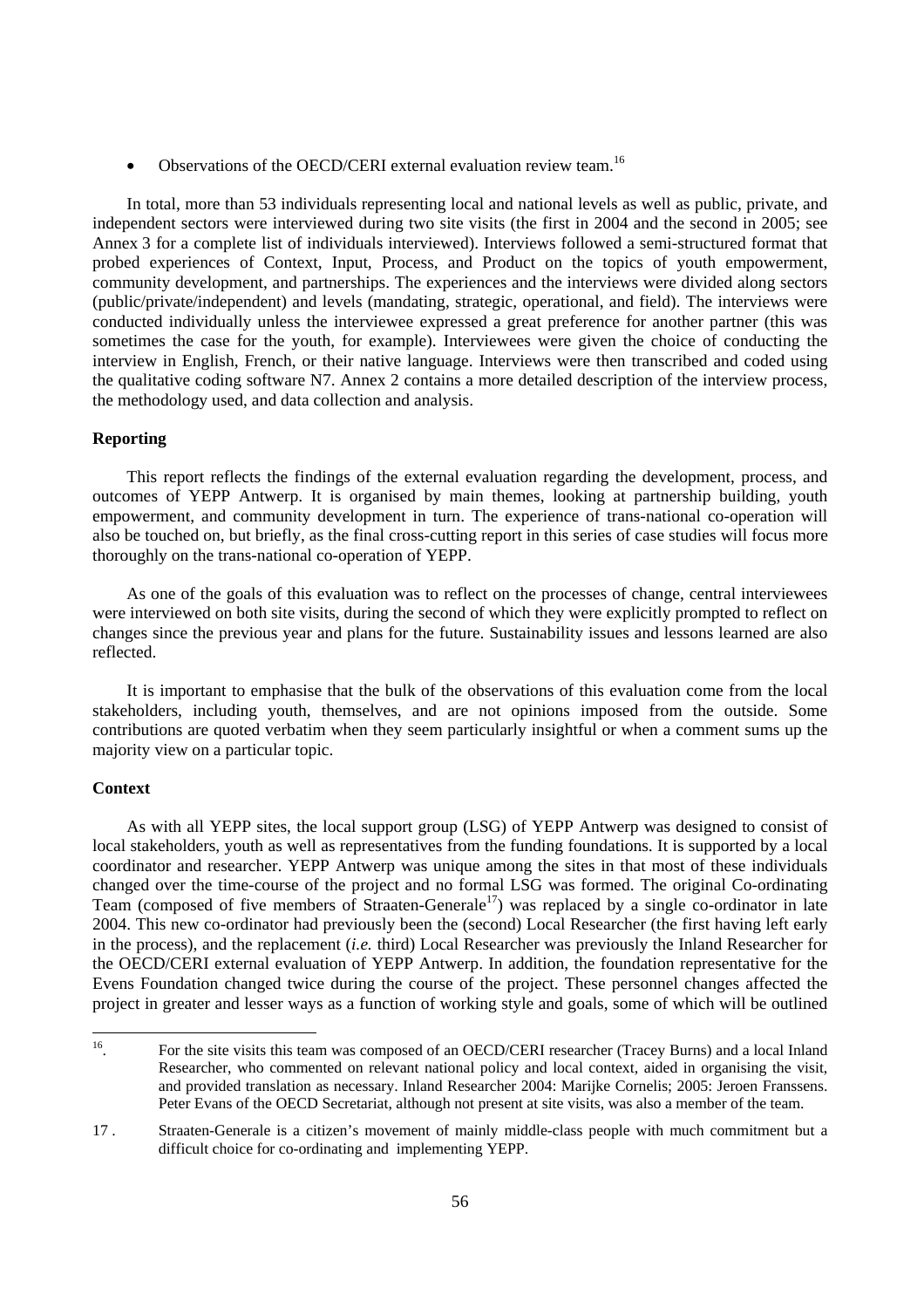below- on the whole, however, these changes made steady and continuous development of the project difficult. In fact, in addition to extremely limited funding, the personnel changes could be perceived as the input with the most negative impact on the function of YEPP Antwerp.

### *Local implementation of YEPP*

As previously outlined YEPP Antwerp is an example of a site that experienced dramatic personnel changes over the period of the project. Lacking a single co-ordinator and a support group for the first half of its existence, it did not fulfil the goals of a YEPP site – but it must be emphasised that it did not originally SEEK to do so.

The coordinating group that first led YEPP Antwerp intentionally deviated from the standard YEPP model in three main ways: first, in its choice to remain a voluntary coordinating *group* rather than nominate or pay a single co-ordinator; second, in a choice not to establish a formal unified Support Group; and third, in its decision to focus primarily on community rather than youth empowerment (this third point will be discussed in more detail later). These choices, coupled with the change in personnel previously described, make it virtually impossible to evaluate the effectiveness of YEPP Antwerp in its early stages as it could be argued- and indeed in our opinion should be argued- that by not fulfilling the fundamental conditions of a YEPP site it was not, in fact, a YEPP site and should not be evaluated as such.

These choices point to a basic element of partnership that was lacking in YEPP Antwerp in its original form: shared goals. This is not a criticism of YEPP Antwerp, as they were candid about their process and goals.

"*In a sense, they have been very honest about this from the beginning. They said this is our agenda, this is why we are entering YEPP and the YEPP concept should adapt itself to that concept. I think the question they should have asked themselves and maybe the Berlin team before entering the project, can these two agendas possibly match?*" - Member of YEPP Antwerp.<sup>18</sup>

It does raise the question of how and why sites were chosen for participation in YEPP and the process of setting up YEPP sites as it was conducted in 2001-2002. In retrospect, it seems that the hurry to find a site in a given area created a situation in which there was not enough time to find the best fit. In fact the Evens foundation joined at a later date:

"…*Because of practical considerations* [you decide] *we need a partner there, you start choosing second best and making compromises on what the project concept is. Maybe you can do that a little bit, but if you do that too much you are just sabotaging the project*." - Member of YEPP Antwerp.

It is easy to speak in hindsight, of course. But the fact remains that these early choices had long-term impacts on the functioning of YEPP Antwerp and its ability to succeed:

"*I think if they wanted a CHI in Antwerp they could have looked for other partners, maybe more suitable partners... But they didn't find those partners, so they somehow settled for second best and I think that's just a wrong start for a project that is so complex. I don't see how you can mend that in the course of a three year project.*" - Member of YEPP Antwerp (speaking in 2004).

 $18\,$ 

Attributions are provided if it is not clear from the context which group is speaking. Attributions are intended to be both specific enough to guide the reader and general enough to preserve the identity of the individual speaker. In this case "member of YEPP Antwerp" refers to the core group comprised of the (eventual) Local Coordinator, Local Researcher, and foundation representatives.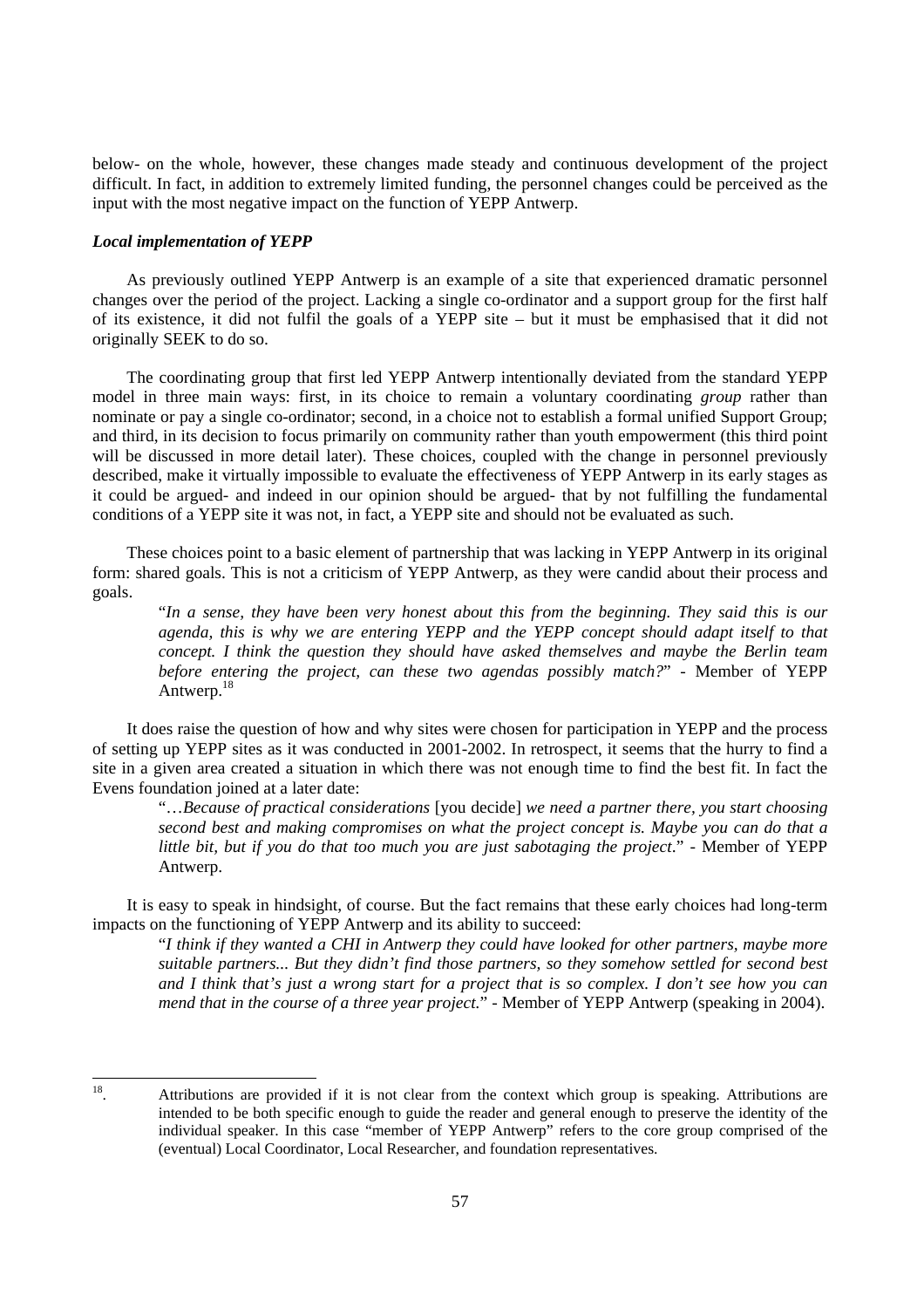In addition to choices made in setting up the site, there was a long-standing disappointment of the amount of funding required to support an international research project and the amount of funding available for the site and its projects. The analogy of a champagne flute – wide at the top and narrowing to almost nothing at the bottom – was often cited, with the perception being that all the funding available was generally taken off at the top (at the level of the Programme Team, the foundations, and the OECD), leaving very little to trickle down to community and project level. This was not the only site with this complaint, but it was the site where the attitude was most marked.

"*So we have money for the university people following up the process, which is very good when someone who is very educated can follow-up what is happening. But then you see those people are paid, you're paid, … everything is paid, but the project is about how you develop projects in the neighbourhoods, and if you ask what is paid over there it is nothing…*" - Member of original coordinating team.

Whatever the views held by those working in Antwerp, it must be pointed out that the lack of funds at the level of the site was not due to them being creamed off a the top, as believed in Antwerp, since this is not the YEPP funding model. It reflects instead, a lack of direct investment by the foundations concerned into the site.

Part of the discontent regarding funding was dismay at the level of organisation required for the research (to be discussed more fully in that section below), and part of it was the very real shortage of funds experienced by YEPP Antwerp. It received relatively little funding among the YEPP sites, and the original coordinating team chose to work in a voluntary basis:

"*We don't have a budget. We don't have money, so we don't have a budget. There is just the money for* [local researcher] *and there was a very small amount in the beginning that came from somewhere in the European network and it was spent on the organisation of the first roundtable*."

The voluntary coordinating team was eventually replaced with a paid coordinator, but the level of funding available for projects did not substantially increase.

This variation in funding available to the sites cannot be overlooked, not only because the funding available (or lack thereof) had a direct impact on the types of projects that could be undertaken, but also because in the YEPP network the sites were encouraged to compare and share experiences. This is of course a positive process but one that can also give rise to a feeling of "have-not" for sites that are receiving substantially less funding than others.<sup>19</sup> This was a concern for members of Antwerp and also members of the other sites who perceived the limited budget available to Antwerp. This too is an issue that needs further attention in future versions of YEPP.

Despite this issue, the work of YEPP was perceived as something special:

"*Now looking back I have to say I still think that YEPP is one of the most worthwhile projects we undertook, because it's transversal, because on the one hand it focuses geographically … on a small part of the town, the part with a lot of problems … and putting around the table all the stakeholders at the different levels, that is really something very innovative in my viewpoint. … I still feel warm thinking of YEPP – on the other hand, I see that … the field never received a lot of funding, that was really the weakness of the project.*" - Member of YEPP Antwerp

 $19\,$ 

Each YEPP site had a different budget allocation determined by their local foundation and as a result the budgets for the individual sites varied.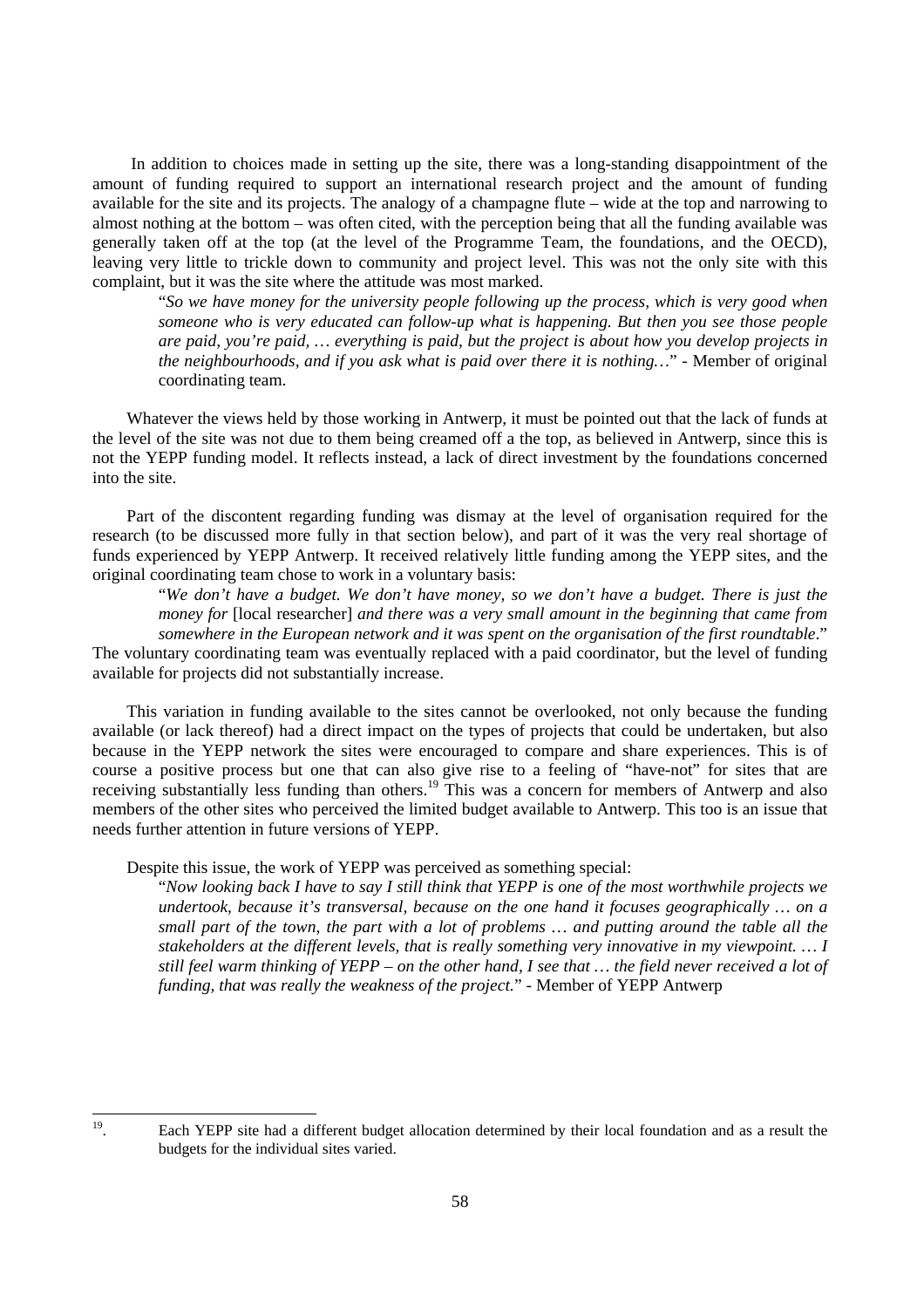## *Co-ordinator, support group, and foundation*

The decision to remain a co-ordinating group was a conscious reflection of the working processes of the co-ordinating group. Again, it must be remembered that the original coordinating team was not trying to fulfil the requirements of the YEPP model, and so purposely did not create a formal support group:

"*It costs an incredible amount of energy for us to fit in, but we don't want to fit in*." Instead of a formal support group that met at regular intervals and worked on YEPP as a whole, the choice was made to have infrequent meetings of a broad support group and then work specifically with smaller groups on particular projects, thus missing the opportunity to establish an LSG with local ownership.

This decision, however, met with some criticism. A highly complex project like YEPP is difficult to understand and communicate to those not involved, and the feeling was that choosing to keep the overall functioning away from the community inadvertently affected the profile and identity of the project:

"*In a sense they didn't establish themselves as an entity… so people have connections to partners of YEPP, yet YEPP does not have its own identity*." - Member of YEPP Antwerp.

This separation was also perceived as an unwillingness to seek outside partners:

"*I think that Straaten-Generale (consciously or un-consciously) is not functioning in a way that is stimulating this kind of group identity. And with group identity, I also mean a team spirit between the partners because they are positioning themselves as a group amongst themselves, but they don't have a partnership attitude toward the other partners.*" - Member of YEPP Antwerp.

As previously explained, the coordinating group was replaced by a single Local Coordinator in late 2004. Having up to that time been the Local Researcher, he knew the project and participants well and was able to be of immediate benefit. Having a single coordinator also allowed for more direct planning and a closer adherence to the YEPP model.

"*I think it's an improvement because we have someone who is now really focused on YEPP. And he has been doing this job very well. It's also better for the cooperation with the foundation, he's working at the office of the foundation so that makes things a bit easier… I think it's a big improvement for the YEPP project in Antwerp*." - Member of original coordinating team.

Moving from a voluntary to a paid position housed in the foundation offices also had the benefit of adding resources to the YEPP funding. In addition the budget available for projects was also increased substantially, which allowed the new Coordinator to fund several new initiatives. These changes were quite substantial for a project previously run on little funding and coordinated by a group of volunteers, almost all of whom had challenging paid work and little free time, and to whom everyday office expenditures required by YEPP constituted more spending for an unpaid position. The original coordinating group themselves also acknowledged that their role had been served:

"*for* [us] *the mushroom became too big, we planted the seeds and different mushrooms popped up out of the ground... So we were very happy that someone came to do all the follow-up to everything that we started.*"

YEPP Antwerp was unique among the YEPP sites in that it had two funding foundations during the project. Although small foundations and not able to provide the level of financial support of some of the other YEPP foundations, they were fundamental in shaping the project as a whole (one representative was vice-chair of the YEPP Steering Committee from 2002-2004), and providing continuity (the other was the only person to remain in her position throughout the duration of the project). Yet here too the fluctuation in personnel left its mark: a decision to divide up the Evens Foundation representative into two positions (one in charge of local level and one the international level) created difficulties*:*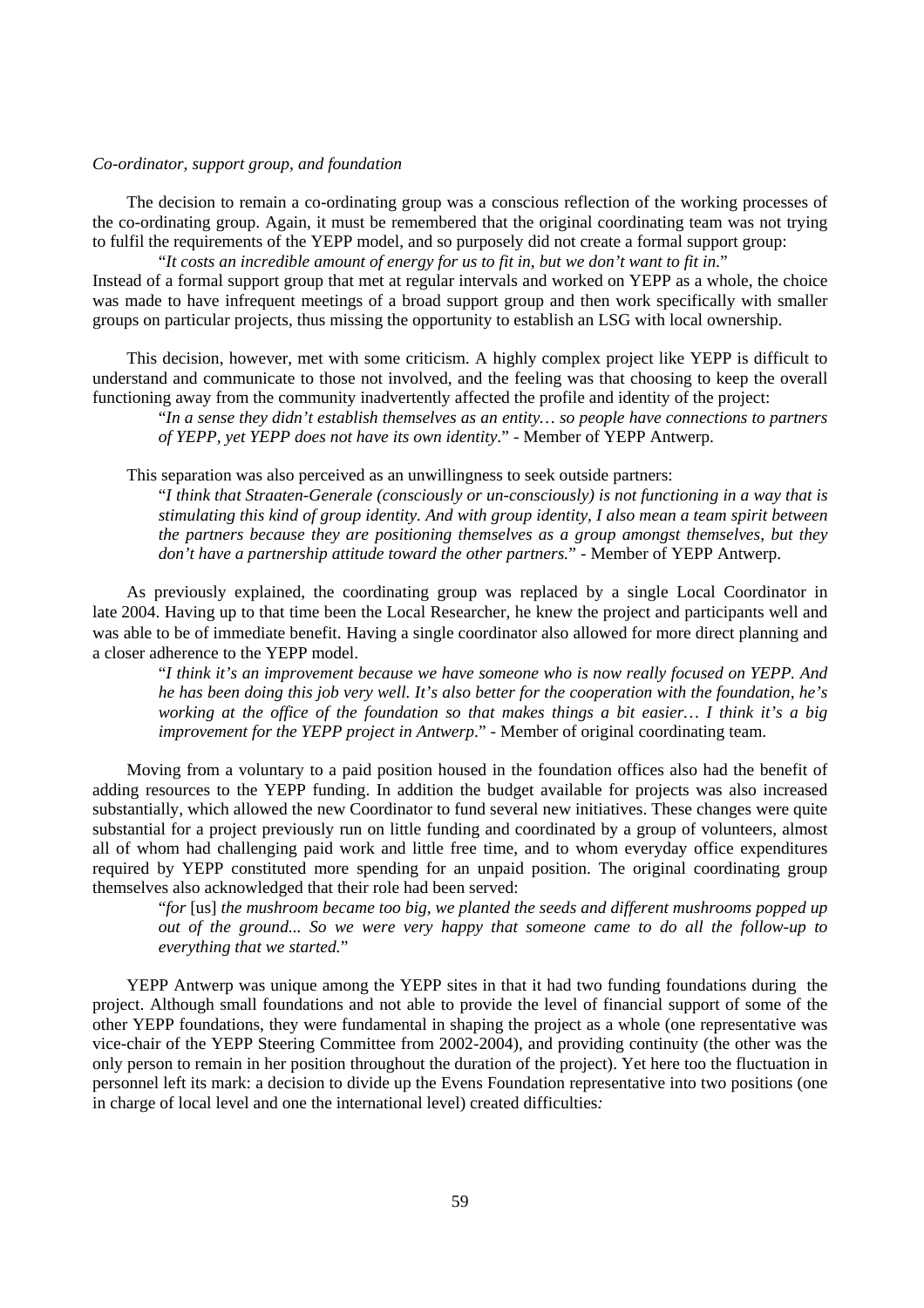"*We don't have very much feedback of what is happening in that steering committee which makes things difficult for us… we have to write out this plan of action for what's happening in 2006 but we don't actually know what is going on*." - Member of YEPP Antwerp.

#### *Research*

The research was a very strong component in YEPP Antwerp, despite the changes in personnel. Strong individual skills and good communication between out-going and in-coming researchers provided the basis for a continuous and meticulous work. Yet as with many of the other YEPP sites, the research component of the YEPP design was not fully realised in YEPP Antwerp mainly because they did not want to implement YEPP and then criticised the research design which was planned to evaluate YEPP and not some other project. This conflict led to much discussion between YEPP Antwerp and the PT who were required because of the structure of YEPP to try to re-focus the evaluation and persuade them to implement YEPP. This problem was never really fully resolved.

The design of the project was of course developed over time, with adjustments made by the PT based on feedback received, and these changes eventually alleviated many of the complaints. Still, the process of making those changes was perceived as too long and too inflexible, which incited much criticism, particularly at the outset:

"*I have a conflict with YEPP* [Berlin] *because they are not open to talking... All those papers to fill in are prepared* [in] *the way that we can't fill them in.*"

YEPP Antwerp, focusing as it did on community development more than youth empowerment, was looking for more flexibility in research design and reporting requirements than the PT was willing to offer, at least initially.

YEPP Antwerp struggled with how best to be the "critical friend" required by the YEPP model. Working with the site and answering to their needs as well as balancing the requirements of the Programme Team was the single most difficult process for the researchers of YEPP Antwerp.

"*I think the internal evaluation should still be there, but not with its double focus. I really think that the whole research aspect of it should be bottom up instead of top down, that as local researcher you are focusing just on the local projects, and trying to give support there*."

The question of the balance of funding for perceived local interests (project funding) versus perceived external interests (the majority of the work of the local researcher) was a very real concern for those interviewed, particularly within the YEPP team. It of course is related to the overall functioning of the programme (see champagne glass analogy above), and played out also in relation to the research component:

"…*If you see how much money goes to the YEPP program on the level of investigation and if you see how much money really goes to the streets, there is an incredible difference. That I knew already from the beginning and I don't feel well working in that way.*" - Member of original coordinating team.

This continuing troubled perception of why the research was done and who it benefited, and indeed the distribution of funding, was not resolved satisfactorily and should be addressed in future variations of the YEPP project.

## *Summary of Local implementation of YEPP*

- Strengths.
	- − (Eventual) strong local coordinator and continuation of local partnerships.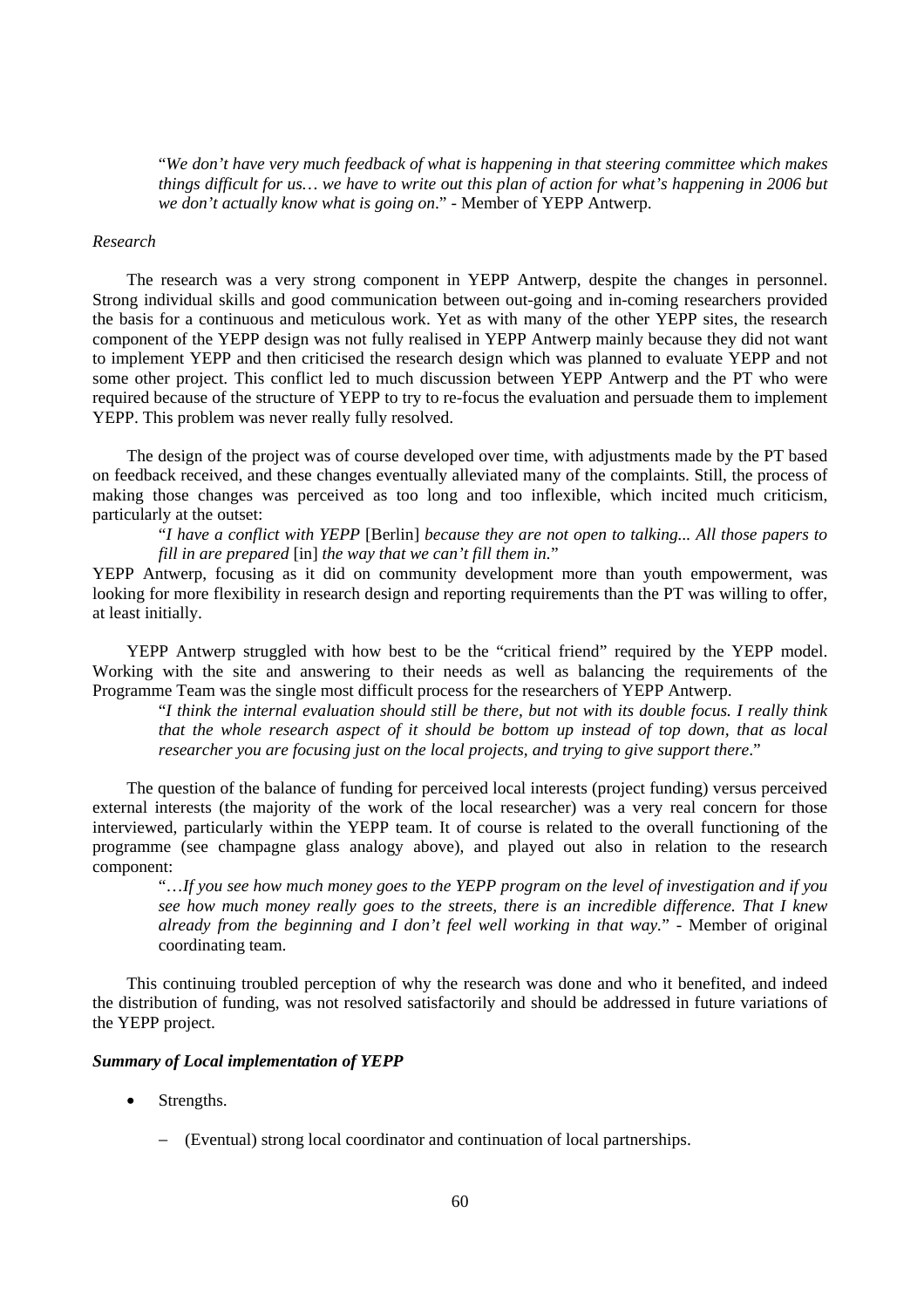- − (Eventual) strong and continuing activities despite very limited funding.
- Weaknesses.
	- − Formal support group never adequately established.
	- − Strong research component; more flexibility required of research design.

## *Lessons Learned*

A number of lessons can be gleaned from the process of creating and running YEPP Antwerp, including the importance of:

- Beginning a YEPP site with shared understanding and formal agreement on objectives, the YEPP model, and goals.
- Ensuring equal or relatively equal funding across YEPP sites in order to avoid the creation of "have" and "have not" sites.
- Searching for ways to resolve or reduce the tension in international community development projects between the funding available for local-level projects versus international-level organisation.

#### **Key Themes of YEPP**

In terms of evaluating YEPP Antwerp it is important to remember that YEPP has a strong process component as well as different types of outcomes. The process cycle cannot be fully captured in the EE, but is described in detail in the IE. This section therefore, focuses on the main outcomes of cross-sectoral partnerships, youth empowerment, and community empowerment. In addition, the lack of shared goals at the outset gives rise not only to clear lessons for the future: they also serve to remind us, along with the changes in personnel that disrupted the progression of the project, that YEPP Antwerp is a unique "nonsite" which needs to be evaluated in the context of its goals and intentions in addition to conventional YEPP goals.

"*The YEPP concept – it's a complete concept, but the complete package has not been implemented, so as far as I'm concerned… In Antwerp we have had a youth project, and there are results, there are nice results, but it's not a YEPP project.*" - Member of YEPP Antwerp.

This section looks at cross-sectoral partnerships, youth empowerment, and community empowerment in turn, focussing on the process, the products (in terms of key changes and challenges), and lessons learned for the future. Where appropriate, the context of national policy and comments of national policymakers are integrated into the analysis.

## *Development of Cross-Sectoral Partnerships*

YEPP Antwerp, despite the lack of a formal support group, was one of the few YEPP sites that had early and continuous partnerships with all three sectors: that is, the public, independent, and private sectors. This section will look at the process of building partnerships by focussing on selected elements of partnerships, including:

• Quality of co-operation (among partners).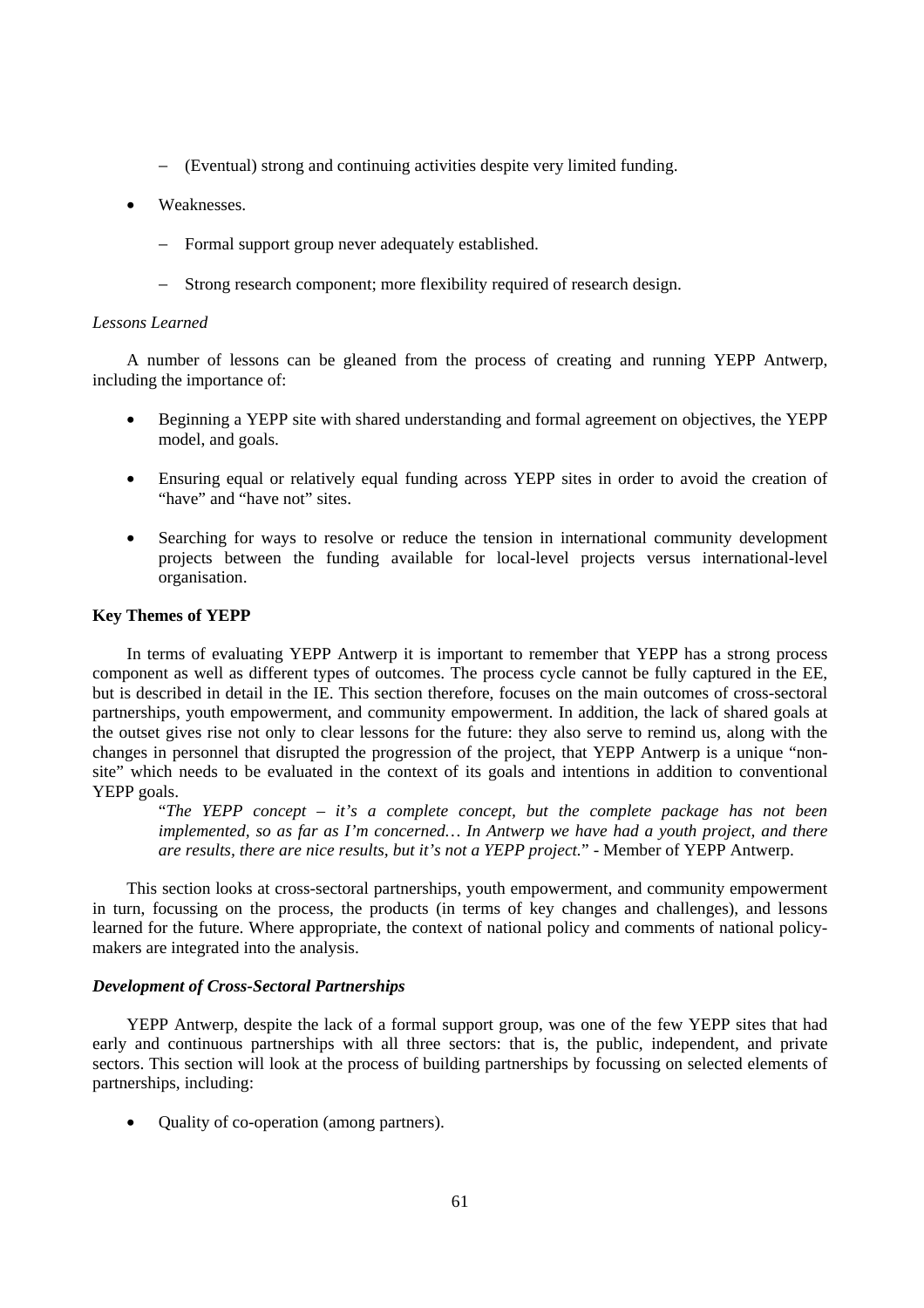- Communication and networking.
- Co-operation between sectors.
- Triangulation (*i.e.* the effective combination of public, private, and independent sectors).

## *The Process*

Bringing together partners from different sectors to work together can be a difficult process. In the case of YEPP Antwerp, partnership was initially facilitated by the sheer number of projects and groups working in Antwerp, as well as existing networks between the groups. The initial "support group" included members of the public sector, including representatives of the local administration and teachers, the school CDO Noord, and members of the independent sector. The private sector was brought in on the initiative of one of the foundations committed to the site. In 2003 Timberland BENELUX began collaborating via its Serv-a-Palooza Day, a corporate social responsibility initiative in which Timberland partnered with CDO Noord and YEPP Antwerp as part of their community building strategy, which requires Benelux Timberland staff to participate in the Serv-a-Palooza day at the school.

## Quality of co-operation

In developing partnerships of any kind, the most important requirement is shared goals and complementary skills that can be combined:

"*You have the same objective, then you can pull the same rope. Then you make great advances*." - Teacher.

The private sector, often difficult to involve in community projects, was quick to point out that financial support will only get you so far:

"*You need the money of companies like us but in the meantime communication with the people backstage and people in the street is so important, even more important than the money I think, if you really want to change things.*"

The second most important component named by the interviewees was the willingness to work together and an understanding of the time and effort required:

"*The challenging thing in partnerships is to learn to know each other, and it always takes more time than you think. To really know each other and then to make good agreements on what we'll work together on, and what not, and to get this very clear takes some time… then you get things like them asking 'what are they doing, this is not in the interests of our partnership – it's something completely else'… so it's always very difficult in partnerships. You need to really want to work together*." – Independent sector representative.

The co-operation among the partners refers to both local stakeholders and the co-operation with the YEPP Programme Team. The co-operation with the latter, as previously discussed, proved challenging. This appears to be primarily because neither YEPP Antwerp nor the PT perceived the other as flexible or willing to listen, as described by a member of the original coordinating group:

"*Berlin has always tried to put us on rails and didn't listen to us. We wanted to do it in our own way.*" [note of course that "wanting to do it our own way" is also not particularly cooperative].

The views expressed in the last paragraphs, given other issues in Antwerp concerning general internal communication difficulties between the partners reflects a misunderstanding of the YEPP programme. It is not fair to say that YEPP has a strong hierarchical structure The PT made substantial efforts to work with the YEPP sites to develop jointly agreed initiatives via, for example, trans-national meetings. It is certainly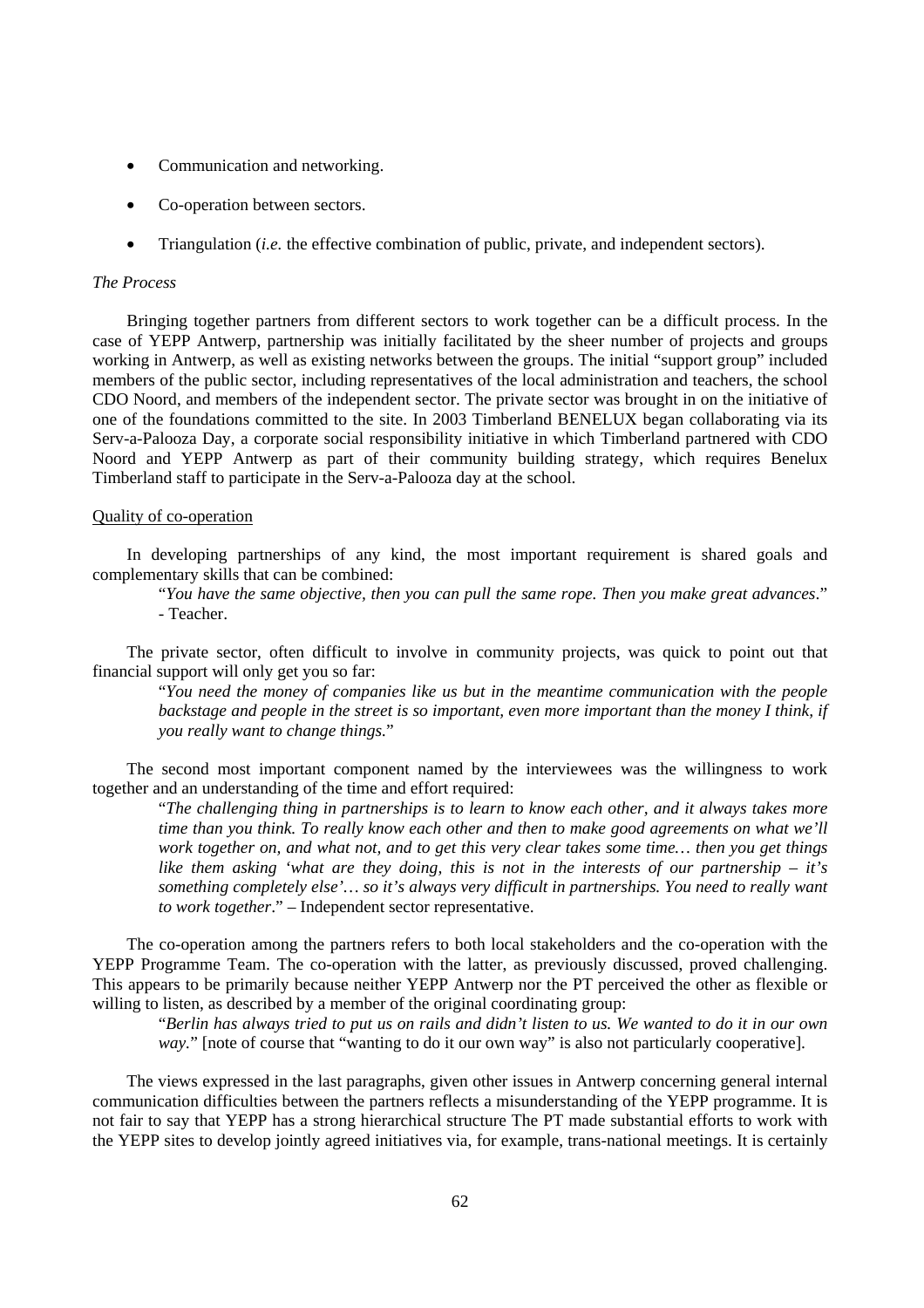true to say that to become a YEPP site it was necessary to develop a certain structure and mode of operation as agreed by the steering committee. If the site resisted, clearly there would be a tendency to feel the effects of top down pressure and the lack of funding may well have increased this feeling and frustrated many of the actors. This refers back to the degree to which foundations in joint projects must be careful to seek equity in funding arrangements across sites. This requires foundations to give up some autonomy. But it must be emphasised that YEPP itself is not a top down process.

## Communication and networking

Strong communication was considered to be another fundamental element of an effective partnership. Some of the challenges involved in establishing strong partnerships were related to imperfect communication and different interpretation of the same terms:

"*I think that sometimes you need the help of a translator, even if we all speak Flemish. Somebody who translates the needs of the people participating in the project … to put it into local government words. … That's a very difficult job because they have to be able to speak both languages, so it's not easy*." - Local administration representative.

On the whole, the communication and networking among the YEPP Antwerp partners was difficult, "Support Group" meetings were not held regularly. In addition, there was a hidden dynamic in working in this particular area of the city, a poor area that accommodates long-term "Belgian" (*i.e.* white) residents and a broad diversity of new immigrants. Given the resistance to immigration from supporters of the extreme right (who were numerous in this area) there was a clear tension in the neighbourhood which surfaced at meetings.

"In the end you speak with the neighbours and you have the people who really highjack the whole meetings for their own purposes." - Independent sector representative.

The power dynamic was also skewed with the arrival of new residents and gentrification; new residents who were middle class and better educated and more used to speaking (and being heard) than both the poor long-term residents and the new immigrants (who were less likely to make their voices heard, both because of limited skill in Dutch and because many of them came from countries without a tradition of open community dialogue). This was acknowledged as a difficulty by members of all sectors, including this interviewee from the local administration:

"*On the other hand, specifically in the domain of social affairs, we were looking for ways to… make sure that everybody gets the opportunity to become a partner in developing the city and living in Antwerp. So that not only the middle-class, male, between 40-50, well educated - those people are very important, but where are the young people? Where are the older people? Is there room for people who don't speak Flemish? Can we reach them and also try to involve them in realising the policy of the city?*"

### Cooperation between sectors

Despite a general pre-disposition to partnership, the process can be complicated by different working styles and expectations among the sectors. The public sector was especially aware that the governmental process is slow and can be frustrating:

"[it] *makes it complicated because people who want to take initiative want to do it now and they aren't interested in the fact that… we have to work on all the legal steps and we'll let you know in a year if its worked or not. By then those people have sometimes changed focus and said,' I've become active in my local school or the sports club so, it was very nice meeting you, but I want to do something now'"* - Public sector representative.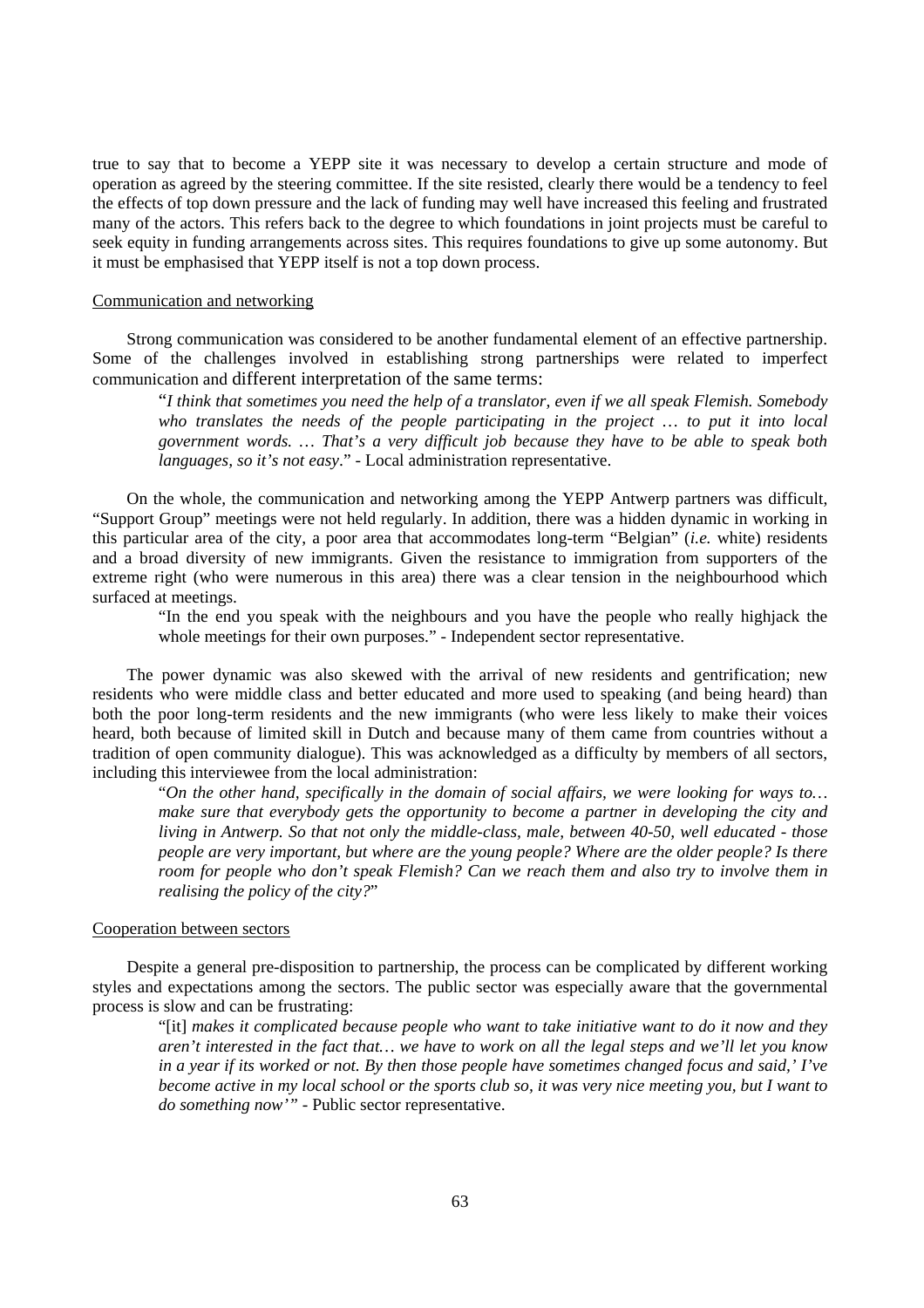Those interviewees who were used to working with the public sector had often developed strategies to circumvent the bureaucratic delay (for approval of certain projects, for example). Although not recommended as a long-term strategy for partnership building, it seemed effective for those who were required to work within the school system, notorious for resisting change:

"*My slogan, my motto – is 'it's easier to get forgiveness than to get permission' I'll just go ahead and see what happens*."

In addition, the short-term nature of politics was frustrating for those in other sectors looking for longer-term partnerships:

"*You build certain networks or contacts with people in the city, then there is a crisis at city level and all your contacts disappear and you have to start over again.*" - Independent sector representative.

However actively seeking for partners such as YEPP was high on the agenda of the public sector, and helped encourage working in partnership:

"*We don't want to do everything ourselves anymore and it isn't the city/city council/local administration who are responsible for everything. The minds were changing in a way that the city administration is the director of the policy, but were looking for partners that would help us realise those policies. I think there is a fine example in finding the same goals between YEPP and our local policy*." - Local administration representative.

Bringing the private sector into the equation was perceived as very difficult, not least because Flanders was lacking the tradition:

"*Every time I read the words public/private partnerships, I come outside of my country, they always understand it in a very different way. When we compare it with British and American models, we always see that the private partnership there are viewed as a very strong support, for instance by commercial organisations, companies. This is something that doesn't exist here, kind of a charity tradition that does not exist in our country. There is always a struggle… when we try to involve these kinds of companies into these kinds of projects at the same level they do in England and America*." - Member of local administration.

## Triangulation

In terms of triangulation (and the effective partnering of public, private, and independent sectors), this analysis can provide no effective descriptions of either the process or the outcomes of such a partnership, as "partnership" in an ongoing form was not present. There was a good deal of co-operation among all three sectors, however, which will be discussed below.

#### *Key changes*

YEPP Antwerp survived its personnel changes and emerged as a functioning YEPP project with strong Local Coordinator, Local Researcher, and foundation representatives. The connections to the community that were maintained across the project were being used more formally as a support group by the time of the second site visit (November 2005). This in itself is a positive result, and was recognised as such by local partners:

"*Continuity I think is important.* [You need] *someone who takes care of the timing and the continuity because people and organisations can be partners, but people change. What did we agree to last time? If it takes a year or more to organise, then you need to have continuity, someone who keeps it on the agenda with the local government, with the volunteers, otherwise all is lost.*" - Local administration representative.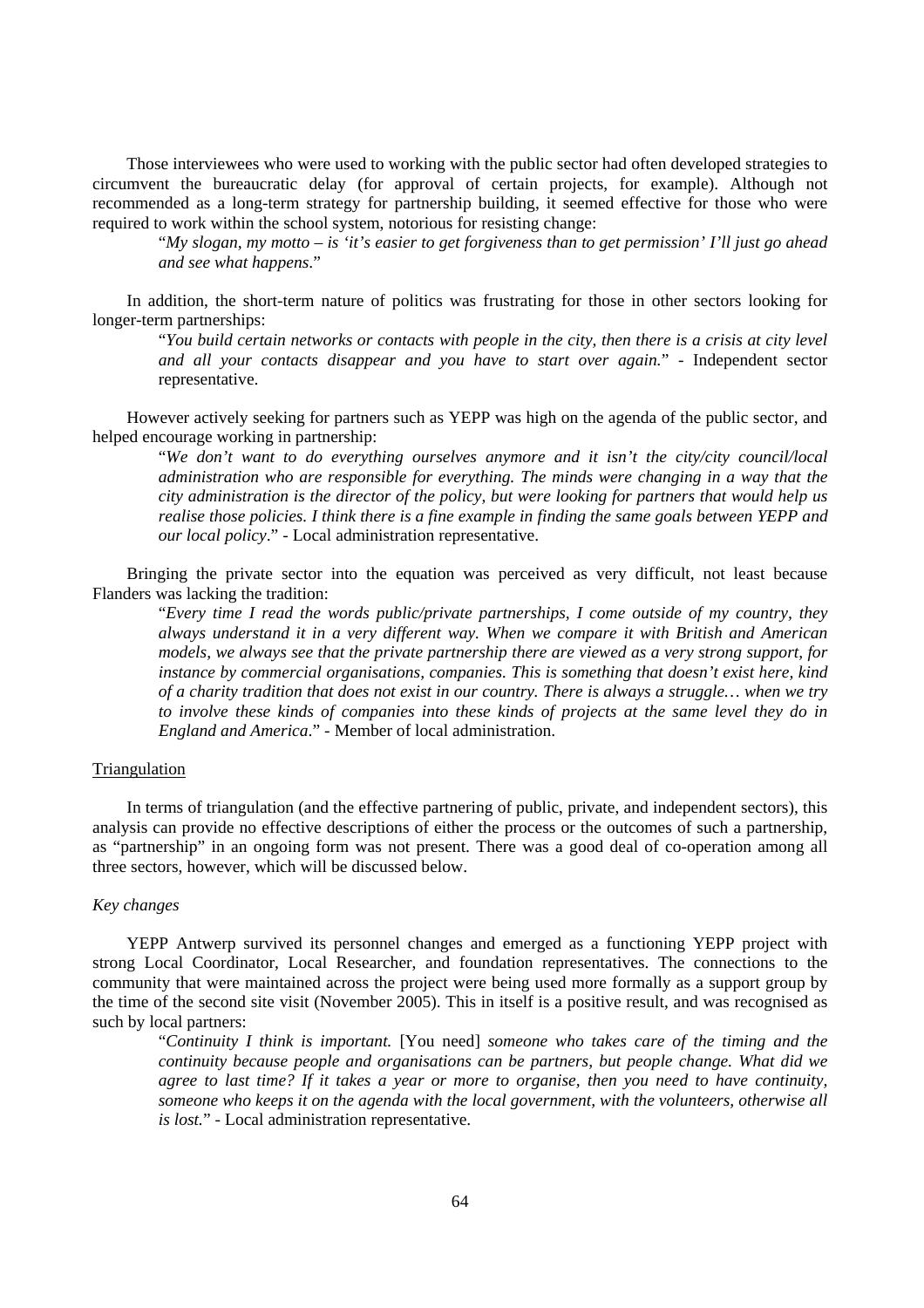Key changes in partnerships across the time were seen in a continuation of the link to the private sector, continuing and deepening the connection to the independent sector, particularly as related to youth work, and a growing awareness and recognition of YEPP in the public sector, both on local and Flemish levels. In addition, the increased inclusion of youth, especially in regards to the video project, was a marked change between the two site visits. These can all rightly be regarded as successes, particularly given the changing nature of the YEPP team as discussed above.

## *Challenges for YEPP Antwerp*

There were several challenges that emerged from the interviews conducted for the external evaluation. The most consistent on was that even after four years YEPP was not entirely successful at establishing its identity and profile in the community. This was partially a result of the sheer number of actors, and also a result of the fact that YEPP as a project is enormously complex and is very difficult to explain and package. This was not aided by the piecemeal process initially used by the co-ordination team in bringing partners to the table, as it prevented them from getting a sense of the entire picture:

"*The first time I met YEPP, for me it was, what is YEPP, so many people involved… and after one hour I understand, it's European, but that's it really.* [And] *all the people in the street and even students of the school they … really didn't understand the meaning of it.*" - Private sector representative.

Of course, it was also very difficult for the YEPP Antwerp team to explain YEPP without materials suitable for wide audiences, a hindrance in the beginning. In the end the production of the materials was less helpful than having something concrete at a local level to demonstrate:

"*It's going much better now that there is a project. When you have something, you can show them and go to them and discuss about a very concrete project. That opens doors*." – Member of original coordinating team.

Even so, however, many interviewees felt that there was still some way to go before YEPP could be considered a success:

"*YEPP has been a great facilitator for us* … [but] *I still think that we are not there yet. We are not a solid partnership with other local organisations.*" – Public sector representative.

Another challenge was how to continue to capitalise on the progress that has been made in terms of the participation of the private sector. This is discussed in more detail below.

#### Building Cross-Sectoral Partnerships

As outlined above, YEPP Antwerp was successful in bringing all sectors to the table very early in the process, and maintaining these cross-sectoral partnerships throughout the duration of the project. The standard challenge in cross-sectoral partnership building, though, is how to bridge the different working strategies of the sectors. From the perspective of overcoming these obstacles, the members of YEPP Antwerp show that they are clearly committed to:

- Approaching and welcoming representatives of the various sectors into the project.
- Raising awareness about different goals and expectations for timelines across the different stakeholders.
- Engaging in a dialogue about what might and might not be needed to improve the quality of the partnership.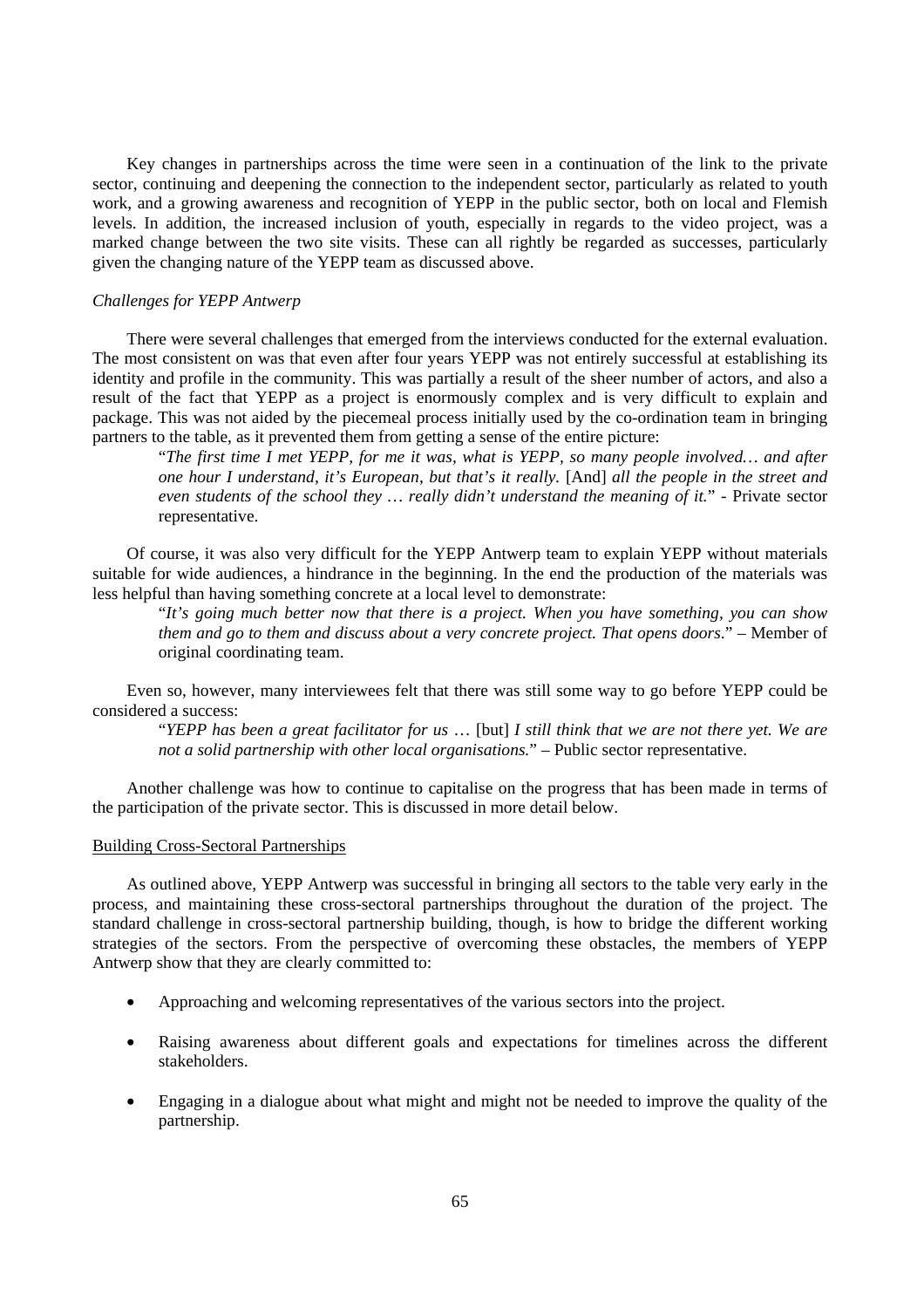Still a challenge, at least as reflected in the interviews of November 2005, was:

- Keeping reports and documents short and direct, especially given the research reporting requirements.
- Structuring initiatives so that there is a more immediate sense of a YEPP identity and a feeling of teamwork across all partners.

These action points would be welcomed by many members of the project, and not just those representing the private sector.

#### *Challenges from the policy world*

YEPP Antwerp was actively supported by members of the municipal and Flemish level administration. On the Flemish level, there were a number of projects on similar topics (see introduction for more details). Interviews with national policy makers in education, labour, and the social services revealed the complexity of working partnerships and many of the comments made were similar to those from the local level.

Partnerships between sectors, especially with the private sector, were very uncommon, except in the case of the Ministry of Labour and employment training programmes. Indeed it seemed that co-operation within the public sector itself could be trying enough, particularly between administrative departments that do not have a tradition of co-ordinating services or working cross-departmentally. This was the main factor underlying the (re)combination of the Ministries of Education and Labour, which were joined with the explicit goal of increasing coordination and cooperation. This seemed to be working, at least in the early stages (November 2005):

"*From this year onwards we are working together as a main priority so that the correspondence between education and work is stronger, we are doing it together.*"

Despite this restructuring, there was concern within the administration that the lack of willingness to partner across all the ministries involved in youth and community work (Education and Labour, but also Health, Justice, Social Affairs) was negatively affecting the integration of services, particularly for those most vulnerable. They reported that parents or youth looking for specific services find it difficult to navigate the system even when they speak Dutch perfectly – those who are less familiar with bureaucratic affairs or have less facility in the language will obviously find it that much more daunting.

This was perceived clearly on the local level:

"[For cooperation on a local level] *there's not really that much frustration. The frustration starts when we go further - you know that is my main criticism towards our policy-makers in Belgium that there is absolutely no tradition and no willingness or readiness to actually work between different departments. You've got education, you've got work, although they belong to the same ministry now, you've got health and safety, you've got social things and so on – but the picture doesn't come together, and policy-makers should be doing that.*"- Antwerp teacher.

## *Lessons Learned*

A number of lessons learned can be gathered from the work of YEPP Antwerp in cross-sectoral partnership building, including the importance of:

• Involving all sectors early in the process to instil a sense of ownership and active participation.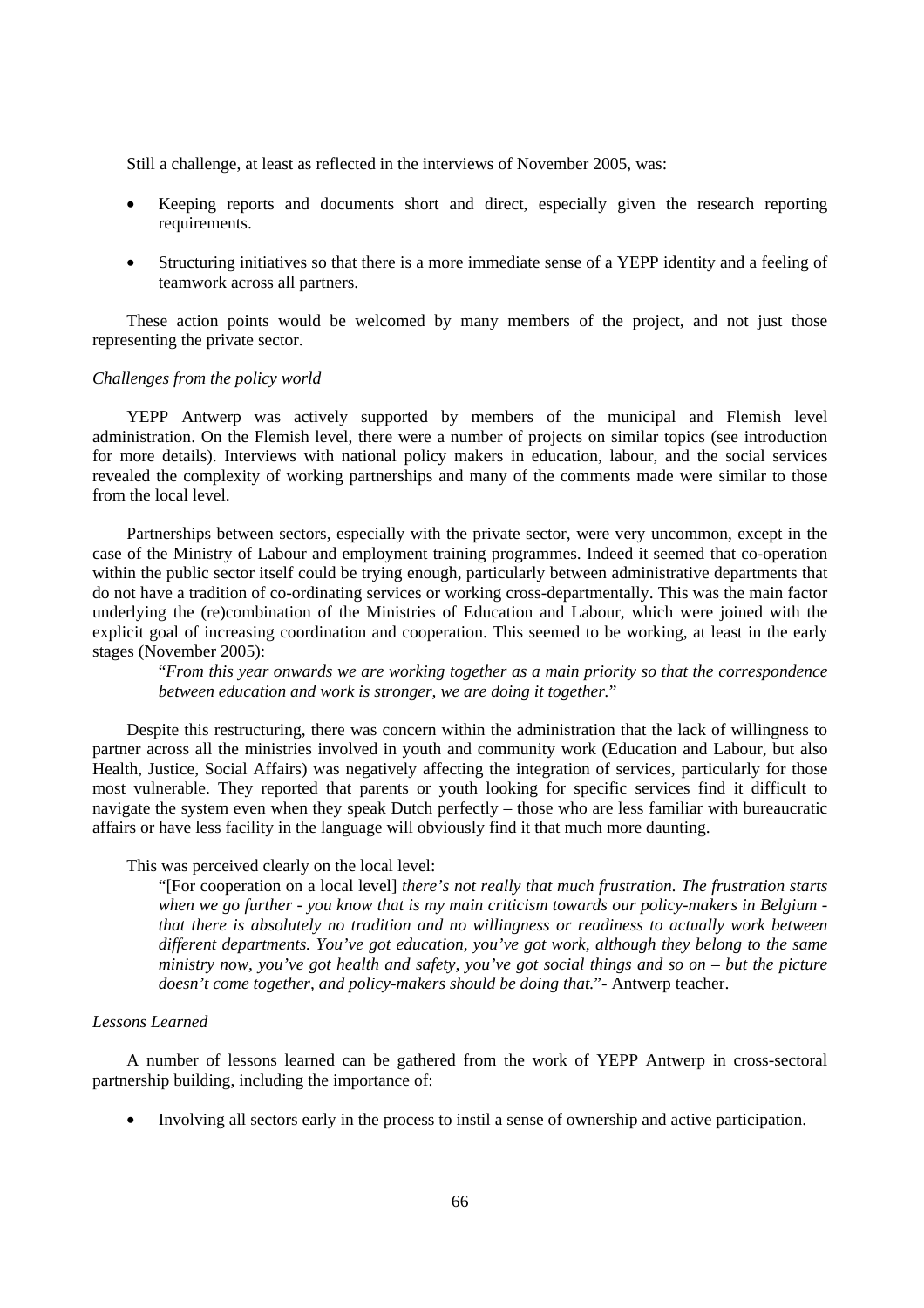- Communicating what YEPP is in a concrete way to prospective partners in all sectors (and youth).
- Establishing shared terms and definitions so that clear communication can take place.
- Respecting the working styles of the different sectors and willingness to be open to all prospective partners.
- Understanding barriers to co-operation within a sector (*e.g.* public administration) and getting a commitment to action from leaders who can support the process of change.

The bottom line is always the willingness to see the benefits of partnership:

"*When they were on their own they sometimes lost courage, but with these partnerships people could encourage each other. YEPP can use other channels, other networks and other ways of approaching people …* [for example] *city schools are dependent on city government and they can't go against their government and YEPP can do that for them.*" – Teacher.

### *Community Empowerment*

Community empowerment can be thought of as being comprised of several facets, including:

- Identity (which here we broaden to include social/environmental/and health identity).
- Citizenship (in political/legal terms).
- Economics of/and education (school-work).
- Cultural (music, arts, etc.).

Empowerment on any or all of these dimensions is both difficult to measure and, when measured, of uncertain causality. It should be stressed that many of the projects (such as Serv-a Palooza and the work of the CDO Noord) were not created by YEPP *per se,* but they were both supported and nourished by the partnership with YEPP and brought to CDO via active involvement of the foundations. This fact also makes evaluating the impact of YEPP on community empowerment difficult, as it increases the uncertainty regarding what can be directly attributed to YEPP versus the larger community-based programme context. Still, it is possible to identify projects which were aimed at promoting empowerment along the dimensions laid out above, and which were identified as successful by the community and project leaders, and were partnered with YEPP. Before we turn to a discussion on outcomes, however, it is useful to think about the process over time.

## *The Process*

As already mentioned community empowerment and active community participation was a key goal for YEPP Antwerp and remained so throughout the lifespan of the project. Community projects in Antwerp operate in a particularly complex community dynamic: on the one hand there is an enormous amount of energy and large number of organisations working on community development and empowerment of traditionally less active groups (the poor, new immigrants to Belgium), and on the other the rise of the extreme right (and the active participation of the Vlams Belang in Antwerp city council) has led to open resistance to the presence of immigrants and projects aimed at aiding their integration.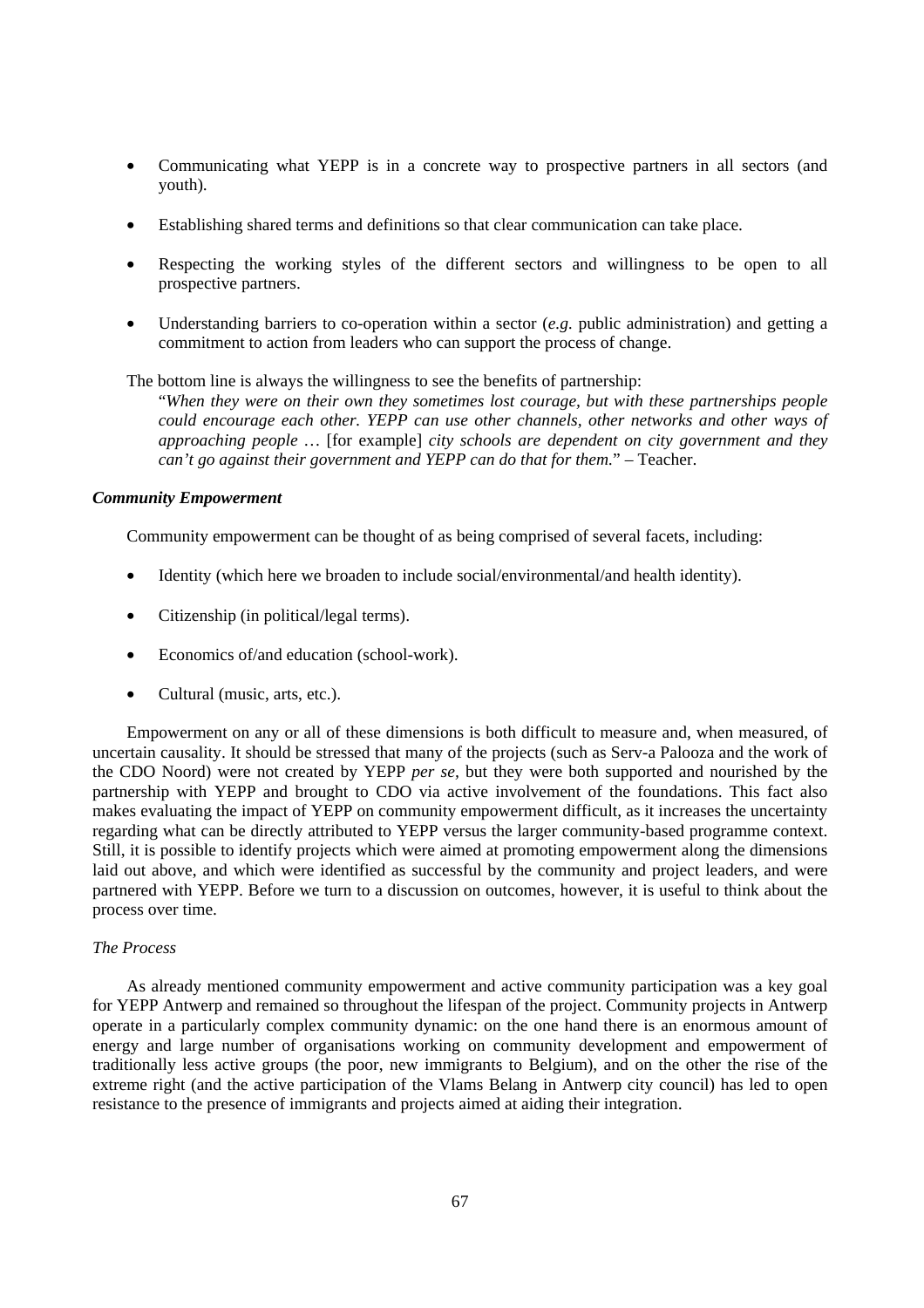In addition, community-building is a dynamic process with sometimes unintended results. The development of the park in the area has been portrayed as very positive for the locals, but what is not as clearly identified is that the resulting gentrification might very likely force out those who cannot afford to pay rising rents, a process that is already taking place:

*"The people who rent these houses will have problems, for sure. It's what you have to do, you can leave an area like this or you can develop it... There is a big risk of* [driving the poorest longterm residents out]*, but then again I am an economist and involve myself with the practical problems and never really with the social evolution of this area.*" - Private sector representative.

#### *Key changes*

The kinds of projects the YEPP Antwerp is currently working on cut across all the four dimensions of community empowerment as listed above, and the strongest change observed across the site visits was the strength of the community involvement and community partnerships. It should be stressed that these partners (including the school and Timberland) perceive themselves to be contributing to YEPP but are not themselves a YEPP project; that is, they existed before YEPP and will continue to exist after YEPP is gone. That being said, they believe that the work that they have done with YEPP helped them develop and they are pleased to have been involved.

On the dimension of identity (which here we broaden to include social/environmental/and health identity) there have been numerous initiatives aimed at establishing a neighbourhood identity and working to bring people together though common action and community initiatives. Examples include the Serv-a-Palooza day, festivals, parades, planting of flowers and flower boxes, public art, organising street cleaning. These take place through the school and are all ongoing, and have been a big change:

"*One of the neighbours across the street of the festivity, he said I've been living here for thirtytwo years and that is the first time that something happened here*." - Teacher

The citizenship dimension (in political/legal terms) was the weakest dimension of the work of YEPP Antwerp. Although Antwerp has a number of district youth councils, the youth council for this district has not been operational and so obviously not involved with YEPP. The school was involved in teaching and raising awareness of human rights and the UN Charter on the Rights of the Child. This played out in a variety of ways – for example, many of the students at the school are illegal residents who do not have papers to be in Belgium, yet they know (and have been taught) that they cannot be apprehended while engaged in school activities because of the fundamental right to education enshrined in that Charter.

The dimension of economics and education evolved over time, with the school seeking innovative ways to train students at risk of dropping out in conjunction with a number of other community partners. The Open School policy pursued by the school (*i.e.* bringing the community into the school) has also been very successful and includes a number of initiatives, including one for adult education. In 2005 a community job training and guidance programme was expanded to include youth (see also Youth Empowerment section for details).

The cultural dimension was also strong with a number of projects focussed on music, the arts, and especially video. YEPP Antwerp participated in the trans-national Community TV project, along with representatives of most of the other YEPP sites. The five youth members of the YEPP Antwerp team created a short film that was screened at the 2006 YEPP-Community conference:

"*It was incredible because none of us had done documentaries before, so for us that kind of information about how do you work with subjects that are not actors basically, that was very interesting. It gave us a lot of energy*." – Youth.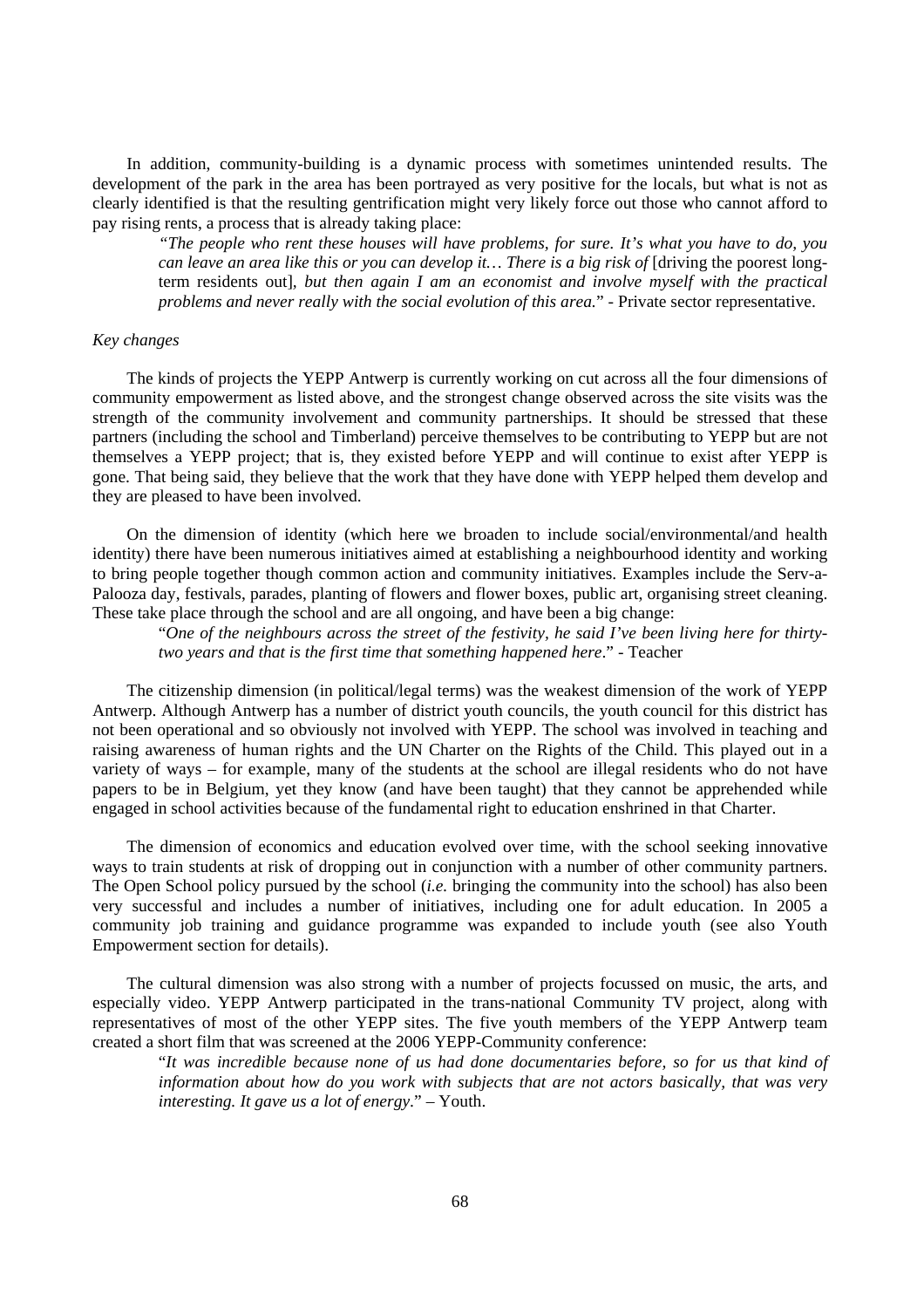Also since the time of the site visit YEPP Antwerp has launched videAntz, a film project in partnership with the city (among others). The project was officially launched in September 2006 to very positive press coverage and reactions from the youth and community.

#### *Challenges for YEPP Antwerp*

The main challenge for YEPP Antwerp is how to continue to build on what's been accomplished and how best to reach out to those most at-risk:

"*Here you have the white, male, educated, these are the ones that come to the meetings. The other people just don't come to the meetings, we just don't seem to reach them at all.* [The challenge is] *to stop some people who try to manipulate the whole process, who do not represent the whole area.*" - Independent sector representative.

Given the delicate political and local balance and the presence of support for the extreme right coexisting with diverse cultural and linguistic communities in the same small neighbourhood, bringing everyone together and trying to find commonalities becomes very difficult. If the will on the part of the community is not there, there is not much leeway:

"*But in the end it's easy to communicate with people who want to communicate back and it's impossible to communicate with people who don't want to. At least half these people don't want to communicate.*" - Private sector representative.

This balancing act is further complicated by the complicated governance structure for Antwerp communities:

"*Belgium is a rather complicated country in legislation. In Antwerp also, we make it more complicated - the city of Antwerp is a fusion between different other cities, it was nine of them*  which came together. But a few responsibilities stay in the old elements, so they [the districts] *have an elected government also… So the streets for example, that's their responsibility, not to clean them but to maintain them, when something is broken, to repair it, that's a responsibility of the district. Then you have the city administration, so the administration for housing, we are responsible for housing. But the legislation in which we work is made by the Flemish government and a lot of money received to do that is from the Belgian government, so we have to work out programmes in a city in the legislation of the Flemish government, and in the legislation of the Belgian government, because they're paying it, so it's very good to have the responsible persons of those governments…*" - Member of city administration

Given these complexities and given the amount of community work being done in the area, there is a long tradition of competition for relatively scarce resources – a tradition that is at times difficult to overcome. Still, there has been considerable progress and there seems to be a greater willingness to work together. Indeed, one challenge will be how to harness the amount of activity, good will, and programmes that are taking place, and how best to move forward from planning to action:

"*What I thought as a minus, [the round-table] gave people the opportunity to be creative with ideas and opinion, but I am not sure that for the next step in implementing these ideas the tools were available to them. To not only have their ideas or good intentions, but that they were given the tools or they could reach out for the tools to make it work in practice*." – Independent sector representative.

#### *Challenges from the policy world*

Interviews with national (Flemish) policy makers in education, labour, and social affairs revealed that the concerns and challenges faced by the community of Antwerp were the same concerns across Flanders: to wit, how best to contain the rise in the extreme right, work to integrate minorities and immigrants, and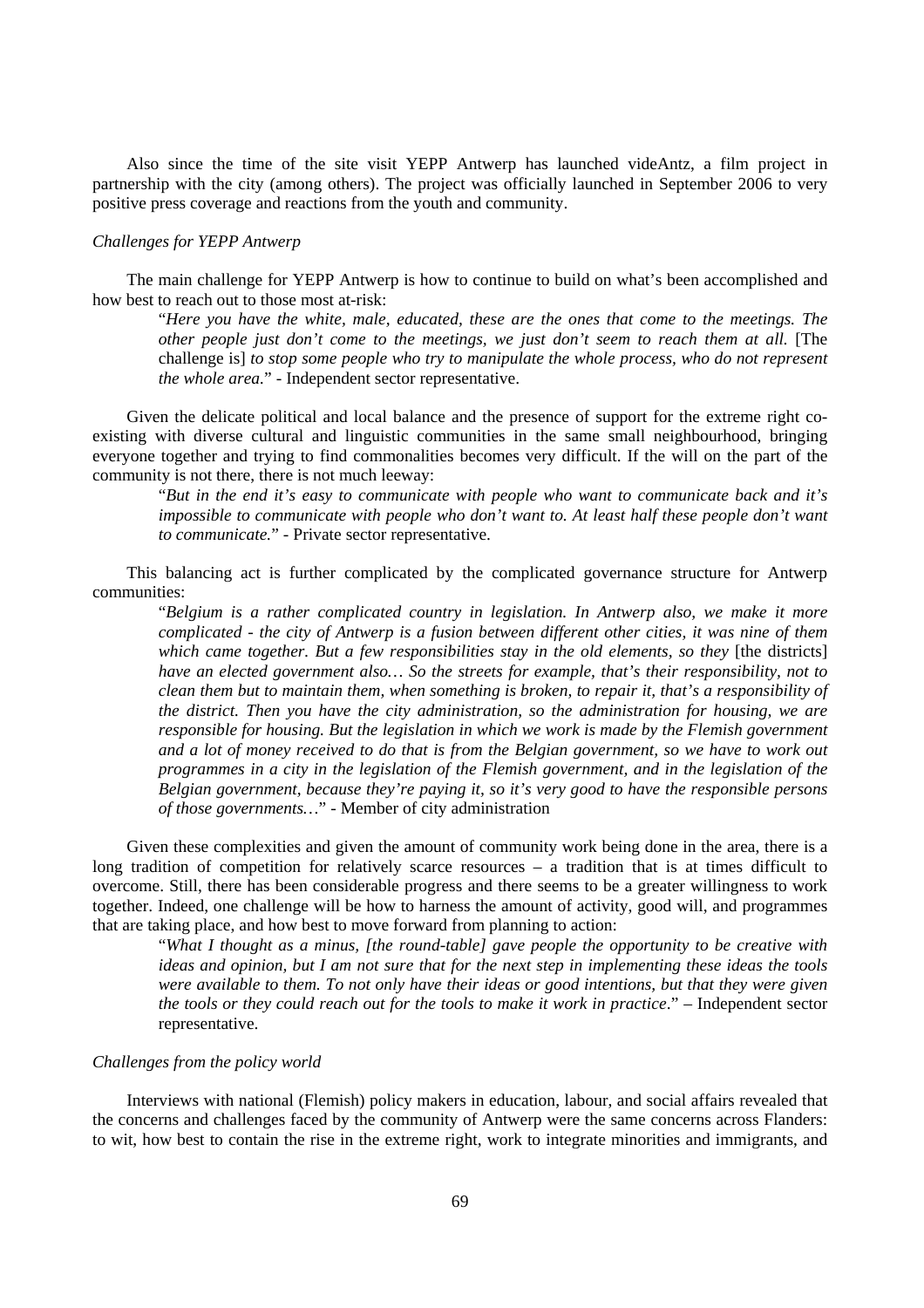build a stronger model of peaceful communities. These topics, and all of the YEPP work, received more attention in the second year of interviews, possibly as a response to changing policy priorities and certainly as a reaction to the October 2005 riots in Paris.

In that context Flemish policy makers spoke of programmes for teaching Dutch as a second language to newly arrived immigrants and the "Reception Classes" organised by the Ministry of Employment and Education for all new immigrants attending Primary and Secondary schools. Of particular note is a small but vibrant programme run through the Ministry for Employment and Education that provides small grants to employers working on diversity projects and/or employing minorities in their businesses. As part of the project they have a designated number of "capacity builders" who engage each grant holder and provide ongoing support throughout the time-span of the grant (usually two years). This is a relatively new project but one that has increased in size dramatically in the last two years, and is an example of a recent and effective policy initiative that will be scaled-up in the years to come.

In addition, the best way to coordinate vertically across the various levels of Belgian governance structures was of concern, with the policy-makers being aware of the difficulty in coordination both in terms of the quality of the service delivered to the community, and the difficulty of monitoring and evaluating initiatives to ensure maximum effectiveness.

## *Lessons Learned*

A number of lessons learned can be gleaned from the work of YEPP Antwerp in community development and empowerment, including the importance of:

- Encouraging traditionally less-active members of the community (in this case the poorest longstanding residents and recent immigrants) to participate.
- Encouraging the participation of youth in community planning discussions.
- Bringing together all sectors in an honest appraisal of what works and what does not work, and the best strategy to move forward.
- Having clear agreement on responsibilities for community development initiatives and expectations for action.
- Devising realistic community development plans that are holistic in nature and include long-term strategies (*i.e.* beyond the length of the current policy mandate) for community renewal.

The last point also implies having the political courage to wait for longer-term solutions and avoid the temptation of the "quick-fix" (and the corresponding willingness on the part of the community to wait for longer-term results).

And lastly, a final lesson learned from the community empowerment work of YEPP Antwerp is:

• The process of change is often as significant as the outputs of projects themselves.

#### *Youth Empowerment*

The central worry for Antwerp was the difficulty of bringing the youth into projects and programmes and reaching those most at-risk, especially in such a diverse environment (the school alone had 36 nationalities attending). The diversity of languages, of cultures, of expectations and hopes made it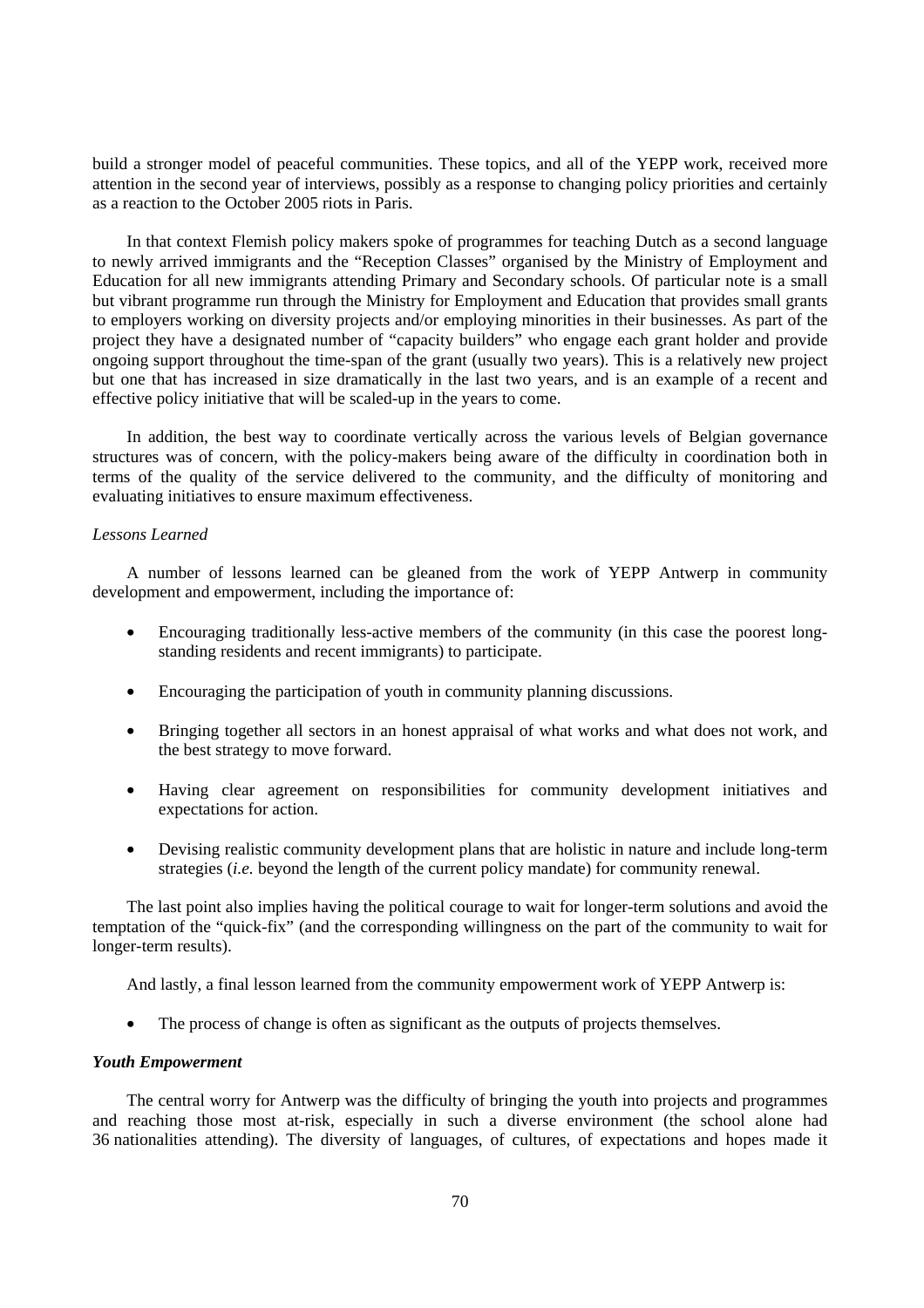difficult to reach out to the youth of Antwerp North, and existing tensions between new immigrants and "Belgians" created difficulties in joint projects or initiatives.

Despite this, there is a long history of youth work in the area and a number of organisations and partners willing to work together, as well as existing networks of professionals that come together to work on the topic. Yet as with most youth work, despite the good will expressed in interviews with local administration, there have been cuts to funding for even basic services:

"*So there was less and less money. A lot of people had to be fired, so now you have a lot of people that are doing just the same work with less people.*" - Public sector representative.

### *The Process*

Community empowerment and youth empowerment are of course inextricably linked such that any programme focussed on youth will invariably have an impact on the broader community in which they reside. Insofar as it is possible to make the distinction, however, YEPP Antwerp deliberately chose to focus on community empowerment rather than youth empowerment during 2002-2004. They also, as a fundamental working style, did not set out to take ownership of projects:

"*The school has the contact with youngsters and we have the contact with the school. Why should we put ourselves in place of educated people, who are professionally working with kids … why should we put those teachers away and have direct contact with the kids? It's a network system, but you can't network if you can't trust other people in the system. You have to respect all those partners*." - Member of original coordinating team.

As a result, during the 2004 site visit there was a low level of youth participation in YEPP projects, although there were a number of youth projects at the school, notably Serv-a-Palooza. Youth participation increased in 2005 with the new coordinator, who initiated and sustained several innovative projects. At the time of the last interviews the youth involvement in YEPP Antwerp was limited but growing.

"*It's always based on respect. We have a very good example, one of the directors [of a] school enters and one of our students opened the door for him and let him pass, he passes and then the director said he'd never met a student that opened the door for him in the twenty five years he'd been a director. And I said, "Do you know why? It's because we open the door for him also*." - Teacher

## *Key changes*

YEPP Antwerp has had a number of concrete outcomes from their work including a video project (see transnational cooperation section for more details), opportunities to work semi-voluntarily with the social welfare services of Antwerp, and a project where students work in mixed teams with professionals under the guidance of a coach to renovate dilapidated houses. These are paid positions and as the students are part of the group that is considered most at risk and difficult to access (see discussion above), this is a very positive step forward.

In addition YEPP works with RIZO, a neighbourhood coordinating group, on a project to support (financially and logistically) the initiatives of the citizens of Antwerp North. This has been quite successful:

"*They opened a kids' centre… and other projects... I really believe in these micro-injections of an area to redistribute social capital, and encourage people that take their own initiative to make their own living environment better.*" - Member of YEPP Antwerp.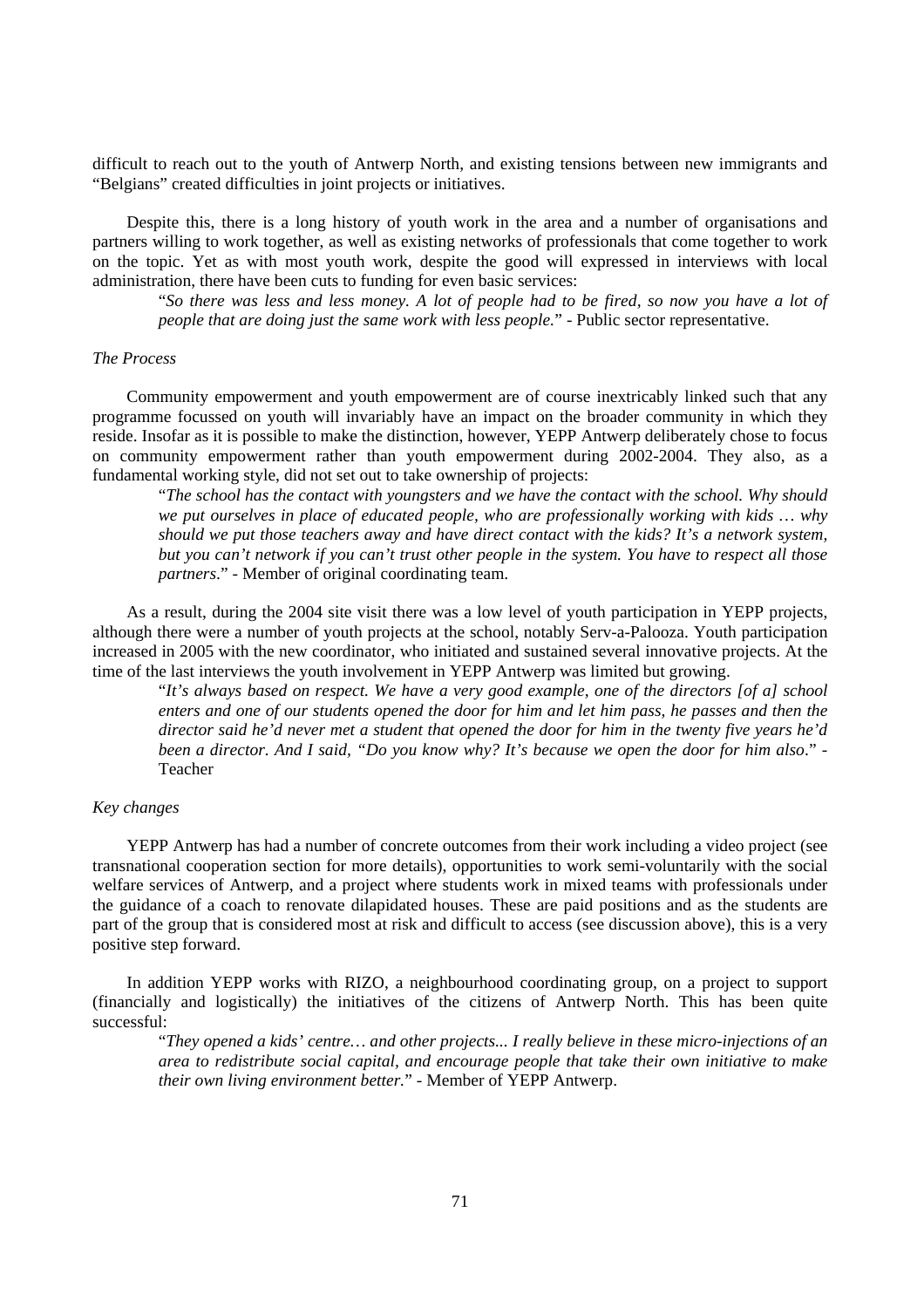Another key change has been a perceived change in attitude as a result of these kinds of programmes and initiatives. By bringing the youth into the community and creating bridges for them, they have been able to be open to new ideas and connections:

"*We have to facilitate the contact between the outside world. As soon as they start to feel appreciated, then miracles start to happen. The local police come here twice a month, in the beginning they would freak out, but now it's 'Hi, Philip'*." – Teacher.

In addition a key change was in the number of youth who had participated in a formal international YEPP project. Youth from Antwerp participated in all YEPP transnational workshops and the YEPP-ALL conferences. In October 2004 YEPP Antwerp also hosted the transnational workshop "pARTicipation in the picture" which focused on participation opportunities for young people by using various artistic ways of expression (see below for fuller discussion).

#### *Challenges for YEPP Antwerp*

The greatest challenge facing YEPP Antwerp in terms of youth empowerment was to continue to increase the participation of the youth, specifically the most at-risk youth. As discussed above, the cultural and linguistic diversity of the area makes it very difficult to bring everyone together, even though most of the youth speak Dutch. In addition, the participation of girls has been more difficult to achieve than boys, in part because of community expectations and cultural traditions (overnight trips and international exchanges for girls might not be acceptable in certain communities, for example).

As with many cross-sectoral partnerships, there was frustration with timing and the slow process of working with the public sector, particularly for youth that are unused to the pace:

"*It's quite simple for youth organisations but it's a lot of paperwork, a lot of time goes by before you see the money and I think that is one of the biggest obstacles.*" - Public sector representative.

Another challenge is how to balance expectations with practical solutions. Some of the youth spoke of an early excitement about the possibility of participating and giving input into projects, but then their excitement waned as they felt that none of their suggestions was taken seriously:

"*We are asked 'what do you want to improve?' And then we go to the meeting where we write a small report about it, and in the end mostly the suggestions are rejected so..*." - Youth representative.

#### *Challenges from the policy world*

The prime challenge as perceived by Flemish policy makers dealing with youth policy was how best to provide integrated services across ministries. Youth work, cutting as it does across education, employment, health, justice, welfare, housing, and various other ministerial departments, poses a particular challenge for coordinated policy-making. The policy-makers that we spoke to expressed concern about the lack of tradition in Flanders to coordinate and identified four problems in service delivery:

- The various services do not always cooperate well.
- Neither the services nor the clients have knowledge of all the system's possibilities.
- There's a shortage of services, resulting in long waiting lists.
- People are not always connected to the proper services for their needs and are often sent from one office to another.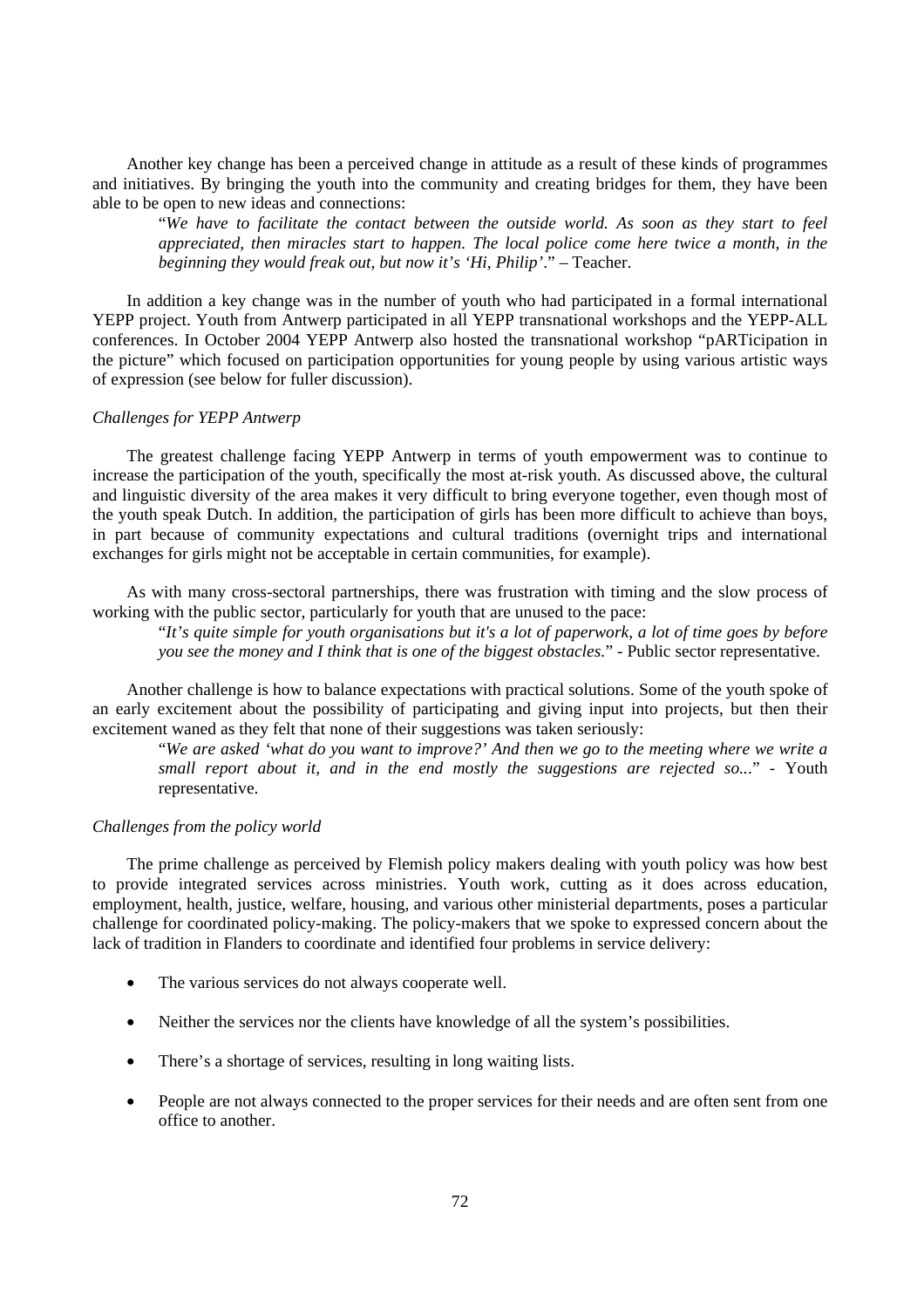Yet the pace of change is slow: in 2000 a plan was set up in order to improve youth services, with the title of Integrated Youth Assistance.

"*This plan* [was meant to be] *implemented in 2003, but they say here well, well they will start implementing this plan in 2004, but then they say its going to take 8-10 years to implement it completely… and, well, it's still not ready*." – Flemish policy representative.

An additional concern, as already explained in the community development section, was the best way to coordinate vertically across the various levels of Belgian governance structures. The complexity of the federated system with de-centralised power and budgeting going to the regions and cities results in an extra level of required coordination, and policy-makers were aware of this difficulty.

#### *Lessons Learned*

A number of lessons learned can be gleaned from the work of YEPP Antwerp in youth empowerment, including the importance of:

- Involvement of youth in the very earliest stages of project development to encourage ownership.
- Encouraging less active youth to bring their voice to the table and let themselves be heard.
- Getting the local administration to acknowledge the voice of youth in designing and delivering youth-related projects.

### *Trans-national Cooperation*

As explained in the section on Reporting, in this report trans-national co-operation will be touched on only briefly, as the final cross-cutting report in this series of case studies will focus more thoroughly on the trans-national co-operation of YEPP.

YEPP Antwerp took part in the first trans-national workshop in 2003 in Finland as well as most of the subsequent workshops. They also hosted the 2004 "pARTicipation in the picture" which had as its main theme participation through art. By using various artistic forms of expression such as theatre art, graffiti art and music, all of which were chosen as activities on which youth can work together without needing a common language, the goal was to bring together the youth of the various sites to build ideas and experiences of youth participation.

#### *Successes*

# For the youth

The transnational co-operation was uniformly perceived as a very important and positive aspect of YEPP by the youth. Youths were excited to have the opportunity to travel and get to meet participants from other sites and cultures:

"*You have a lot of fun. If we wanted to have something, we could just ask, so … if you wanted to see the old part of Turin, or drink a cup of tea there, we went to the film museum, it's the most beautiful film museum I've ever been in!*"

It was also considered a learning experience, in that they had an opportunity to perhaps learn about new ways of being, or innovative projects, or different approaches than they would have had at home. Yet there were criticisms of how well the learning goals were met (see Challenges section below).

# For the community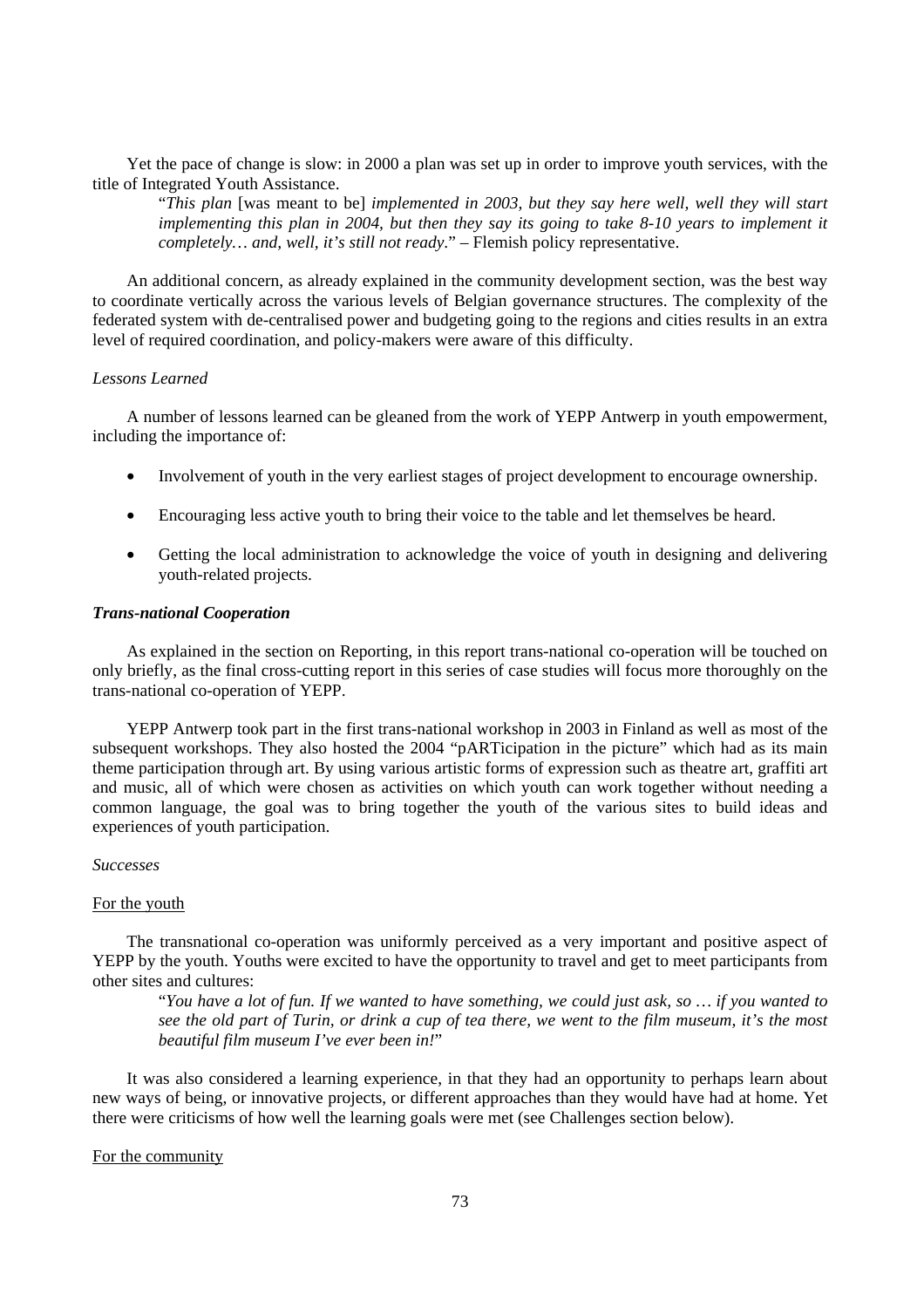The opportunity to meet the participants from the other sites and listen to their experiences and ideas was also appreciated by the broader community, many of whom were surprised that they gained something from the experience as well:

"*The older people, they thought: we are hosting them, it's going to be fine and they are going to learn, we are going to empower them, but at the same time they were changed by meeting these young people too. That was great – they never realised how young people are from abroad*." - Member of YEPP Antwerp.

# For YEPP

It also helped the work of YEPP within the community, in terms of concretising the image of the project and exposing the community to it:

"*We have to bring that project here, because we are a small project, but the whole project is not only Belgian, it's European. Then people say its not only an idea of the coordinator or someone, it's global, and they see* [understand] *it*." – Teacher.

#### *Challenges*

Some of the challenges expressed had to do with preparation across the sites, and making sure that the communication of the workshop goals was shared so that everyone would choose participants using the same criteria. Different criteria in picking the participants led to quite a diverse group of youth. In some ways this was seen as a positive and strong opportunity, in that the youth had a chance to experience not only different languages and cultures, but also different values, ages, and goals. For others, the group was not uniform enough to really establish equality among all participants, and they suggested that more care be put into the combination of participants, as this participant of the Turin workshop states:

"*I had a lot of fun going there, but I didn't really know what to expect* ... [we thought it would be a] *documentary-oriented programme but when we got there actually what we noticed was that a lot of CHIs had a lot less experience than we did and so we did not progress as much*."

Another challenge was related to outreach and inclusion and how best to reach the most vulnerable. In the beginning, when contact with the youth was limited, there was not a systematic way to access the youth and give them all an equal opportunity to participate, and this was perceived as a challenge to overcome. Even as the project progressed and contact with the youth was more frequent, the process of selecting participants for these international programmes was still difficult, particularly when trying to contact and obtain parental consent from non-Dutch speaking families. This of course is not a challenge restricted to YEPP Antwerp, but one faced by almost all YEPP sites.

In addition, there was resistance related to the balance of funding and the number of youth that could be included in international projects versus local ones. International projects are much more expensive to fund and as a result there can be less participants, a condition that was difficult to for those who felt the money would be better (and more equitably) spent on the local level. This is again an almost inevitable tension in international projects such as YEPP.

### **Sustainability**

One of the key concerns of YEPP as a whole is the sustainability of the programme and the projects it supported. The youth exchanges, for example, were seen as very valuable in and of themselves, but could be even more valuable if the international connections could be maintained outside of the exchange process. In addition, there was a very positive sign in that the funding for the co-ordinator was renewed until 2008, thus allowing for the continuation of the project side of YEPP (the research aspect was to be phased out).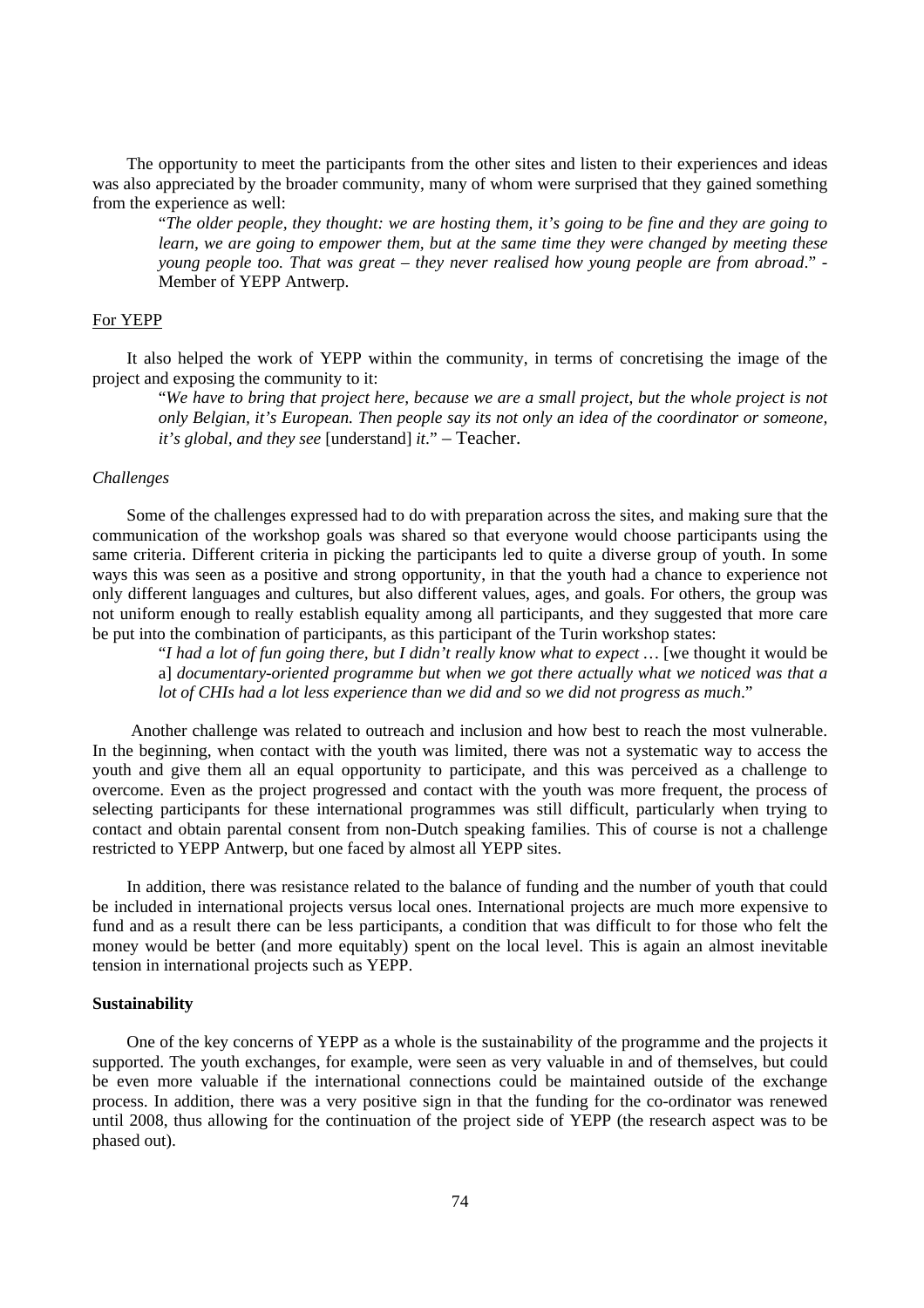One concrete focus has been how best to broaden the work that they've already done, in terms of linking into other networks and other projects to inject new connections and ideas into the projects:

"*What can we do? We can produce one, two or three documentaries and then I think it will dry out. I think certainly regarding this project our ambitions should be higher. I think if we want to continue with things then we need many antennas looking for new opportunities, new networks with professionals*." – Member of YEPP Antwerp.

In addition, a future plan is the creation of a Community Foundation for the area, modelled after the one operating in YEPP Tuzla. The goal for this would be to enable local citizens and youth to fund initiatives and proposals for youth empowerment and community development, as well as building capacity for writing and evaluating grant proposals. Although not yet begun, this prospective scheme would be the first example of cross-site initiative sharing and would allow YEPP Antwerp to become much more sustainable over time.

Whether or not YEPP continues per se, there was a good feeling about the work that has been done and the momentum generated across the lifespan of the project:

"We see that some other organisations are starting up now in the neighbourhood, it's good to … hand over all our knowledge and to exchange and to support them in their own projects, not really interfering or taking over, but just support them and make it easier … because afterwards, others will come." - Member of YEPP Antwerp.

# **Recommendations for YEPP II**

For future versions of YEPP, the lessons learned as highlighted in each section above should serve as useful guides for future action. In addition, however, three unresolved challenges stand out as requiring particular attention:

- Working on a long-term project raises important implications for partnership agreements, including continuity, shared goals, and expected outcomes. The various partners may find it difficult to continue supporting YEPP if expected outcomes are not delivered, and YEPP itself may have difficulties delivering if they are unable to maintain continuity in staff and projects. This could have long-term repercussions for the project site and participants.
- The continuing troubled perception of why the research is done and who it benefits was not resolved satisfactorily and is something that should be addressed in future variations of the YEPP project if the research component remains essential to the model.

# **Conclusions**

Any evaluation of YEPP Antwerp is complicated by several factors. YEPP is a research and development programme concerned with process and outcomes but which are not pre-determined. With such an approach, evaluating the processes developed to stimulate youth and community empowerment and cross-sectoral partnerships is necessarily complex.

 In addition, its insertion into a vibrant community means that YEPP Antwerp, as all YEPP sites, did not start with a blank slate, but rather entered into ongoing networks, relationships, and projects. Projects that were already started were continued under YEPP, projects that were invented elsewhere were adapted for local purposes, and groups allied themselves with the programme without considering themselves to be an output of YEPP. There is thus a series of non-causal relationships between products and projects which makes it that much more difficult to measure change.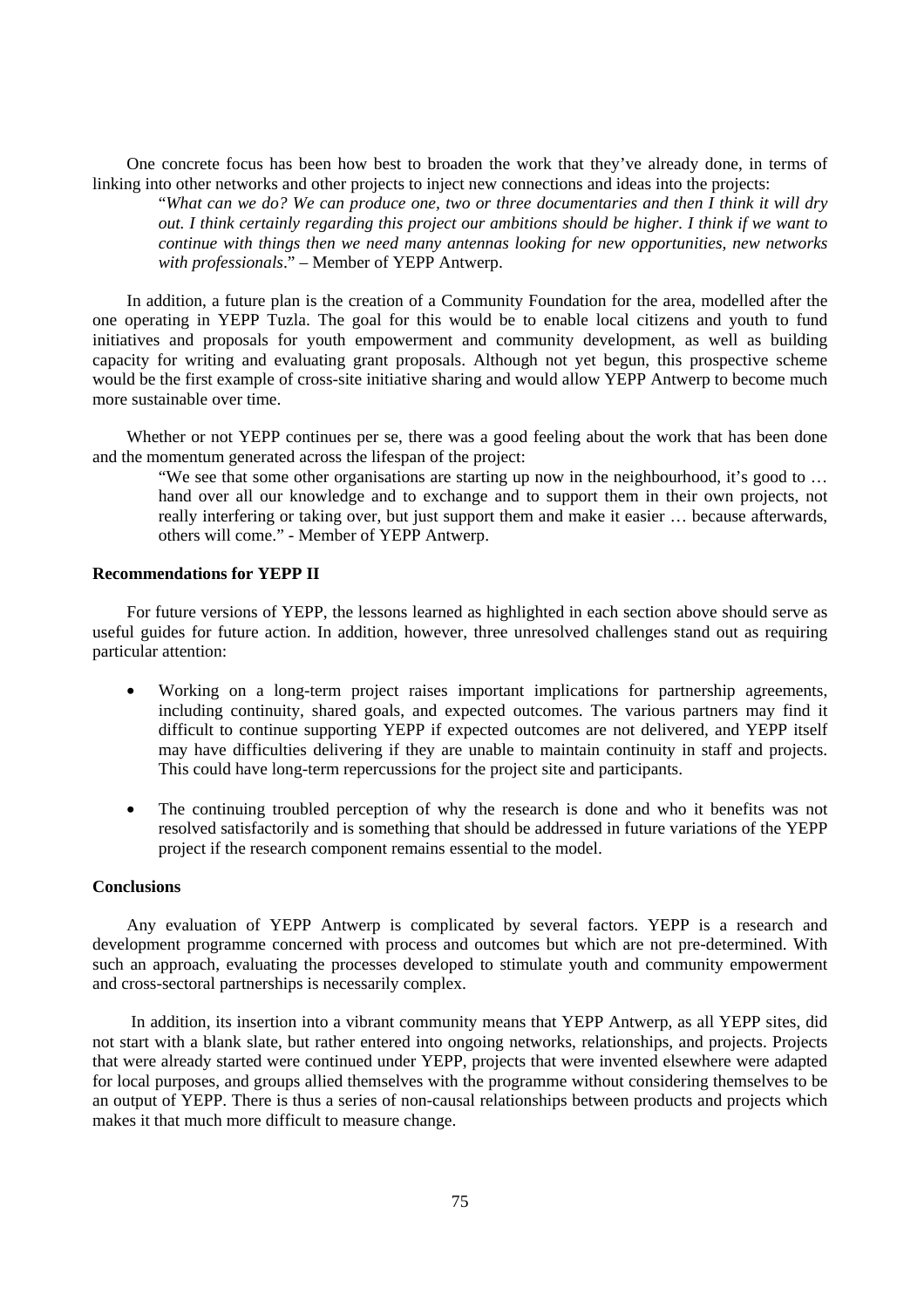Many key measurements were outlined above. In addition, one indicator of success is what is expected out of a project, and whether those expectations continue to increase over time. In this regard YEPP Antwerp was well perceived, and the extension of the funding for the coordinator and projects until 2008 is concrete evidence of this.

YEPP Antwerp is an example of a YEPP site that has had a difficult evolution and serves as a clear lesson in the importance of taking the time to choose initial partners with shared goals when setting up a YEPP site. Despite a relatively rocky start, YEPP Antwerp did in the end succeed in forming a YEPP project and has accomplished a number of important things in a small space of time. In particular, it has been strong in establishing partnerships and working within the community, all on an extremely limited budget.

Whether YEPP Antwerp continues in its current form or evolves into something entirely new, the overall goals and aims of the project will not be lost. We give the last word on the topic to a local partner:

"*What was very refreshing to me and what gave me lots of energy was that you meet the diamonds, the people who are standing out in the city, the people who want to as a volunteer take on extra responsibility, who want in a very engaged way who want to participate in building this city. It wasn't a room filled with only professionals, there were people who had the right to be there just because they live in Antwerp and they want to put energy into the community. That was refreshing, they could speak, they had the tools to create this platform*." - Local administration representative.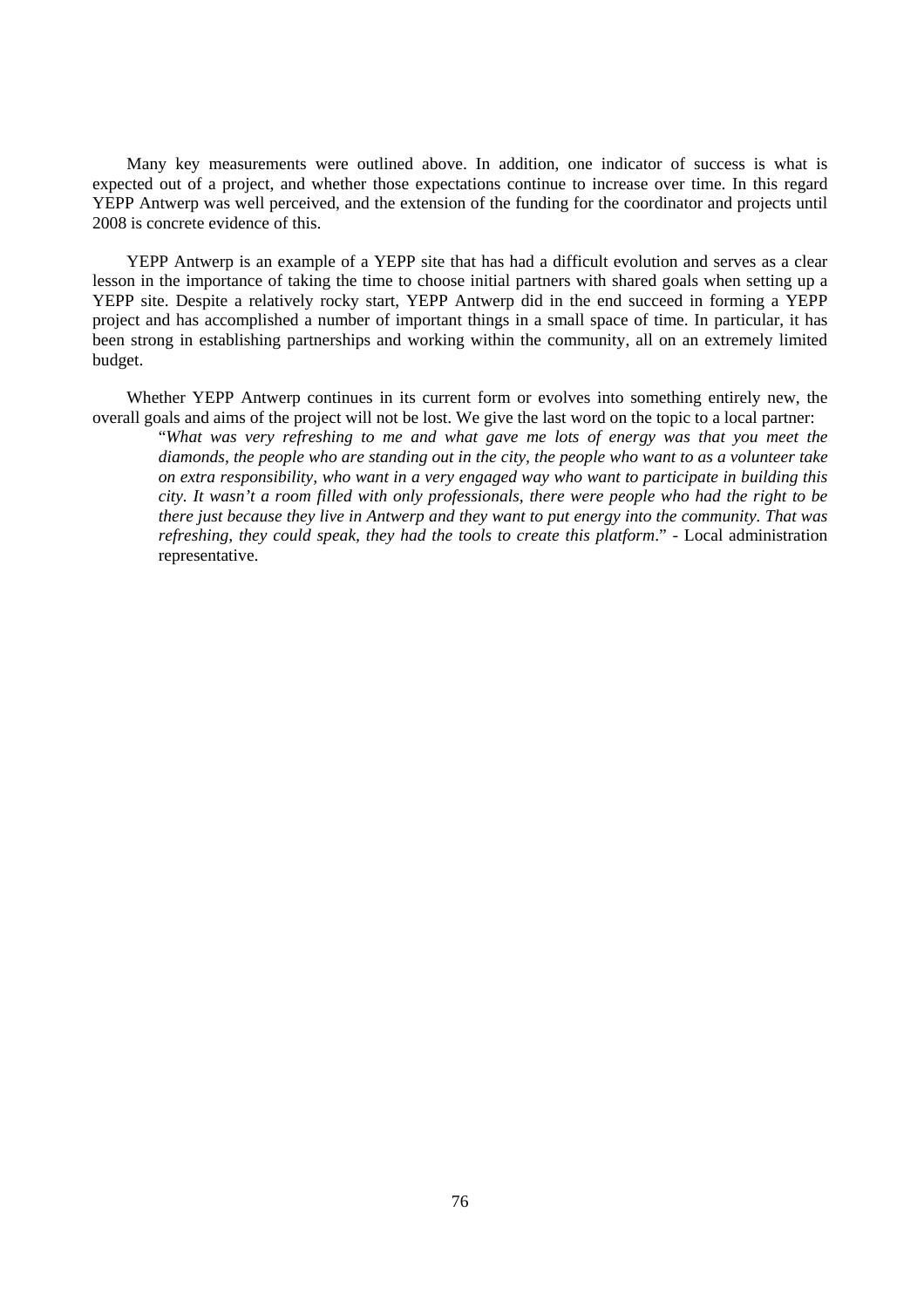# **YOUTH EMPOWERMENT PARTNERSHIP PROGRAMME**

# **EXTERNAL EVALUATION CASE STUDY**

**DUBLIN, IRELAND**<sup>∗</sup>

 $\overline{a}$ 

<sup>∗</sup> This report was authored by Tracey Burns (tracey.burns@oecd.org) of the Centre for Educational Research and Innovation (OECD) with help from Vanessa Shadoian and Nadia Hilliard. Thanks to Tom Schuller, Head of CERI (OECD), Peter Evans (OECD), and David Little (YEPP Dublin) for their comments and feedback.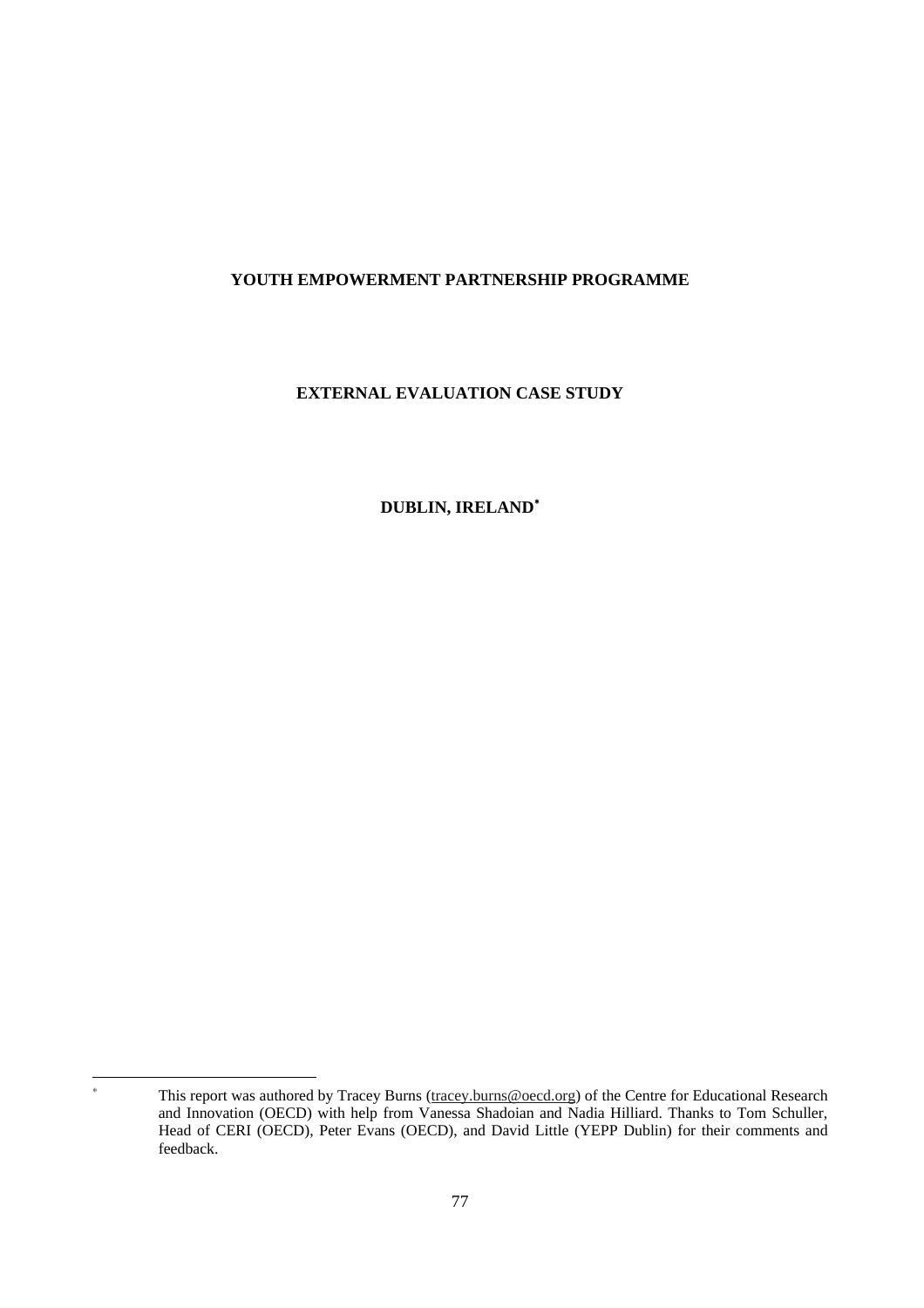# **TABLE OF CONTENTS**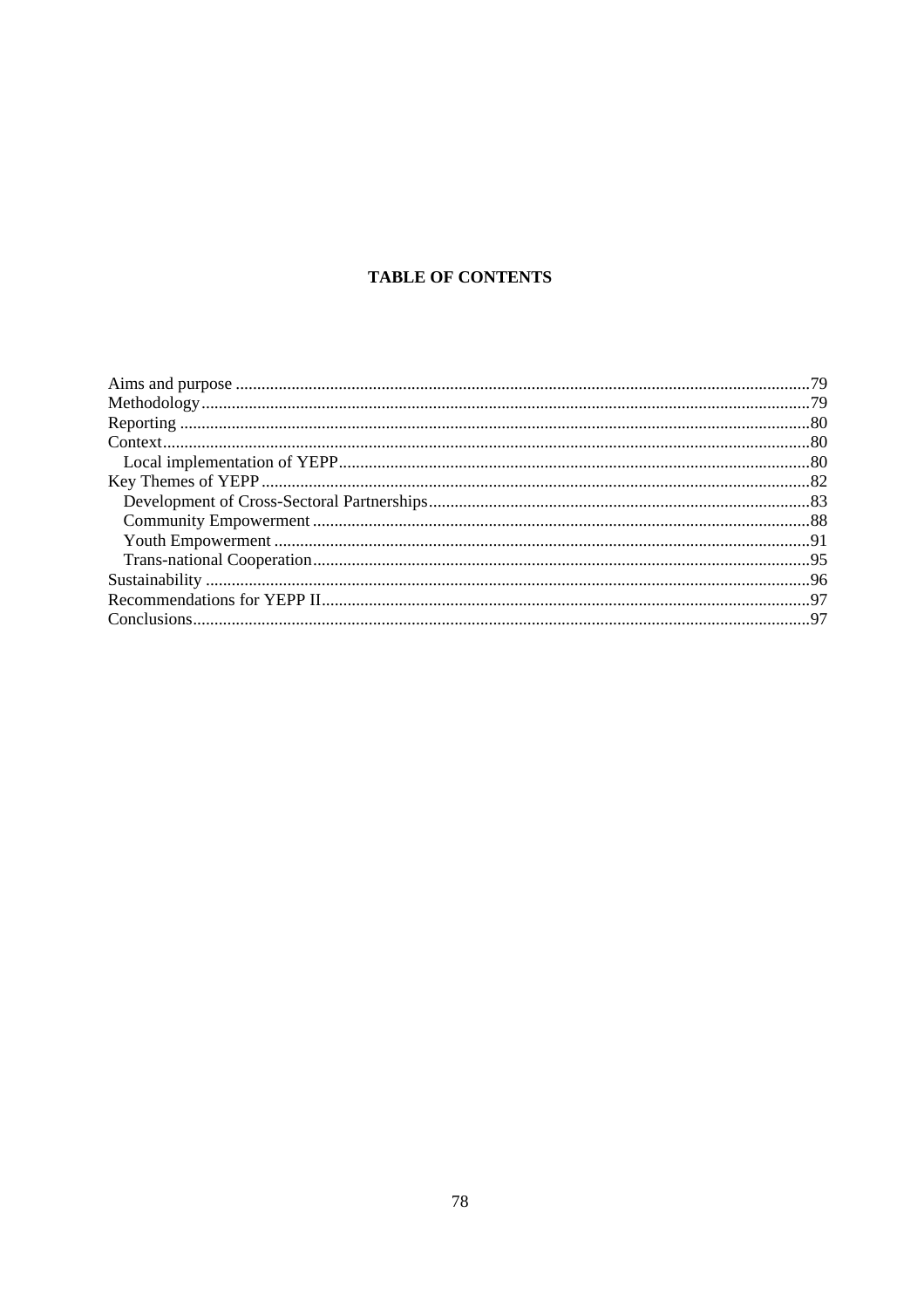# **Aims and purpose**

This report was commissioned by the Steering Committee of the Youth Empowerment Partnership Programme (YEPP) with the following purposes:

- To have a systematic, independent account of the development, perceived quality, and impact of the YEPP site in Dublin, Ireland, including policy impact on local, regional and national levels.
- To indicate lessons learned in the form of recommendations for future phases of YEPP in order to improve and extend the YEPP experience.

The aim is that this report, in conjunction with the Case Study of the Internal Evaluation, will contribute to a stock-taking of YEPP Dublin. Ultimately, it is hoped that the results will be used both internally, for discussion within the YEPP Dublin Team and local support group (LSG), and externally for discussion by other YEPP sites.

This is the sixth in a series of case studies. The series will consist of case studies for each of the participating YEPP sites and an overarching trans-national report. Each of these reports of the external evaluation will be teamed with a matching report of the internal evaluation, with the end goal of providing a thorough yet concise look at the development, functioning, and outcomes of YEPP from 2002-2005.

# **Methodology**

The report is based on semi-structured interviews with:

- The YEPP Dublin team:
	- − Representative of the funding foundation (Irish Youth Foundation).
	- − YEPP Dublin Co-ordinator.
	- − YEPP Dublin Researcher.
	- − Members of the YEPP LSG.
- Youth participants in YEPP.
- Community members involved in or with experience of YEPP, including local decision-makers.
- Regional and national stakeholders working in related areas (*i.e*. social inclusion, education, youth, partnerships).
- Discussion with representatives of the YEPP Programme Team (PT).
- Observations of the OECD/CERI external evaluation review team.<sup>20</sup>

 $20\,$ 20. For the site visits this team was composed of an OECD/CERI researcher (Tracey Burns) and a local Inland Researcher, who commented on relevant national policy and local context and aided in organising the visit. Inland Researcher 2004: Tracey O'Brien; 2005: Andrew Magurran. Peter Evans of the OECD Secretariat, although not present at site visits, was also a member of the team.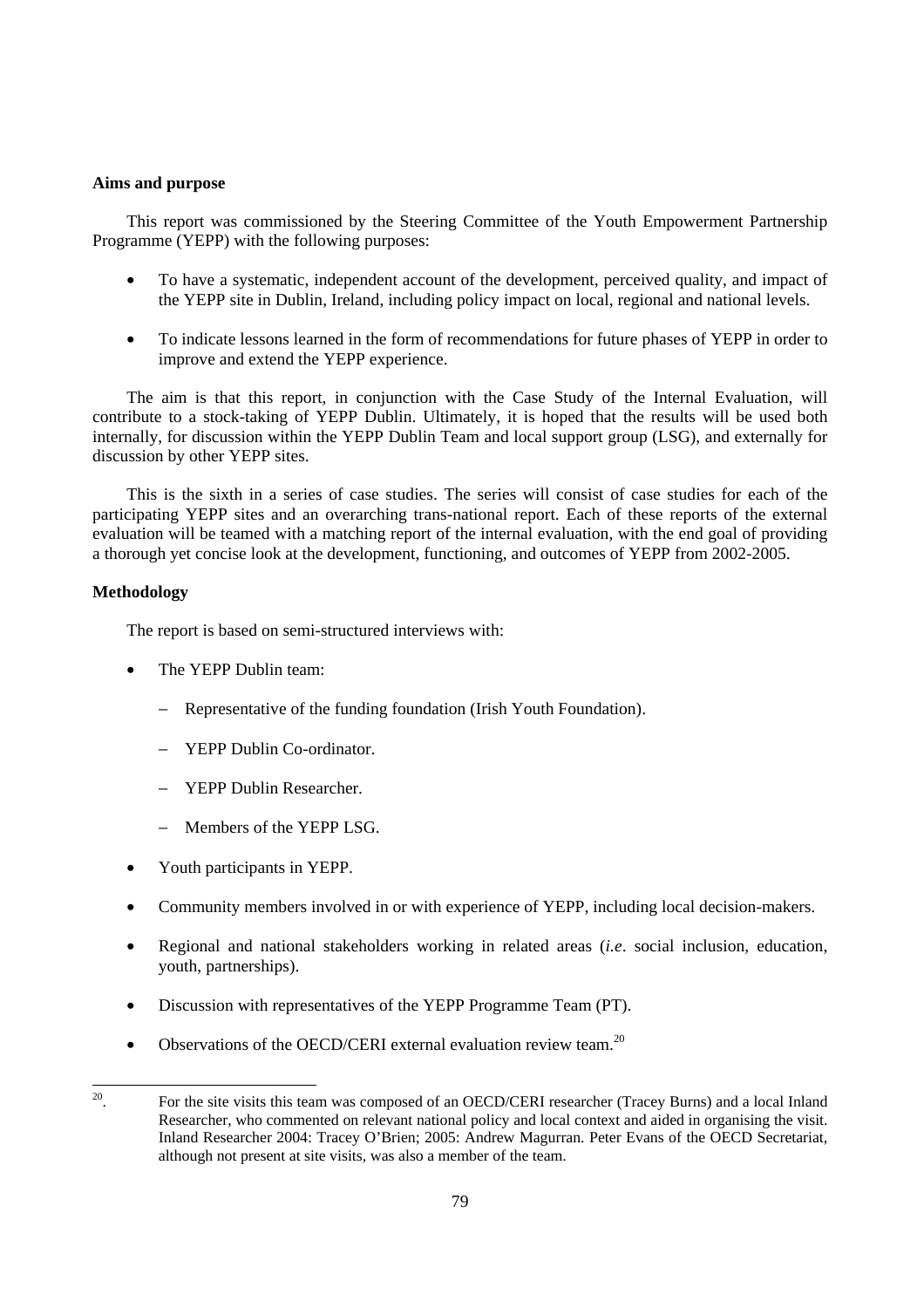In total, more than 51 individuals representing local, regional and national levels as well as public, private, and independent sectors were interviewed during two site visits (the first in January 2005 and the second in January 2006; see Annex 3 for a complete list of individuals interviewed). Interviews followed a semi-structured format that probed experiences of Context, Input, Process, and Product on the topics of youth empowerment, community development, and partnerships. The experiences and the interviews were divided along sectors (public/private/independent) and levels (mandating, strategic, operational, and field). The interviews were conducted individually unless the interviewee expressed a great preference for another partner (this was sometimes the case for the youth, for example). Interviews were then transcribed and coded using the qualitative coding software N7. Annex 2 contains a more detailed description of the interview process, the methodology used, and data collection and analysis.

# **Reporting**

This report reflects the findings of the external evaluation regarding the development, process, and outcomes of YEPP Dublin. It is organised by main themes, looking at partnership building, youth empowerment, and community development in turn. The experience of trans-national co-operation will also be touched on, but briefly, as the final cross-cutting report in this series of case studies will focus more thoroughly on the trans-national co-operation of YEPP.

As one of the goals of this evaluation was to reflect on the processes of change, central interviewees were interviewed on both site visits, during the second of which they were explicitly prompted to reflect on changes since the previous year and plans for the future. Sustainability issues and lessons learned are also reflected.

It is important to emphasise that the bulk of the observations of this evaluation come from the local stakeholders, including youth, themselves, and are not opinions imposed from the outside. Some contributions are quoted verbatim when they seem particularly insightful or when a comment sums up the majority view on a particular topic.

#### **Context**

As with all YEPP sites, YEPP Dublin was designed to have a local co-ordinator, a local researcher, and a LSG composed of local stakeholders as well as a representative from the funding foundation. YEPP Dublin was the last YEPP site to begin functioning and in fact started quite a bit later than the others: the YEPP Dublin Coordinator was only hired in November 2004. This in a sense gave the evaluation an opportunity to use YEPP Dublin as a baseline site in that at the time of the first site visit the project had only recently started, and thus an opportunity to observe the process and progress of early development between the first and second site visits. For the period of the project there was a steady team of one Coordinator and one foundation representative, as well as a large formal LSG, although there were some difficulties with the Local Researcher (to be discussed below). On the whole, however, YEPP Dublin experienced stable personnel and membership which helped encourage steady and continuous development.

#### *Local implementation of YEPP*

#### *Coordinator, LSG, and foundation*

YEPP Dublin was fortunate in having a coordinator with very close links to the area (who had worked for the local Health Services Board for 27 years previous) across the duration of the project. This knowledge of the key players as well as familiarity with the needs of the community was extremely useful for the development of the site and for the credibility of the project. It was not without challenges,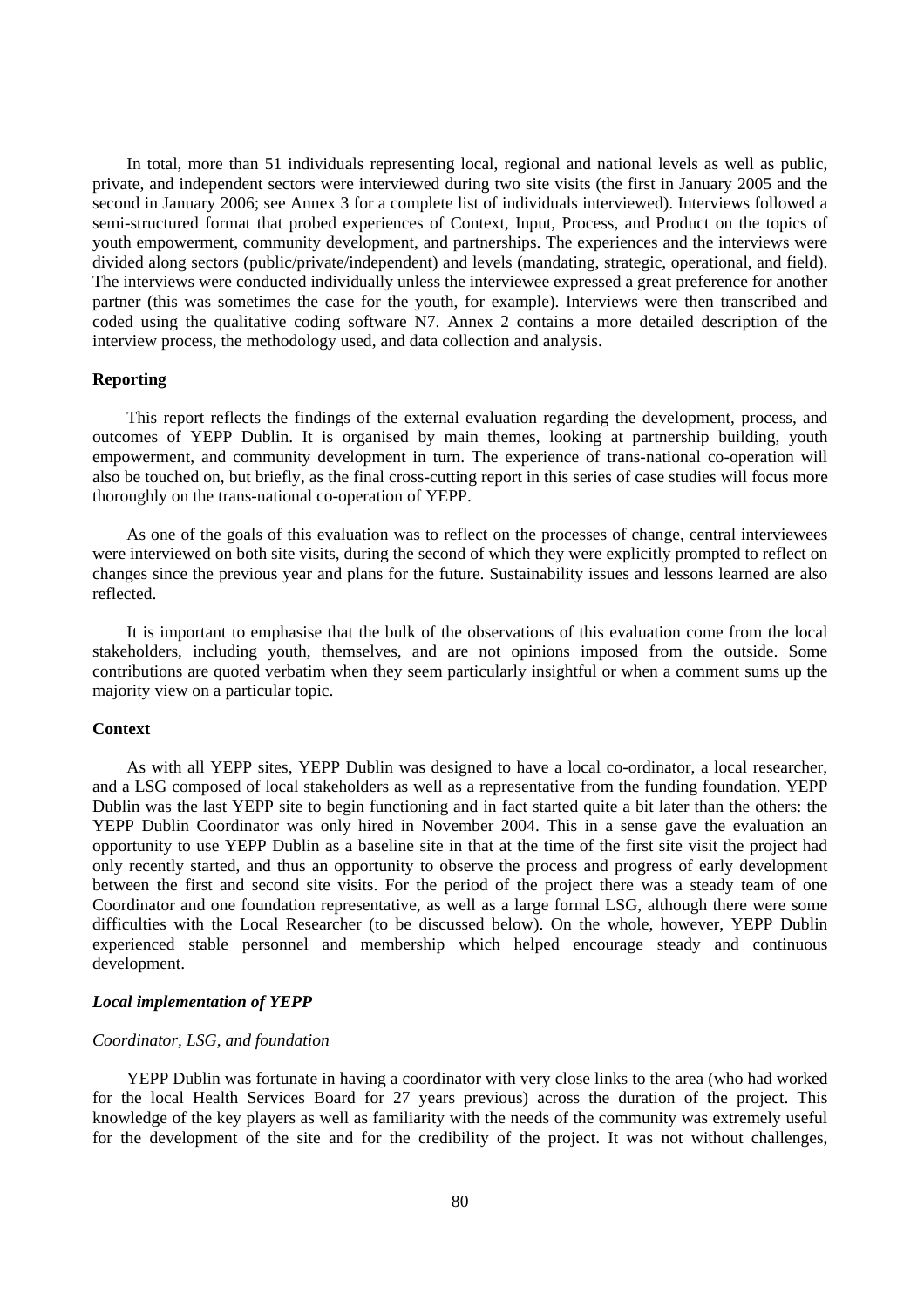however, as coordinating such a diverse group of high profile stakeholders was to some extent made more difficult by the previous knowledge of roles and seniority.

As just mentioned, the formal LSG that was created was extremely strong, with high profile members from a variety of public and independent sector organisations. YEPP Dublin was unique among the sites in that its LSG was, from the very beginning, extremely interested and knowledgeable about policy making and the importance of having an impact on the policy process, and this guided their activities and planning. YEPP Dublin also benefited from a long planning stage before the official hire of the Local Coordinator and Local Researcher, and this was evident in the strength of the first operational plan.

Again, however, the very strength of the LSG was a mixed blessing, as it made them both more difficult to manage and coordinate and made it less clear where the lines of responsibility lay. This issue, identified during the first site visit, was to create difficulties for the YEPP Model and funding for the researcher by the time of the second site visit (see Research section below for discussion).

There was a steady foundation presence across the duration of the project, which allowed for continuing financial support and transparency in the process of hiring the local Coordinator and Researcher. It also allowed for the position of the researcher to be filled before that of the coordinator, a condition that allowed for a greater profile of the research in YEPP Dublin than in many of the other YEPP sites.

# *Research*

As with many of the other YEPP sites, the research component of the YEPP design was not fully realised in YEPP Dublin. This was not a reflection on the researcher, but rather a reflection of funding decisions based on local needs and budgeting confusion. As the researcher was hired on a consultant basis rather than as staff, the expenditure was both more costly and less predictable than it could have been, and at one point his contract was terminated abruptly due to a lack of funds. As mentioned above, the lack of clear responsibilities for overseeing the funding was a contributing factor to this situation. Although he was eventually reinstated, this was done only after the intervention of the PT, and was an example of how, even with clearly established protocols for the project, unilateral local decisions could compromise the implementation of the YEPP Model.

As mentioned in the other case studies, in most YEPP sites there was an inherent difficulty in bringing research into a community development project that was unaccustomed to research, and the initial (and often long-standing) impression of the local stakeholders was that the research requirement was imposed from the outside, and represented an external drain on the local project. YEPP Dublin was the only YEPP site where this was not an issue, however, due to the clear decision to prioritise local needs over the international research requirements of the YEPP model. As a result one of the major tasks of the researcher was to map the services provided in the community against the needs that they were serving, a project very much appreciated by the local stakeholders:

"*There's so much going on, and you know we all know each other, or pretty much, so you feel like you know what's out there. But then* [researcher] *did this mapping and it was really usefully to really take the time and set it down, get that information down there. And now we can see the gaps, we can see the overlaps, and we can see what we need to do better.*" - Member of independent sector.

All researchers struggled with how best to be the "critical friend" required by the YEPP model. Working with the site and answering to their needs as well as balancing the requirements of the research part of YEPP, mainly co-ordinated by the Programme Team was a difficult process for the researcher, in this as in all other sites. Part of the difficulty seemed to lie in Dublin being the last to enter the project and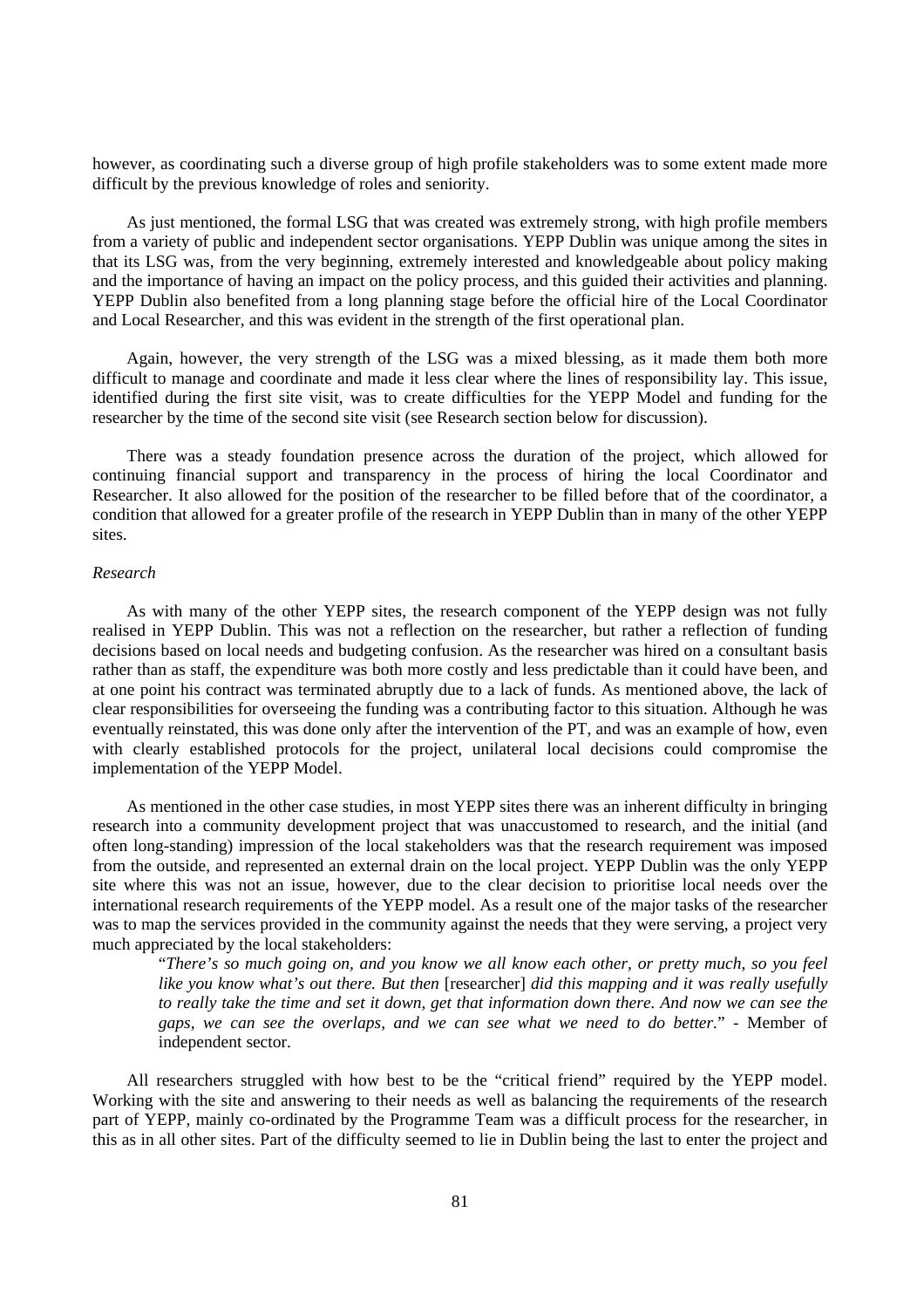as such the members of YEPP Dublin did not necessarily receive the same initiation provided for the other sites, despite the best intentions and active involvement of the PT. One possible suggestion for dealing with this in future might be partnering sites such that each new site has a mentor that can take them through the beginning phases and help with hands-on questions and issues.

# *Summary of local implementation of YEPP*

YEPP Dublin is distinct from the other YEPP sites in that it was the last site to begin and thus operated under a shorter time span than the other sites. As with YEPP Antwerp and Mannheim, there were deliberate deviations from the standard YEPP Model (such as hiring the Local Researcher on a consultant basis to complete tasks requested by the LSG rather than prioritising the research requirements of the YEPP Programme Team). On the whole, however, YEPP Dublin was an example of a site with a clear local coordinator, a strong LSG , and constant foundation support. More specifically, YEPP Dublin was marked by:

- Strengths.
	- Strong LSG.
	- − Increasing development of local partnerships, including broad representation from the administration.
- Weaknesses.
	- − Research component not realised per YEPP design; irregular presence of researcher.
	- − Lack of clear lines for decision making which led to oversights.

# *Lessons Learned*

A number of lessons can be gleaned from the process of creating and running YEPP Dublin, including the importance of:

- Beginning a YEPP site with shared understanding and formal agreement, including funding commitments, on objectives, the YEPP model, and goals.
- Searching for ways to balance the need for strong stakeholder involvement with clear central coordination and planning.

# **Key Themes of YEPP**

In evaluating YEPP Dublin, it is important to remember that YEPP has a strong process element as well as different types of outcomes. The process cycle cannot be fully captured by an EE, but is described in detail in the IE. This section therefore, focuses on the main outcomes pertaining to cross-sectoral partnerships, youth empowerment, and community empowerment.

This section looks at each of these variables in turn, focussing on the process, the products (in terms of key changes and challenges), and lessons learned for the future. Where appropriate, the context of national and regional policy and comments of national/regional stake-holders are integrated into the analysis.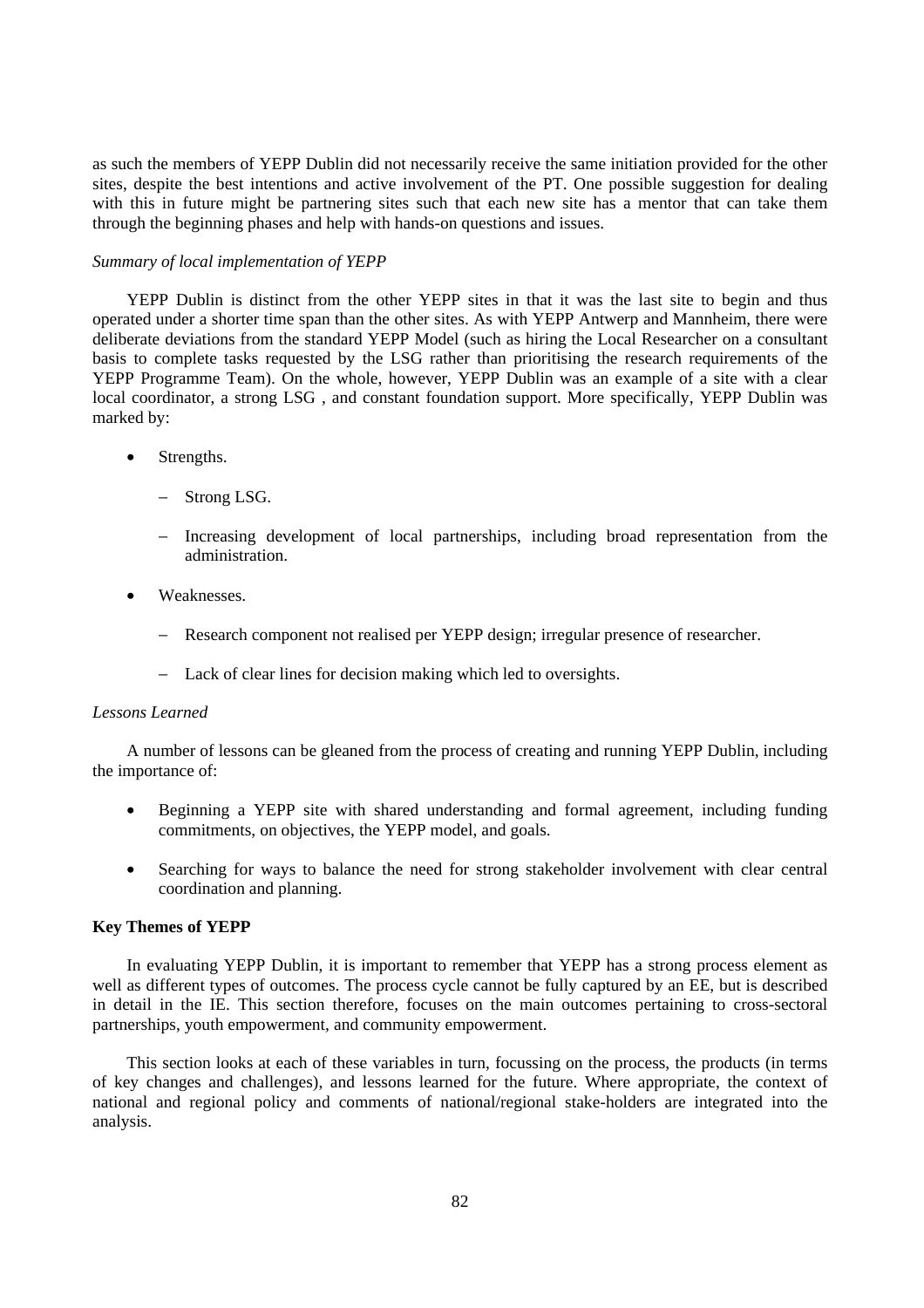# *Development of Cross-Sectoral Partnerships*

YEPP Dublin operates in a small area of North-East Inner City Dublin, an area with high levels of poverty, unemployment, substance abuse issues, and low education levels. Similar to the Antwerp and Mannheim sites in the types of difficulties facing its population, it is distinct in that the area has only recently been experiencing increased diversity due to immigrants arriving in Ireland (mostly in the last five years). The Irish are thus still in the process of developing responses and integration strategies.

This section will look at the process of building partnerships by focussing on selected elements of partnerships, including:

- Quality of co-operation (among partners).
- Communication and networking.
- Co-operation between sectors.
- Triangulation (*i.e.* the effective combination of public, private, and independent sectors).

# *The Process*

Bringing together partners from different sectors to work together can be difficult, particularly if they do not have a tradition of working together or have competing interests. In the case of YEPP Dublin, partnership was facilitated by the strengths of the members of the LSG in networking and the long history that many of them had in working together:

"*You know, these guys have all been around for ages now, some over 40 years. They know the area, they know each other, they know how the system works. And that helped us to hit the ground running, in a way.*" - Member of YEPP Dublin.<sup>21</sup>

The initial LSG included members of the public sector, including representatives of the local administration from a variety of departments such as Health, Youth Services, and the Drugs Taskforce. There was also very strong representation from the independent, or voluntary, sector. The private sector was difficult to involve in YEPP Dublin.

#### Quality of co-operation

In developing partnerships of any kind, the most important requirement was shared goals and complementary skills that can be combined, and a clear understanding of what those goals were*:* 

"*I think having a clarity as to why we would collaborate is challenging. It seems so basic to be presumed but it essentially the thing that will make the collaboration last. … I think sometimes the purpose of that collaboration and that fundamental aim needs to be reinstated occasionally by the group because other dynamics sometimes take off and take over. So I'd see that as the first challenge*." - Member of independent sector.

Yet willingness to work together was not enough- for partnership to work with the public sector they needed realistic expectations and an understanding of what each partner could offer:

 $21$ Attributions are provided if it is not clear from the context which group is speaking. Attributions are intended to be both specific enough to guide the reader and general enough to preserve the identity of the individual speaker. In this case "member of YEPP Dublin" refers to the core group comprised of the Local Coordinator, Local Researcher, and foundation representative.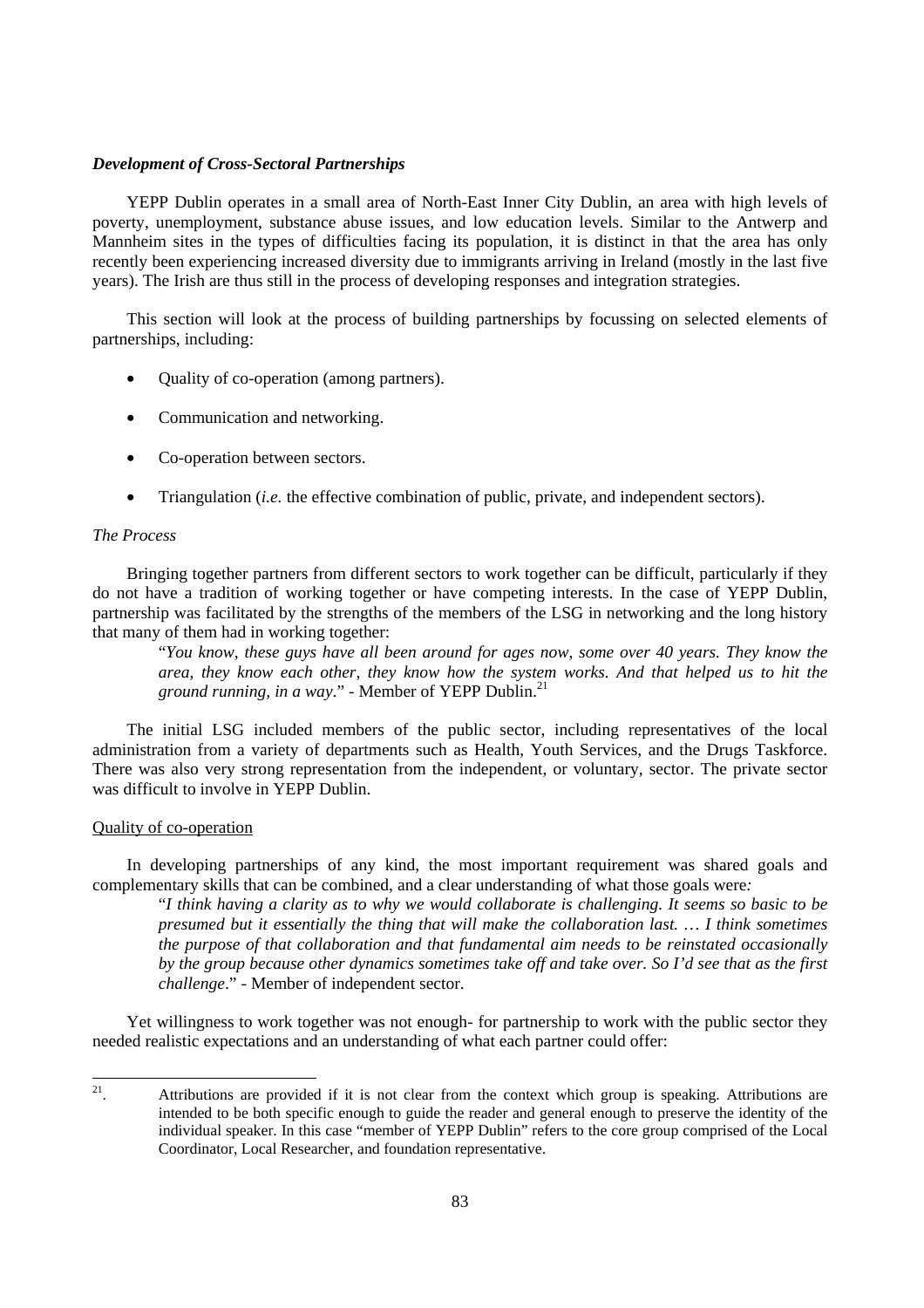"*You don't demand something from a public official which is going to make them look stupid to their superiors. You have to know what he has to bring back to his boss, or she as the case may be. You have to know what their boss expects of them and to know what's possible and what's not possible to do. And the object of the exercise is a win-win situation where both sides have met and say well we gave a little on this, but we gained on that.*" - Member of public sector.

But even this was not enough for day to day cooperation, as an understanding of the time and effort required was crucial and the person in charge of the partnership needed to be able to devote the necessary time to make it work:

"*People really need to appoint a person, like 'you are the community liaison and this is your role and this is part of your work…'. And the organisation has to give time for the person to go and*  [work with the partners]*. But I think what happens is that … the person's totally confused and they're not designated. It's the ability to tell people clearly, this is your job, and this is what you should be doing and that's what we're paying you for. I think it's a lack of designated people within the organisations.*" - Member of independent sector.

## Communication and networking

Strong communication was considered to be another fundamental element of an effective partnership, and in an area with a large number of actors in close proximity to the centralised administrative structures, open communication was not always as straightforward as it might be:

"*Sometimes it's very hard to actually get to the heart of the matter of why can't very specific things happen. Because you're into other issues to do with turf wars between departments and budgets, something that you have absolutely no control about, and no one will speak openly*." - Member of YEPP Dublin.

And of course in the end you have to move beyond communication to action, and this was where the particular expertise of this group came in:

"*How to … create partners? I think that this part of the city has a lot of experience in that even if they don't see it all the time. But we have a lot of experience in that. The drug task was born here and it was then created in a model for Ireland but they were born here, in this part of the city*." - Member of independent sector.

#### Co-operation between sectors

Despite a general pre-disposition to partnership, the process can be complicated by different working styles and expectations among the sectors. The public sector was generally perceived as slow and less able to adapt to change than the other sectors:

"*And it would appear that the voluntary sector while it generally has less resources* [than the public sector]*, seems to have much greater freedom around actually getting something done. And being flexible in your approach and adapting what needs to be done, and what needs to happen. Somehow you have authority in your own hands more quickly and more easily to actually adapt. There seems to be a greater burden to paperwork attached to workers in the public service which seems a pity and seems to be frustrating for them. And it seems to hinder their responding to ground needs.*" - Member of independent sector.

Those interviewees who were used to working with the public sector had often developed strategies to circumvent the bureaucratic delay (for approval of certain projects, for example). Although not recommended as a long-term strategy for partnership building, it seemed effective for those who were required to work within the administrative system, notorious for resisting change.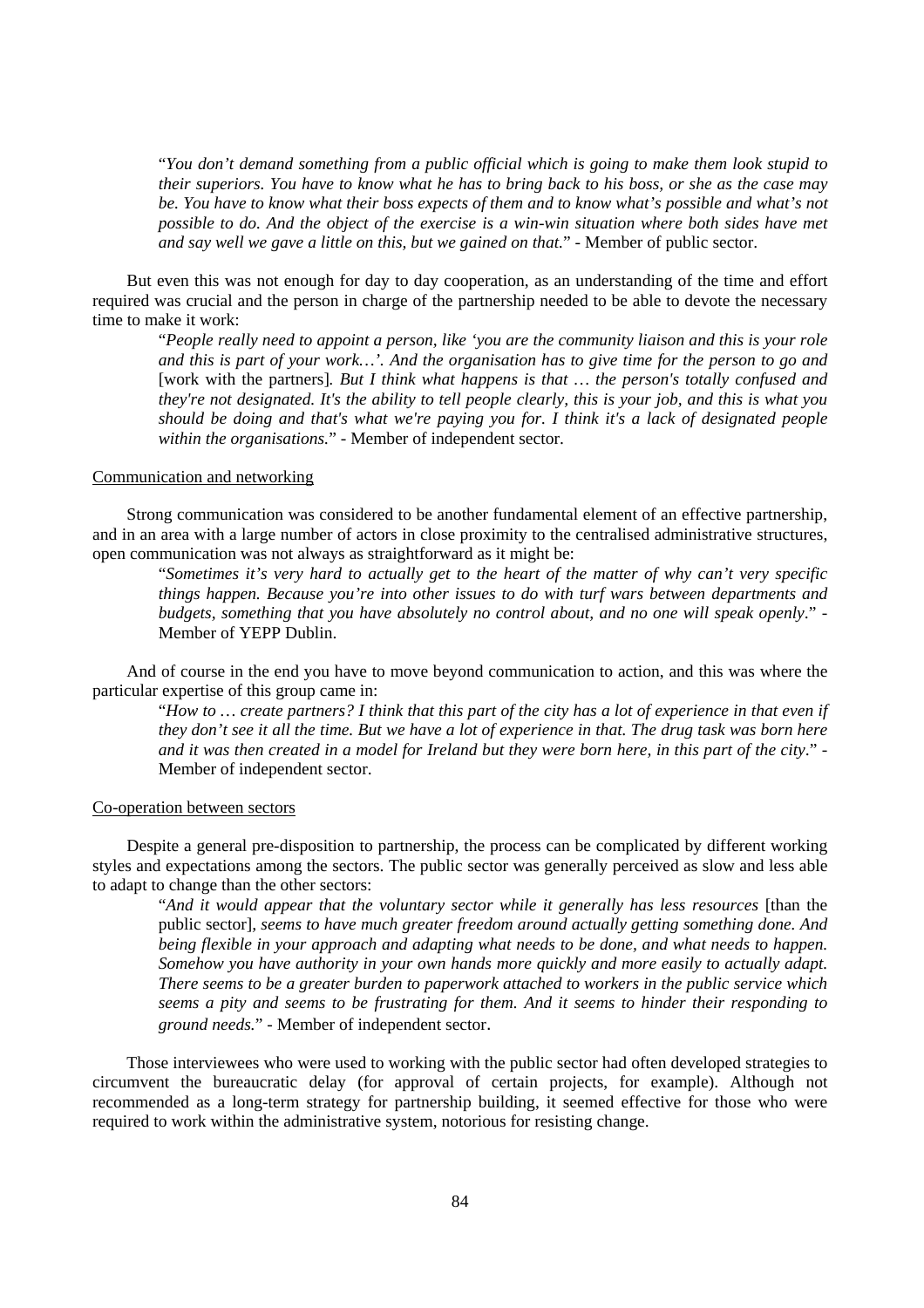"*We don't have enough space, although hopefully we'll soon be in the civic centre, but it doesn't exist at the moment. The time it takes that we get all the rooms it will take us three or four years. And it's critical to have the resources to do that. But at the moment it's just make do with what you have so we just have to do what we can to get by ...*" - Member of independent sector.

Bringing the private sector into the equation was difficult, and many interviewees spoke of the lack of tradition in Ireland of bringing private sector into community partnerships, and the lack of incentives for the private sector to do this. In fact, it was difficult to even make a charitable organisation run with some of the restrictive policies:

"*Even just local companies, because I'm in the process of trying to get charitable status for tax purposes for one of the groups I'm working with, and even that isn't highly developed. It's not clearly defined what a charity is. It is in Britain but not in Ireland. … The local community project still pays VAT, which is insane, you know? The government can give you a big amount of money and you pay quite a big amount of money back on VAT*." - Member of YEPP Dublin.

# Triangulation

In terms of triangulation (and the effective partnering of public, private, and independent sectors), this analysis can provide no effective descriptions of either the process or the outcomes of such a partnership due to the lack of involvement of the private sector, as discussed above.

# *Key changes*

Key changes in the partnerships across time continued and deepened the connection to the community, particularly through the greater involvement of the local administration. An explicit goal of YEPP Dublin at the time of the first site visit was to connect to the statutory level, particularly Probation, Police, and Education areas, and by the time of the second site visit they had been successful with both Probation and Police, and were making inroads with Education.

In addition, YEPP Dublin also created new thematic working groups (for example, one on foreign nationals) to replace the age-based working groups which initially structured the operation. YEPP collaboration with ICON (Inner City Organisation Network) was also seen as a step towards positive change, as it meets bi-yearly with the various groups working on youth empowerment and has a history of impacting national policy. By the time of the second site visit YEPP was also partnered with YPAR (Young People at Risk Initiative), which yielded great excitement and the hope that the combination would be able to have substantially more clout than either of the two programmes acting alone. However this also raised fears that individuals would not be able to differentiate between them and that the identity of YEPP would be diluted as a result.

Across the two site visits YEPP Dublin was also successful in involving more diverse members of the community as well as a growing number of youth. A growing awareness and recognition of YEPP in the local public administration was also observed. These can all rightly be regarded as successes.

Despite certain accomplishments, capacity building within the steering group on a variety of issues, including how to further cultivate partnerships, was seen as in order.

"*I think that what we're trying to do here could offer a very good model for other places. And you could even map out how you bring together the statutory, the voluntary, the community.* [But] we *haven't really got the businesses involved*." - Member of independent sector.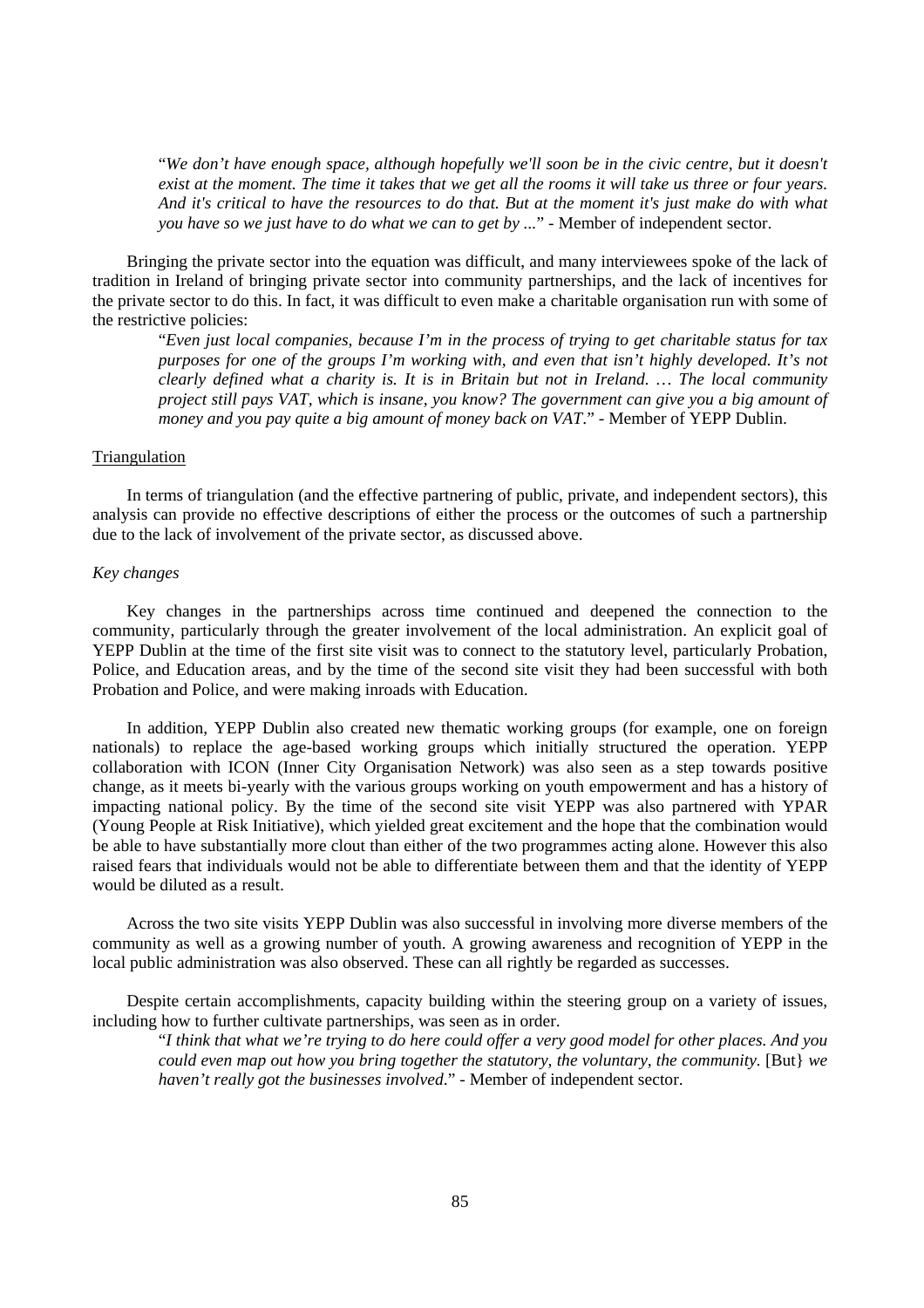# *Challenges for YEPP Dublin*

There were several challenges that emerged from the interviews conducted for the external evaluation. The most commonly named challenged was how to continue to bring all members of the relevant public sector department to the table (although Health and Justice were involved, for example, Education was still an issue). There was a high level of compartmentalisation among governmental departments that had overlapping and related concerns, which made some of the services provided ineffective:

"*There's still a certain amount of chaos in terms of service delivery on the ground, in terms of planning and funding. Probably one of the most central challenges of the Dublin YEPP is to do that, it's to do with young people participating in the process and empowering young people to be fully part of things. The challenge for us has also been making sure that all the appropriate statutory players are also involved. So, at a steering committee level, we've still been struggling with that.*" - Member of independent sector.

Another challenge was continuing to encourage the participation of youth, not just in terms of involving them in activities but also in terms of really bringing them into the partnership:

"*Talking about young people being empowered, we took a young person to Berlin, but as of yet nobody came on the steering committee and I was a bit concerned about that. I feel it's important… But then I think, the steering committee was pretty established and it might be hard for the young people… So I think there's a way to build their capacity first… we can do more*." - Member of independent sector.

Another challenge was how to continue progress in terms of the participation of the private sector. YEPP Dublin had not been able to involve the private sector in a substantial way at the time of the second site visit, and like many of the other YEPP sites was finding it difficult to partner with the private sector. This is discussed in more detail below.

# Building Cross-Sectoral Partnerships

As outlined above, YEPP Dublin was successful in bringing public and independent sectors to the table very early in the process, and maintaining these cross-sectoral partnerships throughout the duration of the project. The standard challenge in cross-sectoral partnership building, though, is how to bridge the different working strategies of the sectors, and in this case how to include the private sector. From the perspective of overcoming these obstacles, the members of YEPP Dublin show that they are clearly committed to:

- Approaching and welcoming representatives of the various sectors into the project.
- Engaging in a dialogue about what might and might not be needed to improve the quality of the partnership.

Still a challenge, at least as reflected in the interviews of January 2006, was:

• Incorporating the private sector in on-going partnerships.

Measures that might build capacity and aid in approaching and cultivating connections to the private sector would be welcomed by many members of the project.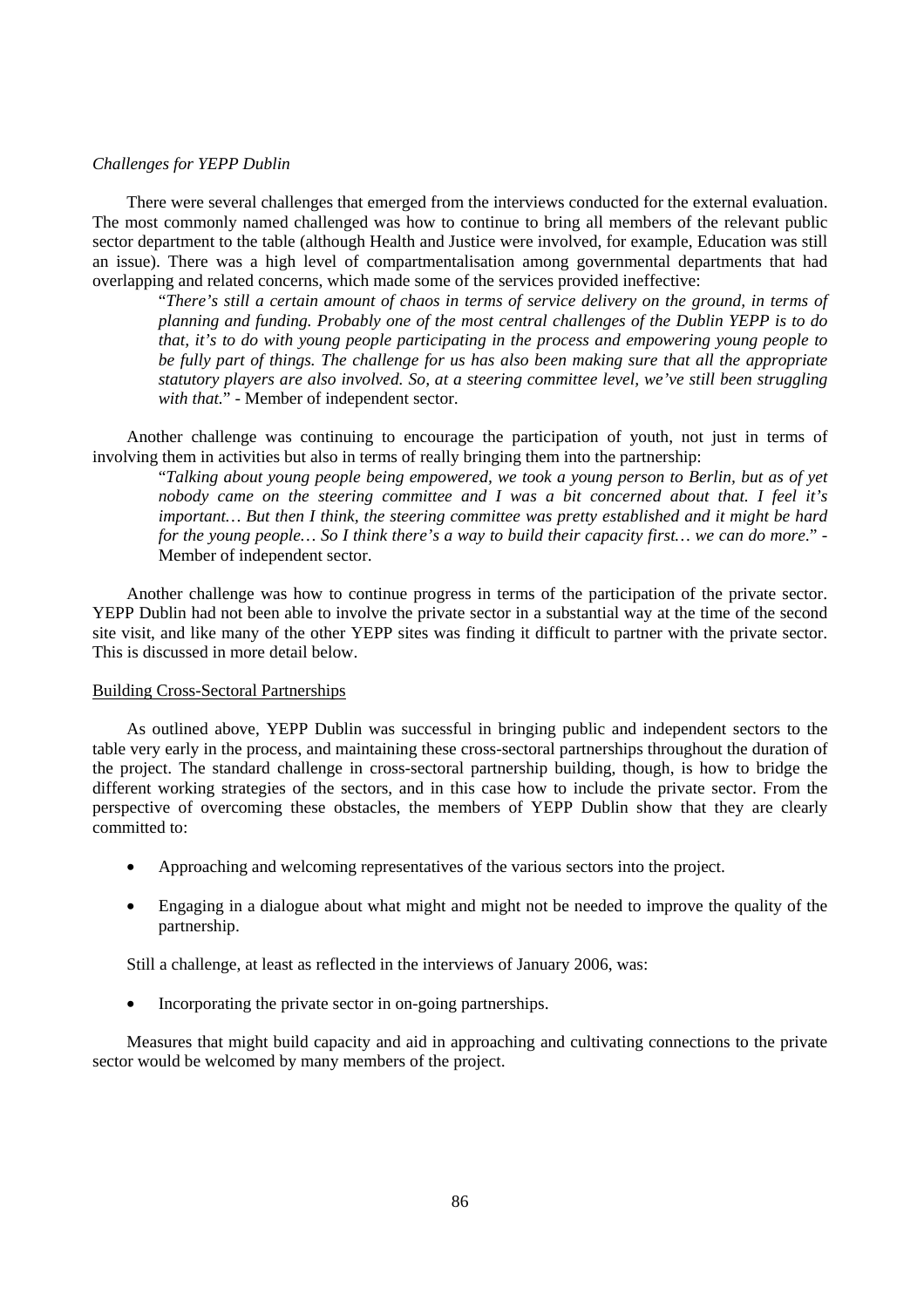# *Challenges from the policy world*

Although a concerted effort has been made by policymakers to incorporate partnership into local development schemes, respondents reported that it was not working as well as it could (please see introduction for more details). In some cases, actors went through the motions of engaging in partnership, without taking the necessary steps to ensure effective co-operation.

"*So we can have somebody on the Dublin Inner City Partnership board representing the department for social welfare for instance, but there's no way that person can get any extra money for biscuits never mind pumping money into the projects. So the downside of it is that the organisations which come, don't take it seriously enough and don't send representatives at a high enough level in the organisation to be able to influence the policy of that organisation*." – Member of independent sector.

Another finding is that despite partnership promotion on the policy level, the public sector's interest often only went so far:

"*But in an awful lot of cases there are people sitting on partnership processes whose only function there is to make sure that no decision is made that costs their department. And that's deeply deeply frustrating. I think particularly you find that with the department for education. Their only function is to make sure that no commitments are made which will cost their department a penny*." – Member of independent sector.

In short, the lack of follow-through from the public sector was not reassuring to the local stakeholders, and distrust was setting in*:* 

"*I haven't seen a great deal of evidence though. During the integrated services process at one stage the Taoiseach* [Prime Minister in Irish] *called the general secretaries of all the government departments to a meeting in Dublin Castle, told them how important this is and how he wanted it cooperated and he wanted it done, and we were very reassured by this. Didn't happen*." - Member of independent sector.

# *Lessons Learned*

A number of lessons learned can be gathered from the work of YEPP Dublin in cross-sectoral partnership building, including the importance of:

- Involving all sectors early in the process to instil a sense of ownership and active participation.
- Communicating what YEPP is in a concrete way to prospective partners in all sectors (and youth).
- Establishing shared terms and definitions so that clear communication can take place.
- Respecting the working styles of the different sectors and willingness to be open to all prospective partners.
- Understanding barriers to co-operation within a sector (*e.g.* public administration) and getting a commitment to action from leaders who can support the process of change.

The bottom line is always the willingness to see the benefits of partnership and cooperation, and the ability to stay on target*:* 

"*Because we're working in a context of quite desperate social need, and because the projects are specifically targeting young people at risk, there is an immediacy and urgency always in the type*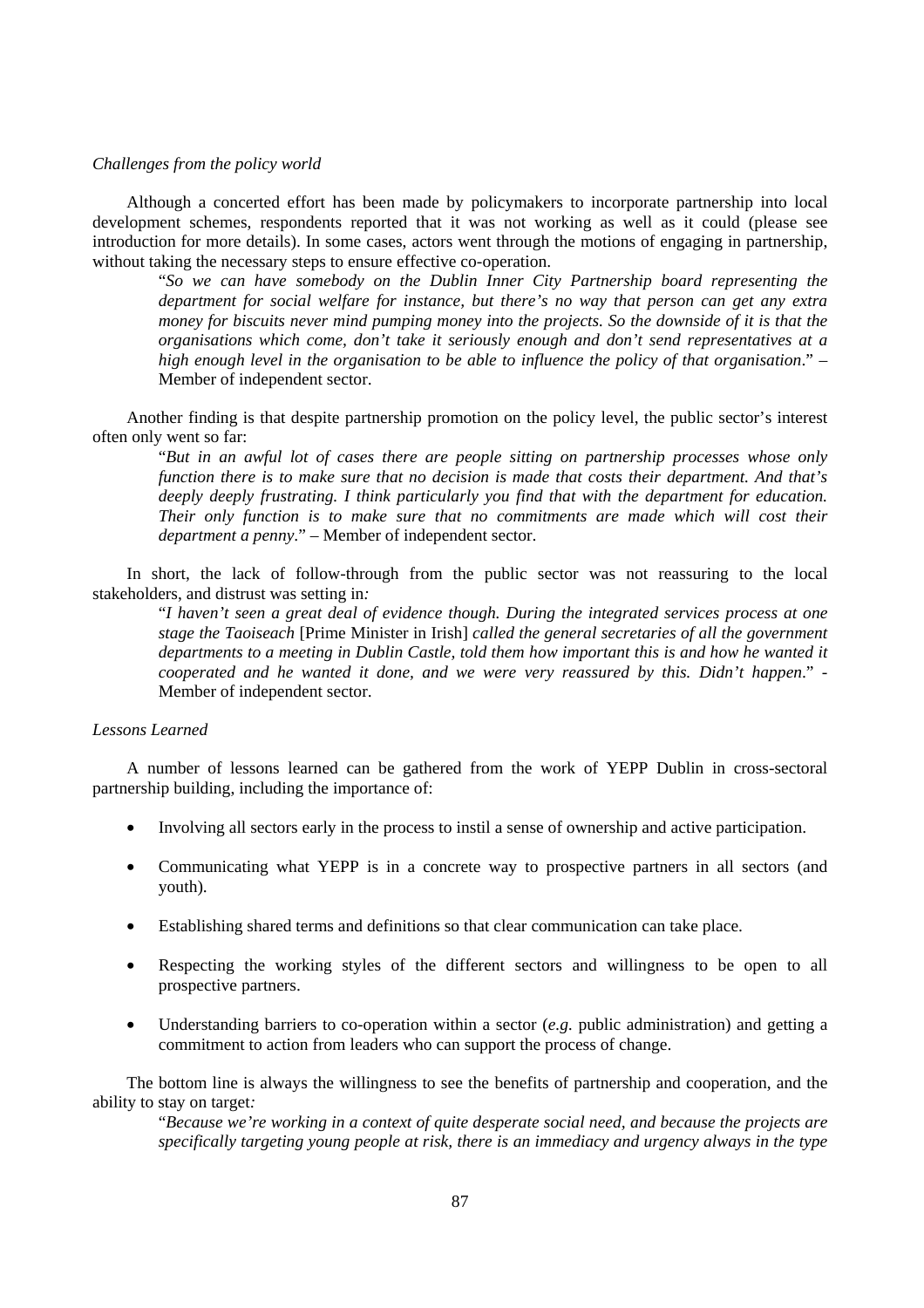*of issue people are bring forward. So we get lost in that. So holding the agenda of collaboration is a value that needs attending to, instead of getting sucked into some individual little patch*." - Member of independent sector.

#### *Community Empowerment*

Community empowerment can be thought of as being comprised of several facets, including:

- Identity (which here we broaden to include social/environmental/and health identity).
- Citizenship (in political/legal terms).
- Economics and education (school-work).
- Cultural (music, arts, etc.).

## *The Process*

In evaluating YEPP, it is important to remember that YEPP is a research and development programme with different types of outcomes. In part because it had a late start relative to other YEPP sites, much of YEPP Dublin's progress was seen in its planning and strategic organisation.

As previously mentioned, community empowerment and active community participation was a key goal for YEPP Dublin and remained so throughout the lifespan of the project. Community projects in Dublin operate in a complex community dynamic, in which longstanding poverty and high levels of unemployment and substance abuse problems more recently collide with dramatic demographic changes over the last decade. In this time a wave of refugees, asylum seekers and labour migrants from a wide range of countries have settled in the area. The combination of Northeast Inner City Dublin's long-standing social and economic problems and the new problems that accompany a sudden demographic shift has posed profound challenges in developing effective community-building strategies.

#### *Key changes*

The kinds of projects that YEPP Dublin is currently working on cut across all the four dimensions of community empowerment as listed above. The strongest change observed across the site visits was the successful development of a comprehensive strategic plan that took into consideration the conclusions of well-researched resource mapping project. The community resources mapping project aimed to create a working database of all relevant community organisations in order to identify which organisations overlapped in services and what gaps remained, and thus informed the structure of the strategic plan.

It should be stressed that many of the partners and initiatives associated with YEPP (such as YPAR) perceive themselves to be contributing to YEPP but are not themselves a YEPP project; that is, they existed before YEPP and will continue to exist after YEPP (by this we mean the formal structure with a coordinator, researcher, and LSG) is gone. That being said, they believe that the work that they have done with YEPP helped them develop and are pleased to have been involved.

On the dimension of identity (which here we broaden to include social/environmental/and health identity) there have been numerous initiatives aimed at establishing a neighbourhood identity and working to bring people together though common action and community initiatives. After the reorganisation of the subgroup network (which served to establish working groups to tackle specific community needs), the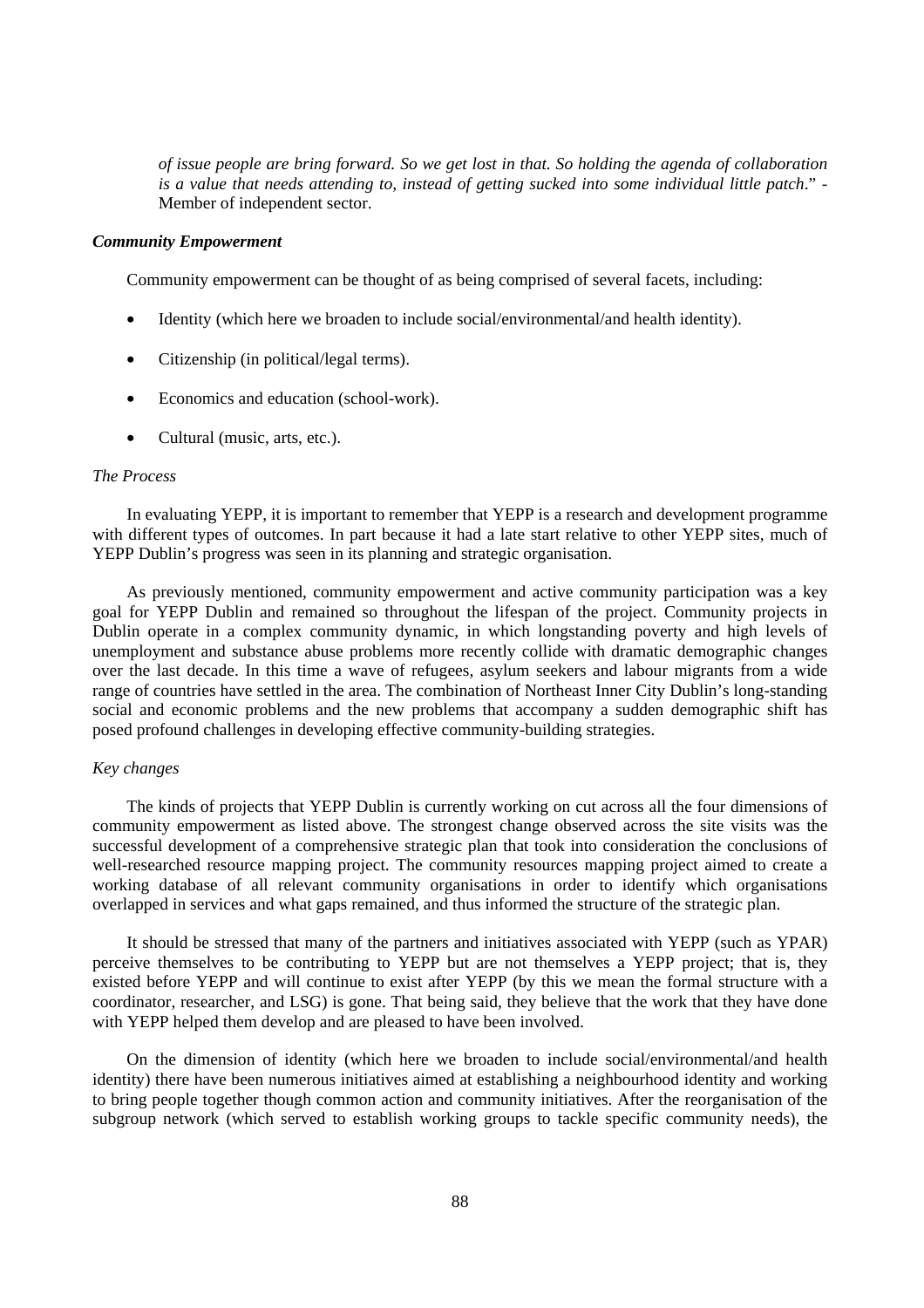group working on youth participation began to focus on the creation of a youth forum, which will allow youth to be active participants in the process of planning:

"*For example last year with the young people they understood that it was important that they be involved … and they came up with the notion of the young persons union. But for that to happen there had to be a lot of work by the staff, a lot of input from the young people and as I said the spin off … even in other projects young people got a bit of a boost in the involvement. And here we've always involved young people and young people volunteers but it gave it an extra sort of push, an extra sort of energy. It sort of revived the workers commitment to the whole notion. So that would be the biggest area where there has been progress.*" - Member of public sector.

The citizenship dimension (in political/legal terms) was an active element of YEPP Dublin. Across the site visits, the Dublin team was able to involve a number of statutory players, notably in education, that had been absent before. In addition, there was a youth meeting with the President of Ireland, attended by some of the local youth. At this meeting youths had a chance to exchange opinions with other youths from across the country and feed their input to senior policy makers (present at each group table, in addition to the President). However there was some criticism of this as it was felt that the youth selected from across the country were not representative and in particular did not include many youth at risk. There was also some disenchantment with the process on the part of the youth in that the senior policy-makers were not perceived to be as invested as they could have been:

"[Senior policy-maker] *was scratching his head and picking his nails, and I says, "sorry, are we bothering you?" And he turns around and says "not at all, not at all". And I says, "yeah, I'm sure". I wasn't that impressed, to be honest with you, because he didn't look like he wanted to be there. He just looked like he wanted to be somewhere else.*" – Youth.

On the political level, their primary goal was to increase participation by statutory players and to do so in a way that allowed for effective cooperation. YEPP encouraged in particular the inclusion of young people in the political process:

"*It's also stimulated consultation with young people and a real look by professionals and voluntary statutory sectors working in this community to actually stop and say, 'Okay, how can we hear the voices of the young people in this community?'*" - Member of independent sector.

The dimension of economics and education was primarily enhanced by the research mapping exercise, which brought to light a number of specific gaps in the services catering to young mothers, early childhood intervention and reintegration into the working community. A concomitant problem, the lack of free or affordable childcare, was also identified as a priority for working groups and lobbying. Many government and independent initiatives already in place, such as the School Completion Program, were identified as necessitating further exploitation and incorporated into more cohesive plans for community development.

The cultural dimension was also strong, with a number of community arts and sports projects, including a Street Arts event (with graffiti) and an anti-racist football event. YEPP Dublin also participated in the EmpowerMediaNetwork programme of YEPP, which was designed to develop Community TV initiatives and give youth opportunities to work on video art projects. Dublin participated in the transnational Community TV project, along with representatives of most of the other YEPP sites. The youth members of the YEPP Dublin team created a short film (a portrait of a community member) that was screened at the 2006 YEPP-ALL conference.

"*And it's literally made an impact, because there is going to be work in the area where kids will be able to say, well, 'He did that,' or 'I did that,' and the other kids will say, 'Well, if they're doing that again, I want to be part of it.'*" – Member of YEPP Dublin.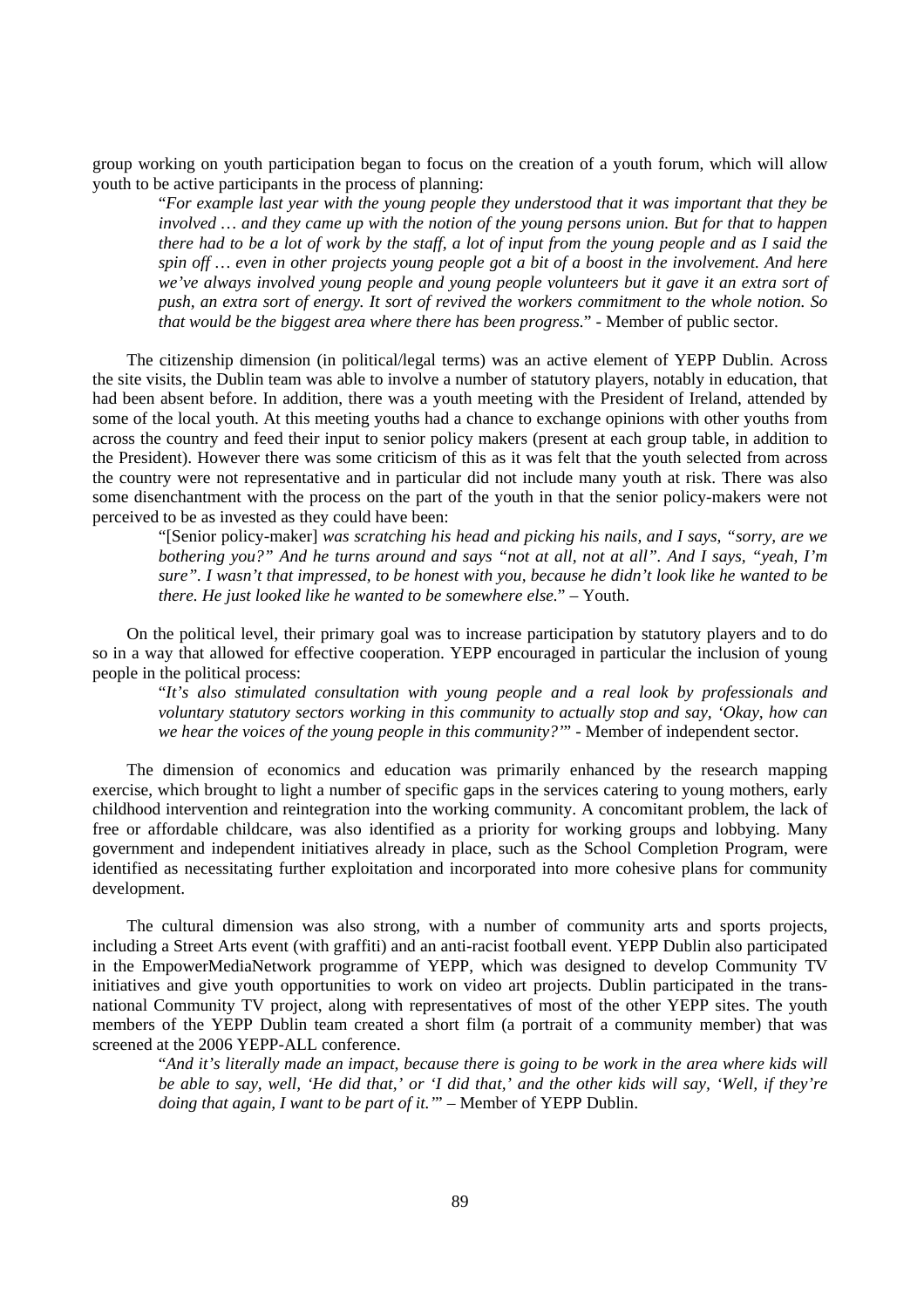### *Challenges for YEPP Dublin*

The main challenge for YEPP Dublin is how to continue to build on what's been accomplished and to implement the plans laid out by the strategic plan, moving from a planning phase to an action phase:

"*I think the priorities for the next while are firstly, to establish this integrated plan and to give clear direction to the working groups, so that we now have, instead of the age subgroups, we now have six thematic working groups … I suppose where we need to focus the research now is on actual models of integration.*" - Member of independent sector.

One challenge in particular (though not necessarily specific to YEPP Dublin) is to combat the inertia of a negative community identity and low community expectations. Often, youths who succeed in overcoming difficulties find themselves in certain ways alienated from the community:

"*There's an increasing number of young people who are able to go onto third level* [schooling]. *That's causing a problem for them in some ways because they're no longer seen as part of this community, and they're never really part of another … If you leave the structures that people know, then you have to leave the area and that's a huge loss to the area.*" - Member of public sector.

A final challenge is contextual: as a result of the recent influx of immigrants the social issues in Northeast Inner City Dublin (and in Dublin in general) have become multi-layered, and the official policies and community development strategies will need to adapt to these complex changes:

"*In Ireland the problem is [that] we have many social issues. We have had the drug issues for the past ten years. Now with the migration, asylum seeking, illegal immigrants, etc, a multiplicity of agencies have set up nationally and regionally to deal with the issue. But there was a lack of coherence in how it was funded ... The young people themselves were saying you really have to address the issue of foreign nationals separately.*" - Member of public sector.

One interesting point to note is that unlike every other site Dublin did not suffer from a lack of funds, according to interviewees. Too often in community development work the main barrier to progress is lack of funding, but in the case of YEPP Dublin this was not the issue:

"*I think there are a lot of projects here and there's a lot of projects coming into the area, and a lot of money coming into the area, tons of government money coming into the area… We need better coordination of what there is, better tracking of what the needs are, not more minibuses or something. We have enough money*." - Member of independent sector.

## *Challenges from the policy world*

Community actors have been included in various partnership structures but the increase in such structures and the reliance of the community of a limited number of actors appears to have led to a degree of disenchantment at the grass-roots level. The introduction of the notion of community participation has also presented potential for change in the way that urban regeneration has traditionally been handled in Ireland. However, interviews have demonstrated that the extent to which community actors possess the resources to become an equal partner remains debatable.

Despite the existence of a Community Development Programme to assist projects, in place since 1990, interviews with various stakeholders revealed frustration over lack of resources and support for community development initiatives, and the subsequent inability to go as far as planned.

"*And in community development, you know this, that over the last, the government, the minister we have now is actually very much cutting back, trying to cut back on community development. But generally it's been almost like a glass ceiling, and the community projects, the people from the community kind of get so far and then no further.*" - Member of YEPP Dublin.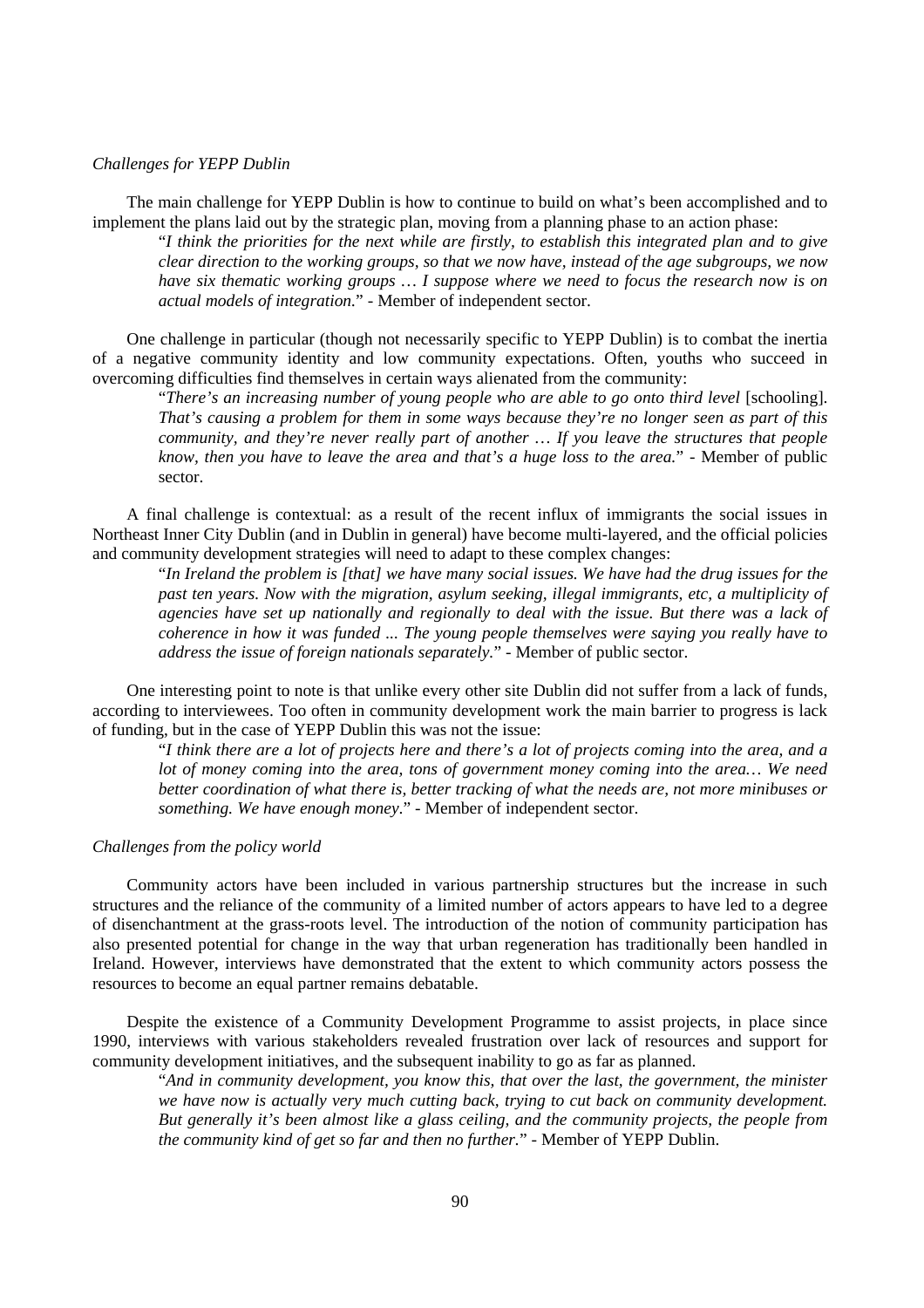Disillusionment with processes and conditions of unaccountability in the milieu of community development was also a common factor.

"*But effectively, this is a project by committee and very much imbued with community development type process. And one of the disadvantages or negatives of some community development processes is that nobody takes responsibility for anything. It's all done by committee and procedure and stuff.*" - Member of YEPP Dublin.

Another challenge for the policy world and the community in general is the recent influx of immigrants into Ireland (and especially into North-East Inner City Dublin). The sheer size of the change is catching the policy-makers off guard, and they have yet to develop comprehensive strategies for integration and accommodation of these new citizens. Although difficult, this is also perceived of as an opportunity to do it right by learning from the mistakes of other countries with longer, more troubled, immigration histories. But the time to do that is now:

"*I think there's a huge potential for the foreign nationals to be a very positive development if it's handled right. So far all political parties have held the line, at least they wouldn't admit publicly that they're racist, there's no equivalent of Le Pen. But there are parties who are out and out racist although they won't admit that they are. I know if I ran tomorrow on the right wing, antiimmigrant from this area, I'd get elected, absolutely no doubt about it. Up to now there've been no cultural exchanges except for the stuff that we're doing. We're trying to do something where for the first time it's confronting people with real people, instead of "*[racist insults]*" or whatever the stereotype. It's harder to keep your biases and your prejudices if you have to meet someone and you might like them.*" - Member of the public sector.

### *Lessons Learned*

A number of lessons can be learned from the work of YEPP Dublin in community development and empowerment, including the importance of:

- Encouraging the participation of youth in community planning discussions.
- Moving beyond planning stages to implement concrete actions.
- Bringing all sectors together in an honest appraisal of what works and what does not work, and the best strategy to move forward.
- Having clear agreement on responsibilities for community development initiatives and expectations for action.
- Devising realistic community development plans that are holistic in nature and include long-term strategies for community renewal.

The last point also implies having the political courage to wait for longer-term solutions and avoid the temptation of the "quick-fix" (and the corresponding willingness on the part of the community to wait for longer-term results).

## *Youth Empowerment*

A central concern for Dublin was the difficulty of bringing the youth into projects and programmes and reaching those most at-risk. The long history of poverty and unemployment (often multiple generations of unemployed in the same families) in the area combined with the predominance of drugs and alcohol as a way to make 'easy money' created a background of uncertain hopes and dreams: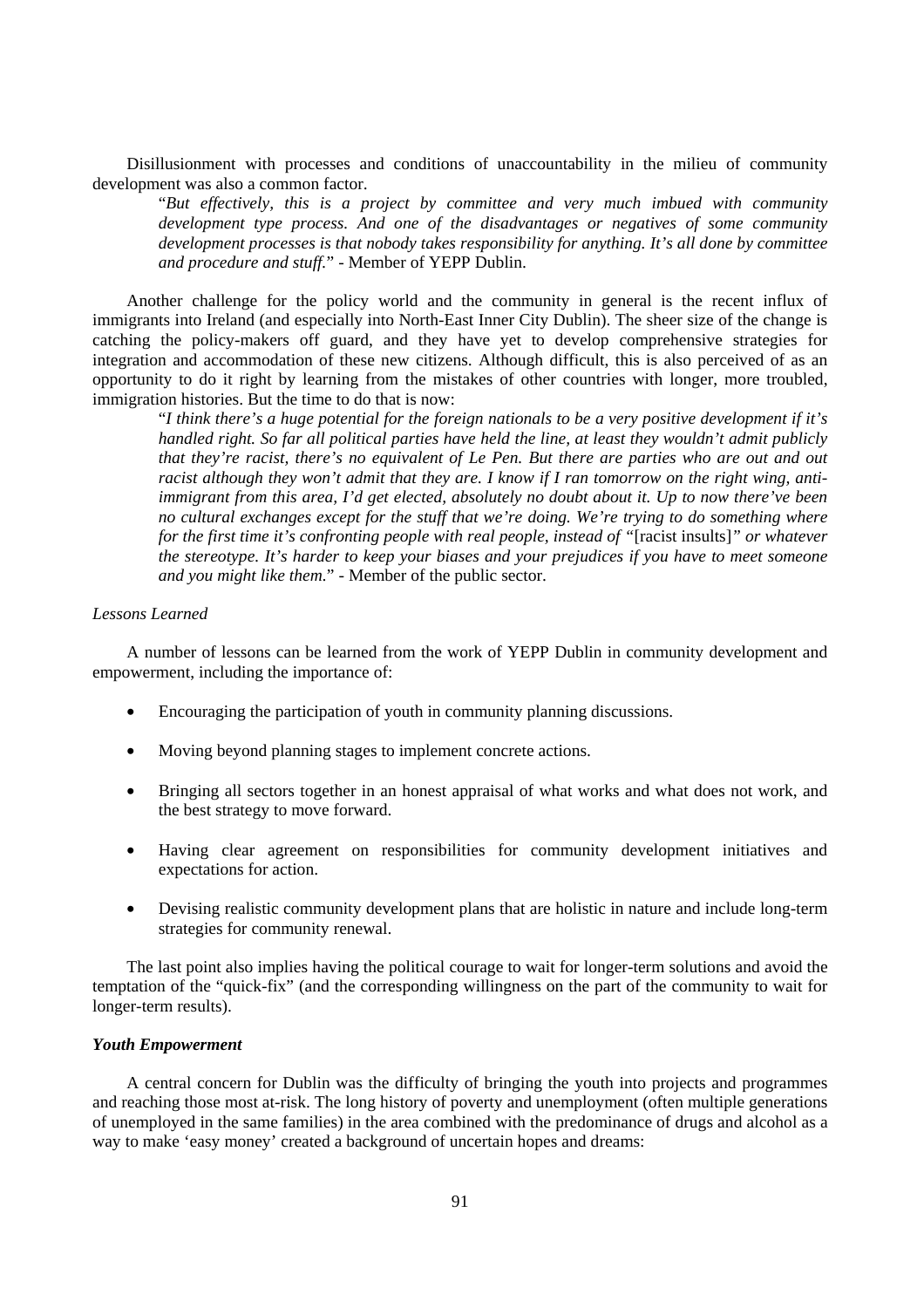"*I mean we already have a situation where the role models for a lot of the kids are criminals. People driving big cars, dripping with jewellery, they're loads of the apartments in the centres where people have never worked in their life and they're role models for our kids, that's what they see every day. And they're not even kind of bank robbers, what I euphemistically describe here as ordinary decent criminals, they're drug pushers, murderers in our view. They can be well nice with the kids in some situations, but people tell me that their kid was offered… hmm it's a number of years ago now… £500 and a gun to set themselves up in business. And that kind of stuff goes on in the background you know.*" - Member of public sector.

In addition, the new waves of immigrants were bringing in a diversity of cultures and languages which the area and the youth had very little experience with:

"*I would say here ten years* [ago] *in the second biggest high school, if you had four different nationalities, English, Welsh, Scottish, maybe one Nigerian, maybe. Maybe 2% of O'Connell School will be non-Irish and* [even the non-Irish were] *all English speaking. Now ten years on … the O'Connell School has something like 25 different nationalities and 40% are foreign national. And 40% in Irish terms, that's a huge change*." - Member of public sector.

# *The Process*

YEPP Dublin challenged itself to involve youth and reach out to those most at risk, but the process was a slow one. As a result, during the 2004 site visit, there was only a small number of active youth in the project. By the time of the second site visit that had changed considerably, and youth were not only much more active, they also had a much higher profile in the YEPP group as well.

Community empowerment and youth empowerment are of course inextricably linked such that any programme focussed on youth will invariably have an impact on the broader community in which they reside. However it is possible to identify a number of key changes in youth empowerment across the timing of the two site visits.

# *Key changes*

YEPP Dublin has had a number of concrete outcomes from their work, particularly the success of the youth forum and the partnership with YPAR. These venues for young people to express themselves, work together in groups, and communicate their priorities and desires for the neighbourhood have been effective and appreciated by the youth participants, particularly for the direct approach and transparency of the process:

"*If we want something, we'll discuss it there and then.* [Name] *would be straight with you and say, well, why not bring it back to the meeting and let the other young people decide and if they agree then we'll do it.* [Name]*'d prefer the young people, the other young people to agree or not to agree... to see if it's a group idea*" – Youth.

Another key change has been a slow understanding on the part of the partners and the youth themselves of some of the expectations built into the process, and how the system works:

"*Young people around here obviously don't speak with very complicated vocabularies, and because of that, the young people are at a horrible disadvantage, because there's an element of them being minded through the process. They're creating a buzz now though, and there is a real imperative commitment to that, so hopefully we will a core of young people. And the partners to take them seriously.*" - Member of YEPP Dublin.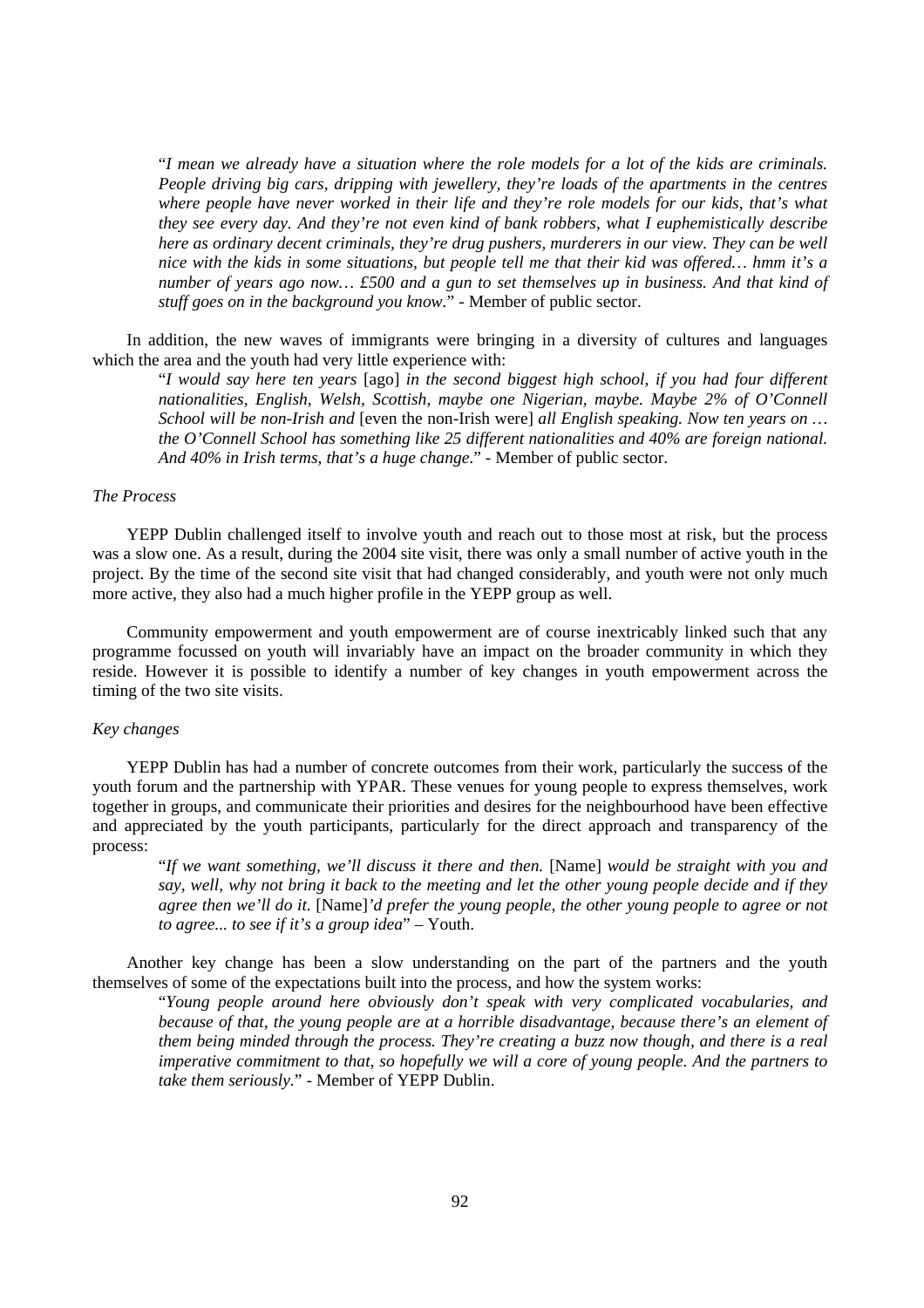There have been concrete tangible changes in that certain activities were run by the project such as the youth arts events and anti-racist football events (see also Community Empowerment section). These were very positively perceived:

"*So over the year, I think we've seen, using those two examples, the youth art event, which was graffiti, street stuff, which that kids are getting from MTV, but brought to the local level, and the football event - the kids can focus on how that might be more relevant to their lives.*" - Member of YEPP Dublin.

In addition a key change was in the number of youth who had participated in a formal international YEPP project, such as the Community TV project (see Community Empowerment section). This number increased over the course of the site visits but increasing youth participation was still a priority for the coordinators (see challenges section below).

### *Challenges for YEPP Dublin*

The greatest challenge facing YEPP Dublin in terms of youth empowerment was to continue to increase the participation of the youth, especially to continue to reach the most at-risk youth. This was considered important not only in terms of empowering them to be actors in their communities, but also in terms of being able to get in and directly deal with possible prejudices and negative stereotypes of immigrants before they had a chance to really take hold:

"*I see the YEPP thing as being very positive on the foreign national thing, and* [it's] *one of the most urgent areas, because if we don't* [do something now] *then we'll mirror the Paris riots. I think there still is a window for us to get it right but only if people put in a lot of effort. It mirrors exactly the drug thing - the heroin problem in Ireland was as big as parts of the ghettos in North America, and we waited until it became a massive crime and health problem before we responded. Now we have aspirational policies at the national level. We have very little on the ground in terms of dealing with practical ways. I see this as a very good initiative that needs to be energetically pursued, and that's why I think the link with YEPP is very important and to be able to use evidence from other countries to say, look, unless we do this then we'll be facing this…*" - Member of public sector.

For others, however, the goal was much more basic: how to motivate the youth such that they are able to take part in the projects. In this sense the development of the youth in the area and their education came under heavy criticism:

"*A lot of these kids have trouble reading and writing and some of them have been through special skills or whatever... They're bright kids and that but they just need the skills, the writing skills. It's not that they're daft or they can't work or they have something wrong with them, it's just their actual skills. We ran a project for the youth bank and we had terrible trouble getting our youngsters involved. … We've established ourselves now, but [initially] the kids just couldn't grasp the fact that I had the power to organise grants to disperse grants… And they just couldn't get their heads around that, they've never been given that responsibility or trust or respect for that sort of thing.*" - Member of independent sector.

These challenges are not for YEPP Dublin to fix, obviously, but rather stem from the broader contextual situation and lead to questions: what is the policy world doing to address these issues? Why are so many young people from this area falling through the cracks of the education system?

#### *Challenges from the policy world*

The major challenge as perceived by Irish policymakers and other stakeholders dealing with youth policy was how to provide integrated services of quality across ministries. There is a newly established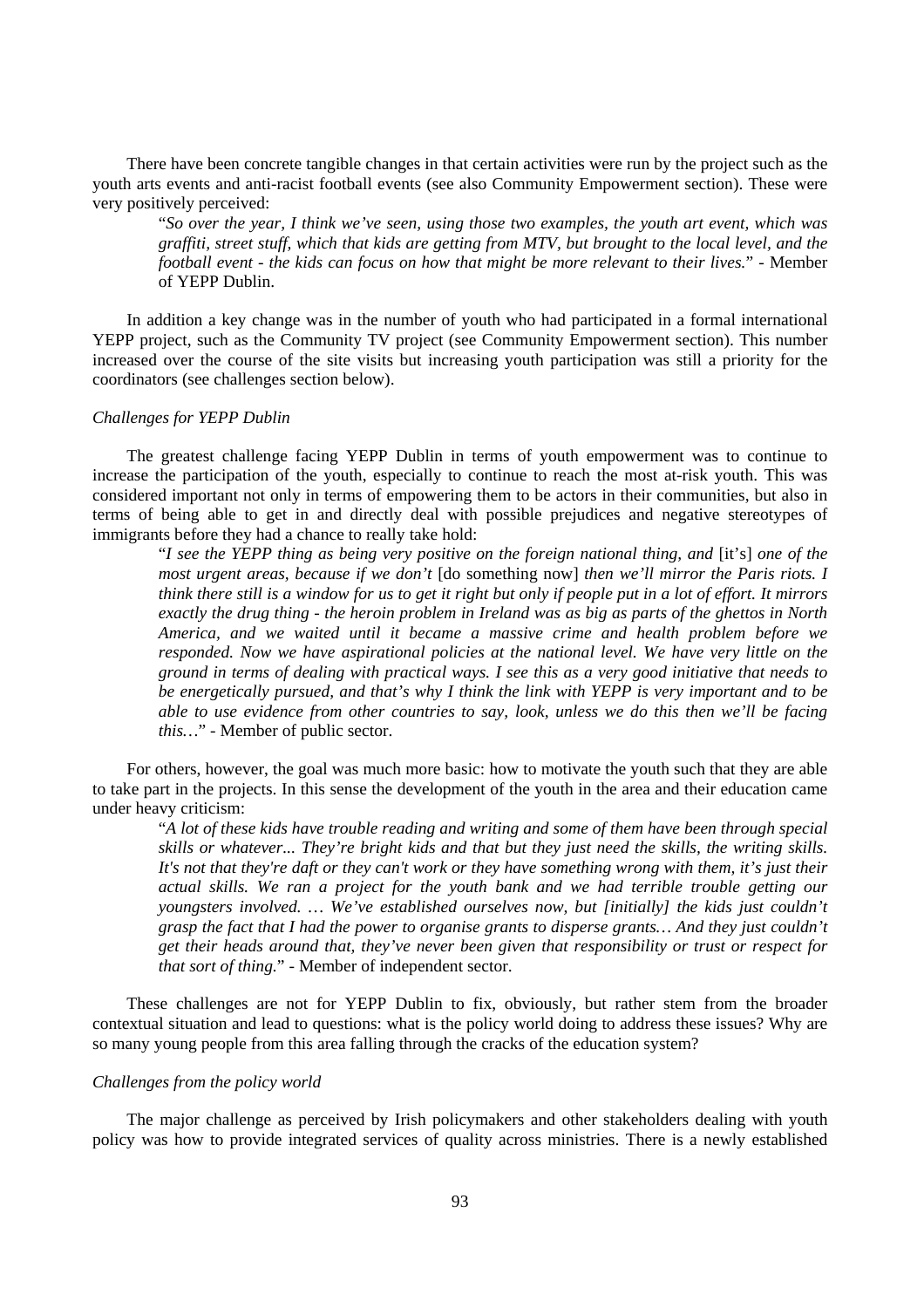Junior Minister of Children, located across three government departments: Justice, Health and Children, and Education and Science, which poses a particular challenge for coordinated policy-making. The Youth Affairs Section of the Department of Education & Science is designated as the main government entity responsible for funding and supporting youth work. Although the *Youth Work Act, of 2001* set out a framework for the provision of youth programmes and services by the Ministry and the vocational education committees, implementation and progress has been slow.

As the various components of the Youth Work Act are being realised, mass confusion as to the responsibilities of various agencies has ensued, which further slows local youth efforts.

*"…I just got an email back from probation welfare services…I've been sending that email for about a year, but I finally got a reply saying we're not dealing with that section and there's a new section for the juvenile system. It would have been nice to get that a year ago….The communication is slow and I think the way the government set up themselves is that they're now reorganising, and decentralisation is taking place in the government departments so I can imagine the mayhem in there with the change taking place.*" - Member of independent sector.

More time will be needed for the components of the new system to fall into place, as it does not yet appear to be functioning in an ideal manner.

"…*not a single penny of taxpayers' money went into this. We met the probation service, the health board, and the department of education—the School Completion Programme…meant to be the main state partners in the process. The health board, to be fair to them, are anticipating in the sense that they're sending their people along. We asked them for resources, they wouldn't give us an office. They told us they might be able to manage a second hand computer. This is an organisation with a budget of 600/700 million a year? They were fully committed to what we were doing and they couldn't give us any more than a broken, second hand computer*.*"* - Member of independent sector.

The actual structure of the Department of Education itself was also raised as an issue.

"*The policy area is very diffuse; it's spread around a number of different sections in the department. It really needs to be focused.*" – Ministry of Education representative.

A positive accomplishment has been the establishment of the Ombudsman for Children and Youth, the result of the recognition that there should be an independent organisation monitoring children's services, akin to an independent complaints body which could be used to effectuate policy change. This was established in late 2003, and although it may be too early to expect direct policy change, complaints are reported to be taken seriously:

"*There are some things already that have been highlighted to us and I suppose one of the things we do is developing relationships with people who are the influencers, the people who can change policy and we do things like meet with senior civil servants and people from ministries … education and health particularly are the two main ones that are coming up quite a bit*." – Representative of the Ombudsman.

# *Lessons Learned*

A number of lessons learned can be gleaned from the work of YEPP Dublin in youth empowerment, including the importance of:

- Involvement of youth in the very earliest stages of project development, especially those most disadvantaged.
- Encouraging less active youth to bring their voice to the table and let themselves be heard.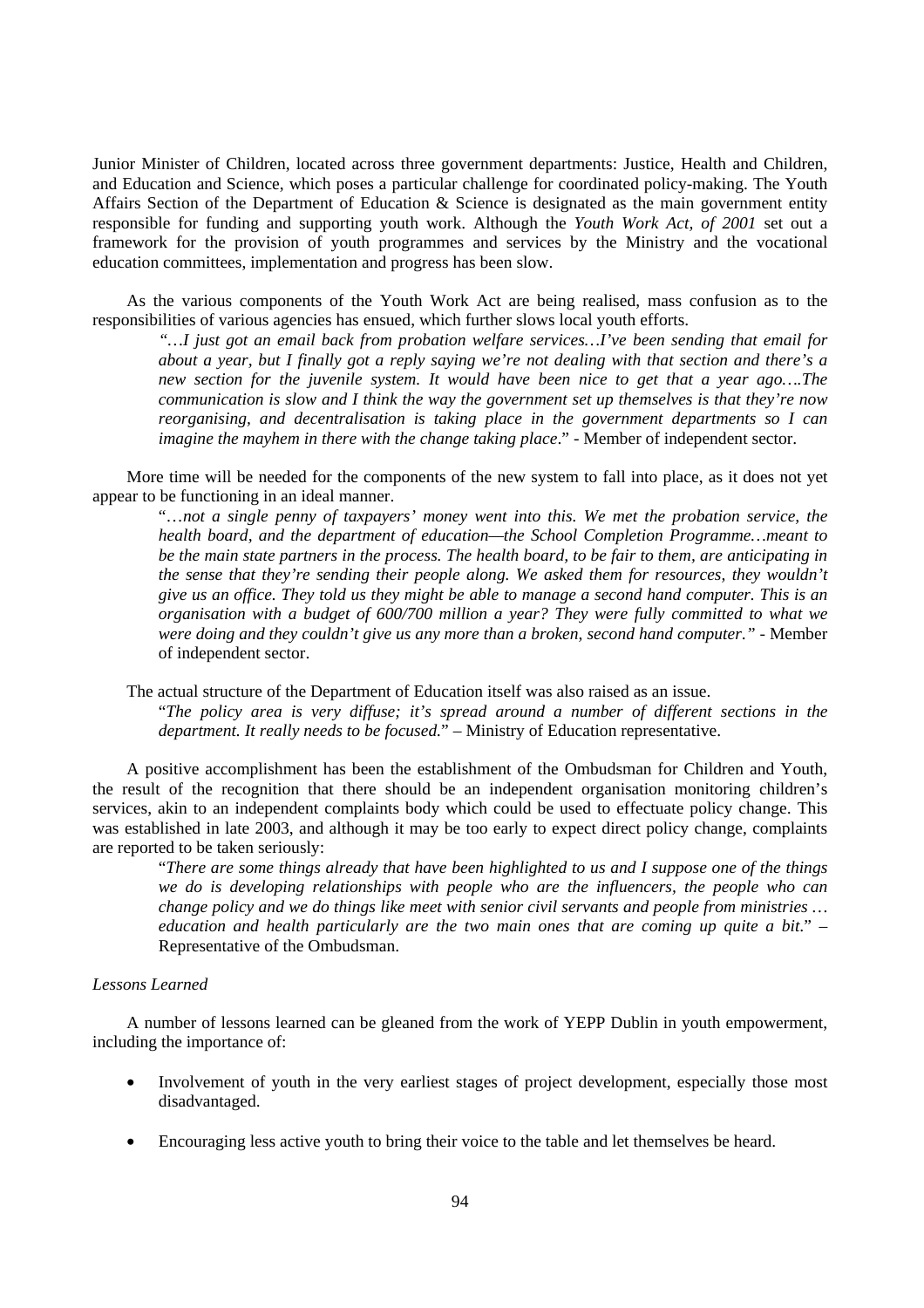• Getting the local administration to acknowledge the voice of youth in designing and delivering youth-related projects.

#### *Trans-national Cooperation*

As explained in the section on Reporting, trans-national co-operation will be touched on only briefly here, as the final cross-cutting report in this series of case studies will focus more thoroughly on the transnational co-operation of YEPP. YEPP Dublin commenced later than other YEPP sites and therefore did not participate in the earliest transnational events. However, it did participate in the September 2004 workshop in Turin, "Moving images, local realities", as well as all subsequent events.

# *Successes*

## For the youth

Youth in YEPP Dublin were very excited about the possibility of international exchange. Those who were able to travel abroad shared their enthusiasm with other youth upon their return:

"*The young people themselves actually got a lot out of* [the transnational experiences]*. And then there were other young people in the project who inherited that as well. So again it's creating this kind of* […] *buzz*." - Member of YEPP Dublin.

The language barrier, though initially frustrating, eventually led to a process of learning. The Irish youth discovered that they needed to adapt their own language in order to communicate with youth from the other sites:

"*It was great because the Irish people started to slow down and be considerate to people whose English were a second language. It was brilliant. You know everybody there was speaking English as a second language and it was amazing that they could speak so much. But the thing that was good about it for my young fellows was the intercultural experience.*" - Member independent sector.

Although the youth learned to appreciate the cultural differences between the participants, they also learned to bond by participating in common activities, and in doing so, to broaden their horizons:

"*It was the intercultural experience* […] *that was brilliant from the point of view of the young fellows. Young fellows from a deprived area in Dublin, having to engage with other fellows for a week to go out have to go out and socialise with them, to play sports with them, to engage in these kind of tasks to do with the video making, that was fantastic. And that will always stay with them and if every young person could see how other young people live and see how they're different and how they're the same, that's fantastic.*" – Member of independent sector.

# For the community

The international aspect helped those involved with YEPP address the challenge of integrating foreign nationals into the community and overcoming prejudice:

"*Up to now there's been no cultural exchanges except for the stuff that we're doing. We're trying to do something where for the first time it's confronting people with real people, instead of* […] *the stereotype. It's harder to keep your biases and your prejudices if you have to meet someone and you might like them.*" - Member of public sector.

The YEPP model, despite certain stumbling blocks, served as a positive example to the wider community for tackling problems stemming from immigration: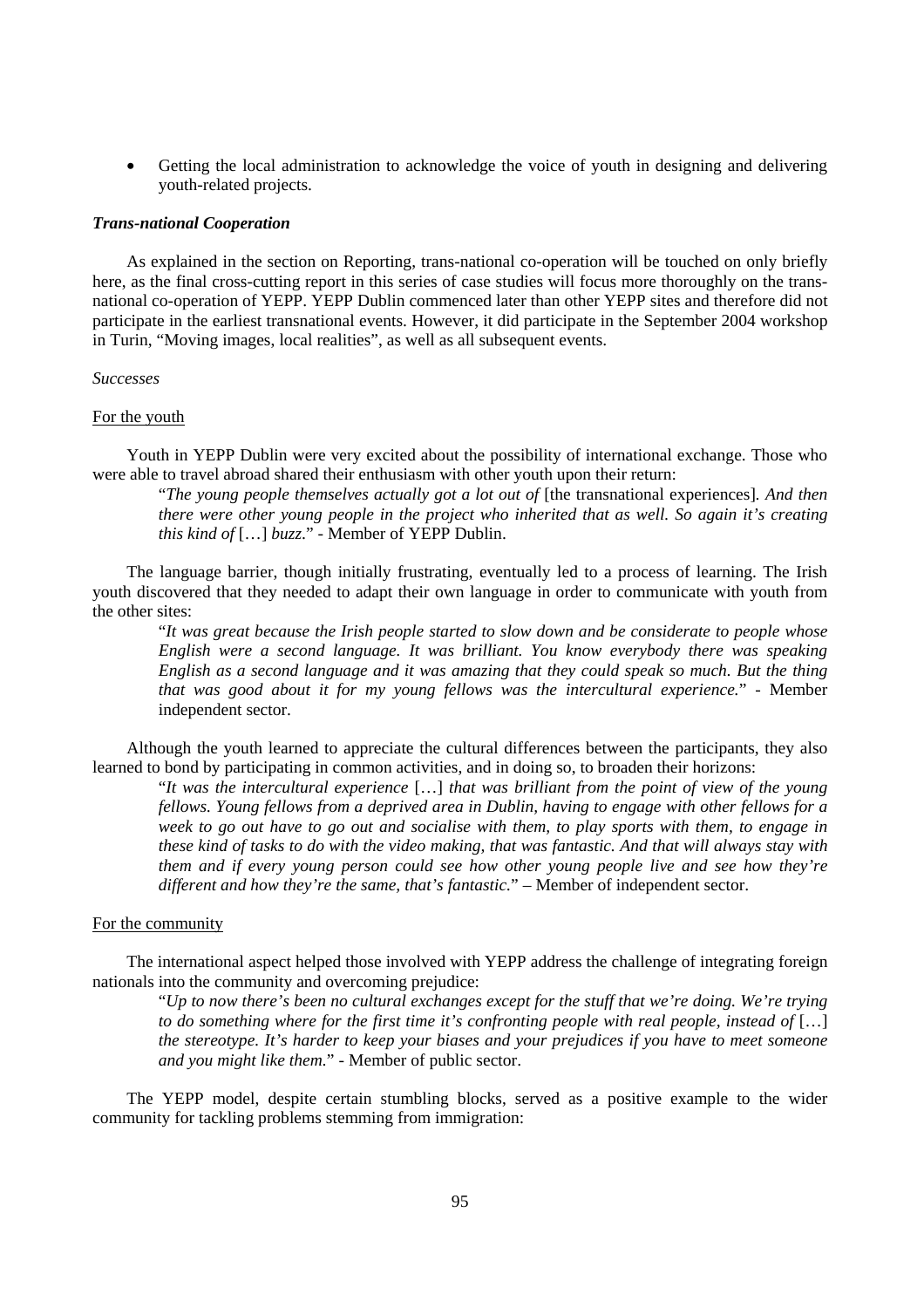"*A great thing about YEPP is the involvement with young people, and now other groups are beginning to engage with foreign nationals. And the whole international perspective in YEPP of course was helpful to be able to talk to the various other players about some of these issues. I think we're dealing with it in a very disorganised way, and we're trying to make it more organised, and make it more participatory and again I think YEPP can be helpful in terms of learning from the approaches of some of the other partners.*" - Member of public sector.

### For YEPP

For a number of YEPP participants, the international aspect encouraged a higher level of responsibility:

"[The transnational element] *is important because it will bring standards up and it means that you're more accountable.*" – Member of independent sector.

In addition, the transnational element led the various sites to compare with and learn from the successful strategies of other sites:

"*I think that comes from some of the particular sites that it's been quite good in terms of models of good practice and say maybe Bosnia, some of the stuff they've done has been really positive, in terms of varied grassroots community development stuff. So it's been very valuable.*" – member of YEPP Dublin.

# *Challenges*

As in most sites, the participants in YEPP Dublin found the language barrier during transnational events to be an impediment to fruitful communication, which was interesting as they were the only native English speakers of the group:

"*I think there's a fundamental problem with a thing like the Turin thing that depended on English because, the really disadvantaged young people* [from the other sites] *aren't going to be really fluent English speakers.*" - Member of independent sector.

In addition, travelling and the nature of the transnational events did not always seem appropriate for the youth involved in YEPP Dublin:

"*Sometimes when you're working with kids that are very much at risk, like drugs, it's not always easy to do* [transnational exchanges]." - Member of YEPP Dublin.

Some members believed that the international aspect was not fully exploited, and that there was more potential to learn from the practices and experiences of other sites for specific topics (in this case, teenage parents):

"*I do think I would have liked for it to be explored on more a European kind of context, how other teen parents are experiencing the gaps in resources and the resources and that sort of thing*  [...] *I would have liked for us somewhere along the line to look at other countries and see how they meet the needs of those younger parents.*" – Member of independent sector.

Sharing information and strategies from other sites was also named as a challenge, as it was felt that there was not always enough time to explain the other sites and their activities properly:

"*Often there isn't that space in the agenda to share the information from other sites with the people here.*" – Member of YEPP Dublin.

# **Sustainability**

One of the key concerns of YEPP as a whole is the on-going sustainability of the programme and the projects it supported. The youth exchanges, for example, were seen as very valuable in and of themselves,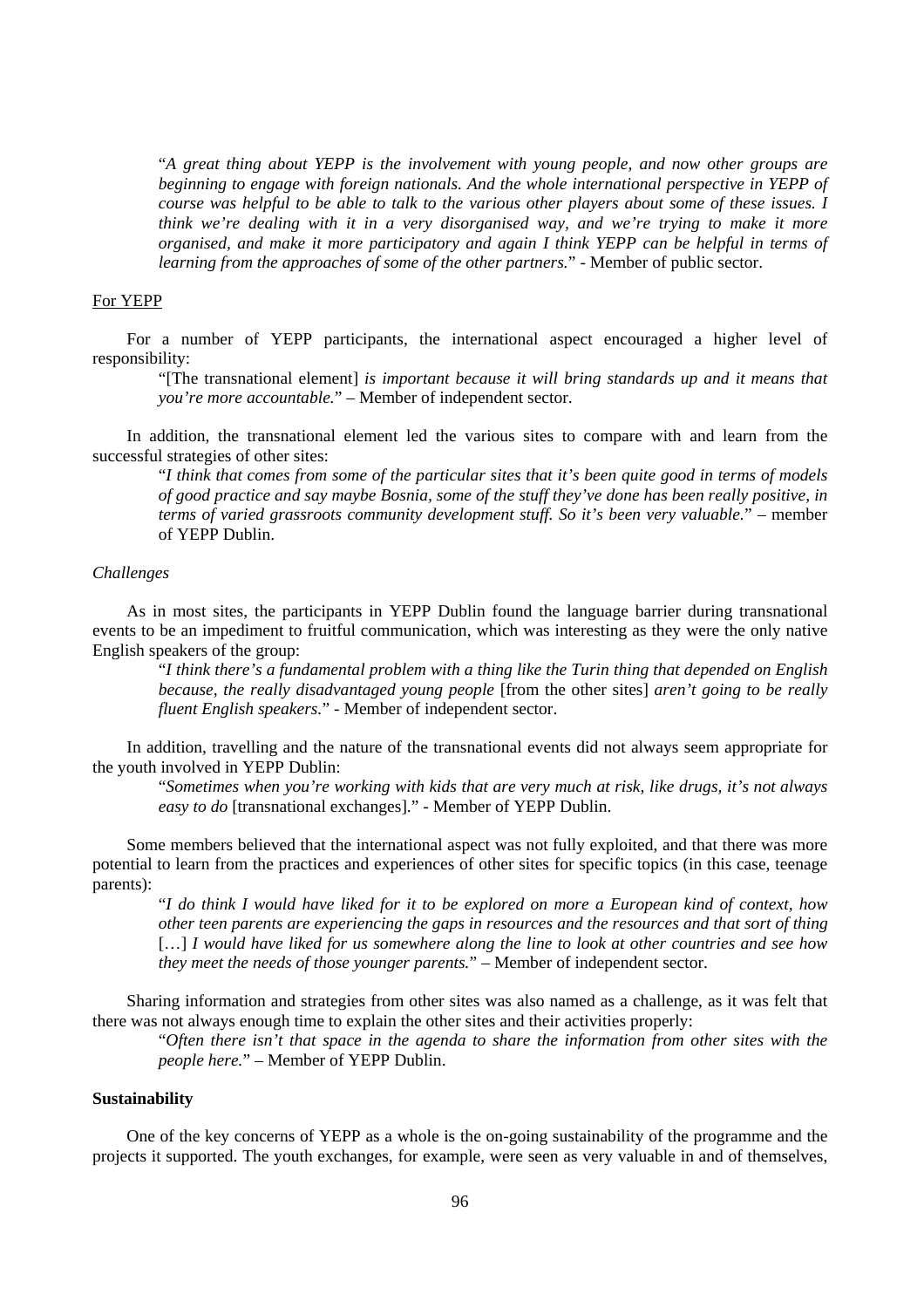but could be even more valuable if the international connections could be maintained outside of the exchange process, and the idea of YEPP could be extended more broadly into the community.

"*Of course the question of YEPP is this sustainability question. For change to be effective, if you create change, how do you protect change? One of the things I say to organisations is: you want to develop this plan* [but] *how are you going to ensure that it's carried out? And maybe the big question is around funding. I think it's sustainability, which group they want to target and who they want to do it with. It's also a process thing, and how do you create the processes of bringing change?*" - Member of independent sector.

YEPP Dublin, having in a sense just completed one full year of operation at the time of the second site visit, had not yet moved on to thinking of sustainability issues. However the strength of the LSG and the commitment of the funding foundation, as well as the amount of funding available for youth-related projects in Ireland, suggest that there is a good possibility that they will be able to continue their work in future.

## **Recommendations for YEPP II**

For future versions of YEPP, the lessons learned as highlighted in each section above should serve as useful guides for future action. In addition, however, YEPP Dublin was in a particular position as the last of the YEPP sites to start functioning and as such had already benefited from some of the earliest lessons. Here are some specific recommendations offered by the YEPP Dublin team regarding which preconditions would help in starting a YEPP site on the right track:

• A clear understanding of the roles of the local coordinators and researchers, what kind of skills new sites would have to look for to cover those roles properly, and how best to train the new participants for their roles:

"*It would have been nice to know a little bit more about what was required from YEPP –, everyone else had already started and been working for quite some time, and in a way I think they forgot that maybe we didn't know the best way forward or what they were asking of us. Some specific guidelines would have been good*".

- This kind of on-going capacity building would apply both to the members of the YEPP team and to the youth entering the project, as it could be daunting for youth entering into a network that has already been running for some time.
- One specific suggestion: future might be partnering sites such that each new site has a mentor that can take them through the beginning phases and help with hands-on questions and issues. This could also be extended to individual players and roles.
- As with almost every other site, the continuing troubled perception of why the research is done and who it benefits was not resolved satisfactorily in YEPP Dublin and is something that should be addressed in future variations of the YEPP project if the research component is to remain essential to the model.

## **Conclusions**

Any evaluation of YEPP Dublin is complicated by several factors. YEPP is a research and development programme with different products to stimulate youth and community empowerment and partnership according to the local conditions. As such it is difficult to evaluate, especially given the complexity of the variables under scrutiny.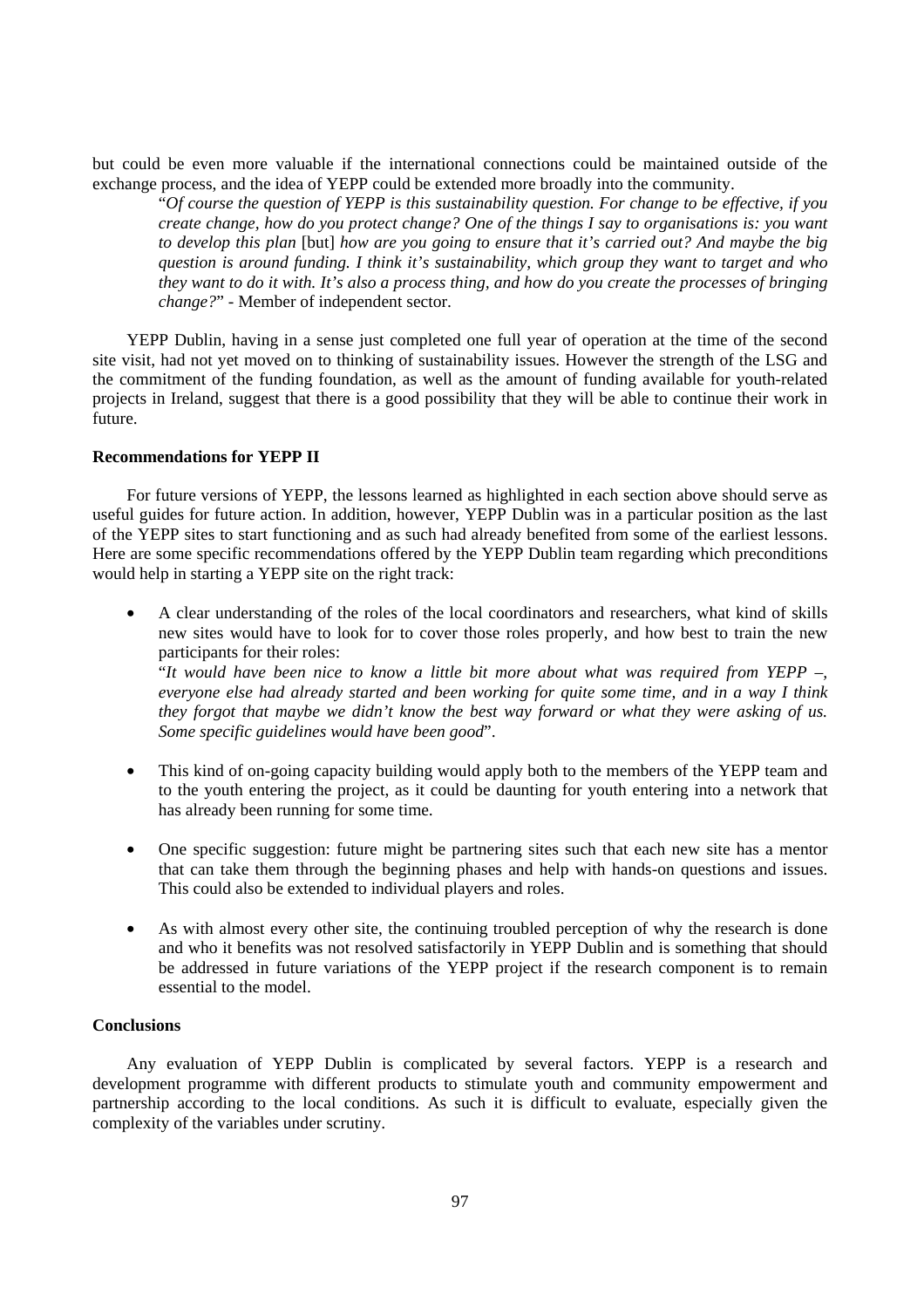In addition, its insertion into a vibrant community means that YEPP Dublin did not start with a blank slate, but rather entered into ongoing networks, relationships, and projects. Projects that were already started were continued under YEPP, projects that were invented elsewhere were adapted for local purposes, and groups allied themselves with the programme and operated in parallel without considering themselves to be an output of YEPP. There is thus a series of non-causal relationships between products and projects which makes it harder to measure change.

Despite this, YEPP Dublin has developed a very strong network of partners on the local level within the community, and has been very successful at including members of administration (particularly those with policy-making relevance) in the partnership. This strategic approach to working locally and impacting policy nationally is unique to YEPP Dublin and one of their particular strengths. The changes observed across the site visits in terms of greater youth participation and the launching of concrete projects are positive indications that this, the youngest of the YEPP sites, is on its way to being a productive member of the international partnership.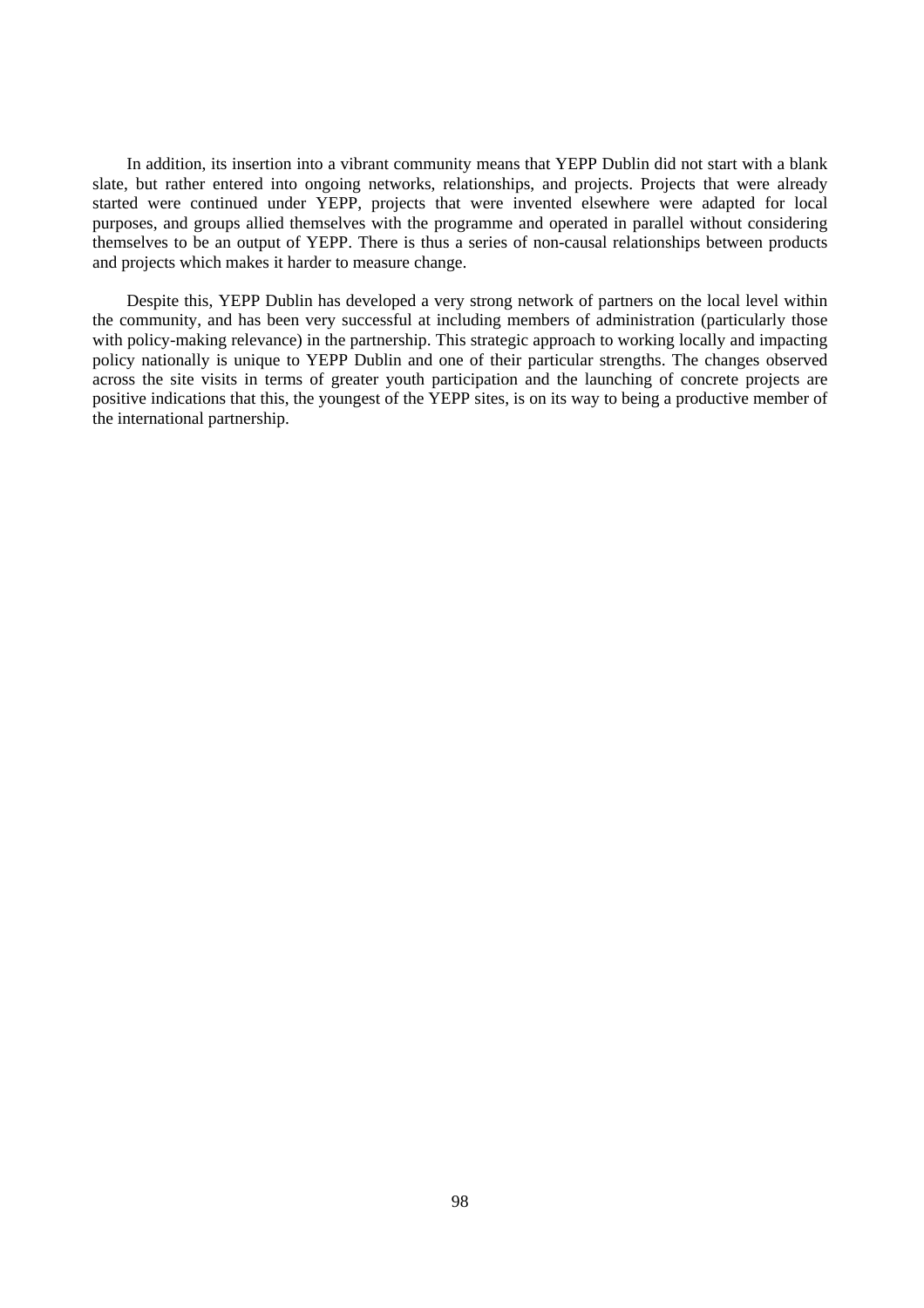# **YOUTH EMPOWERMENT PARTNERSHIP PROGRAMME**

# **EXTERNAL EVALUATION CASE STUDY**

# **KRISTINESTAD, FINLAND**<sup>∗</sup>

 $\overline{a}$ ∗

This report was authored by Tracey Burns (tracey.burns@oecd.org) of the Centre for Educational Research and Innovation (OECD). Thanks to Peter Evans (OECD), Tom Schuller, Head of CERI (OECD), Inge Fagerbakk and Mats Brandt (YEPP Kristinestad), and Angelika Krüger and Peter Bleckmann (YEPP Programme Team Berlin) for their comments and feedback.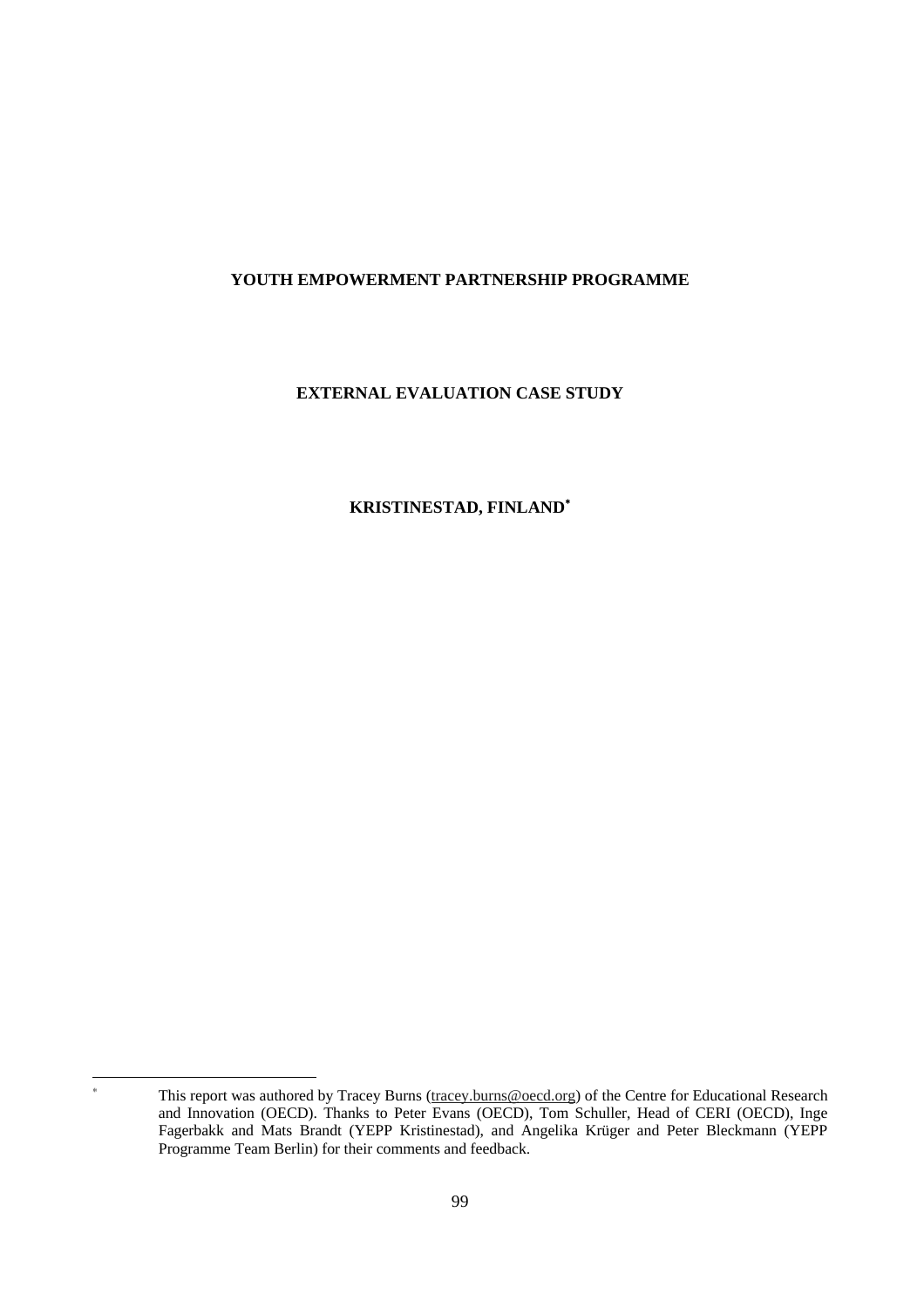# **TABLE OF CONTENTS**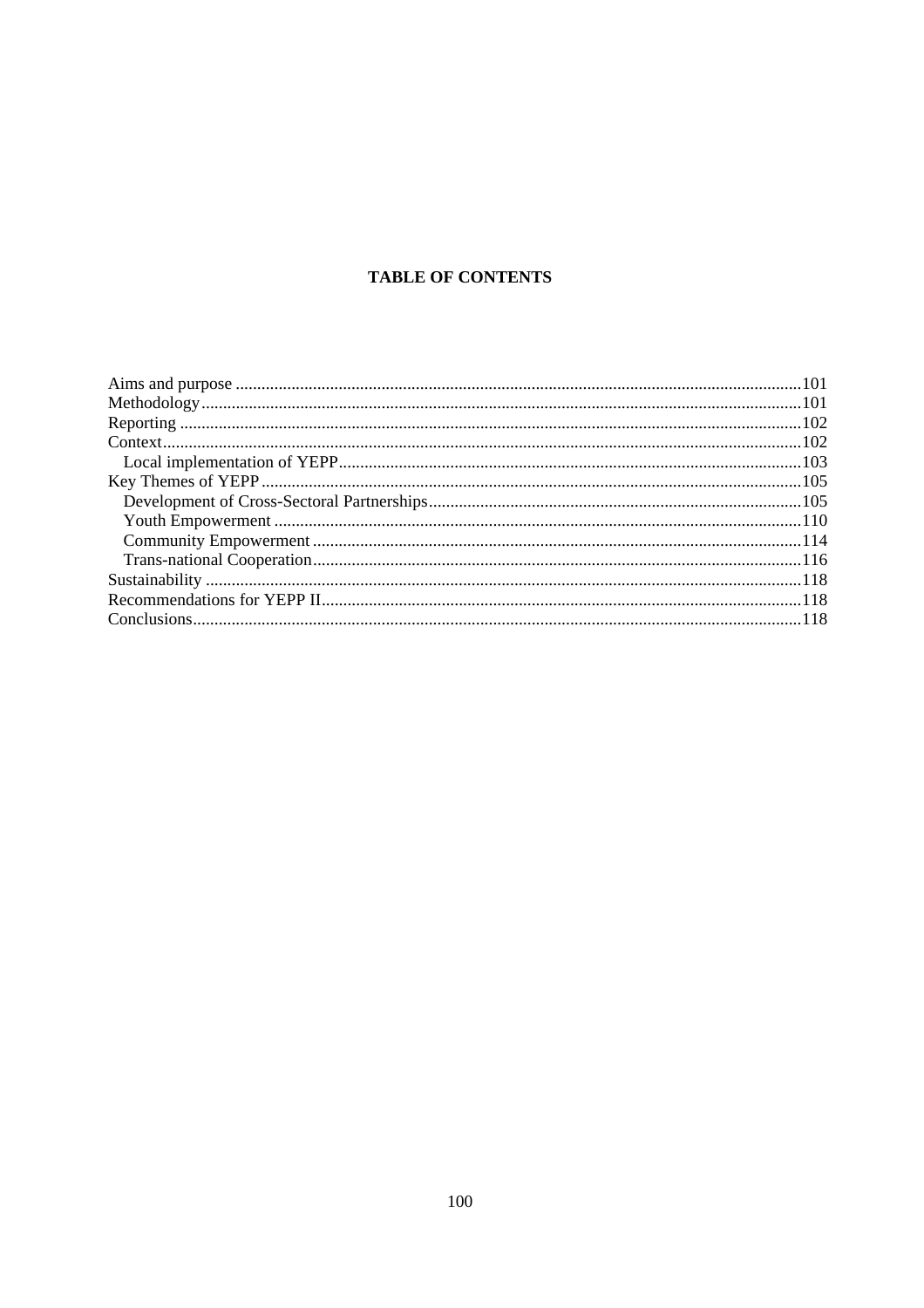# **Aims and purpose**

This report was commissioned by the Steering Committee of the Youth Empowerment Partnership Programme (YEPP) with the following purposes:

- To have a systematic, independent account of the development, perceived quality, and impact of the YEPP site in Kristinestad, Finland, including policy impact on local and national levels.
- To indicate lessons learned in the form of recommendations for future phases of YEPP in order to improve and extend the YEPP experience.

The aim is that this report, in conjunction with the Case Study of the Internal Evaluation, will contribute to a stock-taking of YEPP Kristinestad. It is hoped that the results will be used both internally, for discussion within the YEPP Kristinestad Team and Support Group, and externally for discussion by other YEPP sites.

This is the first in a series of case studies. The series will consist of separate case studies for each of the seven participating YEPP sites and an overarching trans-national report. Ultimately, each of these reports of the external evaluation will be teamed with a matching report of the internal evaluation, with the end goal of providing a thorough yet concise look at the development, functioning, and outcomes of YEPP from 2002-2005.

# **Methodology**

The report is based on semi-structured interviews with:

- The YEPP Kristinestad team:
	- − Representative of the funding foundation (Foundation for Swedish Culture).
	- − YEPP Kristinestad Co-ordinator.
	- − YEPP Kristinestad Researcher (both).
- Members of the YEPP Support Group.
- Youth participants in YEPP and members of the community Youth Council.
- Community members involved in or with experience of YEPP, including local decision-makers.
- National policy makers working in related areas (*i.e.* social inclusion, youth, community development, partnerships).
- Discussions and representatives of the YEPP Berlin Programme Team.
- Observations of the OECD/CERI external evaluation review team.<sup>22</sup>

 $22$ 

<sup>22.</sup> For the site visits this team was composed of an OECD/CERI researcher (Tracey Burns) and a local Inland Researcher, who commented on relevant national policy and local context, aided in organising the visit,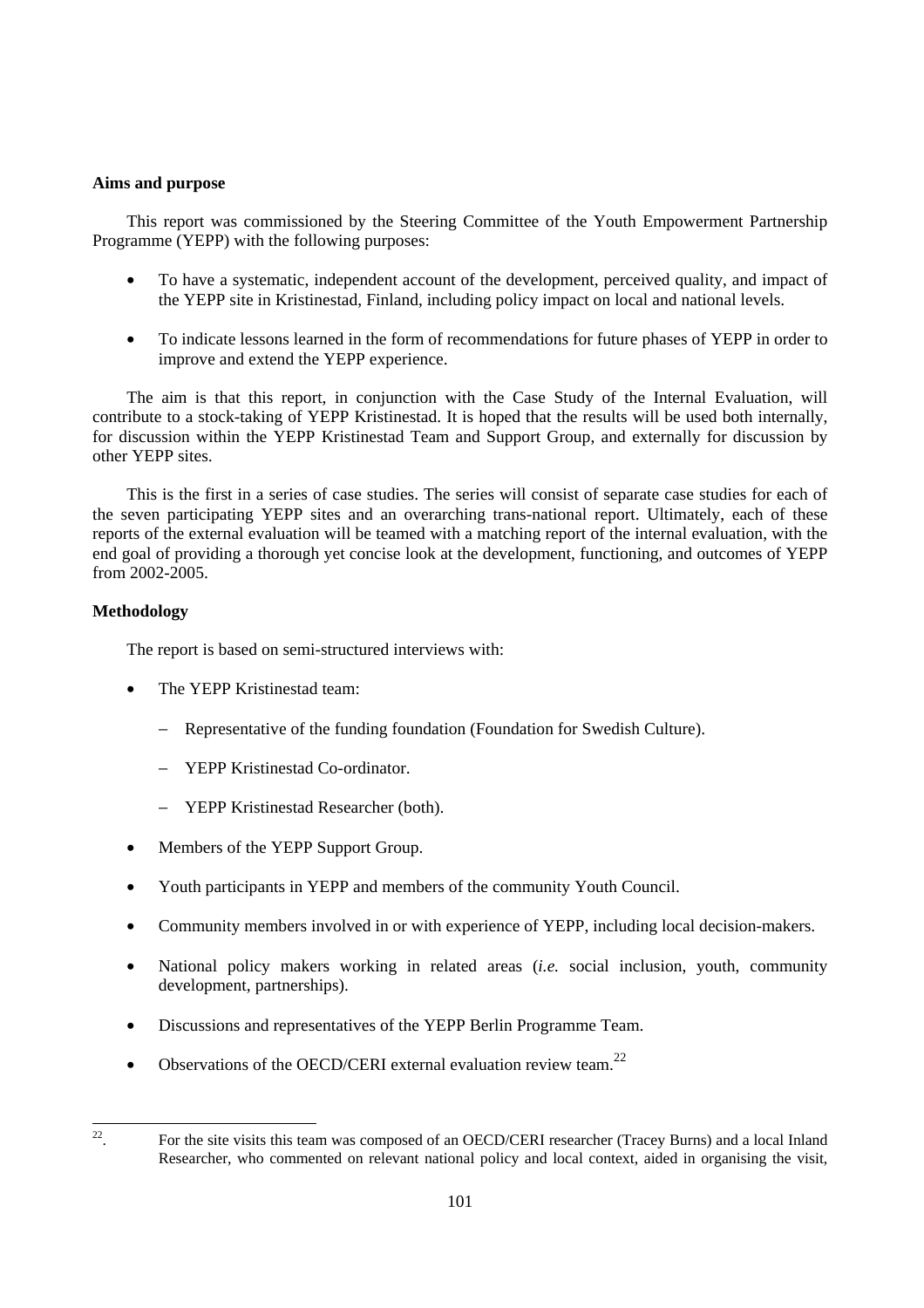In total, more than 42 individuals representing local and national levels as well as public, private, and independent sectors were interviewed during two site visits (the first in 2004 and the second in 2005; see Annex 3 for a complete list of individuals interviewed). Interviews followed a semi-structured format that probed experiences of Context, Input, Process, and Product on the topics of youth empowerment, community development, and partnerships. The experiences and the interviews were divided along sectors (public/private/independent) and levels (mandating, strategic, operational, and field). The interviews were conducted individually unless the interviewee expressed a great preference for another partner (this was sometimes the case for the youth, for example). Interviewees were given the choice of conducting the interview in English, French, or their native language. Interviews were then transcribed and coded using the qualitative coding software N7. Annex 2 contains a more detailed description of the interview process, the methodology used, and data collection and analysis.

# **Reporting**

This report reflects the findings of the external evaluation regarding the development, process, and outcomes of YEPP Kristinestad. It is organized by main themes, looking at partnership building, youth empowerment, and community development in turn. The experience of trans-national co-operation will also be touched on, but briefly, as the final cross-cutting report in this series of case studies will focus more thoroughly on the trans-national co-operation of YEPP.

As one of the goals of this evaluation was to reflect on the processes of change, central interviewees were interviewed on both site visits, during the second of which they were explicitly prompted to reflect on changes since the previous year and plans for the future. Sustainability issues and lessons learned are also reflected.

It is important to emphasise that the bulk of the observations of this evaluation come from the local stakeholders, including youth, themselves, and are not opinions imposed from the outside. Some contributions are quoted verbatim when they seem particularly insightful or when a comment sums up the majority view on a particular topic.

#### **Context**

<u>.</u>

As with all YEPP sites, the local support group (LSG) in Kristinestad was designed to consist of local stakeholders, youth and a representative of the funding foundation supported by a local coordinator and researcher. For the period of the project there was a single Coordinator and a very steady presence of the members of the Support Group, which permitted a stable progression of the project. There was one change of researcher: the first local researcher left the project and was replaced in 2003, with the new researcher continuing to the end of the project. The foundation representation showed the most fluctuation, with a number of different representatives (on both project level as well as management level) across the time period of the project. These personnel changes affected the project in greater and lesser ways as a function of working style and goals, some of which will be outlined below- on the whole, however, YEPP Kristinestad experienced stable personnel and support membership which helped encourage steady and continuous development.

and provided translation as necessary. Inland Researcher 2004: Christian Lindehal; 2005: Asa Dahlvik. Peter Evans of the OECD Secretariat, although not present at site visits, was also a member of the team.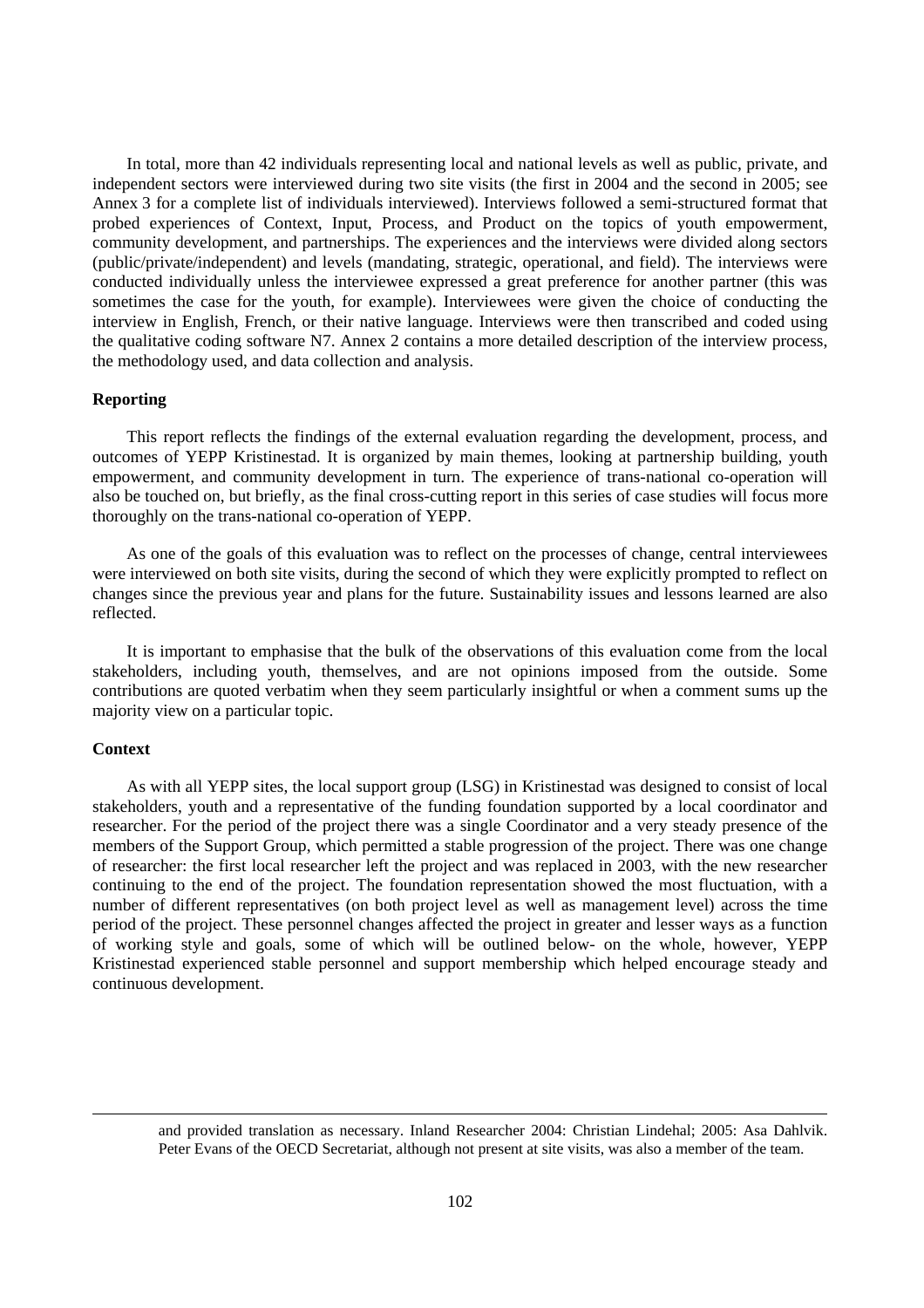# *Local implementation of YEPP*

#### *Coordinator, support group, and foundation*

YEPP Kristinestad is an example of a site that, over the period of the project, developed a strong support group with the help of a central coordinator. This process was aided by continuity as both the coordinator and the core members of the support group remained the same throughout the duration of the project. In this sense it successfully fulfilled the goals of a YEPP site.

"*We had this discussion… could it have been done without the support group, and I am convinced that this could not have been so, because the support group is put together by various people coming from various sectors of life … representing whatever they are most burning for, and this, that we are outside the municipality, but still with very good channels into the municipality, has made us able to do something that would have taken at least five or ten years*  within the municipality." - Member of YEPP Kristinestad.<sup>23</sup>

The strong support group was also marked by an early and proactive youth presence, which is one of the most marked strengths of YEPP Kristinestad. Representatives from the local youth council were involved early and continuously in YEPP, and were a welcomed as an important part of the local support group. This openness to youth participation on the part of the support group as well as a strong and active youth council combined to create a successful and vibrant collaboration across the duration of the project, and was perceived positively by both the "oldsters" and the "youngsters" involved.

The process was not without challenges, however. There was some initial dissatisfaction with the openness of the support group and how willing they were to include new partners in the venture – and share the funds available- although this was eventually overcome. One of the main barriers was uncertainty of the funding of the coordinator- at various times during the process his funding was slated to be discontinued and was reinstated only at a later point. This of course was difficult for the coordinator himself (who in the end took a pay cut in order to be able to continue working for the last year) as well as for the support group. These funding decisions were made despite the fact that within the support group it was widely acknowledged that the coordinator was essential to the process:

*"… It fell into place and has been working well and I think a lot of that is because of the coordinator. He is like a spider in the centre of a web, and he keeps all the threads together*." – Member of YEPP Kristinestad

The decisions on funding were made by the foundation, and reflected dissatisfaction with some of the requirements of the YEPP model. Specifically, there was continuing financial support for the research aspect of the project but some reluctance to fund the co-ordination side of things as would be required by YEPP. The foundation representative himself was very active in the project and support group, and very much in favour of the goals of the project, but did not in the end agree with some of the suggested structures or means to achieve those goals. Unilateral decisions regarding funding were made that would have changed the nature of the project and the Programme Team was obliged to intervene to preserve the original YEPP structure. This raises questions about how the nature of partnership is perceived in projects such as these as well as how one sustains agreement on the running of projects over the long-term, which will be discussed more fully in other sections.

23 Attributions are provided if it is not clear from the context which group is speaking. Attributions are intended to be both specific enough to guide the reader and general enough to preserve the identity of the individual speaker. In this case "member of YEPP Kristinestad" refers to the core group comprised of the Local Coordinator, Local Researcher, Foundation Representative, and Chair of the Support Group.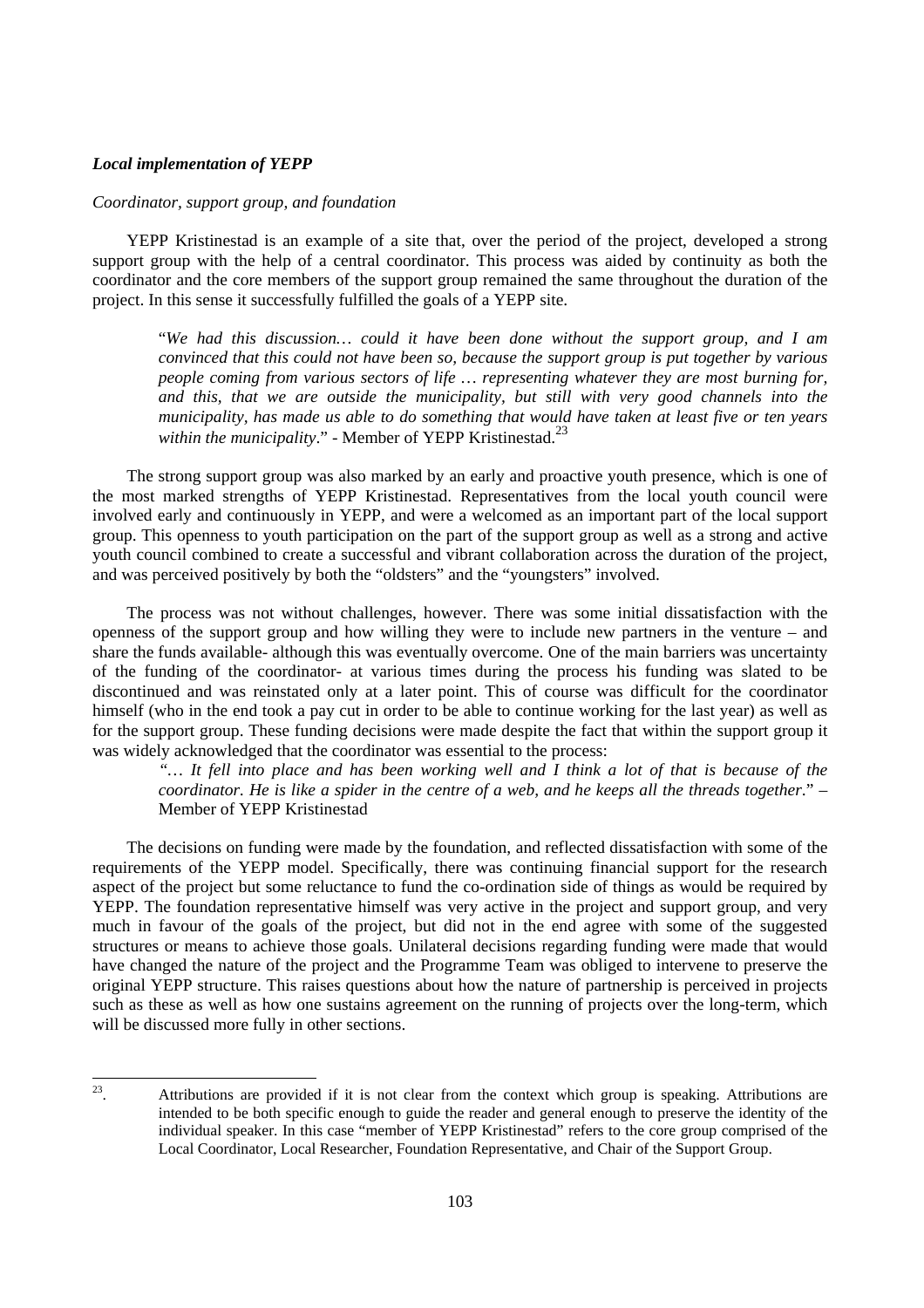# *Research*

As with many of the other YEPP sites, the research component of the YEPP design was not fully realised in YEPP Kristinestad. This was not a reflection on the researcher(s), but rather a reflection on the difficulty of incorporating research as a central part of a community project. One of the barriers to the full integration of the research component was a lack of funding and frustration on the part of the funding foundation with the way the research was being designed and utilised:

"*I also think that we can't make enough use out of the local research to get the feedback loop to work properly. The local research is a bit too cumbersome and it's certainly not accessible to young people. I would have imagined a… lighter evaluation process where it would have been more focused on the learning experience and I think the instruments we have today aren't really fashioned for that*."

This struggle with how best to incorporate the research was shared by most of the participants, including the researchers (past and present). One key area that was felt lacking was preparation:

"*From the beginning it was quite unclear… if the YEPP from the beginning had been more clear…if there had been one year of preparation with people employed to do the preparation then it would have been easier to start. But on the other hand, we know that you very very seldom get funding for doing planning and preparation. That's something that the whole project world is suffering from I think*."

The design of the project was of course developed over time, with adjustments made by the Programme Team based on feedback received, and these changes alleviated many of the complaints. Still, there was a continuing difficulty with the research component. Some aspects of the researcher's role were very much appreciated, for example, the help in the creation of the operational plan. But others were much less welcome, and there were doubts about whether some of the evaluation measures were useful for the site itself:

*"…after the first year we had YEPP Kristinestad who had gone from confusion to security and pride in developing a clear and concrete operational plan for 2003, and then gradually the report that the researcher starts producing grows bigger and bigger so when we came to March 2003 … we had one gigantic meeting with the researcher in which we ran through some CIPP report or something - it just went on and on and on and dragged through the pages, and people started nearly falling off the benches, it was too much and she said so as well.*" - Member of YEPP Kristinestad.

Given the perceived under-utilization of the research, funding also became important:

"*Then you also have to be pragmatic, if people don't avail themselves to this tool then maybe you should also ask why should we put all this money into this because it's research for pages that no one is going to read*." - Member of YEPP Kristinestad.

The question of the balance of funding for perceived local interests (the coordinator, project funding) versus external interests (the majority of the work of the local researcher) was one that came up across both years of the interviews, and was not satisfactorily settled for the majority of individuals who raised it as a concern. This also had an impact on how well the researchers were able to do their work, and how supported they felt:

"*But, I don't know… it's a money thing, they think 'oh she doesn't need that much money she's only writing the reports and nothing else*.'"

This continuing troubled perception of why the research was done and who it benefited was not resolved satisfactorily and is something that should be addressed in future variations of the YEPP project.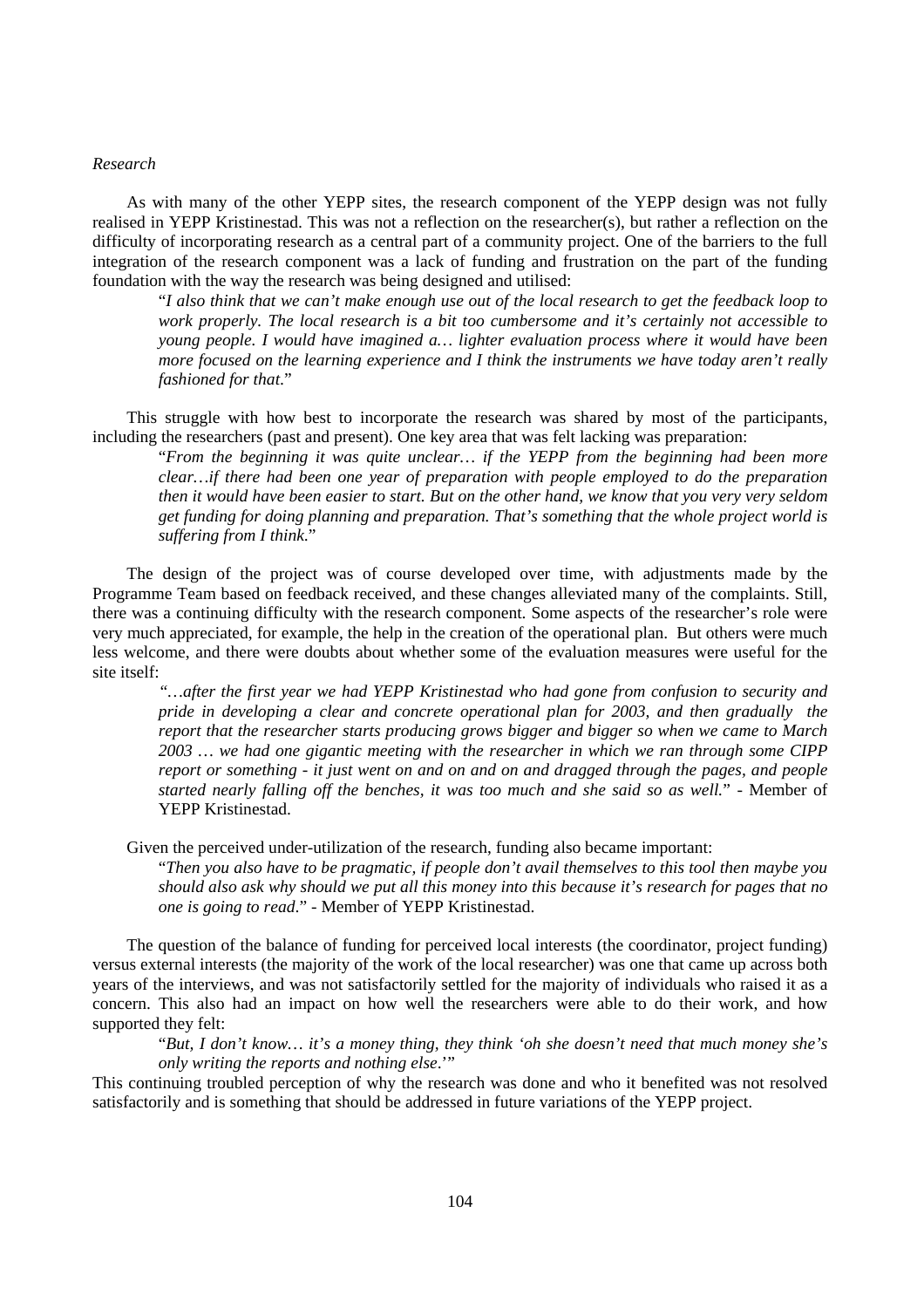*Summary of local implementation of YEPP* 

- Strengths:
	- Successful creation and continuation of local support group (including strong and active youth participation)
	- − Strong local coordinator
- Weaknesses:
	- Longer-term funding questions regarding willingness to support project model as required by YEPP
	- − Continuing difficulties with research component; research component not fully realised

# **Key Themes of YEPP**

In terms of evaluating YEPP Kristinestad it is important to remember that YEPP has a strong process component as well as different types of outcomes. The process side cannot be fully captured by an EE, but is fully described in the IE. This section therefore, focuses on the main outcomes relating to cross-sectoral partnerships, youth empowerment, and community empowerment.

"*The end result is a process in a sense. We already had a lot of the pieces of the puzzle in place in Kristinestad. You had the youth council, you had a strategy for the youth council and stuff like that but you just needed to piece them together and you needed a network that would support it, to bring it to another level. The strength of the network was that it could stay in the background and let the young people do the stuff.*" – Member of YEPP Kristinestad.

This section looks at cross-sectoral partnerships, youth empowerment, and community empowerment in turn, focussing on the process, the products (in terms of key changes and challenges), and lessons learned for the future. Where appropriate, the context of national policy and comments of national policymakers are integrated into the analysis.

# *Development of Cross-Sectoral Partnerships*

YEPP Kristinestad, in developing a strong support group, was successful in bringing together representatives from various sectors to work together, especially the public and independent sectors. As with almost all the YEPP sites, the involvement of the private sector was more difficult and took more time. This section will look at the process of building partnerships by focussing on selected elements of partnerships, including:

- Communication and networking.
- Quality of co-operation (among partners).
- Co-operation between sectors.
- Triangulation (*i.e.* the effective combination of public, private, and independent sectors).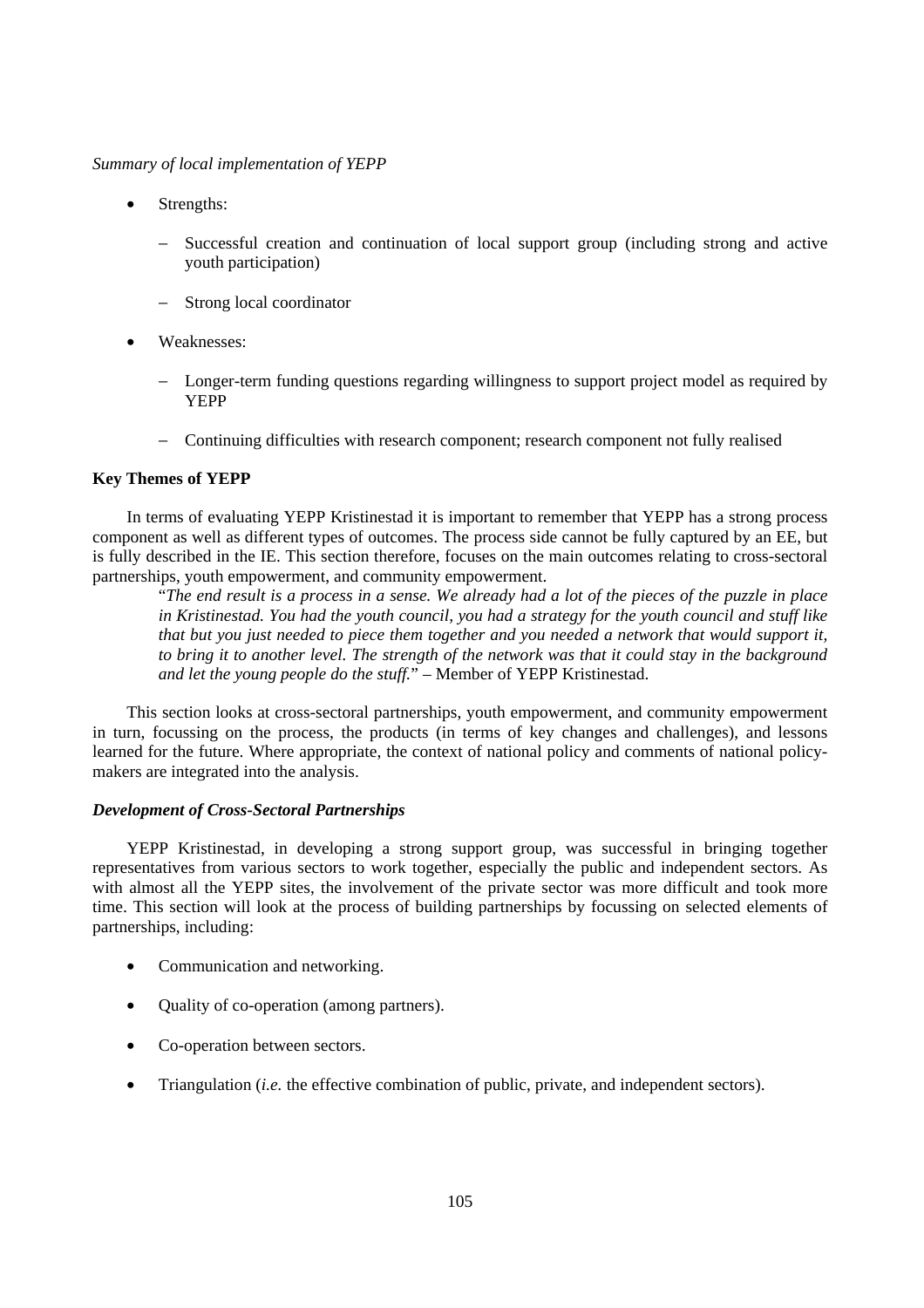Before going into more detail, it is important to remind ourselves that partnership, in its truest form, is actually very simple. It consists of people working together on a common goal. In order for this to be accomplished, the willingness to work together is a necessary (but not sufficient) precondition:

"*It's important that everyone can see almost at once the good things they can get. It if I can see that that's important for me in my work and it helps me to do it in partnership, then maybe it's easier to co-operate. But if I cannot see anything good waiting for me then I don't start any cooperation.*" - Private sector representative.

# *The Process*

Bringing together partners from different sectors to work together can be a difficult process. In the case of YEPP Kristinestad, it was initially rather easy, as the support group capitalised on the existing relationships and networks in their small town. This included members of the public sector, including representatives of the local administration and teachers, as well as members of the independent sector. The private sector was initially formally involved but the representative did not attend the meetings, so it was only later that the private sector began actively participating in YEPP Kristinestad.

Despite a general pre-disposition to partnership, the process can be complicated by different working styles and expectations among the sectors. Comments from the youth on the process of working with the public sector were not surprising, and revealed that they (in addition to the private sector and the independent sector) sometimes found the bureaucratic process to be slow:

"*They have been supportive in some issues but sometimes I think they forget us but then I just realize it takes so long for them to like, go through with things*."

These comments were supported by similar comments from private and independent representatives (see Challenges section below for comments the different styles of the private sector).

On the whole, the communication and networking among the YEPP Kristinestad partners was considered good, except for the requirements of the research process. YEPP is at heart a research and development project, and as such required clear feedback, evaluation, and commentary from the partners. This was perhaps the most difficult process for the stakeholders involved, as they were unused to spending time formally evaluating their initiatives. The research was also felt at times to be overly cumbersome and imposed by an outside force rather than being generated by local need, which as noted earlier, reflects an incomplete understanding of the research component of YEPP. (See the Research section for further discussion).

In developing partnerships of any kind, the most important requirement was that there be shared goals and complimentary skills that can be combined:

"*You need to have a common focus from the start and you need to pool resources because usually, if it's a really worthy cause then … we won't have the resources to pull it off by ourselves, it's better if we have some other party with us which contributes funds or competences*." – Member of YEPP Kristinestad.

Once this has been accomplished, strong communication was considered to be the second most important element of an effective partnership. Some of the challenges involved in establishing strong partnerships were related to imperfect communication:

"*The difficulty, and challenge, but also richness, is that you come from different organizations, education and background [and you must] find a common language to talk about issues*." – Independent sector representative.

Underpinning this point is that Kristinestad is a municipality with two official languages and two cultural communities, which adds to the complexity. The division between the Finnish-speakers and the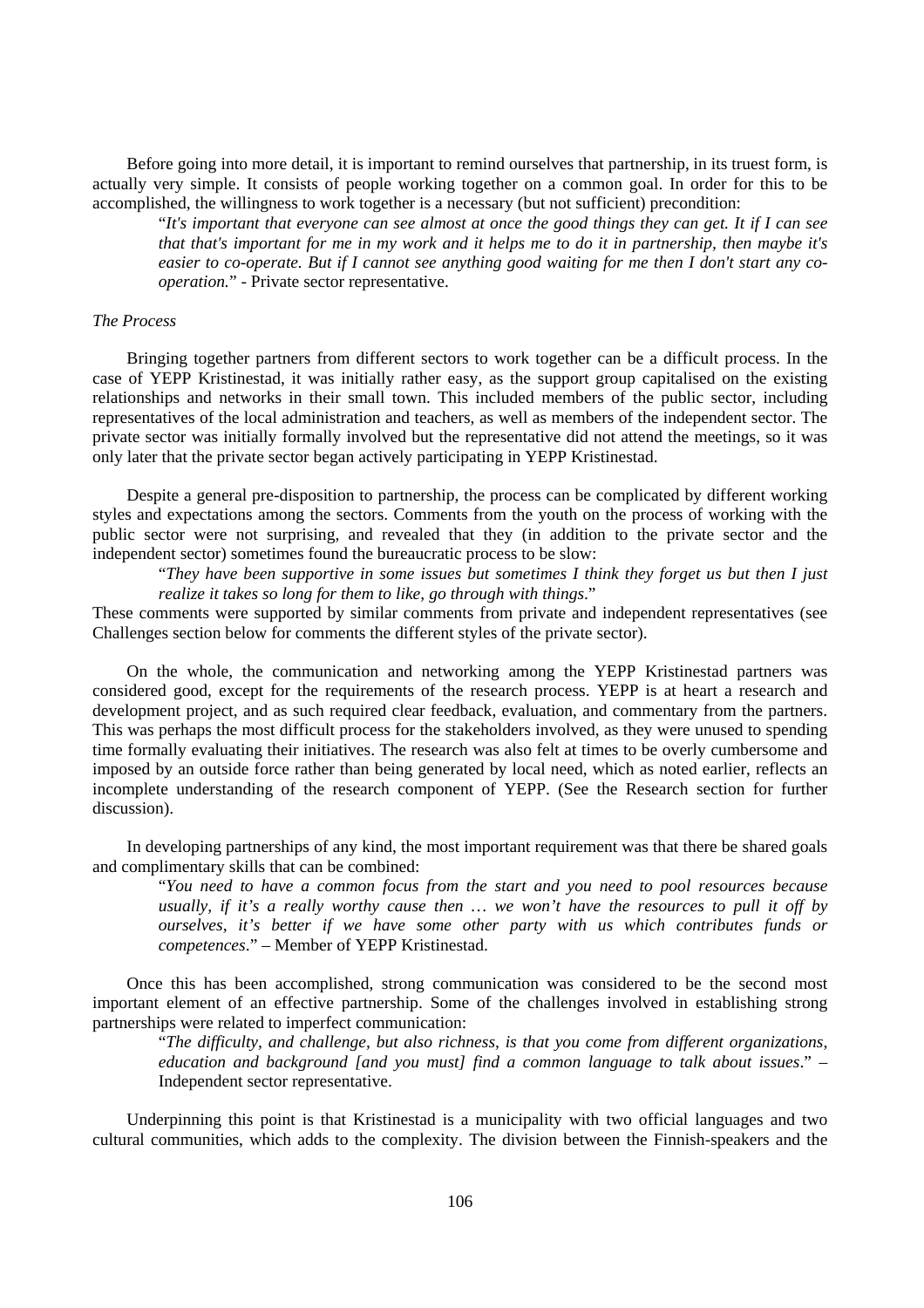Swedish-speakers was a common theme in the interviews and was also a concern for partnerships and communication:

"*The problem for people here is maybe that the Finns are more shy, and it's harder to – they work as hard, but they don't talk so much and they don't make contacts so easily*." – Public sector representative.

The quality of cooperation and the cooperation between sectors was generally good, particularly for the public-independent sectors. There was a long tradition of working in public-independent partnerships in Finland and participants felt very comfortable with their roles in such a partnership. The private sector was more of a challenge, however (see Challenges section below for more details). In fact for triangulation (and the effective partnering of public, private, and independent), the site visits did not reveal effective descriptions of either the process or the outcomes of such a partnership. However since the site visits several concrete examples of triangulation have matured: partnership with a professional Norwegian media producer and the municipality have created the Ungdomskanalenm/Youth Channel (November 2005), and the workshop on Media, Identity and Citizenship (held in Norway) in 2006.

# *Key changes*

YEPP Kristinestad forged a solid and diverse support group in the period between 2002 and 2006. From an initial group of a few committed individuals, a broader community-based network of public, independent, and (eventually) private sector was formed. This in itself was a positive result.

The youth were heavily involved in the partnerships of YEPP Kristinestad, and used their networks and influences in increasingly sophisticated fashion across the course of the two site visits. One idea often expressed by the adults (but, it must be said, not by the youths) was that the youth were more open to cross-sectoral partnerships because they were not yet "indoctrinated" within a particular sector. Whether or not that is the case, the Youth Council has established a serious of extremely successful partnerships with local administration, schools, independent bodies, and local businesses.

# Inclusion of the private sector

YEPP Kristinestad was a site where clear progress was made over time in terms of private sector involvement. During the first site visit one of the stated goals from the 2004 site visit was strengthening of the involvement of the private sector. In 2005 there were indeed new initiatives, including the development of a young entrepreneur project that had a large number of participants and had been picked up by other areas in the region.

The problem was not that the private sector did not care or was not interested in the work, but rather that they either were not aware of it or were unsure of how they might become involved. In addition the businesses are generally quite small and so do not have the funds, time, or workforce in order to participate. Ideally, YEPP needs to be explained and marketed in terms of concrete outcomes and not processes.

"*It isn't something that we are used to establishing so the contacts are very hard at the beginning. If you want to go to a private sector, you have to offer them something very concrete,*  [and] *a lot of YEPP is of course not that concrete... But if you are able to do that, I think that you will find that many entrepreneurs are very willing to participate because they are very concerned about the conditions in our city*." – Independent sector representative.

# *Challenges for YEPP Kristinestad*

There were several challenges that emerged from the interviews conducted for the external evaluation. Despite the fact that several YEPP projects, such as the Little Parliament, were located in schools, it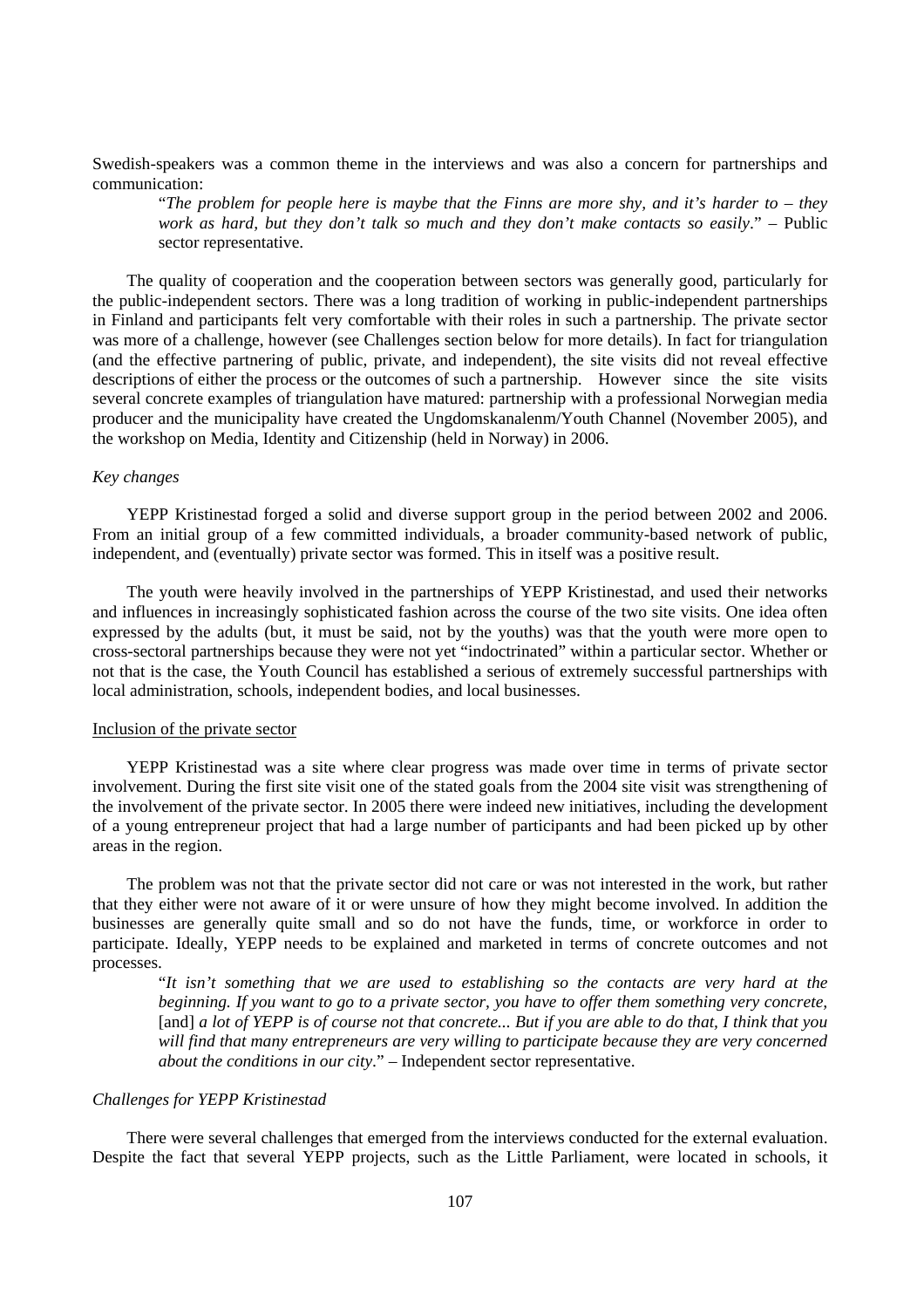remained difficult to increase further the participation of schools and teachers in the project, especially teachers from Finnish-speaking schools. The relatively low level of participation of schools was a frustration for some of the project members and the youth themselves, who spoke about the resistance of the school directors. Much was made of the traditional Finnish way of running a school, which, it was explained, came down from the Tsars and was a model that was fundamentally opposed to active youth empowerment and participation and was not moving with the times:

"*The schools are not very good at it, they are still teaching memorising … you don't analyse 'what does this mean, what happens if you do it like this... It's slowly changing, with new curricula, but sometimes even if you get them, the school tends to go on as it did before*." – Teacher.

In addition to the resistance from school directors, it was felt that the teachers were also not as open to participating as they could be (with the exception of the few teachers who were very much involved). This was due partly to a lack of time for very busy teachers, but also partly to resistance to change:

"*The youth themselves have tried to make the teachers cooperate, and have some lectures together like gymnastics but they said it didn't work out that well because the Finnish people were in one team and the Swedish in another. It didn't make quite use of the situation.*" – Teacher.

Another challenge was how to continue to increase the participation of the private sector, and how to capitalise on the progress that had already been made in this area. As with many YEPP sites, YEPP Kristinestad had difficulty interesting the private sector in the project and in maintaining the interest of those private sector representatives they were able to attract. Certainly the members of the support group were aware that different working styles might be a difficulty for the private sector representatives:

"*A disappointment has been that even though the entrepreneurs association participated in the project they didn't find it necessary to participate in the support group meetings. I don't know why that is …* [maybe] *it's not easy for the entrepreneurs themselves to act in this formal public/private partnership. It's so novel for them that they are not used how to do this.*" – Member of YEPP Kristinestad.

This was also directly supported by the private sector representatives themselves:

"*For instance, in this project there's a guy from Kristinestad who's hired to I suppose be a link between the private and the public, and he was not taken into this project so as to avoid slow decision making*."

An additional clear challenge, then, was how to bridge the different working strategies of the sectors. This is of course the standard challenge in cross-sectoral partnership building. From the perspective of overcoming these obstacles, the members of YEPP Kristinestad show that they are clearly committed to:

- Approaching and welcoming representatives of the various sectors into the support group.
- Raising awareness about different working/communication styles and expectations for timelines across the different sectors.
- Engaging in a dialogue about what might and might not be needed to improve the quality of the partnership with the private sector.

Still a challenge, at least as reflected in the interviews of June 2005, was putting the understanding into action and:

• Keeping reports and documents short and direct.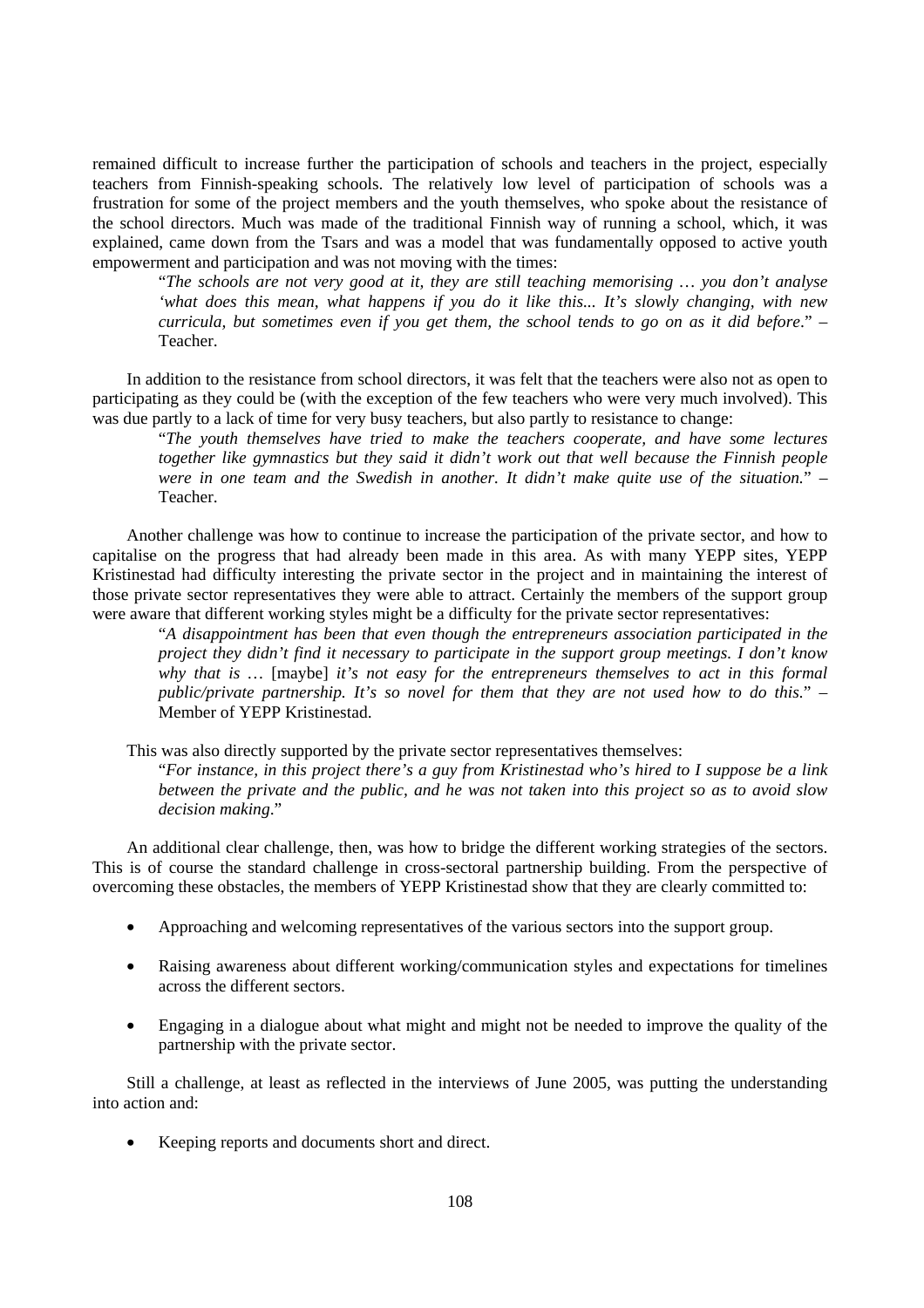- Keeping meetings on-task and on-time.
- Structuring initiatives so that there is a more immediate sense of accomplishment, and a way to measure and communicate those accomplishments.

These action points would be welcomed by many members of the project, and not just those representing the private sector.

#### *Challenges from the policy world*

As a result of a deliberate intention to involve the public sector from the very beginning on the part of YEPP Kristinestad, this site has been actively supported by members of the municipal administration and more recently branched out to regional partners. On the national level, there were a number of projects similar to YEPP, including the Youth Participation Project, which is a longitudinal project operating in 38 communities across Finland and focussing on partnership and youth participation. Interviews with national policy makers in education, labour, and the social services were very positive and many of the comments made were similar to those from the local level.

One of the problems in establishing cooperation and partnerships on the national level was building trust and clear communication. In this domain shared language was again was named as an important component of partnerships, not in the sense of different communities (Finnish and Swedish) but rather in terms of shared definitions and terms:

"*To understand, truly and deeply. Because already in the same country, for example in Finland if you are working together with school, with youth work, also administration and things like that, the words mean always different things.*"

Partnerships between sectors, especially with the private sector, were very uncommon, except in the case of the Ministry of Labour and employment training programmes. Cooperation with the independent sector was more common but still not regular, and was not perceived to be a priority.

However it seemed that cooperation within the public sector itself could be trying enough, particularly between administrative departments that do not have a tradition of coordinating services or working crossdepartmentally. This is true even in an environment where "horizontal cooperation" between Ministries and departments is explicitly encouraged as part of the formally adopted Youth Act (passed by parliament in January 2006). The following exchange between the OECD researcher (TB) and the national level public sector interviewee (I) illustrates one difficulty of multi-disciplinary partnership within the public sector:

T.B: *Right so you still have health and labour and education in each municipality so that's a lot of co-ordination.*

I: *And people they really are not speaking the same language*.

In addition to varying definitions of terms, the ability to cooperate across Ministries when funding or power is at stake can be very difficult. Interviewees spoke of the importance of profile, such that it was their Ministry that wanted/needed to have the last word on a topic, even when they in fact agreed with something another Ministry had proposed. This kind of posturing is of course not restricted to Ministries but does tend to make working in cooperation difficult.

#### *Lessons Learned*

A number of lessons learned can be gleaned from the work of YEPP Kristinestad in cross-sectoral partnership building, including the importance of: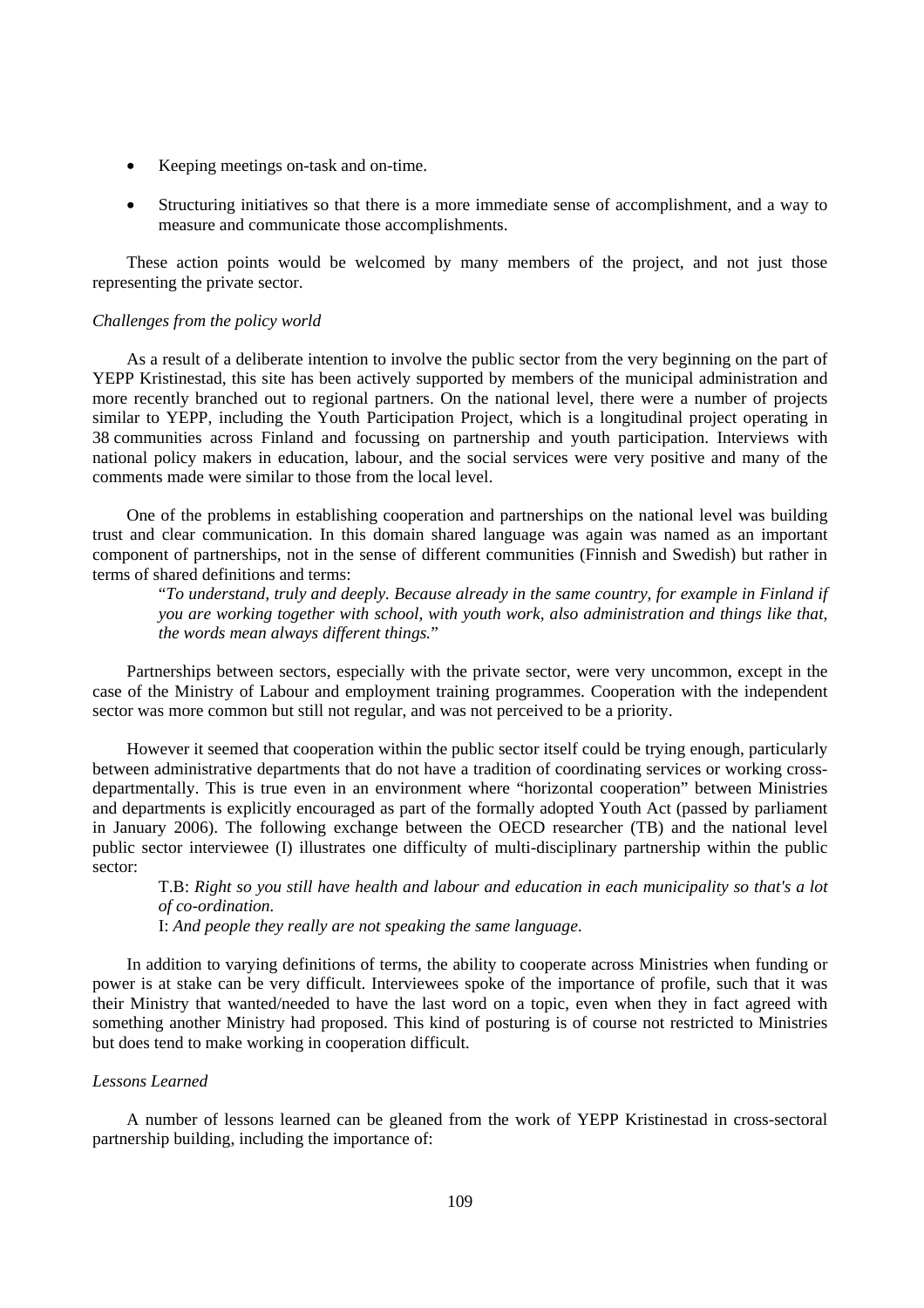- Involving all sectors early in the process to instil a sense of ownership.
- Communicating what YEPP is in a concrete way to prospective partners in all sectors (and youth).
- Establishing shared terms and definitions so that clear communication can take place.
- Respecting the working styles of the different sectors and being willing to be open to all prospective partners.
- Understanding barriers to cooperation within a sector (*e.g.* public administration) and getting buy-in from leaders who can support the process of change.
- The bottom line is always the people involved and the willingness to work together: "*The chemistry between people is the most important thing and if you can't get that to work than the sector differences don't matter.*" - Private sector representative.

## *Youth Empowerment*

YEPP Kristinestad was very successful at including youth and encouraging active youth participation in the community. During the 2004 site visit there was already a very high level of youth participation and it increased in 2005. The strongest change observed across time was the type of activities undertaken by the youth, which in 2004 were primarily social but in 2005 also included political and community development. At the time of the last interviews they were very directed and strong: the youth council had a series of new projects and an operational plan to take them through 2007.

Youth empowerment can be thought of as being comprised of several facets, including:

- Identity (which here we broaden to include social/environmental/and health identity).
- Citizenship (in political/legal terms).
- Economics of/and education (school-work).
- Cultural (music, arts, etc.).

Empowerment on any or all of these dimensions is both difficult to measure and, when measured, of uncertain causality. It should be stressed that many of the projects (such as the Little Parliament and the Cultural Café) were not inventions of YEPP or the Youth Council: rather, they were taken from other initiatives and adapted successfully to the Kristinestad environment. This fact also makes evaluating youth empowerment difficult, as it increases the uncertainty regarding what can be directly attributed to YEPP versus the larger community-based programme context. Still, it is possible to identify a number of projects which were aimed at promoting empowerment along the dimensions laid out above, and which were identified as successful by the youth and project leaders. Before we turn to a discussion on outcomes, however, it is useful to think about the process over time.

## *The Process*

As already mentioned, youth empowerment and active youth participation was a key goal for YEPP Kristinestad from the very beginning of the project, and remained so throughout the project's lifespan. This continuity gave stakeholders a chance to observe how the youth were evolving and maturing over time: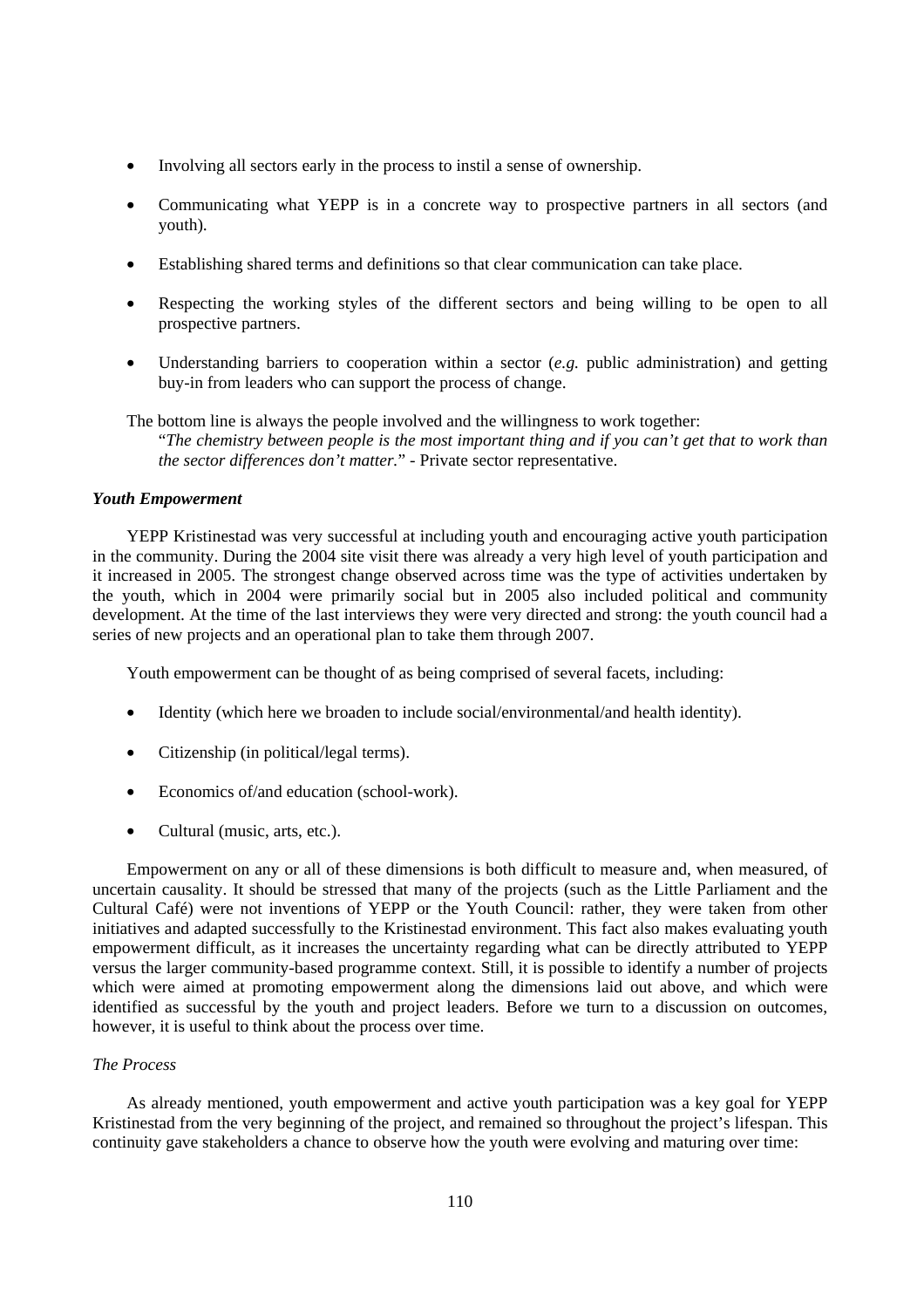"*For what I see from the youth council and participation at our meetings, I would say I find it very interesting to see how some of them have grown and are able to take initiatives and do newspapers. I was very pleased by this last newspaper that they did because I was very interested and keen on reading the whole paper. So in that sense it's been a great journey…*" – Member of YEPP Kristinestad.

Still, the process was not always smooth, and the slow pace of change was not always easily borne by participants (especially the youth):

"*I think that everybody should be involved, the children and the young people in school and the teachers, and it should go a lot faster … so that people like me, like my age, that aren't interested*  in the youth council and politics, they think it takes too long and they don't understand why it *can't go faster. They like it to be fast and they like to see the results.*" – Youth representative.<sup>24</sup>

On the whole, however, the presence in the community of a high-profile international project that lasted well beyond the typical three year project life-span had a significant impact on the hopes, dreams, and projects undertaken by and for the youth of Kristinestad.

## *Key changes*

YEPP Kristinestad has had a number of concrete outcomes from their work:

"*Two very concrete and visible things are the little parliament* [and] *also the idea wall that has been set up in schools where people can come up with ideas for improving things. Also the Culture Café, which visits all the villages and has become very popular here and will live on*." – Independent sector representative.

The kinds of projects the Youth Council is currently working on cut across all the four dimensions of youth empowerment, and as stated in the beginning of this section the strongest change observed across the site visits was the type of activities undertaken by the youth, which in 2004 were primarily social but in 2005 also included political and community development. It should be stressed that the members of the Youth Council perceive themselves to be contributing to YEPP but are not themselves a YEPP project; that is, they existed before YEPP and will continue to exist after YEPP is gone. That being said, they believe that the funding and guidance they received from YEPP helped them develop their work more quickly, and they are pleased to have been involved.

On the identity dimension, the Cultural Café has been very active and continuously run over several years. There are also a number of other projects aimed at empowering youngsters' health and lifestyle, social identity, and encouraging mixing between the Finnish-speaking and Swedish-speaking youth of the area.

On the citizenship dimension, the youth council has been very active and continued to evolve across the site visits. For this evaluation the empowerment of the political/legal dimension has been marked in the participants of YEPP Kristinestad:

"*Yes, maybe I think I become more interested from the youth council about politics so I want to learn more about politics, I want to learn more how things work in Kristinestad*." – Youth representative.

On a political/legal perspective YEPP Kristinestad has also been successful at influencing the local municipal administration, and this is perceived as a direct result of YEPP:

24 24. It should be noted that "youth representatives" were also often members of other groups, such as the Support Group.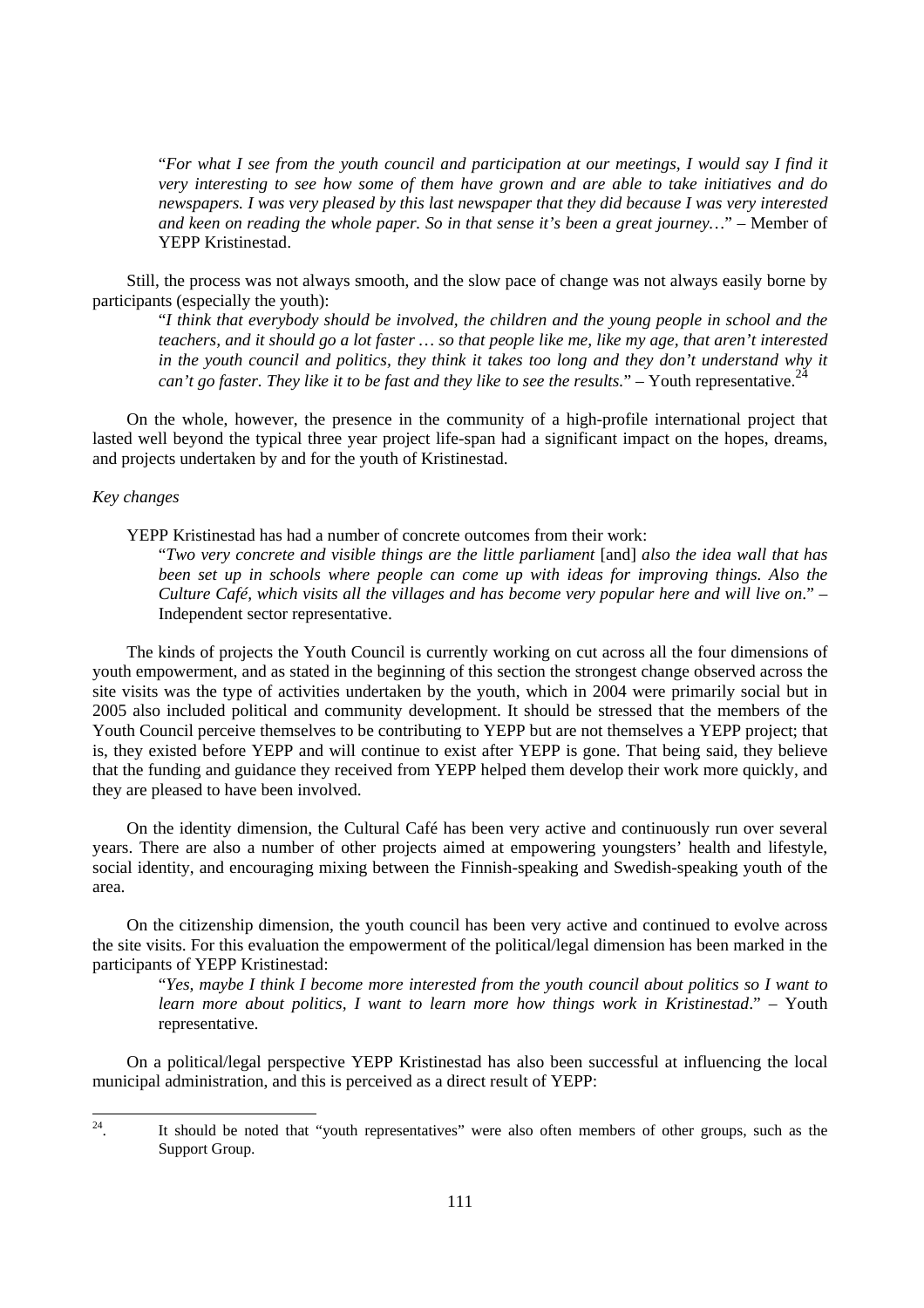"*You can see it in the document paper. You can ask [name] to pull up the strategy for the annual work plan of the municipality, and you see in 2002 it doesn't say youth work, but in 2003 it does.*" - Member of YEPP Kristinestad.

The dimension of economics and education was less pronounced but did evolve over time. The creation of the young entrepreneur project was a successful attempt to empowerment of youth along economic lines, and was a marked change from the first to the second site visit. Educational empowerment is addressed by the project, but there has been some resistance to it on the part of the schools (see Partnerships section for more details).

Lastly, the cultural dimension was on-going throughout the project and is closely linked to the identity dimension, in that most products concerned with culture also focused on the relation between culture and identity (*e.g.* the Cultural Café and bringing Finnish and Swedish speakers together as well as the music and citizenship international youth workshop (see Transnational section below for more details). These projects were considered quite successful by the youth and adult members of the support group, although of course a direct measure of how they influenced youth empowerment is impossible to obtain.

### *Challenges for YEPP Kristinestad*

One clearly identified challenge was the inclusion of Finnish-speakers on the Youth Council. In 2005, they had succeeded in increasing the number of representatives from two (in 2004) to five (out of a total of 20), and were planning on continuing to encourage the participation of Finnish-speaking youth in activities.

"*I'd like to try and activate the young people more that they're being activated right now, still try to reach those that haven't been reached. I'd try to … improve that by being more active in the schools, especially the Finnish schools*." - Independent sector representative.

Another challenge was to increase the participation of teachers and schools in the project, from both the Swedish and Finnish- speaking communities. The initial reluctance of the schools to participate more fully (see Partnership section above for more details) was not entirely overcome and this was a concern for most of the support group, including the teachers' representatives.

A final challenge was the challenge of all projects once the initial period of rapid growth and excitement wears off: how does one sustain interest across time? Given that YEPP Kristinestad has lost its funding from the Swedish Cultural Foundation, there is a distinct possibility that the project will be radically changed in the future, with the first change being the loss of the international exchanges. Some worry that this will seriously reduce youth participation:

"*I'm a bit afraid that when we lose this international gloss then we might also lose some of the enthusiasm.*" – Member of YEPP Kristinestad.

#### *Challenges from the policy world*

Despite the public support given to the youth council, there is still an acknowledgement from within the local administration that the challenge is ongoing*:* 

"*Being located in the public sector and municipality for a year I wouldn't say that they talk a lot about youth and that sector. It's just when it comes to elections you say a few words!*"

This statement was echoed at national level, and reflects a common thread across the interviews regarding how one goes beyond just talking to effect meaningful change on a policy level.

In many ways this is a very good time in Finland to do youth work: The new Youth Act that was implemented in January 2006 calls for increased co-operation among ministries and divisions ("horizontal co-operation"), and the President herself, newly re-elected, has spoken about the importance of youth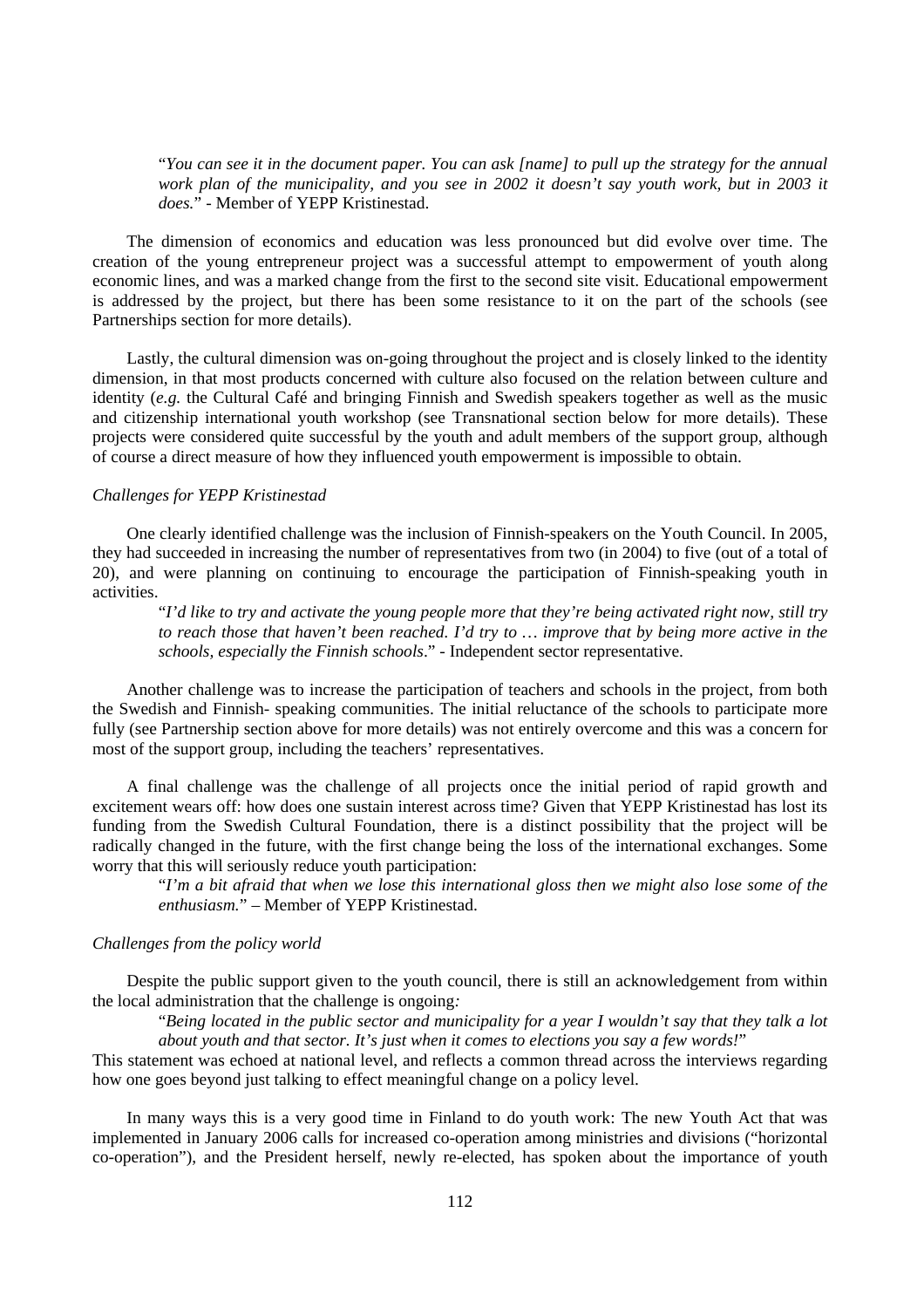work. Indeed it is the Prime Minister's Office that funds the Youth Participation Project, which involves 38 communities and focuses on youth empowerment, partnership, and community building and is scheduled to run until 2007.

However the national policy-makers we spoke to were cautious with their excitement: there was concern that the Youth Act, although well-intentioned, was not enforceable. They were also worried that this new concern with youth was just a fashionable moment, and that there was no clear commitment to making changes in the way policy makers worked and cooperated with each other, and no real acceptance of the importance of youth work.

On a practical level, one clear barrier to horizontal co-operation has been different definitions of the target group: according to our interviewees, the definition of youth differs across all ministries and so it is not always possible to get an agreement on what, in fact, is meant by "youth work" (the parliament was supposed to agree on an age range to label 'youth' in early 2006).

In addition, national policy-makers were worried that long-standing prejudices would interfere with the new initiatives and cause community projects focussed on youth to be given low priority in many places.

"*When you work on a youth project, especially if the coordinator is a former youth worker, he could encounter some biases from other partners. They know him from the community as a youth worker and so they are perceived as less professional, less senior, and still treated that way by the other partners*."

This feeling that youth work was somehow less prestigious, or less important, than other kinds of work was reflected in a number of the interviews with national policy-makers, and was mentioned as a clear barrier to promoting the goals outlined in the Youth Act. This comment was also made by local YEPP stakeholders, including the youth themselves, and remains a clear barrier to innovative projects such as YEPP.

## *Lessons Learned*

A number of lessons learned can be gleaned from the work of YEPP Kristinestad in youth empowerment, including the importance of:

- Involvement of youth in the very earliest stages of project development.
- Getting the local administration to acknowledge the voice of youth in designing and delivering youth-related projects.
- Conducting an honest assessment of ongoing challenges and goals (*e.g.* increasing the participation of Finnish-speaking youth and bringing the schools more fully into the partnership).
- Acknowledging the context from which projects spring; including the hidden community/regional partners that first imagined a particular project initiative.
- Acknowledging the difficulty of translating words into action on local and national levels, even in a very favourable environment for youth empowerment (and acknowledging that there may be long-standing prejudices regarding youth work that will have an impact on how innovation is embraced).

And lastly, a final lesson learned from the youth empowerment work of YEPP Kristinestad is: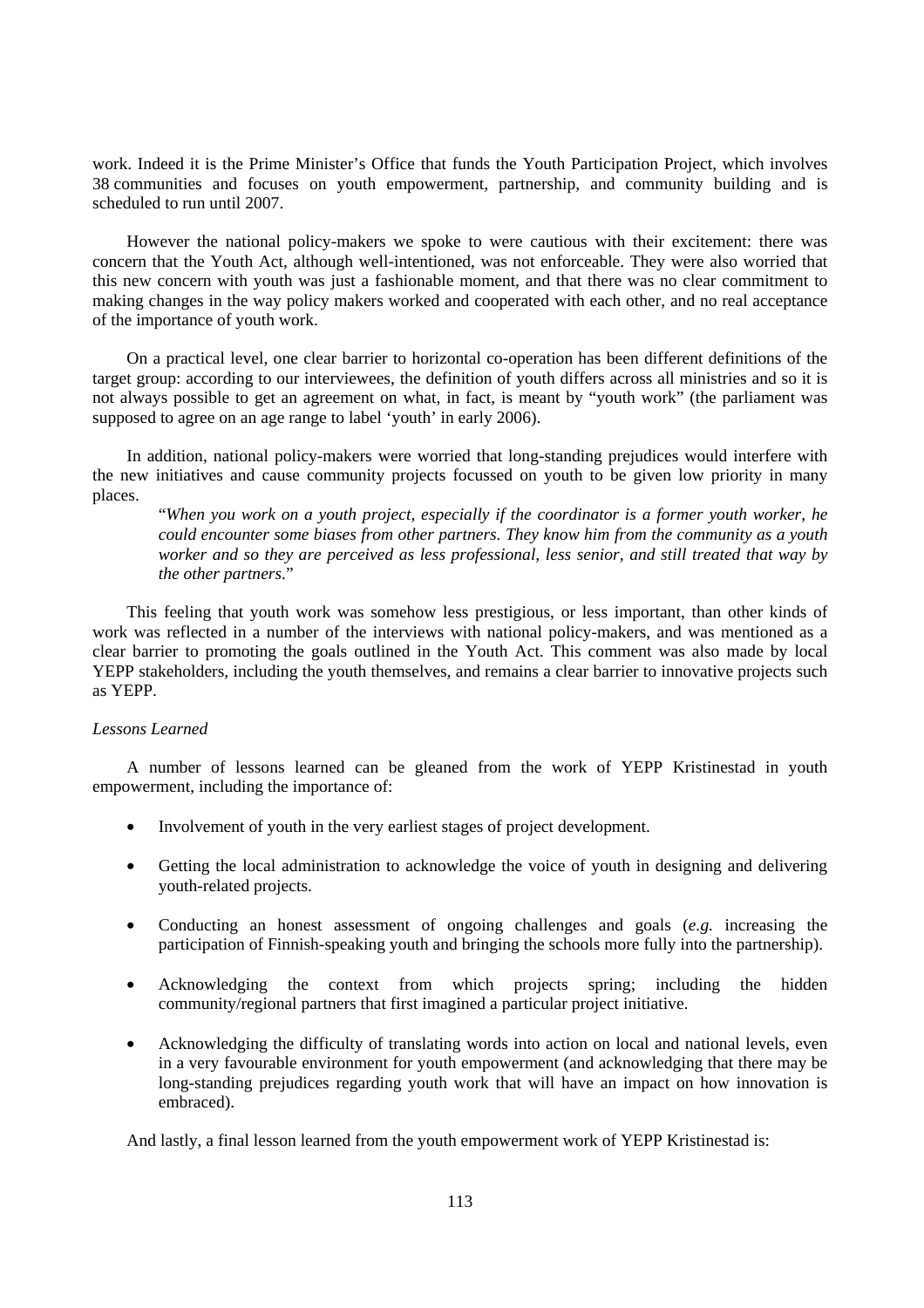• The process of change is as significant as the outputs of projects themselves.

#### *Community Empowerment*

Despite having a long history of community work, there was a general consensus that community empowerment was something new, and something different:

"*It's not typical in Finland to be active. We are … we are very careful to say our opinions and we are waiting always that someone else is coming and doing it. But our work life now is different and we are worried about our country.*" – National level policy-maker.

A central worry for Kristinestad and other similar rural communities was the decline of its population due to the migration of youth to the cities in search of (first) schooling and (then) career opportunities. The community was very much aware that they needed to develop a strategy to keep the youth connected to their home town and create enough career options so that those youth that wanted to stay in the area would be able to find work. Broader career opportunities would also encourage those citizens who had already left the area to return, and would in turn revitalise the economy and the community.

## *The Process*

In YEPP Kristinestad the process of community empowerment is inherently linked to youth empowerment, not only because the two concepts are linked but also because the LSG, as a community empowerment device, made a conscious choice to create a focus on youth as a way to empower the community. Given the decline of the population etc outlined above, the most obvious and positive strategy to slow the decline of the population was to focus on youth and youth issues, particularly on education, social, and economic opportunities.

## *Key changes*

YEPP Kristinestad did not focus on community empowerment projects *per se* and thus did not have flagship projects that did not involve youth. It is thus very difficult to list any key changes that have not already been discussed (for example, the success of the entrepreneur project, the success of the youth work).

One key change that was described as a direct result of YEPP was the creation of two new enterprises. In addition, the transnational youth workshop (see transnational section, below) on Music and Citizenship, which was held on the outskirts of Kristinestad, attracted over 500 participants from all over the area. This had the effect of raising the profile of YEPP as well as focussing the community on the larger world, and thinking about how they can draw lessons from international experiences. Although a one-time event, it was mentioned by several people as having a large impact on the community members, who were pleased to see themselves as part of a larger (European) whole. Youth participants were billeted in community homes for the week of their stay and so the community had first-hand experience of the participants and projects.

### *Challenges for YEPP Kristinestad*

There was serious discontent with the efforts that were being made to address the situation on a local level. Many respondents believed that it was the responsibility of the municipality to turn the situation around*:* 

"*Yeah they are the ones that have more power and they should do something about it because you can't live, stay here in Kristinestad if you don't have a job*." - Youth representative.

Certainly it was the top priority expressed by the new mayor during our interview.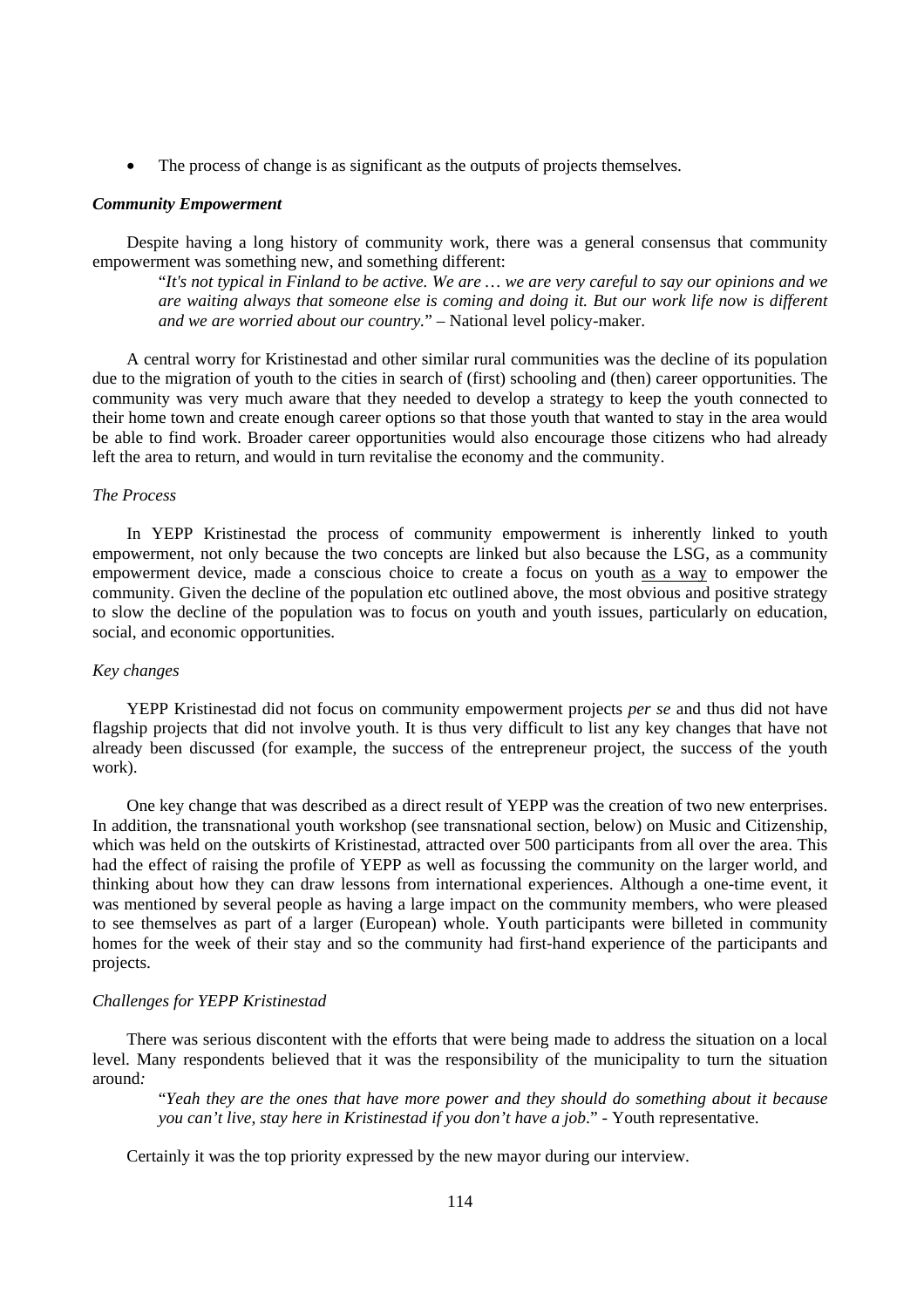### *Challenges from the policy world*

One of the biggest concerns reflected in our interviews about community development was the urban/rural divide, soon to be the old/young divide, as the youth continue to leave the smaller towns to work in the cities. This was not a situation limited to Kristinestad or indeed even the Swedish-speaking area of Finland, but rather was a situation facing the entire country.

In the opinion of our national interviewees, the biggest obstacle to addressing the situation with realistic and sustainable measures was the lack of long-term planning in policy circles:

"*Because of the political nature of the process, people are planning for what is needed now, in the current mandate. But that leaves the process open to holes and does not allow for a holistic approach to dealing with the issues*."

This of course brings us back to many of the issues that were raised in discussing partnerships and the difficulties of working across departmental boundaries.

In order to address the situation in a long-term and meaningful manner, our interviewees felt that there would need to be a serious restructuring of payments and allotments systems for their funding. Currently, regions are paid X amount per X people, which favours the urban areas. Rural areas are then given an allowance to make up for this difference. However, this gives rise to resentment in the urban areas for having to cover for the rural areas (which consume a disproportionate amount of services and funds due to the aging population). This situation has been going on steadily for some time now, and longer term solutions are required in order to address the discontent that is growing as the shift in age/urban dwelling continues.

#### *Lessons Learned*

A number of lessons learned can be gleaned from the work of YEPP Kristinestad in community development and empowerment, including the importance of:

- Encouraging traditionally less-active members of the community (in this case Finnish-speaking Finns) to participate and bring their voice to the table.
- Encouraging the participation of youth in community planning discussions.
- Bringing together all sectors in an honest appraisal of what works and what does not work, and the best strategy to move forward.
- Having clear agreement on responsibilities for community development initiatives and expectations for action.
- Devising realistic community development plans that are holistic in nature and include long-term strategies (*i.e.* beyond the length of the current policy mandate) for community renewal.

The last point also implies having the political courage to wait for longer-term solutions and avoid the temptation of the "quick-fix" (and the corresponding willingness on the part of the community to wait for longer-term results). This of course is an issue not restricted to Kristinestad or indeed Finland, but rather represents a fundamental tension in policy-making and longer-term community/national development.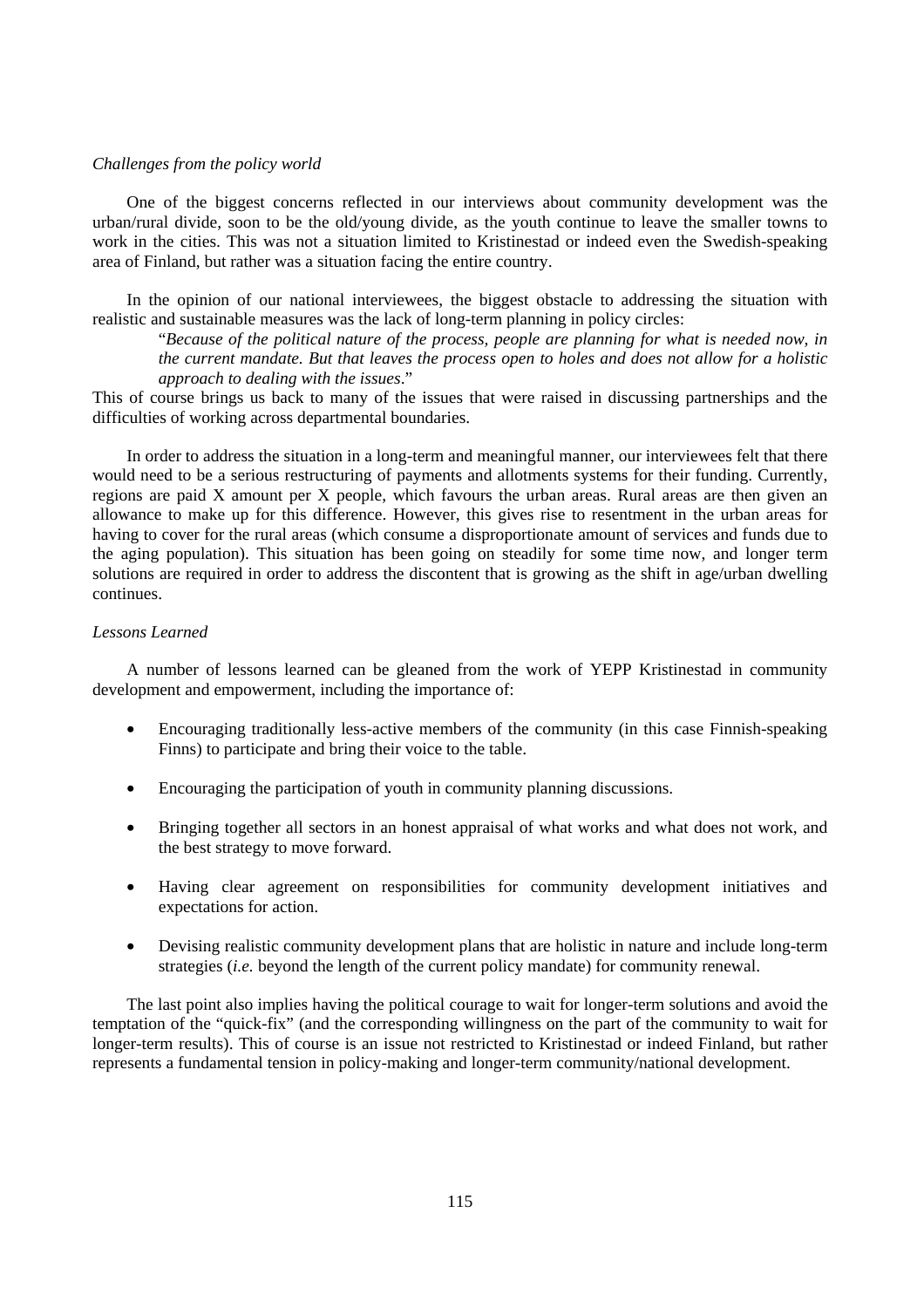#### *Trans-national Cooperation*

As explained in the section on Reporting, in this report trans-national co-operation will be touched on only briefly, as the final cross-cutting report in this series of case studies will focus more thoroughly on the trans-national co-operation of YEPP. This report will thus focus primarily on the experience of YEPP Kristinestad in hosting one of the first of the international youth workshops, "Music and Citizenship" in July 2003.

YEPP Kristinestad was the first of the YEPP sites to host a trans-national workshop, and as such can be considered a good baseline for the experience. The local youth were joined by youth participants from four of the YEPP sites (Turin Parella and Turin Mirafiori, Antwerp, and Tuzla), as well as a group from Norway. In the course of one week these youth were given lessons in music and had ample opportunities for cultural and group exchanges, including being hosted by neighbourhood families.

### *Successes*

#### For the youth

The transnational co-operation was almost uniformly perceived as a very important and positive aspect of YEPP. Youth were excited to have the opportunity to travel and get to meet participants from other sites and cultures:

"*The international part yes, I think it's quite positive, and that we have had the chance to travel and now the youngsters can go to Antwerp and Turin. I think it's great. And I have also in the contact which we have had between Bosnia, not only on the trips but afterwards also*."

Being exposed to other cultures and countries was also seen as being important in building an identity:

*"… to introduce something new, a new way of thinking, and to the older or to youngsters they have being given a great opportunity to see other places in Europe and create new networks and become Europeans and not just Finns*."

It was also considered a learning experience, in that they had an opportunity to perhaps learn about new ways of being, or innovative projects, or different approaches than they would have had at home:

"*I've been traveling for YEPP sometimes but for me it's very rewarding to see especially the younger members when they have been traveling to workshops and with some other CHIs to hear them talk about the visit or what they've been doing at the workshop, because you see how they learn something from it and get some experience that they didn't get here.*"

#### For the community

The opportunity to meet the participants from the other sites and listen to their experiences and ideas was also appreciated by the broader community. Although the sites represented were relatively diverse in a number of ways (urban/rural, size of community, diversity of participants, selection criteria for participation), there was an appreciation for bridging and learning across sites:

"*You can always find similarities and differences, but the key question is what can we learn from each other and I think that is how you have to tackle this dilemma, not search for similarities that are hard to find, but see what practices we can borrow or modify for our purposes*." – Independent sector representative.

## For YEPP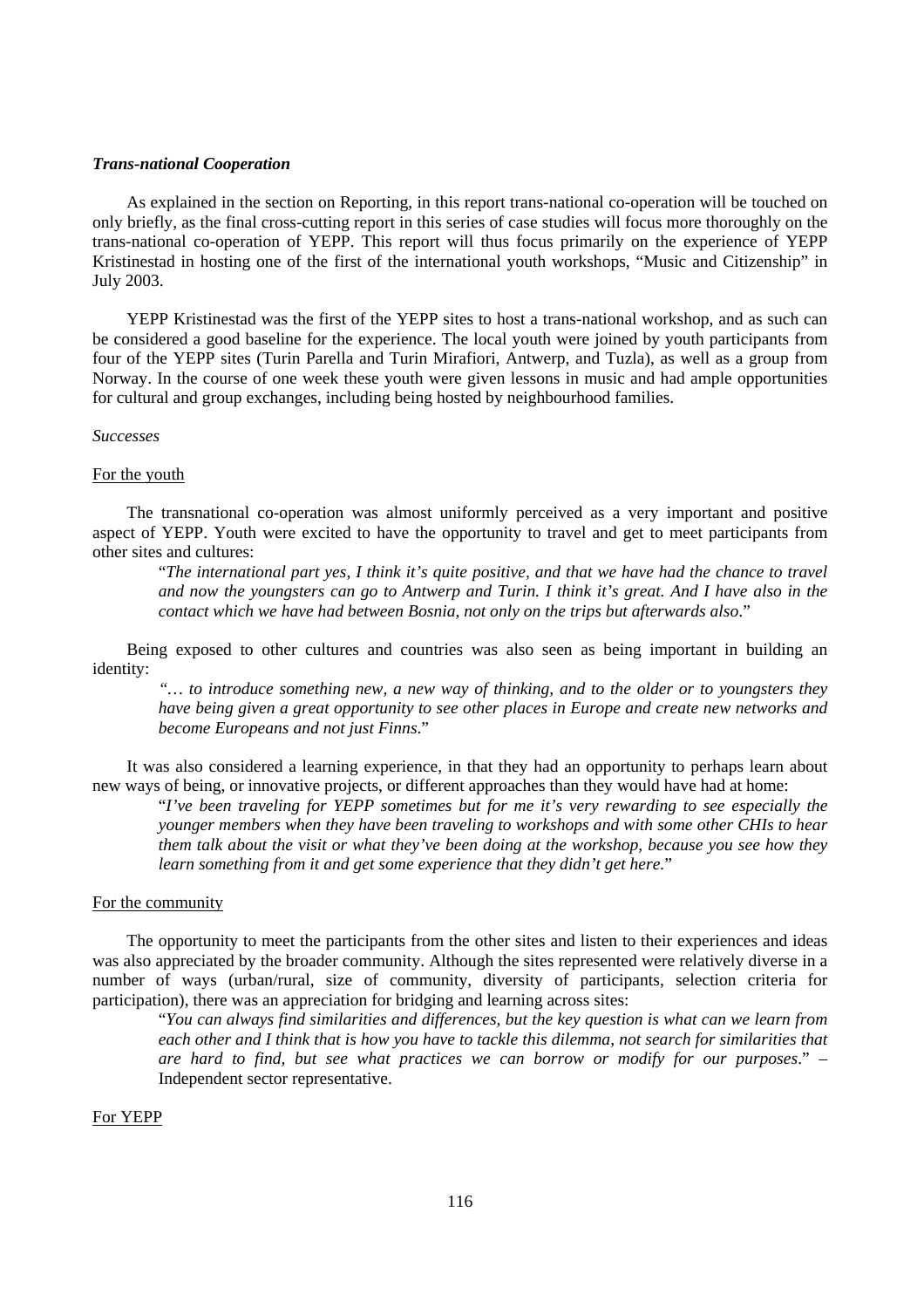It also helped the work of YEPP within the community, in terms of concretizing the image of the project and exposing the community to it:

"*One thing that I think was very important was the first meeting between the participants. We had the European funding for visiting other CHIs. And in Kristinestad it was very important, or it was sort of something that showed the municipalities and the participants and the world that it is connected to other areas, and in this case we had Tuzla visiting*." – Member of YEPP Kristinestad.

#### *Challenges*

Some of the challenges expressed had to do with preparation across the sites, and making sure that the communication of the workshop goals was shared so that everyone would choose participants using the same criteria. In the Music and Citizenship workshop this was not the case:

"*I think all the countries had different ideas of what it would be and the people that were sent here were very different too. Like the people from Bosnia, they were top students, many of them, and I think they were chosen because of that.* [But] *I think the other countries, at least Belgium… it was young people that needed to come away or needed something to lift them up in some way. And then the kids from Norway, they were from a school for dropouts I think. They were into a lot of drama and music and things like that so they knew quite much about playing and music and things like that, but they were dropouts, many of them I think.*" – Independent sector representative.

Different criteria in picking the participants also led to quite a diverse group of youth. In some ways this was seen as a positive and strong opportunity, in that the youth had a chance to experience not only different languages and cultures, but also different values, ages, and goals. For others, the group was not uniform enough to really establish equality among all participants, and they suggested that more care be put into the combination of participants:

"*Don't say: oh well this can be a part of this project, we can include it here', it should be more straightforward, like if it's a youth project it should be for kids from 15-20 and not for kids of 7.*" – Youth representative.

Another communication was related to outreach. Even in a small town such as Kristinestad it was impossible to reach all the youth, and there was a worry about exclusion, particularly of the Finnishspeaking youth:

"*I think one thing that is a bit negative with YEPP is how they choose those who are in the YEPP group and how they choose those that can go abroad, because most of the people here don't know what YEPP is, they may have heard but … 'oh why did she get to go to Torino, she has already been in Antwerp or whatever', and the group could be more mixed.* [Also] *we have some that work in school or with children or young people but not a lot of teachers, and not a lot of Finnish-speaking people.*" – Youth representative.

There was also a minority opinion that the international component of the project was not as important as the important work needed locally. Some of the resistance had to do with time management and prioritizing:

"*I feel for myself, I am interested about international co-operation but I must make a decision about what I'm going to do and I haven't got enough time to develop the international work because I must concentrate on what I'm just now doing*." – Independent sector representative.

In addition, some of the resistance was related to the balance of funding and the number of youth that could be included in international projects versus local ones. This, however, was a tiny minority and most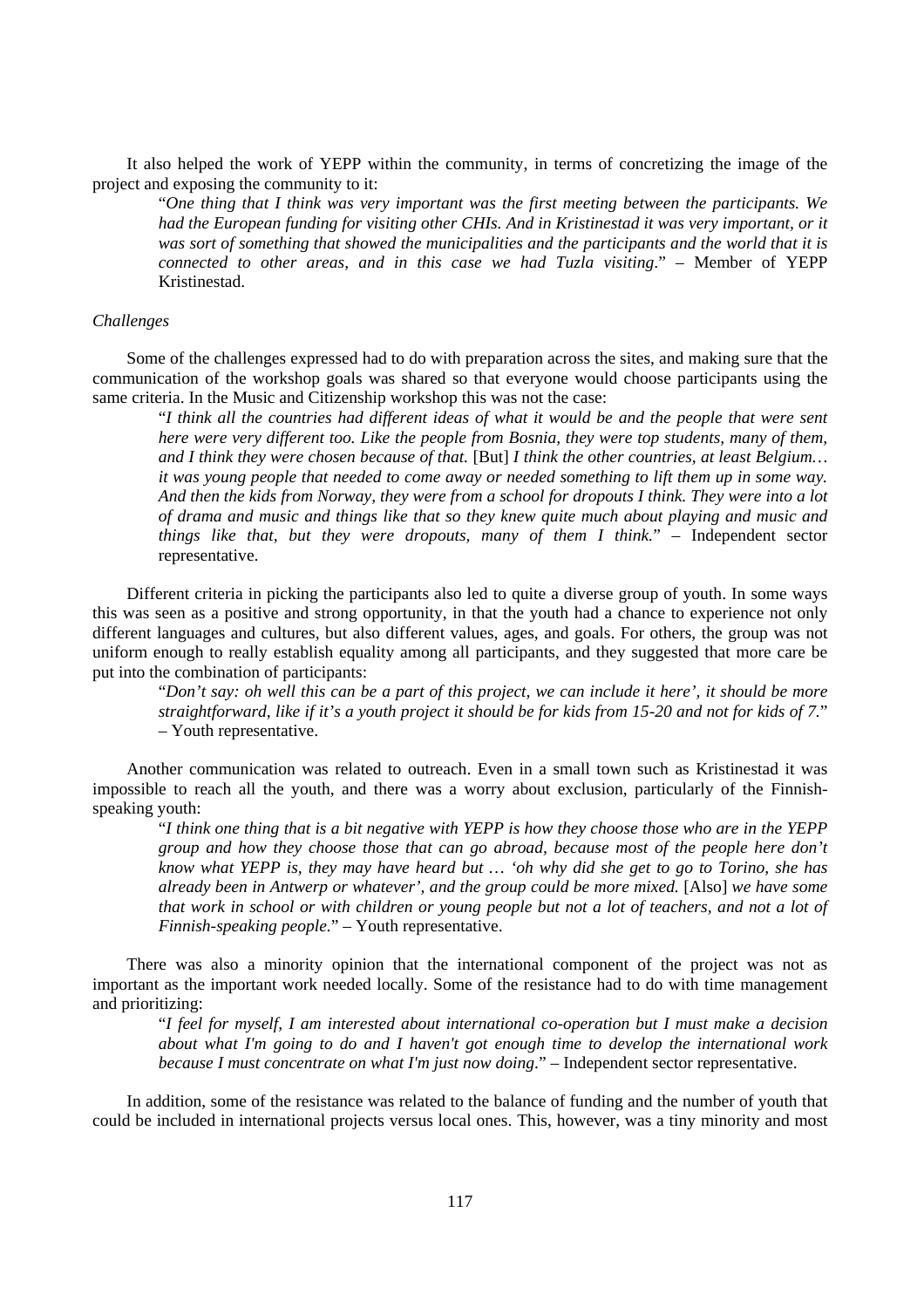of the people were very supportive of the international aspect. In fact a key worry was that with the disappearance of YEPP funds post-2006, the international aspect of the project would be lost.

#### **Sustainability**

One of the key concerns of YEPP as a whole is the on-going sustainability of the programme and the projects it supported. The youth exchanges, for example, were seen as very valuable in and of themselves, but could be even more valuable if the international connections could be maintained outside of the exchange process:

"*There's a lot of talk about participation, and it's a lot of fun when you have visits to Italy and you have visitors from there, but the question is how to get it to continue, and in what form, whether it's going to be over internet, or how.*" – Support group representative.

As with any project, keeping the initial momentum going is a challenge:

"*To find new ideas is always a good challenge... It's easy to do a project for maybe one year and you succeed... After one year maybe two, people may get tired. Then it's a challenge to find new people. Many times I think it's easy to get people, but then they fade away.*" – Teacher.

This is true of all projects and programmes, and particularly true given the planned end of foundation funding to the site. Without the funding of the foundation, many interviewees feared that the project would die, or at least some parts of the project:

"*In some way it will continue even after 2005 because they already have international contacts, and they have learned a lot, but if you want to get it better or get it going well then it needs some kind of co-ordination or coordinator.*" – Support group member.

Without funding for the coordinator, and without the formal presence of the Programme Team, many people did not believe YEPP would continue in its current form although, for instance, it could retain the LSG and the cyclical planning elements but lose the trans-national and evaluation components. In reality, these would be local decisions taken on the basis of usefulness for the youth and community and the availability of resources.

#### **Recommendations for YEPP II**

For future versions of YEPP, the lessons learned as highlighted in each section above should serve as useful guides for future action. In addition, however, two unresolved challenges stand out as requiring particular attention:

- Working on a long-term project raises important implications for partnership agreements. Foundations, long used to making unilateral decisions regarding funding priorities, may find it difficult to continue supporting the model if it is not progressing as they would like. This could have long-term repercussions for the project site and participants.
- The continuing troubled perception of why the research is done and who it benefits was not resolved satisfactorily and is something that should be addressed in future variations of the YEPP project.

#### **Conclusions**

Any evaluation of YEPP Kristinestad is complicated by several factors. YEPP itself has a strong process component as well as different types of outcomes. As such, evaluating the effectiveness of the processes developed to stimulate youth and community empowerment and cross-sectoral partnerships is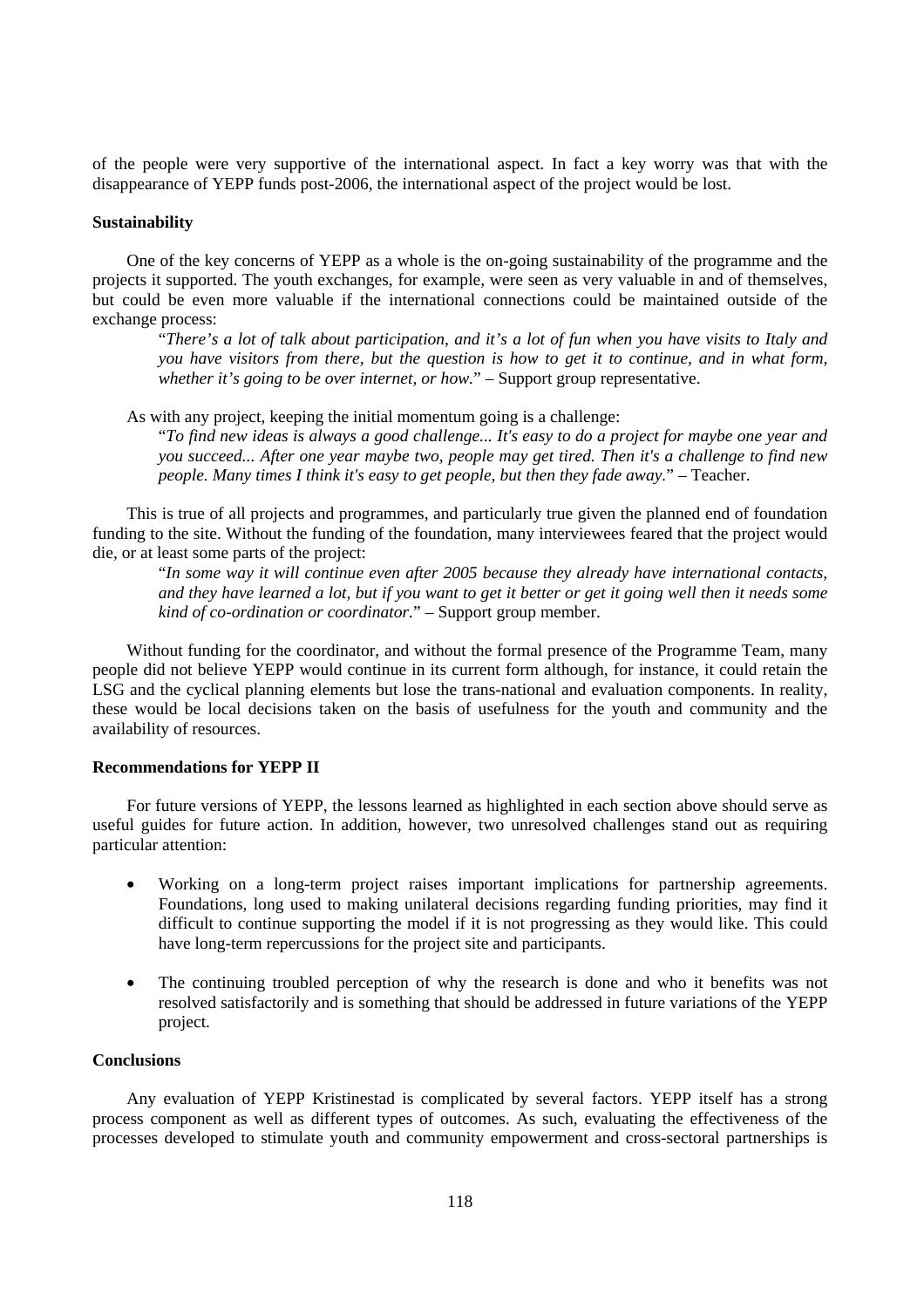complex. Nevertheless, enough evidence has been accumulated during the course of the EE to support the conclusion that there have been actions on the ground which have empowered both youth and the community and led to partnerships. The IE will provide the details.

In addition, its insertion into a vibrant community means that YEPP Kristinestad did not start with a blank slate, but rather entered into ongoing networks, relationships, and projects. Projects that were already started were continued and flourished under YEPP, projects that were invented elsewhere were successfully adapted for local purposes, and groups allied themselves with the programme without considering themselves to be an output of YEPP (but were, it must be emphasised, very much helped by the partnerships and were pleased to be involved). There is thus a series of non-causal relationships between products and projects which makes it just that much harder to measure change.

Many key measurements were outlined above. In addition, one indicator of success is what is expected out of a project, and whether those expectations continue to increase over time. In this regard YEPP Kristinestad is uniformly well perceived:

"*Well the network has matured now and you can see from the… evaluations that we received that the expectation level rises all the time.*" – Member of YEPP Kristinestad.

This was true of the members of the support group, the youth, the broader community, and those members of regional administration that were aware of the project. This also includes national policymakers in Finland and elsewhere that were updated on the project and the progress of the site.

YEPP Kristinestad is an example of a YEPP site that has done extremely well with the resources at its disposal, and the members of the project can be justifiably proud of what they have accomplished. Whether YEPP Kristinestad continues in its current form or evolves into something entirely new, the overall goals and aims of the project will not be lost. We give the last word on the topic to the site itself:

"*… People in the support group have said it over and over again; yes we will continue because Kristinestad needs a group like YEPP*".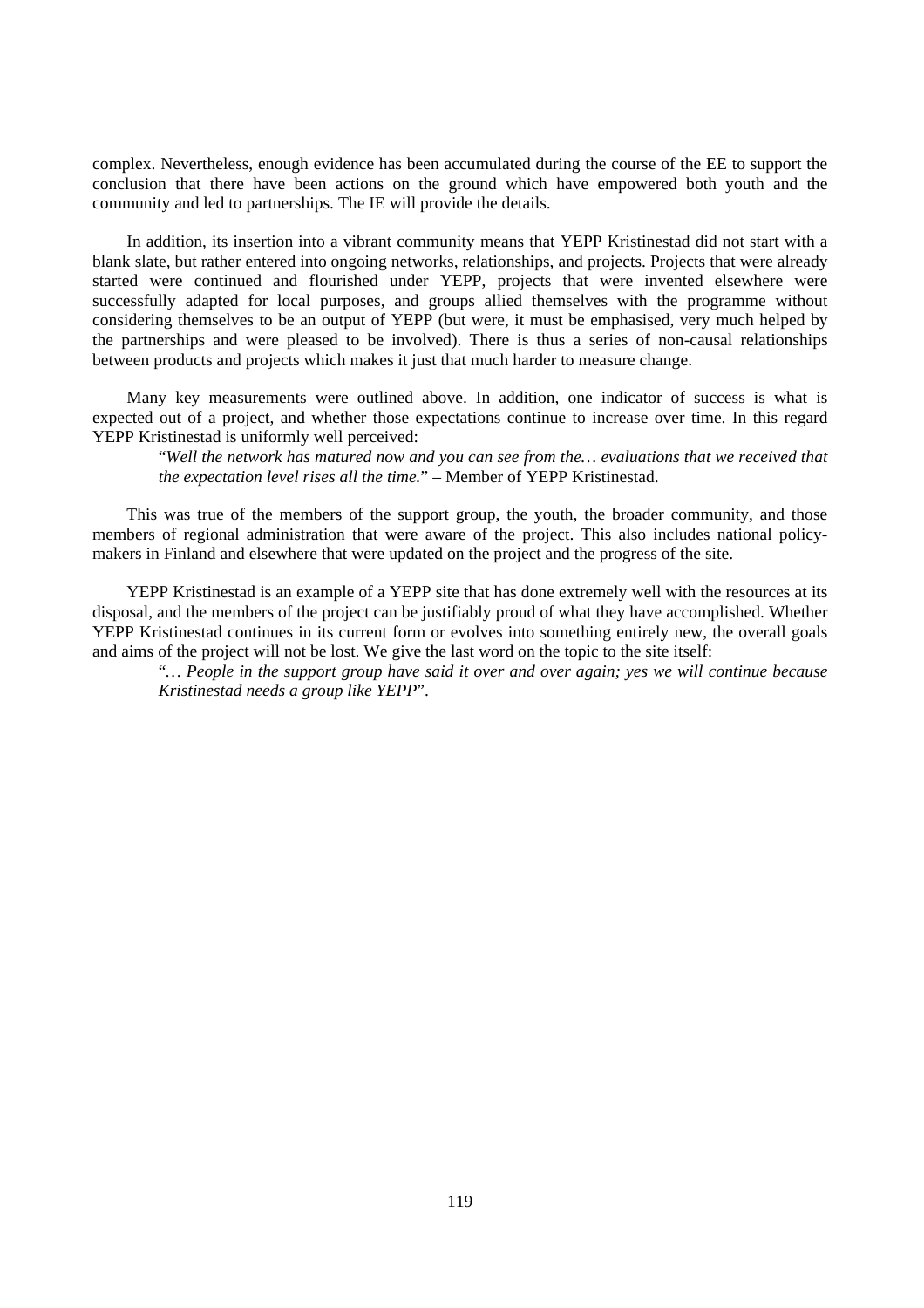## **YOUTH EMPOWERMENT PARTNERSHIP PROGRAMME**

## **EXTERNAL EVALUATION CASE STUDY**

# **MANNHEIM, GERMANY**<sup>∗</sup>

 $\overline{a}$ ∗

This report was authored by Tracey Burns (tracey.burns@oecd.org) of the Centre for Educational Research and Innovation (OECD) with help from Vanessa Shadoian and Nadia Hilliard. Thanks to Tom Schuller, Head of CERI (OECD) and Corinna Störzinger and Hüseyin Ertunc (YEPP Mannheim) for their comments and feedback.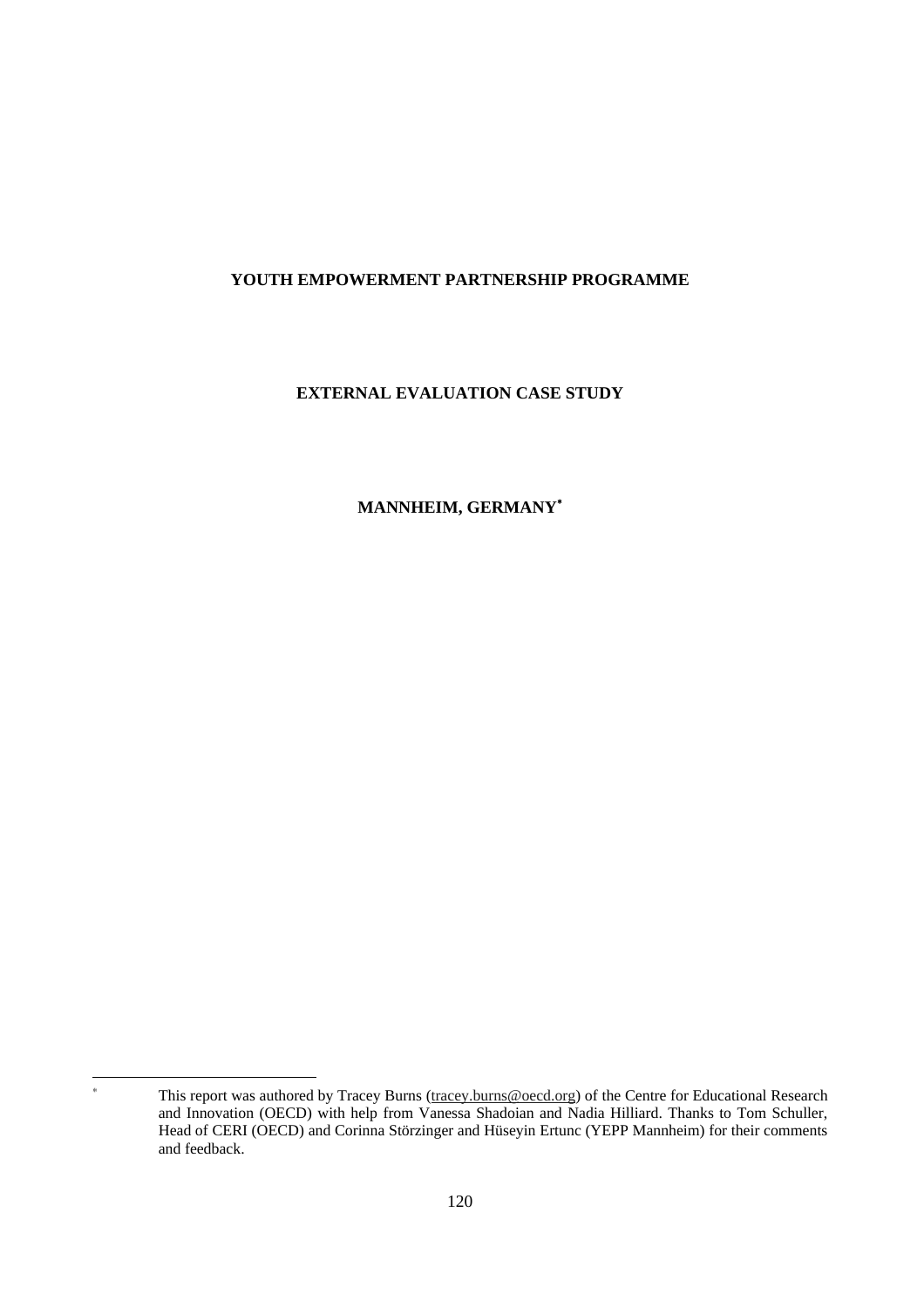# **TABLE OF CONTENTS**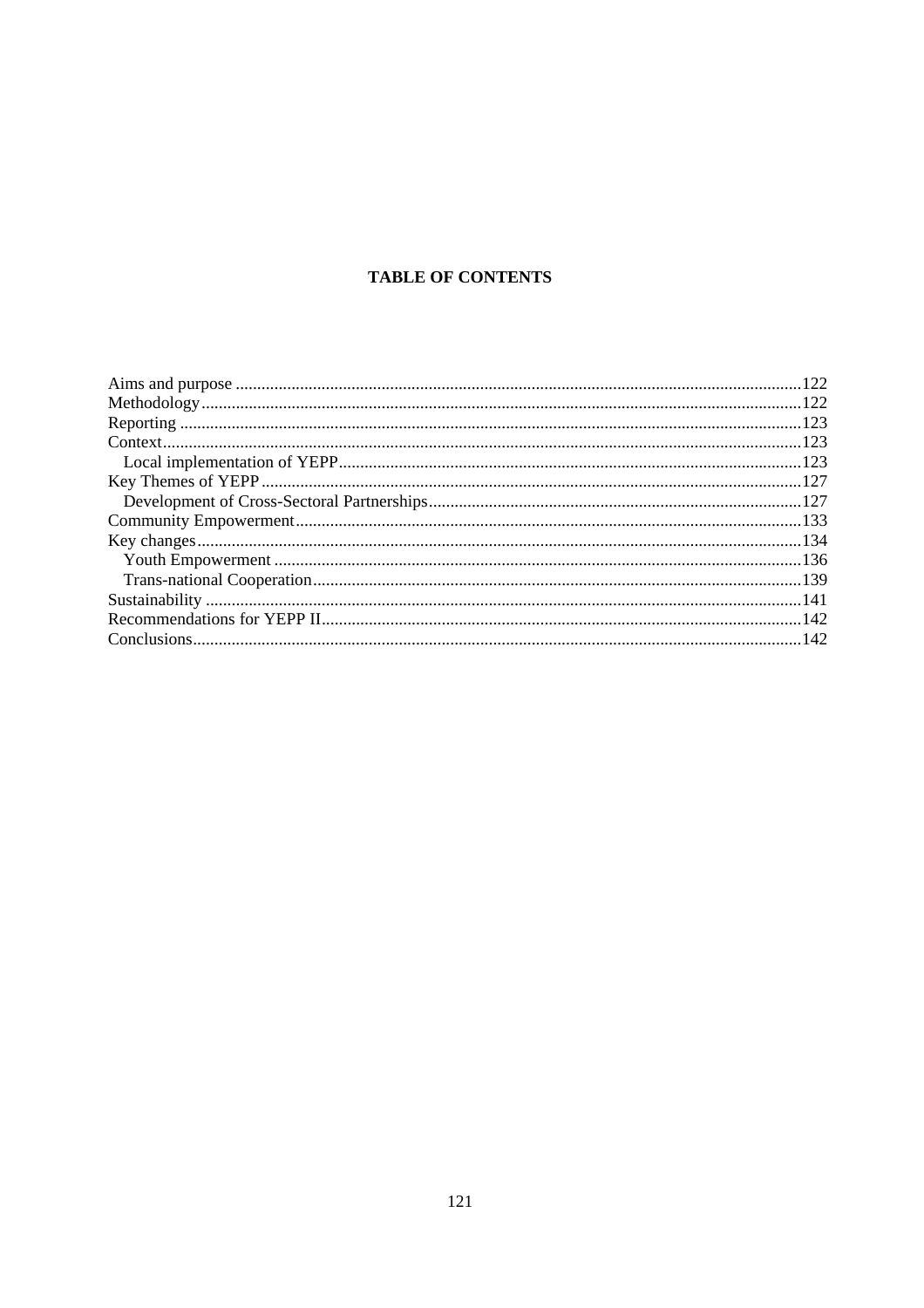## **Aims and purpose**

This report was commissioned by the Steering Committee of the Youth Empowerment Partnership Programme (YEPP) with the following purposes:

- To have a systematic, independent account of the development, perceived quality, and impact of the YEPP site in Neckarstadt-West, Mannheim, Germany, including policy impact on local, regional and national levels.
- To indicate lessons learned in the form of recommendations for future phases of YEPP in order to improve and extend the YEPP experience.

The aim is that this report, in conjunction with the Case Study of the Internal Evaluation, will contribute to a stock-taking of YEPP Mannheim. Ultimately, it is hoped that the results will be used both internally, for discussion within the YEPP Mannheim Team and Support Group, and externally for discussion by other YEPP sites.

This is the fourth in a series of case studies. The series will consist of separate case studies for each of the seven participating YEPP sites and an overarching trans-national report. Each of these reports of the external evaluation will be teamed with a matching report of the internal evaluation, with the end goal of providing a thorough yet concise look at the development, functioning, and outcomes of YEPP from 2002- 2005.

## **Methodology**

The report is based on semi-structured interviews with:

- The YEPP Mannheim team:
	- Representatives of the funding foundation (Freudenberg Stiftung).
	- − YEPP Mannheim Co-ordinators.
	- − YEPP Mannheim Researcher.
	- − Members of the YEPP Support Group.
- Youth participants in YEPP.
- Community members involved in or with experience of YEPP, including local decision-makers.
- Regional and national stakeholders working in related areas (*i.e.* social inclusion, education, youth, partnerships).
- Discussion with representatives of the YEPP Berlin Programme Team.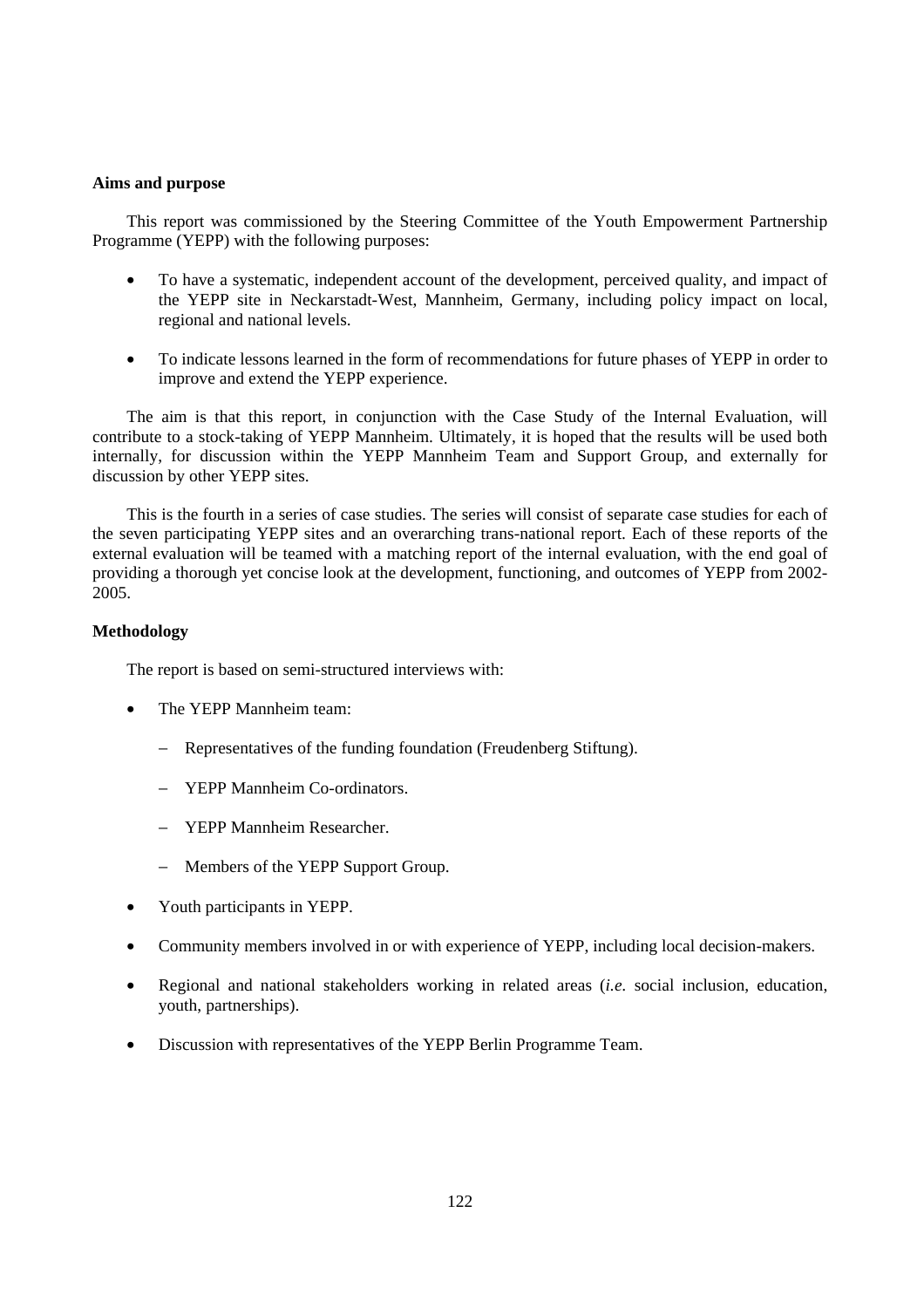• Observations of the OECD/CERI external evaluation review team.<sup>25</sup>

In total, more than 53 individuals representing local, regional and national levels as well as public, private, and independent sectors were interviewed during two site visits (the first in 2004 and the second in 2005; see Annex 3 for a complete list of individuals interviewed). Interviews followed a semi-structured format that probed experiences of Context, Input, Process, and Product on the topics of youth empowerment, community development, and partnerships. The experiences and the interviews were divided along sectors (public/private/independent) and levels (mandating, strategic, operational, and field). The interviews were conducted individually unless the interviewee expressed a great preference for another partner (this was sometimes the case for the youth, for example). Interviewees were given the choice of conducting the interview in English, French, or their native language. Interviews were then transcribed and coded using the qualitative coding software N7. Annex 2 contains a more detailed description of the interview process, the methodology used, and data collection and analysis.

## **Reporting**

This report reflects the findings of the external evaluation regarding the development, process, and outcomes of YEPP Mannheim. It is organised by main themes, looking at partnership building, youth empowerment, and community development in turn. The experience of trans-national co-operation will also be touched on, but briefly, as the final cross-cutting report in this series of case studies will focus more thoroughly on the trans-national co-operation of YEPP.

As one of the goals of this evaluation was to reflect on the processes of change, central interviewees were interviewed on both site visits, during the second of which they were explicitly prompted to reflect on changes since the previous year and plans for the future. Sustainability issues and lessons learned are also reflected.

It is important to emphasise that the bulk of the observations of this evaluation come from the local stakeholders, including youth, themselves, and are not opinions imposed from the outside. Some contributions are quoted verbatim when they seem particularly insightful or when a comment sums up the majority view on a particular topic.

#### **Context**

As with all YEPP sites, YEPP Mannheim was designed to have a local support group (LSG) comprising local stakeholders, youth and a representative from the funding foundation, supported by a local coordinator and researcher. For the period of the project there was a steady team of two Coordinators, one researcher, and two foundation representatives, which permitted a stable progression of the project. There was not a formal LSG, at least in the sense envisioned by the YEPP model, but on the whole, YEPP Mannheim experienced stable personnel and membership which helped encourage steady and continuous development.

## *Local implementation of YEPP*

A team of two co-ordinators remained steady across the period of the project. Their roles evolved over time so that one was in charge of education activities and projects while the other was more concentrated

<sup>25</sup> 25. For the site visits this team was composed of an OECD/CERI researcher (Tracey Burns) and a local Inland Researcher, who commented on relevant national policy and local context, aided in organising the visit, and provided translation as necessary. Inland Researcher 2004: Julia Plessing; 2005: Daniel Bannasch. Peter Evans of the OECD Secretariat, although not present at site visits, was also a member of the team.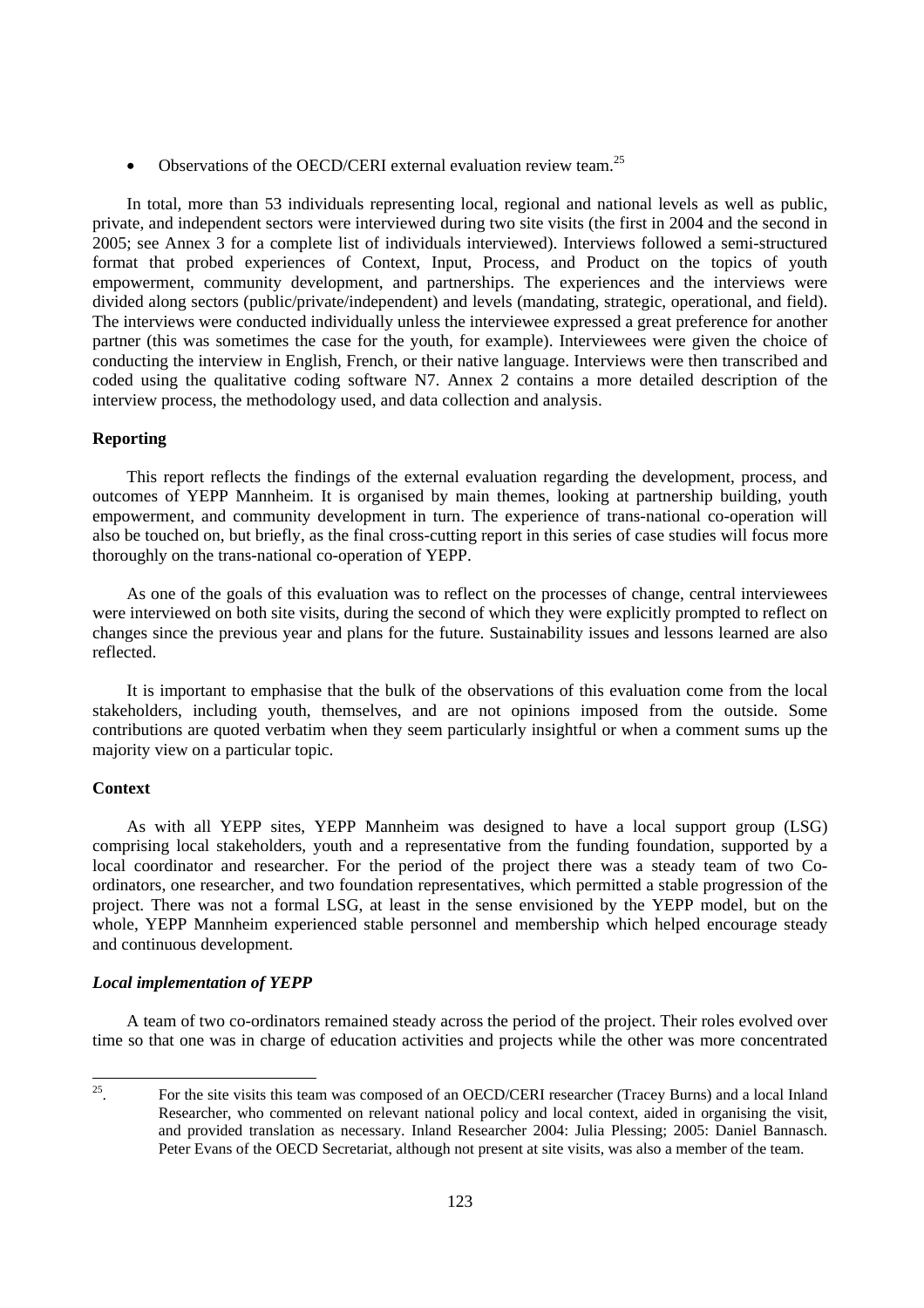on culture and youth. Working consistently in these areas they provided guidance and support for a number of successful projects, and created a strong network of partners. Rather than be directly employed by YEPP or the foundation, however, they were under the employment of IKUBIZ, an organisation also funded in part by the foundation. IKUBIZ also hosted the YEPP offices, and the YEPP design of the foundation guiding YEPP was not enacted in Mannheim; rather IKUBIZ guided YEPP.

A formal LSG was originally created but was replaced by small subgroups that concentrated on a particular area of work (*e.g.* education or culture). Given the number of actors in the community this allowed for more focused and concrete planning, and was deliberate:

"*At the beginning we had this support group consisting of 22 people from the higher levels. In the course of time, new support groups came into being. It was more project oriented. Of course this*  [formal] *support group exists still, but I don't think it's necessary to bring them to a round table*  again. Maybe in one year or half a year when we think it to be meaningful or important. But at *the moment, we inform them with our newsletters or I think they also get information from the media*." - Member of YEPP Mannheim.

However the subgroups also meant that YEPP did not receive guidance with overall planning from the local stakeholders. The small splinter groups also resulted in members feeling disconnected from the greater goals of the project and did not empower the community members to work on a variety of different project areas:

"*The support group only really existed right at the beginning, and once the project actually started to become operative it dissipated, I don't really know why. Maybe* [because of] *limitations in time resources because of course it takes time to organise these meetings and run them, etc. And personally I miss…the meetings of all the project partners. On an operational level we don't have contact so actually these meetings were very positive*." - Member of local administration.

There was a steady foundation presence across the duration of the project, which allowed for continuing financial support and considerable added expertise. The foundation is very active with strong connections in the community and to local administration and also supports a number of projects that interweave with YEPP. Examples of such projects are the creation of the position of Quartier Manager, which the foundation facilitated in collaboration with the municipal administration. The Quartier Manager is an individual charged with developing the neighbourhood of Neckarstadt-West by bringing together working groups on various themes (for example, Education and Youth). The working groups are designed to include representatives from public, private, and independent sectors as well as all interested community members, and have been extremely successful in a very short period of time (the Quartier Manager began his work in 2004).

Another example of a related project funded in part through the foundation (in conjunction with the European Union) is the work of ProFi, an organisation dedicated to promoting entrepreneurship in the community. This programme runs a project called ProFi Junior, begun in 2004 in Neckarstadt-West, which is a competition for funding entrepreneurial projects proposed by neighbourhood youth. This too has been an extremely successful project with increasing numbers of applicants each year. In addition, as already stated, the foundation is one of the funders of IKUBIZ, which hosts and manages YEPP Mannheim. Although this management structure proved problematic in some areas (see Research section for details), YEPP staff also benefited from this connection to its directors and the employees in terms of experience and resources.

With these and other community initiatives, the foundation provided both direct and indirect support that has been instrumental at helping YEPP Mannheim achieve its goals. However the foundation at times made unilateral decisions which were not in accordance with the YEPP model and this had repercussions,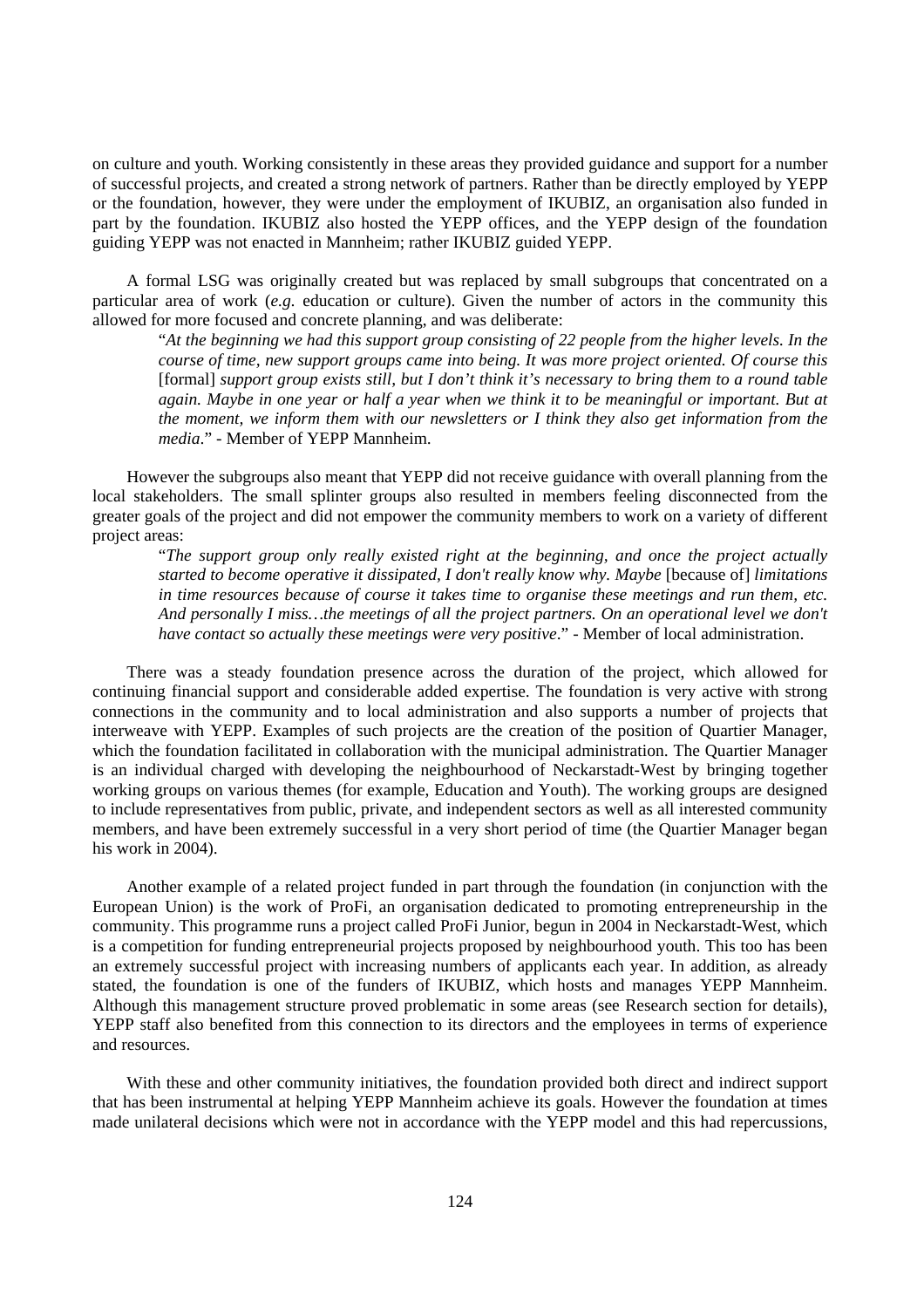particularly on the funding available for the local researcher. This will be discussed more fully in the section below.

#### *Research*

As with many of the other YEPP sites, the research component of the YEPP design was not fully realised in YEPP Mannheim. This was not a reflection on the researcher, but rather a reflection of funding decisions based on local needs. Strong individual skill provided the basis for continuous and meticulous work but the researcher's hours were not increased as the project grew (from an almost equal amount of time as the coordinator in the beginning to 1/5 of the time by 2005) and there was simply not enough time or funding to allow for the completion of her duties. In the last year of the site visits the choice was made to focus on the evaluation of just one particular project rather than the overall YEPP programme, but this too was difficult and violated the expectations of the YEPP model, while placing the researcher in a difficult position.

In addition a troubling constraint was that the researcher did not report directly to the foundations but rather to IKUBIZ, who, as mentioned above was also responsible for overseeing the running of the YEPP project. This led to editing and screening of research reports before they were permitted to be sent to either the funding foundation or the Programme Team (PT):

"*For example, they* [IKUBIZ] *give me feedback … And after that, when I have spoken and made the changes I can't send it to the foundation, they* [Ikubiz] *send it. And then when I spoke to*  [foundation] *and asked 'do you have the report' they say, 'no, have you done a report?' Then I asked* [Ikubiz] *and then she says we have to read it again, and after a week they say you have to change this and this and this and I look at it again and I phone and I say I don't agree, I don't want to write it like that. It was difficult.*" - Member of YEPP Mannheim.<sup>26</sup>

As noted the research component of the YEPP design was not fully realised in YEPP Mannheim. This was in part a reflection of the initial choice to focus on community empowerment and not youth empowerment, leading to the result that several requirements of the research process (*e.g.* case studies of youngsters) could not be met. It was also a reflection of the difficulty of the local researcher role ("the critical friend") as conceived by the YEPP model:

"*The projects want to have formative evaluation. The Berlin office needs help with the summative evaluation. And there we are. Because they* [Berlin] *don't see the local researchers as researchers, but as part of their team who should help with this and that. It's a difficult role*." - Member of YEPP Mannheim.

All researchers struggled with how best to be the "critical friend" required by the YEPP model. There was an inherent difficulty in bringing research into a community development project that was unaccustomed to research, and the initial (and often long-standing) impression of the local stakeholders was that the research requirement was imposed from the outside, and represented an external drain on the local project. Working with the site and answering to their needs as well as balancing the requirements of the Programme Team was a difficult process for the researcher and indeed all members of YEPP Mannheim:

"*I can see how the research could work ideally. If you had research for all topics… if you had a sort of mobile research team that comes on the local level when it's needed and the group that*  said we need this and we need information for this, but they define their questions [themselves].

 $26\,$ Attributions are provided if it is not clear from the context which group is speaking. Attributions are intended to be both specific enough to guide the reader and general enough to preserve the identity of the individual speaker. In this case "member of YEPP Mannheim" refers to the core group comprised of the Local Coordinators, Local Researcher, and foundation representatives.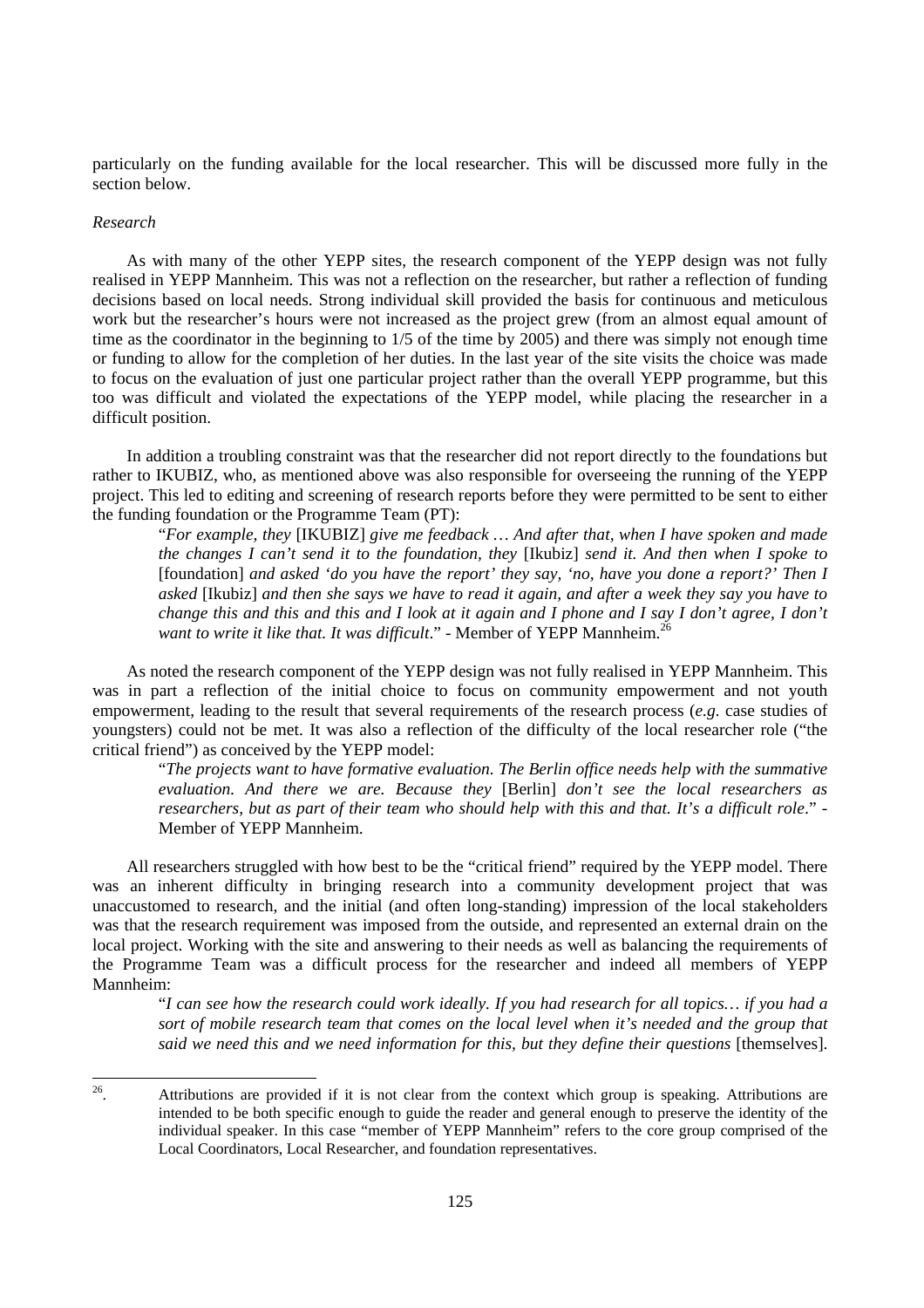*But we don't have this structure. We don't have this flexible modality*." – Member of YEPP Mannheim.

This continuing troubled perception of why the research was done and who it benefited, and indeed the distribution of funding, was not resolved satisfactorily and should be addressed in future variations of the YEPP project. $27$ 

The design of the project was of course developed over time, with adjustments made by the PT based on feedback received, and these changes alleviated some of the complaints. Still, the process of making those changes was perceived as too long and too inflexible, which incited criticism:

"*When we began they were developing the evaluation model…and we said that it's not realistic because we don't have the time and resources. For example for me it's enough to say that one CIPP report a year is enough. Then they* [Berlin] *would say "okay, one CIPP report and then one empowerment report twice a year". And for me it's not less work, it's more.* [Name] was *saying this in the research workshop and the reaction of Berlin was very strong and very defensive. It's a pity because it's a very interesting job but very frustrating.*" - Member of YEPP Mannheim.

As a trans-national program with individual projects sites unified by a central team in Berlin, YEPP was, conceptually, a multi-layered endeavour. However, some local members found the relationship between the layers—specifically the role of the central PT and the hierarchy between the local and international needs of the programme - unclear:

"*Berlin doesn't see itself as a service point for the CHIs but more as an advisory role, if needed.*" - Member of YEPP Mannheim.

#### *Summary of local implementation*

YEPP Mannheim is distinct from the other YEPP sites in that it was both one of the original four sites (the others being Kristinestad, Finland; Lille, France [no longer a site]; and Tuzla, Bosnia and Herzegovina) and that it has a commitment from the Freudenberg foundation to continue funding until 2007. It thus operated under a longer time span than the other sites and with different priorities and schedules.

As with YEPP Antwerp, there were several deliberate deviations from the standard YEPP Model (such as inserting another layer of management between the foundation and the YEPP team and the creation of thematic community working groups rather than a formal Support Group, see above for more details). As these choices imply that YEPP Mannheim did not intend to fulfil the YEPP model, the question is raised regarding the suitability of evaluating the site against this standard. In any case, it certainly suggests that, as with Antwerp, existing disagreements on the goals and role of the YEPP project can at times be traced back to differences in the original description of the project and inclusion of the foundations in YEPP.

- Strengths:
	- − Local coordination and continuation of local partnerships.

 $27\,$ This is another example of the misunderstanding of the funding model of YEPP. All local expenses were covered by foundations independently of funds paying for the programme team and the evaluation and so there was not an issue around the distribution of funding. It is legitimate for the Mannheim site to complain that they were under-funded in comparison to other sites.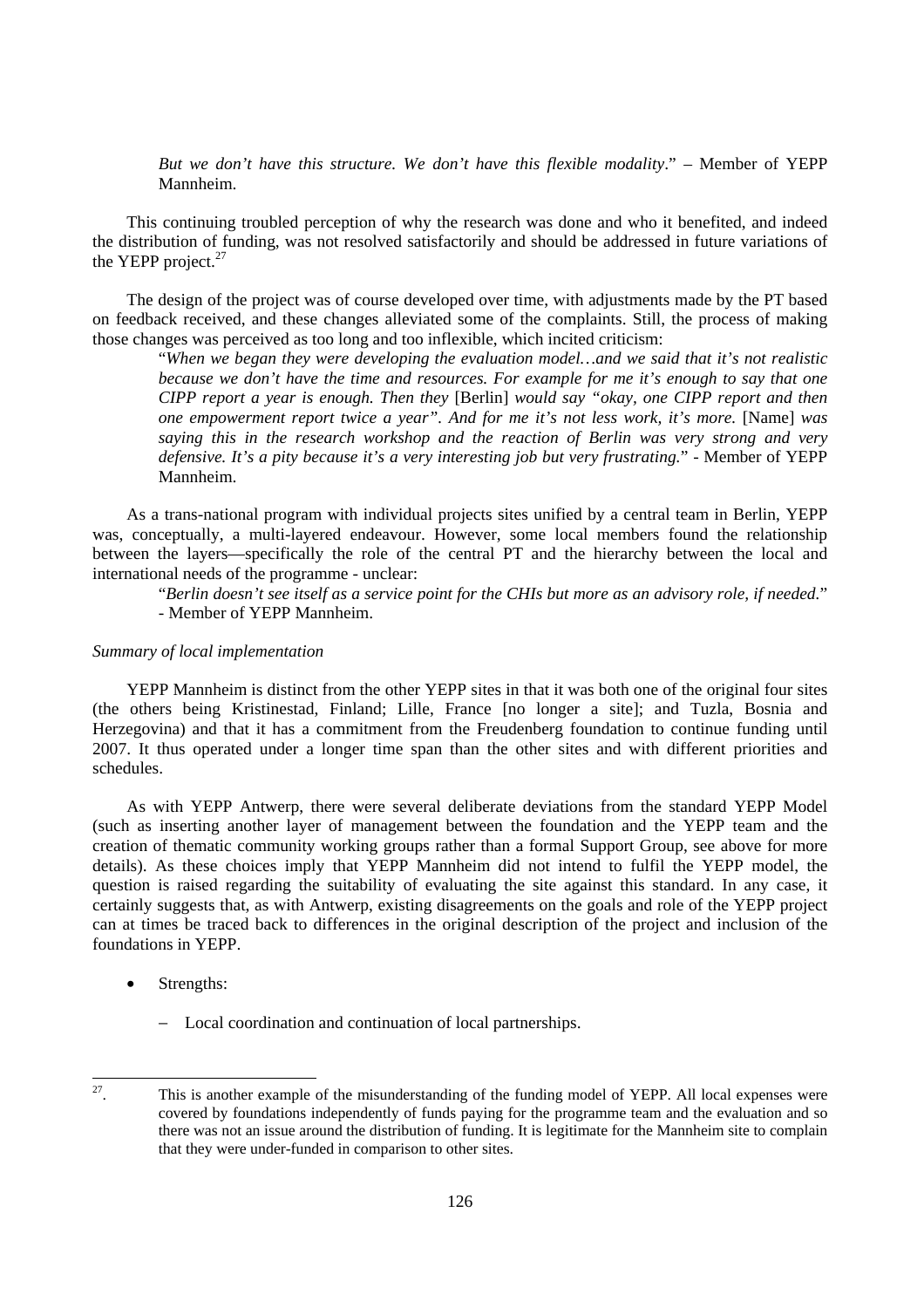- − (Eventual) strong and continuing activities.
- Weaknesses
	- − LSG not sustained.
	- − Insertion of an additional layer of management (under the foundation) that also vetted the evaluation process.
	- − Under-funded and under-supported research component.

## *Lessons Learned*

A number of lessons can be gleaned from the process of creating and running YEPP Mannheim, including the importance of:

- Beginning a YEPP site with shared understanding and formal agreement, including funding commitments, on objectives, the YEPP model, and goals.
- Searching for ways to resolve or reduce the tension of the role of the local researcher such that research activities are perceived to benefit the local process as well as the international process.

## **Key Themes of YEPP**

In evaluating YEPP Mannheim, it is important to remember that YEPP has a strong process element as well as different types of outcomes. The process cycle cannot be fully captured by an EE, but is described in detail in the IE. This section therefore, focuses on the main outcomes pertaining to crosssectoral partnerships, youth empowerment, and community empowerment.

This section looks at each of these variables in turn, focussing on the process, the products (in terms of key changes and challenges), and lessons learned for the future. Where appropriate, the context of national and regional policy and comments of national/regional stake-holders are integrated into the analysis.

#### *Development of Cross-Sectoral Partnerships*

YEPP Mannheim operates in a district of Mannheim called Neckarstadt-West which is an area high in minority population and unemployment and low in income and education levels. Similar to the Antwerp CHI in the types of difficulties facing its population, it is also comparable in the complexity of the relationships both among and between the administration and YEPP stakeholders. Dwindling public resources and changing bureaucratic structures make competition fiercer for scarce resources, and raise the stakes for both cooperation and competition. The German immigration law and training that is provided for new immigrants creates difficulties in integration and does not help break down barriers that have been built up between the communities of "newcomers" and "Germans" that inhabit Neckarstadt-West.

This section will look at the process of building partnerships by focussing on selected elements of partnerships, including:

- Ouality of co-operation (among partners).
- Communication and networking.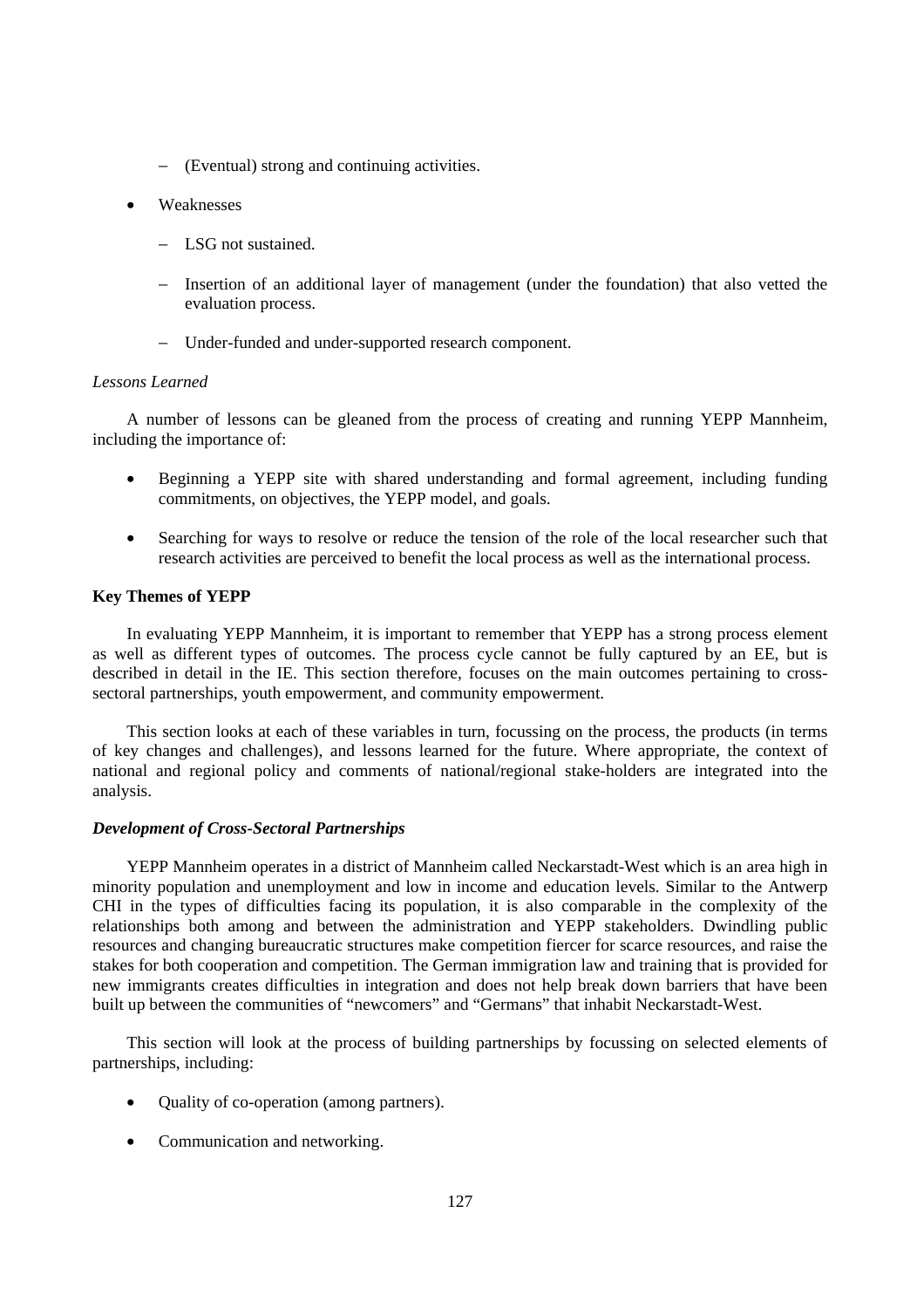- Co-operation between sectors.
- Triangulation (*i.e.* the effective combination of public, private, and independent sectors).

### *The Process*

Bringing together partners from different sectors to work together can be difficult, particularly if they do not have a tradition of working together or have competing interests. In the case of YEPP Mannheim, partnership was facilitated by their strengths in networking and in bringing groups together, as well as the presence of the Quartier Manager working in parallel on the same themes and with a similar approach:

"*I think things go in the same direction and they do very well in bringing people together and networking. They deal with a couple of schools, they deal with the kindergartens, they work with enterprises here in the quartier and by bringing these people together, when all the actors in the city come together, they have small working groups so that everyone in this district has to take responsibility for what is happening here and how we develop. So it's not only the administration… I think YEPP is very helpful in that, in changing the minds of the people and doing very good projects.*" - Member of local administration.

The initial support group included members of the public sector, including representatives of the local administration and teachers, the kindergarten and primary school, and members of the independent sector. The private sector began participating later and provided funding for certain YEPP projects (such as the musical Neckarstadt-West Side Story), but was difficult to involve in YEPP Mannheim.

#### Quality of co-operation

In developing partnerships of any kind, the most important requirement was shared goals and complementary skills that can be combined:

"*What is important is to get in touch with the actors who work with the kids, with the parents and to share their experiences and to develop a concept together. I think it's the amount of perspectives on a theme which makes it worthwhile. On a structural basis it gives the feeling that things are connected.*" - Representative of local administration.

Yet given the highly structured bureaucracy of German administration, willingness to work together was not enough - for partnership to work with the public sector they needed buy-in from senior administrators:

"*I think the blessing from the top would be very helpful. It would produce acknowledgement and recognition for the people down, down. And in the end if it's him [the lower level] alone as a person it will fail. It has to become a structure, one that only can be developed from the top*." - Member of YEPP Mannheim.

But even this support was not enough for day to day cooperation, as an understanding of the time and effort required was crucial:

"*They showed their willingness to cooperate with us on this high level. But if you go lower, then everything gets more problematic because there are a lot of hindrances and people are lacking this willingness to cooperate, or they're lacking resources, time or financial resources. And it depends on each project, or on the individual corporation partner, and the quality is sometimes good and sometimes not so good.*" - Member of YEPP Mannheim.

### Communication and networking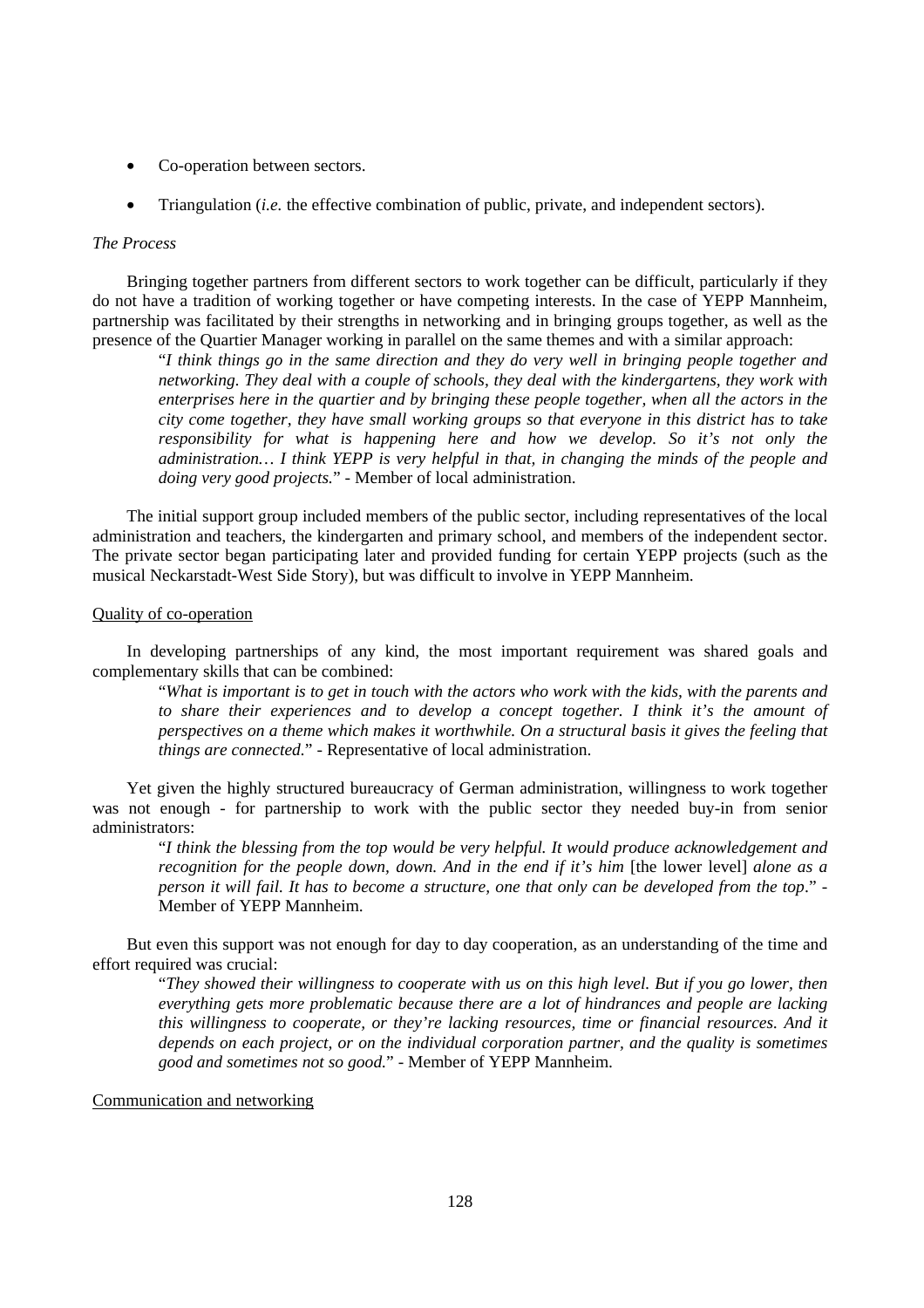Strong communication was considered to be another fundamental element of an effective partnership. YEPP Mannheim improved considerably across the site visits in terms of the cohesiveness and strength of the working groups. However one of the key challenges for the neighbourhood was bringing the various ethnicities together to communicate openly:

"*It's really important to have more communication with, what would you call it, 'born Germans' and the ones with an immigrant background. There's very little communication so that's really an important need…*" - Independent sector representative.

Communication between the different public sector departments was difficult, and given the structure of the German bureaucracy, almost all work required the involvement of these different departments, which made things difficult:

"*In Germany you have a city administration with different departments,* [for example there is] *the department for kindergartens, but if the kindergarten children go to school, it's another department. And these departments are led by different parties, so it's really complicated. At the beginning of the project I started meetings with both departments, and it was so difficult because they hate each other. It was really difficult for me*." - Member of YEPP Mannheim.

And of course in the end you have to move beyond communication to action, and again this was difficult when dealing with bureaucracy:

"*It's a difficult discussion with the city administration. Every time they said to us, 'yes, we will think about it,' we have three or four meetings a year but without any results.*" - Member of YEPP Mannheim.

#### Cooperation between sectors

Despite a general pre-disposition to partnership, the process can be complicated by different working styles and expectations among the sectors. The public sector was generally perceived as slow in comparison to both the private and independent sectors, which gave rise to some frustration:

"*The NGOs or the third sector, they have the focus and they want to change things. The administration, they have their daily business and if you come with an additional theme then it's extra work. So inside the administration it's very hard to make new things become part of the old structure, and it is much more difficult to set up actions.*" - Member of YEPP Mannheim.

In addition, the willingness to partner was not always enough, and in a time of budgetary cutbacks on the administrative level, partnership was hindered due to lack of resources:

"*In the last two or three years the budgetary situation of the city of Mannheim is getting worse and worse and this is the background of our work. We have still these problems in our cooperation and everybody would like to cooperate, but we have no resources for cooperation. I think that is our biggest problem.*" - Member of YEPP Mannheim.

Those interviewees who were used to working with the public sector had often developed strategies to circumvent the bureaucratic delay (for approval of certain projects, for example). Although not recommended as a long-term strategy for partnership building, it seemed effective for those who were required to work within the school system, notorious for resisting change:

"*It can all be very complicated, but often the trick is to just go ahead and do it. If you can show that it's a success, it's much easier to convince them* [the administration] *that it's a good idea*." – School representative.

In addition, the short term nature of politics (*i.e.* decisions are taken for the length of a mandate, but not beyond) was frustrating for those in other sectors looking for longer-term, more strategic partnerships: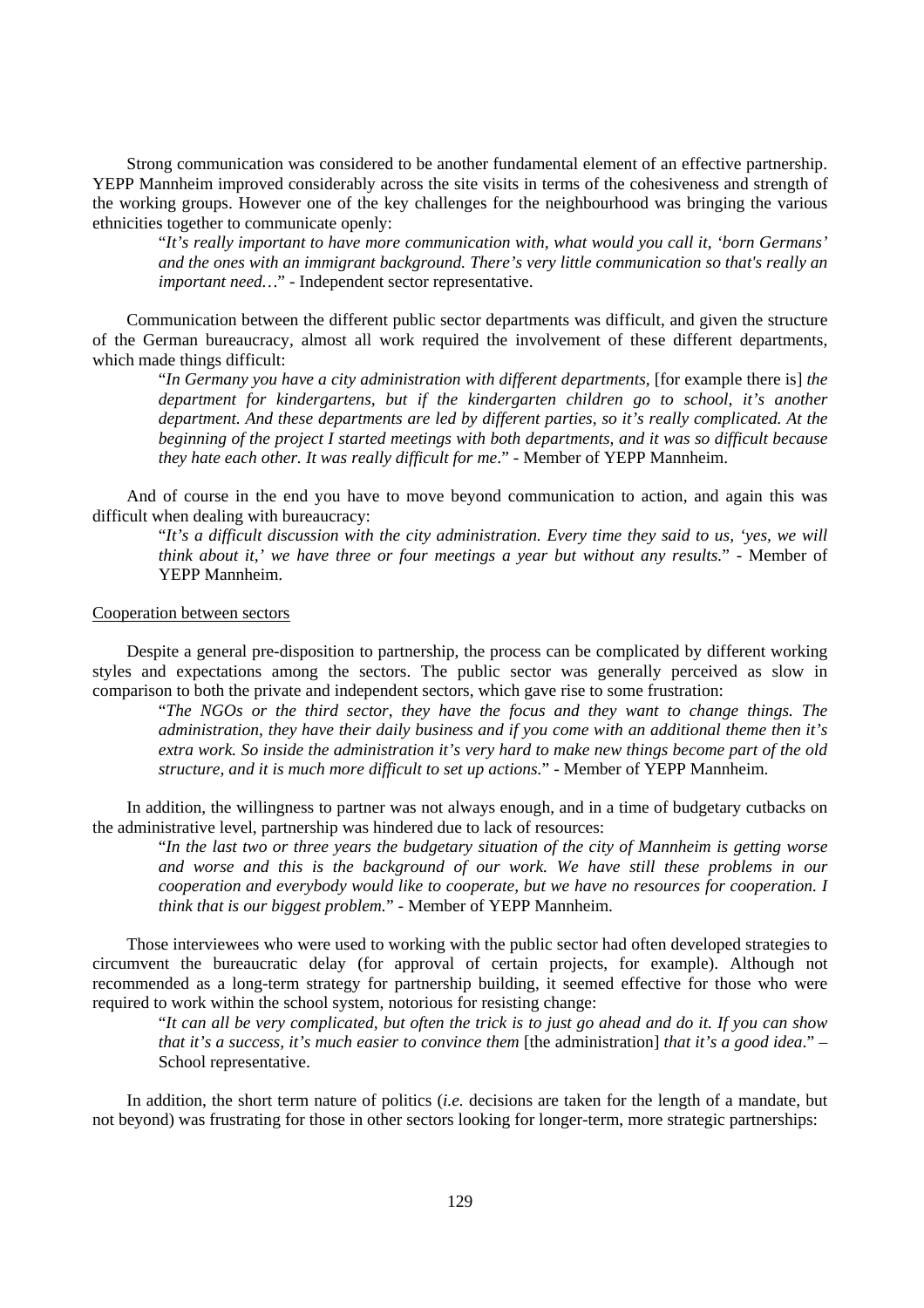"*In the past we were very much problem oriented so if there's a deficiency in something then we do a project or something but it's not for long term. There's no strategy of where we want to go in Mannheim.*" - Member of YEPP Mannheim.

Bringing the private sector into the equation was difficult, even though Germany has a long tradition of including the private sector into community partnerships (for example, with vocational programmes). On this level capacity building for the community would be appreciated:

"*We wanted to get contact with the private sector, but we don't have the resources at the moment, we don't have the time. And we don't have the know-how*." - Member of YEPP Mannheim.

For the private sector, of course, the bottom-line was that they profited from their partnerships with public and independent sectors:

"*We don't want to take control of the project, but of course we want to be identified with it so that people remark that we, in this case* [company name]*, is supporting the project.*" - Private sector representative.

The absence of the private sector in this and other community development initiatives is puzzling, especially giving the government incentives for private sector involvement. The companies are aware of the opportunities, as the following exchange between the External Evaluator (TB) and a private sector representative indicates:

TB: *Is there any support from Germany or the local or regional government that encourages private business to reach out to the community? Is there a tax incentive or some kind of encouragement for that process?* 

I: *Yes we get a tax reduction for funding … But it is definitely the case that there is an impact on that and there are a lot of programs that are run by the state and the federal government which encourage programs like this and often it is that we are supporting a project and money comes from a local administration or state government or whatever.* 

## Triangulation

In terms of triangulation (and the effective partnering of public, private, and independent sectors), this analysis can provide no effective descriptions of either the process or the outcomes of such a partnership, as "partnership" in an ongoing form was not present. There was a good deal of co-operation among all three sectors, however, which will be discussed below.

## *Key changes*

Key changes in the partnerships across time continued and deepened the connection to the community, particularly through the involvement with the Quartier Manager and Community Working Groups. Across the site visits YEPP Mannheim was also successful in involving more diverse members of the community and a greater number of local citizens, as well as a growing number of youth. A growing awareness and recognition of YEPP in the local public administration was also observed. These can all rightly be regarded as successes, particularly given the complexities of the neighbourhood environment and the bureaucratic system as discussed above.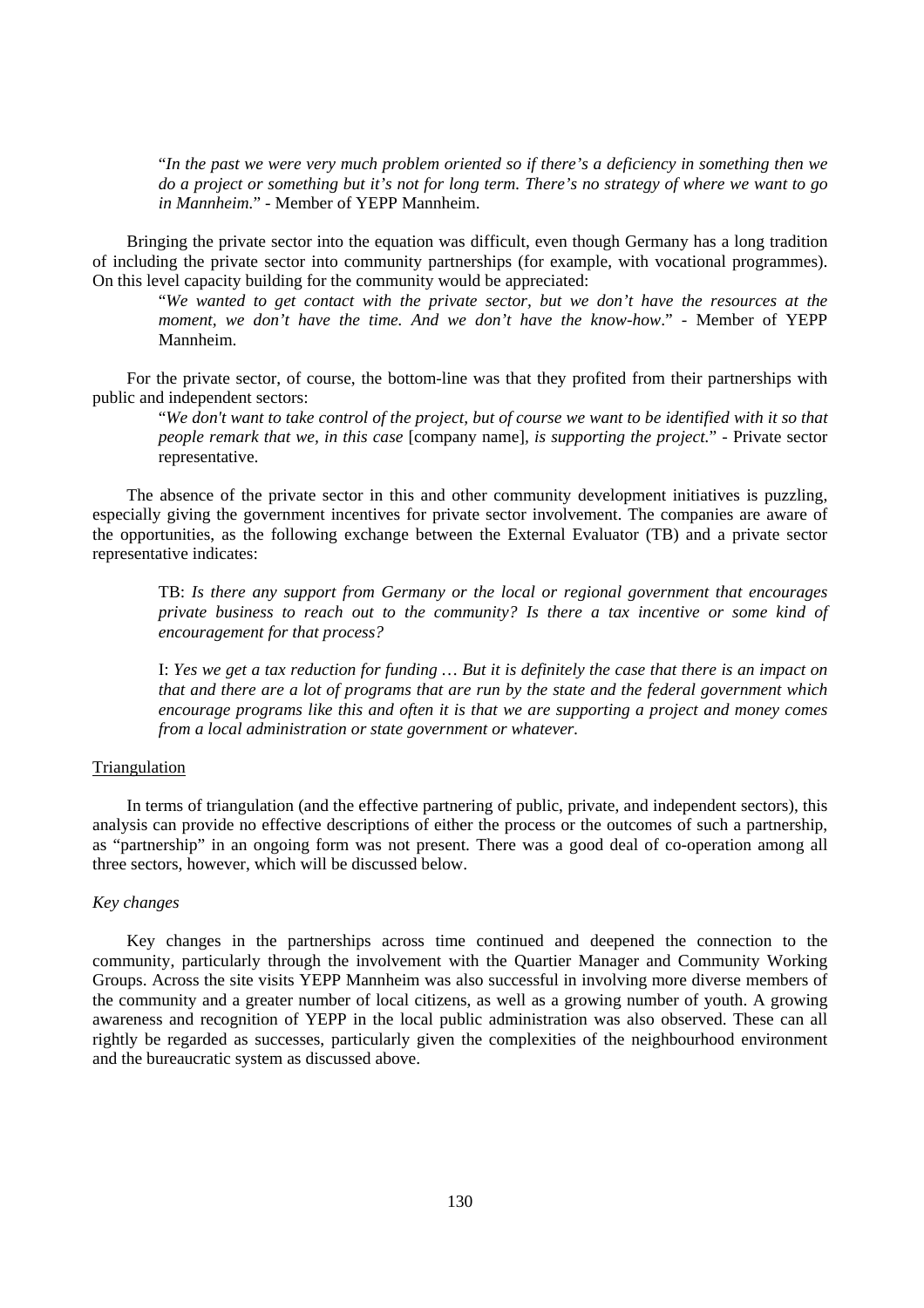### *Challenges for YEPP Mannheim*

There were several challenges that emerged from the interviews conducted for the external evaluation. The most consistent of which was that even after four years YEPP was not entirely successful at establishing its identity and profile in the community:

"*I think YEPP is identified with small projects in the same area but it's not identified with a strategy. So people see what happened with the musical. … and it was a great success, it's very empowering. So they see it's a good project [but] it's just small projects. The profile of YEPP as a strategy I would say is not very clear*." – Member of YEPP Mannheim.

As discussed above, YEPP was contained within IKUBIZ and the projects and subgroups were more widely profiled than the overall concept of YEPP itself. Indeed, in the first year of the site visits the youth we interviewed (who were not participants in YEPP but spent time in the centre that housed YEPP and its projects) had not heard of YEPP at all. There was some concern that this added level of hierarchy was counter-productive to YEPP:

"*My recommendation would be to not to take an organisation who has an image to keep up* [like IKUBIZ]*…if it is a project of the foundation, you need to build the internal structure because one of the obstacles to the YEPP profile is the organisation in itself.*" - Member of YEPP Mannheim.

One concrete reason for this is that YEPP as a project is complex and very difficult to explain and package, and several interviewees mentioned the need to improve the marketing of the programme:

"*We need to really match the interests of the public, people are very engaged in the area and focused on developing things there but they really need to give a message to the broader public … That is I think what we need to sharpen in the discussion. We need to find ways to go to the public and to speak about it* [YEPP]." - Private sector representative.

Another challenge was how to continue to build partnerships and find external support in an economically difficult climate:

"*This is a problem in Germany and in Western European countries. We work in a social and cultural area, and a lot of social institutions get financial cuts and* [have] *financial problems. They even cannot hold staff; they have to dismiss employees. It is sometimes difficult to convince them about our YEPP philosophy, the empowerment of young people, because they say, 'we have our own problems, we cannot care about young people and empowerment'. Not always, but this is sometimes the problem. Not only the city administration and the city departments but also welfare organisations in general, they face these problems as well*." - Member of YEPP Mannheim.

Another challenge was how to continue progress in terms of the participation of the private sector. This is discussed in more detail below.

#### Building Cross-Sectoral Partnerships

As outlined above, YEPP Mannheim was successful in bringing public and independent sectors to the table very early in the process, and maintaining these cross-sectoral partnerships throughout the duration of the project. The standard challenge in cross-sectoral partnership building, though, is how to bridge the different working strategies of the sectors, and in this case how to include the private sector. From the perspective of overcoming these obstacles, the members of YEPP Mannheim show that they are clearly committed to:

• Approaching and welcoming representatives of the various sectors into the project.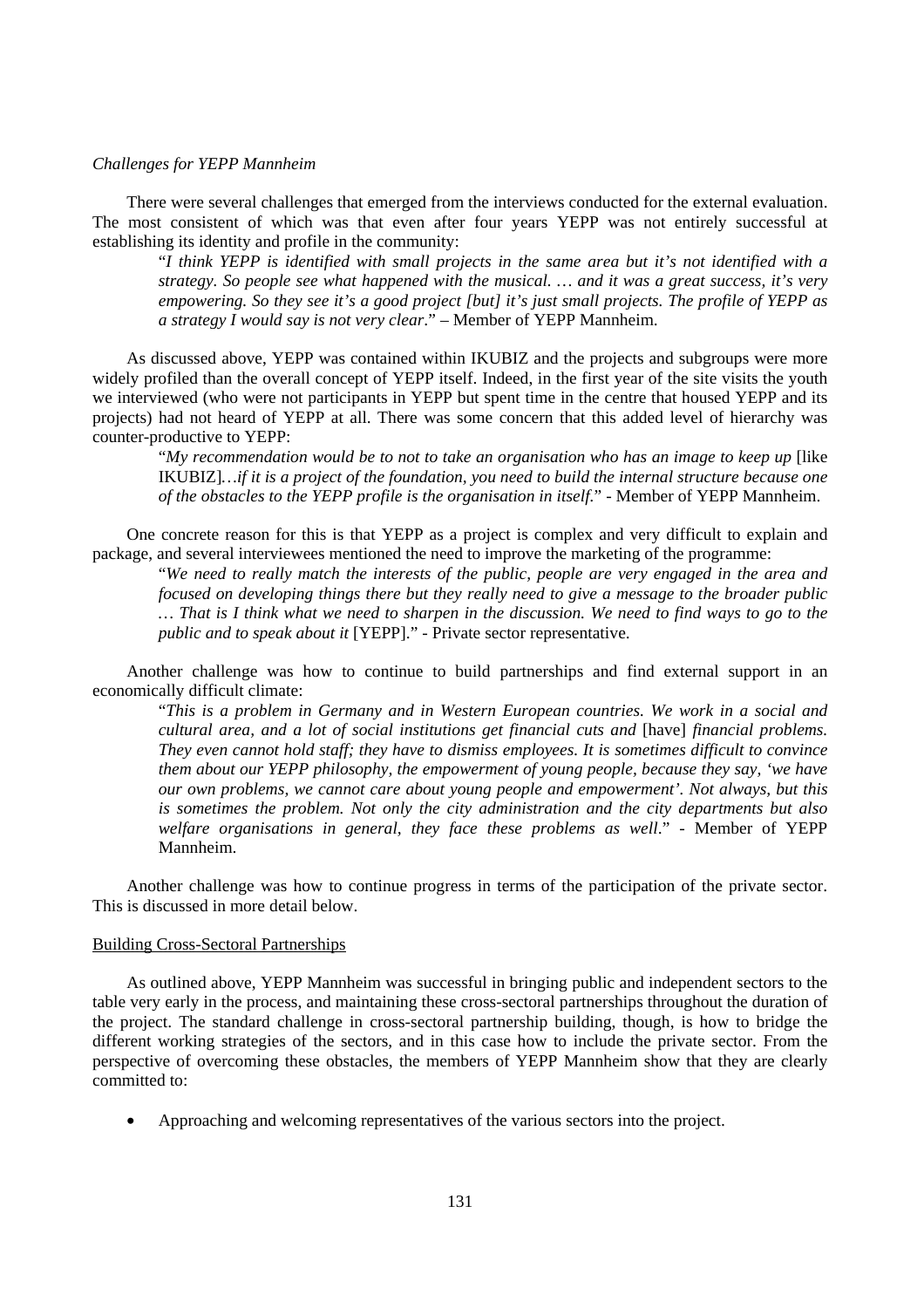• Engaging in a dialogue about what might and might not be needed to improve the quality of the partnership.

Still a challenge, at least as reflected in the interviews of November 2005, was:

- Incorporating the private sector in on-going partnerships.
- Structuring initiatives so that there is a more immediate sense of a YEPP identity and a feeling of teamwork across all partners.

These action points would be welcomed by many members of the project, and not just those representing the private sector.

### *Challenges from the policy world*

Members of the municipal administration actively supported YEPP Mannheim. On the Land and federal level, there were a number of projects on similar topics (see National Policy Context in introduction for more details). Interviews with federal and Land policy makers in education, labour, immigration and integration, and the social services revealed the complexity of working partnerships and many of the comments made were similar to those from the local level.

On the policy front, partnerships between sectors, especially with the private sector, were uncommon, except in the case of the Ministry of Labour and employment training programmes. Indeed it seemed that co-operation within the public sector itself could be trying enough, particularly between administrative departments that do not have a tradition of co-ordinating services or working cross-departmentally. In Germany this is further complicated as vertical cooperation between the municipalities, the Land and the federal Ministries can be fraught. A common criticism was that the cooperation was based more on political goals and gains than working together:

"*You hear often 'this is my program and you shall not, another person or another ministry or another community, shall not get influence to my program. This is my domain'. Especially with schools and social work, they have completely different philosophies of education and of care. This is a challenge, as they are not used to working together and they have different philosophies*  [and]... different targets, and this is quite a difficult problem. Because we have no tradition. *Other countries have long traditions of co-operation between these two sectors and we have really no tradition because we always separated the kindergarten and school..*." - Representative of government.

In addition, looking simply at horizontal co-operation (*i.e.* within the federal level or Land), the complexity of the administrative structure has not facilitated partnership (for example, kindergartens are in a different Ministry than schools, youth policy is different from education, while immigrants and integration are yet another department, etc.). Even the same ministries can be geographically divided, making meetings and scheduling difficult, as the following exchange in Berlin between the External Evaluator (TB) and the Interviewee (I) demonstrates:

TB: *I thought that (name of person) would be here as well.*

I: *Yes, but she's not available because she's in Bonn. Our ministry is divided so some of us are in Berlin and the rest are in Bonn. And I think she had another meeting somewhere else. But she asked me if you have a card or something to give her.*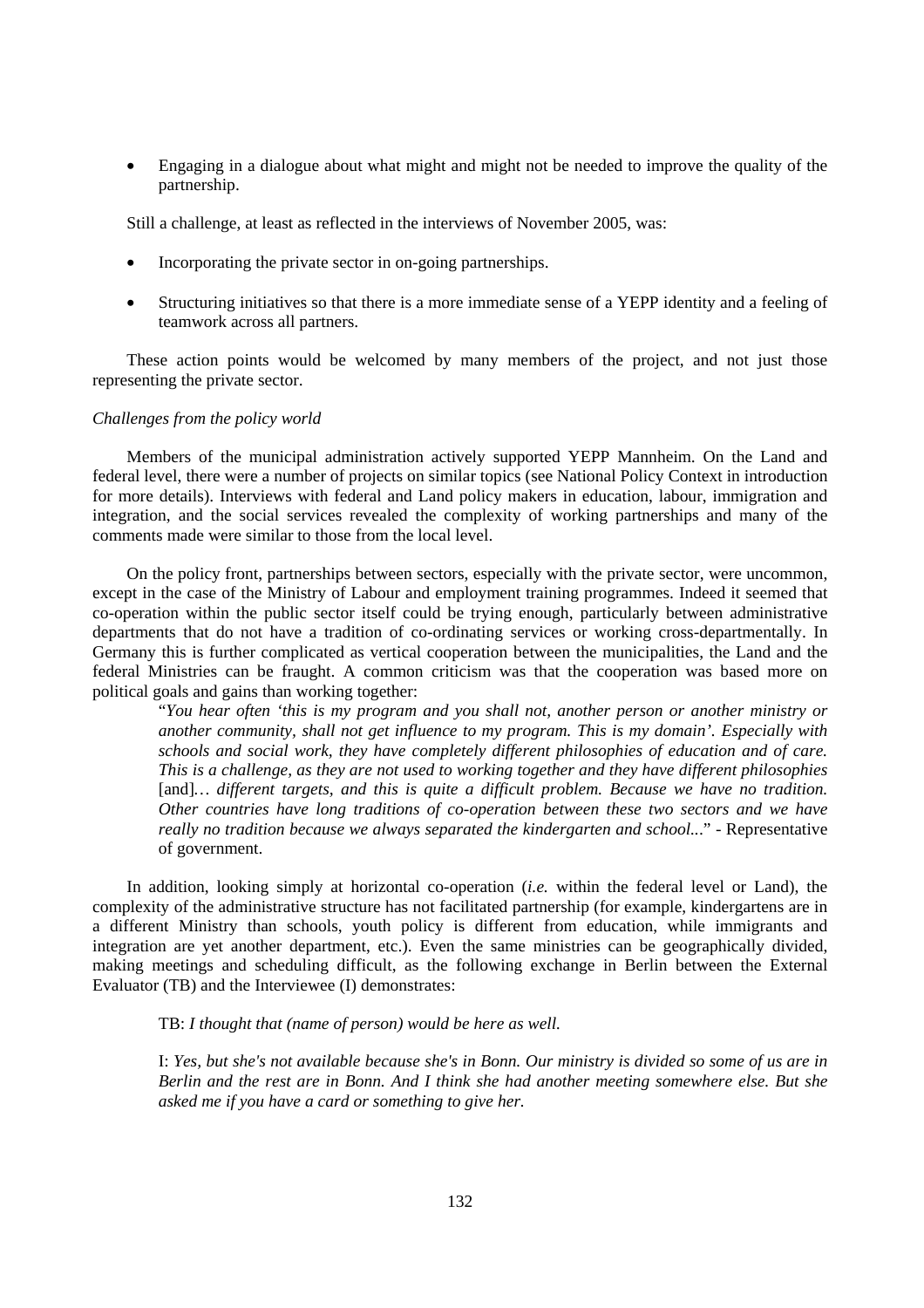The interviews revealed a real concern within the administration that the lack of willingness to partner across all the levels and ministries involved in youth and community work (Education and Labour, but also Health, Justice, Social Affairs) was negatively affecting the delivery of services, particularly for those most vulnerable. One particular example is the Federal Immigration and Integration Unit, which works with minorities and cultural diversity, but is a separate unit that is required to work with each of the Ministries rather than an integral part of the Ministries themselves. In this situation there is a delicate balancing act between co-operation on a policy level (which is theoretically required) and the German political reality (the Commissioner of the Unit is traditionally a member of the minority of the government coalition [at the time of the interview, the Green Party]).

"*It depends [on] not only what is happening in the government but also … what is happening within the coalition, as the commissioner is also a member of parliament. So on the one hand we are dealing with the administration and on the other hand we are dealing with the colleagues in the government, so it's a political job. So whether you are successful or not it's quite hard*." - Member of federal administration.

#### *Lessons Learned*

A number of lessons learned can be gathered from the work of YEPP Mannheim in cross-sectoral partnership building, including the importance of:

- Involving all sectors early in the process to instil a sense of ownership and active participation.
- Communicating what YEPP is in a concrete way to prospective partners in all sectors (and youth).
- Establishing shared terms and definitions so that clear communication can take place.
- Respecting the working styles of the different sectors and willingness to be open to all prospective partners.
- Understanding barriers to co-operation within a sector (*e.g.* public administration) and getting a commitment to action from leaders who can support the process of change.

The bottom line is always the willingness to see the benefits of partnership and cooperation: "*I think co-operations are necessary, just to make it clear how things work and that they work together and that there's a red line from childhood to the elderly. We need this continuity. It makes it more efficient and transparent.*" - Member of YEPP Mannheim.

## **Community Empowerment**

Community empowerment can be thought of as being comprised of several facets, including:

- Identity (which here we broaden to include social/environmental/and health identity).
- Citizenship (in political/legal terms).
- Economics of/and education (school-work).
- Cultural (music, arts, etc.).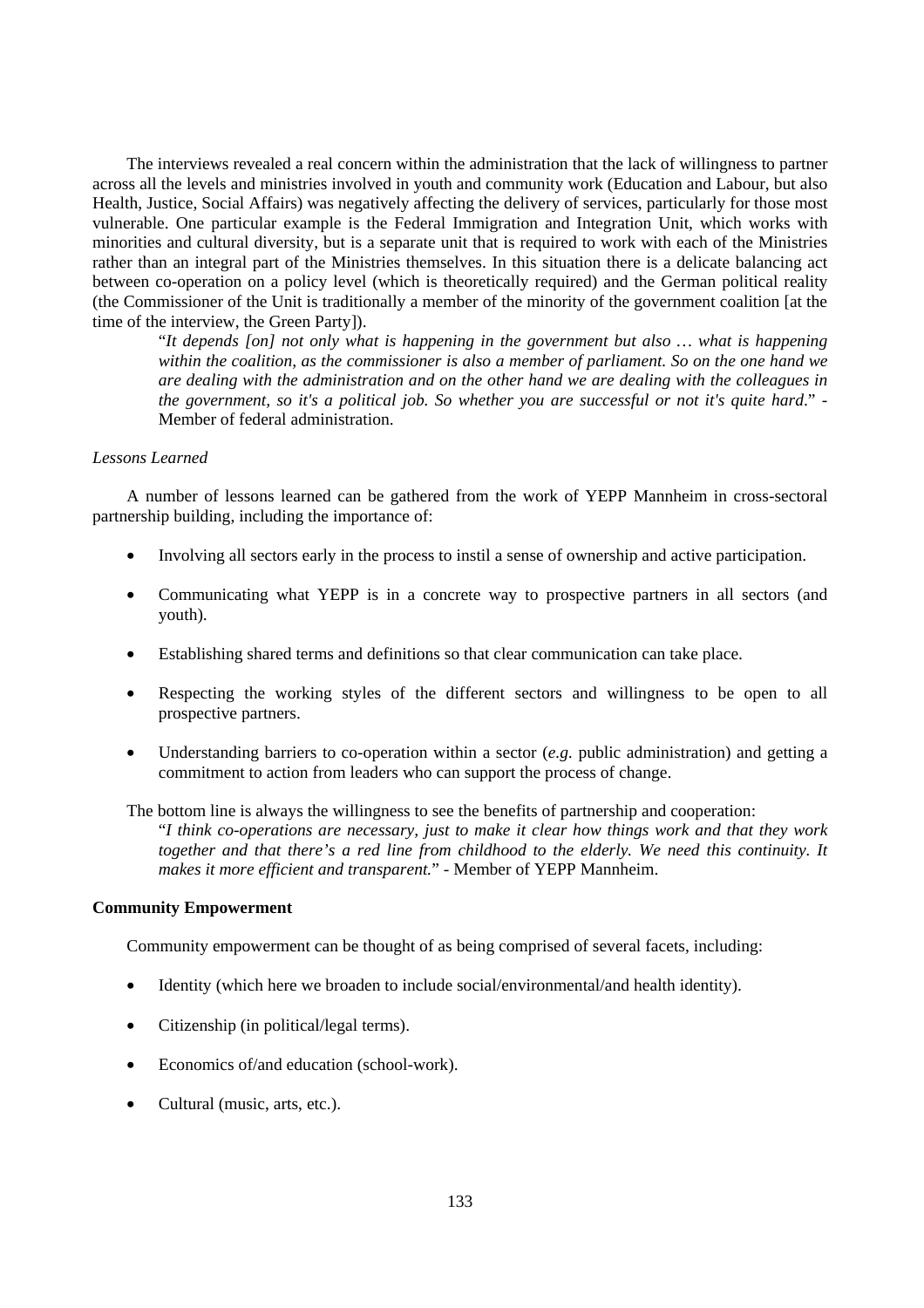## *The Process*

As already mentioned, community empowerment and active community participation were key goals for YEPP Mannheim and remained so throughout the lifespan of the project. Community projects in Neckarstadt-West operate in a complex community dynamic, as the neighbourhood is a working class district with high unemployment and a large percentage of immigrants (twice as high as the city average: in 2005 the "foreign population" for Mannheim was 20%, while for Neckarstadt-West it was 41%). As most of the immigrants in Neckarstadt-West come from predominantly Muslim countries (*e.g.* Turkey), issues of religion and integration as well as second language learning all figure on the community and political landscape.

### **Key changes**

The kinds of projects the YEPP Mannheim is currently working on cut across all the four dimensions of community empowerment as listed above, and the strongest change observed across the site visits was the development of community participation and the evolution of certain projects, such as the Leseladen, a library and drop-in centre for Turkish mothers and their children. It is extremely successful and has greatly expanded operations and almost outgrown its physical space. The city has offered limited funding for the project and is becoming more involved, a solid choice given the rave reviews it receives:

"[I am enjoying it] *very, very much. I learned many things, I learned especially to be with my children, and to play with them, to read with them. And before I felt I didn't have time, and now I realise that I have time after all. And also especially to be with people and to respect people, and I respect myself.*" - Independent sector representative.

Other community projects which are related to economics and education include the Rucksack programme, aimed at children and immigrant mothers. The project provides materials and support to help the children and mothers learn to speak German, help the mothers become more familiar with the school environment, and teach mothers to spend time reading books and playing with their children one on one, something previously lacking in many of their relationships. At the time of the site visits the programme was operating in four kindergartens of the area and has since entered two elementary schools. Other areas of the city and region had also expressed interest in this highly useful programme:

"*With support, information, and feedback from kindergartens and the schools, the mothers show up more often there to ask questions and participate more and integrate themselves. It's important that Turkish mothers see the variety of Turkish cultures* [conservative and liberal]" -Independent sector representative.

The community has also been engaged in a number of other activities related to the dimension of identity (which here we broaden to include social/environmental/and health identity), mostly through the auspices of the Quartier Manager. The community working groups (*e.g.* Education, which is very strong and organised by the YEPP coordinator) that operate under this banner have, to some extent, become the support groups for various aspects of the YEPP project. These groups include representatives from both public and independent sectors and have been an important and much appreciated source of connection and communication between and amongst members:

"*There is an identity. The identification is growing and you are very impressed with what happens everywhere. It's great. The musical was wonderful and I like the idea to give the persons their speech and their chances to express.*" - School representative.

The cultural dimension was also strong with a number of projects focussed on music, the arts, and especially video (see the Youth Empowerment section for more discussion). A Community Theatre project started in June 2006 and YEPP Mannheim participated in the trans-national Community TV project, along with representatives of most of the other YEPP sites. The youth members of the YEPP Mannheim team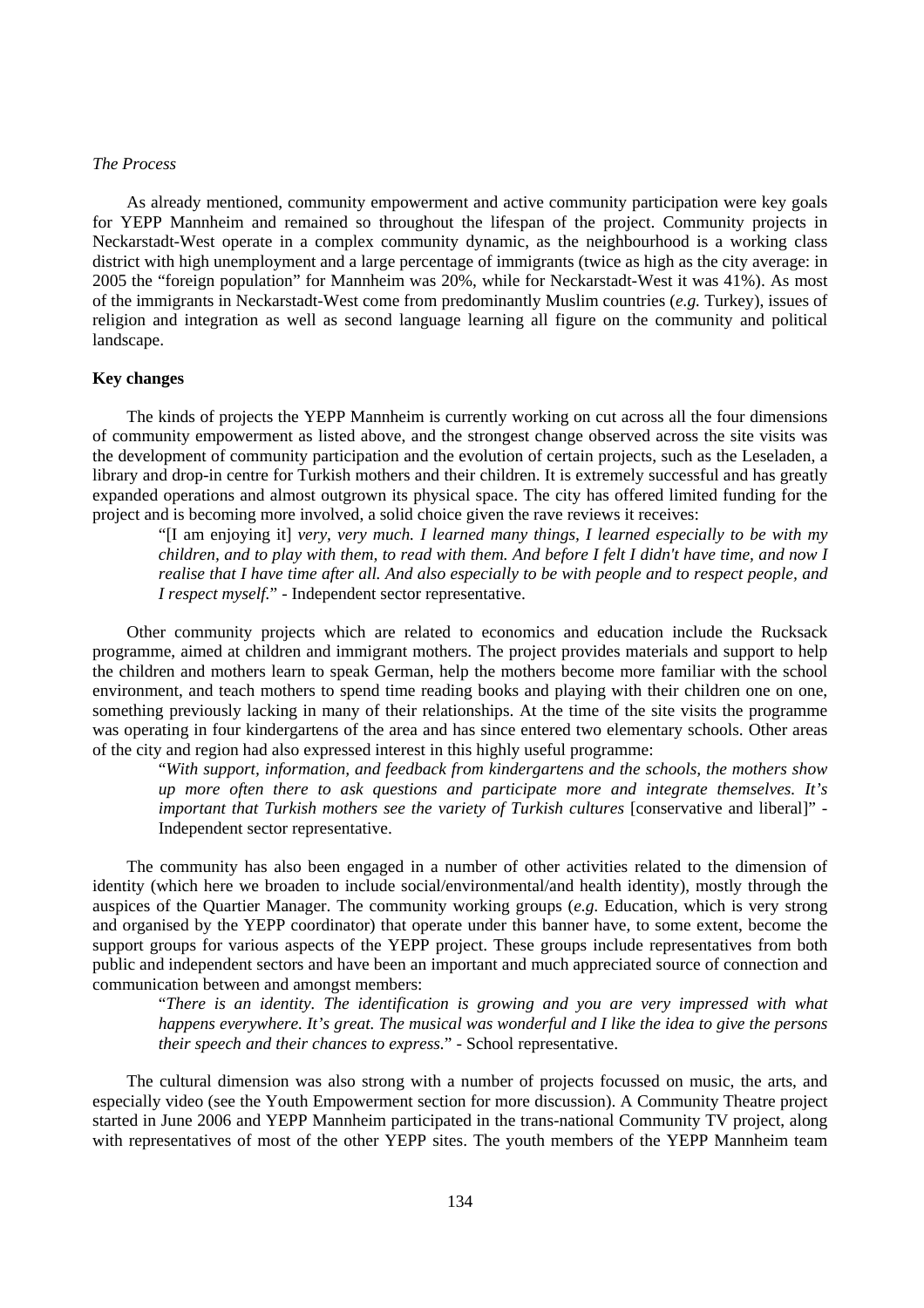created a portrait of an artist that was screened at the 2006 YEPP-ALL conference, to very positive reviews.

#### *Challenges for YEPP Mannheim*

The main challenge for YEPP Mannheim is how to continue to build on what's been accomplished and how best to reach out to those most at-risk, such as immigrant mothers and their children:

"*My hope is now for the future, that Rucksack will continue and become bigger and be widened also to other minorities, like the Spanish and the Italian because so far it's only the Turkish children and mothers that are involved. And that's something that also the others have a need for.*" - Community member.

The number of successful projects already implemented and the support demonstrated by the municipality for those projects highlights the need for such initiatives. At the same time, however, the municipal department responsible for Immigration and Integration has been significantly reduced, something that will surely make the role of YEPP and similar community organisations that much more important:

"*We were once a team of 8-9 persons, and now I'm alone finally with a secretary and a guy for the administrative stuff so I can't deal with all the fields we dealt with before*." - Member of local administration.

Another challenge for YEPP Mannheim is to work on establishing its identity and profile in the community. Particular projects, such as Leseladen and Rucksak, are well-known, but YEPP itself less so. Part of this is the role of its host IKUBIZ, which is quite well known in the area, and part of this is the difficulty in explaining the YEPP concept (see Partnerships section for further discussion).

Given these complexities and given the amount of community work being done in the area, there is a long tradition of competition for relatively scarce resources – a tradition that is at times difficult to overcome, especially in times of budget cuts and financial shortfalls. Still, there has been considerable progress and there seems to be a greater willingness to work together. Indeed, one challenge will be how to harness the amount of activity, good will, and programmes that are taking place, and how best to move forward in a coordinated manner:

"*We need to have coordination between the actors who are working for the community in order to avoid repetition and parallel projects. And for that we need constant communication*." – Member of independent sector.

#### *Challenges from the policy world*

Interviews with national policy makers in education, labour, and social affairs revealed that one of the biggest concerns was how best to integrate new and longstanding immigrant populations in Germany into the community. One immediate dilemma was the role of the Federal Immigration and Integration Unit, a unit concerned with the legal processes and laws related to foreigners and immigrants in Germany. They are charged with improving integration policy but do not deal with programs and lack funds to start programs in the field of integration policy. As previously discussed (see Partnerships section) they are neither a central Ministry nor contained within a particular Ministry, and so have very little power to enforce their positions. This would seem to reinforce the structural fragmentation:

"*Our role is more to advise to give ideas and sometimes to struggle with other ministries or institutions about what is the right way… There is a co-operation with those institutions but they are not part of our structure so we can't order them to do anything. We are a nuisance to them* [the Ministries]"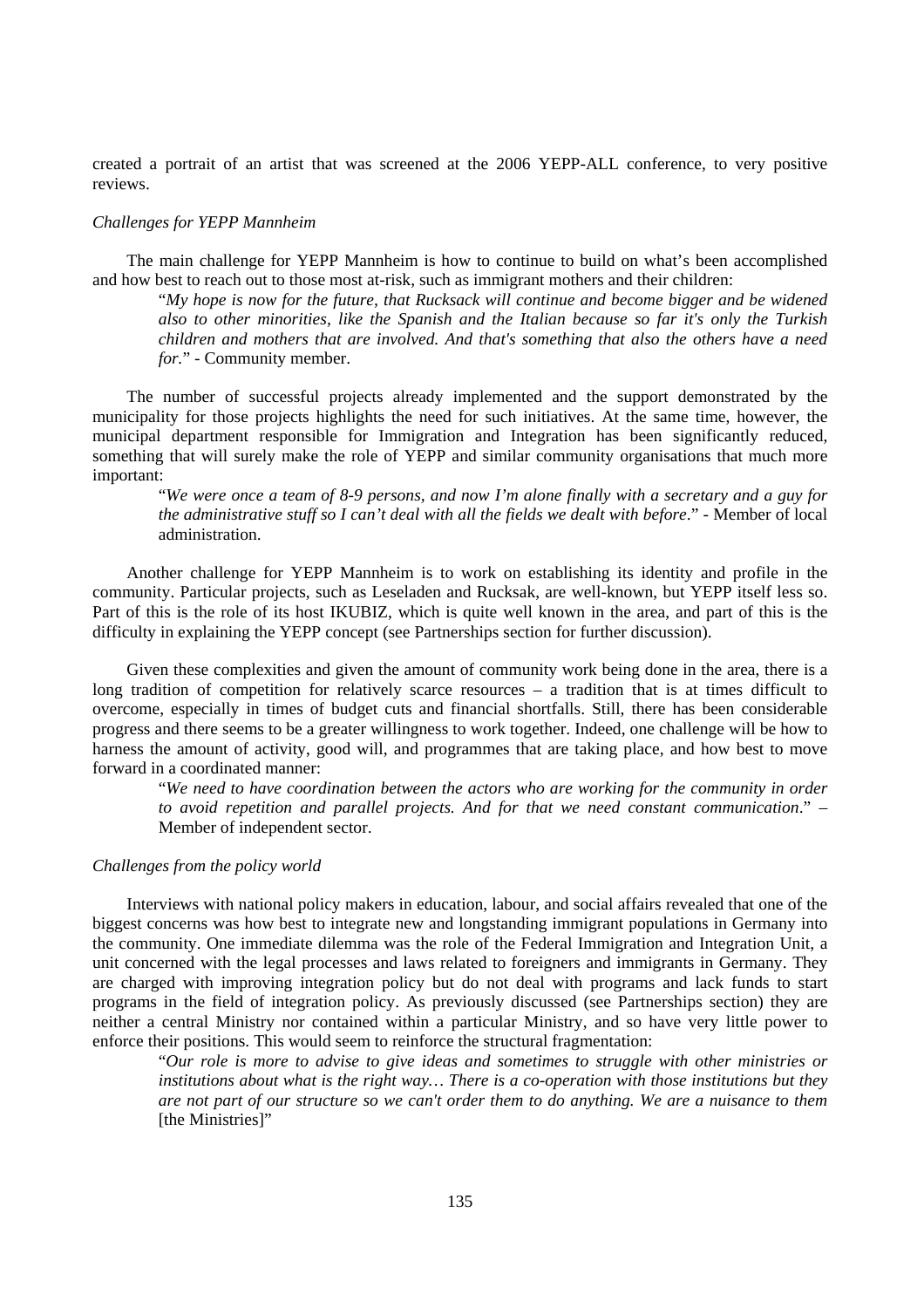In addition to this general concern, there was a fear that those measures that were being taken were not particularly realistic. In order to aid integration, for example, starting in 2005 all immigrants were required to take 600 hours of German language courses and 30 hours of orientation in German society, at the end of which they would have to pass an exam demonstrating a certain proficiency in German in order to receive their residency papers. Yet the programme was radically under-funded for the numbers it was expected to serve (the 250 000 newcomers each year as well as a large number of longer-term residents who had never had access to these courses). This was in stark contrast to the amount of funded provided for language training for "German" immigrants (*e.g.* ethnic Germans who emigrated to Russia several generations ago and are now in the process of returning- they have German citizenship but many do not speak German at all).

As a country that traditionally did not see itself as a country of immigration (with immigrants who would come to live, and to stay), Germany has faced a series of challenges to their assumptions of their country and their nationality, and there is more change to come:

"*I think that slowly there is an understanding that immigration changes the face of the society. There is more diversity, there is more pluralism. If you look in the future you have to answer this question, 'not only how can I integrate a foreigner, an immigrant into Germany, but how much will German society* [and react] *to more diversity to more pluralism?' These are not only debates in those institutions, the government integration policy makers, but* [also in] *the main stream.*"

In addition, as already discussed in the Partnerships section, policy makers were concerned with the best way to coordinate vertically across the various levels of governance structures, with the policy-makers being aware of the difficulty in coordination both in terms of the quality of the service delivered to the community and the difficulty of monitoring and evaluating initiatives to ensure maximum effectiveness.

### *Lessons Learned*

A number of lessons learned can be gleaned from the work of YEPP Mannheim in community development and empowerment, including the importance of:

- Encouraging traditionally less-active members of the community to participate.
- Encouraging the participation of youth in community planning discussions.
- Bringing together all sectors in an honest appraisal of what works and what does not work, and the best strategy to move forward.
- Having clear agreement on responsibilities for community development initiatives and expectations for action.
- Devising realistic community development plans that are holistic in nature and include long-term strategies (*i.e.* beyond the length of the current policy mandate) for community renewal.

The last point also implies having the political courage to wait for longer-term solutions and avoid the temptation of the "quick-fix" (and the corresponding willingness on the part of the community to wait for longer-term results).

#### *Youth Empowerment*

A central concern for Mannheim was the difficulty of bringing the youth into projects and programmes and reaching those most at-risk, especially in the diverse environment of Neckarstadt-West.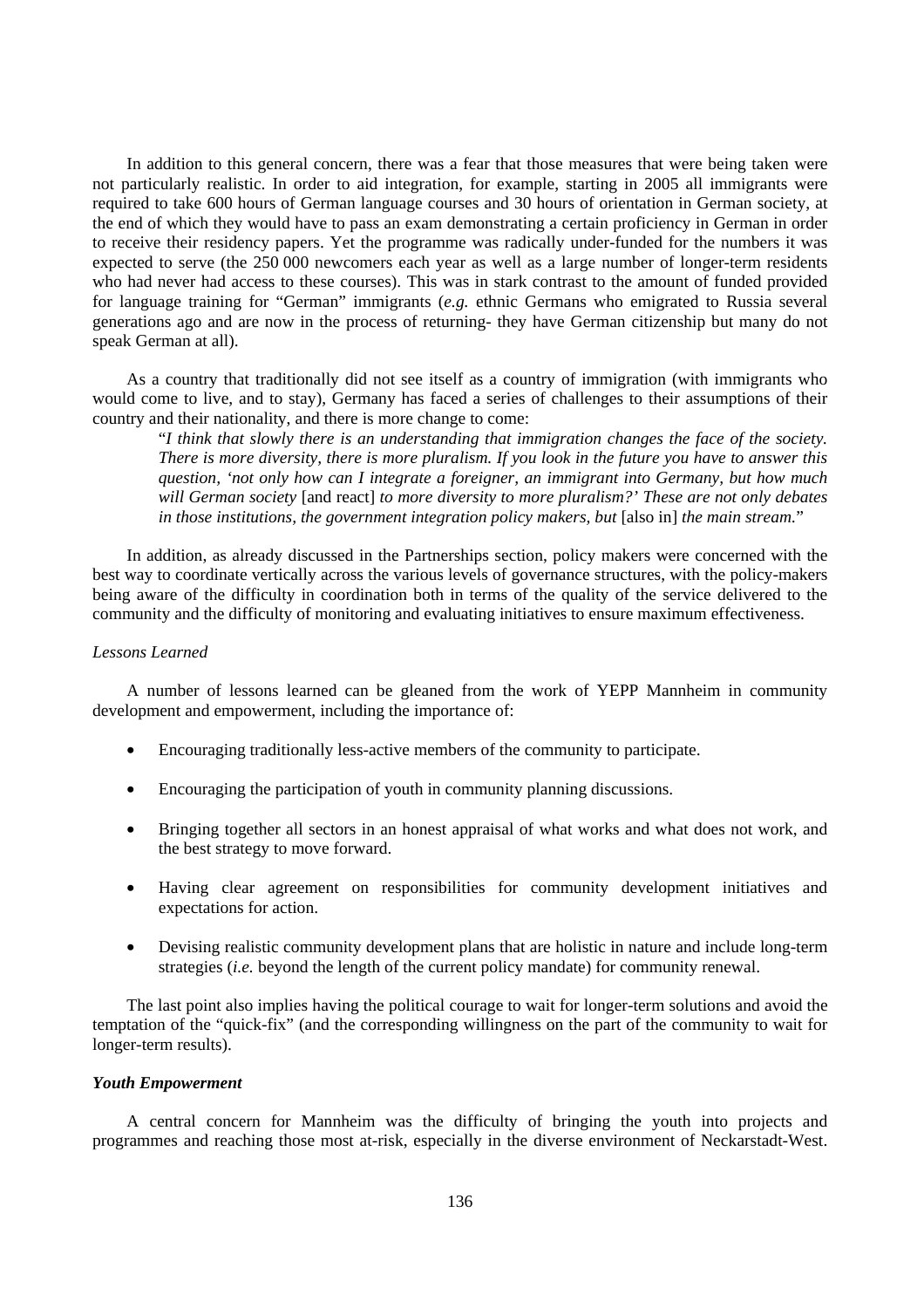The diversity of languages, of cultures, of expectations and hopes made it difficult to reach out to the youth of the neighbourhood, and there were still clear divides between communities of "immigrants" (many of whom were born there) and "Germans" which underscored the politics, projects, and planning.

Despite this, there is a long history of youth work in the area and a number of organisations and partners willing to work together. Yet as with most youth work, despite the good will expressed in interviews with local administration, there have been cuts to funding for even basic services, further pressing the independent and private sectors:

"*I would like to mention that in the last two or three years, the budgetary situation of the city of Mannheim is getting worse and worse and this is the background of our work. … everybody would like to co-operate, but we have little resources for co-operation.*" - Member of YEPP Mannheim.

## *The Process*

YEPP Mannheim challenged itself to involve youth and reach out to those most at risk, but the process was a slow one. As a result, during the 2004 site visit, the youth we spoke to had not heard about YEPP (see Challenges for YEPP section in Cross-sectoral Partnerships). Youth participation increased in 2005 as the various projects really came together and had a higher profile in the community (see below for examples of successful projects).

Community empowerment and youth empowerment are of course inextricably linked such that any programme focussed on youth will invariably have an impact on the broader community in which they reside. However it is possible to identify a number of key changes in youth empowerment across the timing of the two site visits.

## *Key changes*

YEPP Mannheim has had a number of concrete outcomes from their work, particularly the success of the musical Neckarstadt-West Side Story, which was performed at the community theatre and received rave reviews. A new play is currently under development by the same artistic director and the overall sentiment is one of deep pride:

"*Neckarstadt-West Side Story … was a great success, that two young people from Neckerstadt west will work with professionals from the national theatre. It's very empowering. So they see it's a good project and there's a movie around that project!*" - Member of independent sector.

Another key change has been a perceived change in attitude as a result of these kinds of programmes and initiatives. By bringing the youth into the community and creating bridges for them, they have been able to be open to new ideas and try new things:

"*Projects which are more long-term, for instance, the films project* [Community TV]*, then you feel, you sense this empowerment by this long-term observation, how the youth behave. They take a camera and they go to the street and they talk to people. For this process, before the project, they wouldn't have done it, they felt shy. But professional filmmakers work with them and they make them feel empowered.*" - Member of YEPP Mannheim.

The changes were not only for the youth, as community members working with the youth expressed their enjoyment of participating in the youth projects:

"*I've never worked with youth before and … the relationships that have developed in the course of the project* [were interesting] *because usually when you work with professionals it's a professional relationship and not a personal relationship, but … for the youth the personal*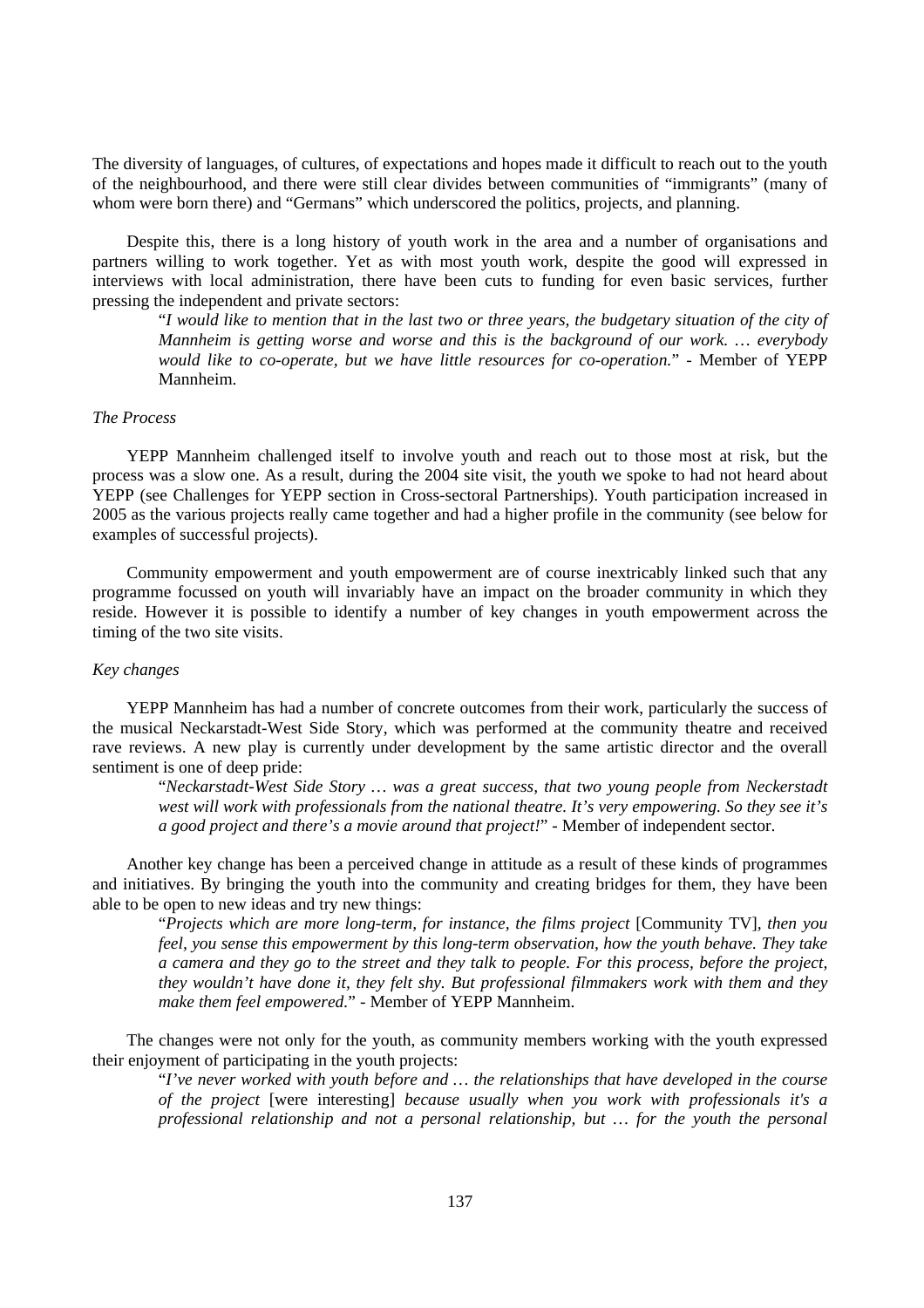*relationship is important. And for her way of working it was very exciting, very … instructive*." – Member of independent sector.

In addition a key change was in the number of youth who had participated in a formal international YEPP project. This number increased over the course of the site visits but increasing youth participation was still a priority for the coordinators (see challenges section below).

### *Challenges for YEPP Mannheim*

The greatest challenge facing YEPP Mannheim in terms of youth empowerment was to continue to increase the participation of the youth, especially to continue to reach the most at-risk youth. As discussed above, the cultural and linguistic diversity of the area makes it much more difficult to bring everyone together. The site made great progress in including and encouraging youth participation, but they also wanted to do more. They were self-critical in that the youth that participated in the projects, such as the musical, were not the most at-risk:

"*In some ways it was also a failure because the youth involved were not from the target group*  [they were not disadvantaged]*. It was difficult to find them because they tended not to be interested in the project*." - Member of YEPP Mannheim.

Another challenge was the challenge of all projects once the initial period of excitement wears off: how does one sustain interest across time? What is the best way to motivate and sustain these kinds of projects, and what is the best way to keep the youth involved? To this end YEPP Mannheim had a number of plans to deepen and broaden youth participation, for example by creating a sports programme and by developing the existing Youth Working Group (working out of the Quartier Manager's project). Yet, as with all initiatives, the chief difficulty was not coming up with the ideas, but having the time to realise them:

"*We want to create a sports programme and fundraise for sports instructors. But we do not have time to plan*." - member of YEPP Mannheim.

#### *Challenges from the policy world*

The prime challenge as perceived by national policy makers dealing with youth policy was how best to provide integrated services across ministries. Youth work, cutting as it does across education, employment, health, justice, welfare, housing, and various other ministerial departments, poses a particular challenge for co-ordinated policy-making. The policy-makers that we spoke to expressed concern about the lack of co-ordination, and in particular focussed on the closed role of traditional school:

"*You can see it like this, and what values are in the society and how to be social and what does it mean, and the traditional understanding of schools is that there are teachers and they are qualified and educated to teach education stuff, wisdom, knowledge. But I think the schools of tomorrow have to be more open for raising our kids. But there is deep resistance*." - Member of Land administration.

However, the rigidity of certain traditions in schooling was reported to be slowly changing to reflect the times:

*"…but finally what we need to change is the structure….the schools get more responsibility for what they can offer as services to foster their profile and this is something new. There are enough people who think that there's going to be a development … and that schools will be fully responsible for what they are teaching in the future and I think that this could be an interesting perspective. And it also shows me in the Land administration that there are new ways of thinking and of questioning how we've done it decades before so there's a processs, but it's slow*." - Member of local administration.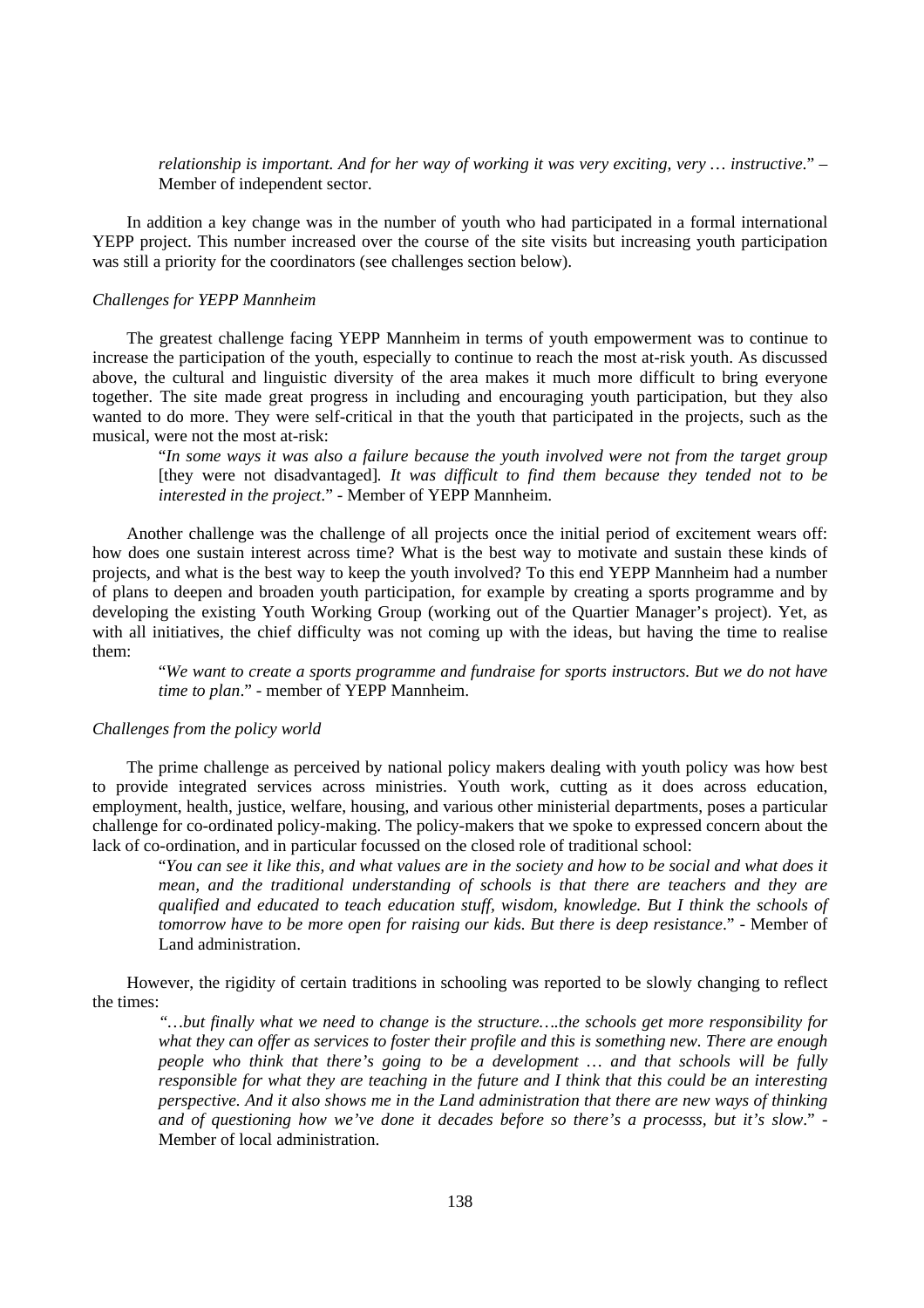As previously mentioned, key ministries were not reported to feature effective working relationships, seen as detrimental to the cause of youth empowerment:

"*And because I'm alone, I thought education is something, the education sector but as far as I can see the co-operation between the education sector and the youth welfare in the administration does not work too well. I don't know if there is any co-operation so I think there should be a position which fosters this, which organises this. I think it's not enough what we have so far.*" - Member of local administration.

In addition, there was a real concern with how best to integrate the immigrant youth into the German context. One prime concern for children was to ensure that they learn to speak German well, and early. As the school system is currently set up so that children can begin attending school in Grade One (as late as age 7), there was a major initiative to encourage immigrant mothers and parents to enrol their children in kindergarten so that they might start learning German as early as possible:

"*We have many people in our kindergartens, but not the children of immigrants. Those children tend to come to school only later, in first grade when they have to, not at 3 or 4. But this is when they most need it.*" - Member of Land administration.

An additional concern, as already explained in the community development and cross-sectoral partnerships sections, was the best way to co-ordinate vertically across the various levels of governance structures. One of the most notable examples was that of the Integration and Immigration Units, functioning independently of the Ministries and void of sufficient funding. The complexity of the federated system with de-centralised power and budgeting going to the regions and cities results in several extra layers of required coordination, which policy-makers were aware of this although they were not sure of the best way to address it:

"*With all the other departments* [except Education] *… it's much easier to work together because there isn't this competition between the schools and the kindergartens. We've had very, very difficult time... basically it was impossible to bring the two together, schools and kindergarten. For example, the training for educational stuff in kindergartens is also within the department of youth and all that is also in the Land level so it's very difficult*." – Member of municipal administration.

### *Lessons Learned*

A number of lessons learned can be gleaned from the work of YEPP Mannheim in youth empowerment, including the importance of:

- Involvement of youth in the very earliest stages of project development, especially those most disadvantaged.
- Encouraging less active youth to bring their voice to the table and let themselves be heard.
- Getting the local administration to acknowledge the voice of youth in designing and delivering youth-related projects.

#### *Trans-national Cooperation*

As explained in the section on Reporting, in this report trans-national co-operation will be touched on only briefly, as the final cross-cutting report in this series of case studies will focus more thoroughly on the trans-national co-operation of YEPP.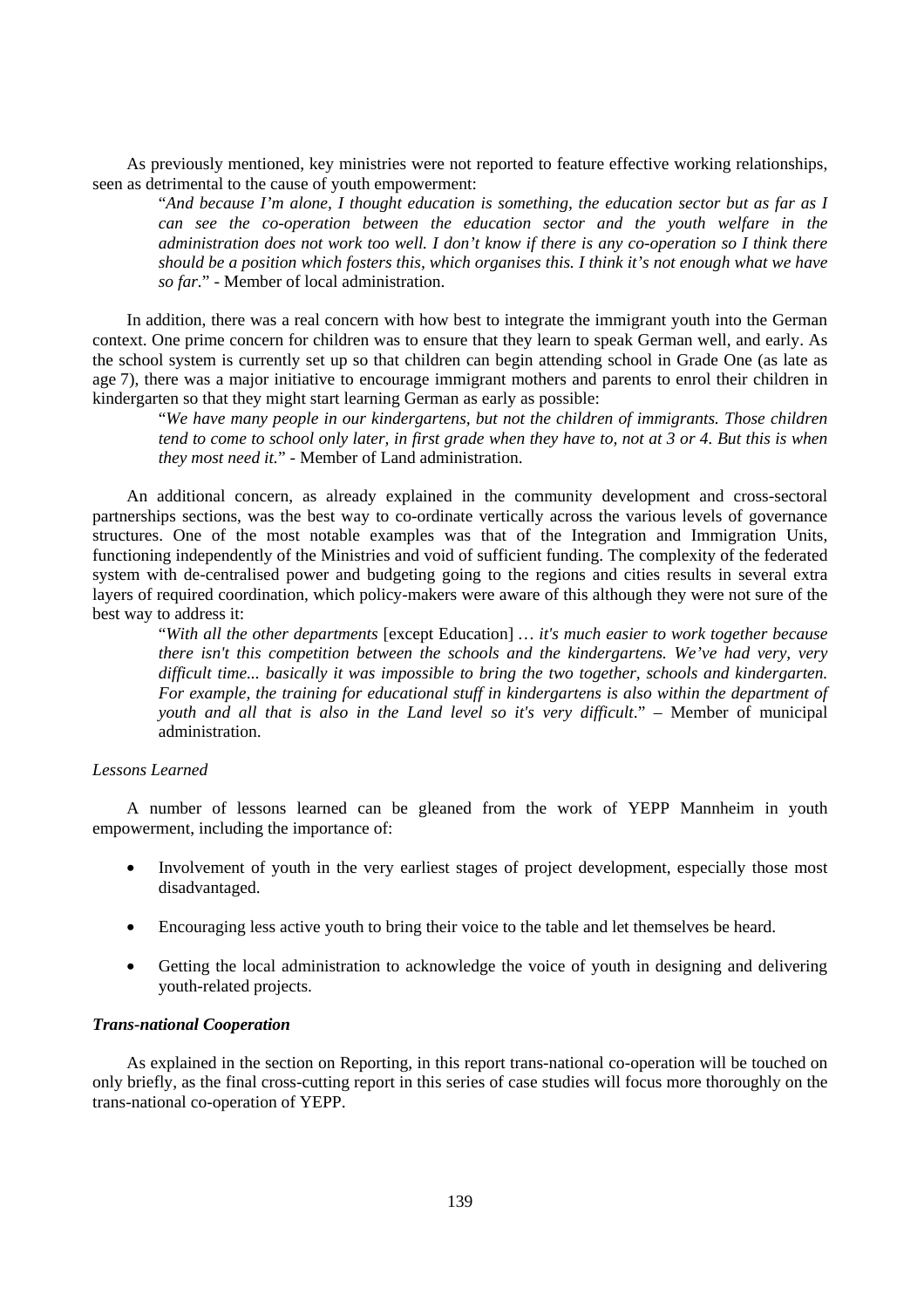YEPP Mannheim was initially involved in international YEPP activities but chose to pull out of transnational cooperation for part of 2003. Youth from YEPP Mannheim participated in the trans-national workshops, "Moving images, local realities" in Turin (September 2004), and "pARTicipation in the picture" in Antwerp (October 2004), as well as subsequent workshops. YEPP Mannheim did not host any YEPP youth workshops, but did host a capacity building workshop for local researchers in November 2005, "Evaluation and Organisational Learning in the Context of YEPP's Future Development.", as well as attending both YEPP-ALL conferences.

#### *Successes*

## For the youth

The youth who participated in trans-national YEPP workshops found the experience to be enriching and motivating:

"*It did help with motivation of the people themselves, that there were others who had difficulties of other kinds, but tried the same or something similar. That was attractive for the young people to go out.*" - Member of YEPP Mannheim.

One local co-ordinator commented on the experience of Mannheim youth in the "Moving images, local realities" workshop in Turin after interviewing participants from Mannheim:

"[It was] *a great event and a big success for YEPP and the youngsters.*"

In addition, the Mannheim short film focussing on a particular neighbourhood artist that was screened at the YEPP-ALL conference in 2006 was highly successful and YEPP Mannheim is very active in the international Community TV project (see Community Development section).

#### For the community

The information about other YEPP sites gave the Mannheim community a comparative perspective on its own problems:

"*In Finland they have no problem with activities for the youth. They said if there are ten people who say, 'we want to dance', then there's someone who organises that they have a teacher, and if they say, 'we want to skate', then there is somebody who makes it possible. But they have other problems. In Dublin, there aren't any activities.*" – Member of YEPP Mannheim.

## For YEPP

The trans-national aspect of YEPP also engendered a new kind of thinking and co-operation among the coordinators and the foundations:

"*The other thing that comes out on the international level is that it's alright to look at the nations on the national level but it has to be the international idea to create models which meet the needs of the locals. The whole idea of think globally act locally, it's just right. And something which could come out [of it] would be to make an instrument out of it but how to do that, which means we have to think globally because we have to do it. Particularly with foundations we have to do it. We are seeing the same experiences in other places so it's a strong point*." - Member of YEPP Mannheim.

#### *Challenges*

Although international co-operation was perceived to be a good idea in general, the co-ordinators expressed frustration about its extent and nature, particularly in the beginning, and wished to determine where such co-operation makes sense and where it was a burden or hindrance: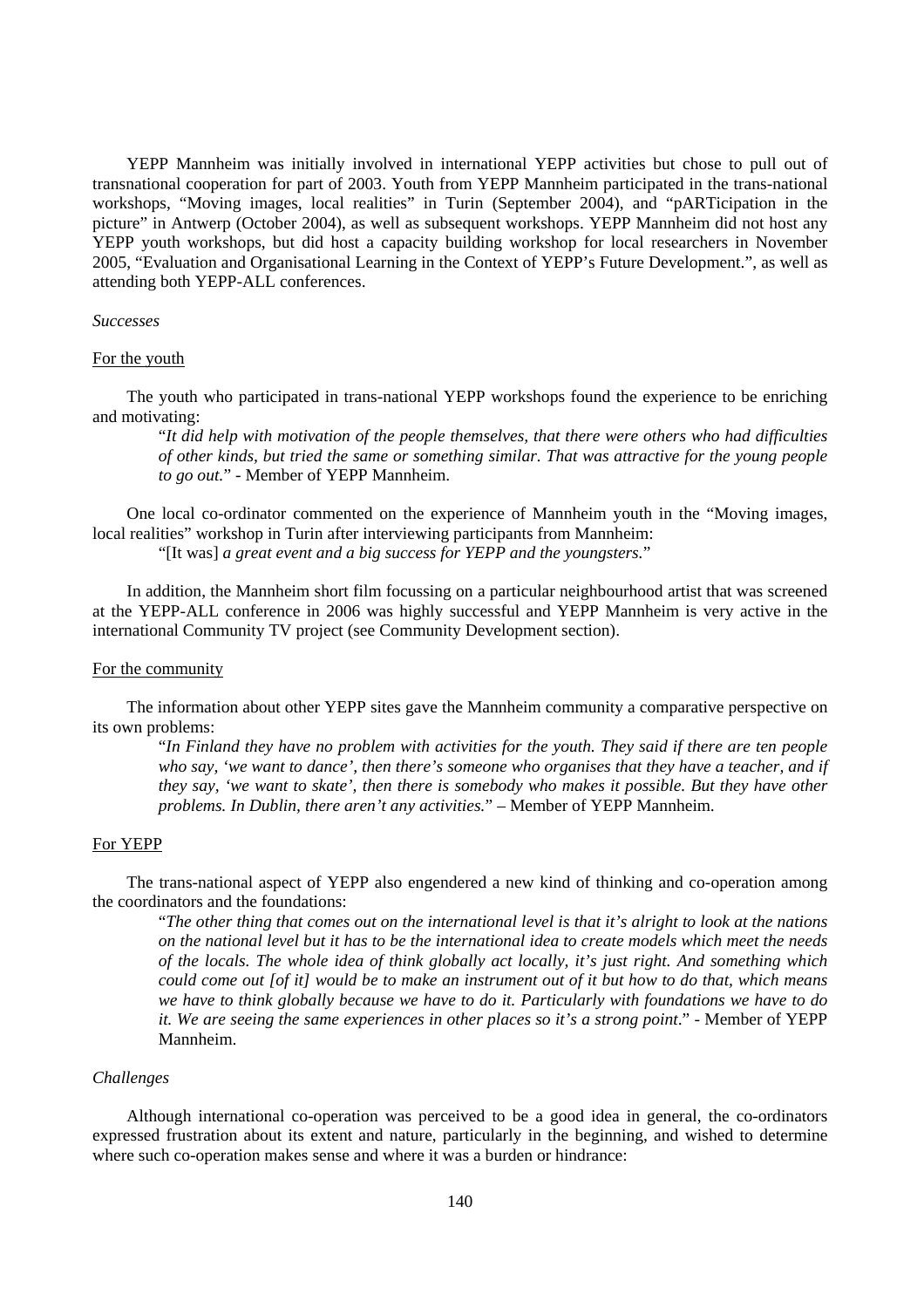"*I had just started and the first major activity for me was to organise the visit of the steering committee, and two days later the local coordinators from the other cities came to Mannheim, and two months later* [OECD evaluation pilot study] *came to Mannheim. … but you need something to evaluate before the evaluator comes to Mannheim. So then we decided that we have to concentrate on the local activities.*" - Member of YEPP Mannheim.

However, they might also have wondered about whether they had understood it!

Another challenge was related to outreach and inclusion and how best to reach the most vulnerable. In the beginning, when contact with the youth was limited, there was not a systematic way to access the youth and give them all an equal opportunity to participate. Even later, when there was more contact with youth, these were not the most disadvantaged youth, which was perceived by the YEPP team as a challenge to overcome. One observation was that international meetings, requiring as they do some facility in English, systematically select the youth with most access to English or English TV, which are often not the most disadvantaged.

On an administrative level, the trans-national aspect of YEPP was difficult to communicate to national or local governments:

"*We should have presented ourselves as group of international foundations. So going to the mayors and saying we all together want to do that not just the German foundation from the German city. We all would have been taken more seriously if we had presented ourselves with a clear model*." – Member of YEPP Mannheim.

One of the main challenges for YEPP Mannheim was increasing the positive trans-national elements of the program. In the early stages of the program, the local co-ordinators focused on local projects rather than on developing international relationships. Later, however, YEPP members wished that more extensive international communication and experience had been available and had been emphasised:

"*I'm not convinced that you learn much when you are in a city for one day…. I think learning as capacity building was a little bit neglected.*" - Member of YEPP Mannheim.

In addition, YEPP members felt that the trans-national element would have been more useful and effective if more information about other sites reached the local participants as well as the local YEPP administration. Members expressed a desire to send more co-operation partners to visit different sites and develop the idea of exchange, not only between coordinators, but also between people working at the practical and local level:

"*It is always important to know how YEPP works in other countries, not to have a narrowminded view and to know the questions that are being asked.*" - Member of YEPP Mannheim.

This complexity afforded YEPP participants with the opportunity to gain perspective on their experiences at the local level and to exchange ideas with other sites. However, its novelty made the overall YEPP endeavour both inspiring and confusing:

"*Nobody has dreamt that this kind of project could have an impact on an international level – conceptualising ideas. We all have tried to justify this project by arguing that everything is very practical, that it made a difference on the ground.* [But] *there was no clear policy orientation.*" – Independent sector representative.

#### **Sustainability**

One of the key concerns of YEPP as a whole is the on-going sustainability of the programme and the projects it supported. The youth exchanges, for example, were seen as very valuable in and of themselves, but could be even more valuable if the international connections could be maintained outside of the exchange process: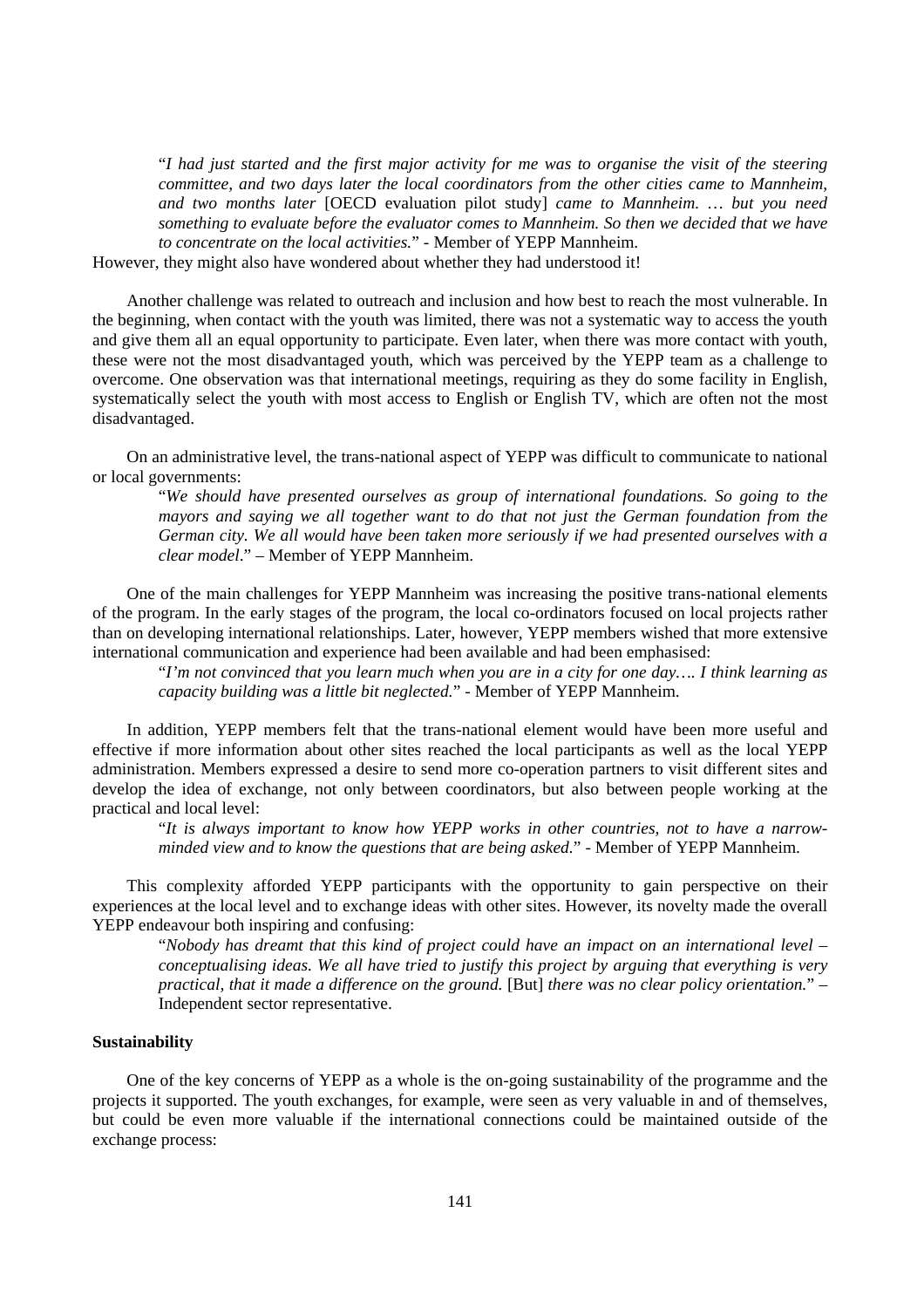"*We want YEPP to strengthen the youth participation but this is still not done because they reached a lot of young people through the projects but the projects were only periodic with a beginning and end. There was a high participation and I think it brought a lot for the young people, but it's not sustainable*." - Member of YEPP Mannheim.

One strategy to sustain the initiative and keep the process going is proposed by the foundation for 2007. In 2007 Mannheim will have a Jubilee celebration and YEPP will be showcased as an innovative and dynamic community initiative, which is hoped to both raise the profile of the project and possibly generate other sources of funding:

"*At least until the end of 2007. So that we reach the point when there will be the occasion to sell it to the public saying if it's part of the jubilee and will be taken proudly then I think we have a new base of how to develop it further.*" - Member of YEPP Mannheim.

## **Recommendations for YEPP II**

For future versions of YEPP, the lessons learned as highlighted in each section above should serve as useful guides for future action. In addition, however, two unresolved challenges stand out as requiring particular attention:

- Working on a long-term project raises important implications for partnership agreements, including continuity, shared goals, and expected outcomes. The various partners may find it difficult to continue supporting YEPP if expected outcomes are not delivered, and YEPP itself may have difficulties delivering if they do not agree with the original model or are unable to maintain continuity in staff and projects. This could have long-term repercussions for the project site and participants.
- As with almost every other site, the continuing troubled perception of why the research is done and who it benefits was not resolved satisfactorily in YEPP Mannheim and is something that should be addressed in future variations of the YEPP project if the research component is to remain essential to the model.

#### **Conclusions**

Any evaluation of YEPP Mannheim is complicated by several factors. YEPP is a research and development programme with different products to stimulate youth and community empowerment and partnership according to the local conditions. As such it is difficult to evaluate, especially given the complexity of the variables under scrutiny.

In addition, its insertion into a vibrant community means that YEPP Mannheim did not start with a blank slate, but rather entered into ongoing networks, relationships, and projects. Projects that were already started were continued under YEPP, projects that were invented elsewhere were adapted for local purposes, and groups allied themselves with the programme and operated in parallel without considering themselves to be an output of YEPP. There is thus a series of non-causal relationships between products and projects which makes it harder to measure change.

Despite this, YEPP Mannheim has, in conjunction with its partner the Quartier Manager, developed a series of interesting and vibrant initiatives that are changing the face of the community. Concrete initiatives such as bringing immigrant mothers into the schools and kindergartens (Rucksak) and creating a space for mothers and children to read and interact (Leseladen) have to some extent broken down the barriers that existed in the neighbourhood, especially between immigrants and "Germans". There is still some way to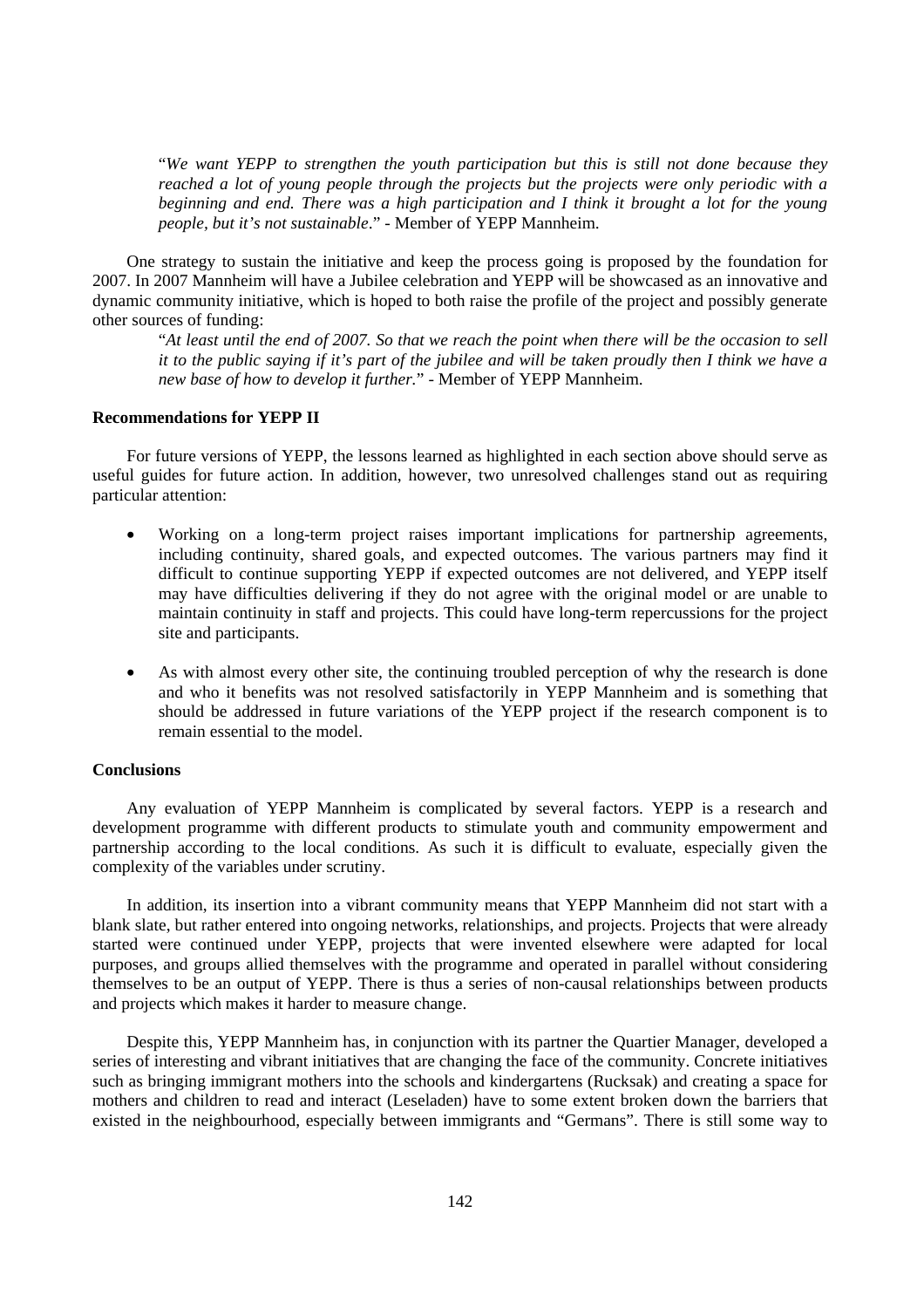go, but it is clear that there have been concrete successes that have made a difference in the lives of the people.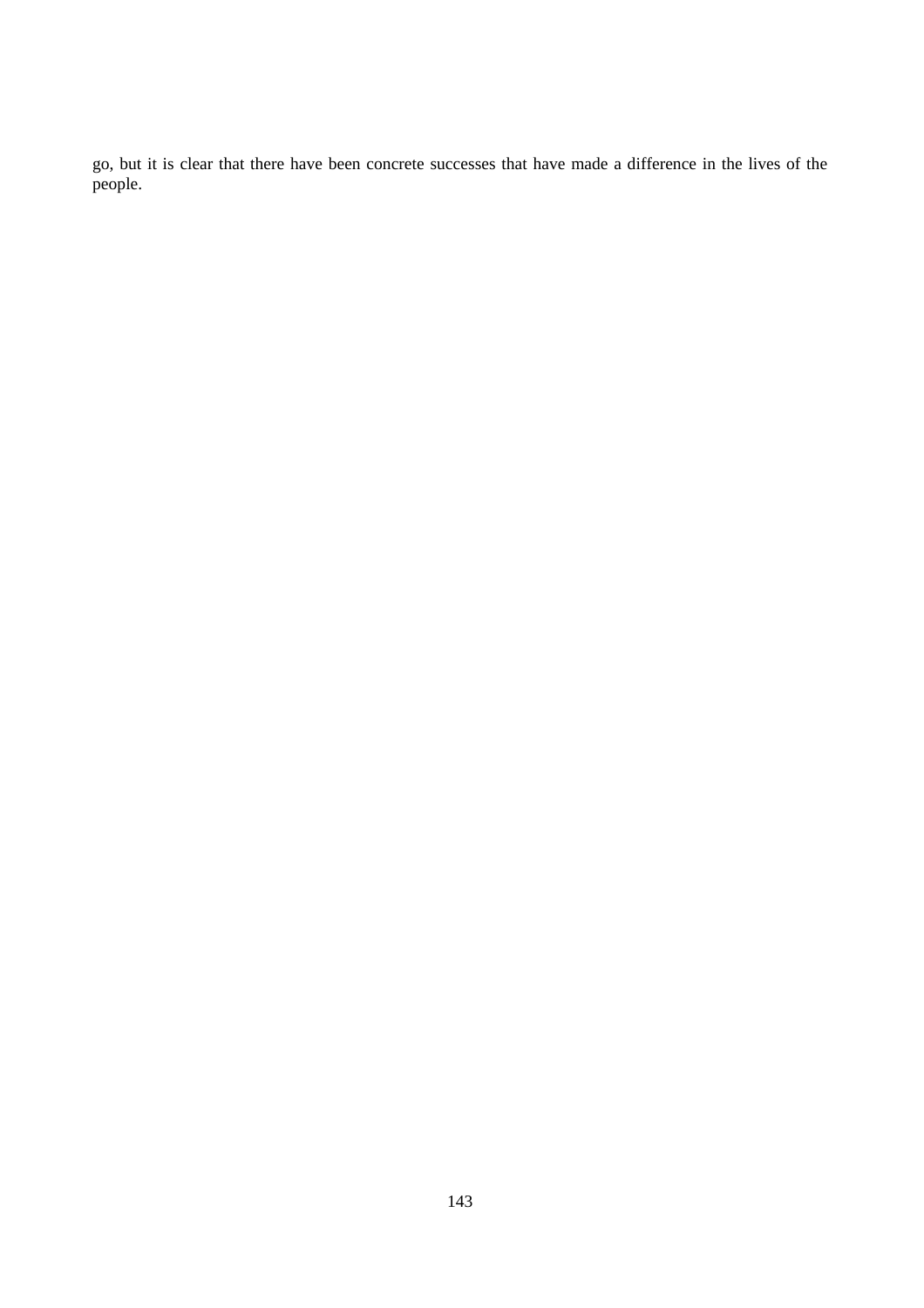## **YOUTH EMPOWERMENT PARTNERSHIP PROGRAMME**

# **EXTERNAL EVALUATION CASE STUDY**<sup>∗</sup>

## **MIRAFIORI, TURIN, ITALY**

# **PARELLA, TURIN, ITALY**

 $\overline{a}$ 

<sup>∗</sup> This report was authored by Tracey Burns (tracey.burns@oecd.org) of the Centre for Educational Research and Innovation (OECD) with help from Vanessa Shadoian and Nadia Hilliard. Thanks to Peter Evans, CERI/OECD, Tom Schuller, Head of CERI (OECD), and Angela Lostia (YEPP Turin) for their comments and feedback.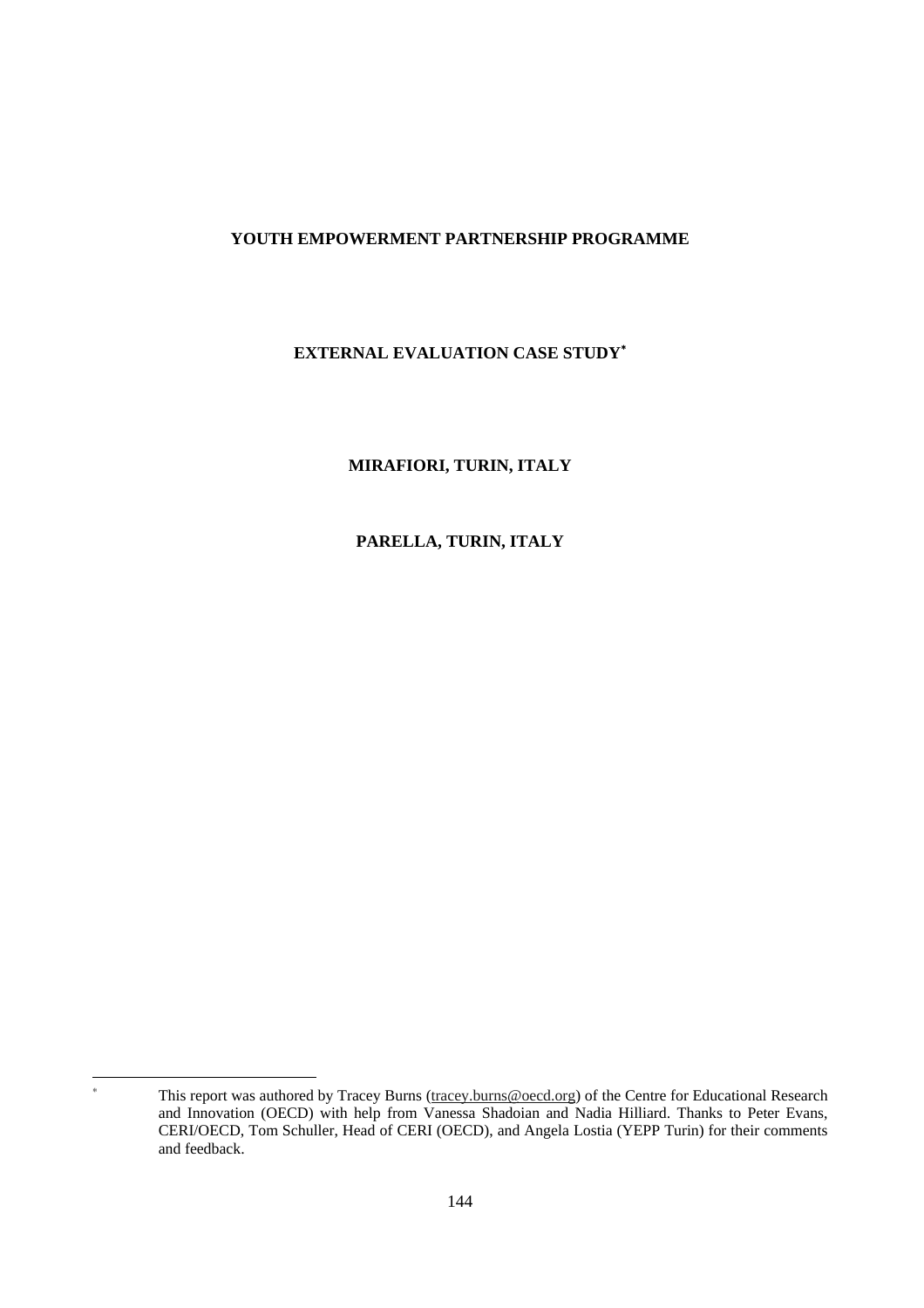# **TABLE OF CONTENTS**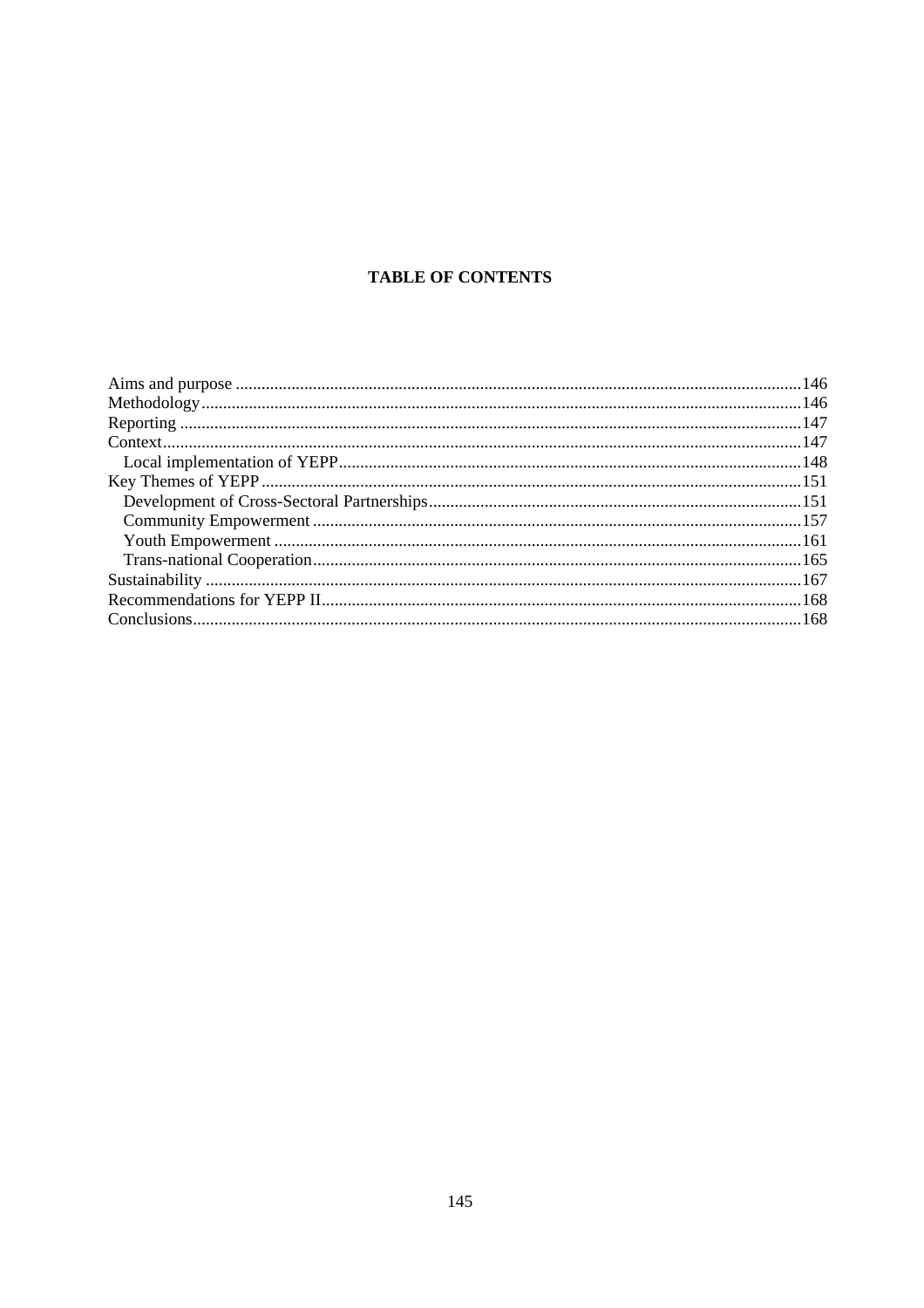## **Aims and purpose**

This report was commissioned by the Steering Committee of the Youth Empowerment Partnership Programme (YEPP) with the following purposes:

- To have a systematic, independent account of the development, perceived quality, and impact of the YEPP site in Turin, Italy, including policy impact on local and national levels.
- To indicate lessons learned in the form of recommendations for future phases of YEPP in order to improve and extend the YEPP experience.

The aim is that this report, in conjunction with the Case Study of the Internal Evaluation, will contribute to a stock-taking of YEPP Turin. Ultimately, it is hoped that the results will be used both internally, for discussion within the YEPP Turin Team and Support Groups, and externally for discussion by other YEPP sites.

This is the fifth in a series of case studies. The series will consist of separate case studies for each of the participating YEPP sites and an overarching trans-national report. This particular case study is distinct from the others in the series in that it combines the reports of two separate but related YEPP sites: Mirafiori, Turin and Parella, Turin. This report of the external evaluation will be teamed with a matching report of the internal evaluation, with the end goal of providing a thorough yet concise look at the development, functioning, and outcomes of YEPP from 2002-2005.

## **Methodology**

This report is based on semi-structured interviews with:

- The YEPP Turin team. $^{28}$ 
	- − Representatives of the funding foundation (Compagnia di San Paulo).
	- − YEPP Mirafiori Co-ordinator (both).
	- − YEPP Parella Co-ordinator.
	- − YEPP Turin Researcher.
- Members of the YEPP Support Groups.
- Youth participants in YEPP.
- Community members involved in or with experience of YEPP, including local decision-makers.
- National and regional stakeholders working in related areas (*i.e.* social inclusion, youth, community development, partnerships).
- Discussion with representatives of the YEPP Berlin Programme Team.

 $28\,$ 28. The label YEPP Turin encompasses both Mirafiori and Parella; for specific references the labels YEPP Mirafiori and YEPP Parella will be used.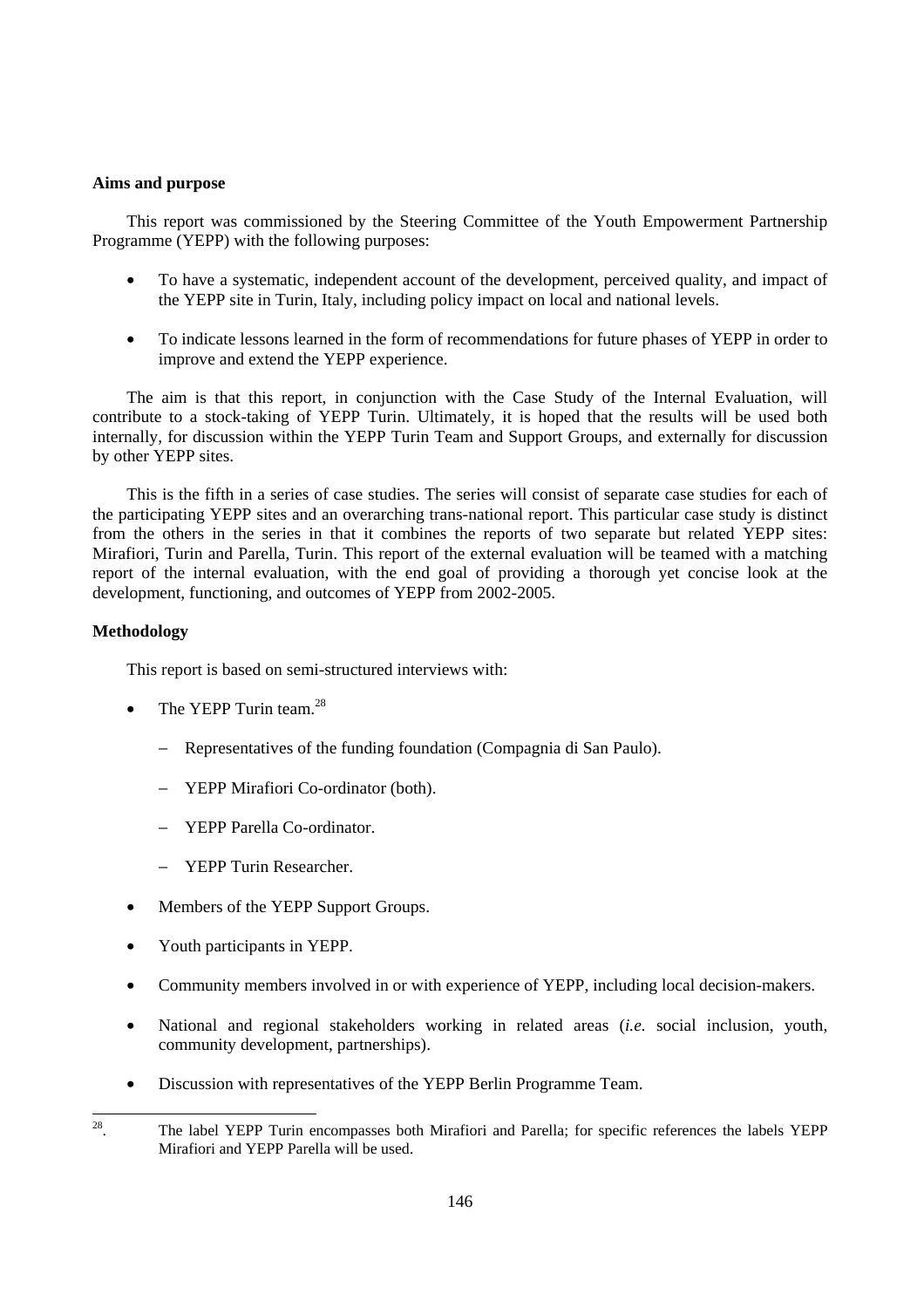• Observations of the OECD/CERI external evaluation review team.<sup>29</sup>

In total, more than 79 individuals representing local, regional, and national levels as well as public, private, and independent sectors were interviewed during two site visits (of both Mirafiori and Parella, with the first in 2004 and the second in 2005; see Annex 3 for a complete list of individuals interviewed). Interviews followed a semi-structured format that probed experiences of Context, Input, Process, and Product on the topics of youth empowerment, community development, and partnerships. The experiences and the interviews were divided along sectors (public/private/independent) and levels (mandating, strategic, operational, and field). The interviews were conducted individually unless the interviewee expressed a great preference for another partner (this was sometimes the case for the youth, for example). Interviewees were given the choice of conducting the interview in English, French, or their native language. Interviews were then transcribed and coded using the qualitative coding software N7. Annex 2 contains a more detailed description of the interview process, the methodology used, and data collection and analysis.

## **Reporting**

This report reflects the findings of the external evaluation regarding the development, process, and outcomes of YEPP Turin. It is organised by main themes, looking at partnership building, youth empowerment, and community development in turn. The experience of trans-national co-operation will also be touched on, but briefly, as the final cross-cutting report in this series of case studies will focus more thoroughly on the trans-national co-operation of YEPP.

As one of the goals of this evaluation was to reflect on the processes of change, central interviewees were interviewed on both site visits, during the second of which they were explicitly prompted to reflect on changes since the previous year and plans for the future. Sustainability issues and lessons learned are also reflected.

It is important to emphasise that the bulk of the observations of this evaluation come from the local stakeholders, including youth, themselves, and are not opinions imposed from the outside. Some contributions are quoted verbatim when they seem particularly insightful or when a comment sums up the majority view on a particular topic.

## **Context**

As with all YEPP sites, YEPP Turin<sup>30</sup> was designed to have a local support group (LSG) comprising local stakeholders, youth and a representative from the funding foundation, supported by a local coordinator and researcher. YEPP Turin is unique among the YEPP sites in that it is composed of two YEPP sites: Mirafiori and Parella, which shared the same foundation representative and researcher.

YEPP Mirafiori had a stable and steady presence of project members, with the same foundation representative, researcher, and many of the same members of the LSG throughout the duration of the project. There was one small change of personnel: the initial coordinator was replaced in 2003, with the new coordinator remaining until the end of the project. This personnel change affected the project

 $\frac{29}{1}$ 29. For the site visits this team was composed of an OECD/CERI researcher (Tracey Burns) and a local Inland Researcher, who commented on relevant national policy and local context, aided in organising the visit, and provided translation as necessary. Inland Researcher 2004: Marcella Deluca; 2005: Giovanni Di Dio. Peter Evans of the OECD Secretariat, although not present at site visits, was also a member of the team.

<sup>&</sup>lt;sup>30</sup> Yepp Turin began later in the project after presentations at the EFC AGAs. The two sires were selected by the foundation together with the City Youth Policy Department.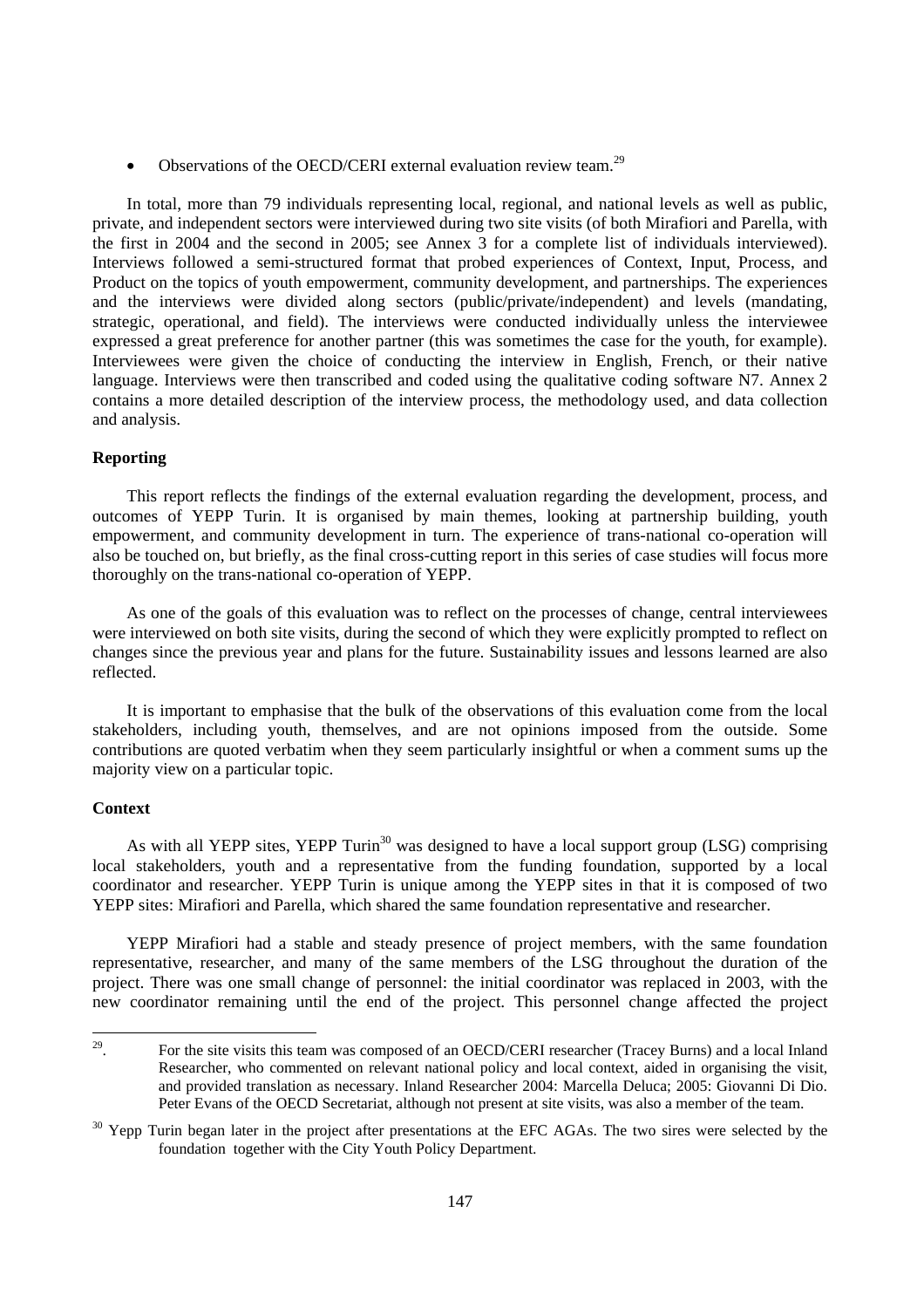somewhat as a function of working style and goals, which will be outlined below- on the whole, however, YEPP Mirafiori experienced stable personnel and support group membership which helped encourage steady and continuous development.

YEPP Parella had a stable and steady presence of project members, with the same foundation representative, coordinator, researcher, and many of the same members of the LSG Group throughout the duration of the project. This was the only YEPP site that experienced little or no change in core YEPP personnel. Despite this continuity however, the development of the site was discontinuous in many respects, including various gaps in planning and action and with a slow attrition of LSG members (see below for more detail).

## *Local implementation of YEPP*

## *Co-ordinators and support groups*

### Mirafiori

YEPP Mirafiori had two coordinators: the initial one was only present for the very beginning of the project (2002-2003), while the subsequent one remained for the duration (2003-2005). This report will concentrate almost exclusively on the work of the second coordinator, as he was the prime force and very influential in the development and growth of the site. Through his strong work (supported by other members of the YEPP team, the local stakeholders and the foundation) YEPP Mirafiori was very active on the project level and developed a core support group that remained strong over time.

The process was not without challenges, however. The members of the LSG were experts in their domains and brought a great deal of added skills to the table, which eventually developed into a strong and cohesive support group. However the initial process was interesting in that it took time to develop the trust and ties of the network, and time to learn to work together. The first site visit revealed a number of misgivings about the process:

"*We have meetings all the time, it seems like every day, and I do not have this time. I think we should have less meetings so that everyone can come each time. Because otherwise we repeat ourselves and we don't move on anything*." - Member of support group (independent sector).

Yet by the time of the second site visit the LSG of YEPP Mirafiori had transformed into a strong unit. Part of the reason for this was the added history and gentle development of the group identity, and part of it was a result of explicit group building procedures.

"*There was a problem with there being many small meetings a week, it used to be like that, so we decided to make a full day where we locked ourselves up together for the day and decided what the priorities were, which was really useful for improving the quality of the network, because people are more relaxed.*" - Member of YEPP-Turin.<sup>31</sup>

The LSG of Mirafiori was, by the time of the second site visit, a strong unified force that had not only produced a strong operational plan but was moving forward strategically to further enhance their work through essential connections, grant applications, and the like. In this sense the work of the coordinator in guiding the group and the work of the group itself was exemplary among YEPP sites.

 $31$ Attributions are provided if it is not clear from the context which group is speaking. Attributions are intended to be both specific enough to guide the reader and general enough to preserve the identity of the individual speaker. In this case "member of YEPP Turin" refers to the core group comprised of the Local Coordinator(s) of both Mirafiori and Parella, the Foundation representative, and Local Researcher.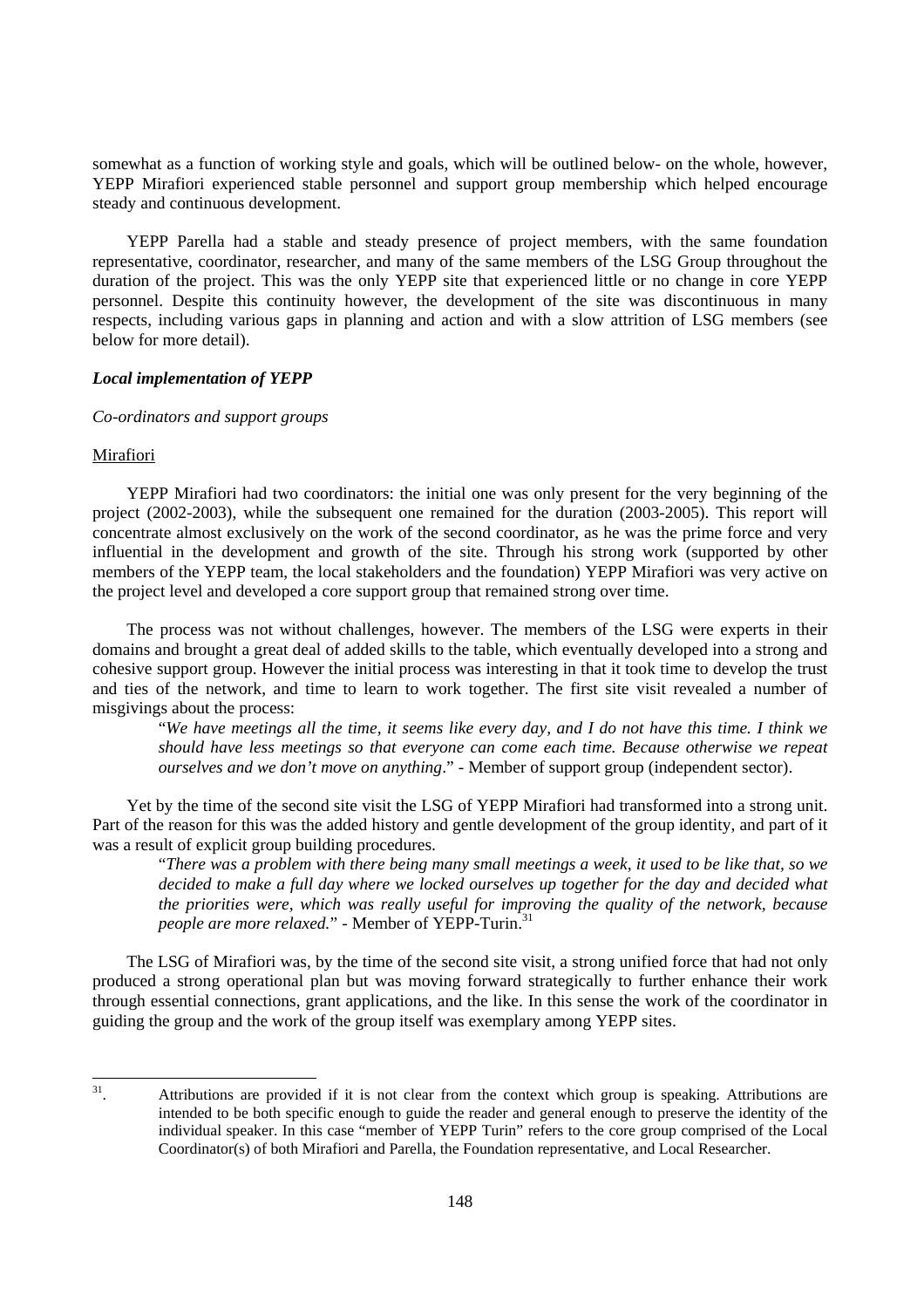#### Parella

YEPP Parella was a site that was fortunate in having a coordinator with very close links to the city administration (he worked part-time for the City Youth Policy) across the duration of the project. This expertise in youth issues as well as the connection and knowledge of the political process was extremely useful for the development of the site.

However, keeping interest sustained over time and keeping the large support group involved in the process was difficult, especially as the various support group members were a heterogeneous group:

"*In the Parella group, we have a big problem in that the majority of the group in Parell a are not stakeholders, because for example there are some who live there and some who only work there, and it is a problem, because there is no sense of community of the place*." - Member of YEPP Turin.

There was also a fair amount of change over time, from a broad and engaged group at the time of the first site visit to a smaller, more focused group at the second site visit. During the second site visit the youth had become more active and more central in the running of the LSG as well:

"*That is the first thing that changed in the group. They found people inside the group who wanted to take on responsibilities, and they did it themselves.*" - Member of YEPP Turin.

The evolving nature of the LSG was met with mixed reactions. Some of its members felt more distant from the process and felt that they no longer had a voice. Others were worried about the short-term nature of the planning and the lack of long range strategic vision or skills:

"*We have many projects, and I think they are strong projects, projects that will make a difference. But we do not have a plan for next year, or the year after. And we do not have anyone who wants to sit down and think about getting other sources of money to support ourselves*." – Independent sector representative.

## *Foundation*

In terms of foundation support, both YEPP Turin sites had the exceptional good luck to have both serious financial support and strong personal support from the dedicated and positive foundation representative. In addition to hands-on cooperation and a good deal of energy given to the project, the foundation also took the initiative to sponsor other events to bring the team together and build their capacity, such as the Can-Do workshop held in early 2005 (which brought together members of both YEPP sites to work with a "Toolkit for Active Citizenship," a community development training approach developed by the Scarman Trust<sup>32</sup>), a gender awareness workshop for the two sites, and an early series of training meetings on the community development approach in general. These initiatives were welcomed by the team and extremely positively perceived:

"*I found very useful something we did afterwards which is not in the obligatory part of the YEPP, which was the training we did altogether here with the team in Torino, I thought that was very useful, because we had the opportunity to talk the same language among us.*" - Member of YEPP Turin.

#### *Research*

The particularly strong skills of the researcher, combined with her length of tenure, allowed for a greater integration of research in this site compared to almost all other YEPP sites. As the only researcher across the span of the project, she was able to capitalise on the stability of the support groups and the

 $32$ 

<sup>32.</sup> http://www.thescarmantrust.org/hq/cando.htm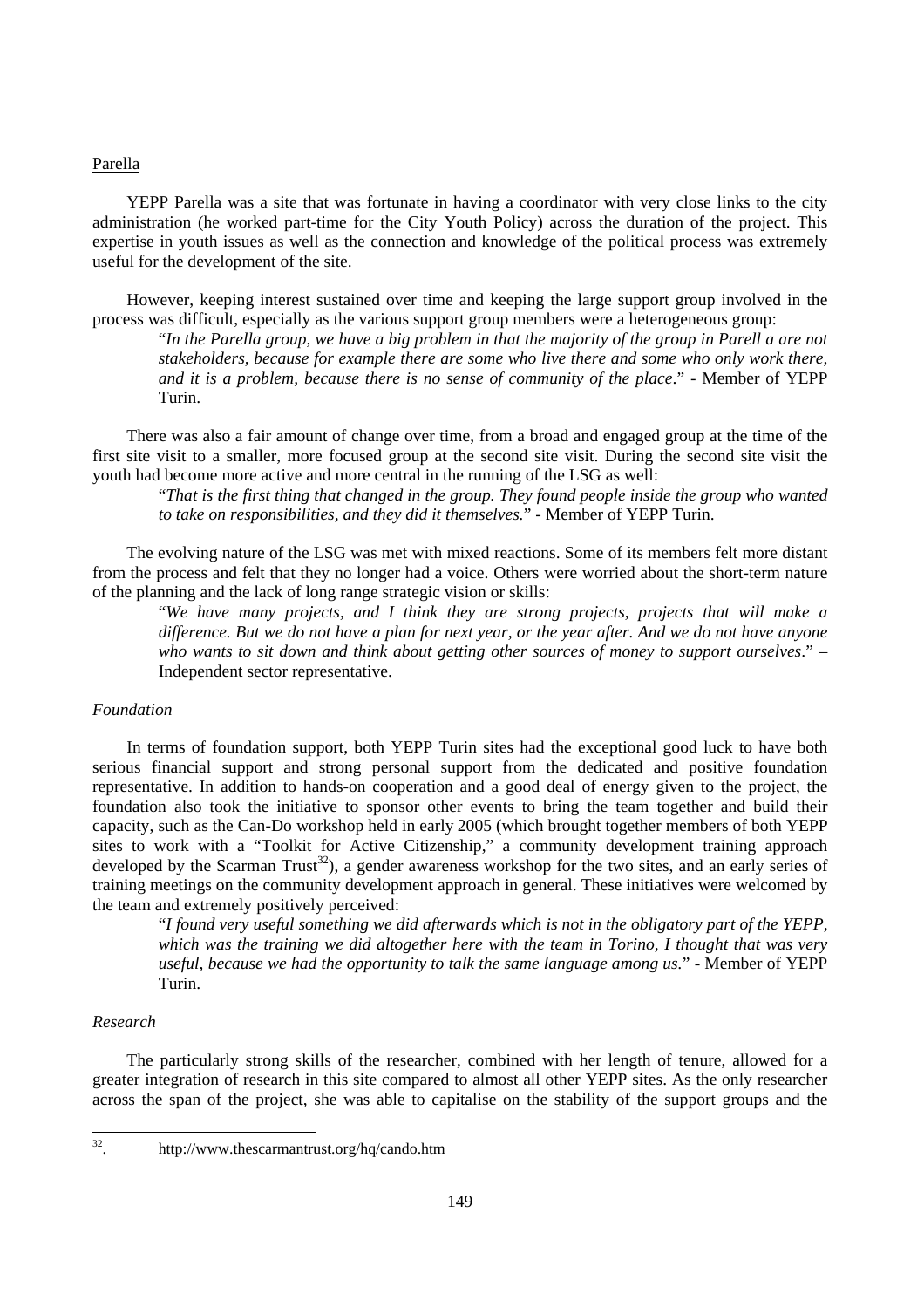support of the foundation representative to successfully complete the requirements of the YEPP model. This was also aided by having sufficient funding to take the time to do the tasks required and produce all the reports. In this sense YEPP Turin was the most successful of YEPP sites at integrating the research component of YEPP.

Similarly to the other YEPP sites however, the researcher struggled with how best to be the "critical friend" required by the YEPP model and how best to incorporate research in a community project so that it would be appreciated. Working with the site and impressing on them the importance of the research was initially difficult, especially in a climate where evaluation was not a standard practice of community development projects:

"*I don't know if my role or way of working has changed or the awareness about evaluation has changed – in the beginning it was difficult for the groups to understand what this model of evaluation is. Now things are changing and people are becoming more aware that evaluation is a tool, and that they can use it.*"

One continuing difficulty was that the language of research is not generally immediately accessible to a diverse audience, and the requirements of the YEPP model were not easily digestible by the community:

"*Things are changing, but I would say something I complained of from the beginning, is that there is too much paper, and no-one reads them* [the reports]*. We should invest more in creating consumable things, graphics, only three pages, multimedia maybe, which is more entertaining and easier to read. I doubt anyone ever reads the fifty page description of things in formal Italian, maybe only the circle of YEPP.*" - Member of YEPP Turin.

#### *Summary of the local implementation of YEPP*

YEPP Turin (Mirafiori and Parella) are in many senses the most accurately realised versions of the YEPP model across all sites. This appears to be in large part due to the happy combination of a strong partnership in the YEPP team (foundation, coordinators, and researcher), excellent individual capacities of each of these members, and sufficient financial support that permitted the development of both the research and project components of the model. Stability in personnel (only one change very early on across the entire team) was also a benefit to the process. Unlike some of the earliest sites, there was a deliberate attempt in YEPP Turin to implement the YEPP model faithfully:

"…*We try to implement the model of the project locally. In Turin we tended to follow all the rules and what we understood was very important in the project, and we were prepared to pay to find the local coordinators, the local researcher and for the local actions, for all the crew, for the project to go on and develop in the right direction, whereas I know in other cities this is more difficult*." - Member of YEPP Turin.

Specifically, YEPP Turin was marked by:

- Strengths:
	- Strong local coordinators.
	- Successful creation of local support groups (with active youth participation).
	- Strong research component.
	- − Active participation of foundation.
- Weaknesses: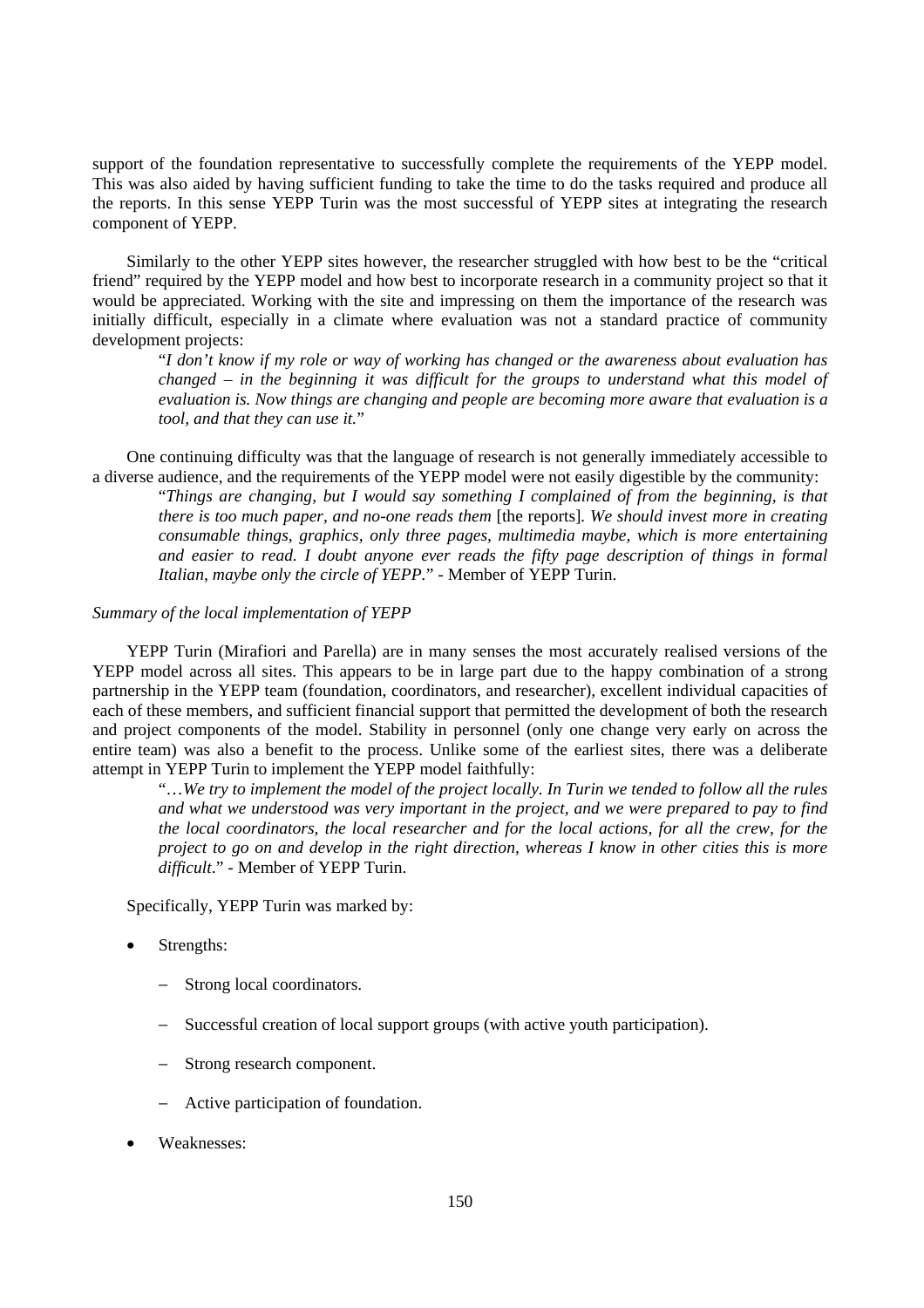- − Difficulties in involving youth in the initial stages.
- − Difficulties in involving the private sector.

In addition, the sites had particular strengths:

- YEPP Mirafiori: Strong development and evolution of support group, including measures for sustainability.
- YEPP Parella: very active youth participation; however they had difficulties in sustaining the involvement of the entire support group over time.

## **Key Themes of YEPP**

In evaluating YEPP Turin, it is important to remember that YEPP has a strong process element as well as different types of outcomes. The process cycle cannot be fully captured by an EE, but is described in detail in the IE. This section therefore, focuses on the main outcomes pertaining to cross-sectoral partnerships, youth empowerment, and community empowerment.

This section looks at each of these variables in turn, focussing on the process, the products (in terms of key changes and challenges), and lessons learned for the future. Where appropriate, the context of national policy and comments of national stake-holders are integrated into the analysis.

#### *Development of Cross-Sectoral Partnerships*

## *The Process*

The initial support group of YEPP Mirafiori included members of the public sector, including representatives of the local district, teachers, the local library, and members of the independent sector. In YEPP Parella, the initial support group comprised members of the public sector, including representatives of the local administration, the social services and members of the independent sector. The private sector was difficult to involve in both sites for a number of reasons, some practical:

"*They* [shopkeepers] *couldn't come when … we had the usual meeting because their shops were open, we tried to agree with the group to make it later but, the people who were working in the office did not want to stay till nine at night*." – Member of YEPP Turin.

One of the most difficult aspects in bringing people together is demonstrating the benefits of joining the partnership and becoming involved. In this sense the project gains momentum as it goes along, as it acquires tangible results and concrete outcomes that can then be used to explain the project to prospective partners.

This section will look at the process of building partnerships by focussing on selected elements of partnerships, including:

- Quality of co-operation (among partners).
- Communication and networking.
- Co-operation between sectors.
- Triangulation (*i.e.* the effective combination of public, private, and independent sectors).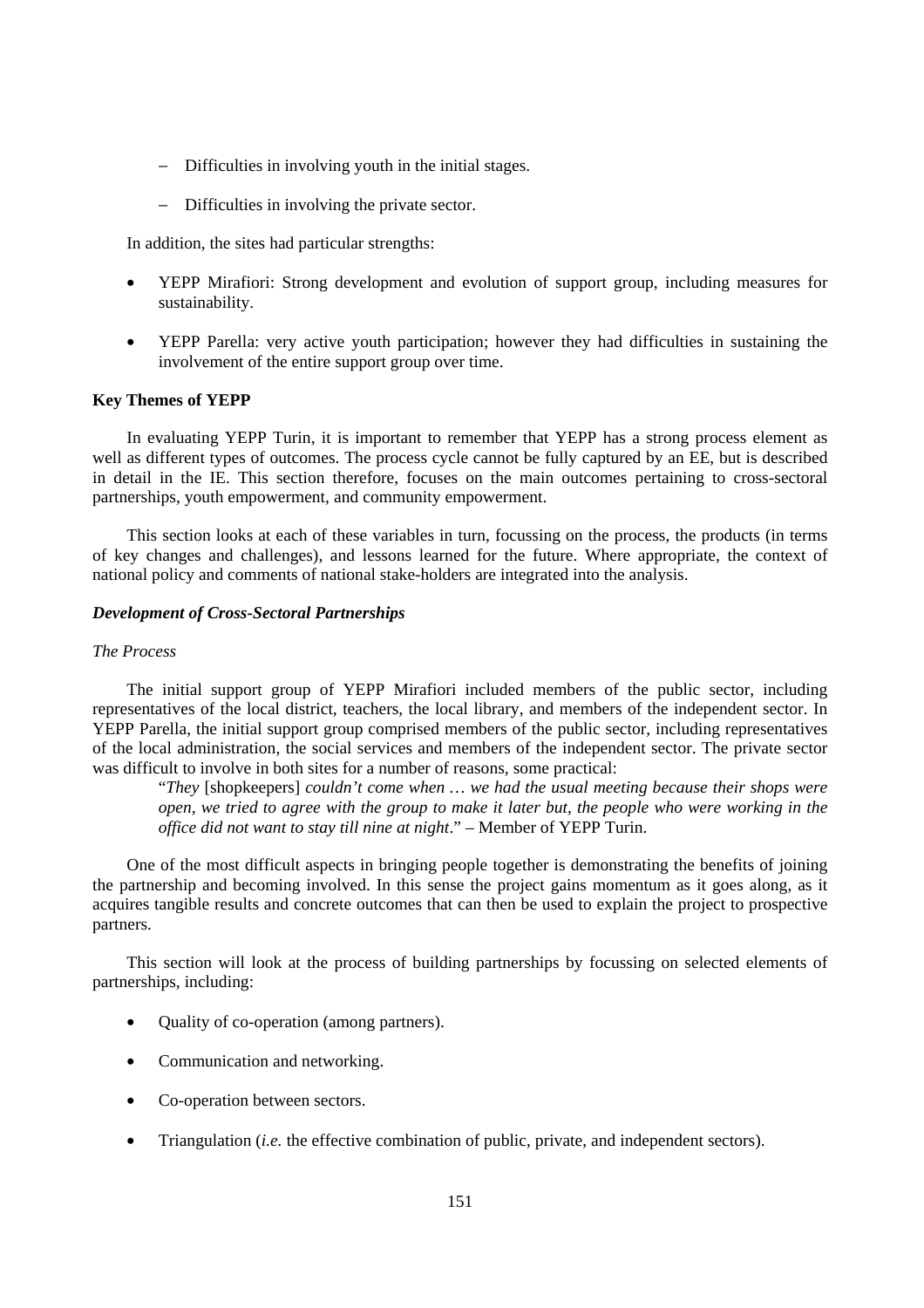#### Quality of co-operation

Bringing together partners from different sectors to work together can be a difficult process. In order to develop partnerships of any kind, trust is required, and this was slowly being built. For example, after a difficult start in YEPP Mirafiori with the local District administration (primarily due to one reluctant personality), the situation improved by the time of the second site visit:

"*We don't have a bad relationship, still* [name] *is not a friend, but we manage to work together. And the other people are very supportive*." - Member of YEPP Turin.

In addition to trust, partnerships require shared goals and complementary skills that can be combined; furthermore, there needs to be an understanding that by pooling resources you can achieve more than working alone. But in order to successfully work together, there needs to be a willingness to partner, and old habits were at times difficult to break. For example, YEPP Parella, working as it did very closely with the school, initially reported challenges in that schools in Italy were traditionally considered their own little kingdoms, in a sense. (Interestingly, this observation was also mentioned in every other YEPP site, irrespective of country):

"*There are a lot of complications and difficulties because it's not easy in Italy to work with the schools, for a long time schools were not open to extra-curricular activity – they didn't deal with the outside. They are very closed, they are a reference for themselves only. That is the Italian situation, so with the youth we are putting together the school, the teachers, the students, and … that is a big change.*" - Member of YEPP Turin.

The third, most important component named by the interviewees was realistic expectations and an understanding of the time and effort required to bring a partnership and a project together:

"*You know, we meet every week, and I still am not sure we are coming together. It is getting better, and we know each other more, but it takes time. It really takes time.*" - Member of public sector.

Yet in some cases, willingness alone was not enough—a criticism was that even though (for example) the local administration was very supportive, the level of expertise was not strong enough to contribute fruitfully to the project:

"*There is not the skills in the districts, the people there coordinating are not used to doing that job, … maybe they have strong political ideas or vision, but very often it's naïve in a way. There are other politicians in the district who have this strength of ideas, because they are just people who are willing to help. But they hardly understand what the Incubator* [a YEPP project] *is*." – Member of YEPP Turin.

#### Communication and networking

Strong communication was considered to be a fundamental element of an effective partnership. Some of the challenges involved in establishing strong partnerships were related to imperfect communication and different interpretations of the same terms, even when everyone was speaking the same language. Different expectations of the process of partnership, if not understood by all members of the group, led to frustration and dissatisfaction with the process:

"*I think we can do more. We meet, but then some people are not there, and sometimes they are there but they cannot stay, and in the end we have to go back and start from the beginning so that everyone can understand.*" - Member of independent sector.

YEPP Mirafiori was unique in that its support group members were very open and clear about their strengths and weakness as communicators. Interestingly, these perceptions changed across the two site visits, allowing for a closer look at the development of networks. In the first year the partnerships were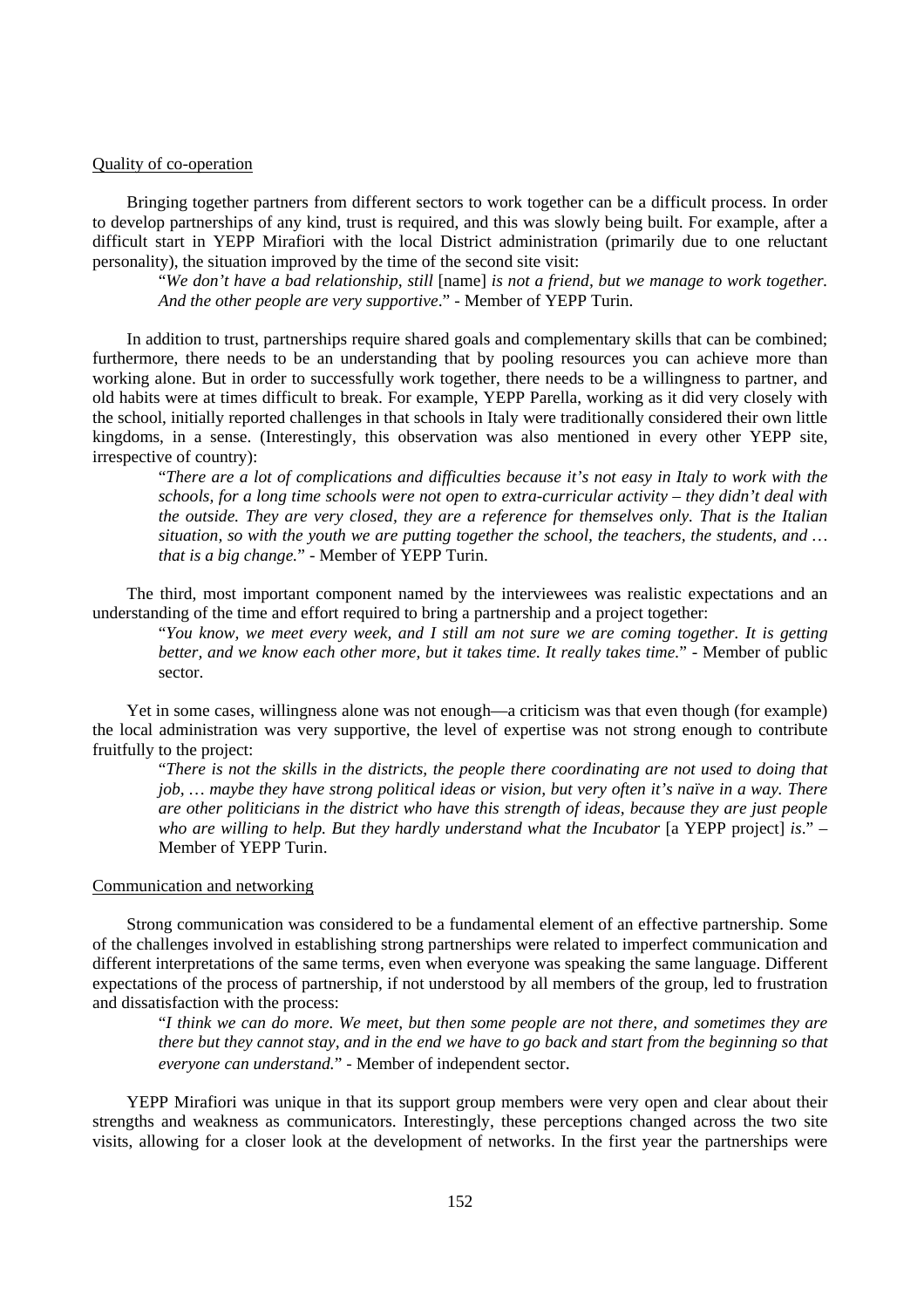quite young, and as a result there were many comments regarding the creation of the group and concerns of how they would all manage to work together with such diverse backgrounds and opinions. By the second site visit, these concerns had disappeared and were replaced by a very solid and coherent group that was proud of its communication and dynamic. This process was aided by the retreat taken by the Support Group (see YEPP Model section for discussion).

On the whole, the communication and networking among the YEPP Parella partners changed across the two site visits. As explained in the YEPP model section, the initial interviews revealed a broad group that was still in the process of defining itself but was fairly consistent regarding goals and expectations, and very committed to communicating within the group. By the time of the second site visit, however, this group had fractured somewhat and a central core group was very active and committed to particular projects (*e.g.* the meeting centre at the school) while other members were left feeling somewhat distant from the process and worried that the previous operational plan was not being effectively implemented.

In both sites, the nature of the process produced learning experiences (good and bad) along the way: "*In my opinion the festival was not that good for building real networks… there were many, many misunderstandings and problems and after the festival was finished they didn't even say hello on the street, I mean it was very destructive in that way. So it was a good moment for showing off for, for, letting people know that YEPP was there, but not for building the network. After the festival we have been working very well on the networking, and we are doing much better*." – Independent sector representative.

The creation of a healthy network was perceived as essential for the success of the various projects: "*The bigger the network is over the territory, the more chance there is of putting in place the experiences, which gives much better access to partners who are more interested. So it's about working on the potential of the network.*" - Independent sector representative.

#### Co-operation between sectors

Despite a general pre-disposition to partnership, the process can be complicated by different working styles and expectations among the sectors. The two sites had similar experiences in working with the various sectors. For example, working with the public sector was often perceived as involving serious delays due to bureaucratic requirements and formalities, while working with the private sector seemed almost impossible due to the lack of interested parties.

Even within the public sector different timelines and administrative obligations can either facilitate, or create barriers, to cooperation:

"*That's the curious thing about the district, for technical and practical projects, we have one advertisement in the city, but we don't have one in the district because they had a two month decision-making process for that so I didn't think it worth the bother for YEPP.*" - Member of YEPP Turin.

The public sector and the independent sector seemed well able to work together in Parella, and unlike Mirafiori the personal relationship with the district representative was uncomplicated and purely supportive (although unfortunately this representative was only there for the first year):

"*She comes to our meetings and you know she is not paid for that, that is outside of her working time, this is something she wants to do for herself. But she also has support from higher up and that is good.*" - Member of independent sector.

The private sector in Turin, as in most other YEPP sites, was difficult to involve. As previously explained part of the reason for this was practical and related to time: simply put, small shopkeepers and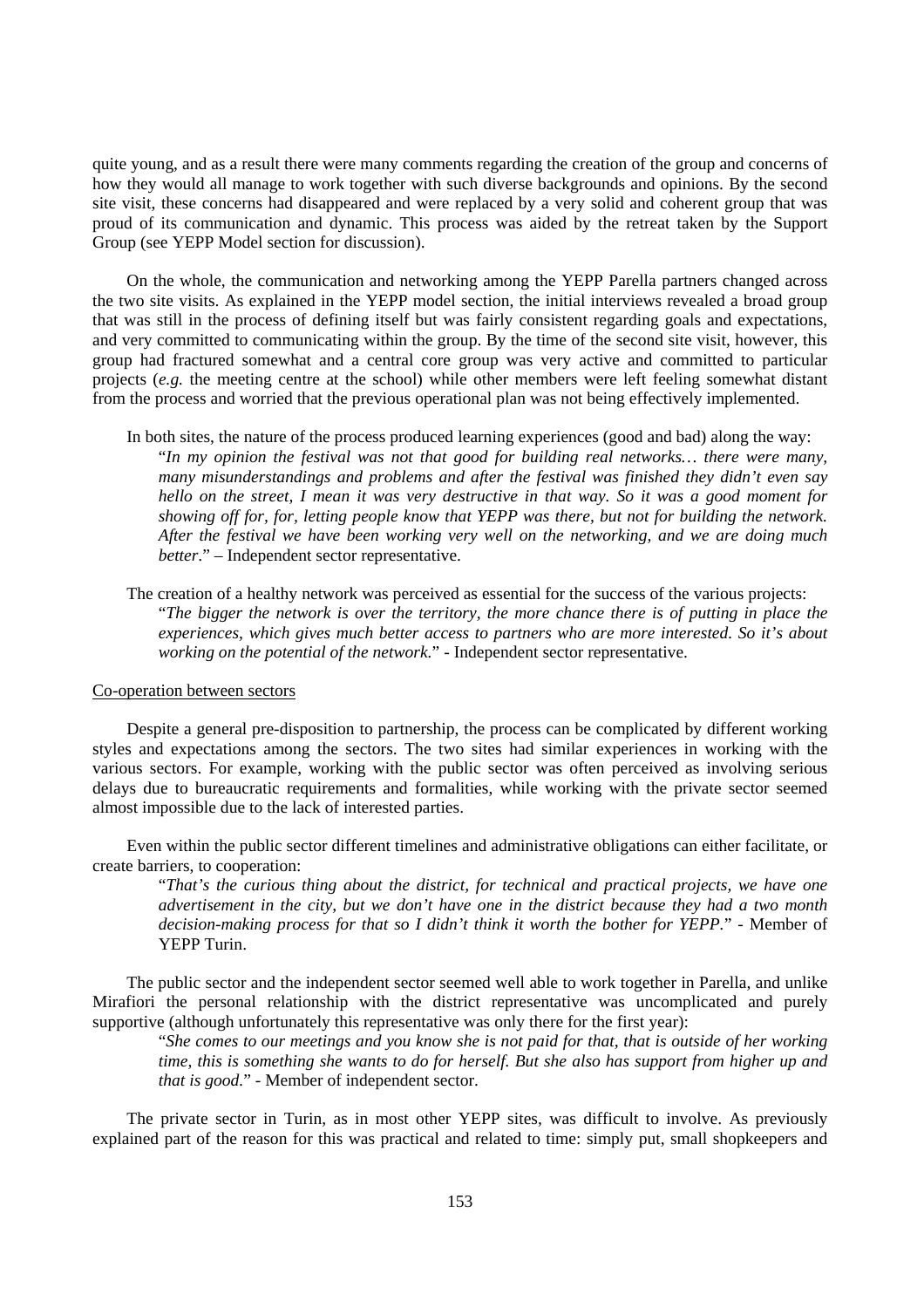members of the business community often do not live near the CHI, and do not find it convenient to attend night time meetings.

In addition, a number of interviewees expressed the opinion that there was not a culture of private sector involvement in community development in Italy, and thus it was difficult to even begin a discussion on why small business people might choose to become involved in YEPP.

"*It depends how you define it - the cooperatives, the organisations, that work in the private sector, these are involved definitely, but not for example Fiat or for-profit businesses; ... an idea that came up in the meeting, that we would ask them to be sort of tutors or come for presentations, we are thinking about this link with them, but it's still only an idea. There is not such a strong connection with the enterprises, also because of the little crisis we have here in Torino, that enterprises are closing every day, downsizing*." - Member of YEPP Turin.

#### Triangulation

In terms of triangulation (and the effective partnering of public, private, and independent sectors), the factors outlined above made it almost impossible to find examples of effective ongoing triangulation. In YEPP Mirafiori, the Incubator project, focusing on entrepreneurship, might be a means to successfully bring together the three sectors in the future.

#### *Key changes*

#### Mirafiori

YEPP Mirafiori succeeded in establishing a functional LSG and a strong network of partners across sectors. This in itself was very positive and appreciated:

"*Generally speaking real partnerships are very rare of course, there are reciprocal knowledge exchanges and so on, but real coordination and real partnership on the territory is very, very rare*." - Member of independent sector.

Additional key changes in partnerships across time were seen in the deepening of the connection to the independent sector, and the empowerment of the support group such that it was initiating planning and organisation without prodding:

"*We are preparing an application for another grant ... for sustainability of 2006. And the*  [suggestion] *came from the group which is even more interesting. The group itself said: why don't you participate in that? I'm keeping contact with the office here, etc, I'm doing the networking in that sense, but they are doing most of the application, and [they have the] understanding who is doing what. It's real growth*." - Member of YEPP Turin.

In addition youth participation grew between successive site visits and throughout the history of the site (individual accomplishments will be discussed in the section on Youth Empowerment), and there was a growing awareness and recognition of YEPP in the public sector, both on local and municipal levels. As mentioned above, despite initial difficulties in the relationship with the district, by the time of the second site visit YEPP Mirafiori had managed to partially move beyond that and, while still critical of the relationship, the situation had improved somewhat.

#### Parella

The key change in partnerships across time in Parella was the growth of youth participation between successive site visits and throughout the history of the site (individual accomplishments will be discussed in the section on Youth Empowerment). In addition, deepening ties to the independent sector, and a continuation of the ties to local and district administration were also successes.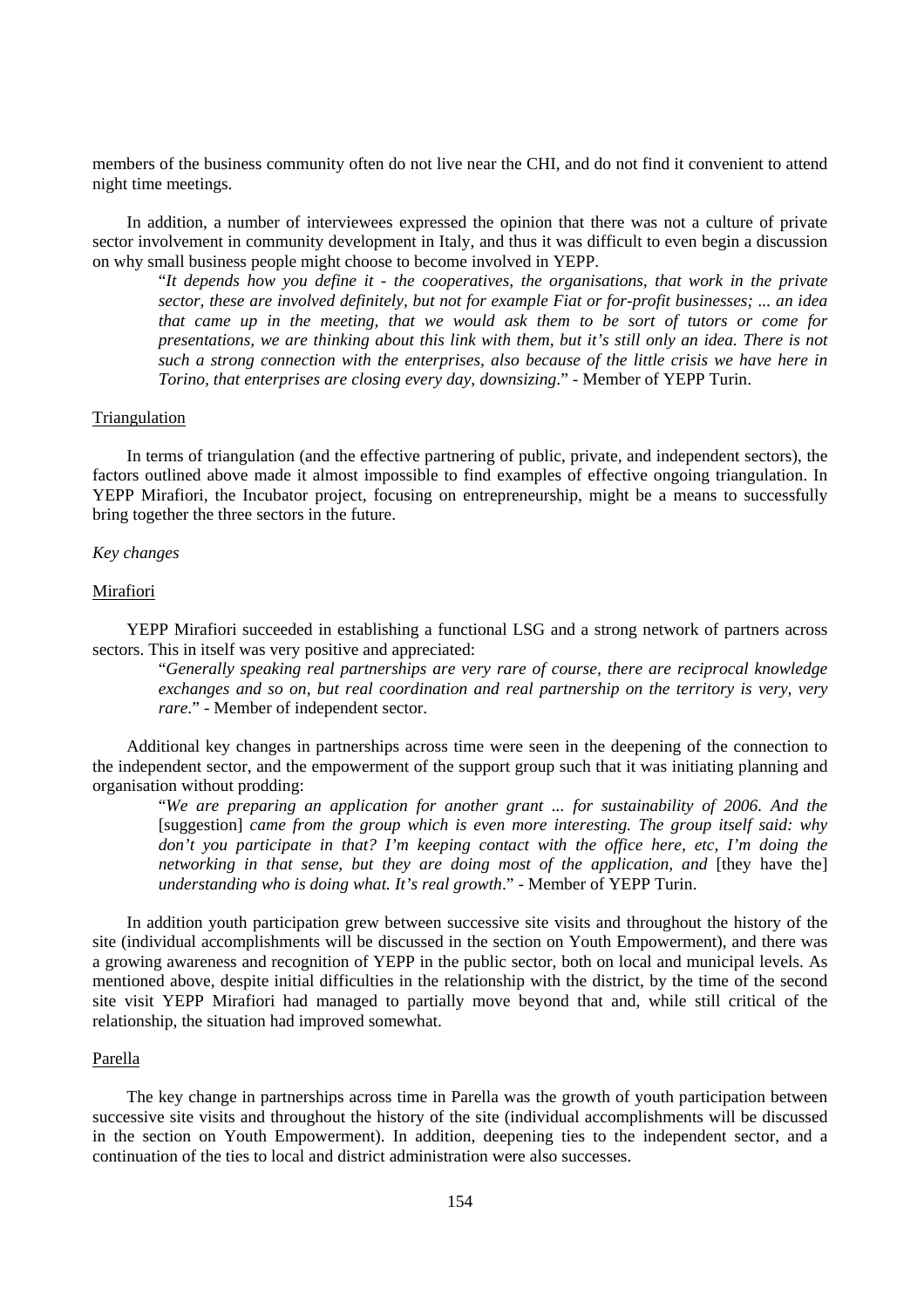There was a growing awareness and recognition of YEPP in the public sector, both on local and municipal levels. This last point in particular has meant that YEPP Turin (both Parella and Mirafiori) also receive some financial support for specific purposes from the Municipality of Turin, which is a concrete indicator of the progression of the programme and the esteem with which the projects are viewed.

## *Challenges for YEPP Turin*

There were several challenges to partnerships that emerged from the interviews conducted for the external evaluation. YEPP Turin set for itself the goal of increasing the connection and participation of the private sector as well as continuing to involve youth in their partnership.

One of the big challenges was how to make sure that everyone was on the same page, even in a context of good communication and strong group work:

"*I can probably say that the main challenge is to share a common vision with a common language. We realised during the last meeting that this was not clear enough. It was quite surprising for all of us because we were all convinced we had the right vision of the project, but it was not true. And this of course depends on different cultural backgrounds, different experiences we had, and of course different contexts we work with.*" - Member of YEPP Turin.

Another challenge for all YEPP sites was the need to be able to explain YEPP as a project in concrete and easy to understand terms in order to facilitate partnerships and the involvement of prospective members:

"*At the beginning I would explain what YEPP was about – I think for six months people didn't understand what YEPP was about.* [For] *things that could be improved, one is the complexity in the project, it's really hard to understand – so even when I began to work there was a lot of jargon and technical things that you have to know.*" - Member of YEPP Turin.

In a project as complex as YEPP, this is not as easy as it might be:

"*I would like to change the way to communicate, too, but I can't find another way myself! On one hand I think it's a bit too complex. We never found a time to design effective communication tools for the project, there was not enough time to do it. This is a pity*." - Member of YEPP Turin.

There were some suggested improvements, such as moving away from traditional lengthy written reports and towards a more accessible method to market the project:

"*The main values of YEPP should have been set in a more visualisable way, instead of writing five pages – it should be clear that you have empowerment, you have gender, etc so that this is a common ground that everyone shares visually*." - Member of YEPP Turin.

Another challenge was how to continue to capitalise on the progress that has been made in terms of the participation of the various sectors, and, as mentioned above, how to increase the participation of the private sector. This is discussed in more detail below.

#### Building Cross-Sectoral Partnerships

As outlined above, neither YEPP Mirafiori nor YEPP Parella managed to bring all sectors to the table and maintain these cross-sectoral partnerships throughout the duration of the project. Although they had very strong representation and partnership between the public and independent sectors, they were still struggling with the inclusion of the private sector at the time of the last site visit. The standard challenge in cross-sectoral partnership building is how to bridge the different working strategies of the sectors, although in the case of YEPP Turin a more pressing challenge was finding willing sector representatives with whom to partner. From the perspective of overcoming these obstacles, the members of YEPP Turin show that they are clearly committed to: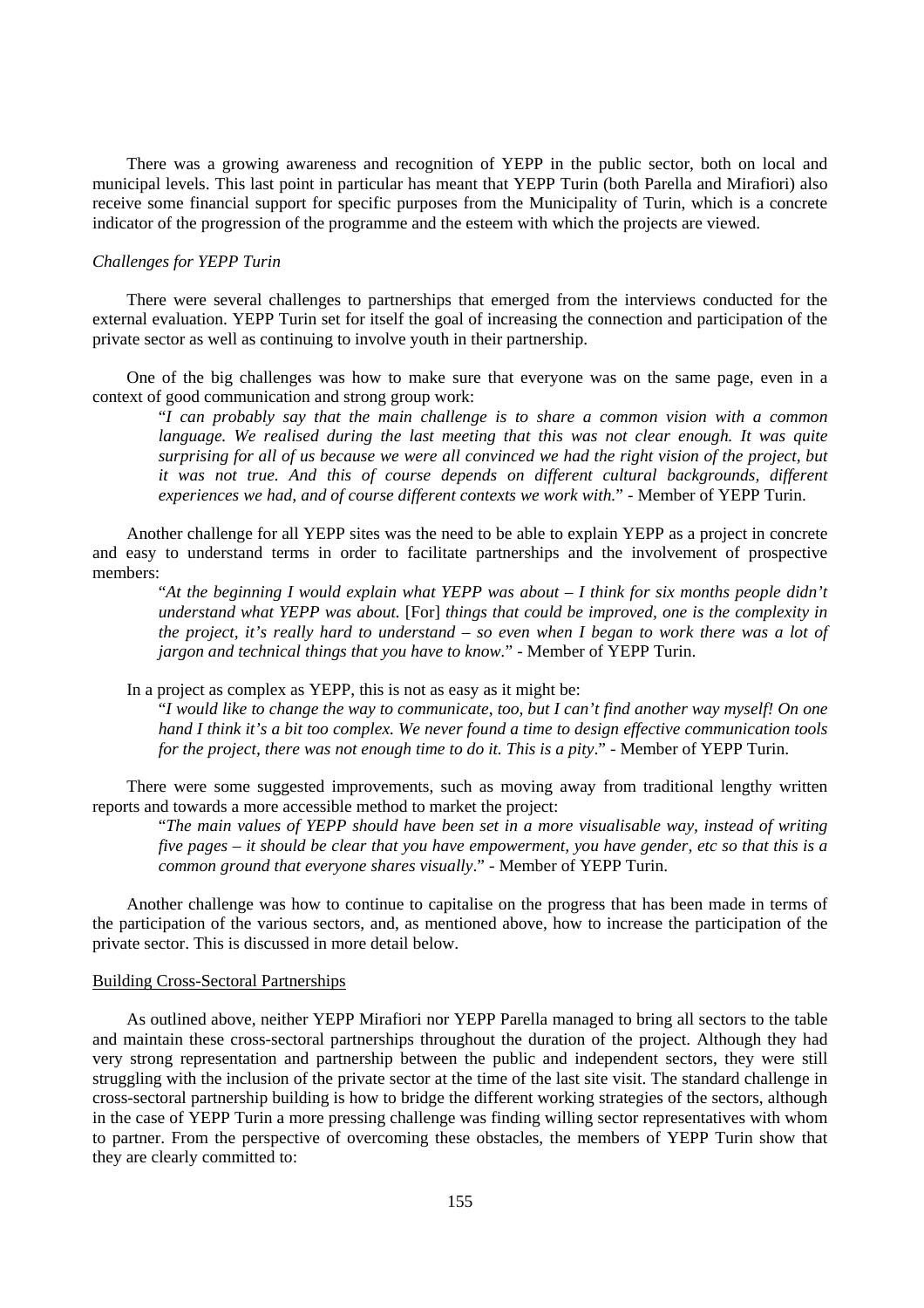- Approaching and welcoming representatives of the various sectors into the project.
- Raising awareness about different goals and expectations across the different stakeholders and across the international/local presence.
- Engaging in a dialogue about what might and might not be needed to improve the quality of the partnership.

Still a challenge, at least as reflected in the interviews of May 2005, was:

- Finding willing members of the private sector.
- Keeping all members actively involved and contributing to the group dynamic.

#### *Challenges from the policy world*

YEPP Turin was actively supported by members of the municipal and regional level administration. On the national level, there were a number of projects on similar topics (see Introduction for examples), including for example the project entitled "New forms of youth associations," which is aimed at encouraging young people to play active and positive roles in their communities.

Partnerships between sectors, especially with the private sector, were very uncommon. Indeed, it seemed that co-operation within the public sector itself could be trying enough, particularly between administrative departments that do not have a tradition of co-ordinating services or working crossdepartmentally. In a federalised country such as Italy, there are also multiple vertical levels across which there must be cooperation as well, as Italy is highly decentralised and is continuing this trend in deliberately allowing regions (on a provincial level) to guide and implement policy:

"*One* [has] *the state, the regions, the metropolitan cities, the communities, the provinces … and to enforce this dynamic is very complicated. There are too many levels … there needs to be consultation with the Communes in order to bring together the areas and industrial structures, but there's a whole load of territorial organisms and their priorities are all different. It's difficult*." - Member of local administration.

The office that works on institutional systems and relations between the national government and regional/city governments spoke particularly eloquently of the difficulties, especially in a country where regions and local levels have a high degree of autonomy and independent funding. However they also highlighted the role of the EU in encouraging international cooperation on these issues, particularly in countries (such as Italy) where there has not been a long tradition of cooperation between different levels (both vertical and horizontal). The cooperation required for EU funding and grant applications, as well as joint evaluations if stipulated, played a key role in starting the various departments and ministries (and regional levels) in working together.

#### *Lessons Learned*

A number of lessons learned can be gathered from the work of YEPP Turin in cross-sectoral partnership building, including the importance of:

• Involving all sectors as early in the process as possible to instil a sense of ownership and active participation.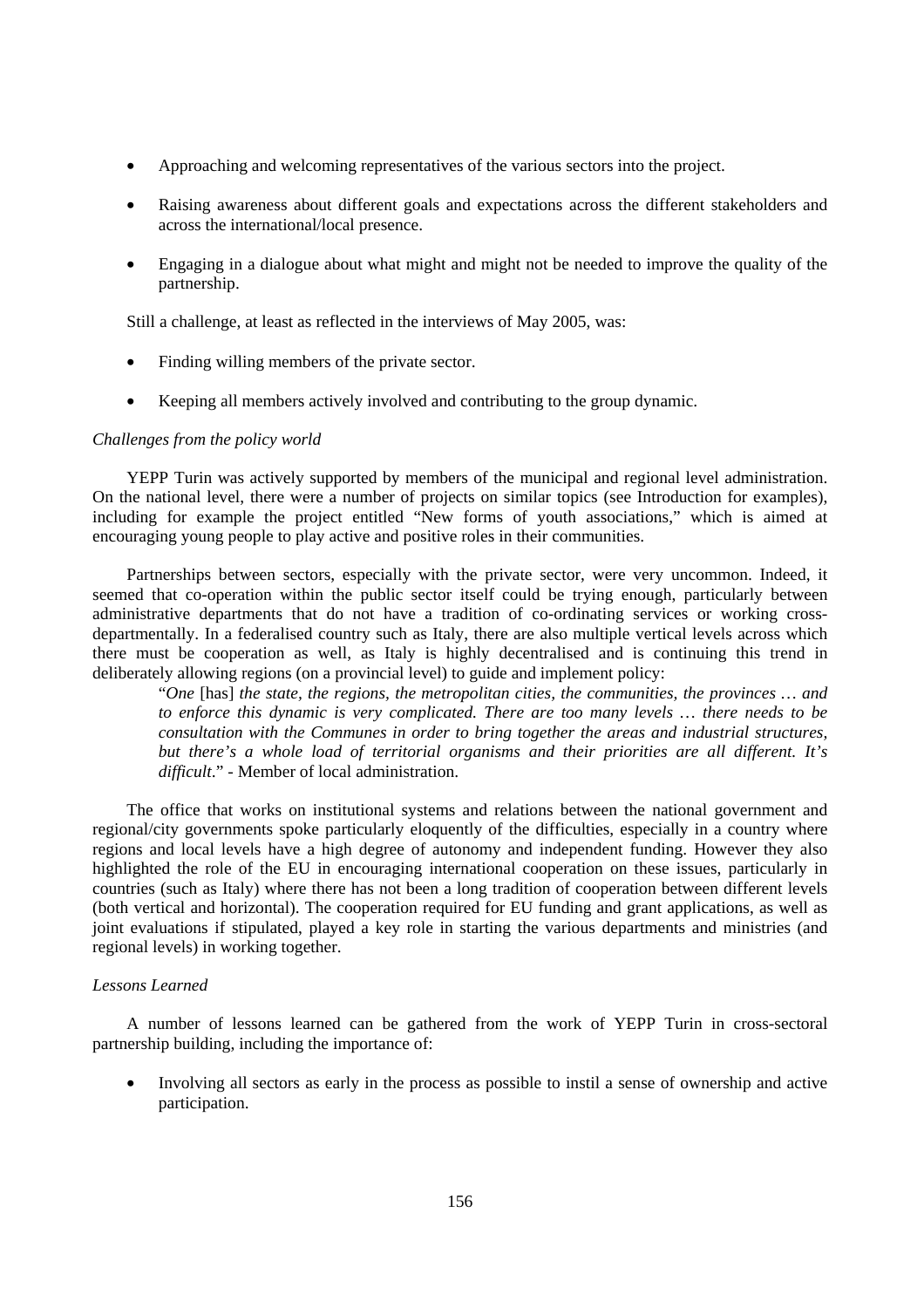- Packaging and marketing YEPP in a concrete way to prospective partners in all sectors (and youth).
- Actively building the support network through day or half-day events, including social activities.
- Setting initial goals modestly so that there are tangible results early in the process to provide positive feedback as well as have something to show prospective partners.
- Understanding barriers to co-operation within a sector (*e.g.* public administration) and getting a commitment to action from leaders who can support the process of change.

## *Community Empowerment*

Community empowerment can be thought of as being comprised of several facets, including:

- Identity (which here we broaden to include social/environmental/and health identity).
- Citizenship (in political/legal terms).
- Economics and education (school-work).
- Cultural (music, arts, etc.).

### *The Process*

### Mirafiori

As already mentioned community empowerment and active community participation was a key goal for YEPP Turin and remained so throughout the lifespan of the project. Community projects in Mirafiori operate in the particular context of the area: Mirafiori, as the home of Fiat, has traditionally been an area of working-class factory workers. This continues to be the case but with the reduction of employment at the Fiat factory, there are rising levels of unemployment and a limited number of retraining options. Although Mirafiori has a fair amount of green spaces, the spaces have been poorly maintained and at present tend to attract an unsavoury and somewhat dangerous crowd. As the largest park is located in the centre of the area and was avoided by locals, at the time of the site visits it served as a barrier between the two halves of the district, preventing community interaction and development. This situation has since been rectified.

Yet Mirafiori has a strong community identity and tradition:

"*The pre-conditions are very good in Mirafiori, you have to consider also in that place there is a sense of community that people feel they are from there and know it, and although there are many different senses of belonging according to the place where you are* [and] *the neighbourhood is very big; they feel they are from Mirafiori, this helps to do things*." - Member of YEPP Turin.

### Parella

Parella has historically been an area of middle-class business, and still maintains a higher percentage of middle class workers than other areas of Turin such as Mirafiori. Not surprisingly, this correlates with higher levels of income and education, and lower levels of immigration in the area. Although there are pockets of real social disadvantage and a growing presence of immigrants which pose particular challenges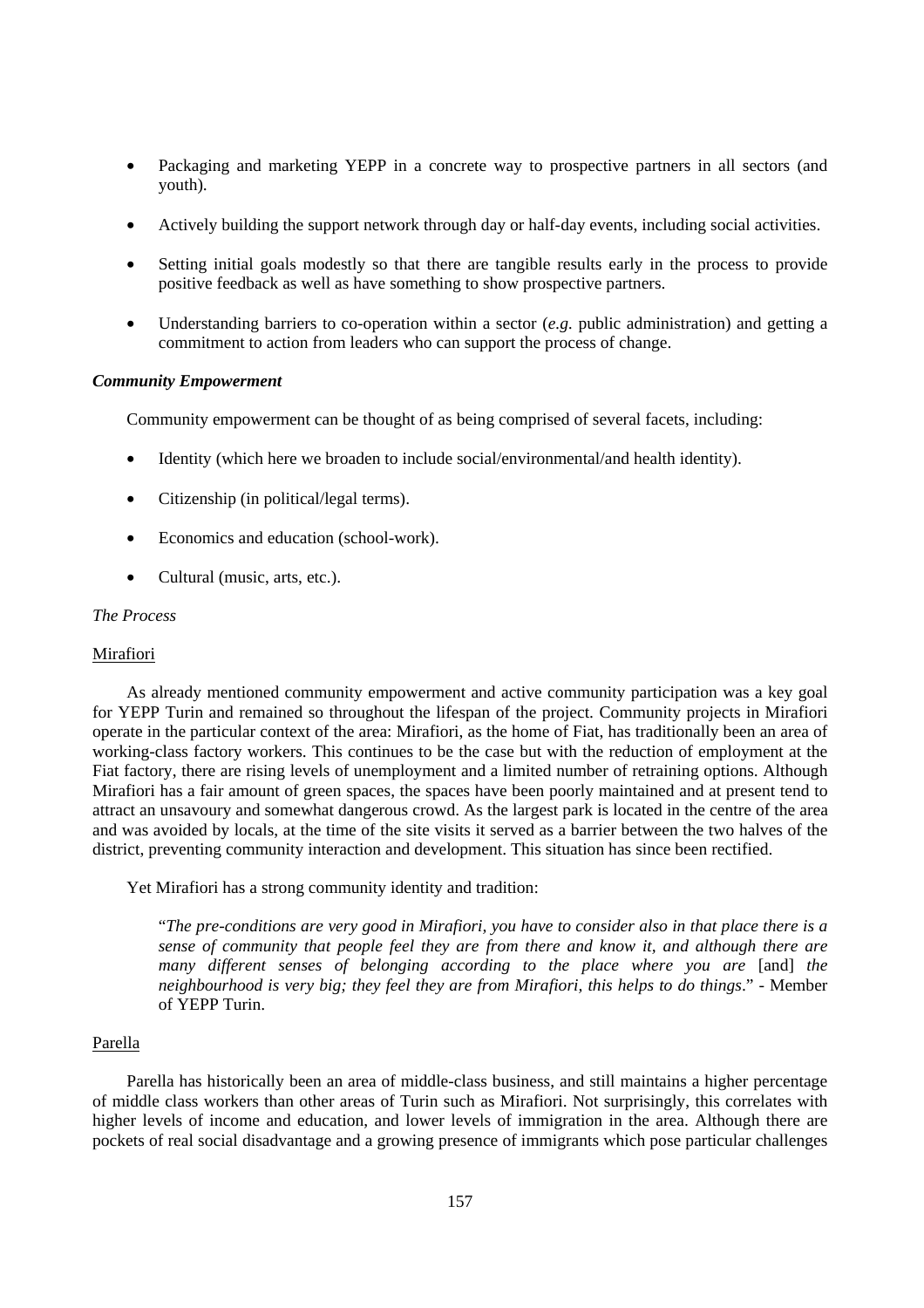for education and integration, the clearest problem facing Parella is a lack of a sense of community and separation between different social and cultural groups and between different age groups.

"*Parella is this kind of anonymous place where people have not many economic problems and they don't feel they belong to the neighbourhood. It's a sort of dormitory place … so the NGOs that are a part of the project don't really feel part of the project. When they work there, they are interested in developing a good project together, but they don't feel that Parella is their place in a sense*." - Member of YEPP Turin.

This posed a particular challenge for community development and empowerment:

"*In Parella it's not easy because to work in terms of community, you need to have a community. You can change things, or reach a process of personal empowerment as far as young persons are concerned, but what is more difficult is to have a process of community empowerment and to change things in the community and have structural changes there.*" - Member of YEPP Turin.

## *Key changes*

#### **Mirafiori**

Mirafiori has developed very well and is a concrete example of committed community partnership working together via the LSG to change the community from within, thus showing how the LSG is of itself a community empowering agent. The partners (most of whom were the same across the two site visits) are strong and committed, and the group has a feasible operational plan for the coming year as well as strategic objectives to obtain funding for the post-2005 period. In particular, the youth working with the project are organised and have set realistic goals for their projects and plans.

The strongest change observed across the site visits was the evolution and development of certain entrepreneurial projects, such as the development of the Incubator. Funded partially by Sportello MicroImprese (an initiative developed by the region of Piedmonte), the goal of the Incubator is to provide guidance and skills to community members wishing to start small businesses and entrepreneurial projects.

YEPP also deliberately set out to build capacity within the community through citizenship-building projects such as the Can-Do workshop. This workshop was held in early 2005 and was attended by various members of the YEPP team as well as a number of support group members. The Can-Do initiative, which is an internationally distributed programme developed by the Scarman Trust<sup>33</sup>, is aimed at providing the tools for the community to empower itself (see also YEPP Model section).

In addition, there were a number of projects focused on music, film, and video, for example the EmpowerMediaNetwork, a trans-national YEPP project that brings together the YEPP sites to learn, work, and share experiences in video and community television. YEPP Mirafiori's version is called Mirafuori TV and has been very active in creating a number of short films and reports on the community, and has generated a great deal of interest among the youth. This project is ongoing and has received funding to continue well past the end of the formal YEPP funding period, a mark of its success and the positive regard with which it is perceived by the community (and funding foundation).

"*I want it to work because it corresponds to a real requirement or need - the necessity of public access to media, to give a voice to those who don't have one, this to me is a fundamental necessity of empowerment - it's democratic and part of the community*." - Member of independent sector.

<sup>33</sup> 

<sup>33.</sup> http://www.thescarmantrust.org/hq/cando.htm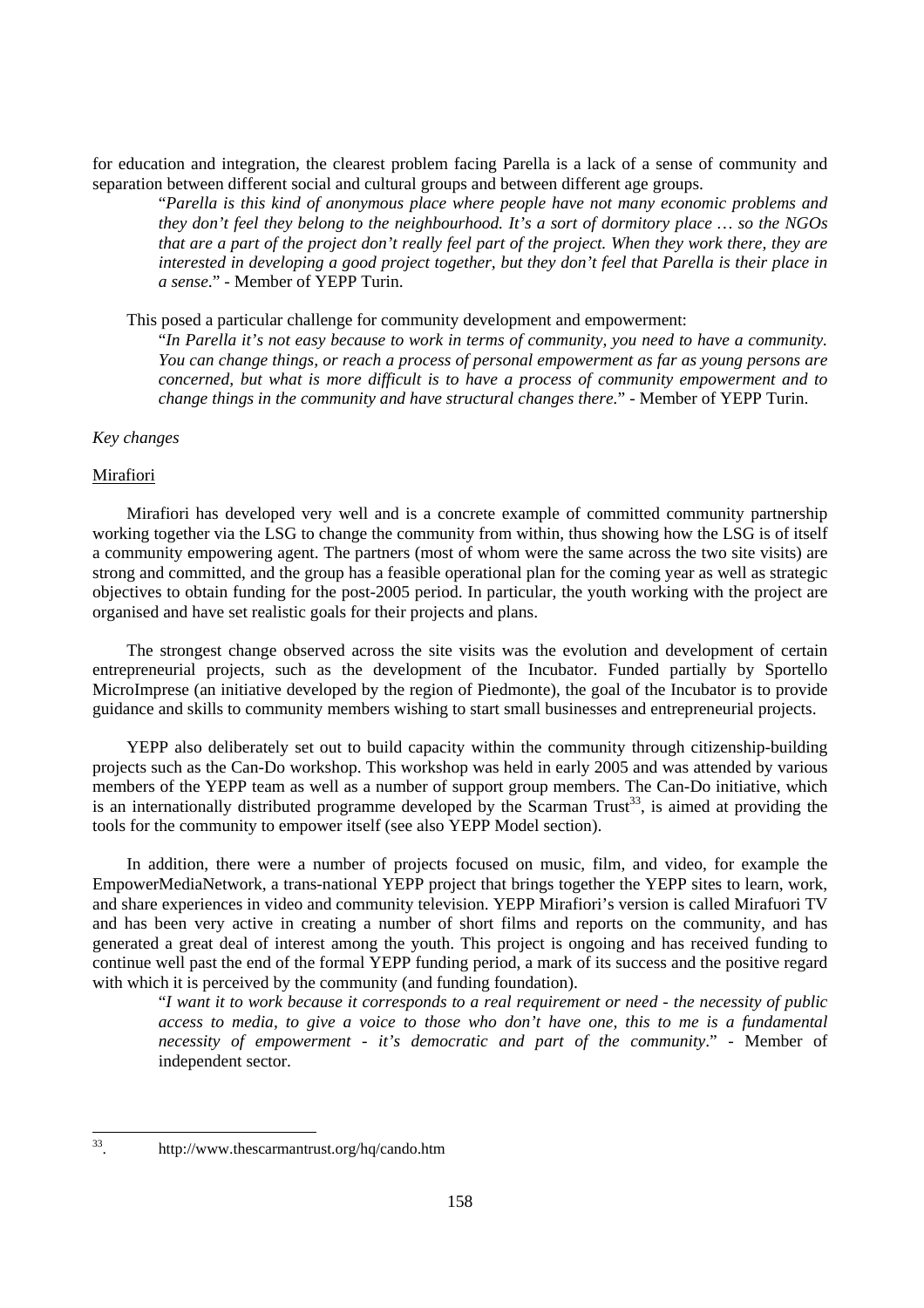Along with representatives of the other YEPP sites, YEPP Mirafiori participated in the screening of portraits produced by the YEPP sites at the 2006 YEPP-ALL conference.

It should be noted that these projects are packaged independently and so while the individual projects (*e.g.* the Incubator) are well known the name of YEPP is less well known (see Partnerships section for discussion).

#### Parella

The kinds of projects YEPP Parella is currently working on cut across all four dimensions of community empowerment as listed above. The largest initiative was the goal of building a sense of community within Parella and bring people out into the streets to get to know their neighbours and spend time in their neighbourhood, and as a result community identity projects such as (which here we broaden to include social/environmental/and health identity) include: newsletter, street parties, juggling and deejaying courses. The overall goal (of creating a sense of community) was not fully achieved at the time of writing.

There were also a number of projects related to education and the schools (both primary and secondary, see Youth Empowerment section for more details). As already mentioned in the Partnership section, one of the motivating forces behind involving the schools was to try and embrace the open schools concept so that the community can be brought into the school to use the space and co-operate with school initiatives. Although the YEPP team has managed to increase contact with the school as an external partner and at the time of the second site visit was building a centre for activities, these initiatives have not yet been successful in engaging the schools in the project and encouraging the process of opening to the broader community.

#### *Challenges for YEPP Turin*

## Mirafiori

At the time of the second site visit the biggest challenge for YEPP Mirafiori was to begin to see concrete results from their extensive planning phase:

"*They have very clear goals, on different levels, political, social, economic, so they cover the range of the community empowerment areas. Now they need to do it.*" – Member of YEPP Turin.

The second challenge was how best to reach out to the most marginalised members of the community, those most in need of empowerment. The members of YEPP Mirafiori were glad to have begun the process effectively through their connection to the street educators, who have very good contact and credibility with at risk youth, and they would like the process to continue throughout the broader community*:* 

"*There are some places you go, some people, they don't speak Italian. How do you reach them? And how do we bring them to meetings and make sure they are included if we have this communication and language barrier?*" - Member of public sector.

Effective work and progress is further complicated by the complicated governance structure for Italian communities, and the need to negotiate between regional, municipal, and district governments. YEPP so far has been quite successful at doing this, and YEPP Mirafiori has the explicit support of both the President of the District as well as the municipality of Turin, so the hesitation of some district members should continue to decrease, especially now that there are concrete outcomes of the partnership between the district and YEPP (*e.g.* the youth centre).

Given these complexities and given the amount of community work being done in the area, there is a long tradition of competition for relatively scarce resources – a tradition that is at times difficult to overcome. Still, there has been considerable progress and there seems to be a greater willingness to work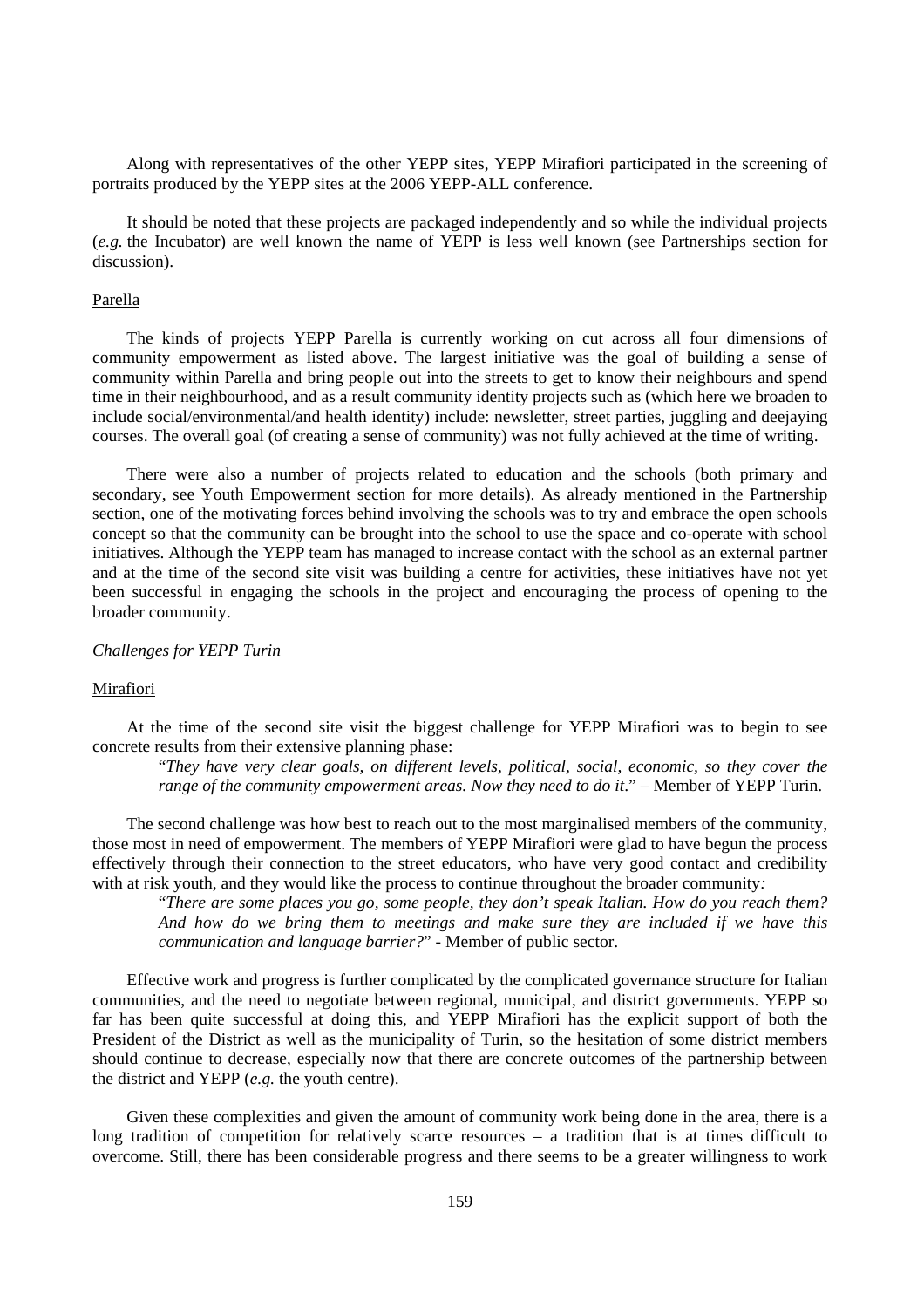together. Indeed, one challenge will be how to harness the amount of activity, good will, and cohesiveness of the support group to sustain the projects and initiatives.

"*We have so many ideas, and so many plans. We also have* [name, member of support group] *who is good at strategising, at having a vision. I only hope we can do most of what we want!*" - Member of local administration.

#### Parella

The biggest challenge for YEPP Parella was how to create a sense of community in Parella and how best to continue the work that it had already started. The numerous projects, including the successful completion of the street parties and the community newsletter, were a very good start to achieving this. Yet YEPP Parella was still looking for more:

"*There are people in the street and they still don't talk to each other, they still go to work here and then leave and go home to their real neighbourhood. And the people that are here are listening, but they do not always hear us*." – Member of public sector.

In addition, there was a need for more local residents in the LSG from a broader range of backgrounds in order to bring diverse aspects of the community together:

"*The problem is there aren't many active citizens, because there are many social workers in the group, but there are no active citizens, which is a limitation.* [We need] *to work more on the aims and motivational aspects of each of them, because there are many differences in the group and these differences have created problems, so I'd pay more attention to this and find a way to work on it.*" - Member of YEPP Turin.

This broader range also includes members of the immigrant population (in Parella this was often Romanians) and how best to include them in the community and how best to bring them to the table.

## *Challenges from the policy world*

On a national level there were a number of challenges in community development work, which, it must be said, were fairly divorced from the reality of local level projects such as YEPP. As Italy has a highly de-centralised system with relatively high autonomy at regional and local levels, projects such as YEPP Torino had no real connections (or need of connections) to the national level.

As already discussed in the section on Partnerships, the most difficult challenge for community development projects was bringing together the various partners to work together across Ministerial and departmental boundaries. The complexity of the federated system with de-centralised power and budgeting going to the regions and cities requires extra coordination, and policy-makers were aware of this difficulty, particularly in terms of naming and implementing national strategies across the diverse regional contexts. Whether or not being aware of the difficulty is enough to overcome the barriers remains an open question.

The Ministry of Education, often critiqued for being closed to cooperation with other Ministries, has initiated a number of reforms to promote the opening of schools to the broader community in order to bring communities together. One example of this was the "grandparents' programme", which brings retired people into the classroom to act as monitors and to help teachers and interact with the children (from the Ministry perspective quite a success with the children, the teachers, and the grandparents, although again the perception is not as positive within the communities).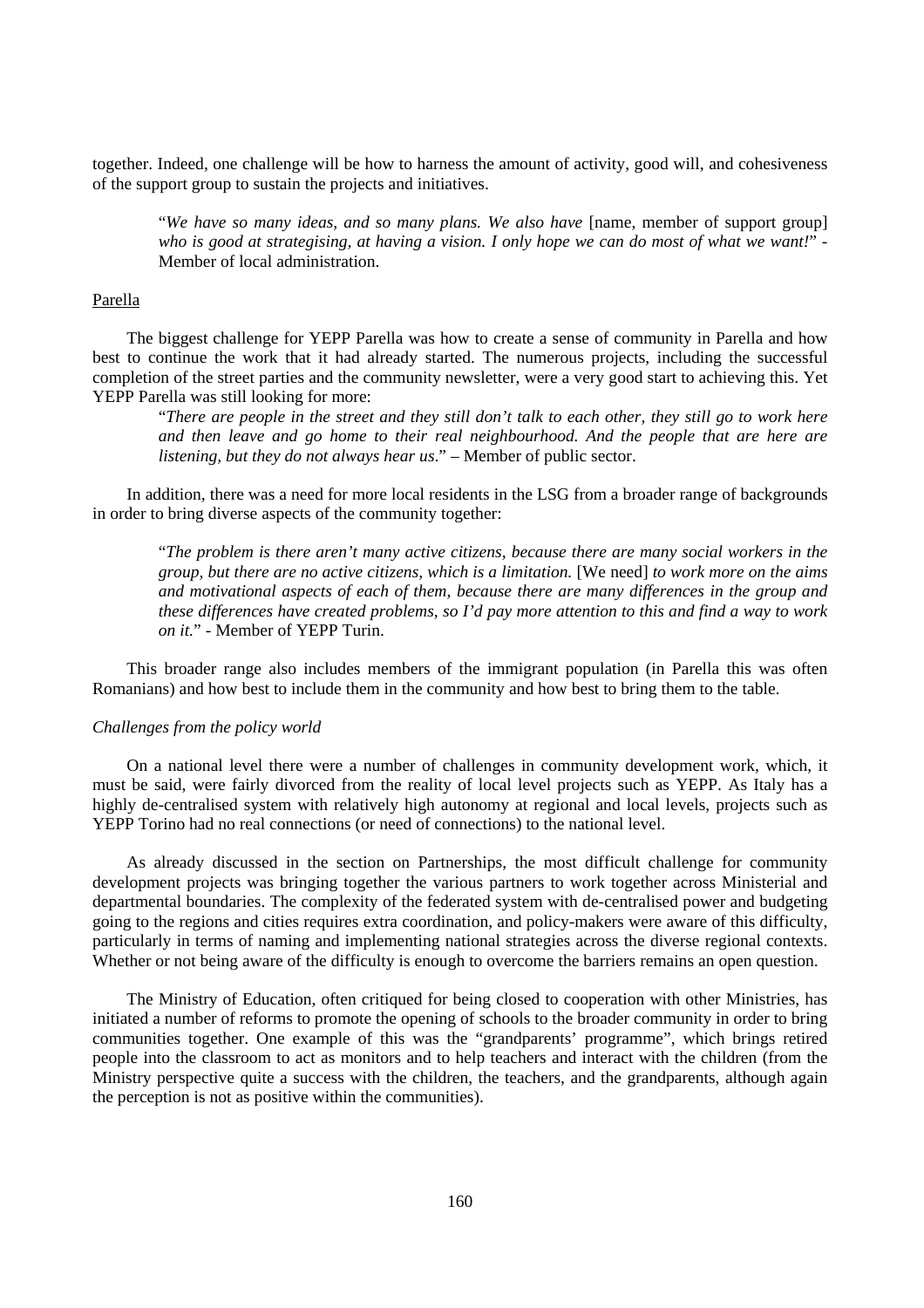In addition, the Ministry of Education has applied for a grant from the EC for a programme quite similar to YEPP (with 20 centres in Italy),<sup>34</sup> which they hope to be starting in the near future. The programme will be focused on fighting all forms of disadvantage for youth, including drug dependency and dropping out of school. The 20 centres are widely distributed across Italy to include all geographic/social/cultural regions, and both an internal and external evaluations are planned. These and other initiatives have been planned to address some of the perceived difficulties in the system, and it remains to be seen how effective they will be.

## *Lessons Learned*

A number of lessons can be learned from the work of YEPP Turin in community development and empowerment, including the importance of:

- Encouraging the participation of youth in local support group planning discussions and listening to the voice of the youth.
- Bringing together all sectors in an honest appraisal of what works and what does not work, and the best strategy to move forward.
- Having clear agreement on responsibilities for community development initiatives and expectations for action within the local support group, as well as definitions of shared terms.
- Devising realistic community development plans that are holistic in nature and include long-term strategies for community renewal.

The last point also implies having the courage and patience to keep working for change despite the inertia in the system and the difficulties in navigating a governance system in transition. The most effective changes that were observed are holistic in nature and are shaping the very way the community is working, as this comment on Mirafiori illustrates:

"*There is absolute continuity, YEPP is becoming more and more part of their work, it's a development of their work, and now the actions which are starting are going to give new opportunities to the local community.*" - Member of YEPP Turin.

## *Youth Empowerment*

A central concern for YEPP Turin was the difficulty of bringing the youth into projects and programmes and reaching those most at-risk. For Mirafiori, the lack of employment prospects, low income and rising unemployment, and the absence of physical meeting spaces made it difficult to reach out to the youth of the area. The most at-risk youth of the area are characterised by a lack of initiative and a reluctance to take part in new projects. Although the current state of the neighbourhood was an improvement on the situation before, when the neighbourhood was physically volatile and dangerous, the passivity and lack of hope was troubling:

"*Fifteen years ago, when I was a child I remember that there, under my house there used to be riots with people crushing the houses with the cars and it was frightening. Now I would say that problem is just this low, low participation in education level and the sort of 'yeah, we are here but nothing can change', you know, little trust in what's going on*." – Member of YEPP Turin.

For Parella the youth needed somewhere to meet and something to do in the afternoons and evenings, to allow them to remain in their community for these activities*:* 

34

See (in Italian): http://www.istruzione.it/bandi\_gara/allegati/capitolato.pdf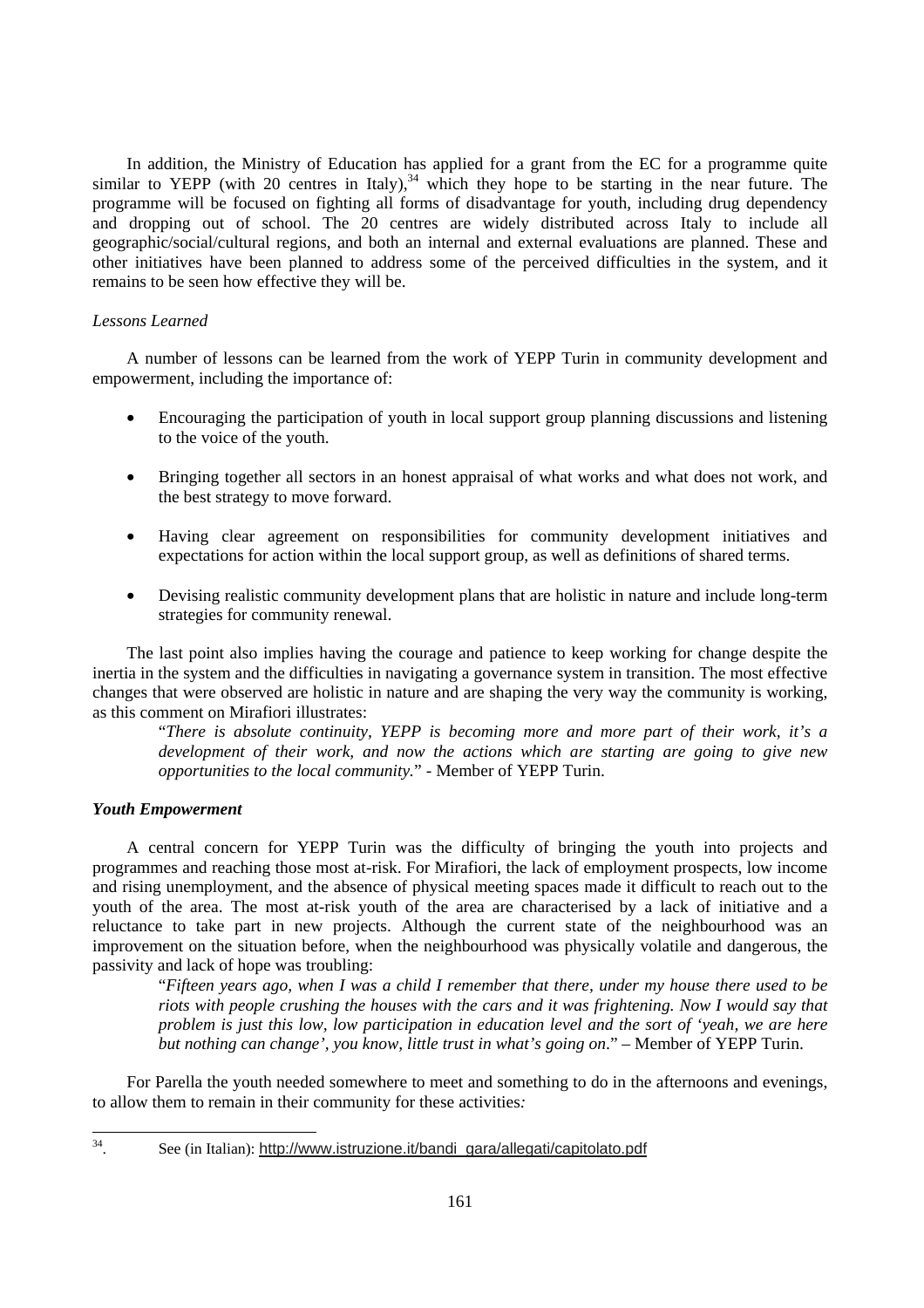"*There's no structure, nor many buildings for the activities of young people. It's a part of Turin that isolated. For the young people to meet people it's not easy, because there are no pubs or discotheques. In the afternoon, we don't know what goes on. There are many parks and gardens, but it's not very good for the meeting, and it's the same with the young and older people, because the communication is not easy. We want the young and older people to meet, the commercial people in the shops and the guys outside because the rapport is difficult*." – Youth.

#### *The Process*

The youth of Mirafiori were initially difficult to reach and involve in the YEPP programme. As a result, during the 2004 site visit there was little youth participation, and a clear goal of the YEPP Mirafiori team to continue encouraging youth participation. By the time of the 2005 site visit, youth participation had increased and was centred on the creation of the community centre (see below for more details).

The youth of Parella were involved relatively early in the YEPP programme, through their work with music groups or street theatre. As a result, during the 2004 site visit there was a core group of involved youth and a clear goal of the YEPP Turin team to continue encouraging youth participation. By the time of the second site visit, youth participation had increased and was very strong, particularly in terms of the representation in the support group and the leadership these youth had taken in project development.

The work of the YEPP team was facilitated by the strong presence of youth work in the local municipal administration, and the history of importance given to youth in Turin:

"*In the field of youth policies in the last 25 years, Torino has been one of the living cities in this field so it's very clear in the common culture what a good youth project is or could be, but how youth empowerment and youth development can be embedded in youth community development is not that clear, community projects are not widespread in Italy, generally speaking*." - Member of YEPP Turin.

It was also something new for many of the organisations to have access to funding through nongovernmental sources (*i.e.* the foundation), and this gave rise to new opportunities:

"*Getting contact with Compagnia is already a sort of empowerment for some of the youth organisations because sometimes they don't know they can apply for a grant at a foundation, they don't know about foundations, their perspective is completely different. … But on the other hand, they have to learn we are here now, but we won't be here forever*." - Member of YEPP Turin.

Community empowerment and youth empowerment are of course inextricably linked such that any programme focussed on youth will invariably have an impact on the broader community in which they reside. However it is possible to identify a number of key changes in youth empowerment across the timing of the two site visits.

### *Key changes*

YEPP Mirafiori has had a number of concrete outcomes from their work including a partnership with the local district and two NGOs to run the community youth centre. This community centre, constructed and developed over the period of the site visits, was opened in early 2005 and provided physical space for the youth of the area to spend time, engage in a variety of projects (for example art and cultural projects, deejaying, video work, parties and evening activities).

There were a number of other projects in Mirafiori, such as a film festival, a street festival, the creation of a documentary, working on websites and technology, and work with music. These were all designed to attract youth and market the YEPP project: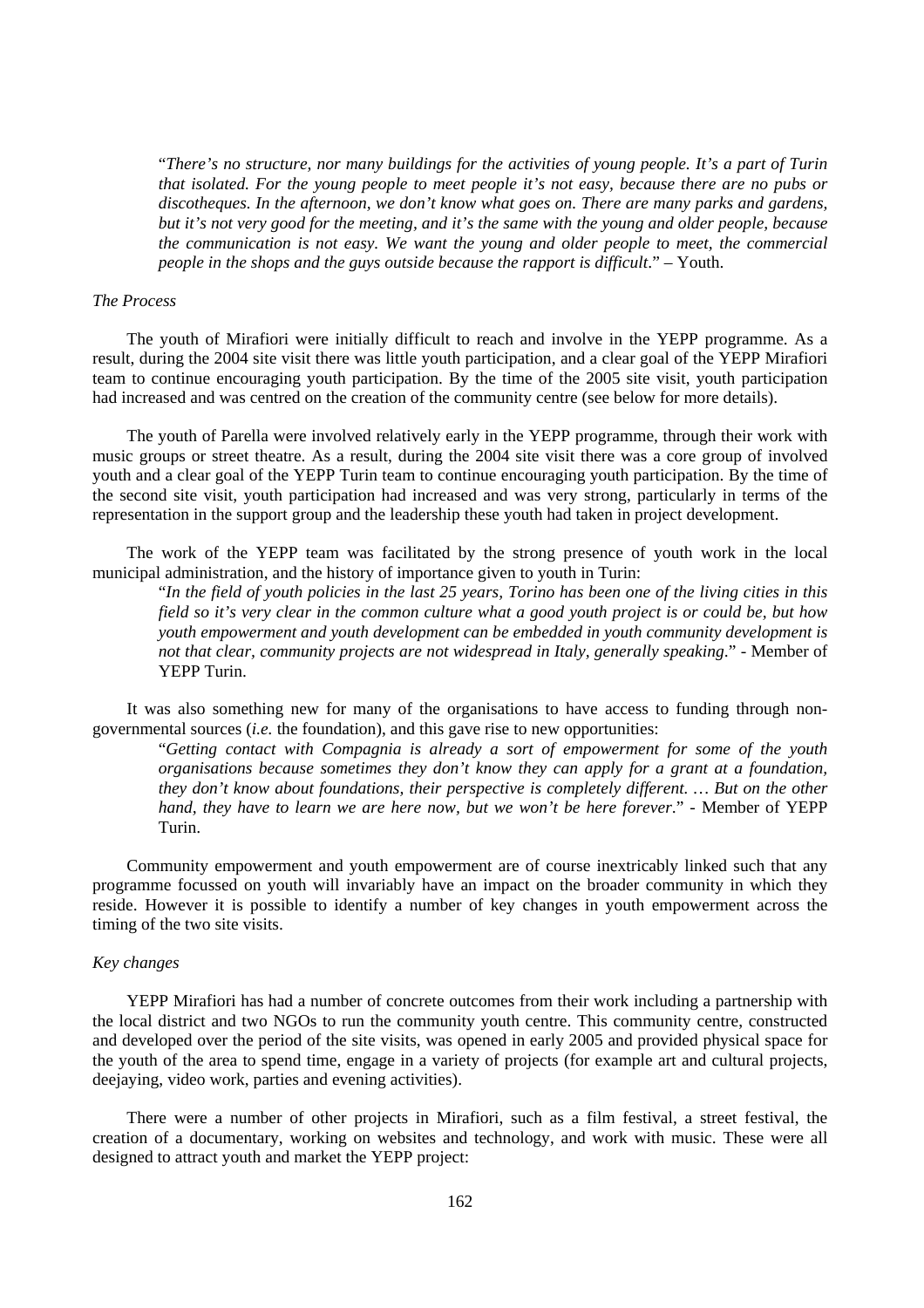"*They will make a lot of photos with the guys and use these photos on the advertisements, photos here and leaflets and stuff so they feel themselves in the project and they will prepare t-shirts to give out so that YEPP becomes a logo…*"

Although some of the projects did not work out as planned, this early surge of activity laid the groundwork for the more concentrated projects described above.

YEPP Parella has also seen positive changes resulting from their work, including the inclusion of a core group of local youth into the Support Group. This had an impact not only on the ability to reach other local youth, but also on the inclusion within the community as previously many of the Support Group members were not Parella residents:

"*That was the principal difficulty of Parella - the stakeholders are not in the place itself - there is no-one who is really representative of the local community. Now it has changed, because there are three youngsters in the group, who are 20, 19 and 22 years old, and they actually live there – they have a lot of interest in doing work in the quarter, and they are ex-students of the school where a part of the project is now active*." - Member of YEPP Turin.

The involvement of the youth was a catalyst for a number of youth projects, such as the creation of a centre for the youth to spend time in, organise social events, hold workshops, and house the YEPP offices. The Community newsletter was written by elementary and secondary school students and was a way to involve them in their community, as were all of the other projects listed in the Community Empowerment section.

Another successful project was the work with the EmpowermentMediaNetwork to create a community TV project, Mirafuori TV (see also Community Development section). This project has been highly productive and a number of videos have been created by youth and community partners.

In addition a key change was in the number of youth who had participated in a formal international YEPP project. Youth from Turin participated in all YEPP transnational workshops and the YEPP-ALL conferences, as well as several exchanges with partners outside of YEPP (see transnational section for more details).

#### *Challenges for YEPP Turin*

The greatest challenge facing YEPP Mirafiori in terms of youth empowerment was to continue to increase the participation of the youth:

"*The big challenge was from the very beginning was to involve difficult young people. And this is not easy at all, and has not been done completely. It's going quite well because we have this … Cooperativa Mirafiori in Mirafiori who are in fact in charge of what we call educativa de strada, try to involve young people who normally live in the streets and try to spend their time with them and involve them in the projects*." - Member of YEPP Turin.

In Parella, especially, it was difficult to encourage the community to accept the youth as equal partners:

"*We have keep contact with the director of the school - they [the youths] can't be made responsible for this contact. Because the director can't recognise these youths and give them the authority, he needs to be in relation with an adult, the coordinator … he wants the continuity, which is important, but in time we hope that the link goes directly between the director and the youth*." - Member of YEPP Turin.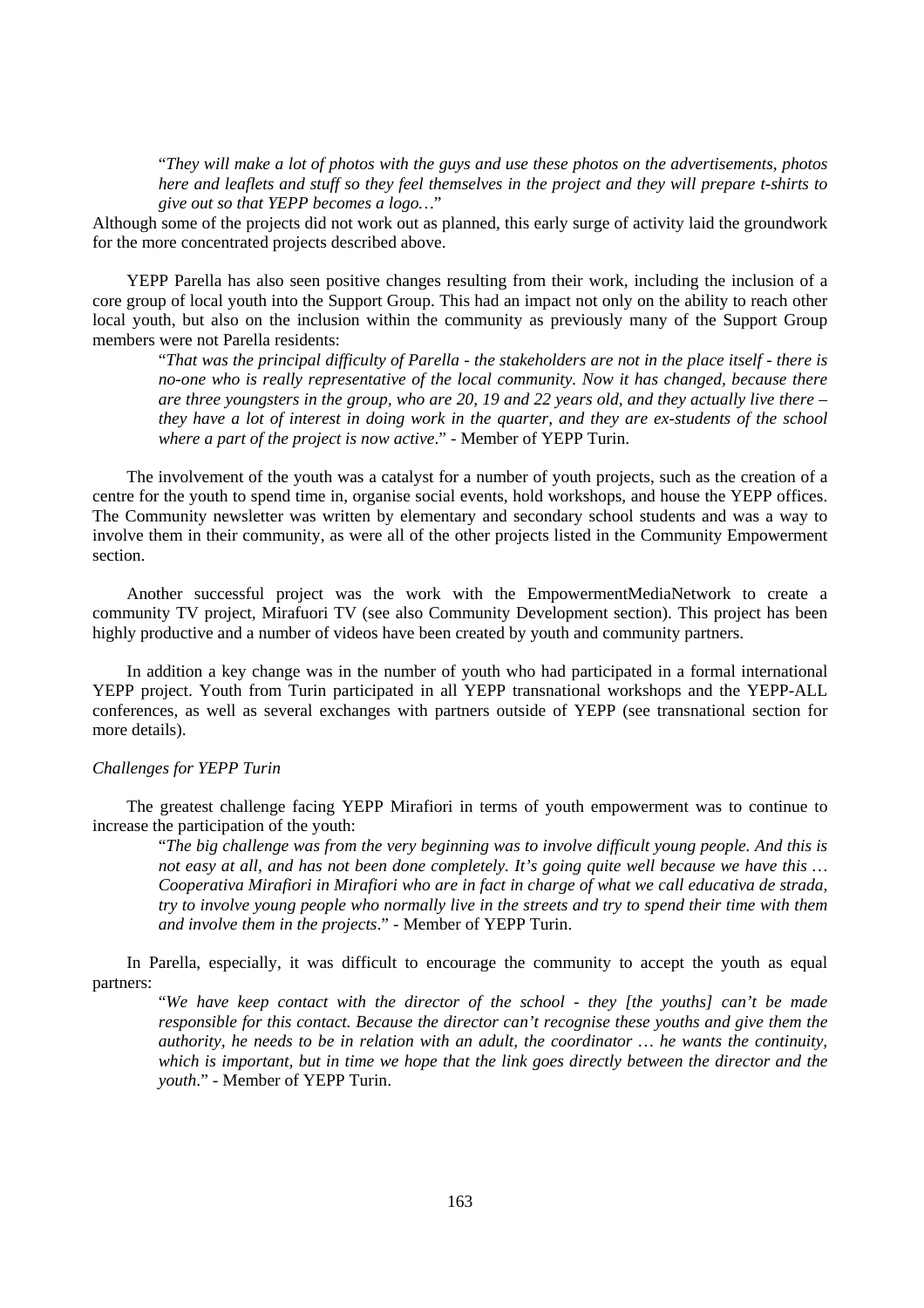Although they had managed to increase youth participation overall, YEPP Turin was specifically concerned with increasing the involvement of girls, and in fact had held a gender-awareness training for the support groups and community actors in order to address this:

"*Generally speaking the girls have less opportunity to go around, and the centre is in a part in front of a garden, there is not much movement, so it's not that safe … I mean I think it's safe but it doesn't look safe, and this is one of the reasons.* [But there are things that can be done]*: for instance the place in itself is very big with big spaces, while girls usually prefer to have smaller spaces, it's not easy* [for them] *to move in a big space. They come but they are very few compared with boys, so now they are working on this.*" - member of YEPP Turin.

Another challenge for YEPP Turin, one that is often present in youth work, is moving beyond rhetoric and accomplishing concrete actions and establishing the will to make a difference. In working with youth, all too often stakeholders do not take the issues as seriously as they could as the youth have little political or economic power (yet):

"*They appreciate what we are doing – be they private enterprises or the city - they know that the youth policy is not a Cinderella policy because unfortunately it's very scanty – but they [the youth] don't move 'capitali' and adults don't have the intention of leaving space to the youth and handing over the decision-making, so it's a bit complicated*." - Member of local administration.

#### *Challenges from the policy world*

Youth work, cutting as it does across education, employment, health, justice, welfare, housing, and various other ministerial departments, poses a particular challenge for coordinated policy-making. In Italy, the process of working with all levels of government and attempting to make changes on a policy level becomes particularly problematic (see Partnership and Community Empowerment sections).

There is an additional complication: the priority and perception of youth work. Administrators in youth policy and international cooperation spoke of the low priority youth work had in the traditional Italian context (in comparison to, *e.g.* the Nordic countries), and the struggles to include youth as independent voices who could have a proactive role in policy making.

"*We are trying but is Italy ready? I do not know.*"

This low priority often translated into low funding or disrupted funding for projects and officers: "*Institutes that have been constructed regionally for youth should all consult together or they will arrive at nothing and see nothing. In my experience of these things I've never seen a service really work or have the right support ... But in the province the youth office only has one person, this in itself is a disaster.*" - Member of local Turin administration.

Yet interviews with policy makers demonstrated that, at the very least, there is an awareness that new solutions are needed. The department of Vocational Training and Education, for example, is deeply concerned by the high number of drop-outs in the 15-17 year old cohort (over 70 000) and is looking at preventative as well as curative measures to combat the problem. In collaboration with the Department of Education, they have created a series of policies aimed at evaluating the causes of the high drop-out rates as well as implementing new practices and avenues for the youngsters who have dropped out. The evaluation is guided by both Ministries in cooperation and they are also supporting a mapping of best practices from across regions and aim to bring together national and international stakeholders for further discussion. As already highlighted in the Partnerships section, the role of the EU in encouraging international cooperation on these issues, particularly in countries such as Italy where there has not been a long tradition of cooperation between different levels (both vertically across regional areas within a country and horizontally across countries), is perceived as crucial.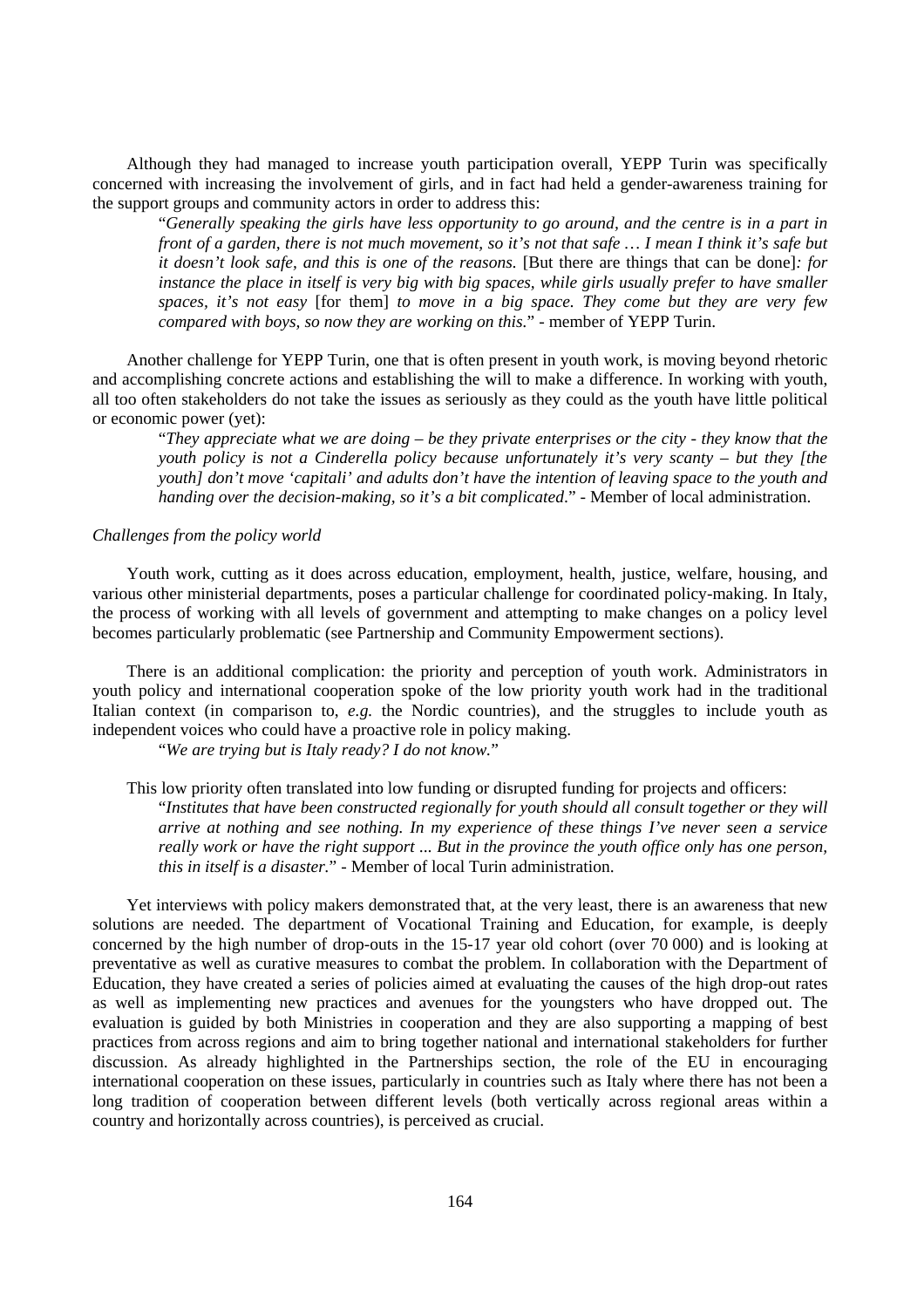The Ministry of Education was very concerned with developing policy related to schooling choices (*e.g.* the difficulties with drop-outs). Of particular interest was a discussion of their decision to try to identify causes underlying disenchantment with school on the level of the individual. So, for example, they are initiating a series of tests and measures which will probe psychometric characteristics of students who are at risk of dropping out, as well as family and friend characteristics. This initiative mirrors those in other countries (*e.g*. Canada), where there is a good deal of research on this topic available, including longitudinal data from the youths themselves. The rationale for pursuing this kind of research is to allow for the development of better methods and strategies that respond to what the youth themselves identify as the problems within the system, and eventually to keep youth at risk in school. Examples of possible strategies mentioned were non-traditional training, short term internships, and work experience programmes.

## *Lessons Learned*

Both YEPP Turin sites have done very well at bringing youth into the programme and empowering them to become active and vibrant members of the project and the community. A number of lessons can be gleaned from the work of YEPP Turin in youth empowerment, including the importance of:

- Involvement of youth in the very earliest stages of project development to encourage a sense of ownership.
- Encouraging less active youth to bring their voice to the table and let themselves be heard.
- Getting the local administration to acknowledge the voice of youth in designing and delivering youth-related projects.
- Through YEPP and various community initiatives differences in youth behaviour are being observed: "*To see groups of youth that start to take the initiative [and] to ask something directly of the association - these are indicators, these are the behaviours that we see bringing changes … there are positive signs. They are seizing little by little the wheel, [for example] with projects that have to be commercialised, from selling to promotion. It's increasing creativity in the territory - which any city has the vocation to do.*" - Member of local administration.

#### *Trans-national Cooperation*

As explained in the section on Reporting, in this report trans-national co-operation will be touched on only briefly, as the final cross-cutting report in this series of case studies will focus more thoroughly on the trans-national co-operation of YEPP.

YEPP Turin was very active in the trans-national YEPP arena. In addition to hosting a study visit from YEPP Mannheim, YEPP Turin hosted a number of small workshops, including a local researchers' workshop in June 2003, a local coordinators' workshop in May 2004, an EmpowerMediaNetwork training course in July 2005, and Steering Committee meetings in May 2004 and June 2005. Two large transnational youth workshops also took place in Turin. In "Moving images, local realities," in September 2004, young people from all sites participated in a film production workshop and produced their own TV talk show. In March 2006, the YEPP Community Conference and Youth Meeting, "Influencing Policies through and for Youth Empowerment and Partnership," took place with nearly 80 participants from nine countries. The conference had a youth component and another for coordinators that worked both separately and in tandem. The key themes of the youth meeting were community, inclusion, and participation.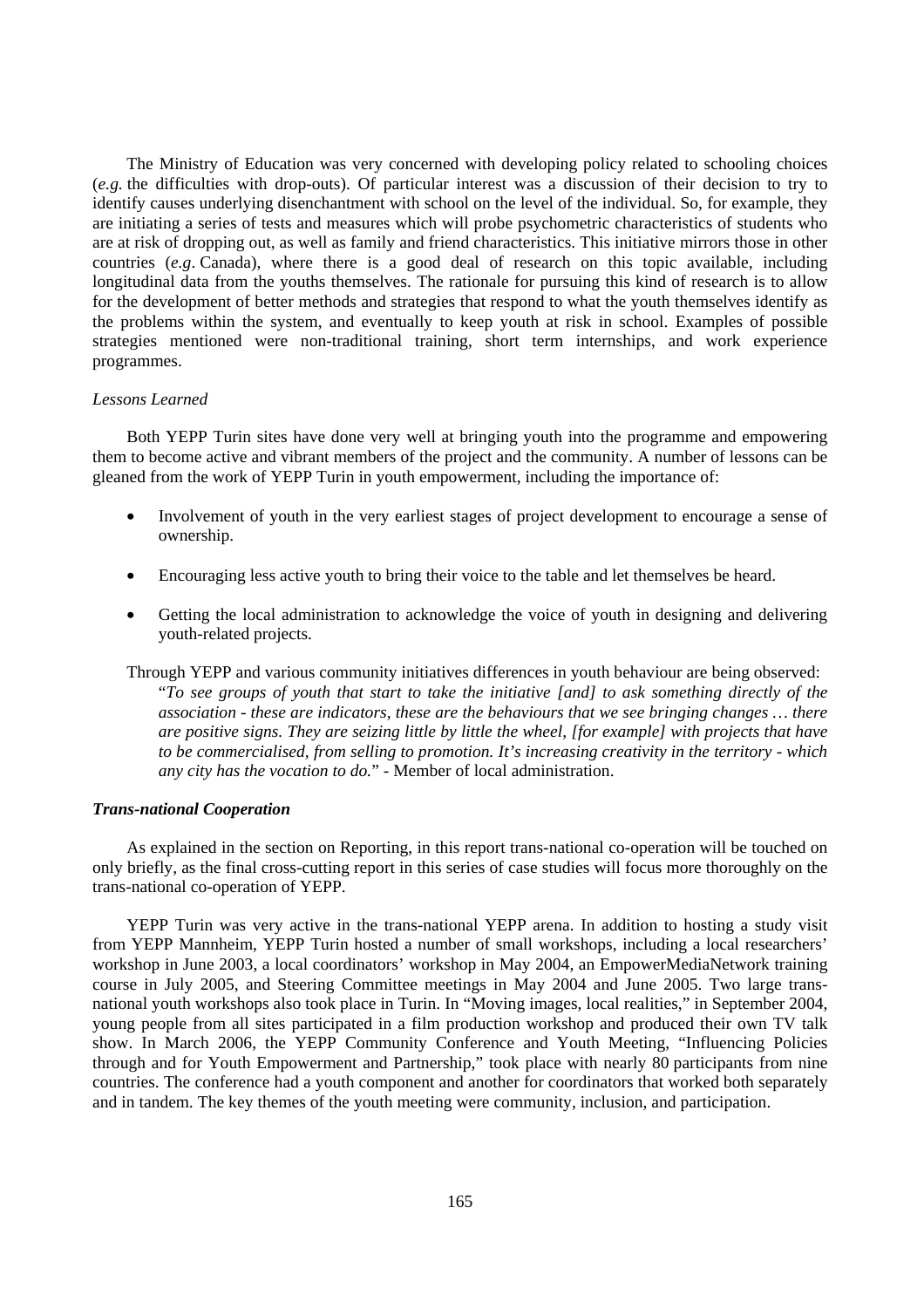#### *Successes*

## For the youth

The transnational co-operation was uniformly perceived as a very important and positive aspect of YEPP by the youth. The youth who participated in the "Moving images, local realities" workshop were able to share foods, favourite television programmes and work together through the medium of film in order to communicate.

"*A great event and a big success for YEPP and the youngsters.*" - Member of YEPP Turin.

Youths were excited to have the opportunity to travel and get to meet participants from other sites and cultures:

"*The most important thing of the international exchange is to know other participants. It's good. I think it's the moment when you are really empowered because you have to confront other people directly. And not at the same age, different ages*." – Youth.

The youth also recognised the educational value of international participation:

"*For us it was a good idea because it's not only in Italy, but it's international, and it's good to open the minds and the possibilities for everyone*." – Youth.

Finally, the youth saw that despite many cultural differences, there were also many similarities between the youth from all sites:

"*It was strange, but good because I have known many of the same things in my life.*" – Youth.

#### For the community

The international aspect allowed participants to feel as though their work was not done in a vacuum. Most members also believed that learning in an international context was very important and that this element of YEPP allowed participants to see different cultures and to see their way of working and acting. In addition, the lack of vested interests or ulterior motives was appreciated:

"[The success of YEPP] *is not political. I think it's more group. It's not left, right, or centre* […] *because every partnership with the associations in Europe, it's not the lesser things, but the YEPP proposal to the others in a friendly way. It's a friendly way. And it's open to all people*." - Youth

## For YEPP

The international aspect of YEPP allowed the builders of the project to share ideas with other sites. In addition, it encouraged the local actors to think broadly about the programme and on which levels it could expand, particularly in terms of political and financial support:

"*I'm trying to organise a youth exchange, a workshop for the summer, and now we are starting to apply to the EU to get the funds, especially for the travel costs, for the people who are coming from abroad. I had the feeling that I probably could have insisted with my bosses to get the money to pay for everything, but it's not this dimension we want to be involved in. It's probably better the international organisation like the EU or someone else, for this kind of project, they should take over all these international costs*." – Independent sector representative.

The workshops also allowed for cross-fertilisation of ideas, as the sites shared initiatives and innovations with each other:

"*It's always a very good opportunity to learn from each other. Then I think the group of foundations is working very well together, when we find something that is not clear enough, this helps a lot. Also from the point of view of the foundation, being involved in this kind of project,*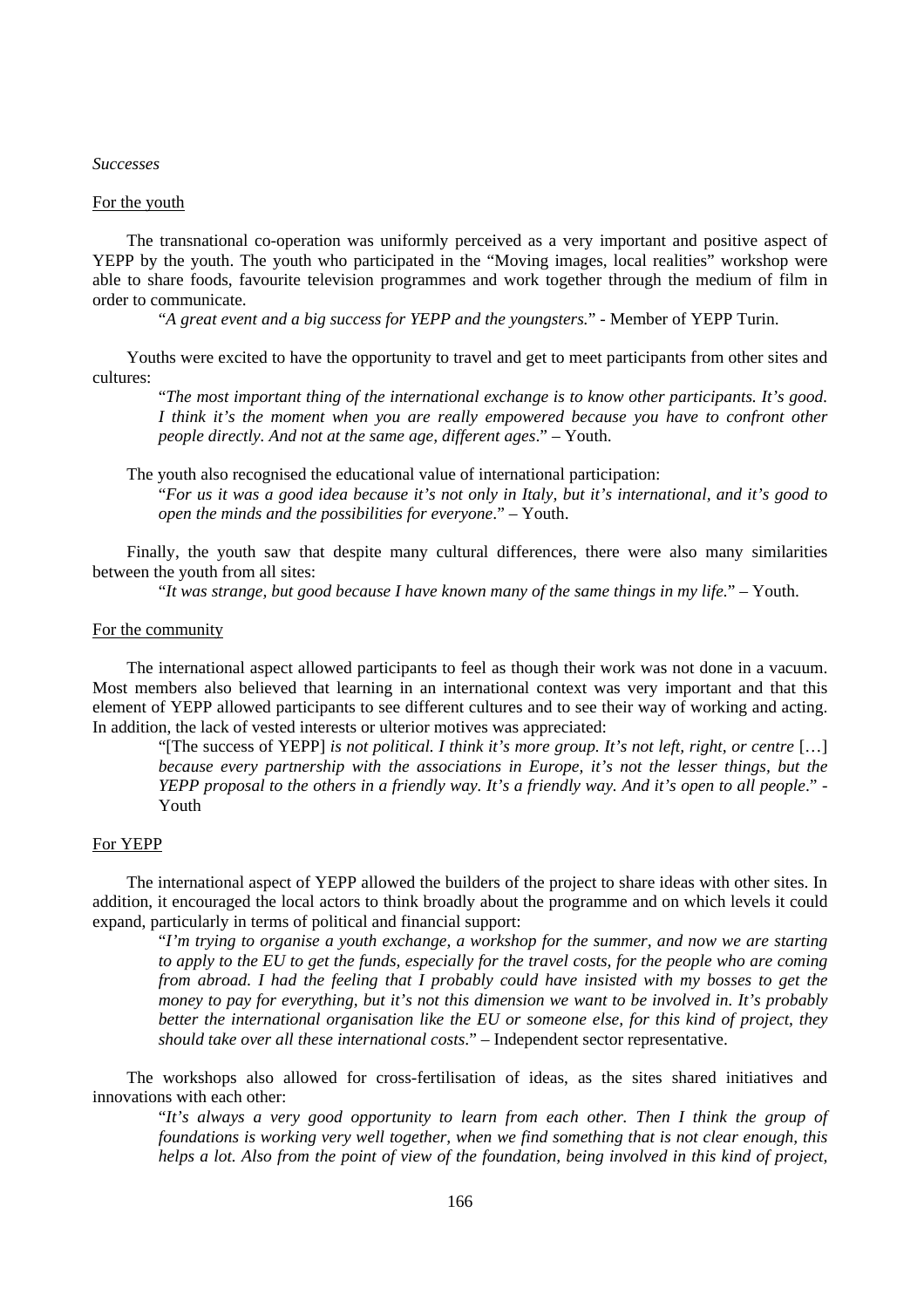*which is not just the research group or interest group, or EFC (European Foundation Centre) group, which are very useful but never really compare a concrete way of operating. In this case, we really apply the same model to different contexts, and being able to compare the results is very interesting for us. It's a way of seeing how the other foundations work. Of being in strong relationships*." – Member of YEPP Turin.

#### *Challenges*

The language barrier posed problems for nearly all the participants in YEPP Turin:

"*When we organise international events, like the exchanges and so on, those people don't speak English at all, so they tend to be excluded naturally because there are real problems in involving them. There's still a bit missing* [...] *Sometimes it's quite difficult because we are enthusiastic and sometimes young people are not enthusiastic. The difficulty with the language is very strong and it depends on their language skills*." - Member of YEPP Turin.

Local actors often knew very general information about the other sites, but rarely were they familiar with the specific measures taken by other sites to build support groups and the strategies used to bring people together and set up effective communication.

Another difficulty that stemmed from the international element of YEPP was the added workload, which included large quantities of notices and emails, additional research, and more communication with other sites. One YEPP member suggested that in order to learn from other sites, it was important to know their respective contexts and individual projects very well; however, participants rarely had the time to do this. Interaction between sites requires a certain kind of knowledge and cooperation that needs time in which to develop:

"*We need to develop new skills to get different countries involved, but it's very important to keep this transnational element involved*." – Member of YEPP Turin.

International participation also required funding that was not always readily available:

"*On the international level, I think the project is really suffering because of a lack of funding. I think the international exchange both on the level of the people and the foundations working in the CHIs is really a very strong and very interesting part of the project, but it's always very hard to find the money to create more occasions for these exchanges*." - Independent sector representative.

Overall, however, the trans-national work was perceived very positively and as an essential part of the programme:

"*I think the international exchange both on the level of the people and the foundations working in the CHIs is really a very strong and very interesting part of the project.*" - Member of YEPP Turin.

### **Sustainability**

One of the key concerns of YEPP as a whole is the on-going sustainability of the programme and the projects it supported. In this vein YEPP Turin is in a very good position, with continuing support from the foundation. Indeed, the foundation and YEPP Turin will move beyond Turin and challenge themselves to working in partnership with a site in Genoa as part of the expansion of YEPP II. Other possible sites (*e.g.* Savona, Italy) are also being pursued.

YEPP Mirafiori specifically has been very successful at working in partnership with various local actors. They also have exploited the considerable expertise in grant applications and project planning and management from within their support group and have actively sought funding from outside (*e.g.* local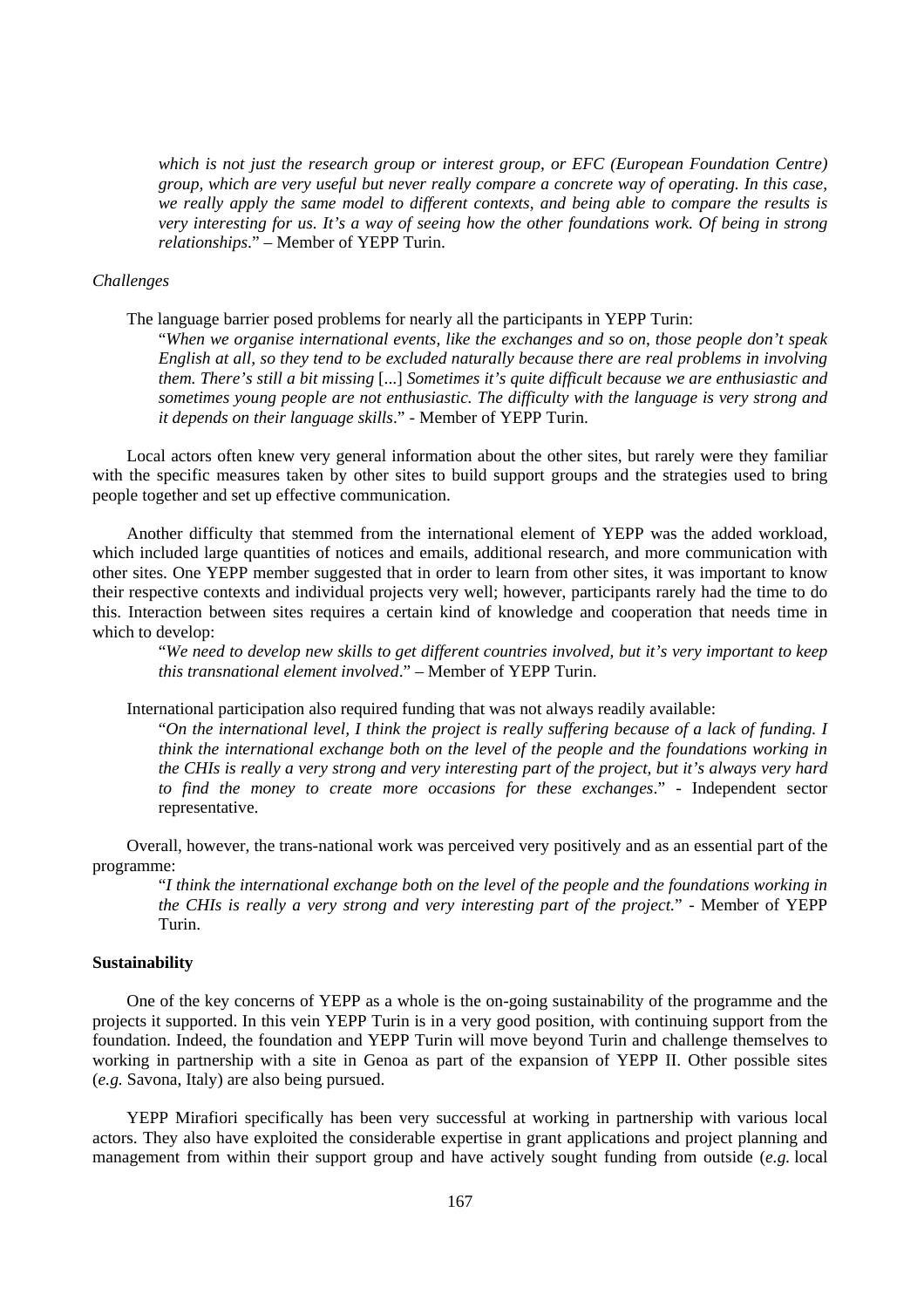administration, region, and EU) sources. With this commitment and expertise, YEPP Mirafiori is in a very good position to continue its work for many years to come.

The steps taken by YEPP Parella towards sustainability were not as strong as those taken by Mirafiori, and in fact at the time of the second site visit YEPP Parella was not actively seeking alternate sources of funding. In this sense it was less strategic than YEPP Mirafiori, although why this was so (*e.g.* different priorities, different skill sets within the LSGs) is not clear.

"*We are inventing the precept for sustainability, for example, we can say that we today in the districts and individual Communes of the Province of Turin, we can get funds a bit from the district, a bit from the Commune, and a bit from everywhere – to finance this kind of project we can get ten different sources of funding. … we could even get a private sponsor for example, or get someone interested, so it's a discourse about the invention of a system that is very creative. We are creating this over a period of time and things can change*." - Member of independent sector.

One unknown is whether the local YEPP implementation arrangements will continue, even in such a positive climate. As with many of the other YEPP sites it was the projects themselves that received funding and were being marketed to the community rather than the idea or concept of YEPP. Of course, this begs the question: is it negative if YEPP as a name does not continue, if the ideas and the process that it represents do? Given the nature of the YEPP project and its goal of empowering communities and youth, would it not by definition be a positive sign if at some point there was no need for the YEPP structure? When a community is empowered, it is empowered to move on in its own terms and in its own way:

"[In the future] *YEPP will be less visible formally, maybe the idea of YEPP would stay more for the opportunity. The incubator will be there, the media activity is well grounded, although it's no longer called YEPP, it's called community TV... The youth centre is there, so even if it isn't YEPP, there is already a network of people working, the links are established.*" - Member of YEPP Turin.

## **Recommendations for YEPP II**

For future versions of YEPP, the lessons learned as highlighted in each section above should serve as useful guides for future action. In addition, however, some specific recommendations were offered by the YEPP Turin team regarding which preconditions would help in starting a YEPP site on the right track:

- A clear understanding what the roles of the local coordinators and researchers are, and what kind of skills new sites would have to look for to cover those roles properly. Part of this should be using the experience of previous YEPP participants to guide new ones: "*At the beginning I was not sure. Now it's a lot clearer to me, so I would give my contribution to this, to find out what kind of person would be needed.*"
- Inviting the right people to participate in the initial support group, including defining the meaning of this stakeholder (*i.e.* who specifically they should be, and how to get them involved).
- Focusing on capacity building of the team across time, including the possibility of group workshops (*i.e.* a mix of researchers and coordinators) such that all levels (coordinators, researchers, local and international) could have easier and smoother communication.

## **Conclusions**

Any evaluation of the two YEPP Turin sites is complicated by several factors. YEPP is a research and development programme with different products to stimulate youth and community empowerment and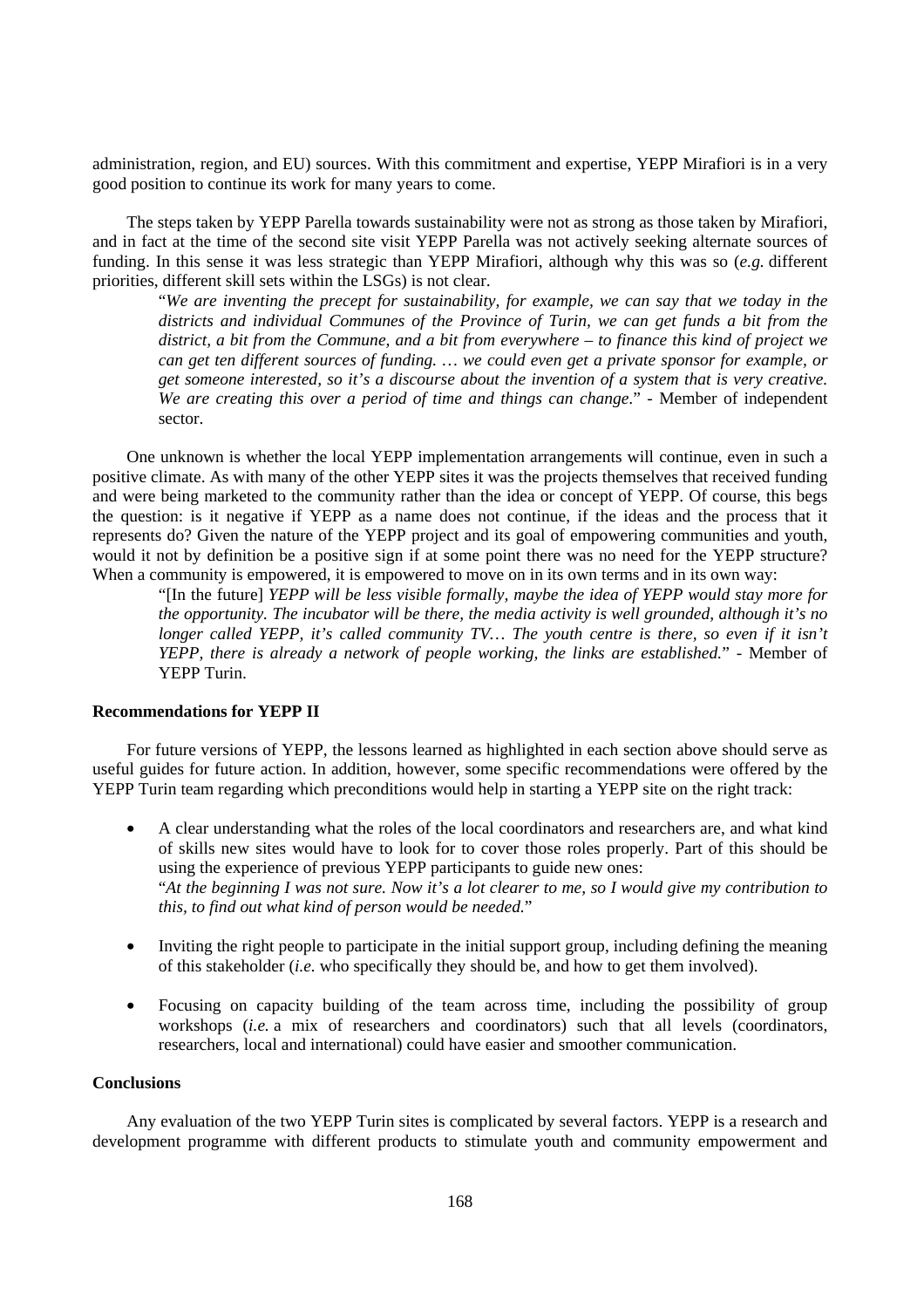partnership according to the local conditions. As such it is difficult to evaluate, especially given the complexity of the variables under scrutiny.

In addition, its insertion into a vibrant community means that neither site of YEPP Turin started with a blank slate, but rather entered into ongoing networks, relationships, and projects. Projects that were already started were continued and nourished under YEPP, projects that were invented elsewhere were adapted for local purposes, and groups allied themselves with the programme without considering themselves to be an output of YEPP. There is thus a series of non-causal relationships between products and projects which makes it that much harder to measure change.

Despite this, there were clear successes in YEPP Turin. Many key changes were outlined above, including very successful concrete projects and more intangible changes to attitudes and expectations. One of the biggest contributions was providing the extra energy or incentive for change:

"*In Mirafiori, I really have this feeling that they own the project and the approach now. I'm quite happy about that. Thinking about actions, we did a lot of things with both groups and of course one very important step was the opening of this youth centre […] It happened because YEPP was there, otherwise the district probably wouldn't have had the strength or the view to do it*." - Member of YEPP Turin.

The accomplishments of YEPP Parella, particularly those related to youth involvement and youth activities, are an example of the power of a well-functioning YEPP site. Similarly YEPP Mirafiori is an example of a very successful YEPP site and a case study on how best to implement the YEPP model, both in terms of its team (and the working relationship between foundation, researcher, and coordinator) and in terms of its strength in bringing the community together in the Support Group. This last aspect, as discussed in this report, was the most distinctive feature of YEPP Mirafiori in comparison to the other YEPP sites, and while some particulars are irreproducible (*e.g.* the actual individuals and their strengths), the emphasis placed on the team dynamic and the attention paid to building the connections and building the capacity to work as a group are generalisable and recommended for introduction to other sites and networks.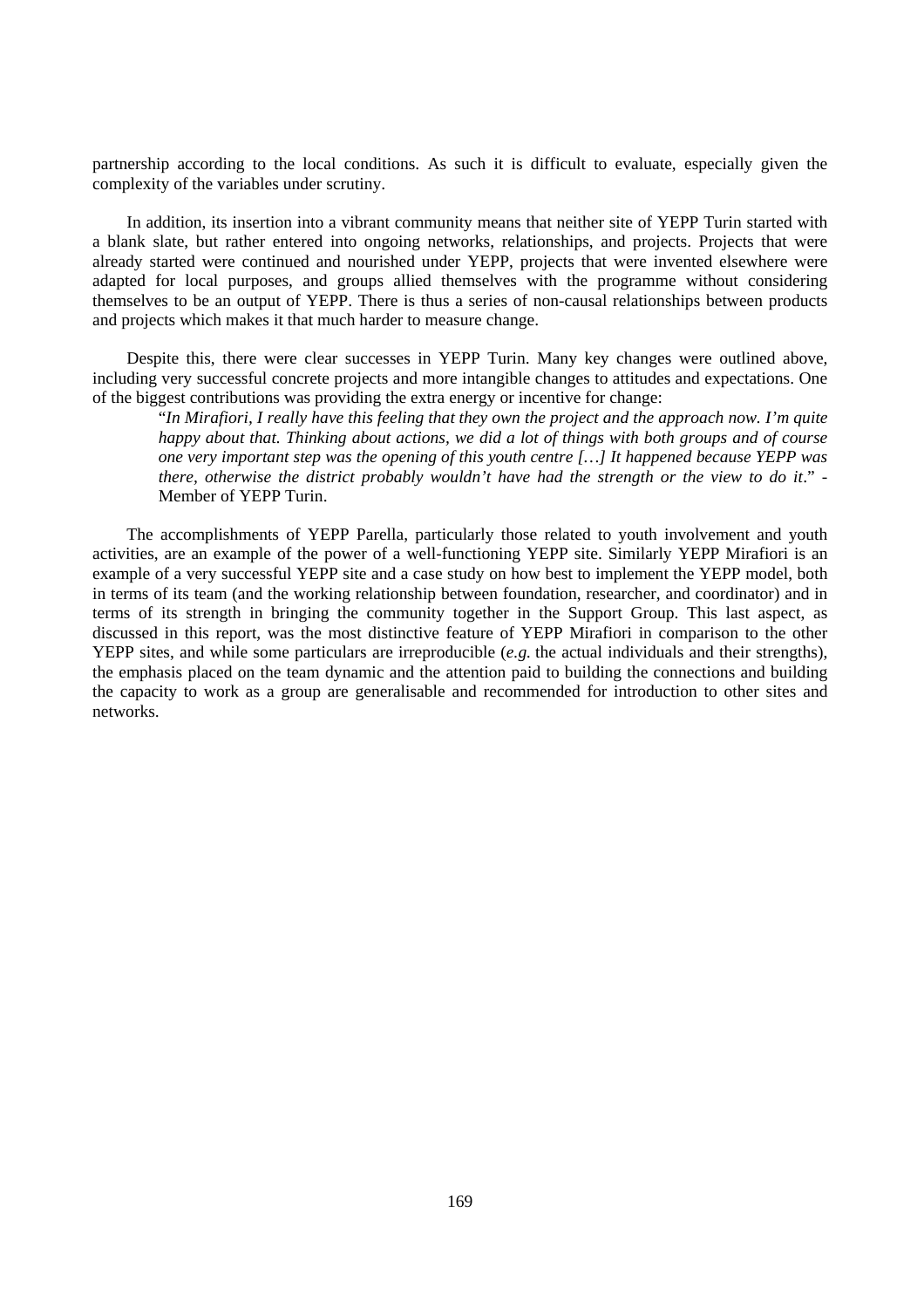## **YOUTH EMPOWERMENT PARTNERSHIP PROGRAMME**

## **EXTERNAL EVALUATION CASE STUDY**

# **TUZLA, BOSNIA AND HERZEGOVINA**<sup>∗</sup>

 $\overline{a}$ 

<sup>∗</sup> This report was authored by Tracey Burns (tracey.burns@oecd.org) of the Centre for Educational Research and Innovation (OECD) with help from Vanessa Shadoian and Nadia Hilliard. Thanks to Tom Schuller, Head of CERI (OECD), Peter Evans (OECD) and Jasna Jasarevic (YEPP Tuzla) for their comments and feedback.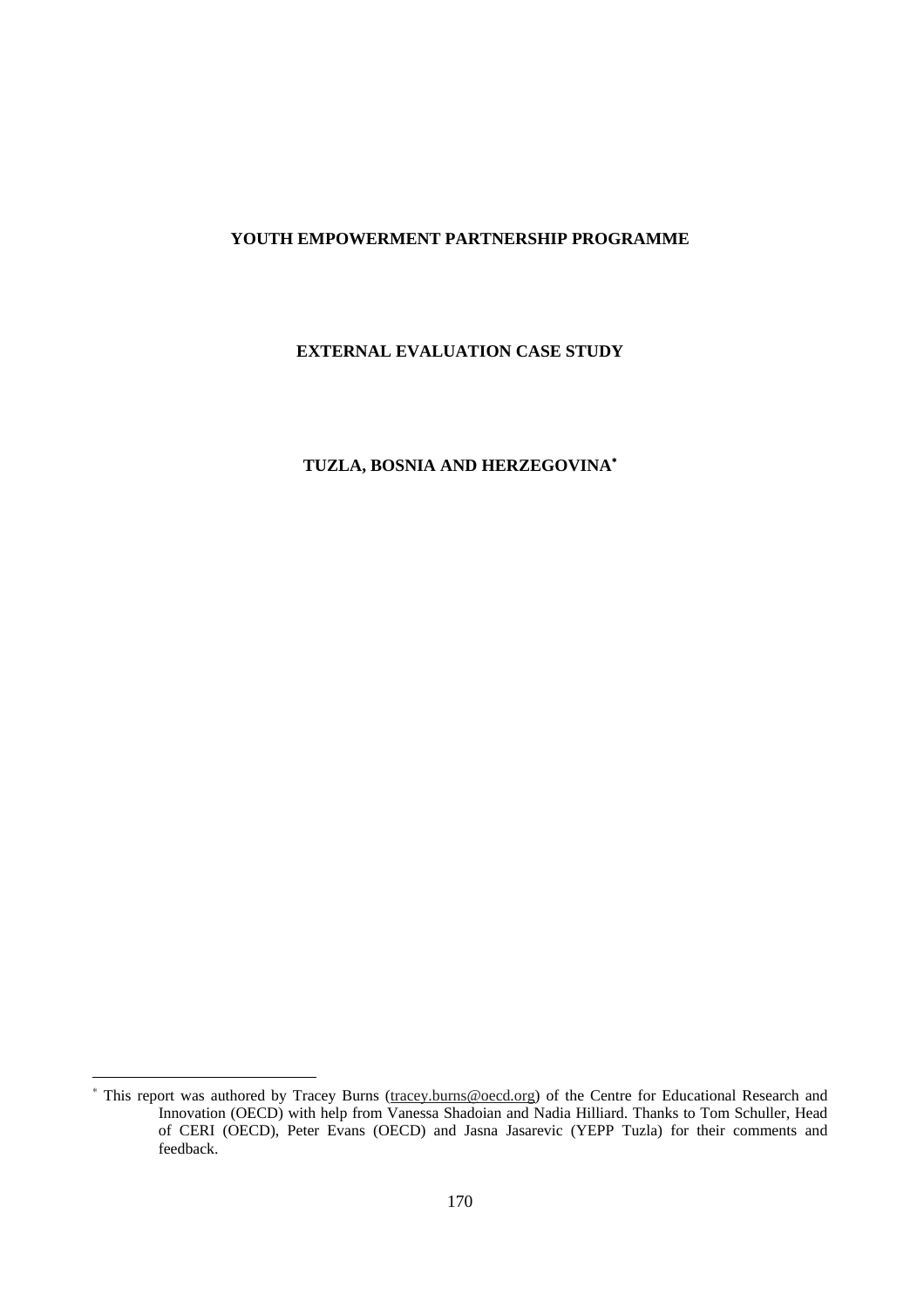# **TABLE OF CONTENTS**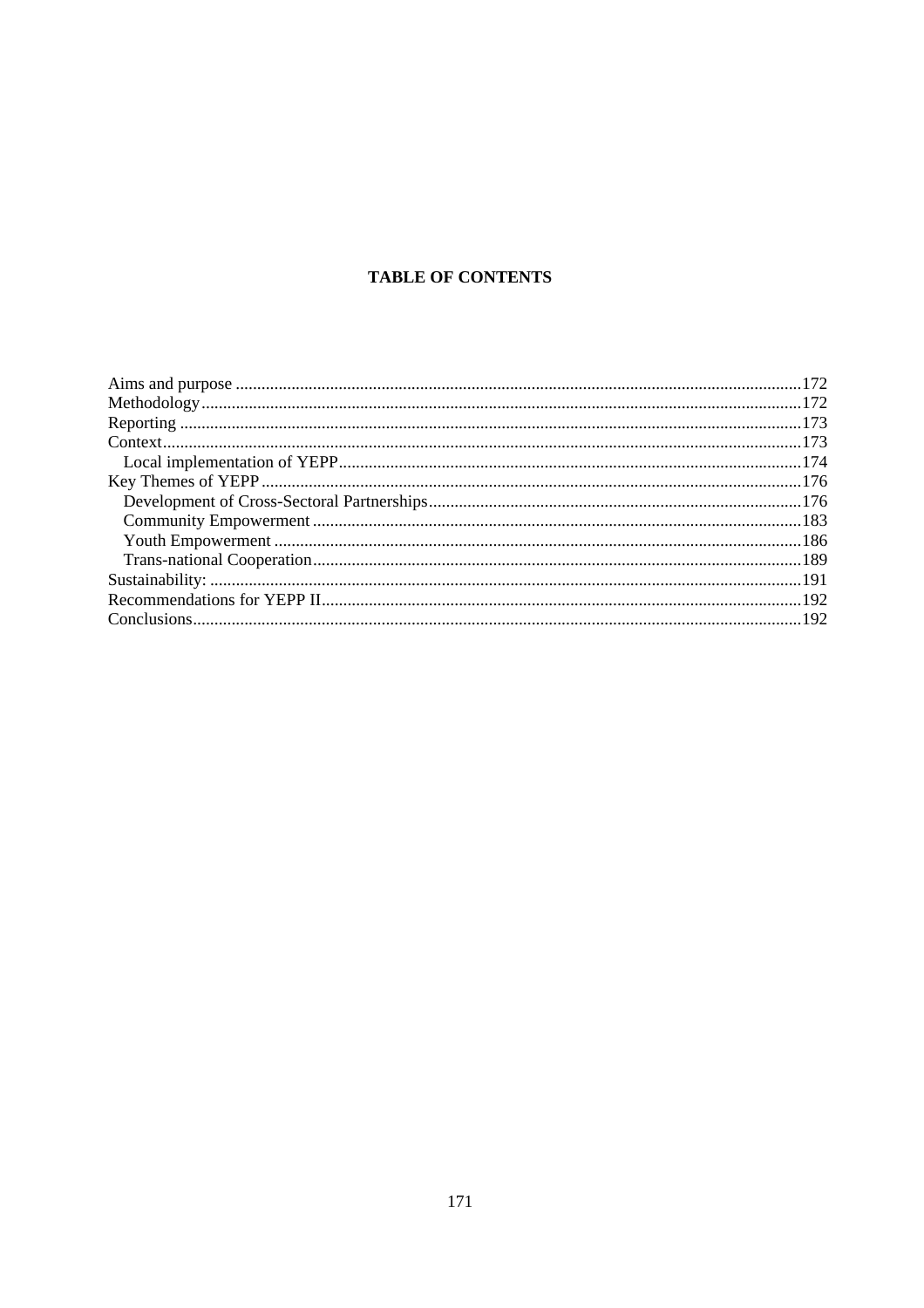#### **Aims and purpose**

This report was commissioned by the Steering Committee of the Youth Empowerment Partnership Programme (YEPP) with the following purposes:

- To have a systematic, independent account of the development, perceived quality, and impact of the YEPP site in Tuzla, Bosnia and Herzegovina, including policy impact on local and national levels.
- To indicate lessons learned in the form of recommendations for future phases of YEPP in order to improve and extend the YEPP experience.

The aim is that this report, in conjunction with the Case Study of the Internal Evaluation, will contribute to a stock-taking of YEPP Tuzla. Ultimately, it is hoped that the results will be used both internally, for discussion within the YEPP Tuzla Team and Support Group, and externally for discussion by other YEPP sites.

This is the third in a series of case studies. The series will consist of separate case studies for each of the seven participating YEPP sites and an overarching trans-national report. Each of these reports of the external evaluation will be teamed with a matching report of the internal evaluation, with the end goal of providing a thorough yet concise look at the development, functioning, and outcomes of YEPP from 2002- 2006.

## **Methodology**

The report is based on semi-structured interviews with:

- The YEPP Tuzla team:
	- − Representatives of the funding foundations (Freudenberg Stiftung, Soros, Charles Stewart Mott).
	- − YEPP Tuzla Co-ordinator (both).
	- − YEPP Tuzla Researcher (two).
- Members of the YEPP Support Group.
- Youth participants in YEPP.
- Community members involved in or with experience of YEPP, including local decision-makers.
- National stakeholders working in related areas (*i.e.* social inclusion, youth, community development, partnerships).
- Discussion with representatives of the YEPP Berlin Programme Team.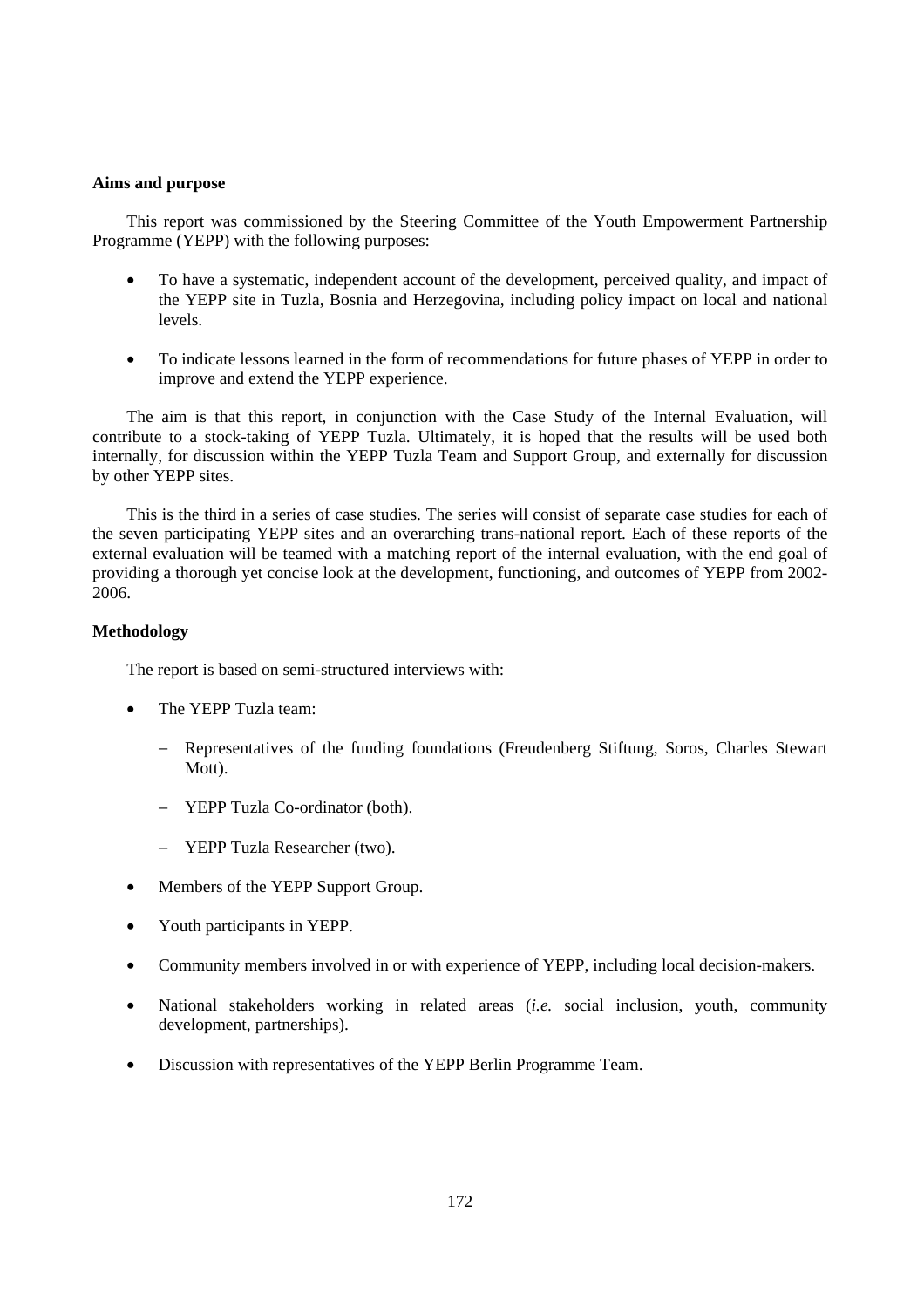• Observations of the OECD/CERI external evaluation review team.<sup>35</sup>

In total, more than 48 individuals representing local and national levels as well as public, private, and independent sectors were interviewed during two site visits (the first in 2004 and the second in 2005; see Annex 3 for a complete list of individuals interviewed). Interviews followed a semi-structured format that probed experiences of Context, Input, Process, and Product on the topics of youth empowerment, community development, and partnerships. The experiences and the interviews were divided along sectors (public/private/independent) and levels (mandating, strategic, operational, and field). The interviews were conducted individually unless the interviewee expressed a great preference for another partner (this was sometimes the case for the youth, for example). Interviewees were given the choice of conducting the interview in English, French, or their native language. Interviews were then transcribed and coding using the qualitative coding software N7. Annex 2 contains a more detailed description of the interview process, the methodology used, and data collection and analysis.

## **Reporting**

This report reflects the findings of the external evaluation regarding the development, process, and outcomes of YEPP Tuzla. It is organised by main themes, looking at partnership building, youth empowerment, and community development in turn. The experience of trans-national co-operation will also be touched on, but briefly, as the final cross-cutting report in this series of case studies will focus more thoroughly on the trans-national co-operation of YEPP.

As one of the goals of this evaluation was to reflect on the processes of change, central interviewees were interviewed on both site visits, during the second of which they were explicitly prompted to reflect on changes since the previous year and plans for the future. Sustainability issues and lessons learned are also reflected.

It is important to emphasise that the bulk of the observations of this evaluation come from the local stakeholders, including youth, themselves, and are not opinions imposed from the outside. Some contributions are quoted verbatim when they seem particularly insightful or when a comment sums up the majority view on a particular topic.

#### **Context**

YEPP Tuzla activities took place primarily in Simin Han, a small semi-urban suburb (pop. ~8 000) of the city of Tuzla. The activities of YEPP Tuzla need to be understood in the context of Simin Han and the situation of Bosnia and Herzegovina in general, as it alone of all the YEPP sites is a post-war country with a weak and partly destroyed economy and changing and evolving governance structures. Bosnia and Herzegovina is a country that is still very dependent on the support of the international community and is very much undergoing a process of transition and recovery, both literally, with the return of displaced people from abroad and other areas of the country, and metaphorically, as the country moves towards an uncertain and unpredictable future.

As with all YEPP sites, YEPP Tuzla was designed to have a local support group (LSG) comprising local stakeholders, youth and a representative from the funding foundation, supported by a local

<sup>35</sup> 35 For the site visits this team was composed of an OECD/CERI researcher (Tracey Burns) and a local Inland Researcher, who commented on relevant national policy and local context, aided in organising the visit, and provided translation as necessary. Inland Researcher 2004: Gabriele Herbert; 2005: Savka Gajic. Peter Evans of the OECD Secretariat, although not present at site visits, was also a member of the team.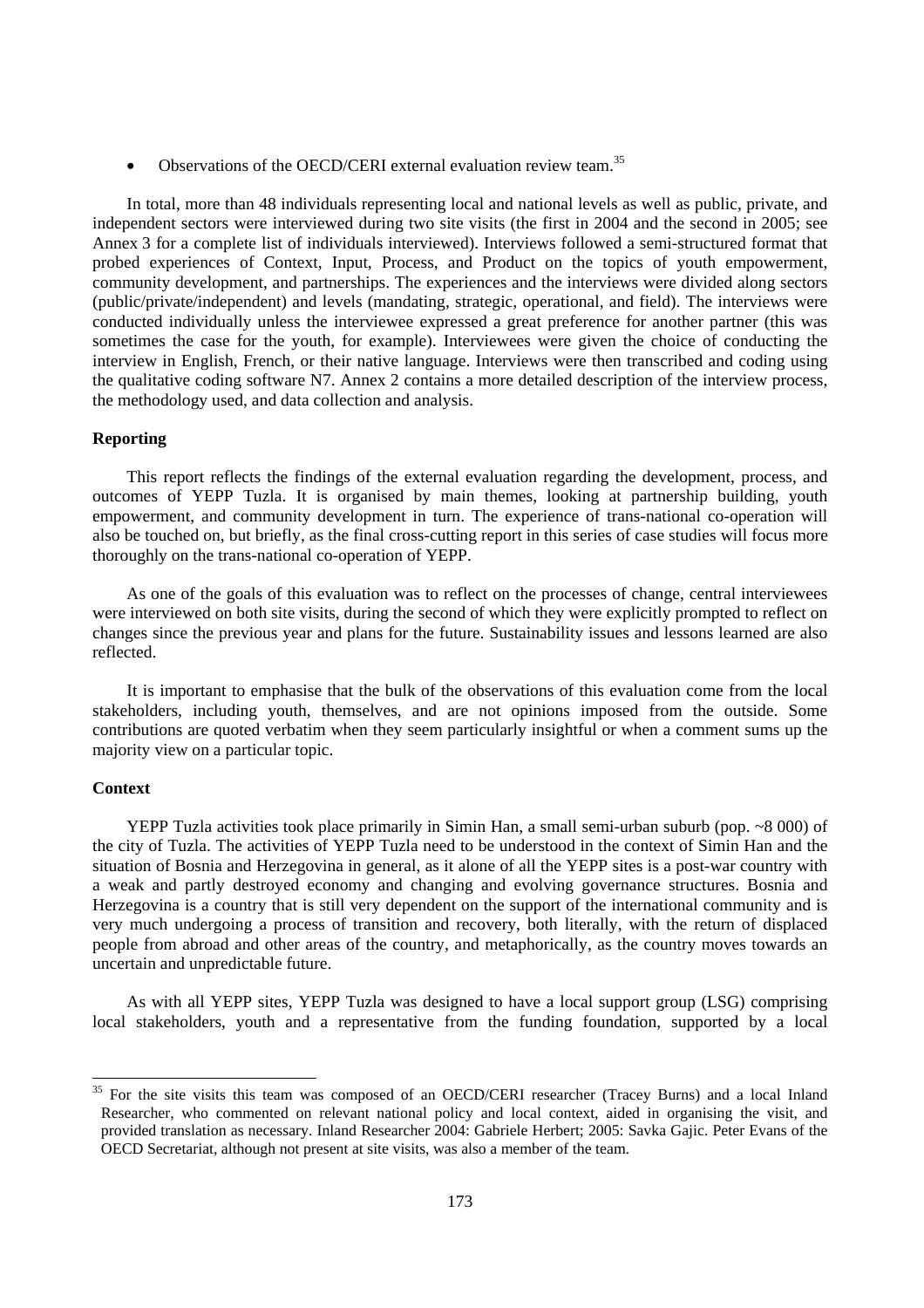coordinator<sup>36</sup> and researcher. For the first half of the project there was a central Coordinator and a very steady presence of the members of the Support Group, which permitted a stable progression of the project. This coordinator was replaced in October 2004, with the new coordinator remaining until the end of the project. The researcher also changed across time: the first local researcher left the project in 2003 and was replaced by the second local researcher, who was then replaced by the third and last researcher in mid-2004. The main foundation representation remained the same across the period of the project, although not physically present at LSG meetings (all funding foundations were international).

These personnel changes affected the project in greater and lesser ways as a function of working style and goals, some of which will be outlined below- on the whole, however, YEPP Tuzla experienced stable personnel and support membership which helped encourage steady and continuous development.

## *Local implementation of YEPP*

 $\overline{a}$ 

#### *Co-ordinator, support group, and foundation*

YEPP Tuzla is a site that was marked by two successive and very strong coordinators, who were very active on the project level and developed a core LSG that remained strong over time. Although the departure of the first coordinator, who was highly regarded, was initially a cause of some concern, this was quickly overcome:

"*Everyone was panicking, 'Monika's leaving, how will we manage?', and Monika, although it was teamwork, she really held all the strings in her hand. So surprisingly, despite this top heavy in charge of everything, somehow, everyone managed to clearly define their areas of responsibility, and where their expertise lies, and she says she's particularly pleased with Jasna's transition.*" - Independent sector representative.

In the end the transition between the two coordinators was very smooth and the second coordinator was also very strong. This smooth transition allowed the YEPP project to continue to grow and develop with minimal interruption, and core members of the support group to remain the same throughout the duration of the project. Although there was some difficulty involving youth early on, they became more and more involved as the project progressed. In this sense it successfully fulfilled the goals of a YEPP site.

The process was not without challenges, however. Keeping interest sustained over time and keeping the large support group involved in the process was difficult, especially as the various support group members were all very busy and so did not necessarily have the time to read the documentation or fully prepare for the meetings. Regular attendance at the meetings was low:

"*Only five people out of 18 on the list show up, you know, regularly, and they don't meet enough. I think they need to be much more active.*" - Member of YEPP Tuzla.<sup>37</sup>

In fact by the time of the second interview there was some thought that it might be more efficient to work with a smaller group who had the time to come and prepare for each meeting (essentially, a core group of maximum eight individuals), and just meet with the broader support group twice or three times yearly:

<sup>36 .</sup> In Tuzla the local co-ordinator was a staff member of the Freudenberg foundation and Director of the Field office there.

 $37$  Attributions are provided if it is not clear from the context which group is speaking. Attributions are intended to be both specific enough to guide the reader and general enough to preserve the identity of the individual speaker. In this case "member of YEPP Tuzla" refers to the core group comprised of the Local Coordinator(s) and Local Researcher(s).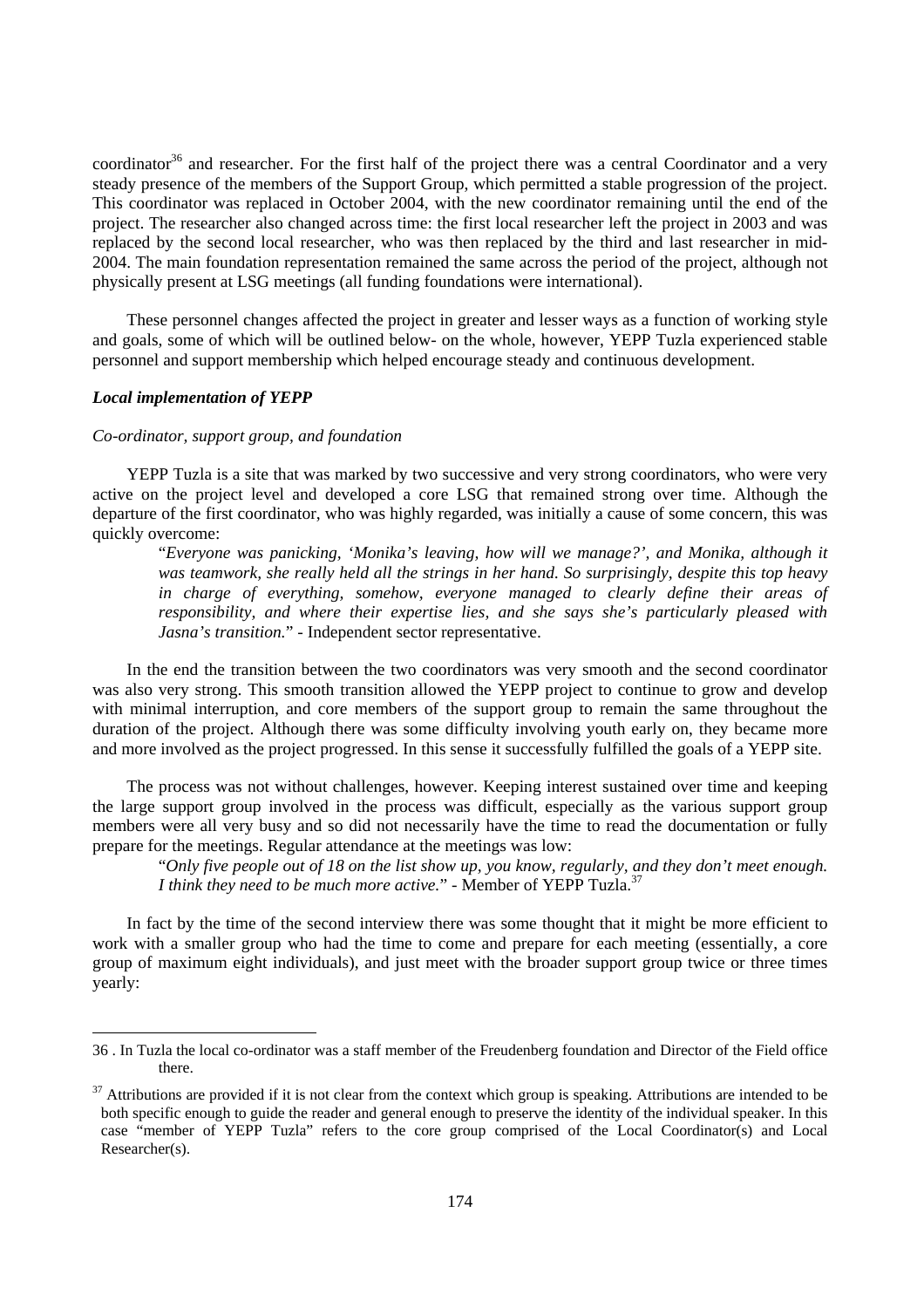"*Everyone is busy, I understand that. But when we take the time to prepare and photocopy all the reports and then it turns out that not everyone has read them, and so we have to go back over and explain… well, it's not very rewarding.*" - Member of YEPP Tuzla.

In terms of foundation support, YEPP Tuzla was unique among the YEPP sites in that it was not physically located in the same area as the foundation (the main funding foundation for YEPP Tuzla was the Freudenberg Foundation, in Germany). This of course meant that the foundation representatives were not members of the Support Group, resulting in a less "hands-on" approach to partnership, and also opened the possibility of partnership with other foundations (at the time of the last site visit, YEPP Tuzla had received continuing funding from three other international foundations: Charles Stewart Mott, Freudenberg, and Soros).

## *Research*

 $\overline{a}$ 

As mentioned earlier, there were three local researchers across the duration of the project. The research component of YEPP Tuzla thus varied as a function of the individual skills of the researchers, and experienced some fluctuation and growing pains. The particularly strong skills of the third researcher, especially in the use of focus groups, allowed for a much greater presence of research in the last phase of the project. Yet as with many of the other YEPP sites, the research component of the YEPP design was not fully realised in YEPP Tuzla, particularly in the beginning. This was partly a reflection of the difficulty in contacting the youth and creating the required relationship of trust, a task particularly difficult in a context where the youth were suspicious of "outsiders":

"*It was a challenge to get in touch with young people, especially in Simin Han, and there is a very big difference…* [between] *making a formal interview and when we sit and we speak really about everything. I am happy when I don't have to say 'tell me'*." - YEPP researcher

Difficulty involving the youth was also a consequence of the practical limitations of working with a community that was still in transition:

"*The people in Tuzla and in Simin Han, they don't permanently live there. They don't know what it's going to be tomorrow. Maybe they will get an eviction and they will have to move. It's the problem with youngsters. Last year when I had this focus group,*<sup>38</sup> *I had five young people, two boys and three girls, and now there is just one boy and girl, the others moved*." - YEPP researcher.

In addition, the researchers struggled with how best to be the "critical friend" required by the YEPP model and how best to incorporate research in a community project so that it would be appreciated. Working with the site and impressing on them the importance of the research while balancing the requirements of YEPP was a difficult process for the researchers, and one that was not successfully solved, as the following exchange between the External evaluator (TB) and the researcher (I) demonstrates:

TB: *What of the research component? Do you think that there's value, that it's understood?* 

I: *No, it's not valued at all. I think I have an excellent rapport with* [the YEPP Tuzla team] *but this whole thing about how to actually try to streamline the evaluation in the everyday so [they could]… figure out which model would be best...and we could use it for ourselves. Not just internationally, but here. We still haven't done that.*

<sup>&</sup>lt;sup>38</sup> Focus groups were one of the evaluation methodologies used by the internal evaluation; see Internal Evaluation Methodology for further information.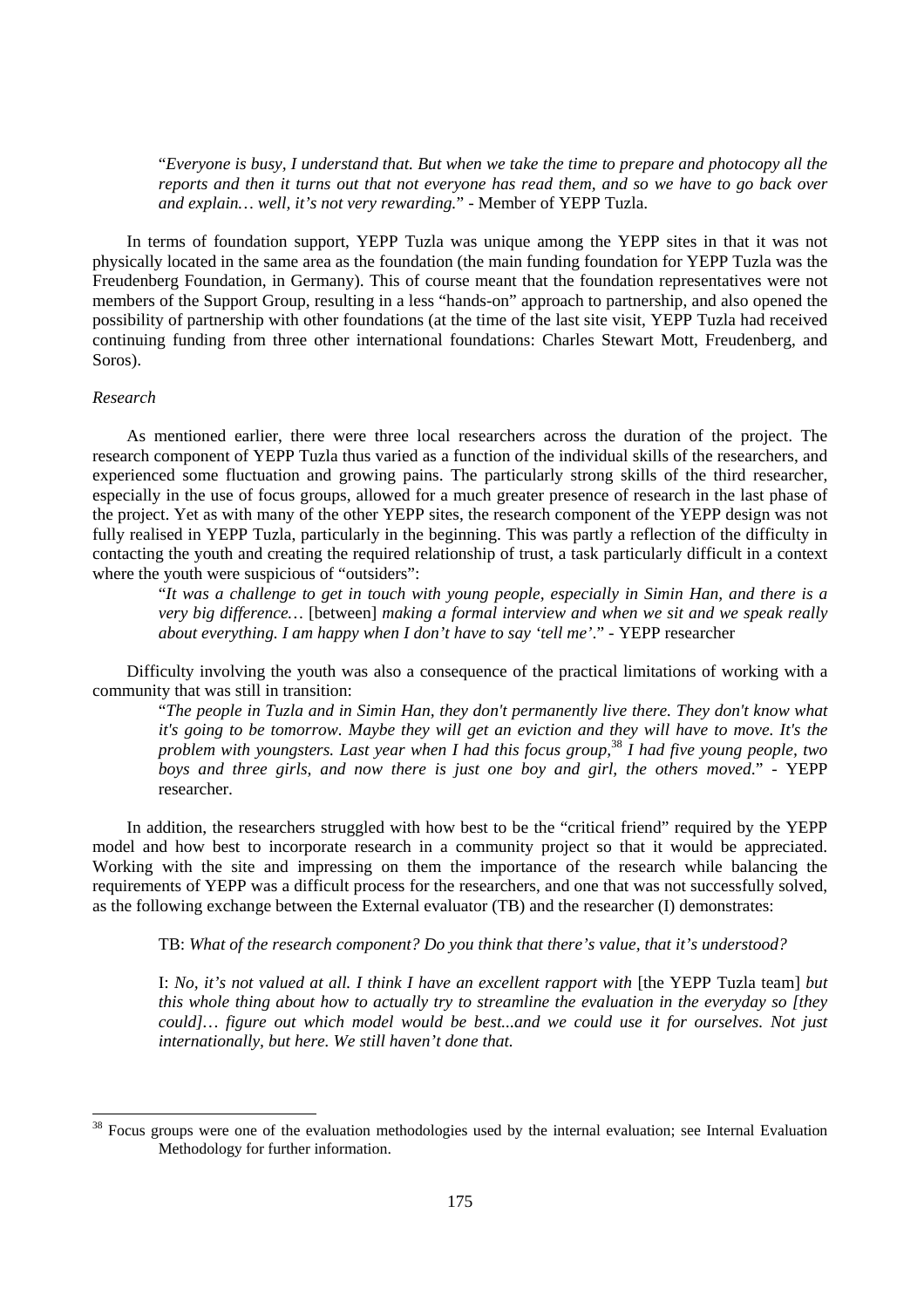#### *Summary of local implementation of YEPP*

As discussed above, YEPP Tuzla is an example of a YEPP site that was able to realise the broad structure and goals of the YEPP model, and was marked by:

- Strengths:
	- Strong local coordinator.
	- Successful creation of a local support group (including active youth participation).
	- Strong research component, particularly in the last phase.
- Weaknesses:
	- − Difficulties in sustaining a functioning and involved support group over time.
	- − Challenges in integrating the research and adapting it to local needs.

## **Key Themes of YEPP**

In evaluating YEPP Tuzla, it is important to remember that YEPP has a strong process element as well as different types of outcomes. The process cycle cannot be fully captured by an EE, but is described in detail in the IE. This section therefore, focuses on the main outcomes pertaining to cross-sectoral partnerships, youth empowerment, and community empowerment.

This section looks at each of these variables in turn, focussing on the process, the products (in terms of key changes and challenges), and lessons learned for the future. Where appropriate, the context of national policy and comments of national stake-holders are integrated into the analysis.

#### *Development of Cross-Sectoral Partnerships*

#### *The Process*

The initial support group included members of the public sector, including representatives of the local administration and teachers, the primary school of Simin Han, and members of the independent sector. The private sector was difficult to involve for a number of reasons, chiefly that the private sector in Simin Han is quite limited and really did not have the means to participate when the project first started in 2001.

One of the most difficult aspects in bringing people together is demonstrating the benefits of joining the partnership and becoming involved. In this sense the project gains momentum as it goes along, as it acquires tangible results that can then be used to explain the project to prospective partners.

As described above, YEPP Tuzla is unique among the YEPP sites as a post-war country, a context that cannot be forgotten when interpreting and evaluating activities. This section will look at the process of building partnerships by focussing on selected elements of partnerships, including:

- Quality of co-operation (among partners).
- Communication and networking.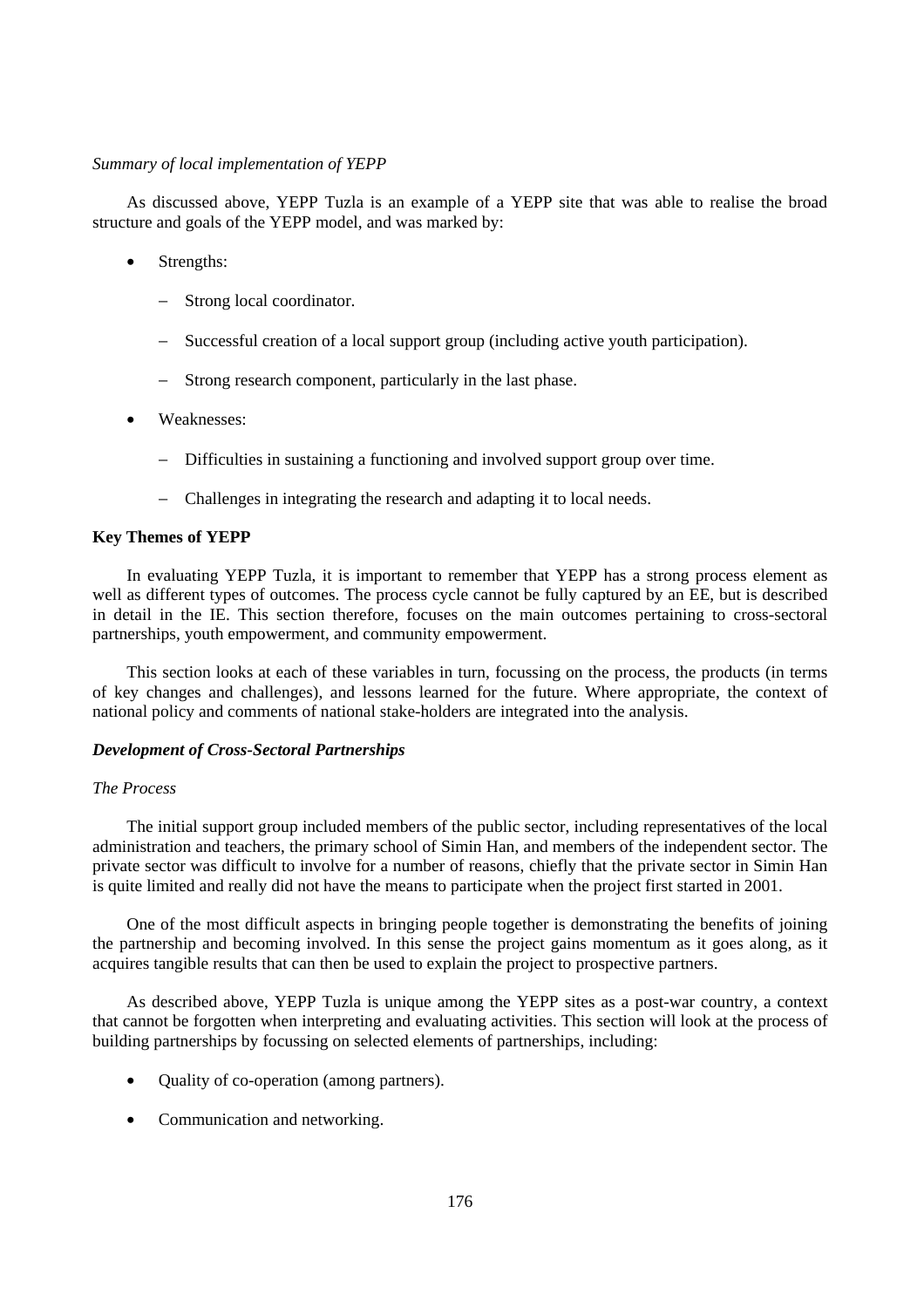- Co-operation between sectors.
- Triangulation (*i.e.* the effective combination of public, private, and independent sectors).

#### Quality of co-operation

Bringing together partners from different sectors to work together can be a difficult process. In the case of YEPP Tuzla, partnership itself was made difficult by the context and the history of the area. In order to develop partnerships of any kind, trust is required, and in a society that has recently experienced war, it is not something that can be taken for granted:

"*It is very important that this trust has come back to people and that is something that partnerships require … it has been completely destroyed by the war because you could not trust anybody and now the fact that you start a project and somebody is reliable somebody will stick to his word … the government, whoever, …* [if they] *stick to promises and obligations this kind of trust is really built and is one of the most important points of partnership*" - Member of government.

In addition to trust, partnerships require shared goals and complementary skills that can be combined; furthermore, there needs to be an understanding that by pooling resources you can achieve more than working alone. This is something that was understood on a conceptual level in Tuzla, but there was also frustration with a perceived passivity present in the system and in prospective partners:

*"We are too long in a babysitting position. … it's a bit true - because if you have a system where if you are in the Turkish Empire, Hungarian Empire, that you were not in a central role in Yugoslavia and now there is an international community, I think that generations and generations are born and living in a way that there is somebody else who is deciding, then that also creates a mentality of passivity where people don't care and think somebody else will decide, somebody else will take care of it.* [But we have to] *take care of it ourselves."* - Independent sector representative.

The third, most important component named by the interviewees was the willingness to work together and an understanding of the time and effort required to bring a partnership and a project together:

"*I believe that really it's fundamental to find the right people... or really to invest time in such a process, somewhere between five or seven years, but really to give time for such a project to live to work.*" - Foundation representative.

## Communication and networking

Strong communication was considered to be a fundamental element of an effective partnership. Some of the challenges involved in establishing strong partnerships were related to imperfect communication and different interpretations of the same terms, even when everyone was speaking the same language. Different expectations of the process of partnership, if not understood by all members of the group, led to frustration and dissatisfaction with the process.

On the whole, the communication and networking among the YEPP Tuzla partners was challenged by irregular attendance at Support Group meetings and difficulties in finding a time to schedule these meetings. One of the main self-criticisms expressed by the YEPP Tuzla team was that the LSG needed to be reorganised or encouraged to communicate and operate more effectively. This might mean, for example, that it be pruned to a smaller number of more active people, or that it be organised thematically.

On the other hand, YEPP Tuzla excelled at networking with foundations, and with the support of the YEPP Steering Committee was very successful in finding and sustaining funding from a variety of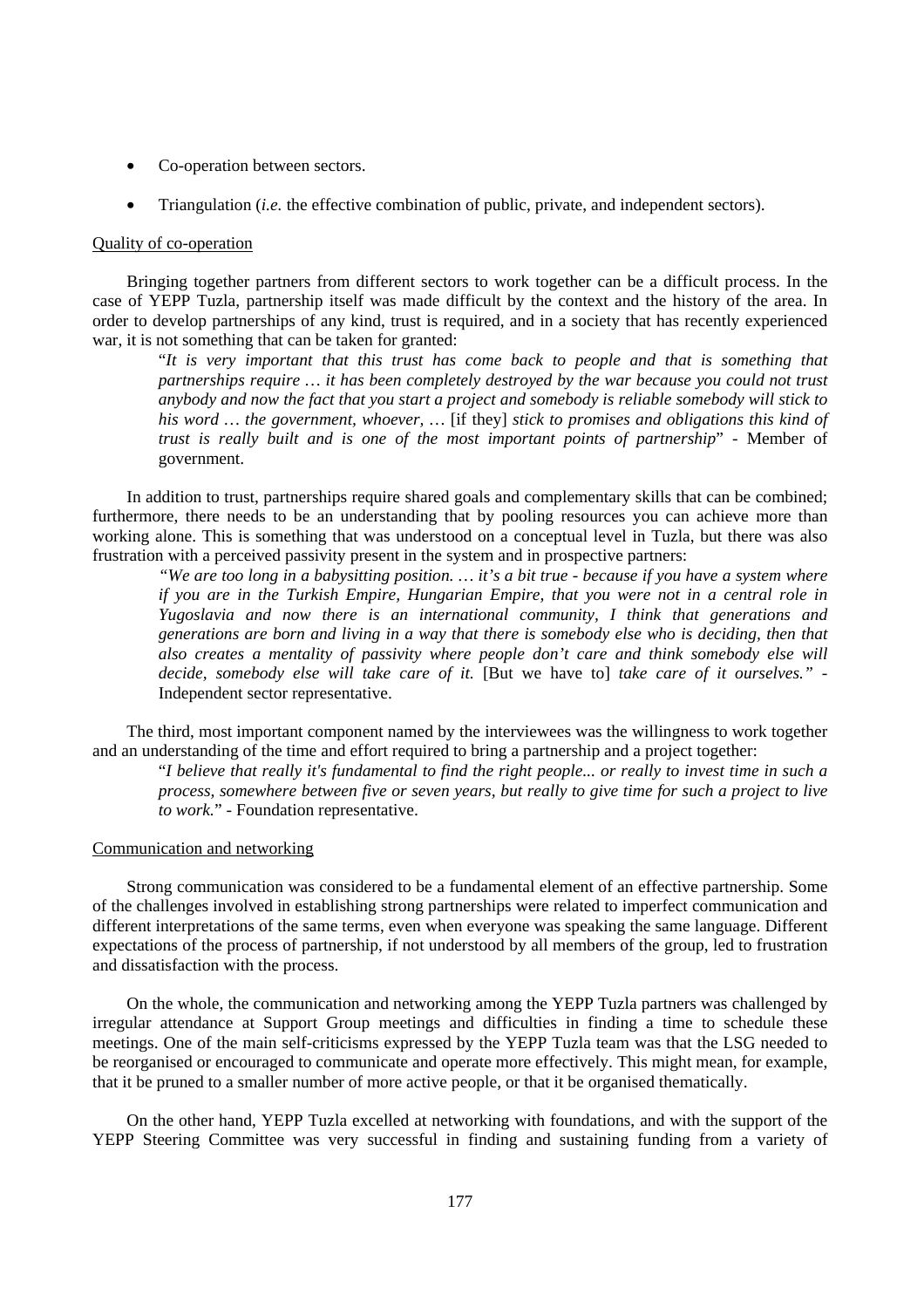international foundations (Freudenberg, Soros, Charles Stewart Mott). They were also very good at networking within the community and publicising their activities, although it should be noted that it was generally the individual activity that was profiled, not the overall YEPP programme. Such networking was time-consuming, but was a conscious strategic decision considered essential to the process:

"*We did much for fundraising this whole summer, let's say. We are now doing a marketing plan to see how to go out into the public. We would have a suggestion from the people who are experts in marketing, and from there we can go to the public*." - Member of YEPP Tuzla.

#### Co-operation between sectors

Despite a general pre-disposition to partnership, the process can be complicated by different working styles and expectations among the sectors.

"… *working in a public sector, especially education, is different because they have … to take care about their programs and for them it's not so easy to change. They are not as flexible as the NGO sector for sure. Not only in plans but with the budget too. With NGOs they are more stressful in a way that you are constantly changing plans. They are constantly changing the budget. You sometimes get the funds, but* [then] *they don't come, or they come in six months or something like that. It happens all the time in the NGO sector and people in public sector are not used to that because they pretty much plan one year in advance*." – Member of YEPP Tuzla.

In addition, there was a concern that the situation in Bosnia and Herzegovina was not yet changed enough from communist times, when co-operation between sectors was unthinkable. The public sector, in particular, came under criticism for not being open to change:

"*The problem with the public sector is there's no real public sector. They are in this space of transition, you know. I don't know, in ten years, maybe the situation will be different especially if they want to enter into Europe. But until now there is just the old political class, they just changed their name. In general there's the same people. And they are not interested in change.*" - Member of YEPP Tuzla.

Even the independent sector, which seemed quite active (albeit generally funded through international aid) was not perceived by everyone as prepared to partner:

"*We used to have something like NGOs before the war, but they have been completely dissolved… but there is still the memory of that and by having restarted partnership with the NGOs I think that every year there is a sort of different and better relationship between the partners*." - Member of government.

The most common comment regarding the private sector was that it was extremely limited and almost non-existent:

"*There is no private sector in Simin Han so it's always partnerships or co-operation between public sector and these other organisations, NGOs and independent sector*." - Member of YEPP Tuzla.

This of course is an exaggeration, but the fact remains that the very small private sector that is present in Tuzla and Simin Han is fledgling and does not receive any particular benefit from partnering with the other sectors. Bosnia and Herzegovina lacks the tradition of public-private partnerships and has concrete barriers to private sector involvement, as we heard a number of times:

"*The directors of companies are completely uninterested in any co-operation with youth. It's a tax question ... The tax system makes it difficult for them to co-operate or to give any funds because they are actually taxed on donations rather than donations can be taken off taxes as it is in other cases, so it is impossible*." - Member of independent sector.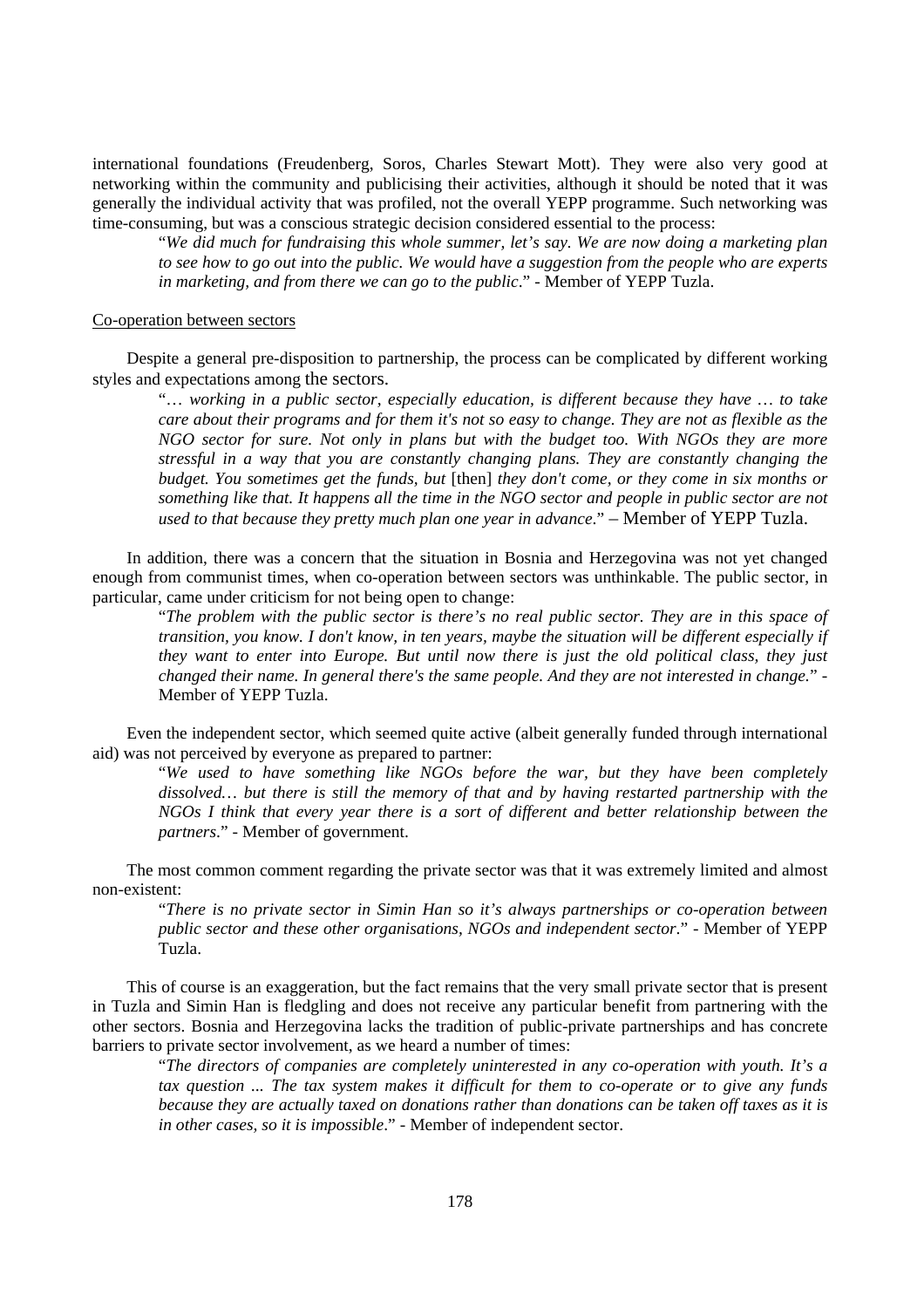This last point is crucial and had an impact on virtually all attempts at public-private partnerships that were taking place, including the attempt to create a co-operative for selling mushrooms at the Chemical School, and the community co-operative:

"*The co-operative didn't manage to get off the ground because of the legal problems they had. That's been, I would say, a failure. They invested so much time and energy to have people from AGORA, and the public institutions and private sector to organise this cooperative, and the idea was perfect. And they tried to register and they encountered these serious legal problems which they still haven't managed to resolve. It's there just on the paper*." - Member of YEPP Tuzla.

#### Triangulation

In terms of triangulation (and the effective partnering of public, private, and independent sectors), the factors outlined above made it almost impossible to find examples of effective ongoing triangulation. One exception was the vocational training programme of the primary school, in which a public institution used public and independent funding sources to support job shadowing in various local enterprises. This was a very successful project that experienced high participation rates on the part of the children and the community, as well as a growing participation of private sector enterprises willing to open their businesses for job shadowing, and is now a formal part of the school's curriculum. Their goal is now to lobby for the nation-wide implementation of the project, and are pleased not only that the project is working for the children and the community, but for themselves as well:

"*We've seen that this works, and generally speaking from all that we've done, we've grown and developed as a school, we haven't just executed programs but we've organically expanded and developed. We got something out of this, there is a definite profit in this.*" – Teacher.

## *Key changes*

In an environment where trust and partnership was not the norm, YEPP Tuzla succeeded in establishing a functional support group and partnerships across sectors. This in itself was very positive and led to increased knowledge-sharing:

"*It's nice, for the first time they sit and say to each other, 'I'm doing that, what do you think? Can you help me?'*" - Member of YEPP Tuzla.

YEPP Tuzla also succeed in building trust and a feeling of ownership within the community, rather than being perceived as a project imposed by internationals who would eventually leave without taking the needs of the community into account:

"*The municipality which started off with the YEPP project has been always open to the project and they have been able to connect to other partners by being able to explain the project to others.* [The YEPP team] *were able to create a lot of trust within the YEPP project so that people would go on being partners and forget about their skepticism, which is very understandable as a lot of NGOs just take from the town to do their project and do not give anything back*." - Member of local administration.

Additional key changes in partnerships across time were seen in continuing the link to the private sector and deepening the connection to the independent sector. In addition youth participation grew between successive site visits and throughout the history of the site (individual accomplishments will be discussed in the section on Youth Empowerment), and there was a growing awareness and recognition of YEPP in the public sector, both on local and cantonal levels. This last point in particular has meant that YEPP Tuzla now receives funding from the Municipality of Tuzla, which is a concrete indicator of the progression of the programme and the esteem with which the projects are viewed. These are all successes, particularly given the local and national context and the lack of openness to partnership discussed above.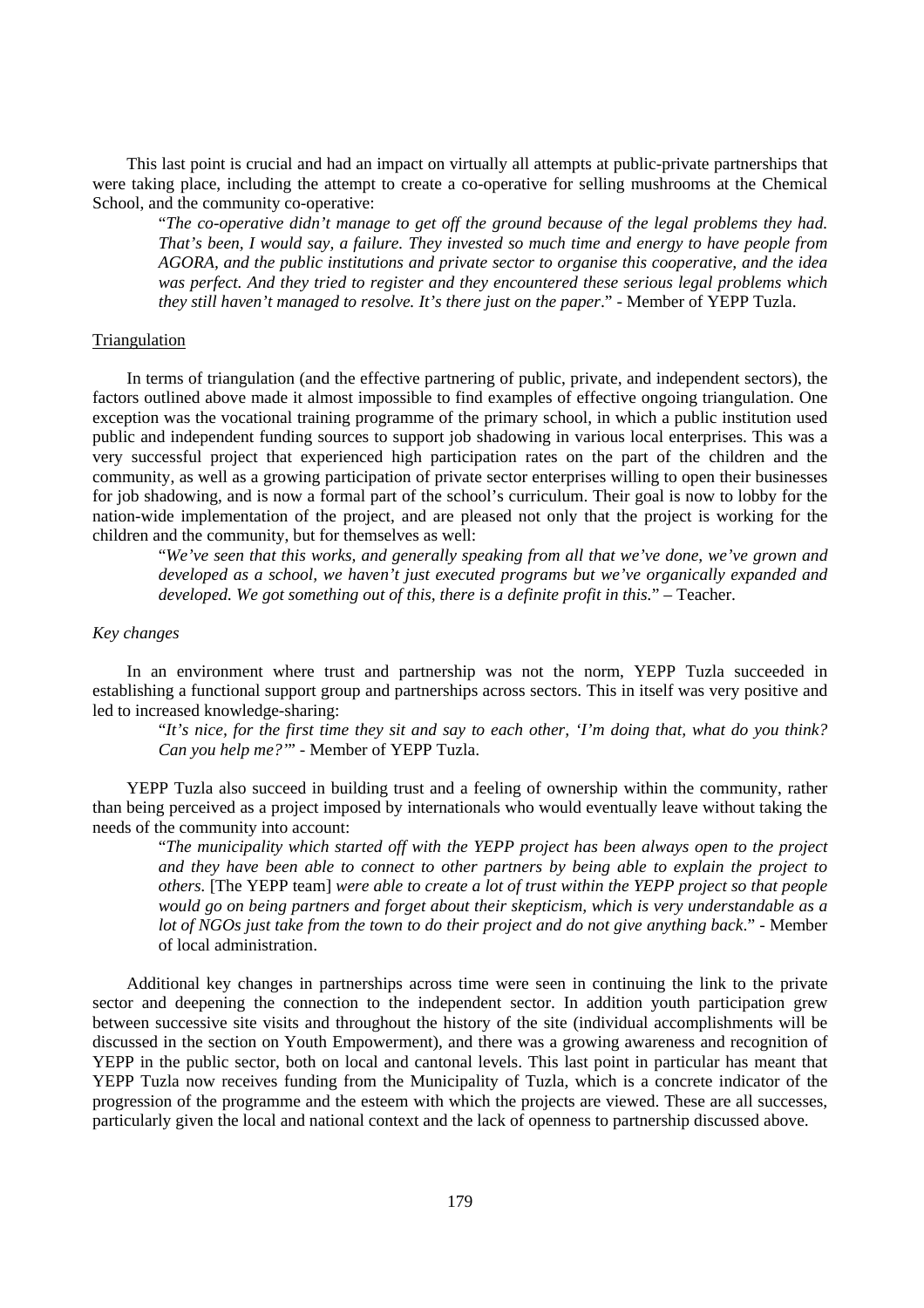An additional interesting initiative is YEPP Tuzla's involvement with TALDI. TALDI is a European Union funded initiative that provides training and consultation in project management for NGOs that is specifically tailored to the individual NGO – in the case of the Community Foundation of YEPP Tuzla, for example, they conducted a case study assessment of the programme's strengths and weaknesses in late 2005 before conducting capacity building and training courses in project management in 2006. Competition is fierce for this service (only three projects in Bosnia and Herzegovina are chosen a year), and being chosen as one of the TALDI projects is also another indicator of the community foundation's success and standing in the region.

#### *Challenges for YEPP Tuzla*

There were several challenges to partnerships that emerged from the interviews conducted for the external evaluation. YEPP Tuzla set for itself the goal of increasing the connection and participation of the private sector, although as discussed above there are serious limitations (the lack of a private sector, the lack of tax rewards for business co-operating with non-profits or public sector) that will constrain this process.

A persistent comment was that even after four years YEPP was not entirely successful at establishing its identity and profile in the community. YEPP as a project is complex and is very difficult to explain and package, which is something the YEPP Tuzla team would like to work on rectifying:

"*Although we are rather connected with other CHIs abroad we don't have much dissemination in the country, not even country, in the region. I think that would be one step forward, to disseminate.*"

## This was echoed by the youth:

"*I think I understand, but some people are in YEPP and they don't understand what it means. It is important for marketing YEPP to promote YEPP, because people should know what it means, where it is, in Europe in the whole world. And what does it mean? Is it for young people, is it for everybody? I think they should promote much more YEPP and the projects and the whole program.*" – Youth.

Another major challenge (not limited to YEPP Tuzla) was related to the fact that most of the funding for new initiatives is still coming from the international community and funding decisions are taken far away from Tuzla. As a result the organisations may not be in the best position to know what is needed (or what has already been done). This of course is partly a matter of poor logistics and planning, and partly a result of the requirement of such organisations to demonstrate that they are doing something new and initiating change. For accountability reasons they are not permitted, for example, simply to provide funding to an already existing project that is successful. Rather, they are encouraged to fund new initiatives and innovations, regardless of whether they are genuinely needed:

"*The biggest problem with the international organisations is they often simply come in with a certain project and start that project and they don't try and see what is there. …They just go and do it and it often happens that they cover the same ground and it's not productive*." - Member of independent sector (and international NGO).

Another challenge was how to continue to capitalise on the progress that has been made in terms of the participation of the various sectors. This is discussed in more detail below.

## Building Cross-Sectoral Partnerships

As outlined above, YEPP Tuzla did manage to bring all sectors to the table and maintain these crosssectoral partnerships throughout the duration of the project. The standard challenge in cross-sectoral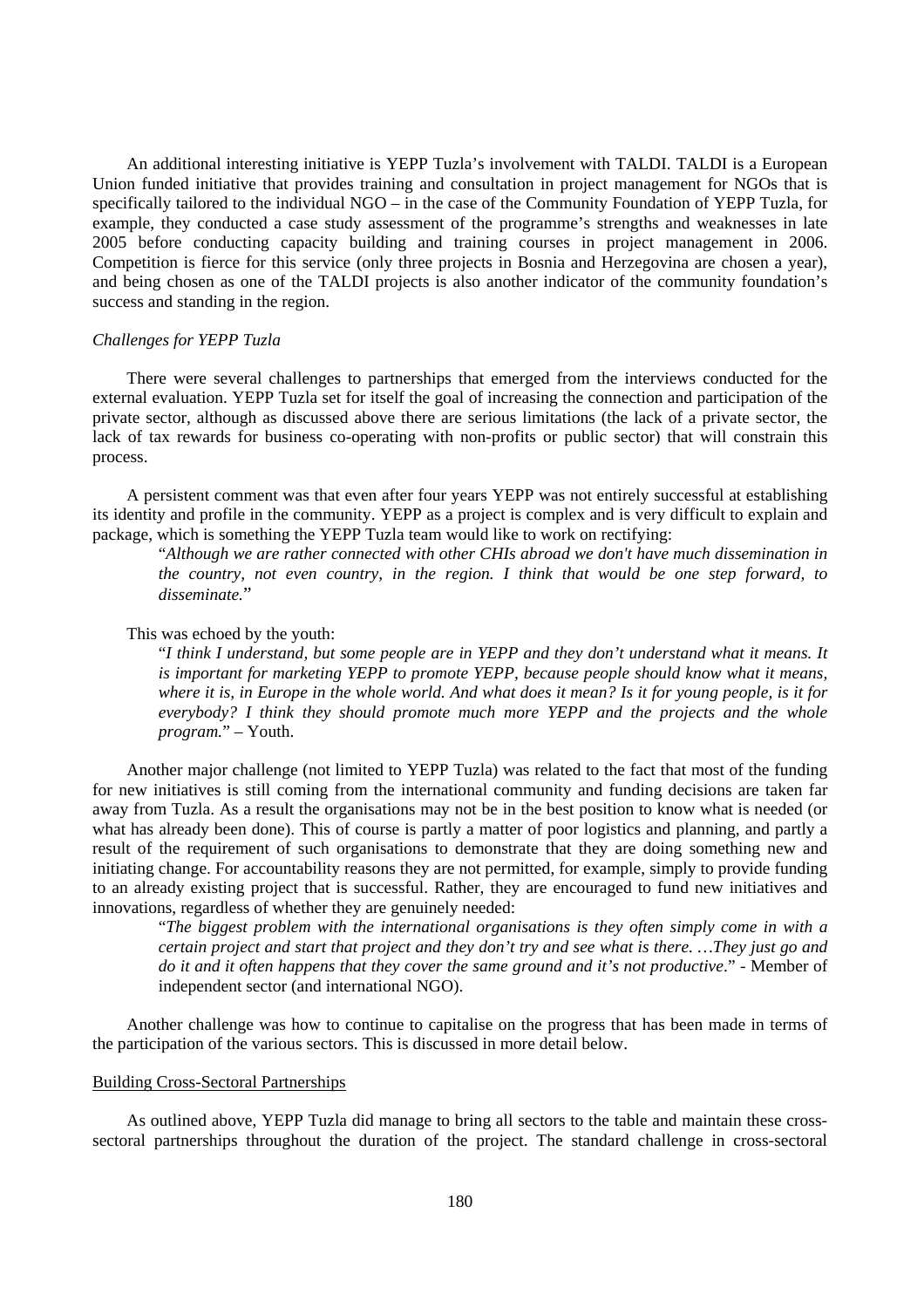partnership building is how to bridge the different working strategies of the sectors, although in the case of YEPP Tuzla a more pressing challenge was finding willing sector representatives with whom to partner. From the perspective of overcoming these obstacles, the members of YEPP Tuzla show that they are clearly committed to:

- Approaching and welcoming representatives of the various sectors into the project.
- Raising awareness about different goals and expectations across the different stakeholders and across the international/local presence.
- Engaging in a dialogue about what might and might not be needed to improve the quality of the partnership.

Still a challenge, at least as reflected in the interviews of September 2005, was:

- Keeping all members actively involved and contributing to the group dynamic.
- Structuring initiatives so that there is a more immediate sense of a YEPP identity.

## *Challenges from the policy world*

YEPP Tuzla was actively supported by members of the municipal, cantonal, and federal level administration. On the national level, there were a number of projects on similar topics, especially those conducted by various international agencies and foundations, such as the Organisation for Security and Cooperation in Europe (OSCE) and the United Nations Development Programme (UNDP). Interviews with international analysts in education and youth directorates revealed the complexity of work in partnerships with the government of BiH:

"*It's a system of intentional chaos. So you can't figure out at all how certain things work but it's actually perfect for the power structure to operate in this because, it's really sovereign and they can decide this and you have no idea why they decided to do such a splendid thing and then they decide something else and you can't figure it out, there is no transparency to the process behind. So you're completely left in the dark. You do not know what to expect from them.*"

As the quote above expresses, the highly complex nature of the bureaucracy coupled with at times deliberate obstructionism has created a situation where lines of responsibility are unclear and concrete change unexpected. This lack of accountability was exacerbated by the complicated governance structures of Bosnia and Herzegovina, comprising four levels of government (national, federal, cantonal, and municipal), all of which have different elements of responsibilities and different Ministries. Youth, always a notoriously difficult department, is particularly difficult to grasp. Youth issues are not represented in the national government, for example, and on the federal level are part of the Ministry of Education in the Serb Republic yet are linked to the Ministry of Education and Science as well as the Ministry of Culture and Sport in Bosnia. These features make it inherently difficult to develop cohesive youth policies, especially when combined with a resistance to change and limited resources (see National Policy Context in Introduction for further analysis on challenges in addressing the needs of community and youth).

Partnerships between sectors, especially with the private sector, were very uncommon. Indeed, it seemed that co-operation within the public sector itself could be trying enough, particularly between administrative departments that do not have a tradition of co-ordinating services or working crossdepartmentally. Indeed, there seemed to be a particular unwillingness to engage actively:

"*They always accept the ideas, you know, in that first contact. The problems always start later. They will always find some reason why they can't go on co-operating, either they say they don't*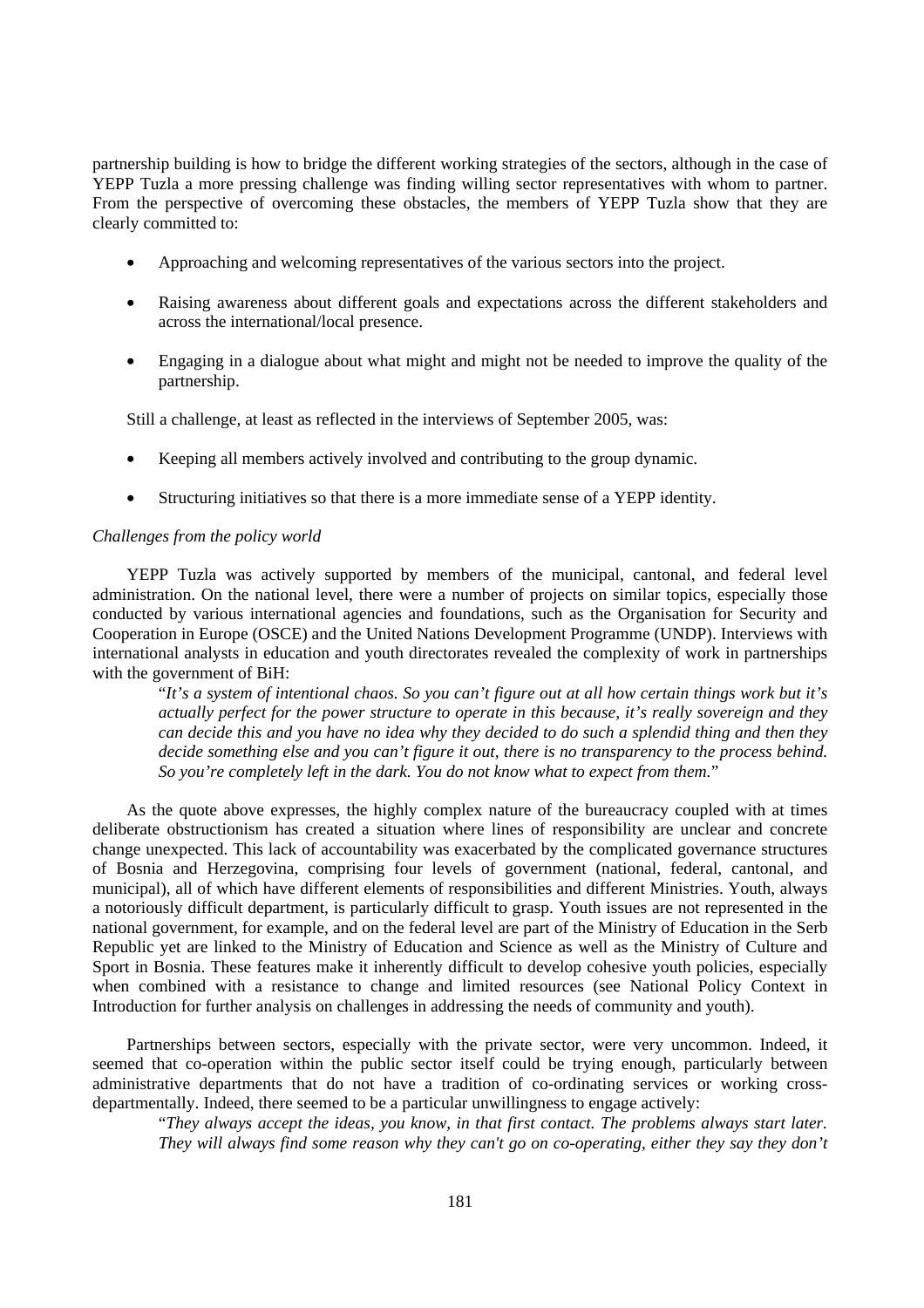*have the money but on the other hand they never ask for money. …We often have to listen to things like 'they haven't got the time' or 'that is impossible' and all kinds of things. 'There are many more important problems' is one of the most common responses*." - Member of international NGO.

Underlying all of this was the perception of corruption, which was mentioned frequently in interviews.

"*It's just impossible here in Bosnia, there's just corruption, there is corruption everywhere. If you want to go to university you have to pay, if you want to pass an exam you have to pay, if you want to enroll your children in the first class in the first school you have to pay. If you want to go to the doctor you have to pay. Corruption is…systematic. I come from Italy, I have a good experience in that. But here it's more than in Italy, it's really incredible*." - Member of YEPP Tuzla.

As previously mentioned, the private sector did not receive incentives or tax breaks for charitable donations or contributing to internships/voluntary programmes, which was also a serious impediment to partnership. It was also in a particularly precarious position:

"*Well the situation of enterprises, of small private enterprises, is so difficult and legally so insecure as well. For example, the only legal body the private enterprise has is the chamber of commerce, and the chamber of commerce is actually an NGO, it's not even a state institution. So they are insecure and very skeptical of any requests that come from the municipality or government. There are private people and they might be interested at one point, but at the moment their own situation is too insecure.*" - Member of federal government.

Given this complexity and background, there was not much hope for making change on a national or federal level. Rather, the hope lay in deepening the ties to municipal and cantonal governments (where education and youth policy is primarily directed).

## *Lessons Learned*

A number of lessons learned can be gathered from the work of YEPP Tuzla in cross-sectoral partnership building, including the importance of:

- Involving all sectors as early in the process as possible to instil a sense of ownership and active participation.
- Packaging and marketing YEPP in a concrete way to prospective partners in all sectors (and youth).
- Setting initial goals modestly so that there are tangible results early in the process to provide positive feedback as well as have something to show prospective partners.
- Understanding barriers to co-operation within a sector (*e.g.* public administration) and getting a commitment to action from leaders who can support the process of change.

The bottom line is always the willingness to see the benefits of partnership:

"*Sometimes it's difficult if somebody is not doing the thing he should do but you rely on that and then you have to wait again. But in any case you have to work together, especially in such a small community, you have to. So it's not the question: will we or won't we? We just have to find better systems.*" - Independent sector representative.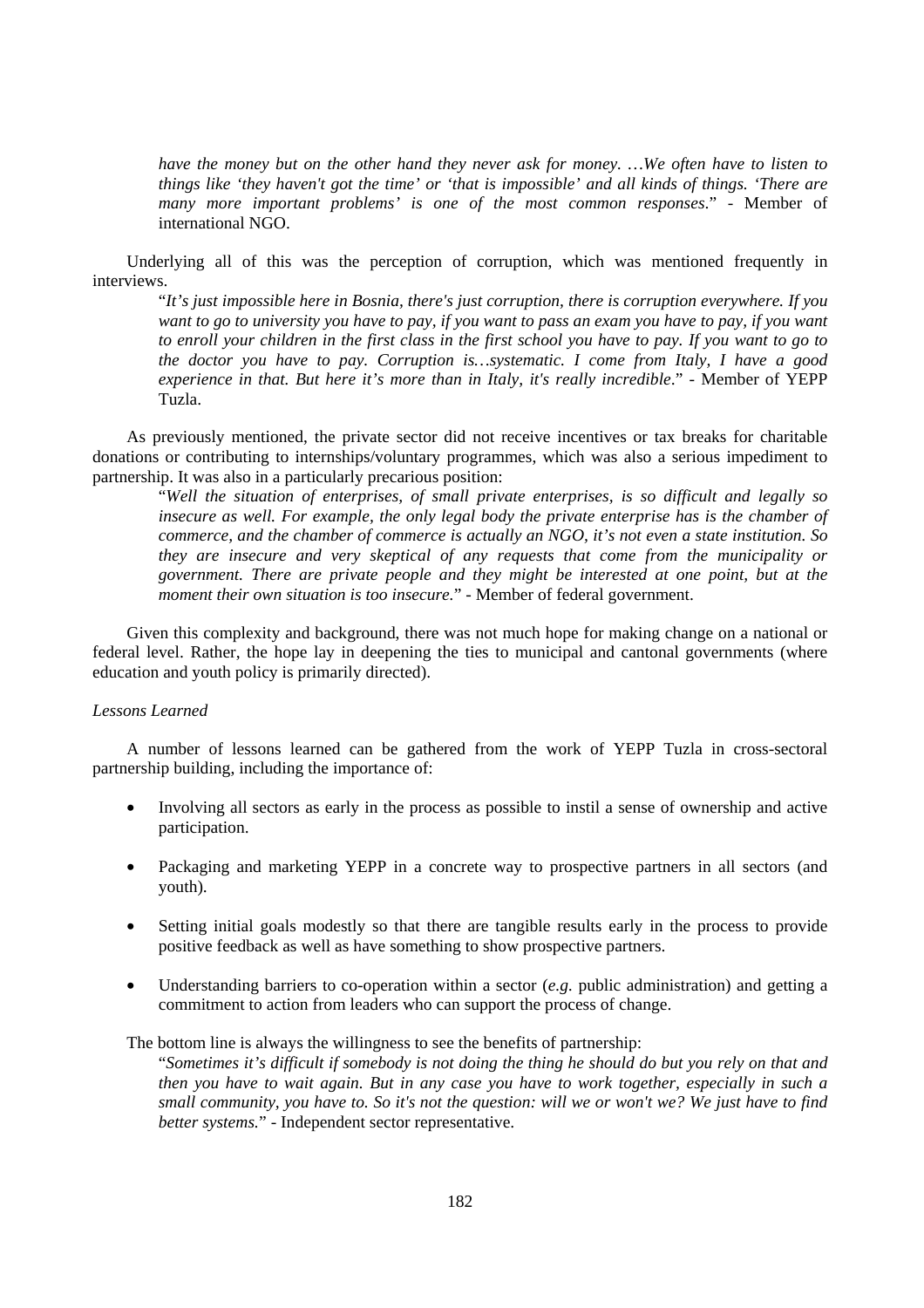### *Community Empowerment*

Community empowerment can be thought of as being comprised of several facets, including:

- Identity (which here we broaden to include social/environmental/and health identity).
- Citizenship (in political/legal terms).
- Economics of/and education (school-work).
- Cultural (music, arts, etc.).

## *The Process*

As already mentioned community empowerment and active community participation was a key goal for YEPP Tuzla and remained so throughout the lifespan of the project. Community projects in Tuzla operate in a particularly complex community dynamic. The community of Simin Han has an ethnically diverse population that contends with the unresolved social and political tensions characteristic of a community in post-conflict transition. It is marked by a high turn-over of residents (refugees from other parts of Bosnia returning to their homes; refugees returning to Tuzla), extremely high unemployment (estimated at over 60% in 2005), problems with drug and alcohol abuse as well as the psychological impact of the war. This lack of stability increases the difficulties in creating a sense of community, and decreases a willingness to invest in long-term goals. The lack of infrastructure, employment, and continuing trauma from the war all combine to create an atmosphere of insecurity and tenuousness. The task for the YEPP programme in this CHI is thus exponentially larger than the others.

## *Key changes*

The kinds of projects the YEPP Tuzla is currently working on cut across all four dimensions of community empowerment as listed above. The strongest change observed across the site visits was the evolution and development of certain projects, such as the community foundation.

The Community Foundation Tuzla was an initiative that has become so successful that it is expanding to the city of Tuzla (from initially concentrating on Simin Han) and has received funding and support from the municipal government (in addition to its earliest, international funding). This community-based foundation which matches external funds to community donations and provides grants for local initiatives, it is something distinctively new for the area:

"*Last year I was in a meeting with IRC about is it possible to establish a community foundation in Bosnia-Herzegovina at all? So the general opinion was that we are not sure that we are rich enough to have a community foundation. This time it's not about richness, it's more about willingness or how do you split money or whatever. So I think that it's a moment that we are building something in that way, something completely new*." - Member of YEPP Tuzla.

Other community projects which are related to community identity (which here we broaden to include social/environmental/and health identity) include an ecology project, a workshop on violence in the community, and the establishment of the AGORA, a community centre designed to house various projects, meeting rooms, and the YEPP offices. The creation of a physical space from which to work and in which to house projects made a concrete difference:

"*You could really see the centre pumping up with new ideas and with life by just pulling all this energy and ideas of young people so this was quite interesting.*" - Member of YEPP Tuzla.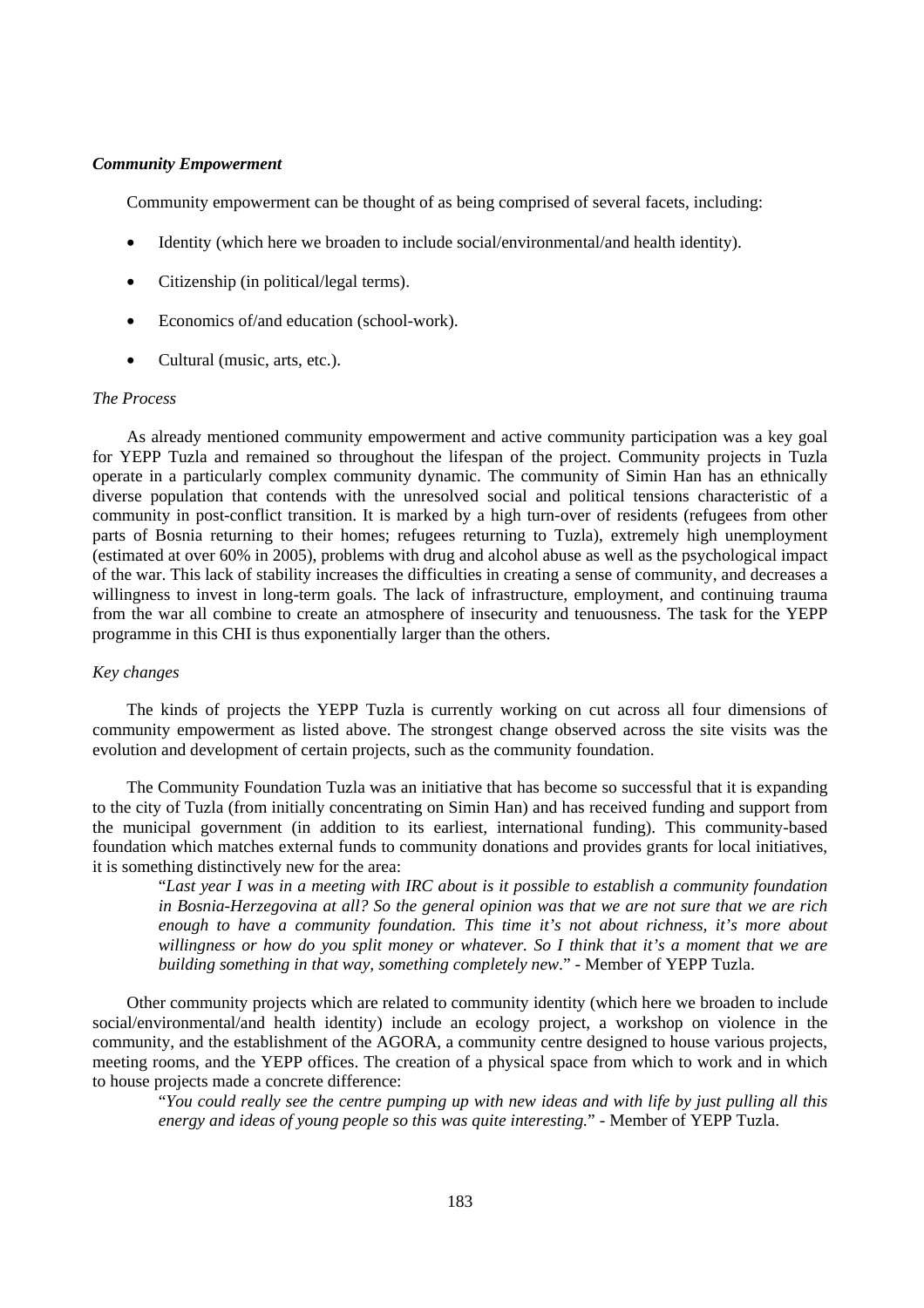There were also a number of projects related to economics and education, such as business and entrepreneur training, various training programmes for the youth, and support for the open schools concept so that the community can be brought into the school to use the space and co-operate with school initiatives (*e.g.* vocational training in the primary school, developing the co-operative in the chemical school).

"*We've really gone in the path of the community school in the true sense of the word where we take the best of the community but everybody benefits from it and you get the best back… this has really proven that with great efforts in the community everything is advancing and everybody profits from it*." – Teacher.

The cultural dimension was also strong with a number of projects focused on music, the arts, a radio show, and video with the Community Media project. YEPP Tuzla participated in the trans-national Community TV project, along with representatives of most of the other YEPP sites. The youth members of the YEPP Tuzla team created a short film (*Black Pearl*, a portrait of a high achieving Roma girl that is set against the often negative stereotypes of the Roma people in Bosnia and Herzegovina) that was screened at the 2006 YEPP-ALL conference. This film also won a Council of Europe prize (Migration and Roma Department) in November 2006.

It should be noted that these projects are packaged independently and so while the individual projects (*e.g.* the Community Foundation) are well known the name of YEPP is less well known (see Partnerships section for discussion).

### *Contextual Challenges for YEPP Tuzla*

 $\overline{a}$ 

The biggest challenge for YEPP Tuzla was that all projects operated within the framework of the complicated and abstruse governance structure, which led to difficulties and delays, which in turn could create lost momentum and disappointment:

"*We have so many levels, canton, federal and republic and that's the first complication, you have three governments and three levels of everything and then there is a difference between two*  entities and their laws so I don't know, it is still slow." - Member of YEPP Tuzla.<sup>39</sup>

A concrete example of how this complicates matters is the story of the community traffic light (to be erected along the highway to allow safer crossing). The traffic light itself was a donation and was received and stored at the community centre. The municipality is in charge of streets and so are required to approve and erect it, but as it involves the highway permission also had to be obtained from the Federal Ministry of Transport and Communication. Although permission was received from the federal level after a considerable delay, the traffic light was still stored in its box months afterwards:

"*We got the donation from Germany, it's ready to plant but we need the input cables and everything and that means from Tuzla* [municipality]*… and every time I asked them, when, when, what day should it be planted, but they say soon, soon, but they don't want to work at it so we stay hard on that*" - Youth.

Another pressing challenge for Tuzla is the need to rebuild infrastructure and the private sector and spirit of entrepreneurship in this country in transition:

"*Now they have to re-invent the whole industry of the Tuzla region. And they are aware of that problem and they are working on it. I think that is the biggest gap and the biggest issue now for them to find the way how to keep this spirit of income generating activities and in the same time to adapt that to new/ old circumstances.*" – Foundation representative.

 $39$ In this response, the municipal level has been omitted. There are actually four levels of government, as described in the National Policy Context.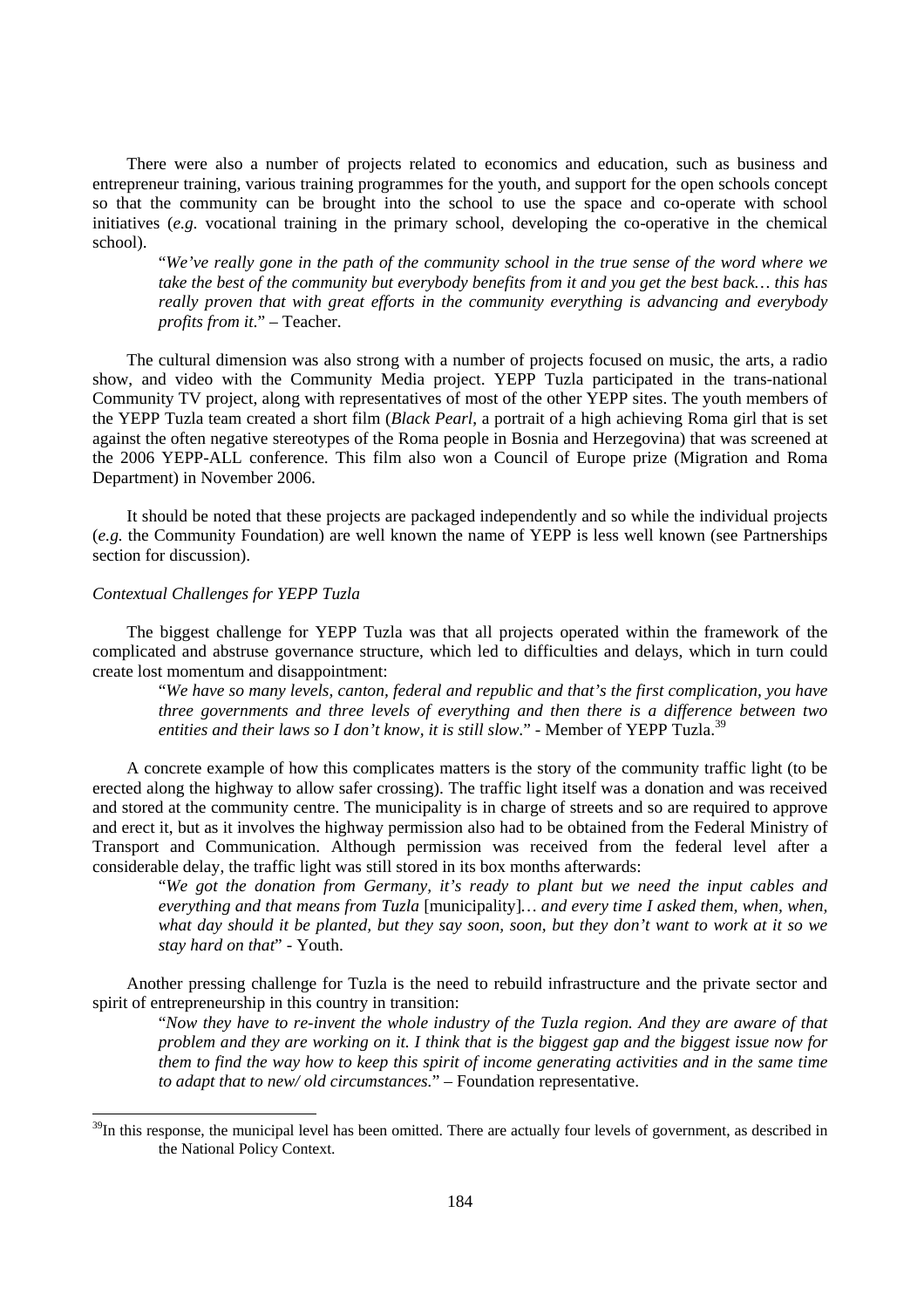Lastly, another consideration is the fact that most funding for community projects comes from international sources, which have their own priorities and plans (see also Partnership section):

"*The problem is that NGOs have a very specific status in BIH, so they are financed by private foreign money and they have their own individual focus groups and their own strategic planning and they come here already planned. So there's very little room for the locals to guide them in what they would want to see most*." – Teacher.

These are all things that the YEPP Tuzla team has no control over, of course. Still, by persevering and having the patience and determination to succeed, a number of changes have been made. Local level actions can and do make a difference, as demonstrated in the following statement, in which one sees the importance of fostering a community identity, essential for community empowerment:

"*In primary school they start to educate the young people and students to accept their culture. So, for example, they like more and more our culture and not for example the British culture, and want to be like the British. So they know they are from Bosnia, Herzegovina and that their culture is good and they start to like it and be better people and start to work for their community and make their life better.*" – Youth.

#### *Challenges from the policy world*

As already discussed in the section on Partnerships, the most difficult challenge for community development projects was the sheer intricacy of the governance structures in Bosnia and Herzegovina. Incompatible and contradictory policies at different levels of the system (regarding Youth Policy, for example, or the support for entrepreneurs as explained in the Partnerships section), coupled with a perceived passivity and unwillingness to effect change on the part of the policy makers effectively stymied innovative community development policies and initiatives. The entrepreneurs we spoke to were in many cases pursuing initiatives without waiting for formal approval, as the process can take years:

"*The problem is that since the government makes it so complicated for people, most people wash their hands and give up. We're almost there, we're at the 95 percentile so we're not giving up and there's no chance of us abandoning ship - but many people don't make it that far.*"

It is worth noting here that since late 2002 the Bulldozer Initiative has been addressing this challenge. Run by various actors of the international community and bilateral embassies, it aims at economic reform and business climate improvement from the bottom up by engaging fundamental segments of the population as active constituents for reform and stability. It is designed to identify specific business roadblocks that are exclusively focused on the entrepreneur's experience. The intent is to amend a few articles in a law, rather than to overhaul the law completely, which helps to minimise political opposition by leaving the overall equilibrium of the system in place. By publicising the successes broadly, the initiative creates a dynamic that is now facilitating the implementation of structural reforms.<sup>40</sup>

The presence of international organisations and funds, although a necessary and an integral part of the rebuilding process, also contributed to this complexity in that all national policies and policy-making came under international scrutiny or required international funding to implement. This lead to concerns about autonomy, as well as a perception of widespread corruption (see Partnerships and Youth Empowerment sections for further discussion).

There were also surprising gaps in this over-regulated system: the governance for small private enterprises, for example, was controlled by an NGO and not a state institution (see Partnerships section).

<sup>40</sup>http://www-

 $\overline{a}$ 

wds.worldbank.org/servlet/WDSContentServer/WDSP/IB/2004/09/09/000012009\_20040909150058/Rend ered/PDF/WPS3390.pdf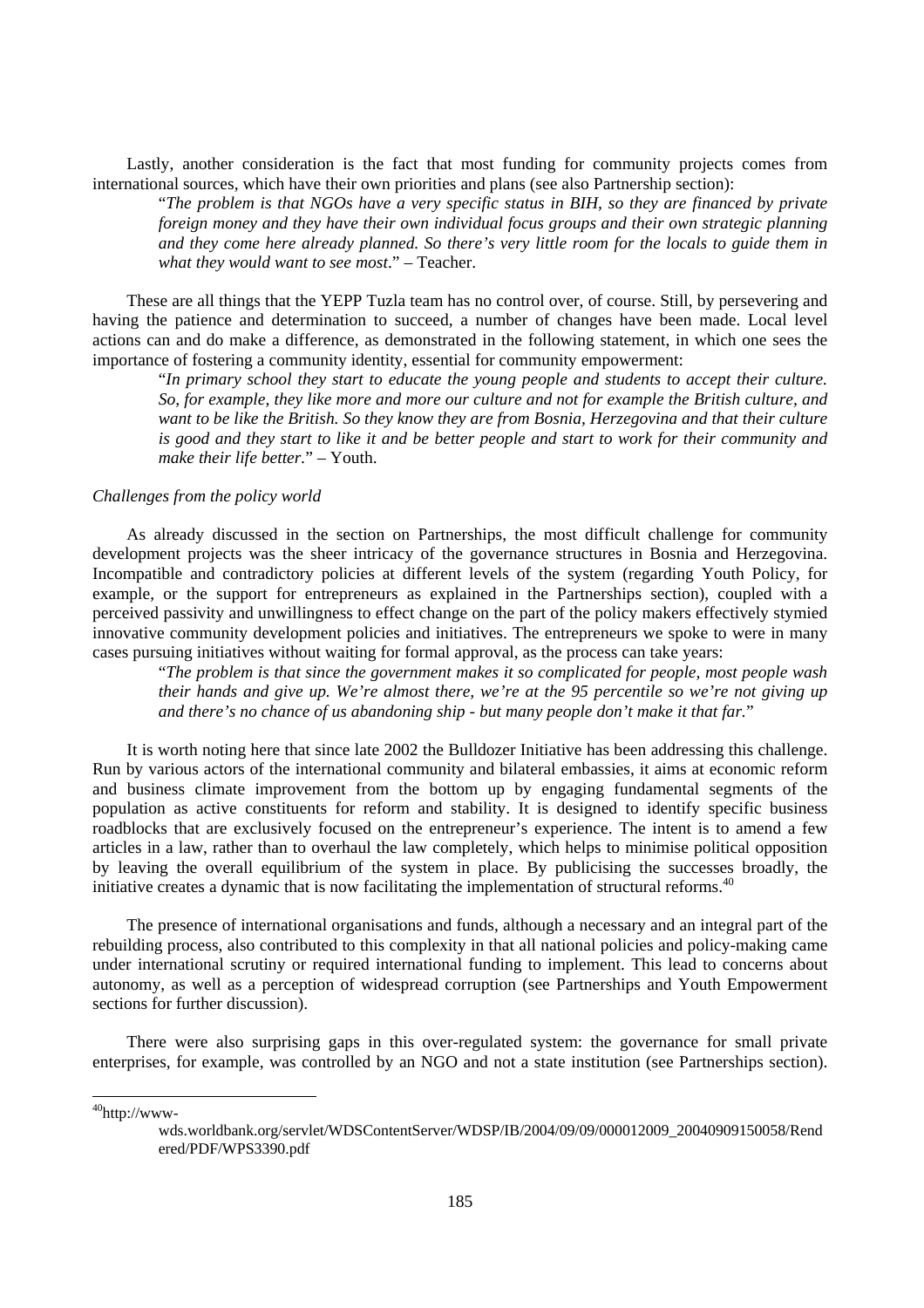This lapse made it difficult for community entrepreneurs to operate in a system that effectively did not have a place, or regulations, for them. As we have seen, this had a direct negative impact on the ability and willingness of such entrepreneurs (and indeed the entire private sector) to participate in internship or community capacity-building projects. Far from receiving tax incentives for philanthropic actions, they were actually taxed on donations to charitable community organisations and events.

#### *Lessons Learned*

A number of lessons learned can be collected from the work of YEPP Tuzla in community development and empowerment, including the importance of:

- Encouraging the participation of youth in community planning discussions, and listening to the voice of the youth.
- Bringing together all sectors in an honest appraisal of what works and what does not work, and the best strategy to move forward.
- Having clear agreement on responsibilities for community development initiatives and expectations for action.
- Devising realistic community development plans that are holistic in nature and include long-term strategies for community renewal.

The last point also implies having the courage and patience to keep working for change despite the inertia in the system and the difficulties in navigating a governance system in transition.

## *Youth Empowerment*

Youth in Tuzla (and BiH) belong generally to one of three categories: 1) "locals" from Tuzla who remained there during and after the war; 2) "refugees", who are from another area of BiH but came to Tuzla as refugees during the war; and 3) "returnees" who are from BiH (any area), left the country during the war to go to Germany or another neutral territory, and have now returned with their families.

## *The Process*

Given their personal and community history, the youth of Tuzla and Simin Han were initially difficult to reach and involve in the YEPP programme. As a result, during the 2004 site visit there was a core group of very involved youth (who were coincidentally away on a YEPP youth exchange at the same time), and a clear goal of the YEPP Tuzla team to continue encouraging youth participation. By the time of the second site visit, youth participation had increased and was quite strong within Simin Han:

"*We do as much as we can and the young people they are really coming more and more, just want to know what they can do in Simin Han for themselves and for the good of the others*." – Youth.

Community empowerment and youth empowerment are of course inextricably linked such that any programme focussed on youth will invariably have an impact on the broader community in which they reside. However it is possible to identify a number of key changes in youth empowerment across the timing of the two site visits.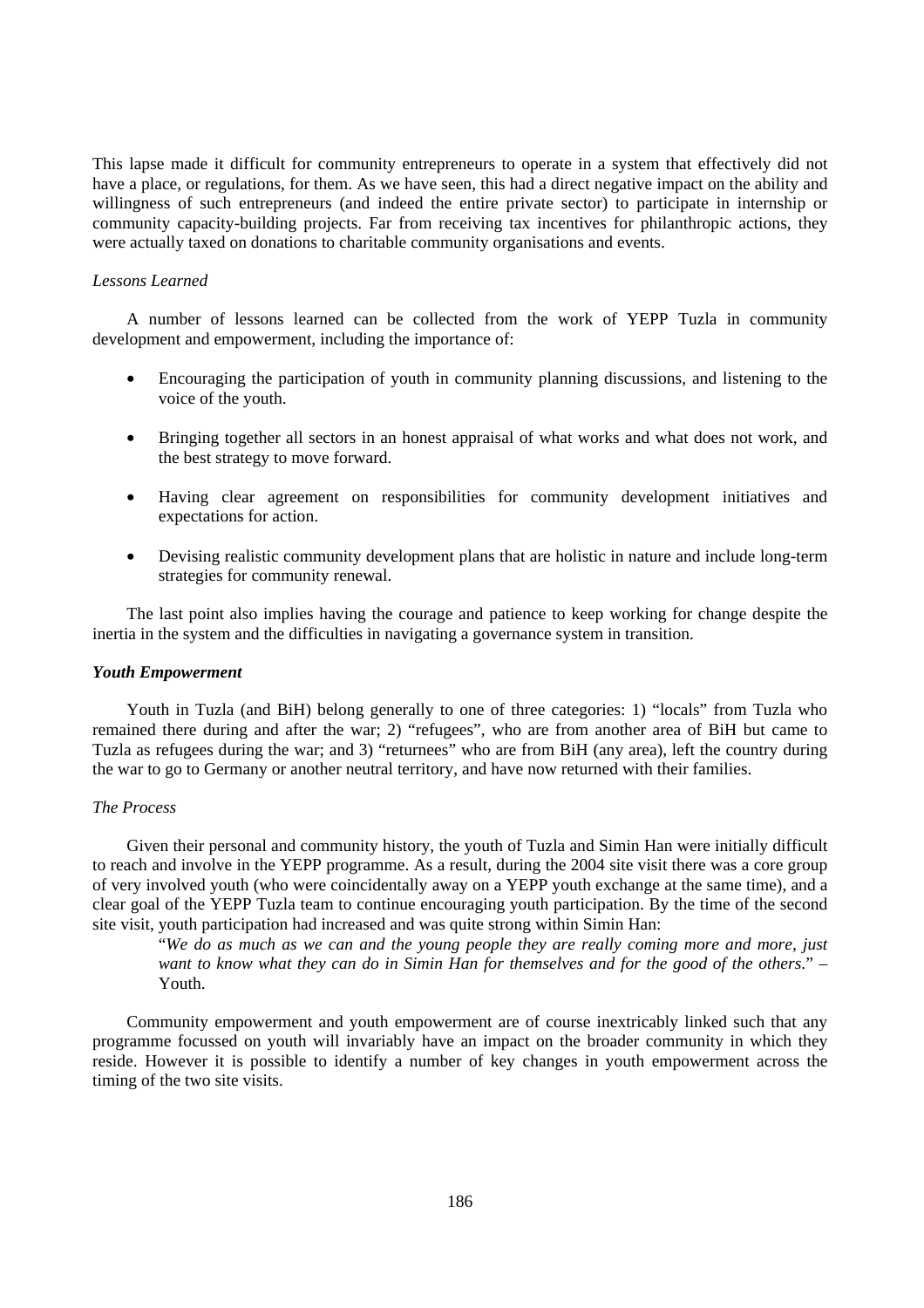## *Key changes*

YEPP Tuzla has had a number of concrete outcomes from their work including the project on leadership training, which was aimed at empowering young people to let themselves be heard. This project is currently moving into a new phase in the primary schools, using graduates of the programme as trainers for the new participants. This project has been very much appreciated by the youth, and considered necessary as well:

"*I learn how to get people to listen to me, you know, I can be on a council and just sit there and if I try to say something nobody listens to me. Or well the youth voices are listening to me, but the adults* [look like] *they listen to me, but when I finish, they just continue like I didn't say anything*." – Youth.

Another successful project was Youth Bank Tuzla, which originated in Simin Han and was enlarged to include Tuzla at the initiative of the youth participants. Run on a very small budget, it is designed to provide funding for youth projects and also build capacity to plan and manage projects (through proposal writing, evaluating the grant applications, and monitoring the projects, all of which are done by the youth).

"*The youth bank is something I'm very pleased with. I like their method of work, because it's very empowering as the youth do it all themselves. It's not someone browbeating them. They are actually doing it all themselves with a little bit of advice along the way.*" - Independent sector representative.

In addition, a key change was seen in the attitude of the youth. The earliest interviews spoke of the bleak future awaiting the youth:

"*The young people here they need something in which to believe. Because sometimes you speak with them and they have no hope. In the beginning they just want to leave Simin Han. The majority of them and especially the young people who are 18 years old and older, really they have no perspective here, no job. They finish high school, they don't have anything they can do. They just sit there and no one really cares about them*." - Member of YEPP Tuzla.

The youth that had participated in YEPP, however, although they were aware of their employment prospects, also spoke of the ability to make a difference and to control their own fate:

"*I would like after highschool, to study, maybe in Tuzla. I would like to go somewhere with a better university … I would like to study and I think that I will do that. And also I would like to stay in Tuzla, to find a good job and to live here and to help here. I don't know if it will possible, but I would like to try.*"

In addition a key change was in the number of youth who had participated in a formal international YEPP project. Youth from Tuzla participated in all YEPP transnational workshops and the YEPP-ALL conferences, as well as several exchanges with partners outside of YEPP (*e.g.* projects from countries of South Eastern Europe).

All in all, the youth projects of YEPP Tuzla were very successful and the YEPP Tuzla team was justifiably proud of what they had accomplished:

"*You know the youth programs are quite established now. They were just starting then, the youth bank. The finished the leadership training and the youth bank and they were starting the real work with the community so now all of this is well underway. And I would say it's a big step from this small model*."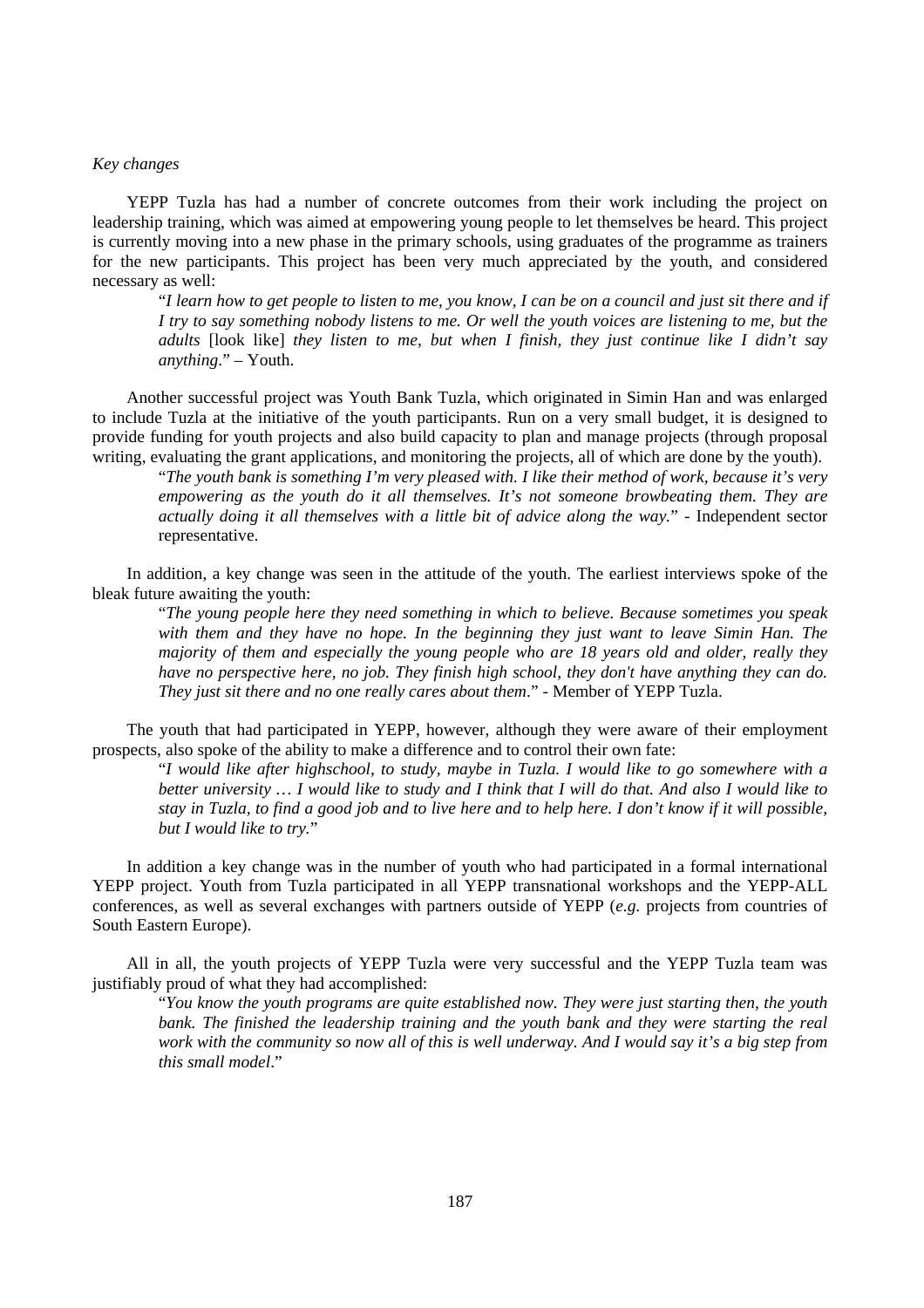### *Challenges for YEPP Tuzla*

The greatest challenge facing YEPP Tuzla in terms of youth empowerment was to continue to increase the participation of the youth, especially to continue to reach the most at-risk youth. This was an explicit goal of the YEPP Tuzla team and the youth partners.

Another challenge is how to balance expectations with the corruption of the system in Bosnia and Herzegovina, of which the youth were only too aware, as the following exchange between the external evaluator (TB) and two youth (I, I2) demonstrates:

I: *Kids my age want to finish school and they want to study but, I don't know, in Bosnia there is a lot of corruption and they think if they have money they actually don't have to finish everything. That's the problem with somebody who wants to finish, who has very good grades, he can't, that's the problem.*

I2: *Or for somebody who knows they can get the diploma. He's got a problem with the professor and the professor won't let him have the exam. You don't have to pass the exam. You know what you are doing, and you are rich and you have the diploma. You get a diploma, you get a job, and then you don't know what to do.*

I: *And in the competition for some subjects unfortunately, and you go and you study hard and you see that somebody else gets the diploma. And he's first but he isn't actually.*

TB: *Do you see that a lot?* 

I: *Yes, unfortunately. We just can't do anything. You see but you can't do anything.* 

#### *Challenges from the policy world*

Youth work, cutting as it does across education, employment, health, justice, welfare, housing, and various other ministerial departments, poses a particular challenge for coordinated policy-making. In Bosnia and Herzegovina, the process of working with all four levels of government and attempting to make changes on a policy level becomes particularly problematic (see Partnership and Community Empowerment sections).

"*There are thousands of meetings and that is the reason why it is frustrating - how to lobby when you have 14 governments, 16 parliaments, 142 municipalities, it's an amazing number of institutions, with the additional comment that these institutions are also not always capable of understanding these issues so it's even more difficult.*" - National youth representative.

In addition the political process remains highly reactionary. One national representative spoke of his frustration at watching debates on the adoption of the Bologna Process for harmonising standards of higher education (which in itself was uncontroversial) get derailed due to tactical considerations:

"*You have one political party that mostly represents Croat people, and they notice if that law is going to be implemented, there'll not be one pure clear Croatian university in Mostar, which is not such a big problem, but it is a problem because it is the key and the strongest point of that political party … Then you come to the Republica Serbska,* [where] *political parties are a priori against anything that is at a central level, with the same reason because then they are losing the power to control all their … and that is not only Serbs, there are also Bosnian Croats, the international community or even non partisan institutions, so that private interest, they're also stopping the law…*"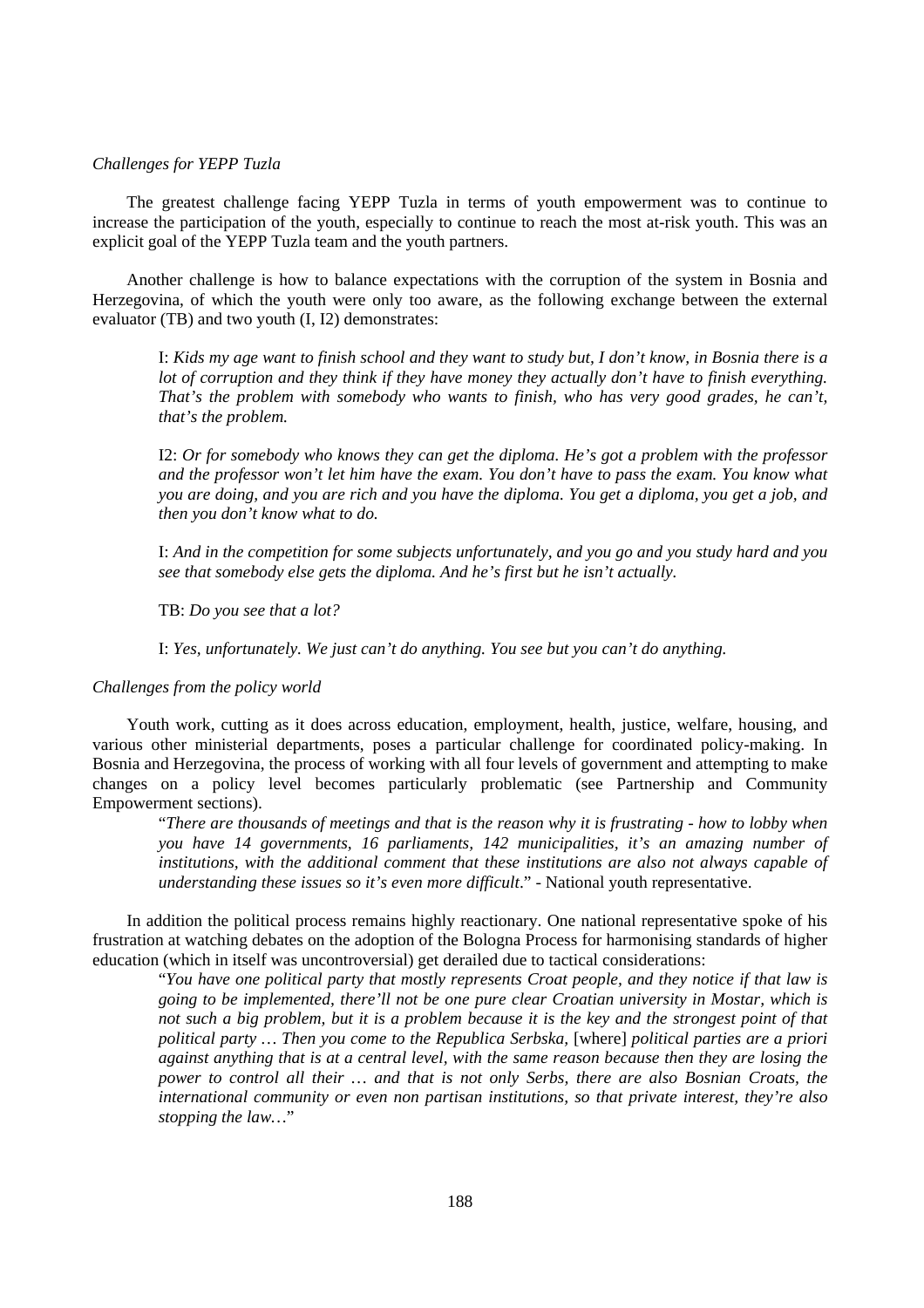National stakeholders spoke of two essential problems in the process: 1) getting the youth themselves motivated and able to act, moving away from the passive role that many have adopted as a response to the war and the immense inertia in the bureaucracy; and 2) getting the policy makers to support youth empowerment and activism, moving them away from the passive role they have also adopted in their approach to their work. The National Youth Organisation, for example, is based in Sarajevo but at the moment has stronger ties on the policy level (and more positive feedback) to contacts outside BiH than within its own country.

Yet the pace of change was slow, and there is a disconnect between words and actions, even on the local level (where much of the youth work becomes located):

"*In fact in every town it is obvious and everybody accepts that it is necessary to have something*  like a youth policy. They realise that young people have special problems and they accept that *they have to be addressed in some way but from that step onwards the co-operation is very different. Like for example in Tuzla, according to what mood they are in, they sometimes cooperate and they sometimes don't.*" - National organisation representative.

International organisations like the OSCE have youth, democracy, and education departments that are also actively working for change. The Democracy department is running a youth entrepreneur programme (YES) that has had limited success. The Education department spoke of the difficulty in implementing change in a heavily intertwined system that relies too heavily on a number of different government levels, particularly in terms of education and curriculum development. Yet they too are constrained in what they can do by the system of governance and tactical manoeuvring.

#### *Lessons Learned*

YEPP Tuzla has done very well at bringing youth into the programme and empowering them to become active and vibrant members of the project and the community. A number of lessons can be gleaned from the work of YEPP Tuzla in youth empowerment, including the importance of:

- Involvement of youth in the very earliest stages of project development to encourage a sense of ownership.
- Encouraging less active youth to bring their voice to the table and let themselves be heard.
- Getting the local administration to acknowledge the voice of youth in designing and delivering youth-related projects.

### *Trans-national Cooperation*

As explained in the section on Reporting, in this report trans-national co-operation will be touched on only briefly, as the final cross-cutting report in this series of case studies will focus more thoroughly on the trans-national co-operation of YEPP.

YEPP Tuzla took part in the first trans-national workshop in 2003 in Finland, as well as the subsequent workshops in the other YEPP sites and in Berlin. At the YEPP-ALL conference in January 2005 the opening address was provided by a youth from Tuzla. YEPP Tuzla did not host an official YEPP transnational workshop, but did host two transnational youth workshops in 2005 with other partners (a Leadership training workshop with a Swedish group and a Resource Centre for Community Centres with a number of participants from South Eastern Europe).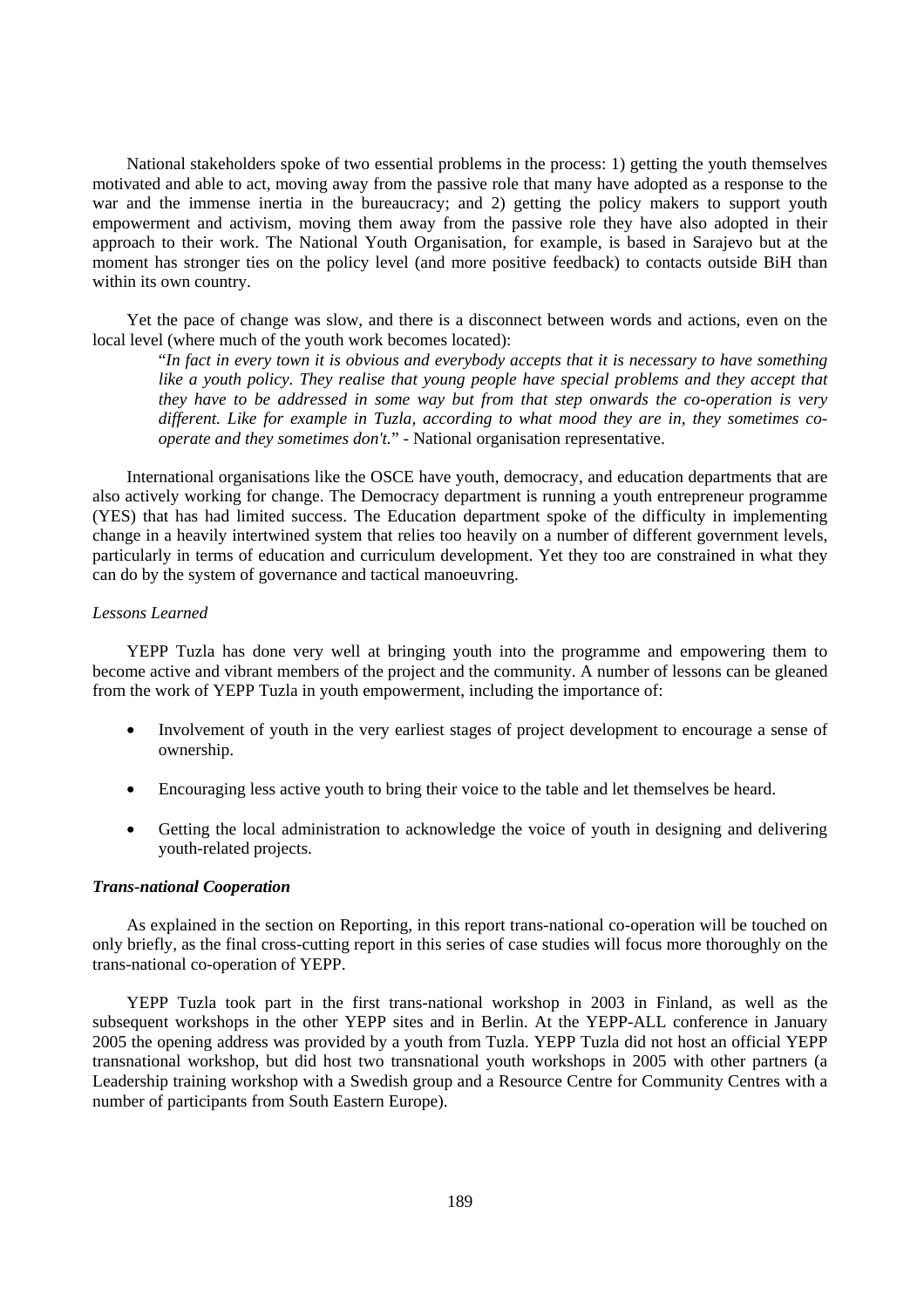#### *Successes*

## For the youth

The transnational co-operation was uniformly perceived as a very important and positive aspect of YEPP by the youth. Youths were excited to have the opportunity to travel and get to meet participants from other sites and cultures:

"*I went to Finland, and it was nice to meet these new people. They are different than us but not so different, too*."

It was also considered a learning experience in that they had an opportunity to perhaps gain exposure and learn about new ways of being, or innovative projects, or different approaches than they would have had at home. Most importantly, they learned that other countries have problems too:

"*We think, well, we are Bosnian, so of course we have problems. But then we see that these other places, these Finnish, the Italians, they have problems too*."

"*And then, you know, when people from Kristinestad come and say 'this is nice' then you get more self-confident, and that's the idea of the YEPP actually*." - Member of YEPP Tuzla.

#### For the community

The opportunity to meet the participants from the other sites and listen to their experiences and ideas was also appreciated by the broader community, many of whom gained something from the experience as well:

*"I very happy to meet the Finnish person, the person on the Finnish side who's doing this kind of work and to exchange experiences. I learned a lot from this exchange and I could see how they could work on similar things in spite of them being developed countries rather than Bosnia that's in transition, let's say to being developed. We felt very happy that somebody coming from Finland who was also involved in government would have similar experiences.*" - Member of local administration.

#### For YEPP

It also helped the work of YEPP within the community, in terms of concretising the image of the project and exposing the community to it. In addition, the workshops and other international events were key for all participants, including the YEPP Tuzla team, in that they created a more concrete sense of partnership:

"*It's nice when there was this meeting here last year with all the coordinators, and the steering community, because on that level they have the possibility to touch, really to touch, to speak, to hear people, really it was so nice*."

The workshops also allowed for cross-fertilisation of ideas, as the sites shared initiatives and innovations with each other:

"*We have taken some examples from Kristinestad from their 'culture café', and they … mentioned once, you should have your postcards, then it came to our minds like, 'okay this is a good idea' so we are somehow having all these things in our minds. We don't know if we will succeed but you know, it helps you to change your course if somebody frankly tells you, 'okay, I don't see the purpose of this. Or, I see the great purpose of this'. So it helps. And I know how young people appreciate this*." – Member of YEPP Tuzla.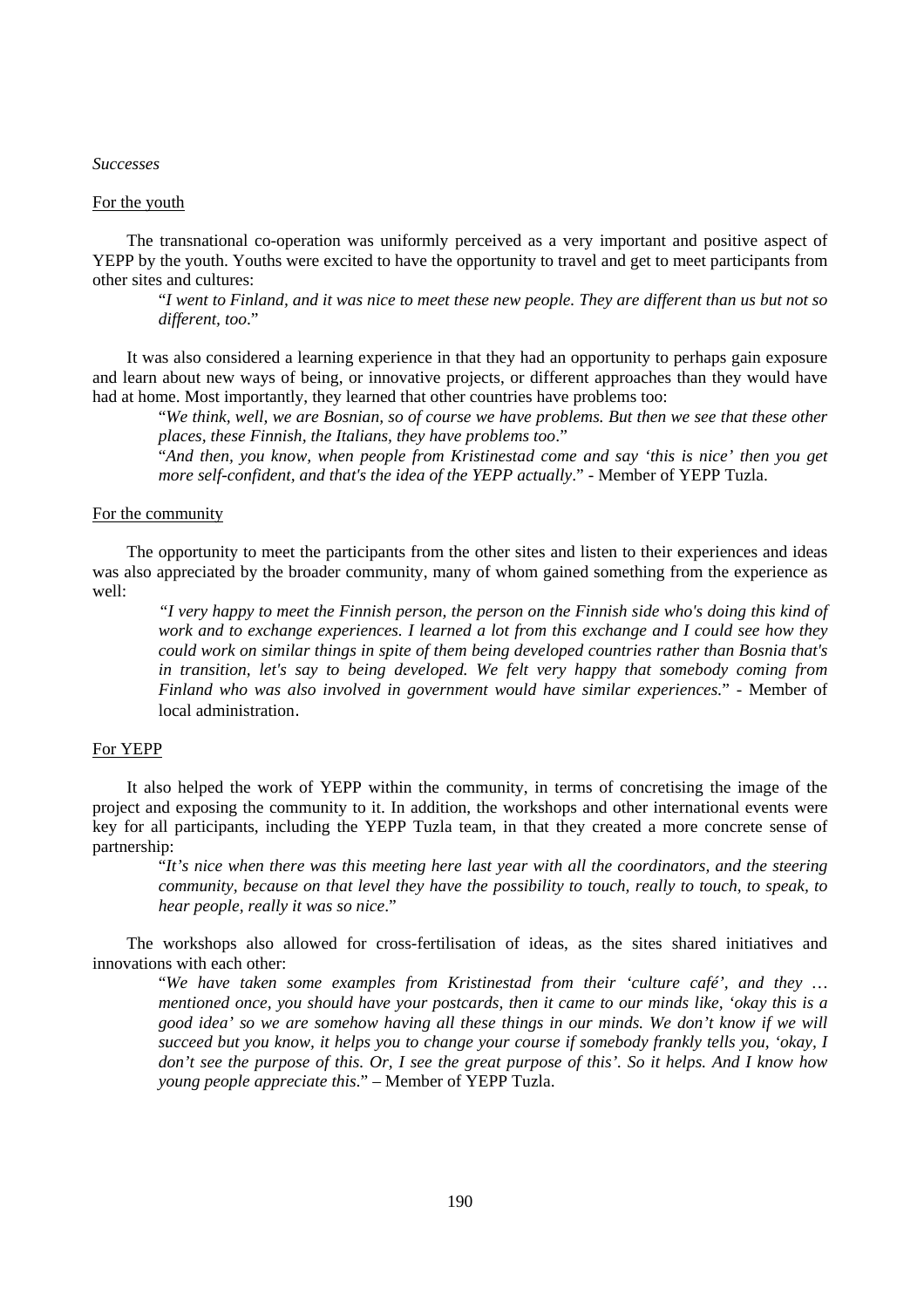## *Challenges*

A central challenge was related to outreach and inclusion and how best to reach the most vulnerable. In the beginning, when contact with the youth was limited, there was not a systematic way to access the youth and give them all an equal opportunity to participate, and this was perceived as a challenge to overcome. As more and more youth became involved with YEPP Tuzla, this challenge was reduced somewhat, but there was still concern about reaching the most vulnerable.

Different criteria in picking the participants also led to quite a diverse group of youth. In some ways this was seen as a positive and strong opportunity, in that the youth had a chance to experience not only different languages and cultures, but also different values, ages, and goals. For others, the group was not uniform enough to really establish equality among all participants, and they suggested that more care be put into the combination of participants:

"*I met a lot of great guys and I would love to go there again … but mostly the people that came there came to have fun and the concept of the visit was not to have fun it was to do something. Also I think that the age of the people was not appropriate.*"

There was also the element of scale: how does one move beyond a week-long visit and really try to create a continuing partnership dynamic among the youth? This is the real challenge of these kinds of programmes:

"*What I think is the weakness, is more joint projects between the youth in different centers, because that is essential. Not just the institutional echelons or the coordinators, researchers, etc, meet to discuss in different places, etc, but how actually the youth, in terms of concrete projects can work together. So the community media to me was a great initiative*." - Member of YEPP Tuzla.

In addition, there was a question about how best to share the new experiences and knowledge of the youth such that those who could not take part in the workshops could also benefit:

"*A program such as YEPP with an international background is obviously a good thing, … however it focuses* [only] *on Simin Han. About 95% of the children in Simin Han have been on some sort of exchange and have benefited from this. However when they return they have nowhere really to share their knowledge or share what they've acquired… it's still somewhat of a closed milieu and these people don't necessarily interact with other people enough.* [In] *the rest of the municipality there is a much greater number of people* [who] *don't really benefit from the experience of these few because they* [the international participants] *don't share the wealth of ideas and the wealth of what they've learned.*" – Teacher.

Overall, however, the trans-national work was perceived very positively and as an essential part of the programme:

"*The most important thing was to realise that we're not the only ones who have problems. The second is to realise that the way we deal with our problems can also help others, and the third is that the others are willing to help us as well*." - Member of local administration.

#### **Sustainability:**

One of the key concerns of YEPP as a whole is the on-going sustainability of the programme and the projects it supported. In this vein YEPP Tuzla were ready to move beyond Simin Han and challenge themselves to operate in the rest of Tuzla as well:

"*I somehow see that we are isolated. I have to develop, or to show to other regions of the municipality of Tuzla, why they should support us and not others*." - Member of YEPP Tuzla.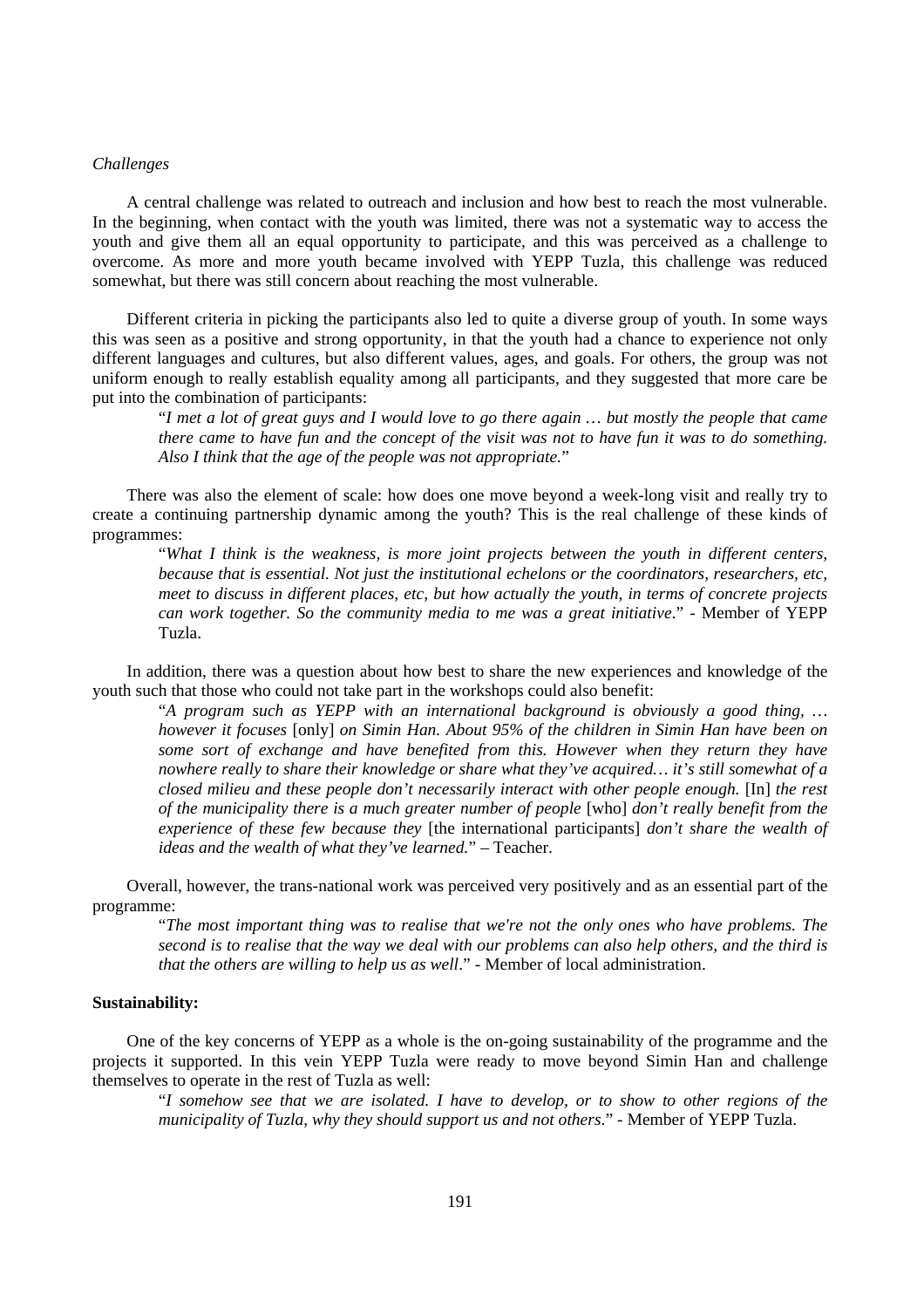This was supported by other members of the Tuzla community:

"*YEPP has been a very positive influence... Simin Han is like a mirror of what Tuzla should eventually be. My personal opinion after having been involved and having attended the meetings is that this YEPP program should be expanded to the entire city of Tuzla.*" – Teacher.

Another very positive result of YEPP Tuzla is that it evolved from being an international initiative (in funding and project coordination, research, etc) to a "Bosnian" project that has become adept at fundraising from a variety of sources. This is, in a way, symbolic of the project and the area coming into its own, and is a validation of a model of empowerment as well as a successful example of transitioning international initiatives to locally owned ones. The importance of achieving this balance between international inputs and local flexibility is something that has pre-occupied many of the stakeholders:

"*It is good to envisage right from the beginning that if you have an international manager of the project in site, and really to start from the beginning to work with local people who will continue that work later on. Because if you have internationals and then they leave, it's a vacuum and it's not good. So in that sense I think the balance between the sensitivity to local context and bringing this international experience, I think is very good*." – Foundation representative.

YEPP Tuzla has received ongoing funding commitments from three foundations (Freudenberg, Charles Stewart Mott, and Soros) and looks set to continue its project work for the next few years, at the very least. Although the formal research component will not continue, the work of the coordinator and LSG will. Given their considerable success and the growing financial support from the municipal administration, as well as the considerable expertise in grant applications for foundations and the EU, YEPP Tuzla is in a very good position to continue its work for many years to come.

#### **Recommendations for YEPP II**

For future versions of YEPP, the lessons learned as highlighted in each section above should serve as useful guides for future action. In addition, however, one unresolved challenge stands out as requiring particular attention:

- Working on a long-term project raises important implications for partnership agreements, including continuity, shared goals, and expected outcomes. The various partners may find it difficult to continue supporting YEPP if expected outcomes are not delivered, and YEPP itself may have difficulties delivering if they are unable to maintain continuity in staff and projects. This could have long-term repercussions for the project site and participants.
	- Establishing explicit agreements on goals and expected outcomes before entering into the partnership are recommended to address this.

## **Conclusions**

Any evaluation of YEPP Tuzla is complicated by several factors. YEPP is a research and development programme with different products to stimulate youth and community empowerment and partnership according to the local conditions. As such it is difficult to evaluate, especially given the complexity of the variables under scrutiny.

In addition, its insertion into a vibrant community means that YEPP Tuzla did not start with a blank slate, but rather entered into ongoing networks, relationships, and projects. Projects that were already started were continued and nourished under YEPP, projects that were invented elsewhere were adapted for local purposes, and groups allied themselves with the programme without considering themselves to be an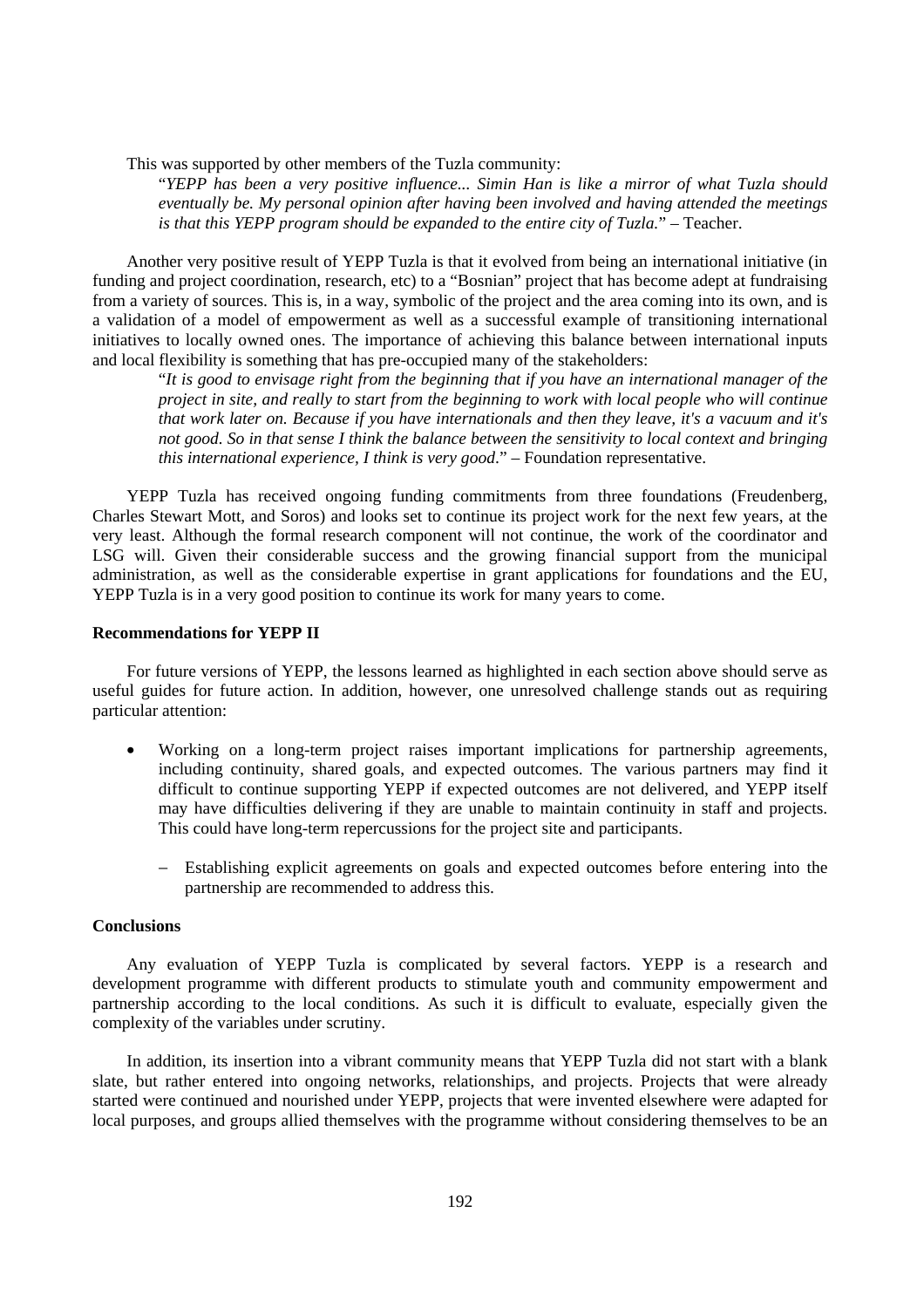output of YEPP. There is thus a series of non-causal relationships between products and projects which makes it that much harder to measure change.

Despite this, YEPP Tuzla was clearly a great success. Many key changes were outlined above, including very successful concrete projects and more intangible changes to attitudes and expectations. Although they may not like the label, YEPP Tuzla was definitely a model of a successful YEPP site:

"*You know, I heard so* [that we were a model] *but when you are a model, there's a lot of pressure. I don't like to be a model! I'm very satisfied now… now there are some new promising developments and the foundations* [are] *happy to support something like that because that is something that they helped to develop with their initiatives, so I think this is positive.*"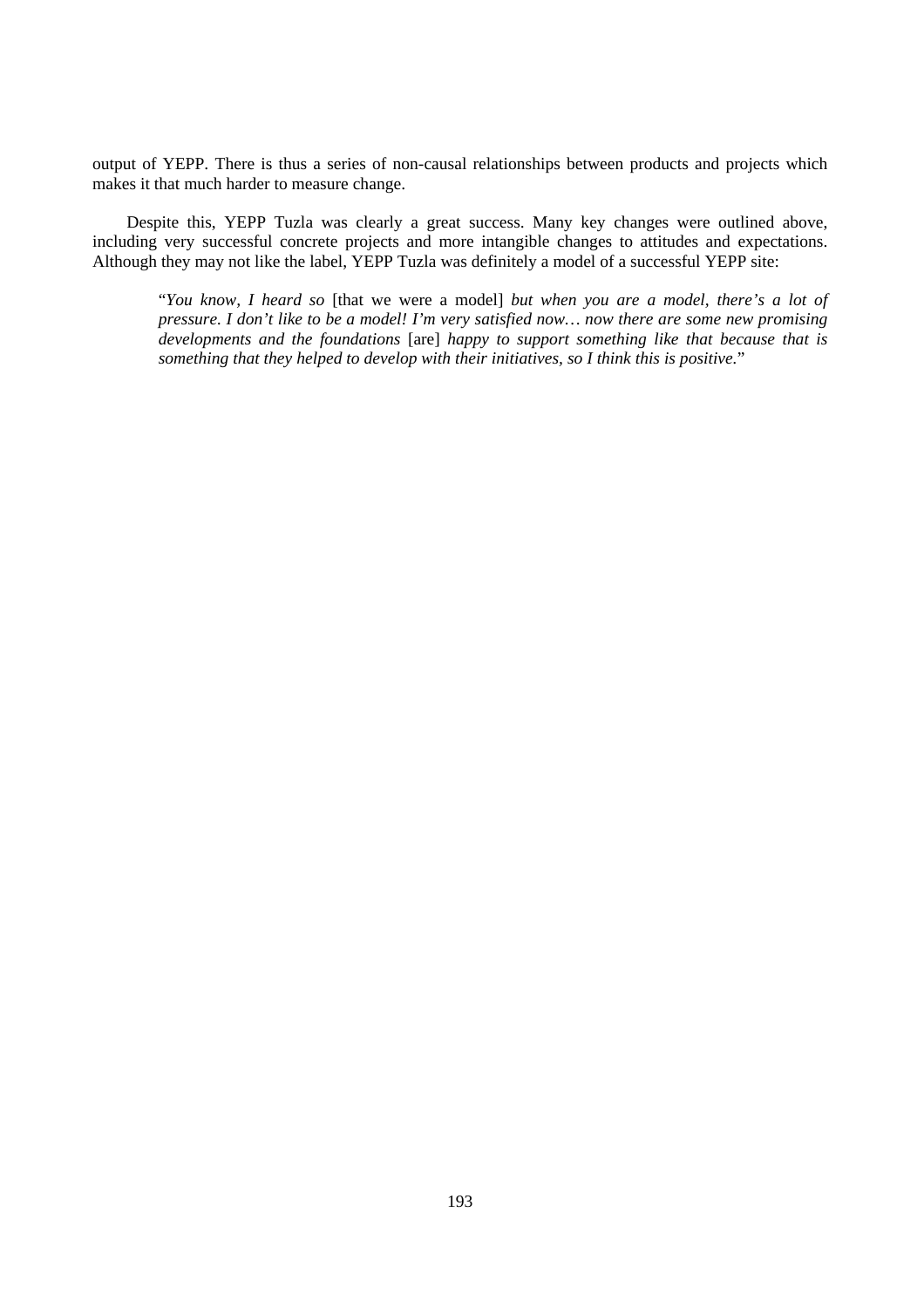ORGANISATION DE COOPÉRATION ET DE DÉVELOPPEMENT ÉCONOMIQUES



# **YOUTH EMPOWERMENT PARTNERSHIP PROGRAMME**

## **THE NATURE OF THE NEF OECD/CERI COLLABORATION AND THE DESIGN OF THE EVALUATION**

## **By Peter Evans and Angelika Krueger**

*Paris/Berlin January 2002* 



Centre pour la recherche et l'innovation dans l'enseignement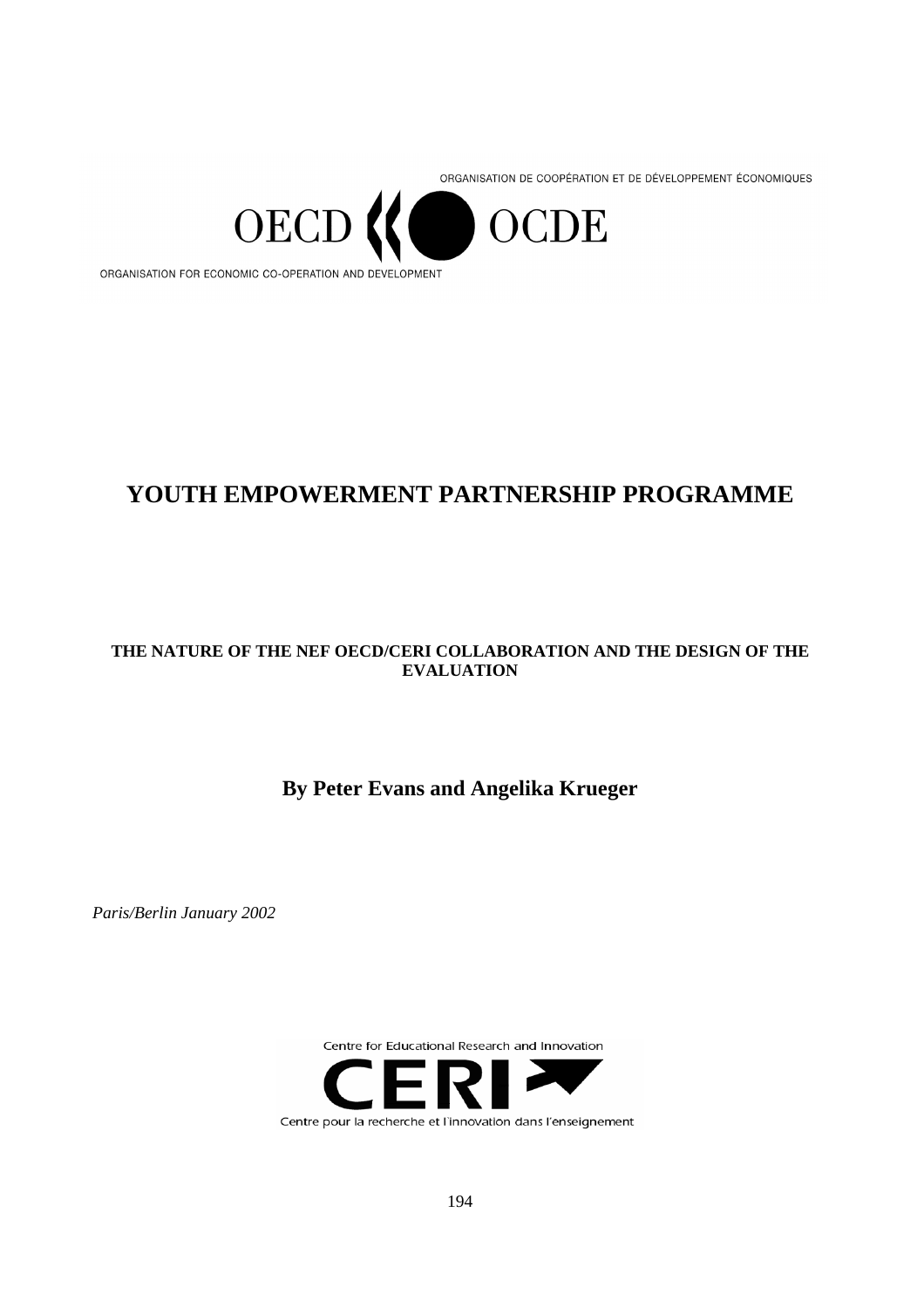## **TABLE OF CONTENTS**

| 1.   |  |
|------|--|
| 2.   |  |
| 2.1. |  |
| 2.2. |  |
| 2.3. |  |
| 3.   |  |
| 3.1. |  |
| 3.2. |  |
| 3.3. |  |
| 3.4. |  |
|      |  |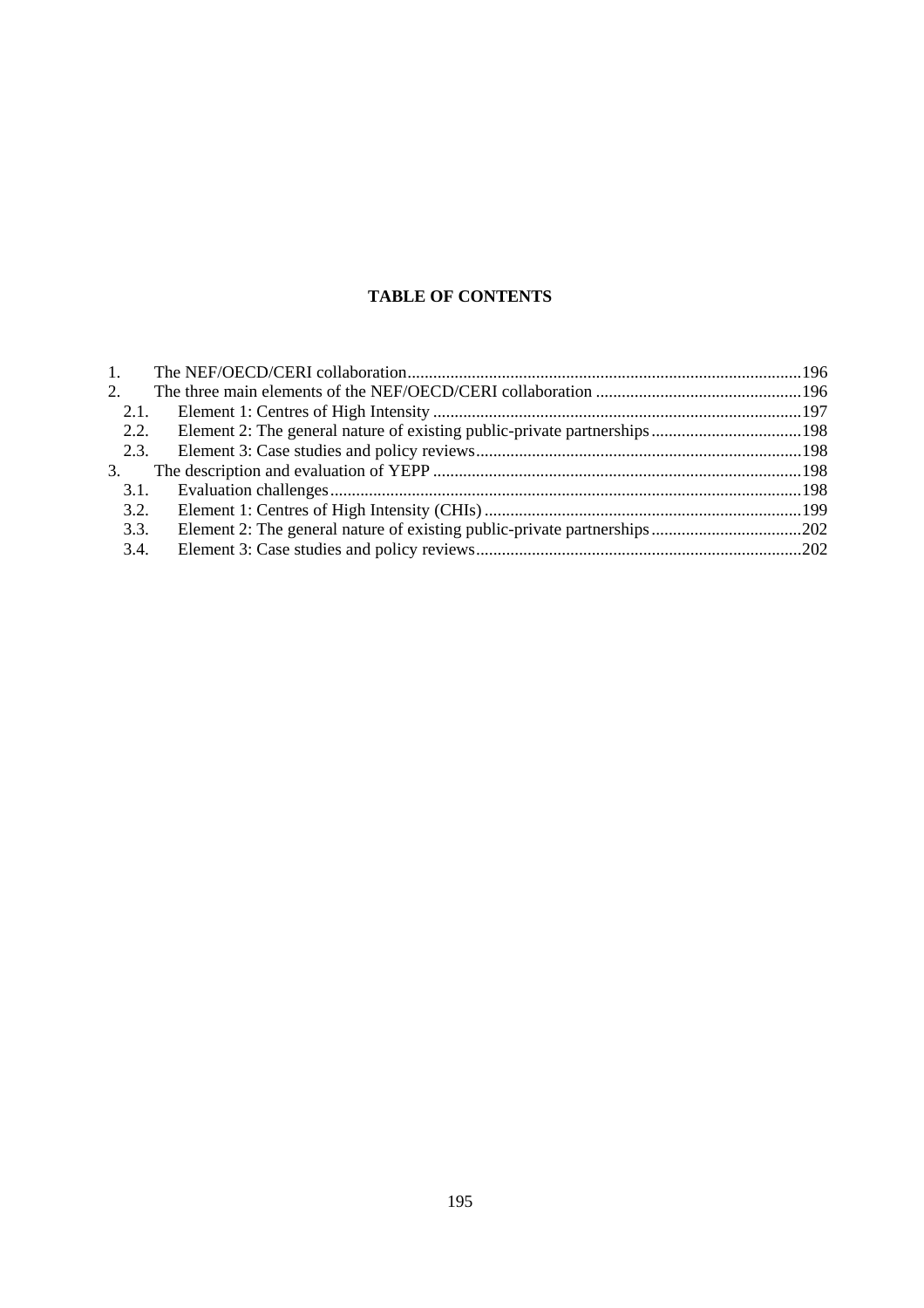#### **1. The NEF/OECD/CERI collaboration**

The Youth Empowerment Partnership Programme (YEPP) is designed as a collaborative venture between the Network of European Foundations for Innovative Co-operation (NEF) and the Organisation for Economic Co-operation and Development (OECD) Centre for Educational Research and Innovation (CERI).

This collaboration provides the opportunity to develop a pro-active forum bringing together European and North American foundations and the public sector, in a long-term co-operation.

The purpose is to maximise investments in policy and practice aimed at developing sustainable strategies to address problems being experienced by children and youth in their communities that are liable to stultify their development and have the potential of leading to social exclusion. In addition, the collaboration will work with NGOs and the private sector, as well as other concerned parties, in promoting and implementing innovations.

This arrangement represents a unique opportunity to develop a co-ordinated approach across the sectors involved to attack the self-evident problems that exist in our societies for children and youth (elaborated fully in Krüger, Picht et al, 2001) and, at the same time, to understand the nature of the problems and some solutions more completely. The involvement of the various sectors provides for many perspectives to be incorporated in developing successful approaches and very importantly in establishing their sustainability.

Furthermore, this working relationship opens the way for a dissemination programme that can capitalise on the resources that exist within the various agencies involved and which can impact on different elements of the system and in different ways than would be the case if the parties involved were working alone. As with other aspects of the work, dissemination plans will be jointly developed and agreed by the co-ordinating team as the programme progresses. It is anticipated that both parties will be committed to this component of the work in terms of producing publications, developing internet sites, arranging conferences etc.

In concrete terms the collaboration has led to both organisations having commitments in this area as part of their agreed programmes of work in the coming years. These commitments go beyond the strategic level, where complementary but essentially independent programmes would be run, to an operational level covering planned co-ordination.

For instance, this arrangement has already led to representatives of the two organisations attending each other's planning meetings and to the joint preparation of the operational proposals. This co-operation has occurred not only in the development of the evaluation plan but also in the construction of the dimensions of the overall project intended to meet the research needs of both partners. In this way a balance between policy and practical matters and responsibilities has been established leading to the following programme description.

## **2. The three main elements of the NEF/OECD/CERI collaboration**

The main thrust of the programme is to identify public-private partnerships that are providing effective provision to support disadvantaged children and young people and their communities and then to describe, evaluate and disseminate information about the partnerships themselves and the nature of the innovations. The programme falls naturally into three elements that will run in parallel. Furthermore, the schemata, around which the work identified in 1, 2 and 3 below will be determined and described, will be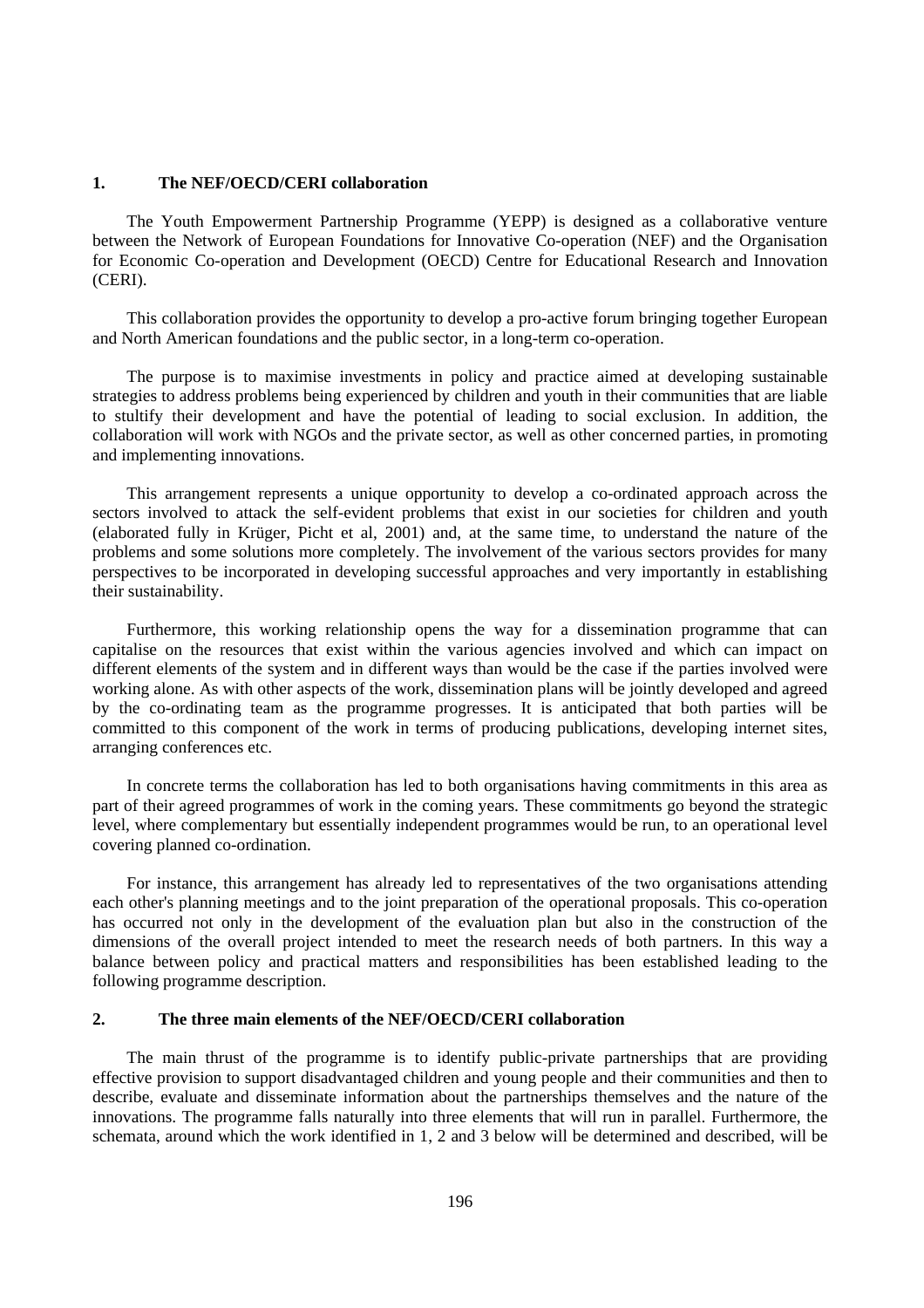developed by the NEF/OECD/CERI team, in concert with representatives of participating countries and independent experts and other interested parties.

#### *2.1. Element 1: Centres of High Intensity*

Public-private partnerships will be operating in what have become known by the YEPP development team as Centres of High Intensity (CHIs).

"CHIs are sites in urban or rural areas, which have a crucial need to re-establish social cohesion for the benefit of young people and the communities. In these sites aspects of youth and community development are already being addressed with a variety of intervention strategies by the public, private and independent sectors but at the same time the need for a more complex strategy can be identified." (Kruger et al<sup>41</sup>, (2001).

The five initial sites selected by YEPP, include: Antwerp (Belgium), Kristinestad (Finland), Lille (France), Mannheim (Germany) and Tuzla (Bosnia Herzegovina). Further contacts are being made in Hungary, Ireland, Italy, Portugal, Spain, United Kingdom and the United States. Based on an assessment of the key challenges and needs as well as on a mapping of the resources and assets of the particular site a local/regional operational plan is developed in cooperation with the YEPP team to initiate joint action and to provide the best support based on a holistic view and multi-sectoral approach aiming at sustainable youth and community development. The operational plans of the initial CHIs focus on contributing towards empowerment of young people and their communities through:

- Supporting education and training, strengthening employability, self-initiative and entrepreneurship.
- Promoting the economic, social and cultural development.
- Supporting social cohesion.

 $\overline{a}$ 

• Active citizenship and community action.

The operational definition of the target group of YEPP addresses all children and youth aged  $0 - 26$ within their communities in the Centres of High Intensity, although it is not expected that each CHI will necessarily cover the whole age range. The Programme's strategies aim at holistic and preventive interventions in systems and recognise the individual as interlinked with the community at all levels. The youth and community empowerment approach leads to learning and living democracy only when all children and youth, their families and communities are included and receive the support they need taking into account prevailing predictive risk factors, *e.g.* in Tuzla, youth are representative on the local support group.

Besides the local support, YEPP stimulates and provides trans-national dialogue, exchanges and interactive networks of CHIs at all levels.

Initial descriptions of some CHIs and the development of initial operational plans are given elsewhere (Kruger et al, 2001).

<sup>&</sup>lt;sup>41</sup> Krüger, A., Picht, R., et al (2001) Youth empowerment and social cohesion: Learning for active citizenship - A European and Trans-Atlantic Co-operation Programme. Monograph.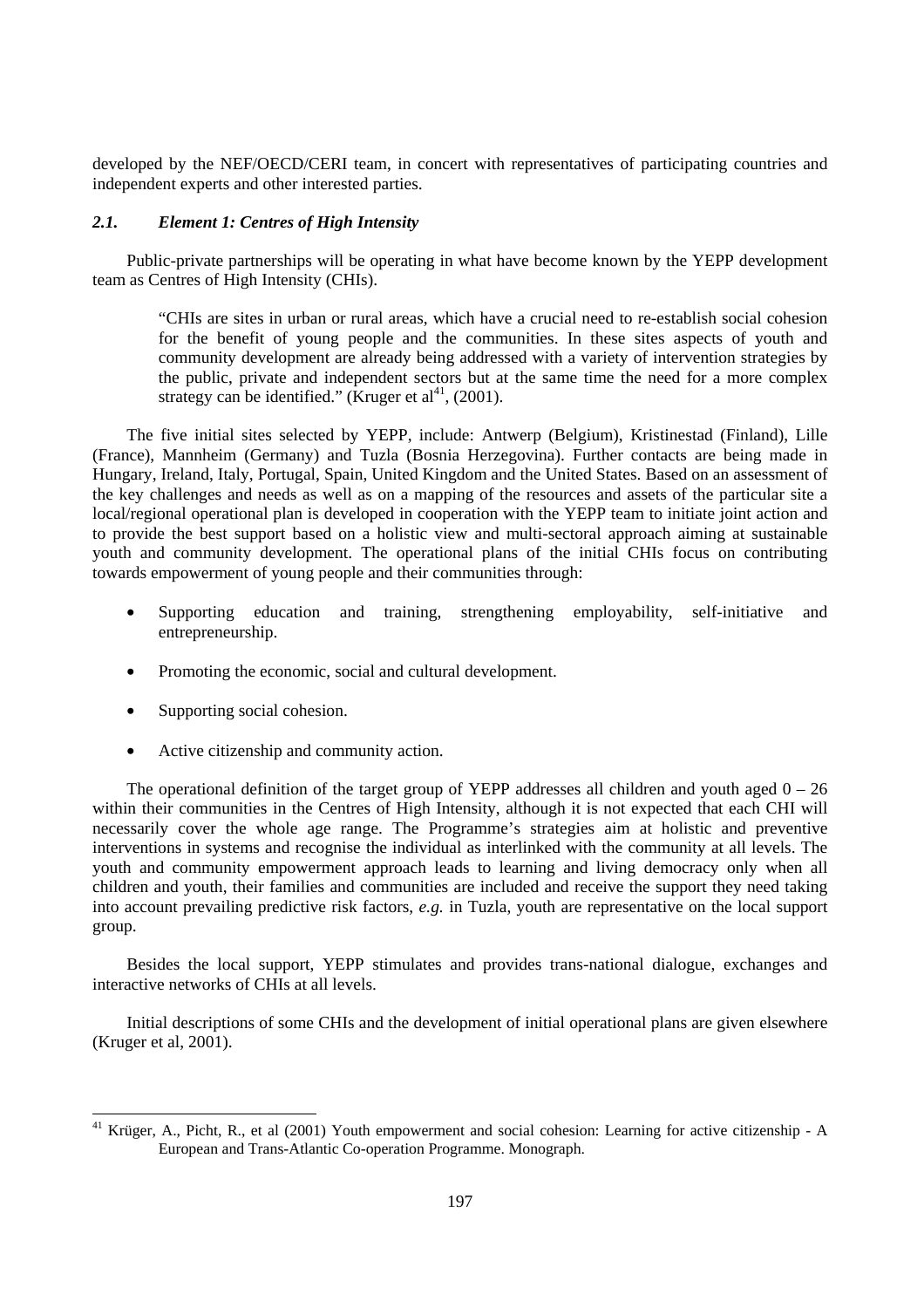Under the aegis of NEF, a number of European and North American foundations, are providing support for the development and evaluation of the CHIs over a period of 3 - 5 years. One section of YEPP receives funding from the European Commission, DG Employment and Social Affairs, focussing on the issue of "Overcoming Fragmentation: New Forms of Partnership in Combating and Preventing Social Exclusion".

The evaluation of the CHIs will be conducted under the NEF/OECD/CERI accord. Methods proposed are elaborated in later sections.

## *2.2. Element 2: The general nature of existing public-private partnerships*

Under the aegis of OECD /CERI a general overview of existing public-private partnerships, focused on disadvantaged children and youth living in particularly disadvantaged areas in OECD and collaborating countries will be carried out. This study will aim to identify and describe types of partnerships that have evolved and their impact on children and youth in various social policy areas such as education, employment and health.

#### *2.3. Element 3: Case studies and policy reviews*

Under the aegis of OECD/CERI further case studies, paralleling the CHIs, will be completed possibly in the context of more general policy reviews related to at risk or disadvantaged children and youth in countries showing especial interest.

## **3. The description and evaluation of YEPP**

#### *3.1. Evaluation challenges*

There are a number of challenges that a programme of this sort presents particularly in regard to meeting different requirements of the public and private sectors. For instance, public sector interest would emphasise policy formation while the private sector may be more concerned with the direct impact on the individual and how their interventions and particular investments are working. Although these two aims are not incompatible, the different sectors require that different data demands be met, and this implies the use of a range of evaluation methods which in this paper we classify under two headings of external and internal evaluation and which is a concept developed jointly by the NEF/OECD/CERI team.

External evaluations will be a mixture of quantitative and qualitative measurements carried out by independent experts thus providing more objective data.

Internal evaluations will focus on the processes involved in the development of each CHI and will be carried out by local researchers closely linked with the programme implementation.

In the narrative reports of the work these two forms of evaluation will be brought together.

In the next sections evaluation plans are elaborated in the context of the three main elements of the study identified above.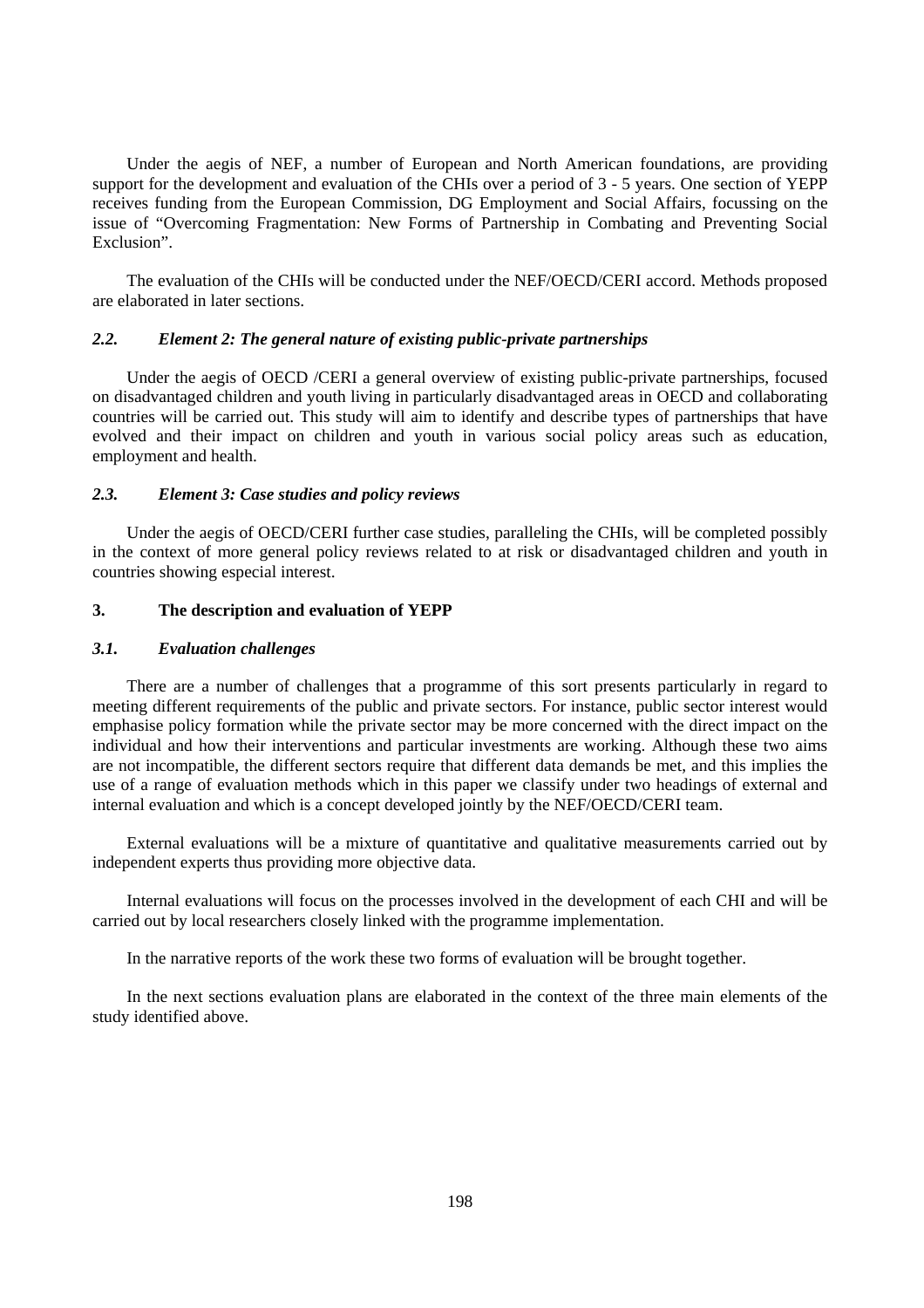## *3.2. Element 1: Centres of High Intensity (CHIs)*

## *3.2.1. Describing and evaluating CHIs*

It is important to recognise that a complex project of this type will make new demands on evaluation methods and what follows elaborates on successful strategies already adopted by OECD/CERI in its work on services integration (e.g.  $OECD^{42}$ , 1996).

This work developed a comparative strategy to collect data in four areas: the context of the project, or the background in which the innovations were being implemented; the inputs into the project which could relate to resources, personnel etc.; the process of the project development or how the ideas were implemented; and the products or outcomes or the initiative. This plan was derived from the CIPP model (context, input, process, product) of Stufflebeam<sup>43</sup>, 1988).

Information on these four domains were gleaned from actors at various levels of the system. These covered those involved in the legal framework of policy-making (the mandating level), those involved in turning laws into applicable policies (strategic level), those involved with determining how these policies should be applied on the ground (operational level) and those actually implementing them (field level) which covered both professionals and the families and youth who were involved in the programmes. In this way the perspectives of the people involved in the CHI can be sampled. Methods used to gather data included, questionnaires, semi-structured interviews, document analysis, direct observation etc.

This basic evaluation model allows for a full consideration of the views of all those involved in the development of the programme including the young people who are the users whose experiences and views must provide feedback to the programme funders and be given full consideration in further investment strategies. This evaluation model will be used flexibly to guide data collection in the CHIs in providing information pertinent to the data areas identified and has been used in pilot work completed so far.

The description of the CHIs and their evaluation are closely intertwined with the two evaluation components that in this paper are called external and internal. They will use the CIPP structure as applied to the areas identified below. The external evaluation will be undertaken by researchers who are 'external' to the development of the system, while the internal evaluation will be carried out by those who are more closely involved with the day to day implementation of the country project.

There are three aspects of the external evaluation. These are:

• A full description of the project

 $\overline{a}$ 

- The completion of a locally derived needs assessment and resource/asset mapping
- Continuing visits by the external team over the course of the programme.

These three aspects are described more fully below.

The internal evaluation will be carried out by an internal evaluator and will focus on personal and structural change as perceived from those working within the system. This aspect of the evaluation is described more fully below.

 $42$  OECD (1996) Successful services for our children and families at risk. Paris, OECD.

<sup>&</sup>lt;sup>43</sup> Stufflebeam. D. (1988) The CIPP model for programme evaluation. In G. Madaus, M. Scriven and D. Stufflebeam (eds.), Evaluation models. Kluwer-Nijhoff, Boston.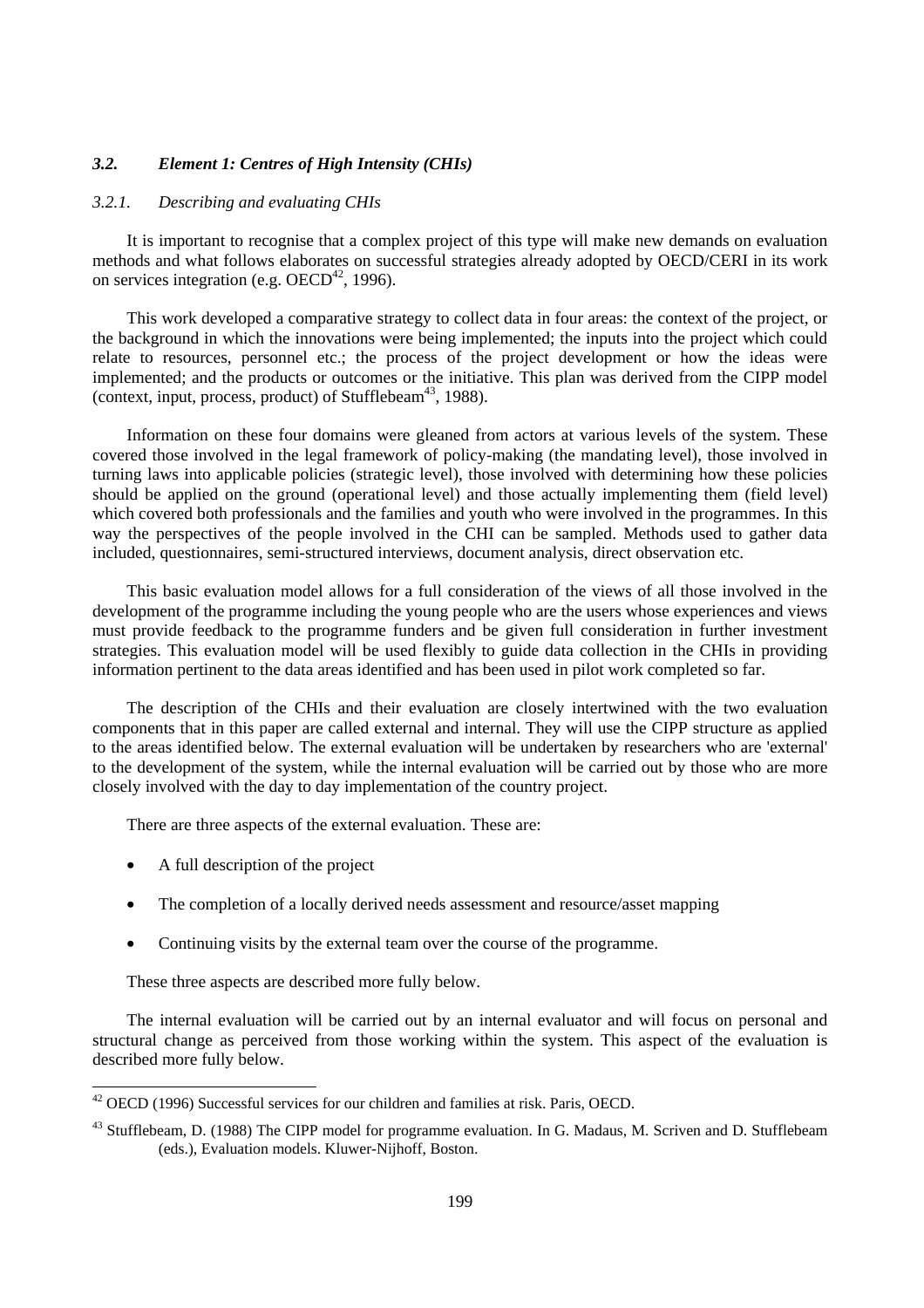## *3.2.2. Basic description and external evaluation*

### *Basic description*

### *First phase*

The first requirement is to provide an historical context leading to a full description of the CHIs. It is proposed that these descriptions are compiled from a number of dimensions based on considerations of:

- The exact boundaries of the location covered determined by geography and the political/administrative considerations.
- Their economies.
- Basic data on the situation of this particular site (e.g. employment, education, lifelong learning opportunities) and descriptions of the clients the programmes want to impact on.

In addition the identification of resource flows within each CHI will be determined. Information will be sought from:

- The public sector, covering local, central, Federal EU and other sources.
- Foundations.
- NGOs, (associations, youth groups, etc.).
- Business.
- Churches and other religious groups.

#### *Second phase*

The second phase will be to carry out a locally derived needs' assessment. This will be determined through discussions with the local community at all levels - from policy-makers through field-workers to those in need of support on the ground. The main purpose of this is to identify basic goals that the community wishes to achieve and which will form the basis of operational plans considered in the context of support already provided by the sectors involved and leading to new initiatives. Questions to be asked will include:

- What are the problems/challenges faced and from whose perspective?
- What are the available resources (financial, human support, in kind, etc)?
- What has been done in the areas YEPP is concerned with? Who is involved?
- What plans exist already?
- What outcomes is it hoped will be achieved?

The description of the CHIs is to be understood as a continuous process and will be up-dated and enhanced by the insider view of the local researcher.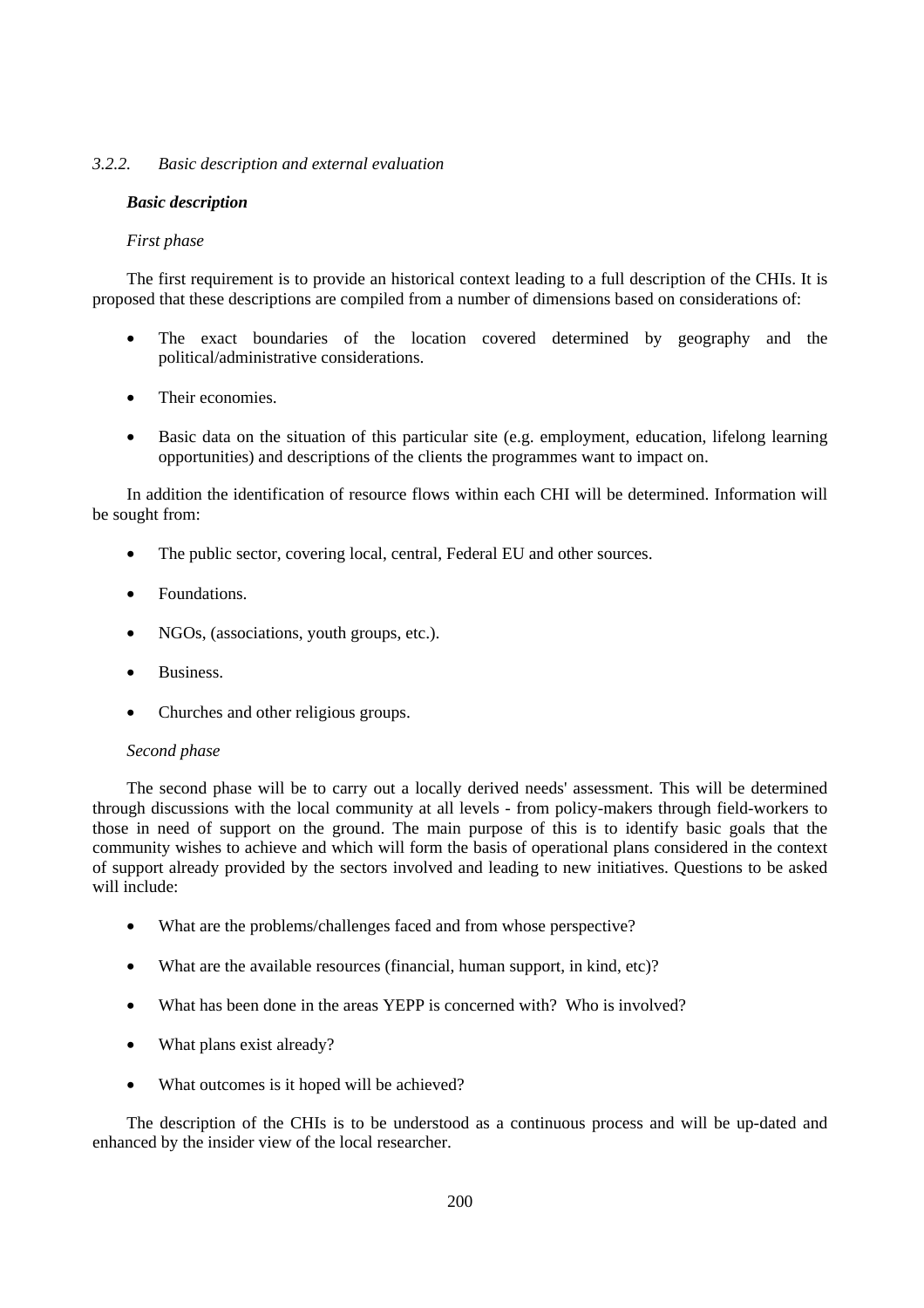## *External evaluation*

It is proposed that there will be visits twice a year from the team of external evaluators. There will be two people in each team one of whom will be a native language speaker the other, for purposes of continuity, will be the full-time researcher based at CERI. This evaluation will be co-ordinated by OECD/CERI in close collaboration with the NEF/Programme Implementation team.

Both quantitative and qualitative data will be gathered from those involved at various levels of the system (mandating, strategic, operational and field). Areas focused on will include:

- The nature and development of the public/private partnerships and the extent to which objectives have been met.
- The general functioning of the programme.
- Demographic profiles.
- The role of information and communication technologies.
- Youth development, emphasising youth empowerment (personal and structural, *e.g.* self-efficacy, trust, identity, choice).
- The economic situation, *e.g.* employment.
- Education, *e.g.* school retention, attainment.
- Culture.
- Community development including leadership issues.
- Community engagement (varieties of social capital).
- **Justice**
- Levels of violence and racism.
- Other threats to democracy, etc.

Please note, more detailed criteria identifying successful outcomes will be formulated on the basis of operational plans for each CHI and will be described in the manual for local researchers.

#### *3.2.3. Internal evaluation/Participatory action research*

Based on the operational plans within each CHI, arising from the first and second phases of the work described above, YEPP-related actions concerning educational, cultural, economic and social aspects will be taking place. The purpose of this part of the study is to evaluate personal and structural changes from the inside by using an action research approach to understand more fully the on-going process of change and the impact of the interventions.

In its strictest form, participatory action research involves using the participants (one or more) in the innovative change process to record their experiences and those of others as the process of change unfolds.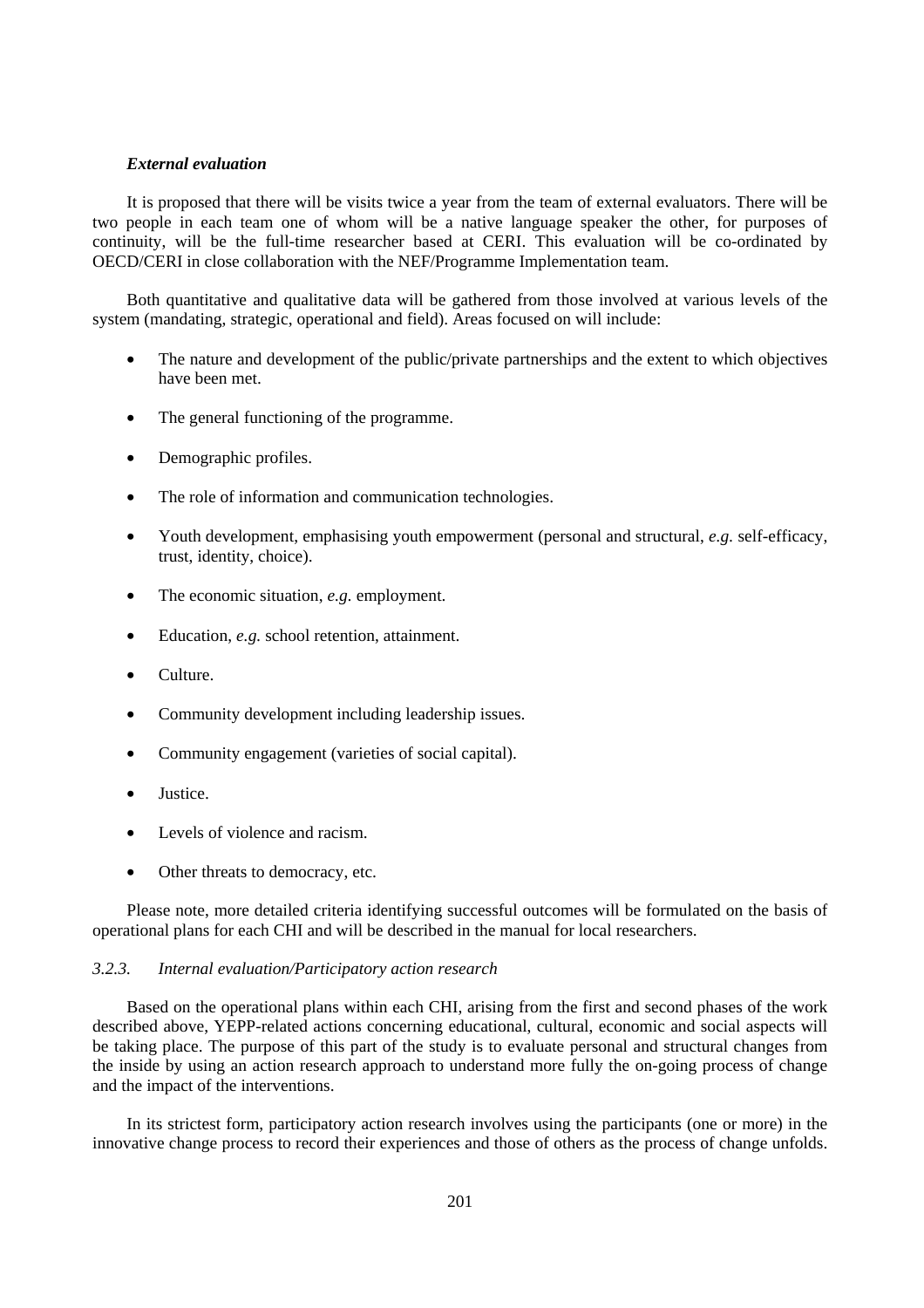In this way a view, albeit subjective, of change as perceived by a participant in the system is made available and which provides a very different orientation to those working from a more objective external perspective. In the proposal here it is planned to use an internal evaluator who will be part of the general work, who can move fluidly about the system, sometimes acting as a 'friendly critic' but not so fully involved with the implementation of the change process that they lose all objectivity, although they will be more subjective than the visiting team of the external evaluation. In this way, the internal evaluation will focus on two main areas:

- The background, the main changes and developments and the process of the change.
- The type of innovations and their impact.

The method to be used will be continuous monitoring through structured diaries, discussions, interviews, field notes and observations. The internal evaluation will give constant feedback to those involved in the CHI work in order to promote and further develop the change process and the quality of outcomes.

The details of this part of the evaluation will also be developed via meetings of experts and discussion with sites. It is important to emphasise that the same method will be applied in all sites as far as that is realistically possible. They will be carried out by a native language speaker.

The internal evaluation will be under the responsibility of and co-ordinated by the NEF/Programme Implementation Team in close co-operation with OECD/CERI.

### *3.3. Element 2: The general nature of existing public-private partnerships*

This element of the work will be developed under the aegis of OECD/CERI. The purpose is to gain a more general understanding of the type of public-private partnerships that are emerging to respond effectively to the needs of disadvantaged students and communities. The first step, in collaboration with participating countries, would be to carry out a mapping and classification of the approaches being taken. Member countries of OECD will provide information on public-private partnership innovation based on an agreed framework. The framework will be determined at a meeting of participating countries also attended by the NEF/OECD/CERI team, experts and other interested parties. The reports produced by the countries will be synthesised by OECD/CERI. This work would develop hand in hand with literature reviews. It is anticipated that this part of the study would continue throughout 2002 and 2003. One result will be the identification of other possible CHIs as well as other sites that the countries themselves will be asked to describe. This component makes up the third element of the study.

### *3.4. Element 3: Case studies and policy reviews*

This part of the whole programme is likely to commence in 2003/2004 and will be carried out under the aegis of OECD/CERI. As for element 2 the exact details of how this will work will be discussed with participating OECD countries. The design of the case studies will be developed in collaboration and will reflect the work underway in the CHIs. Thus the evaluative frameworks developed in the CHIs will be used in the case studies. Most emphasis will be on the external evaluation since these studies will not have a longitudinal development component as in the CHIs. The outcomes of these studies will be synthesised by CERI.

An additional feature of this element is the possibility of conducting policy reviews. It may be argued that this is a separate element but could be an important component of developing relevant policy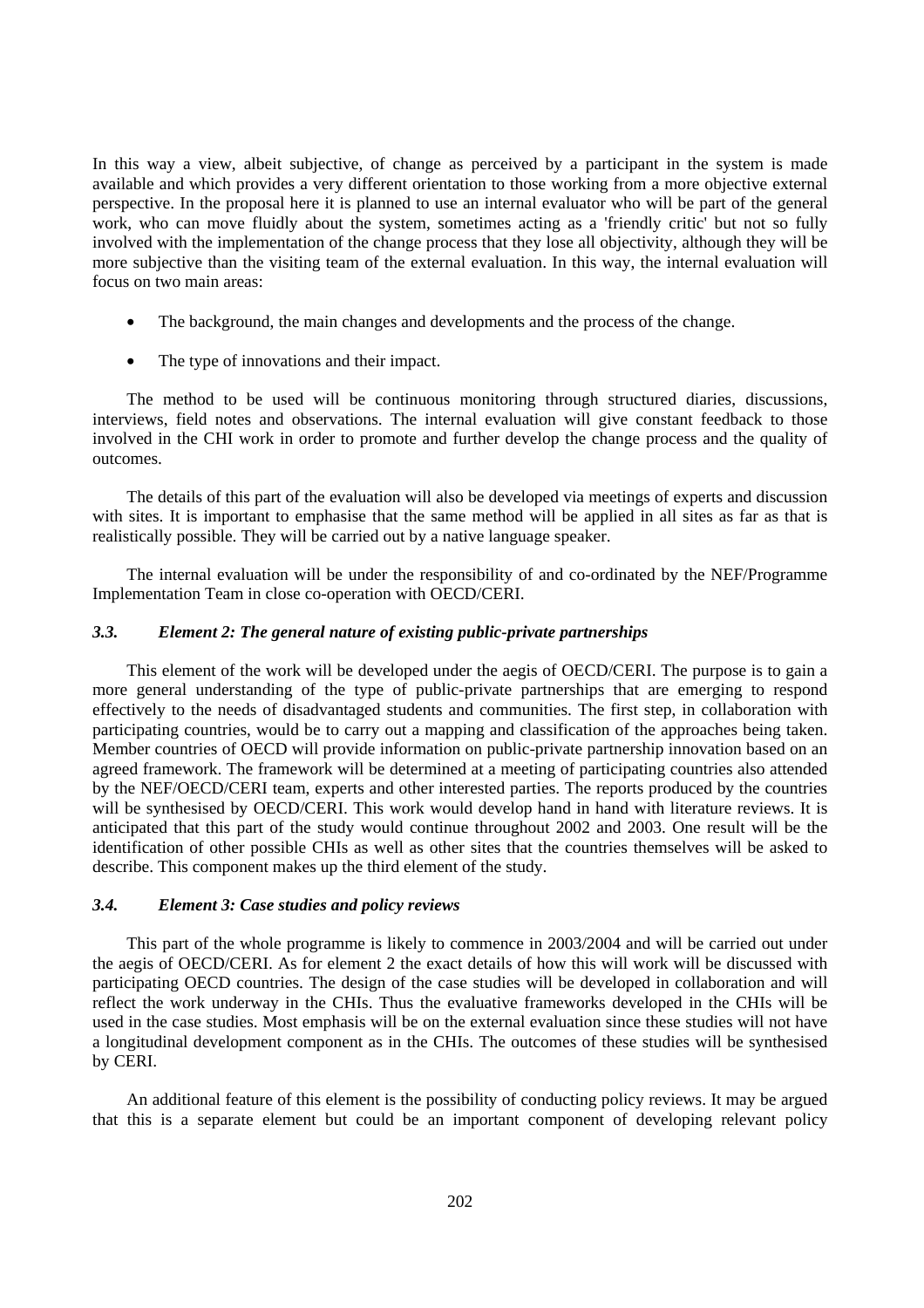frameworks for at risk children and youth which would draw on the partnership approach on the ground and as developed in the NEF/OECD/CERI collaboration.

The exact details of how this will work, will be developed in discussion with participating countries and the programme team and other interested parties and the organisation and reporting will be the responsibility of the CERI secretariat.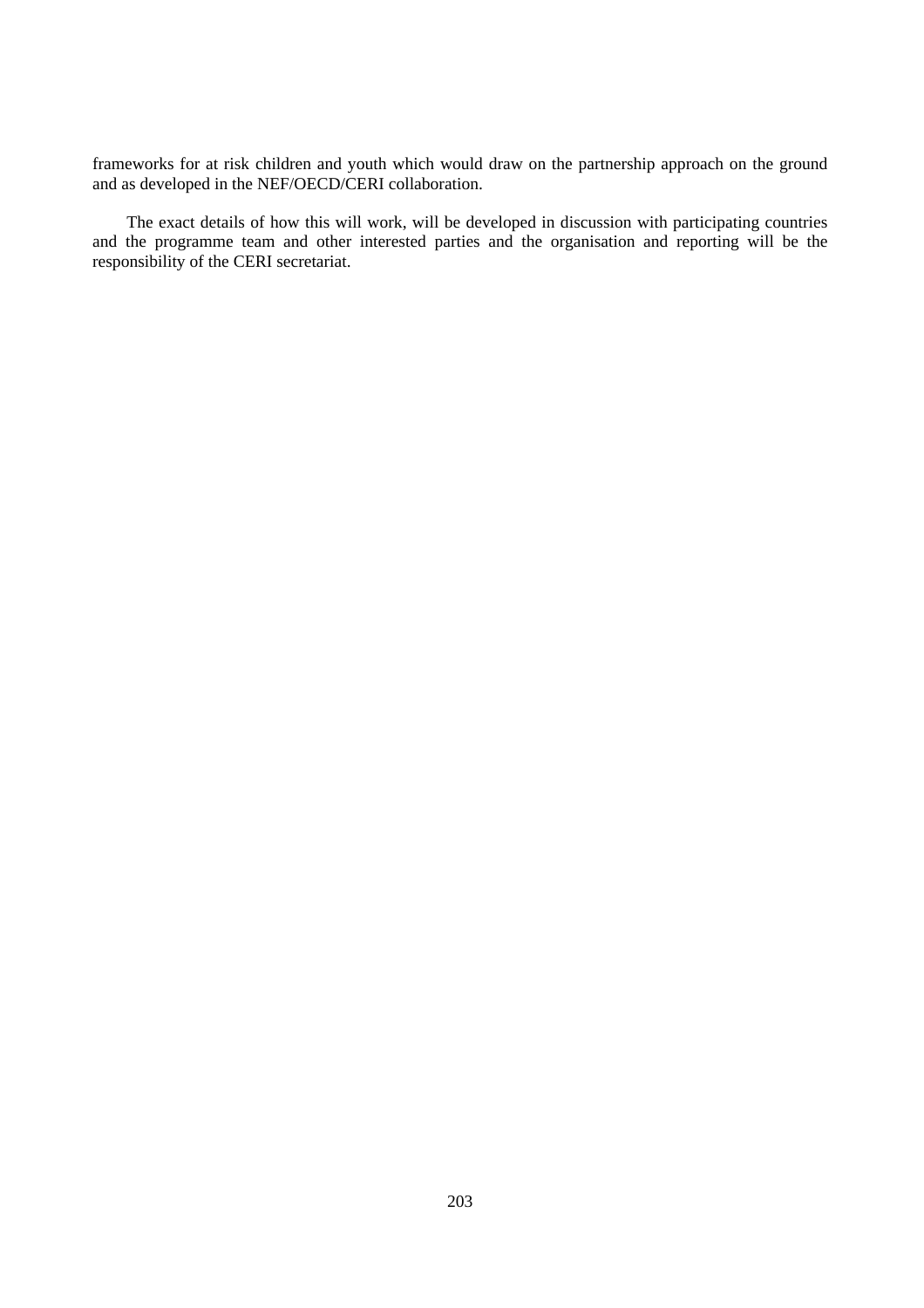## **YOUTH EMPOWERMENT PARTNERSHIP PROGRAMME**

## **OUTLINE OF OCED/CERI/NEF COLLABORATION AND YEPP EVALUATION PLAN: 2003- 2005***(DRAFT: 02-01-03)*

Project:

Promoting Partnerships for Inclusion: Developing and Evaluating Cross-Sectoral Partnerships and Community-based Approaches for Students at Risk (or YEPP)

Sponsors:

Organisation for Economic Co-operation and Development (OECD) Centre for Educational Research and Innovation (CERI) and the Network of European Foundations for Innovative Co-operation (NEF)

January 2, 2003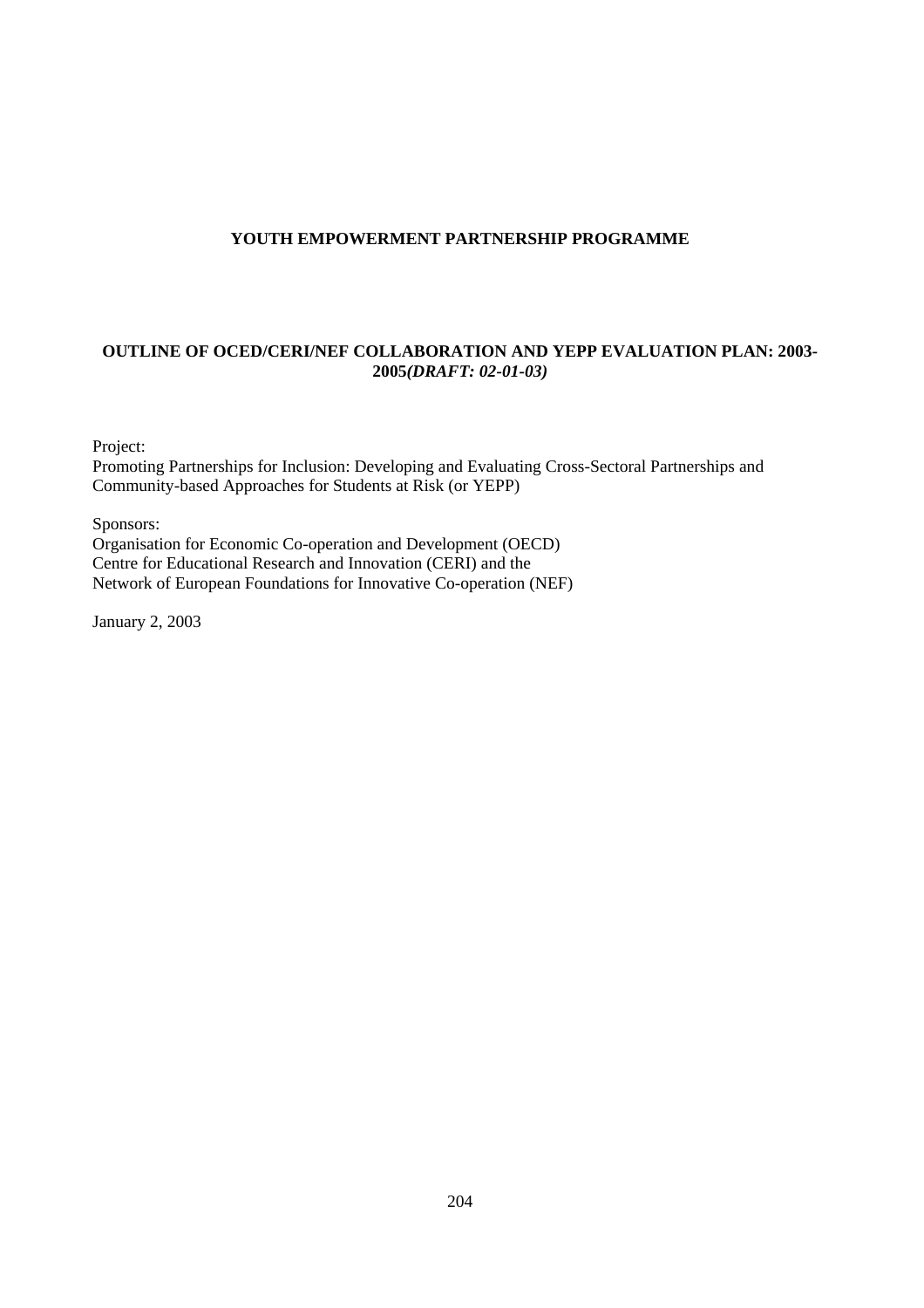#### **Background**

The OECD/CERI and NEF have undertaken a major project to develop and evaluate collaboration/partnership models designed to strengthen the development of human and social capital with particular attention to economically depressed communities. In both the research and public policy literature, the development of cross-sectoral partnerships is frequently recommended as a primary vehicle for building communities, promoting equitable education and working life outcomes for all youth, responding to expanded diversity and maintaining quality. Strengthening links between community and educational institutions is a key element in the process of promoting social values, citizenship and strengthening social cohesion.

Launched by OECD in 2001, the "Promoting Partnerships for Inclusion" Project has 4 main objectives:

- To develop a knowledge base of current community-based innovative partnerships. This will include in particular international reviews of the literature, gathering of information and analysis on how innovations have been evaluated and linked to student outcomes.
- To determine in what ways new forms of partnership, within and between the public and private sectors, are emerging and their impacts on disadvantaged students. Once the components and practices of effective partnerships are identified, a strategy will be developed for benchmarking, transferring, and evaluating innovative partnership practices in cross-cultural settings.
- To analyse the information for policy development.
- To disseminate the results, including examples of best practice.

The Youth Empowerment Partnership Programme (YEPP), which is the centrepiece of the Partnerships for Inclusion Project, is designed as a collaborative venture between the Organisation for Economic Co-operation and Development (OECD) Centre for Educational Research and Innovation (CERI) and the Network of European Foundations for Innovative Co-operation (NEF). This collaboration provides the opportunity to develop a pro-active forum bringing together European and North American foundations and the public sector, in a long-term co-operation.

The purpose is to maximise investments in policy and practice aimed at developing sustainable strategies to address problems being experienced by children and youth in their communities that are liable to stultify their development and have the potential of leading to social exclusion. In addition, the collaboration will work with NGOs and the private sector, as well as other concerned parties, in promoting and implementing innovations.

This arrangement represents a unique opportunity to develop a co-ordinated approach across the sectors involved to attack the self-evident problems that exist in our societies for children and youth (elaborated fully in Krüger, Picht *et al*, 2001) and, at the same time, to understand the nature of the problems and some solutions more completely. The involvement of the various sectors provides for many perspectives to be incorporated in developing successful approaches and very importantly in establishing their sustainability.

In the US, Canada, and other developed nations, the complex challenges associated with providing improved educational opportunities for at-risk children and youth are well documented in the research literature (Wang, Reynolds, & Walberg, 1988). Recently, long-term longitudinal studies in urban centres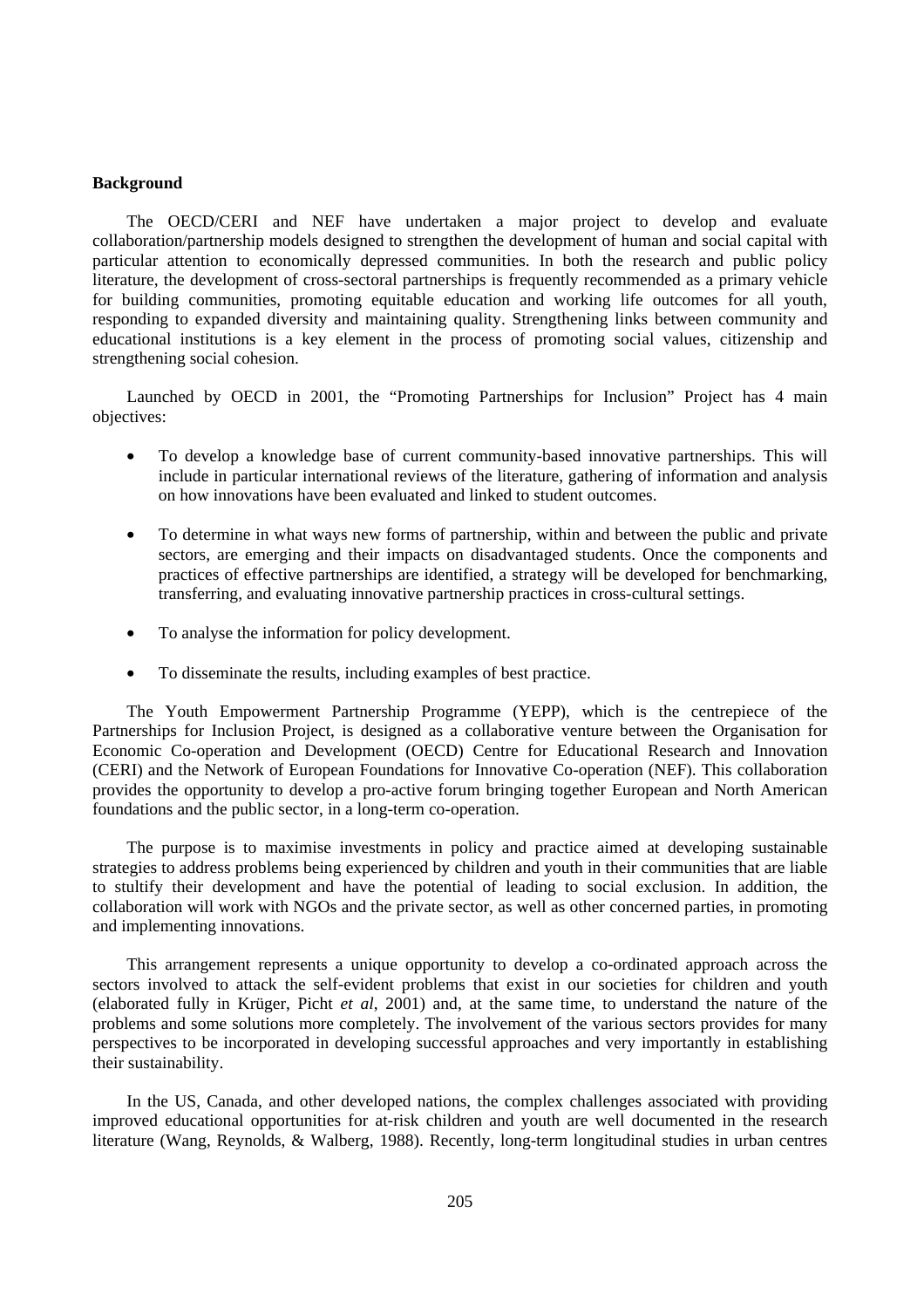have revealed that preschool participants, when compared to non-participants and following adjustments for covarying factors, had higher rates of high school completion, more years of education, and lower juvenile arrest and violent crime arrest rates (Reynolds and others, 2001). Other longitudinal studies of school achievement (Lee and Smith, 2001) have revealed that in middle and high schools where parents are active volunteers and a collective responsibility for student learning exists, achievement is significantly higher for students, and substantially higher for at-risk youth. Several recent educational reform policy initiatives (e.g., the No Child Left Behind Act of 2002 and 21<sup>st</sup> Century Community Learning Center Program) launched by the U.S. Department of Education contain many of the elements of cross-sectoral partnerships (i.e., early education intervention, extensive partnerships with parents, community-based afterschool programs, etc) featured in the YEPP/CHI programmes described above. While many of the YEPP partnerships are designed with research-based practices in mind that bring together public, private, and independent sector partners, there is limited program evaluation evidence available describing the extent to which these highly integrated programs are effective in the short term or long run. Thus, the YEPP partnership programme provides a rich opportunity to examine "what works" in a community context, and to generate valuable lessons for policy and community leadership aimed at improving the economic and cultural life of economically disadvantaged youth.

Careful and systematic evaluation of the YEPP programmes can and must reflect a scientifically based approach to building knowledge about effective community development practices and policies. To date, much of the literature on promising practices in cross-sectoral programmes serving at-risk children and youth contains, at best, some descriptive information. Generally, these descriptions convey the local need for particular programs (e.g., youth centres, tutoring programmes, or entrepreneurship training) and limited summaries of the facilities, services and/or staff provided. To strengthen program implementation and accountability to the funders, systematic evaluation of the YEPP programmes must: (a) engage the local partners in assessing and reflecting on the programs, (b) examine changes that occur over time to the participants and among and within the partner organizations, and (c) provide evidence-based insights about the connections between program components, policies, and outcomes. The core standards for scientific research in education (Shavelson and Towne, 2002) notwithstanding, systematic evaluation of community development initiatives can add to the theoretical understanding about the sociology and politics of change in communal context. Additionally, a number of comprehensive community development initiatives in the U.S. have begun to posit and provisionally test program theories that offer and elaborate explanations about the relationships among outcomes, policies, and program components (Reynolds, 1998; Weiss, 1995).

The current knowledge base regarding community development initiatives is grounded largely in the U.S. experience. Since 1992, the Roundtable on Comprehensive Community Initiatives for Children and Families has served as a forum and clearinghouse for documenting and supporting the emerging systemic efforts to revitalize urban and other economically distressed communities. In 1995 the Steering Committee on Evaluation was formed to assist local implementers and policymakers in understanding the challenges confronted and lessons learned from such ambitious programs as Model Cities and Community Action Programs. Two book-length volumes of research and evaluation studies have published, however to date only U.S. community initiatives have been studied.

Further, the close working arrangement between OECD/CERI and NEF opens the way for a dissemination programme that can capitalise on the resources that exist within the various agencies involved and which can impact on different elements of the system and in different ways than would be the case if the parties involved were working alone. As with other aspects of the work, dissemination plans will be jointly developed and agreed by the co-ordinating team as the programme progresses. It is anticipated that both parties will be committed to this component of the work in terms of producing publications, developing internet sites, arranging conferences, *etc*.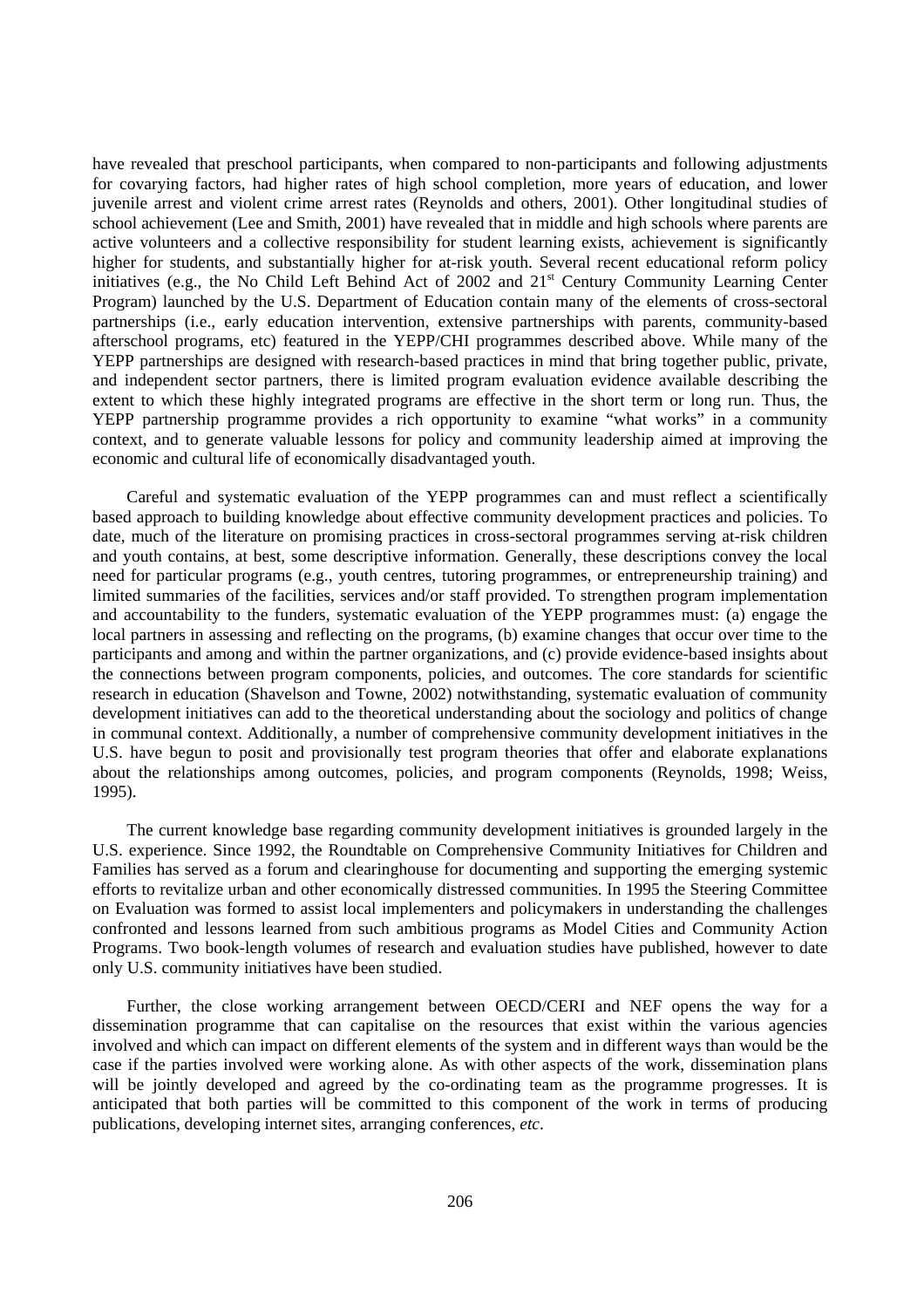This close working arrangement has already led to representatives of the two organisations attending each other's planning meetings and to the joint preparation of the operational proposals. This co-operation has occurred not only in the development of the evaluation plan but also in the construction of the dimensions of the overall project intended to meet the research needs of both partners. In this way, a balance between policy and practical matters and responsibilities has been established leading to the following programme description.

#### **Public-Private-Independent Sector Partnerships Programme: The Three Components**

The main thrust of the programme is to identify public-private-independent sector partnerships that are providing effective provision to support disadvantaged children and young people and their communities. Once identified, a major goal of the study is to describe, evaluate and disseminate information about the partnerships themselves and the nature of the innovations. The programme falls naturally into three elements that will run in parallel. Furthermore, the schemata, around which the work identified in 1, 2 and 3 below will be determined and described, will be developed by the OECD/CERI/NEF team, in concert with representatives of participating countries and independent experts and other interested parties.

## *Element 1: Centres of High Intensity*

Partnerships will be operating in what have become known by the YEPP development team as Centres of High Intensity (CHIs).

"CHIs are sites in urban or rural areas, which have a crucial need to re-establish social cohesion for the benefit of young people and the communities. In these sites aspects of youth and community development are already being addressed with a variety of intervention strategies by the public, private and independent sectors but at the same time the need for a more complex strategy can be identified."<sup>44</sup>

The five initial sites selected by YEPP include: Antwerp (Belgium), Kristinestad (Finland), Lille (France), Mannheim (Germany) and Tuzla (Bosnia Herzegovina). Further contacts are being made by the foundations involved in consultation with CERI in Hungary, Ireland, Italy, Portugal, Spain, United Kingdom and the United States. Based on an assessment of the key challenges and needs as well as on a mapping of the resources and assets of the particular site a local/regional operational plan is developed in co-operation with the YEPP team to initiate joint action and to provide the best support based on a holistic view and multi-sectoral approach aiming at sustainable youth and community development. The operational plans of the initial CHIs focus on contributing towards empowerment of young people and their communities through:

- Supporting education and training, strengthening employability, self-initiative and entrepreneurship.
- Promoting the economic, social and cultural development, including sport.
- Supporting social cohesion.
- Active citizenship and community action.

 $\overline{A}$ 

<sup>44</sup> Krüger, A., Picht, R., *et al* (2001) Youth empowerment and social cohesion: Learning for active citizenship - A European and Trans-Atlantic Co-operation Programme. Monograph.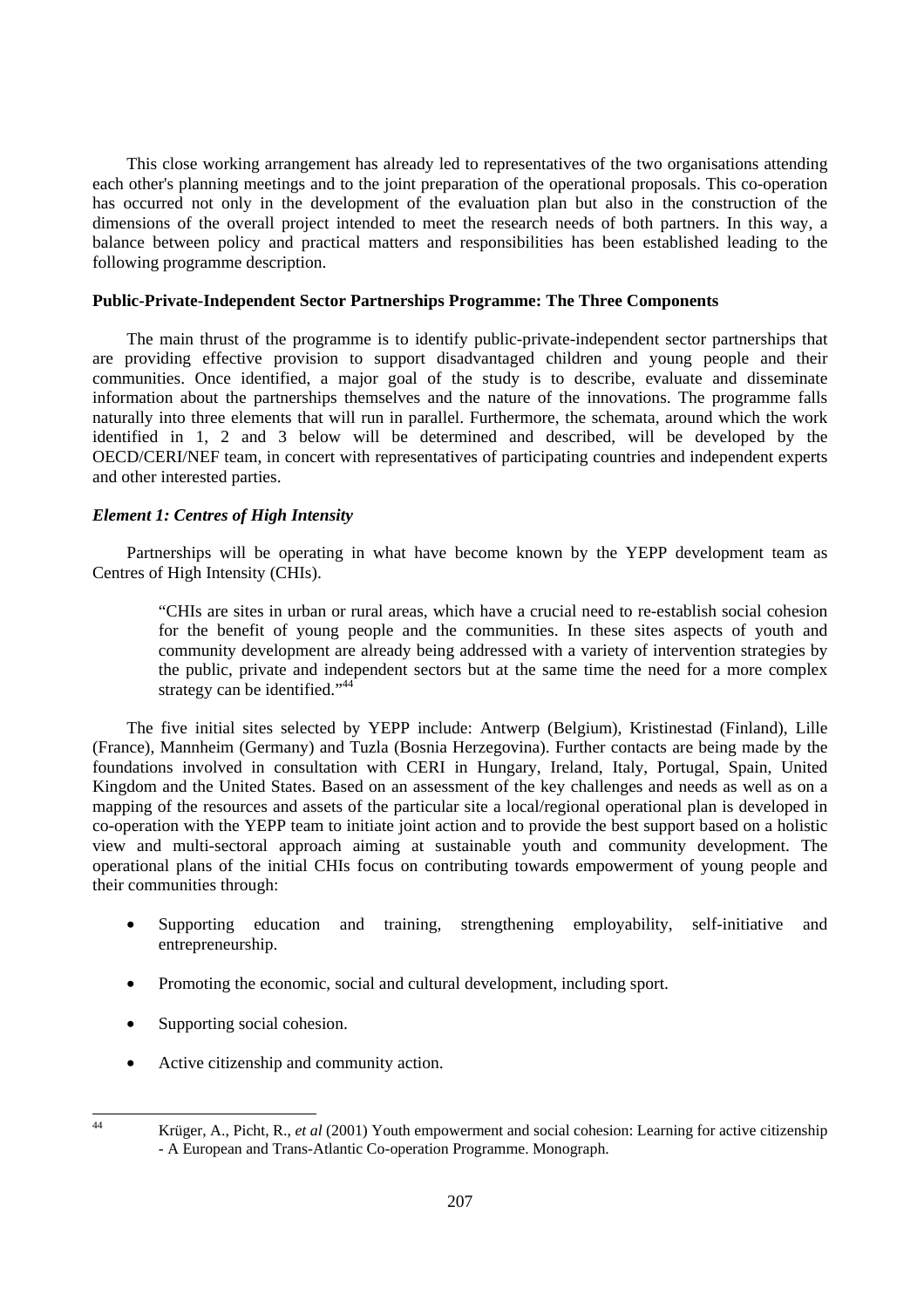The operational definition of the target group of YEPP addresses all children and youth within their communities in the Centres of High Intensity, aged 0–26, although it is not expected that each CHI will necessarily cover the whole age range. The Programme's strategies aim at holistic and preventive interventions in systems and recognise the individual as interlinked with the community at all levels. The youth and community empowerment approach leads to learning and living democracy only when all children and youth, their families and communities are included and receive the support they need taking into account prevailing predictive risk factors, *e.g*., in Tuzla, youth are represented on the local support group.

Besides the local support, YEPP stimulates and provides trans-national dialogue, exchanges and interactive networks of CHIs at all levels.

Initial descriptions of some CHIs and the development of initial operational plans are given elsewhere (Kruger *et al*, 2001).

Under the aegis of NEF, a number of European and North American foundations, are providing support for the development and evaluation of the CHIs over a period of 3-5 years. One section of YEPP receives funding from the European Commission, DG Employment and Social Affairs, focussing on the issue of "Overcoming Fragmentation: New Forms of Partnership in Combating and Preventing Social Exclusion".

The evaluation of the CHIs will be conducted under the OECD/CERI/NEF accord. Methods proposed are elaborated in later sections.

#### *Element 2: The General Nature of Existing Partnerships*

Under the aegis of OECD /CERI, a general overview of existing public-private-independent partnerships, focused on children and youth living in particularly disadvantaged areas in OECD and collaborating countries, will be carried out. This study will aim to identify and describe types of partnerships that have evolved and their impact on children and youth in various social policy areas such as education, employment and health. On September 23-24, 2002 a meeting was conducted at OECD /CERI in Paris in which representatives from 17 countries reviewed the project and planned a resource mapping activity focused on identifying and describing a small number of CHI-like partnerships or initiatives in their countries. This meeting of key OECD country representatives also served to introduce the YEPP partnership programme design and discuss it's potential implementation in prospective countries seeking to develop new arrangements for serving at-risk children and youth.

Under the leadership of the OECD Project Leader, a team of international experts will undertake a comprehensive review and synthesis of the literature on cross sector partnerships. The goal of the review is to discover "what works" in practices, policies, and capacity building strategies from existing empiricallybased studies and from rigorous program evaluations, such as those using random assignment (Gueron, 2002). Several fields and existing literatures inform the design of the YEPP partnerships, as well as the internal and external evaluation and accountability system. This review and synthesis, which will be compiled by an international team of experts, will draw heavily on studies in child and youth development, job training, economic development, teaching and learning, and early education from OECD countries in Europe, the Americas and Canada, Scandinavia, and the Far East.

#### *Element 3: Case Studies and Policy Reviews*

Under the aegis of OECD/CERI further case studies, complementing the CHIs, will be completed possibly in the context of more general policy reviews related to at risk or disadvantaged children and youth in countries showing especial interest.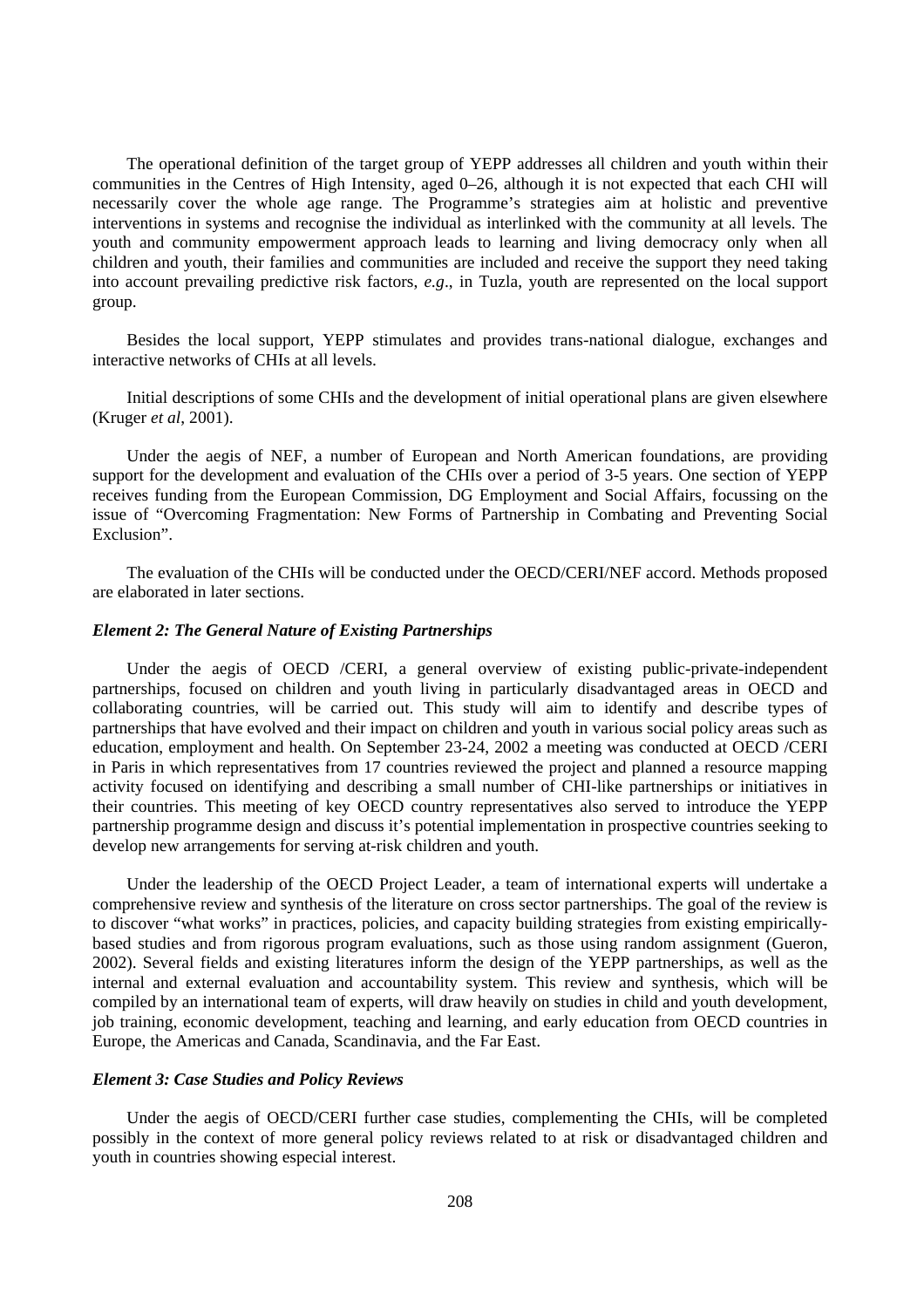#### **Evaluation Design for the YEPP Programme**

The elements and characteristics of the YEPP program are complex and, thus, add to the challenges that an evaluation plan must confront. In reviewing the features of comprehensive community initiatives and the associated evaluation difficulties, Kubisch and colleagues (1995) noted the following program design/feature-evaluation interation issues:

- Horizontal complexity. They work across multiple sectors (social, economic, physical, political and others) simultaneously and aim for synergy among them.
- Vertical complexity. They aim for change at the individual, family, community, organizational, and systems levels.
- Community building. They aim for strengthened community capacity, enhanced social capital, an empowered neighborhood and similar outcomes.
- Contextual issues. They aim to incorporate external political, economic and other conditions into their framework even though they may have little power to affect them.
- Community responsiveness and flexibility over time. They are designed to be communityspecific and to evolve in response to the dynamics of the neighborhood and the lessons being learned by the initiative.
- Community saturation. They aim to reach all members of a community, and therefore individual residents cannot be randomly assigned to treatment and control groups for the purposes of assessing the CCI's impact; finding equivalent comparison communities is also not feasible.

The YEPP program design extends the model of comprehensive community initiatives in two distinct ways. First, an internal evaluation/participatory action research component engages a local researcher and members of the local support group in compiling formative implementation and evaluation data. Acting as a "critical friend", the local researcher's input strengthens the community capacity for evaluation, informed data-based analysis, and reflection. The local action research guide provides procedures, resources and tools (such as surveys and analysis spreadsheets) that program implementers generally lack either the expertise or the time to develop and use. Second, the YEPP partnership programme operates in a global context, and provides for exchange visits among staff and partners in each CHI with a focus on documenting and benchmarking promising youth empowerment/community building practices. By examining the dramatic contrasts in policies, cultural and economic conditions across YEPP/CHI sites, the partners and staff from a particular site gain new perspectives on the possibilities for changes in policies and new sectoral collaborations that others have argued are beyond their ability to affect. Both the YEPP program framework and evaluation design offer some valuable opportunities to expand the knowledge base of effective community development practices.

Before launching into a discussion of the YEPP evaluation design, it is important to ask: why is good evaluation important in the development of cross-sectoral partnerships focused on community and youth development? Three reasons are readily apparent—to guide implementation, to assure accountability and sustain investment, and to build a solid understanding of how these partnerships work -- the lessons learned for policymakers and other interested parties.

All program leaders need and use information on implementation, outcomes, and various issues or challenges that arise during the course of a new program. Since most of these programs are spawned from new efforts and involve staff and agencies from different backgrounds (education, social welfare,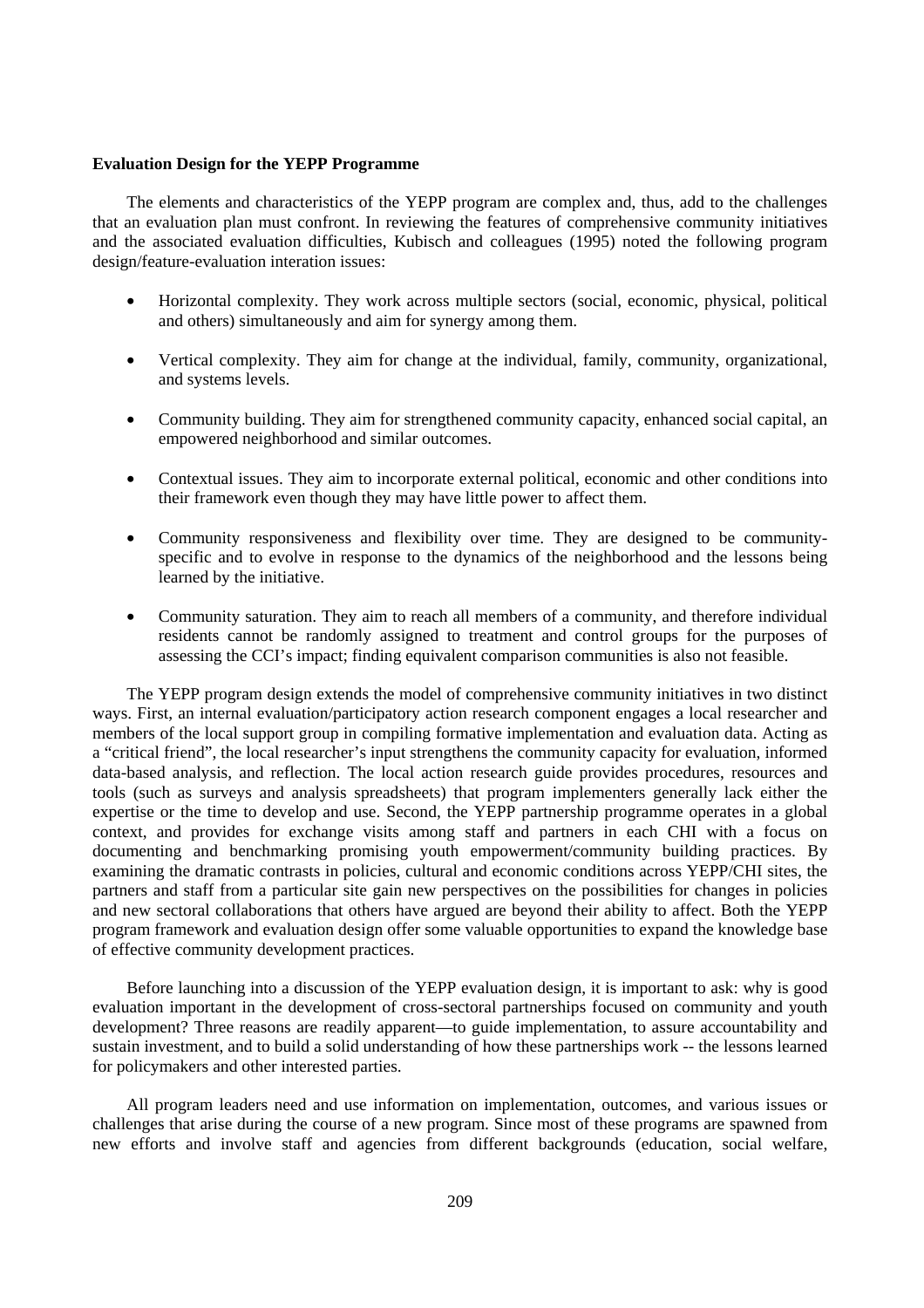employment and labour), it is important to obtain data that can lead to mid-course corrections, the addition of needed services, and to aide in making management and budgetary or fiscal decisions. Since each community is highly idiosyncratic, the development and systematic use of formative evaluation measures is crucial to effective management and leadership.

Since many of these programs operate with a substantial investment by the public sector, they are committed to using open and democratic processes, such as competitive funding proposals and progress reports to funders and the public, as well as obtaining meaningful results. As public funding for education and domestic social programs has declined in most developed nations recently, the commitment to accountability for funds has risen. The nature and extent of the results obtained from public investments on the implementation and increasingly on the outcomes front—are especially critical. Demonstrating results is increasingly important for private sector partners and foundations as well.

Finally, good evaluations can contribute to the storehouse of information describing how and why programs are effective. Carefully designed evaluations can assist in determining whether or not certain program components (such early language literacy programs for children and mothers) are associated with positive short-term changes (such as family participation in parent-teacher conferences or parents reading to children at home) or long-run outcomes (such as changes in school attendance and educational attainment rates). On a broader scale and conducted over a longitudinal time frame, quality evaluation data make it possible to determine the role of YEPP and other comprehensive community initiatives in building social capital, strengthening intercultural relations, reducing poverty, enhancing economic development, and generating other infra-structural changes.

There are a number of challenges that a programme of this sort presents particularly in regard to meeting different requirements of the public and private sectors. For instance, public sector interest would emphasise policy formation while the private sector may be more concerned with the direct impact on the individual and how their interventions and particular investments are working. Although these two aims are not incompatible, the different sectors require that different data demands be met, and this implies the use of a range of evaluation methods, which in this paper we classify under two headings of external and internal evaluation and which is a concept developed jointly by the OECD/CERI/NEF team.

## *YEPP: A Theory of Change Focused Evaluation*

As suggested earlier, the YEPP is a cross-sectoral, community-based partnership initiative<sup>45</sup> designed to strengthen links between the public, independent, and private agencies and organizations to promote social values and citizenship and strengthen social cohesion. With resources provided by private foundations and substantial matching commitments from public and private sector partners, the central focus of YEPP is improving the outcomes and enlarging capacities for action in economically distressed communities. The main target group is "youth between ages 0–26 who are at-risk of being socially excluded. The elements of YEPP embrace a theory of social change and community integration that requires active participation by and resources from agencies and organizations in three sectors—public, private, and independent.

In structuring the evaluation design, the YEPP program change theory is linked directly to Stufflebeam's theory of program evaluation, which focuses on examining the contexts, inputs, processes, and products for making informed judgements about the program.

 $45\,$ 

<sup>45.</sup> The common and specific features of YEPP are described in the YEPP Local Researchers' Manual.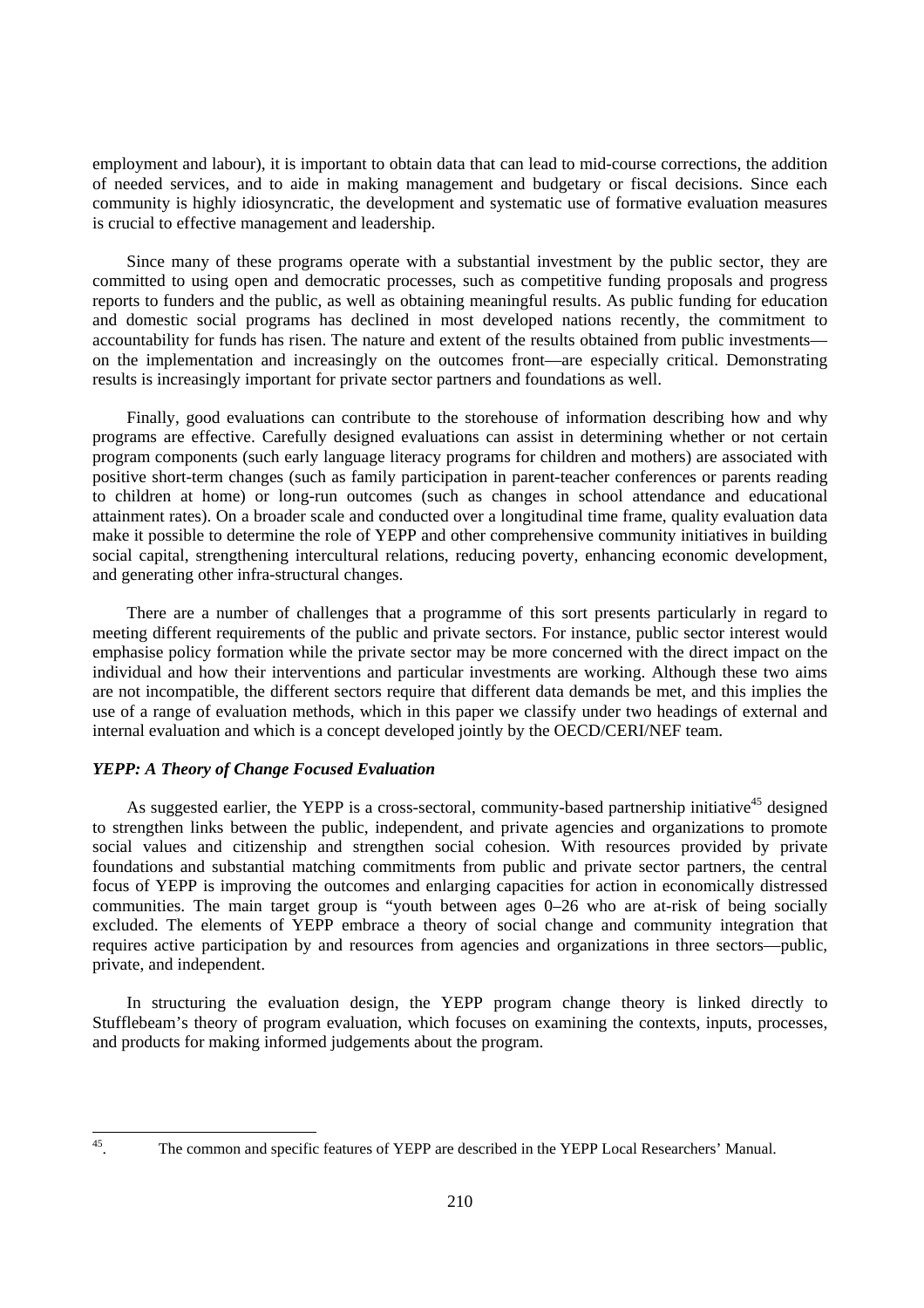## Figure 1. **YEPP Theory of Change**

| <b>Component</b> | <b>Definition or Assumption</b>                                                                                                                                                                                                                                                          |
|------------------|------------------------------------------------------------------------------------------------------------------------------------------------------------------------------------------------------------------------------------------------------------------------------------------|
| Contexts         | Change in communities with deep economic and<br>culture challenges occurs when concentrated<br>resources are coordinated strategically to create<br>interventions<br>positive<br>that<br>empower<br>youth.<br>Communities in which this occurs are known as<br>Centres of high intensity |
| Inputs           | Substantial resource commitments made previously<br>by partners from multiple sectors.                                                                                                                                                                                                   |
|                  | Sharing cross-national perspectives and experiences<br>can inform and initiate meaningful changes in<br>practice and policy.                                                                                                                                                             |
|                  | In each CHI, some community partners have<br>collaborated previously and a level of common<br>interest and mutual trust has been established.                                                                                                                                            |
| Processes        | Extensive partnerships and new ways of delivering<br>services and programs are required to affect<br>meaningful change.                                                                                                                                                                  |
|                  | Local support groups representing the partners are<br>instrumental to developing local program goals and<br>managing operational plans.                                                                                                                                                  |
|                  | A semi-autonomous local evaluator can compile<br>and disseminate useful progress and implementation<br>data and act a "critical friend".                                                                                                                                                 |
|                  | An external evaluation process enhances<br>the<br>objectivity of and accountability for results, and<br>provides a cross-site comparative perspective.                                                                                                                                   |
|                  | A common evaluation design is applied in all sites.                                                                                                                                                                                                                                      |
| Products         | The personal, economic, social, and cultural<br>empowerment of children and youth (ages 0-25) in<br>economically disadvantaged communities is the<br>primary outcome measure.                                                                                                            |
|                  | The empowerment of communities as reflected in<br>the use of cross-sectoral partnerships to address<br>other pressing social and cultural issues is a second<br>major desirable outcome.                                                                                                 |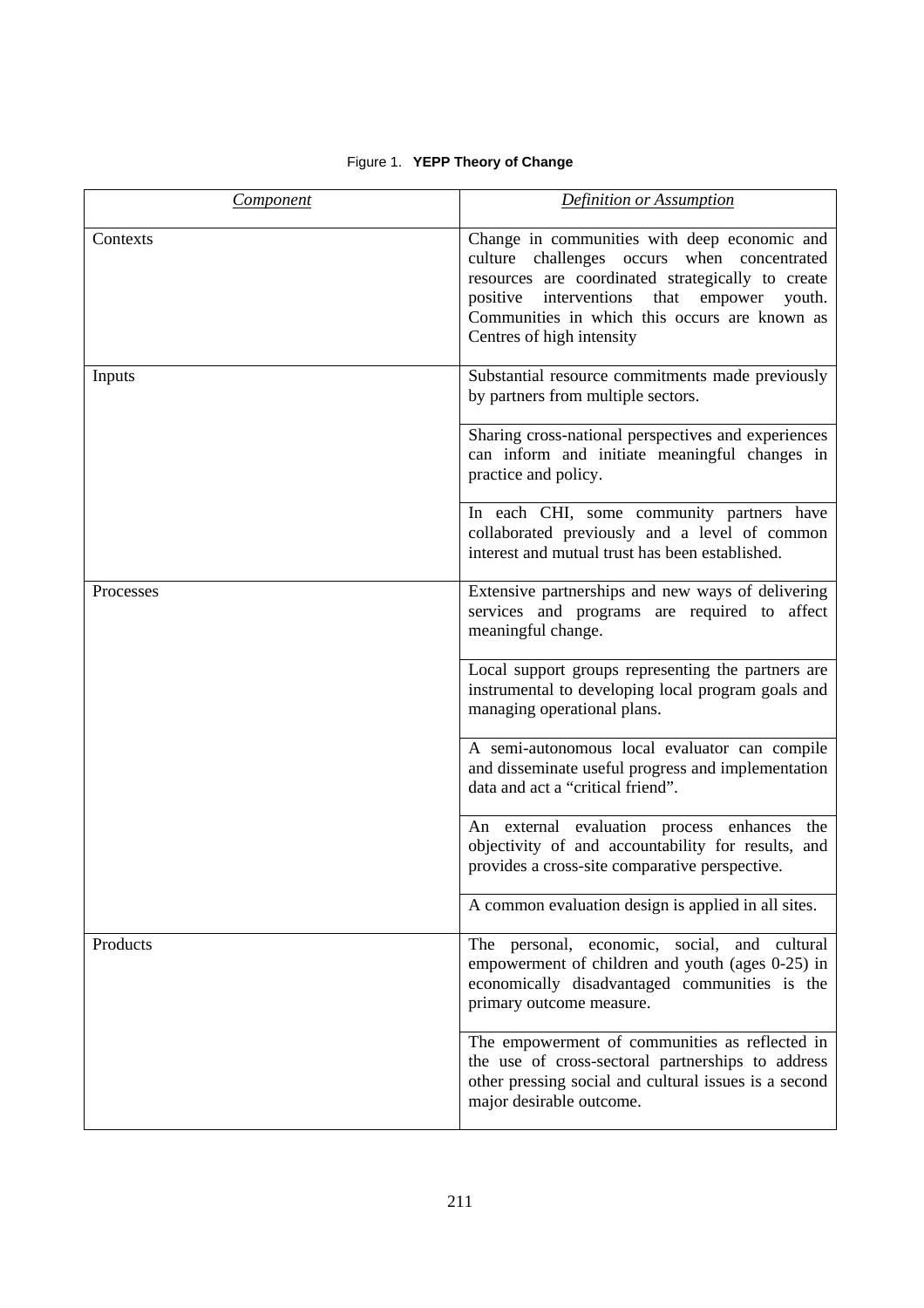In the program theory evaluation literature, three criteria are important for judging the quality of a theory of change (Connell and Kubisch, 1998). When program change or innovation theories are used in evaluations they must be: plausible, doable, and testable. The YEPP theory of change is plausible based on studies showing that comprehensive programs treating the "whole person or family" are more effective than social or educational interventions aimed solely at income transfers, reading improvement, child care services, transportation, or job skills. The evidence that YEPP is "doable" resides in the high level of interest shown by several communities, as well as the enthusiasm in these communities for extending previous efforts that focused on collaboration only within a sector or between two sectors. Third, YEPP is a testable by the elaboration of dependent, independent, and intervening variables at various levels.

While YEPP is committed to measuring the implementation and testing the impact of the intervention, we are mindful of the major limitations that Weiss (1995) has pointed out:

#### *Problems of Measurement*

Once consensual theories of change are in place, evaluators have to develop techniques for measuring the extent to which each step has taken place. Have agencies adapted their procedures in ways that enable them to function in a multi-agency system? Have practitioners reinterpreted their roles to be advocates for clients rather than enforcers of agency rules? Some of the mini-steps in the theories of change will be easy to measure, but some--like these--are complicated and pose measurement problems. Whether they will all lend themselves to quantitative measurement is not clear. My hunch is that some will and some will not.

Whether exclusively quantitative measurement is desirable is also not clear. To the extent that theorybased evaluation represents a search "for precise and decomposable causal structures" (Rockman 1994, 148) through quantitative measurement and statistical analysis, it may be taking too positivistic a stance. The logic of qualitative analysis may be more compelling, since it allows not only for rich narrative but also for the modification of causal assumptions as things happen in the field. But since sponsors often find quantitative data more credible than narrative accounts, efforts should probably be made to construct measures of key items.

#### *Problems of Testing Theories*

Under the best conditions of theory, design, and measurement, will it be possible to *test* (that is, to support or disconfirm) theoretical assumptions? It is possible that statements of theories of change will be too general and loosely constructed to allow for clear-cut testing. Data collected may be susceptible to alternative interpretations. Unless statements about the theoretical assumptions of the CCI expressly articulate what is *not* meant, what is *not* assumed, as well as what is, it may be difficult to formulate decision rules about the conditions under which a phase of theory is supported or rejected.

## *Problems of Interpretation*

Even if we should find theories that tend to explain the success of particular initiatives in particular places, it is uncertain how generalizable they will be. Will interventions in another community follow the same logic and bring about the same outcomes? On one level, this is a question of how sufficient the theories are. It is possible that even when available data seem to support a theory, unmeasured conditions and attributes in each local case actually were in part responsible for the success observed. Unless other CCIs reproduce the same (unmeasured and unknown) conditions, they will be unable to reproduce the success. Only with time will enough knowledge accrue to identify all the operative conditions.

On a deeper level, the question involves the generalizability of any theory in the social sciences. Postmodern critics have voiced disquieting doubts on this score. But this subject gets us into deeper waters than we can navigate here.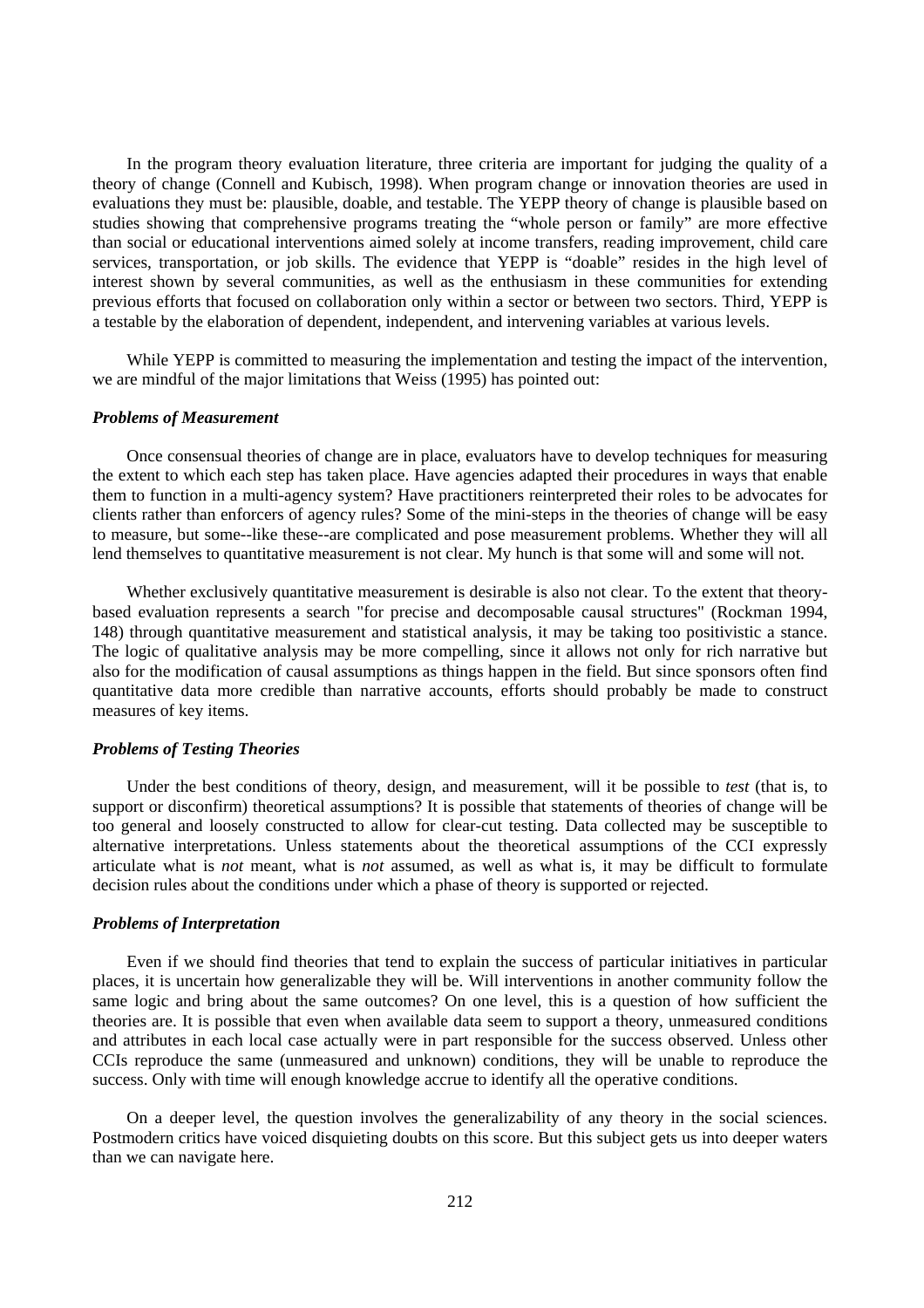## **Conclusion**

For all its potential problems, theory-based evaluation offers hope for greater knowledge than past evaluations have generally produced. I believe that the current comprehensive community initiatives should try out its possibilities. If we are to make progress in aiding children and families, the nation needs to know and understand the effects of major interventions. These initiatives represent a potent opportunity not only to *do* good but, perhaps more important, to *understand* how, when, and why the good is being done. Only with greater understanding of the processes of change will it be possible to build on successes in demonstration communities, to "go to scale" and bring benefits to children and families all over the country.

#### **Evaluation Questions**

Figure 2 describes the common and special evaluation questions addressed in the internal and external evaluation components of YEPP. Also, the topics and variables explored in each phase of the evaluation are described.

|                           | <b>Internal Formative Evaluation</b>  | <b>External Evaluation</b>           |  |  |  |
|---------------------------|---------------------------------------|--------------------------------------|--|--|--|
| Core Questions            | Description<br>of<br>how<br>local     | Cross-site<br>collaboration<br>and   |  |  |  |
|                           | implementation works                  | partnership analysis                 |  |  |  |
|                           | Understanding<br>the<br>of<br>process | Policy influences on cross-sectoral  |  |  |  |
|                           | change                                | partnerships                         |  |  |  |
|                           | Identification of outcomes            | Cross-site empowerment<br>outcome    |  |  |  |
|                           |                                       | documentation and analysis           |  |  |  |
| <b>Critical Variables</b> |                                       |                                      |  |  |  |
| Contexts                  | Core empowerment indicators           | Core empowerment indicators          |  |  |  |
|                           | CHI-specific indicators               | National/local policies              |  |  |  |
|                           | Context descriptions                  | CHI context profile                  |  |  |  |
| Inputs                    | History                               | Verification<br>interviews<br>$\&$   |  |  |  |
|                           |                                       | documentation                        |  |  |  |
|                           | YEPP local infrastructure             | Budget analysis                      |  |  |  |
|                           | Activities and projects               |                                      |  |  |  |
|                           | Donors/resource inputs                |                                      |  |  |  |
|                           | University involvement                |                                      |  |  |  |
| Processes                 | Role/impact of local and non-local    | Extent & quality of collaboration    |  |  |  |
|                           | actors                                |                                      |  |  |  |
|                           | Decision-making processes             | Quality/impact of processes          |  |  |  |
|                           | Participation                         |                                      |  |  |  |
|                           | Co-operation<br>partnership<br>and    |                                      |  |  |  |
|                           | development                           |                                      |  |  |  |
|                           | Project planning/implementation       |                                      |  |  |  |
|                           | <b>Trans-national exchanges</b>       | Quality/impact of changes made       |  |  |  |
| Products                  | Project outcomes/sustainability       |                                      |  |  |  |
|                           | Partnership outcomes/sustainability   | Cross-CHI analysis of part .outcomes |  |  |  |
|                           | <b>Empowerment outcomes</b>           | Changes in empowerment indicators    |  |  |  |
|                           | Promising practices documentation     | Promising practices documentation    |  |  |  |

#### Figure 2. **Core Evaluation Questions and Foci**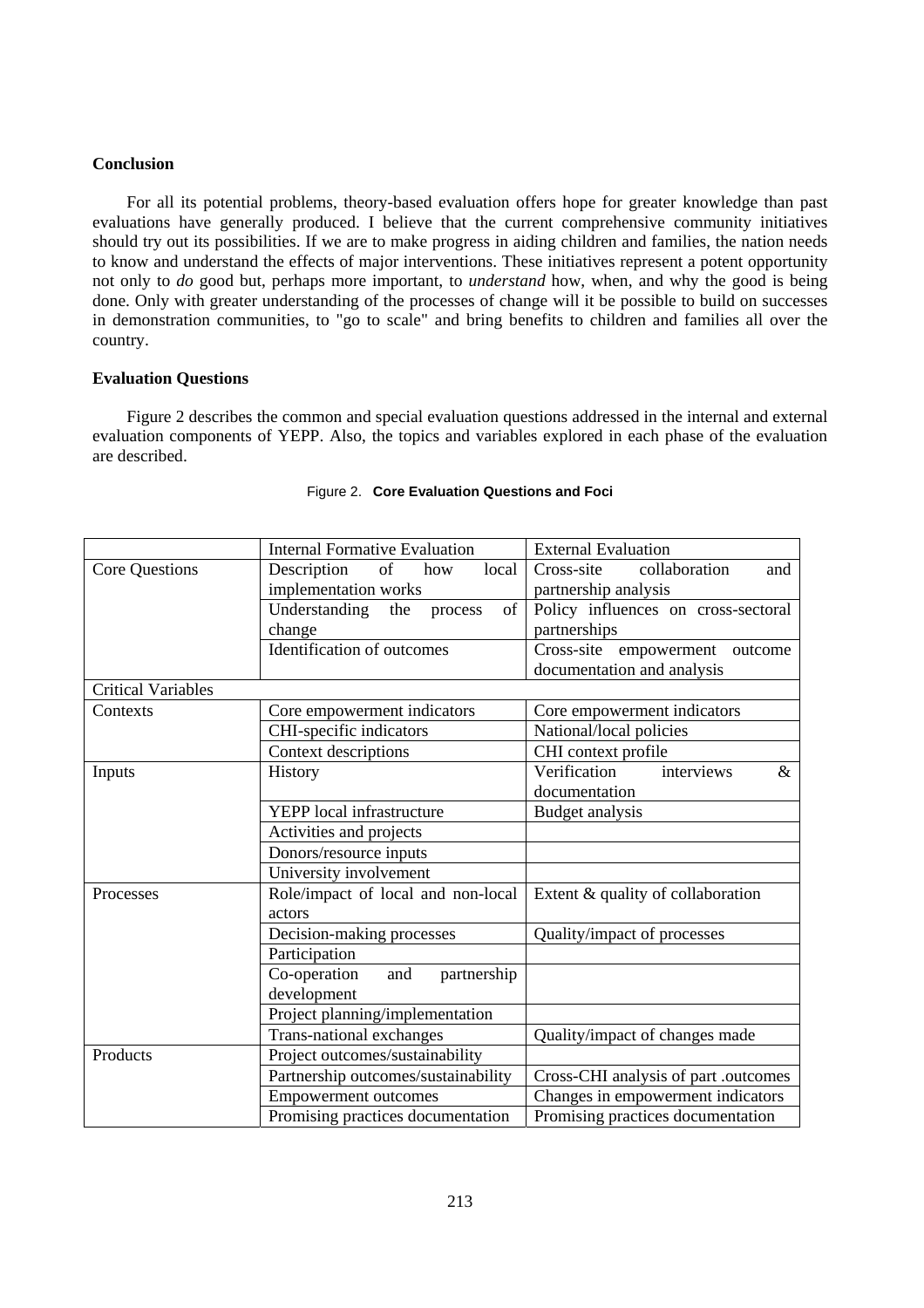External evaluations will be a mixture of quantitative and qualitative measurements carried out by independent experts thus providing more objective data.

Internal evaluations will focus on the processes involved in the development of each CHI and will be carried out by local researchers closely linked with the programme implementation.

In the YEPP status and annual evaluation reports (described below), these two forms of evaluation will be brought together.

## *External Evaluation*

The purpose of the external evaluation of the YEPP is to complement the internal evaluation and to provide an independent review of the YEPP developments in the CHIs and their effectiveness. In particular, the evaluation will focus on the broader policy context in which YEPP is working and on the evolution of the partnerships between public, private, and independent sectors. An external evaluation is required so as to provide the most convincing evidence of the effectiveness of the YEPP work and to assist in developing guidelines for replication in other CHIs.

The major evaluation questions addressed by the external evaluation include:

- What is the nature and extent of policy influences on establishing and implementing local crosssectoral partnerships?
- To what extent and in what ways are changes in empowerment indicators associated with the YEPP initiatives within and across the CHIs?
- Which local partnership practices are considering promising and worthy of replication and further research?
- The areas of focus for the external evaluation are described in Figure 2.

Annually, a team of two external evaluators will visit each CHI. One team member will be a native language speaker while the other, for purposes of continuity, will be a full-time researcher based at CERI. This evaluation will be co-ordinated by OECD/CERI in close collaboration with the NEF/Programme Implementation team.

The on-site CHI visits will last approximately 3-4 days. The Local Coordinator with confer with the External Evaluation team to develop an appropriate schedule of interviews, focus group meetings, and program observations. In-depth interviews will be conducted with a cross section of key stakeholders representing five levels: mandating level (funders, legislators, policymakers, CEOs), strategic level (foundation, business, and state/federal governmental agency leaders), operational level (YEPP Program Support Group, YEPP Program Coordinator), field level (instructors, counselors, youth mentors, project leaders, etc.) and participants (a small, representative sample of participating youth). The External Evaluation Design (see Appendix A) describes the questions and data to be addressed with each stakeholder group. Following each on-site visit, a CHI progress/status report will be drafted and shared with the OECD/CERI and NEF Programme team as well as the local partners.

For each CHI, more detailed criteria identifying successful outcomes will be formulated on the basis of local context description and operational plans developed for each CHI by the local researchers. The core status and empowerment indicators for the YEPP projects (described below) will be developed in consultation with the local support group, as well as the local coordinator and researcher.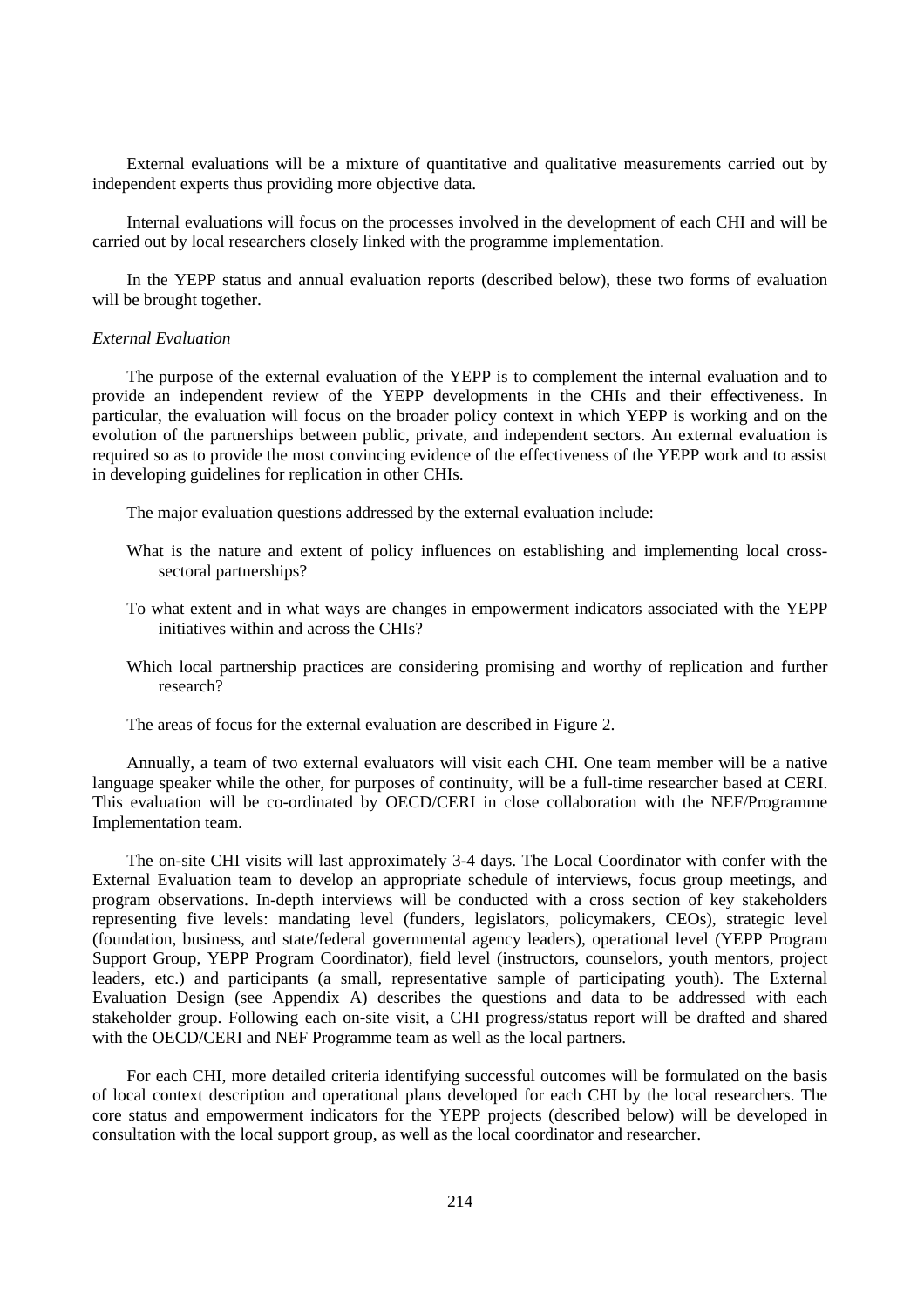#### *Internal Evaluation/Participatory Action Research*

Based on the operational plans within each CHI, arising from the first and second phases of the work described above, YEPP-related actions concerning educational, cultural, economic and social aspects will be taking place. The purpose of internal evaluation is to document and describe the personal and structural changes from the inside by using an action research approach to understand more fully the on-going process of change and the impact of the interventions.

In its strictest form, participatory action research involves using the participants (one or more) in the innovative change process to record their experiences and those of others as the process of change unfolds. In this way a view, albeit subjective, of change as perceived by a participant in the system is made available and which provides a very different orientation to those working from a more objective external perspective. The plan is to use an internal evaluator who will be part of the general work, who can move fluidly about the system, sometimes acting as a 'friendly critic' but not so fully involved with the implementation of the change process that they lose all objectivity, although they will be more subjective than the visiting team of the external evaluation. In this way, the internal evaluation will focus on two main areas:

- The background, the main changes and developments and the process of the change.
- The type of innovations and their impact.

The method to be used will be continuous monitoring through structured diaries, discussions, interviews, field notes and observations. The internal evaluation will give constant feedback to those involved in the CHI work in order to promote and further develop the change process and the quality of outcomes.

A detailed Local Researcher's Manual has been prepared to insure that common questions and procedures are used to guide the data collection and analysis efforts at each site. The part-time Local Researchers have completed a detailed Context Description that characterizes the local constituents and setting from an economic, political, cultural, social affairs, and educational perspective. Each quarter the local researchers provide the OECD/NEF Partners with a status/progress report on the local implementation efforts and the challenges confronting each CHI.

The details of this part of the evaluation will also be developed via meetings of experts and discussion with sites. It is important to emphasise that the same method will be applied in all sites as far as that is realistically possible. They will be carried out by a native language speaker.

The internal evaluation will be under the responsibility of and co-ordinated by the NEF/Programme Implementation Team in close co-operation with OECD/CERI.

The internal and external evaluations are aligned by the elements being examined in each component. While using different framing questions and unique perspectives (i.e., inside and outside the CHI), the internal and external evaluation reports will both examine the contexts, inputs, processes, and products as they relate to the CHIs.

From the early work of the YEPP Programme and CHIs, it is clear that each is beginning to develop or to extend creative and locally powerful innovations, such as the school-centered learning community in Simin Han. In many cases, the CHIs are becoming incubators for new social and cross-sectoral innovations. Both the internal and external evaluation process can assist and extend this knowledge development and diffusion process in important ways. Beginning in Year 2, the external and internal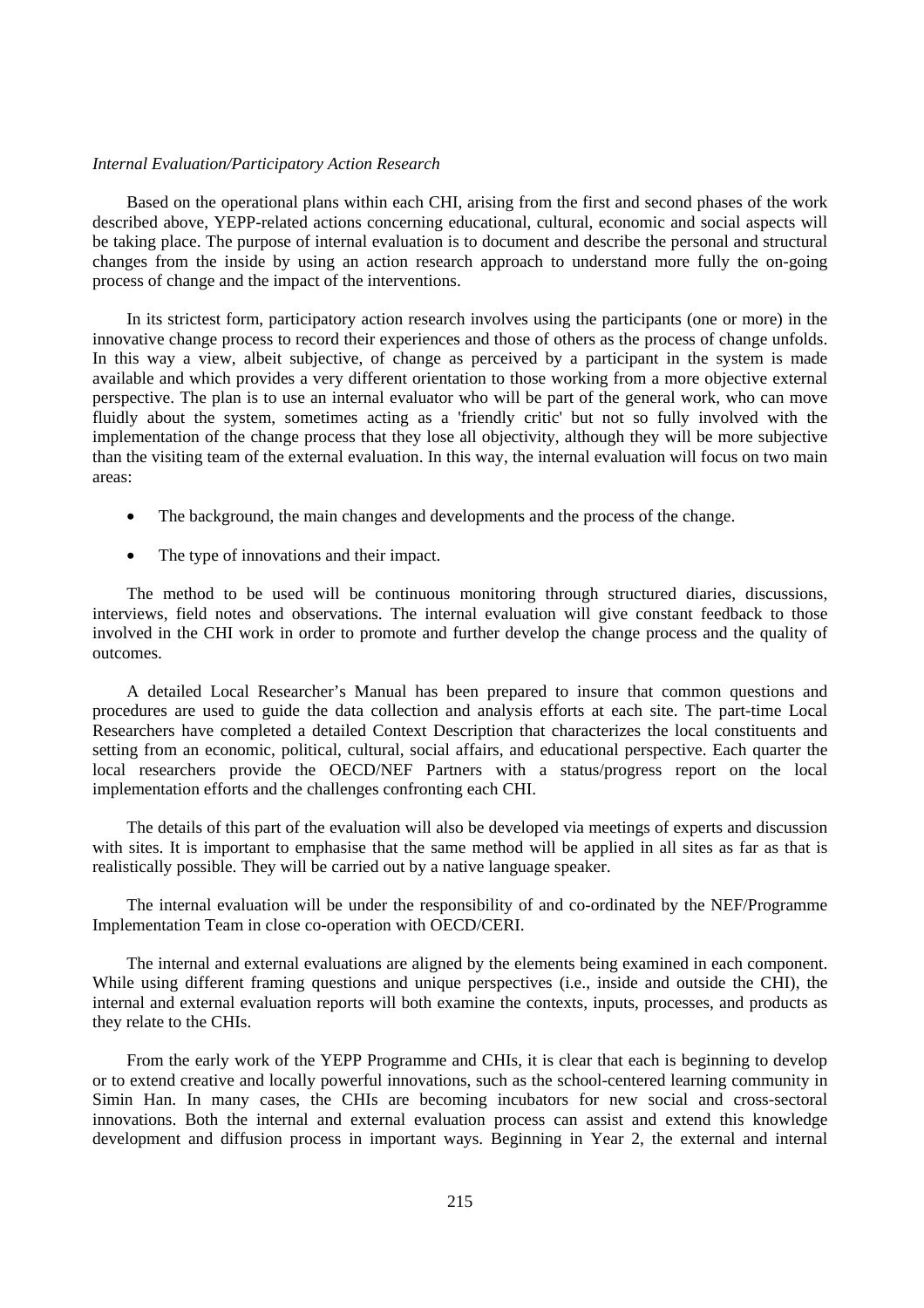evaluation processes will identify and document the features and effectiveness of selected "promising practices." As the local CHI experience and database grows for particular education, youth empowerment, and mentoring innovations, the process and product/impact evaluation activities will document carefully the implementation indicators and impact measures associated with each promising innovation. During the latter stage of Year 2 and the early part of Year 3, the project will train and support YEPP teams from three CHIs interested in examining, documenting, and transferring a particular innovation from another CHI. Developing and pilot testing this "innovation benchmarking and adoption process" will produce several benefits. First, we will learn more about the challenges of moving YEPP innovations across communities and different cultural contexts. Second, each of the three innovation benchmarking and adoption processes will designed with different goals, processes, and outcomes, thus they will be examined as knowledge transfer case studies. The cross case analysis will provide useful insights on "how" promising partnership practices are effectively operationalized in new settings. Finally, and to the extent we can secure long-term funding for the evaluation, we can determine the extent to which innovations, such as community-centered schools or mentor training programs can be replicated with comparable results in different settings and different groups of youth.

#### **Core CHI Status and Empowerment Indicators**

The field test of the YEPP external evaluation revealed a need for a set of core indicators to describe the status of youth employment within and across the CHIs. As Weiss (1995) suggests, sponsors and implementers often look for periodic soundings on how the local program is faring and how much it is accomplishing. Quantitative reports describing the progress toward objectives are often quite useful for documenting and measuring changes, and as reminders for all parties of the primary outcome expectations. Weiss contends that theory-based program evaluations are very compatible with measuring interim markers and long-term outcomes, such as changes in graduation, employment, and voting rates. She cautions that indicators must be carefully and strategically selected with a focus on ensuring that the program intervention relates either directly, or at least indirectly, to the indicator. Weiss suggests that, "Indicators can cover a gamut of community conditions before, during, and after the interventions. Evaluators can collect information on:

- School attendance rates, drop-out rates, graduation rates, scores on standardized tests.
- Infant mortality and low birth-weight rates.
- Unmarried childbearing rates.
- Overall crime rates, auto theft rates, arrests of minors, and other crime statistics.
- Numbers of families receiving Aid to Families with Dependent Children (AFDC); numbers of families moving off welfare in a twelve-month period.
- Unemployment rates for teenagers and adults.
- Numbers of clubs and associations active in the community and average attendance at meetings and events.
- Attendance at religious services.
- Registration and voting rates.
- Numbers of books borrowed from local libraries.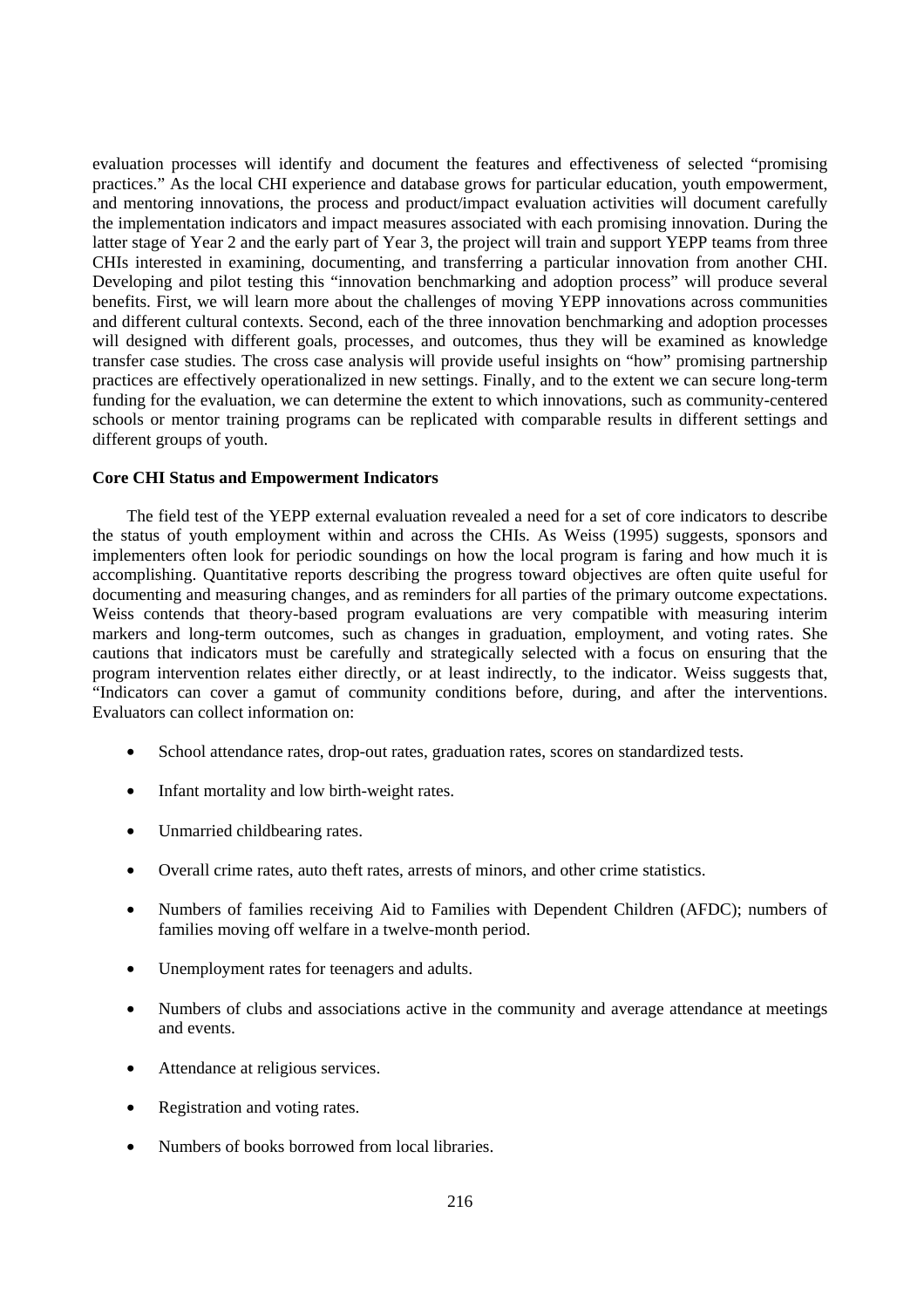• Usage of hospital emergency rooms; and so on."

The field test of the external evaluation process suggested that two groups of indicators were important to the local stakeholders. First, local status indicators will provide an overview of the local economic, social, and cultural context to ensure that the unique aspects of each CHI are described and monitored over the project period. The context descriptions prepared by the local researchers, the field test interviews, and an analysis of several OECD indicators studies suggest the following CHI status indicators are considered important measures of the situation in each CHI before, during, and following the YEPP implementation. Additional status indicators believed to be important in certain CHIs (e.g., percentage of migrant or guest workers, percentage of non-native language speakers) could also be developed and used.

- Status Indicators
	- 1. Per capita income or average net annual salary
	- 2. Gross domestic product
	- 3. GDP per capita
	- 4. Registered unemployment rate
- Percentage of youth (14-24) in population
- Rate of citizen participation in elections
- Number of NGOs in city/region

Second, a set of empowerment indicators are needed to inform and assess local progress toward the primary outcome(s) established for the YEPP. Specific data for these indicators would be compiled from reliable sources for data and statistics over time to illustrate the 5-8 year trends that span the period of YEPP implementation. To provide an additional comparative framework, data for these indicators might be compiled for the canton/region and city as well as for the CHI neighborhood or area.

- Empowerment Indicators
	- 5. Percentage of youth completing primary education
	- 6. Percentage of youth completing secondary education
	- 7. Percentage of youth participating in elections
	- 8. Percentage of youth working and pursuing education
	- 9. Percentage of youth reporting to be alcohol and drug-free
	- 10. Percentage of youth participating in NGOs

These data represent gross measures of trends and outcomes in the CHI and perhaps the surrounding areas. They do not reflect specific changes to or the behaviors of YEPP participants. To illustrate and inform the potential association between the empowerment outcomes and the YEPP programs, two evaluation activities should be undertaken. The local researcher, in collaboration with members of the local support group, should design an annual "status and engagement indicators survey" to be given to all YEPP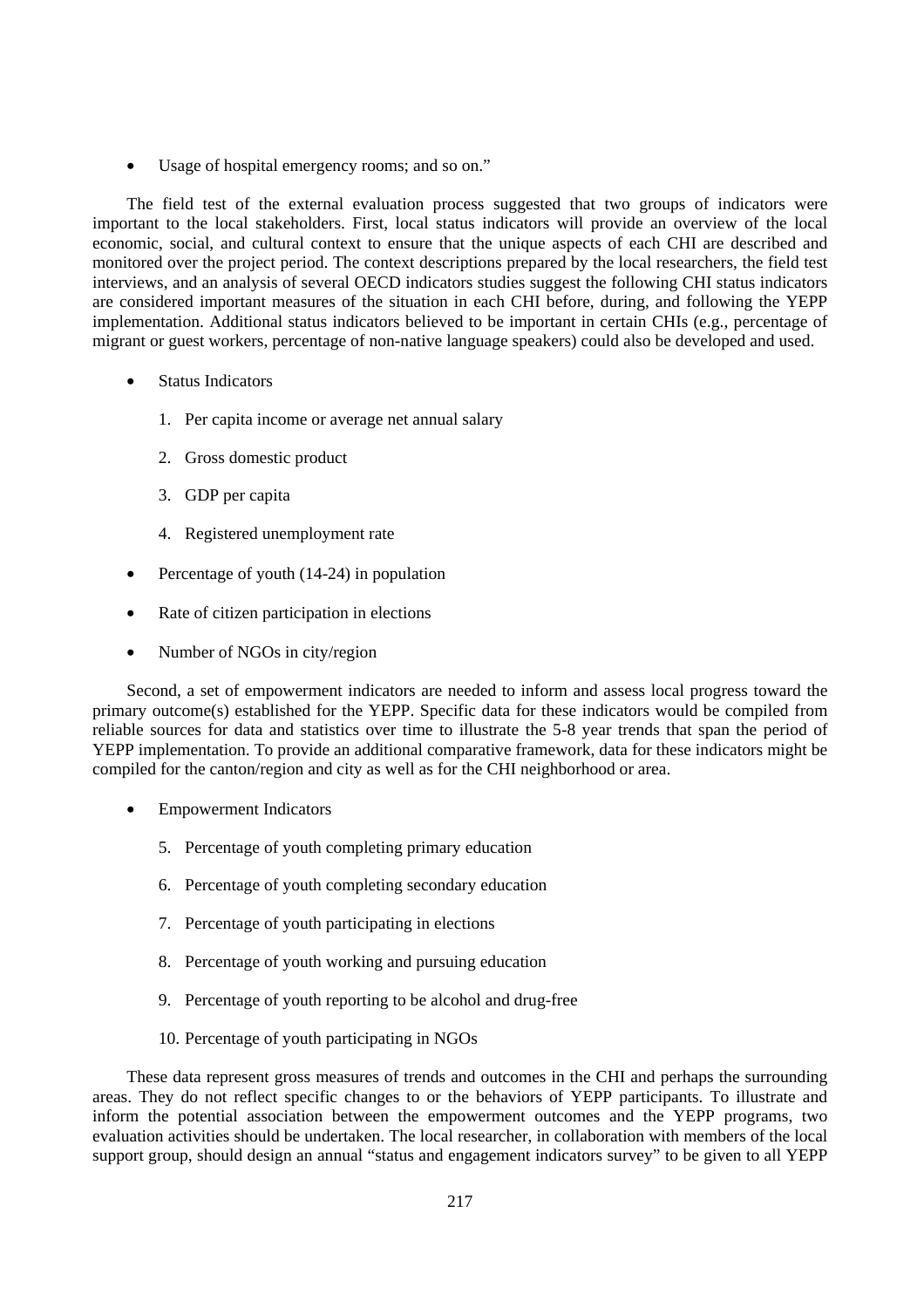participants and their families. Alternatively, this instrument could be used in a series of focus group interviews with small groups of participants and their parents. Conducting case studies of a small but representative sample of 8-12 YEPP participants could also provide useful insights on the YEPP experience and its impact on youth empowerment. Case study participants and their families would be interviewed annually for three years using key questions about their socio-economic status, participation in YEPP projects, and the influence of this participation on employment and education goals, civic and community engagement, and other empowerment outcomes.

The incorporation of participant voices in the local researchers' activities adds several important benefits to the evaluation. First, it provides a rich human, and personal perspective to the data, which will enhance the quality and integrity of the findings. Second, it illustrates for the participants the important role and value of reflection in democratic processes and societies. And third, for the purpose of continuous program improvement, data from participants represents the voice of the primary customer.

### **Products and Related Components**

#### *Annual Evaluation Reports*

At the conclusion of each project year, the data compiled from internal and external evaluations will be presented and summarized in an annual report. The annual reports will update the implementation status of each CHI/YEPP program, including an analysis of the challenges confronting each partnership with particular attention to the national and local policy context.

Since the YEPP/CHI programme is in the early stages of implementation at the 5 initial sites, the 2003 report will focus on findings related to the context and input variables for the YEPP programmes. The 2004 and 2005 reports will address issues and findings related to the processes used in and products (or outcomes) derived from the YEPP programmes, respectively. In each report, the major, emerging policy implications related to cross-sectoral partnership development will be addressed.

The annual evaluation reports will be drafted during a 2-day working meeting held each November, which will include the local researchers, the external evaluation teams, a panel of selected experts, and the YEPP partnership management team. Prior to the meeting, the participants will review the quarterly local research reports from each local CHI, along with external evaluation reports prepared following each onsite visit and the annual CHI operational plans.

The major findings and recommendations from each annual evaluation report will be presented in an Executive Summary. The full reports and executive summaries will be shared with the funders and other sponsors. Additionally, the reports will provide the basis for a series of short "research or policy briefs" distributed via the OECD/CERI/NEF websites and newsletters. The Briefs will summarize the major policy-relevant findings and recommendations for countries interested in developing cross-sectoral partnership initiatives.

### *Promising Cross-sectoral Partnership Practices: A Synthesis*

The comprehensive literature review undertaken in Year 1 will produce a major compendium of evidence-based value adding practices. This document will summarize and highlight carefully designed intervention studies, as well as evaluations of programs and special initiatives serving disadvantaged children and youth in the fields of education and child development, social affairs, community and economic development, and transition to adult life. Since the synthesis will profile practices and policies that produce relevant gains and significant outcomes for youth and their communities in several countries, the document will be of interest to policymakers and practitioners worldwide. OECD will publish and market the document following an appropriate review.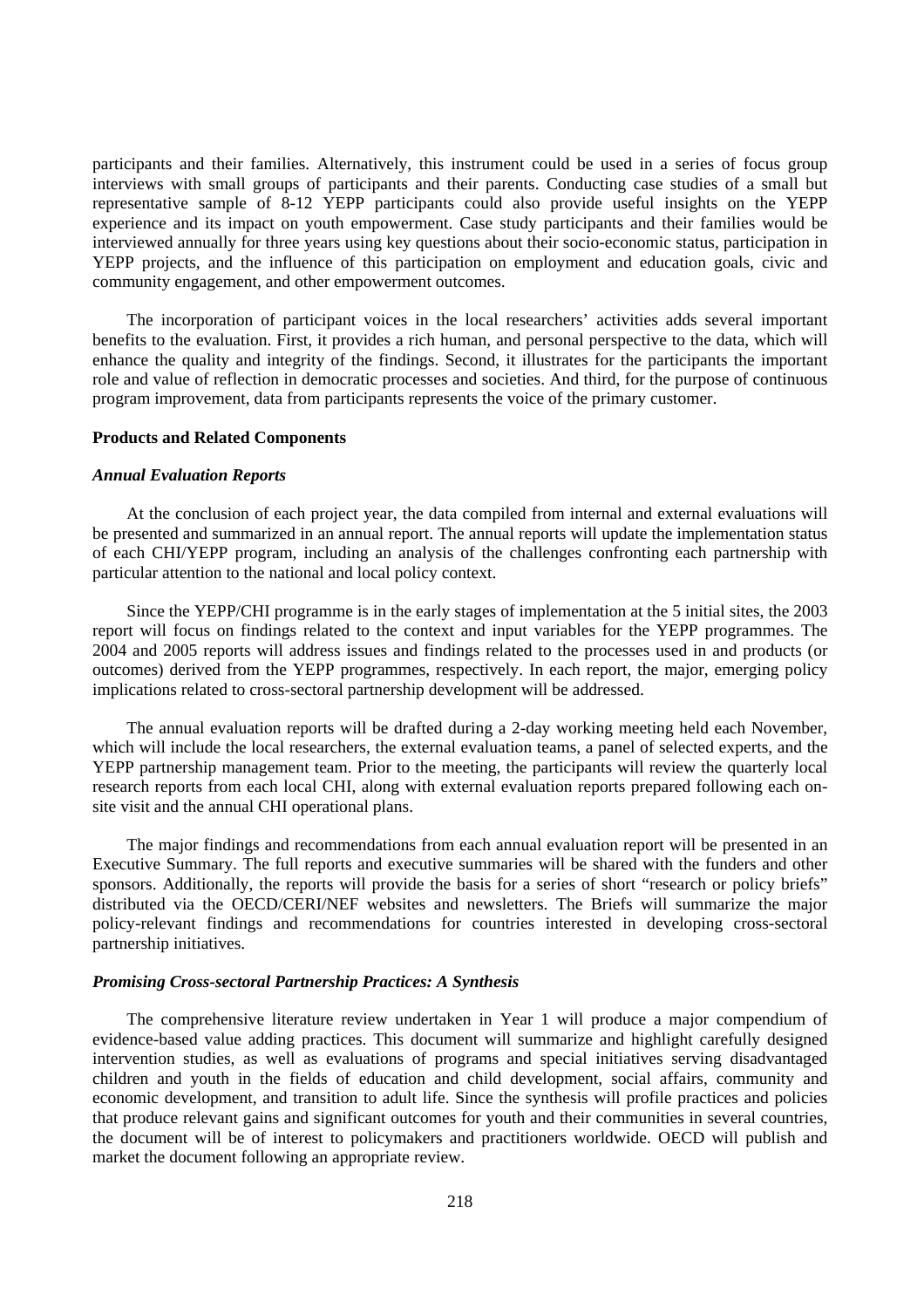### *The Inclusive Partnership Innovation Benchmarking Guide.*

This Guide will describe the processes used by three CHI teams to transfer promising YEPP practices and interventions across communities. The Guide will capture the benchmarking and innovation transfer procedures used to replicate the most promising YEPP practices in different cultures. Several evaluation tools (e.g. focus group surveys) and data displays from the local and external evaluation processes will be incorporated. OECD will publish and market the document following an appropriate review.

### *Cross Sectoral Partnerships – principal dimensions*

To gain a general understanding of the type of partnerships that are emerging to respond effectively to the needs of disadvantaged students and communities, some further analyses will build upon the knowledge acquired from the internal and external evaluations. The first step, in collaboration with participating countries, will be to carry out a mapping and classification of the partnership approaches being taken. Member countries of OECD will provide information on public-private partnership innovation based on an agreed upon framework. The framework will be determined at a meeting of participating countries also attended by the OECD/CERI/NEF team, experts and other interested parties. The reports produced by the countries will be synthesised by OECD/CERI. This work would develop hand in hand with literature reviews. It is anticipated that this part of the study would continue throughout 2002 and 2003. One result will be the identification of other possible CHIs as well as other sites that the countries themselves will be asked to describe. This component makes up the third element of the study.

### *Case Studies and Policy Reviews*

This part of the programme will commence in 2003/2004 under the aegis of OECD/CERI. The exact details of how this will work will be discussed with participating OECD countries. The design of the case studies will be developed in collaboration and will reflect the work underway in the CHIs. Thus the evaluative frameworks developed in the CHIs will be used in the case studies. Most emphasis will be on the external evaluation since these studies will not have a longitudinal development component as in the CHIs. The outcomes of these studies will be synthesised by CERI.

An additional feature of this element is the possibility of conducting policy reviews. It may be argued that this is a separate element but could be an important component of developing relevant policy frameworks for at risk children and youth which would draw on the partnership approach on the ground and as developed in the OECD/CERI/NEF collaboration.

The exact details of how this will work, will be developed in discussion with participating countries and the programme team and other interested parties and the organisation and reporting will be the responsibility of the CERI secretariat.

### **Year by Year Plan of Evaluation Work:**

### *Year 2 (01/09/02—31/08/03)*

- Complete the field test of the External Evaluation Design (done)
- Compile reports from two pilot external evaluation on-site visits (see feedback memos to the Local Coordinators)
- Make revisions to the External Evaluation Design (see Appendix A)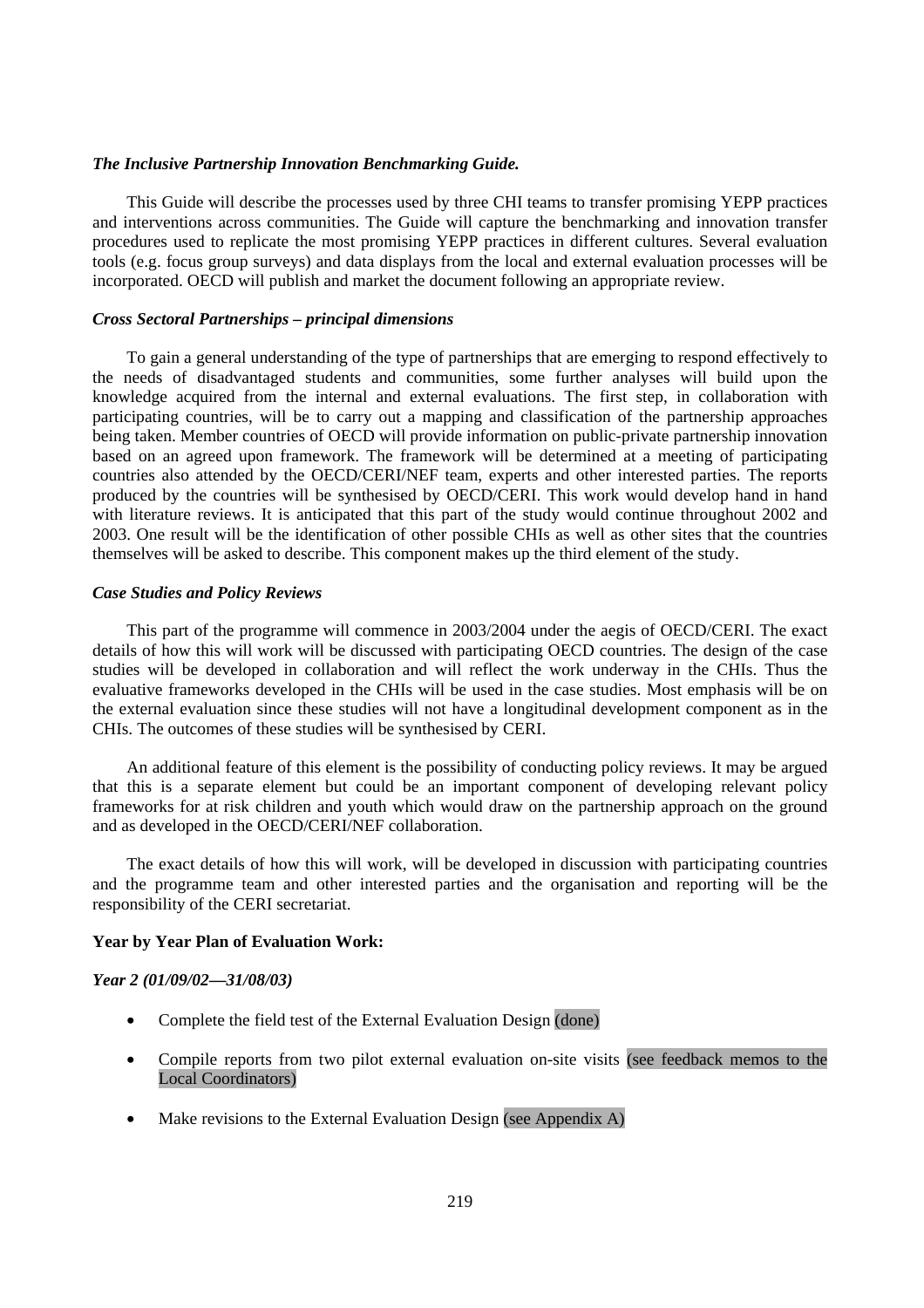- Complete week-long, on-site external evaluation visits to 2 CHIs
- Compile external evaluation report for 2 CHIs
- Hire full External Evaluation Director/Consultant at OECD
- Employ and train Local Researchers for XX CHIs
- Assist Local Researchers in compiling Context and Input Analyses for XX CHIs
- Support Local Researchers in compiling quarterly reports
- Plan Annual Evaluation Review Conference (each November, 2003-05)
- Compile and disseminate all Year 2 evaluation reports
- Conduct Annual Evaluation Review Conference/prepare initial Annual Evaluation Report, emphasizing findings on CHI context and input considerations
- Prepare and publish 1-2 Research or Policy Briefs based on the 2003 annual report findings
- Employ and train team of international experts for the Literature Review
- Launch intervention literature and evaluation review and synthesis activities

# *Year 3 (01/09/03—31/08/04)*

- Complete week-long, on-site external evaluation visits to 6-8 CHIs
- Compile external evaluation report for 6-8 CHIs
- Orient and update train Local Researchers for XX CHIs
- Assist Local Researchers in compiling Process Analyses for XX CHIs
- Support Local Researchers in compiling quarterly reports
- Plan Annual Evaluation Review Conference
- Compile and disseminate all Year 3 evaluation reports
- Conduct Annual Evaluation Review Conference/prepare initial Annual Evaluation Report, emphasizing findings on CHI process considerations
- Design and conduct a 2-day pre-conference workshop for evaluators on the documentation of promising or innovative practices at CHI sites. This workshop will examine the intervention evidence and program evaluation processes and data presented in the draft Synthesis report.
- Completion of first draft of synthesis report by team of experts
- Complete OECD review of synthesis report; Make revisions and publish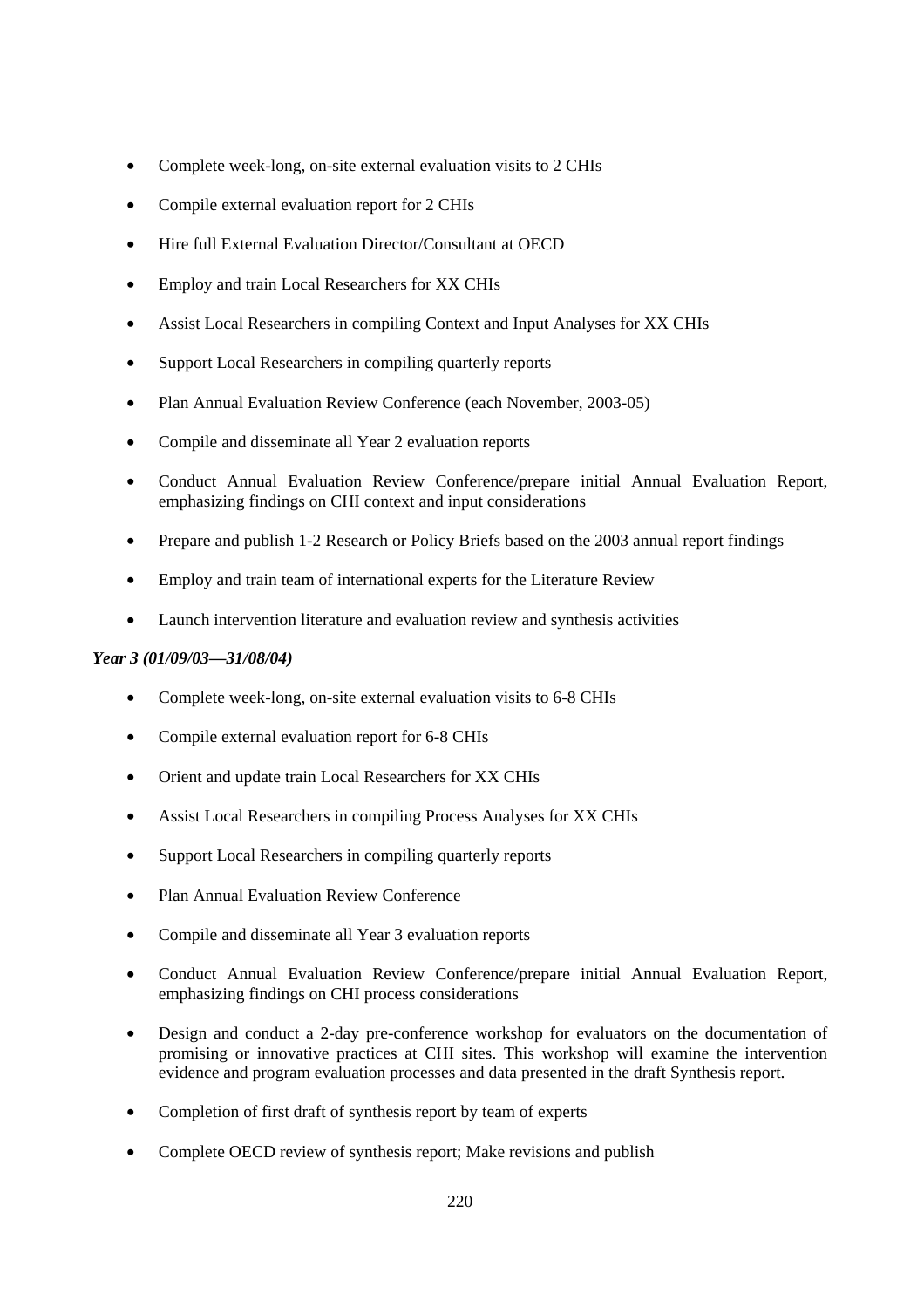• Prepare and publish 1-2 Research or Policy Briefs based on the 2004 annual report findings

# *Year 4 (01/09/04—31/08/05)*

- Complete week-long, on-site external evaluation visits to 6-8 CHIs
- Compile external evaluation report for 6-8 CHIs
- Orient and update train Local Researchers for XX CHIs
- Assist Local Researchers in compiling Process Analyses for XX CHIs
- Support Local Researchers in compiling quarterly reports and documenting innovative practices
- Invite teams from 3 CHIs to participate in an innovation benchmarking and adoption process
- Assist local researchers and local coordinators as they lead local CHIs teams through the innovation adoption process
- Provide guidance for the local evaluators to document the challenges and impacts of the benchmarking and adoption process
- Compile the Innovation Benchmarking Guide based on the experiences and local evaluators' data describing the year long experiences of the three CHI teams.
- Submit the Guide for OECD editorial review. Invite authors to make needed revisions and publish the Guide.
- Plan Annual Evaluation Review Conference
- Compile and disseminate all Year 4 evaluation reports
- Conduct Annual Evaluation Review Conference/prepare initial Annual Evaluation Report, emphasizing findings on CHI product/outcome considerations
- Prepare and publish 1-2 Research or Policy Briefs based on the 2005 annual report findings.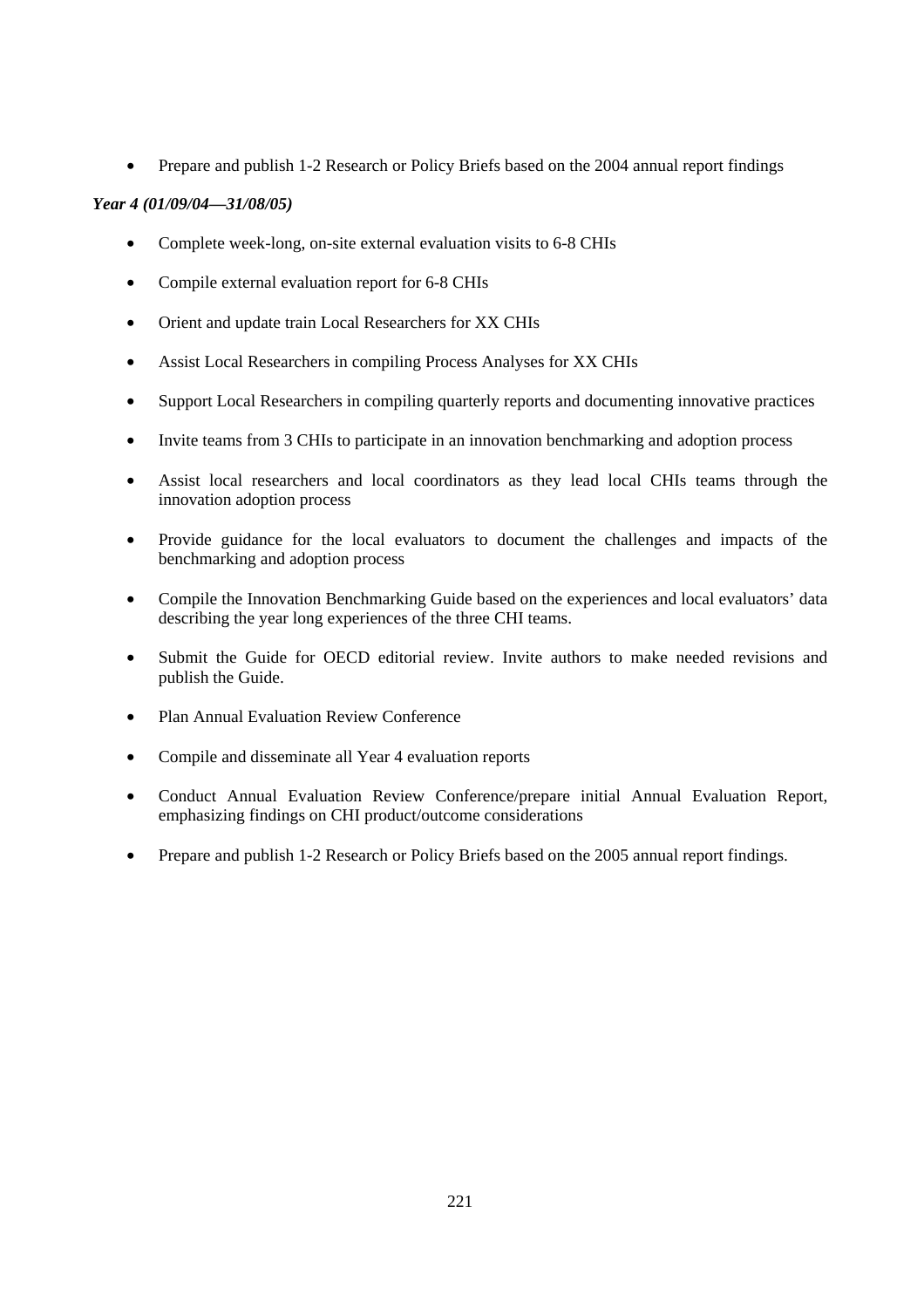### **References**

- Connell, J. P. and Kubisch, A. C. (1998). In Karen Fulbright-Anderson, Anne C. Kubisch, & James P. Connell (Eds.) Applying a theory of change approach to the evaluation of comprehensive community initiatives: Progress, prospects, and problems. New Approaches to Evaluating Community Initiatives. Washington, D.C: The Aspen Institute.
- Gueron, J.M. (2002). The politics of random assignment: Implementing studies and affecting policy. in Mosteller, F. and Boruch, R. (Eds.). Evidence matters: Randomized trials in education research. Washington, D.C.: Brookings Institution Press.
- Lee, V. E. and Smith, J. B. (2001). Restructuring high schools for equity and excellence: What works. New York: Teachers College Press.
- Reynolds, A.J., Temple, J.A.,Robertson, D.L. & Mann, E.A., (2001, May 9). Long-Term Effects of an Early Childhood Intervention on Educational Achievement and Juvenile Arrest: A 15-Year Follow-Up of Low-Income Children in Public Schools. JAMA, 285 (18), 2339-46.
- Reynolds, A.J. (1998, Summer). Confirmatory program evaluation: A method for strengthening causal inference. American Journal of Evaluation, Summer 98, Vol. 19 Issue 2, p. 203, 19p
- Shavelson, R. J. and Towne, L. (eds.) (2002). Scientific research in education. Washington, D.C.: National Academy Press.
- Stufflebeam, D, et al (1977). Educational evaluation and decision making. Bloomington, IN: Phi Delta Kappa.
- Wang, M.C., Reynolds, M.C., & Walberg, H.J. (1988). Integrating the children of the second system. Phi Delta Kappan, 70(3), 248-251.
- Weiss, C.H. (1995). Nothing as practical as good theory: Exploring theory-based evaluation for comprehensive community initiatives for children and families. In Connell, J. (ed.) New Approaches to Evaluating Community Initiatives, Volume 1: Concepts, Methods, and Contexts. Washington, D.C.: The Aspen Institute.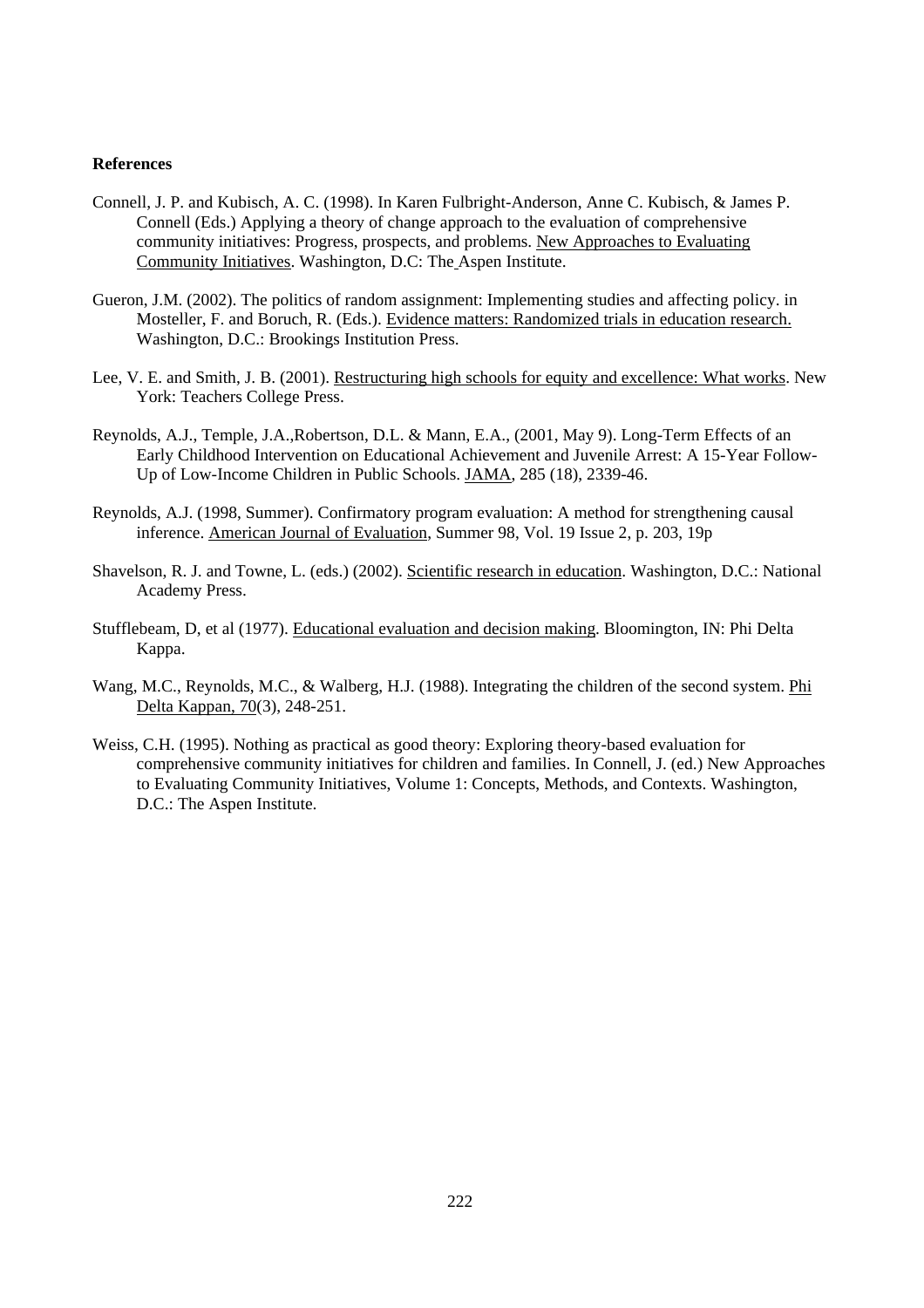# **APPENDIX A: UPDATED YEPP EVALUATION FRAMEWORK AND DESIGN**<sup>46</sup>

Overall, the evaluation framework is based on Stufflebeam's (1977) informed decision-making approach to rendering judgments about programs or practices to be evaluated. Used widely in the education and social science fields, the Stufflebeam approach emphasizes the collection and analysis of information to describe the program context, inputs, processes, and products. Generally, evaluation information is compiled sequentially about various aspects of the program components in relations to the context, inputs, and processed used. Subsequently, information about the status, quality, and impact of the program's products (e.g., participants' skills or knowledge) is used be make judgments about and improvements in the contexts, inputs, and processes associated with the program.

The YEPP is a comprehensive and systemic community improvement initiative designed to strengthen the social cohesion for and the economic status of youth ages 0-26. The theory of community improvement or empowerment envisioned by YEPP encompasses several considerations of the contexts, inputs, processes, and products or outcomes expected. The YEPP Theory of Change Focused Evaluation plan is described in the primary document (see Figure 1).

The YEPP initiative covers five levels of program operation. Evaluative and operational input is gathered from key informants and stakeholders regarding program evaluation and management at the following levels: mandating, strategic, operational, field, and participant levels.

In addition to a comprehensive theory of program change for community development and youth empowerment informed by multiple levels of stakeholder information, the evaluation design includes features of internality and externality. The internal evaluation process is led by a Local Reseracher whose activities are guided by the YEPP Local Researchers' Manual (Bleckmann, Domling, Evans, Kruger & Picht, 2002 September). The Local Researcher's role is to "evaluate personal and structural changes from the inside by using an action research approach to understand more fully the on-going process of change and the impact of the interventions.. . . The plan is to use an internal evaluator who will be part of the general work, who can move fluidly about the system, sometimes acting as a 'friendly critic' but not so fully involved with the implementation of the change process that they lose all objectivity, . . . the internal evaluation will focus two main areas: (1) the background the main changes and developments and the process of changes, and (20 the type on innovations and their impact (Local Researchers' Guide, p. 13).

The purpose of the external evaluation of the YEPP is to complement the internal evaluation and to provide an independent review of the YEPP developments in the CHIs and their effectiveness. In particular, the evaluation will focus on the broader policy context in which YEPP is working and on the evolution of the partnerships between public, private, and independent sectors. An external evaluation is required so as to provide the most convincing evidence of the effectiveness of the YEPP work and to assist in developing guidelines for replication in other CHIs.

The major evaluation questions addressed by the external evaluation include:

What is the nature and extent of policy influences on establishing and implementing local crosssectoral partnerships?

 $46\,$ 46. During December, 2002 the initial External Evaluation Design was piloted tested during week-long visits by the OECD evaluation team to two sites—Tuzla/Simin Han and Mannheim/Nickarstadt West. The extensive interviews with key stakeholders and local researchers revealed the need for several changes and refinements in both the internal and external YEPP evaluation plans, which are reflected in this document.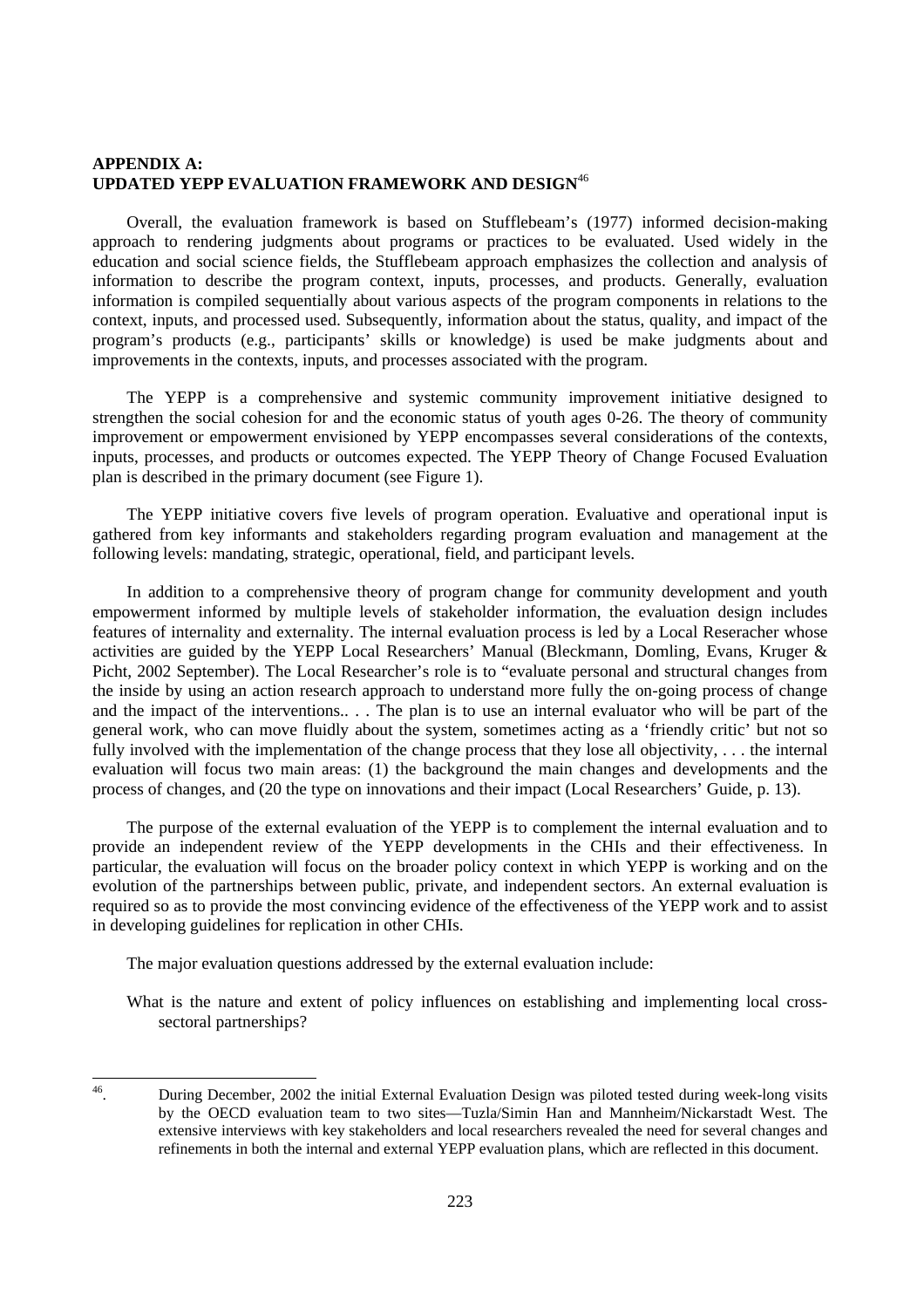- To what extent and in what ways are changes in empowerment indicators associated with the YEPP initiatives within and across the CHIs?
- Which local partnership practices are considering promising and worthy of replication and further research?

External evaluations will be a mixture of quantitative and qualitative measurements carried out by independent experts thus providing more objective data.

Internal evaluations will focus on the processes involved in the development of each CHI and will be carried out by local researchers closely linked with the programme implementation.

# **Core Evaluation Questions**

The integration and alignment of the Internal and External Evaluation components is presented in Figure 1.

|                           | <b>Internal Formative Evaluation</b>    | <b>External Evaluation</b>           |
|---------------------------|-----------------------------------------|--------------------------------------|
| Core Questions            | of<br>Description<br>local<br>how       | Cross-site<br>collaboration<br>and   |
|                           | implementation works                    | partnership analysis                 |
|                           | of<br>Understanding<br>the<br>process   | Policy influences on cross-sectoral  |
|                           | change                                  | partnerships                         |
|                           | Identification<br>of<br>and<br>outcomes | Cross-site empowerment outcome       |
|                           | empowerment indicators                  | documentation and analysis           |
| <b>Critical Variables</b> |                                         |                                      |
| Contexts                  | Core empowerment indicators             | Core empowerment indicators          |
|                           | CHI-specific indicators                 | National/local policies              |
|                           | Context descriptions                    | CHI context profile                  |
| Inputs                    | History                                 | interviews<br>Verification<br>$\&$   |
|                           |                                         | documentation                        |
|                           | <b>YEPP</b> local infrastructure        | Budget analysis                      |
|                           | Activities and projects                 |                                      |
|                           | Donors/resource inputs                  |                                      |
|                           | University<br>involvement,<br>Other     |                                      |
|                           | partners??                              |                                      |
| Processes                 | Role/impact of local and non-local      | Extent & quality of collaboration    |
|                           | actors                                  |                                      |
|                           | Decision-making processes               | Quality/impact of processes          |
|                           | Participation                           |                                      |
|                           | Co-operation<br>partnership<br>and      |                                      |
|                           | development                             |                                      |
|                           | Project planning/implementation         |                                      |
|                           | Trans-national exchanges                | Quality/impact of changes made       |
| Products                  | Project outcomes/sustainability         |                                      |
|                           | Partnership outcomes/sustainability     | Cross-CHI analysis of part .outcomes |
|                           | <b>Empowerment outcomes</b>             | Changes in empowerment indicators    |
|                           | Promising practices documentation       | Promising practices documentation    |

# Figure 1. **Core Evaluation Questions and Foci**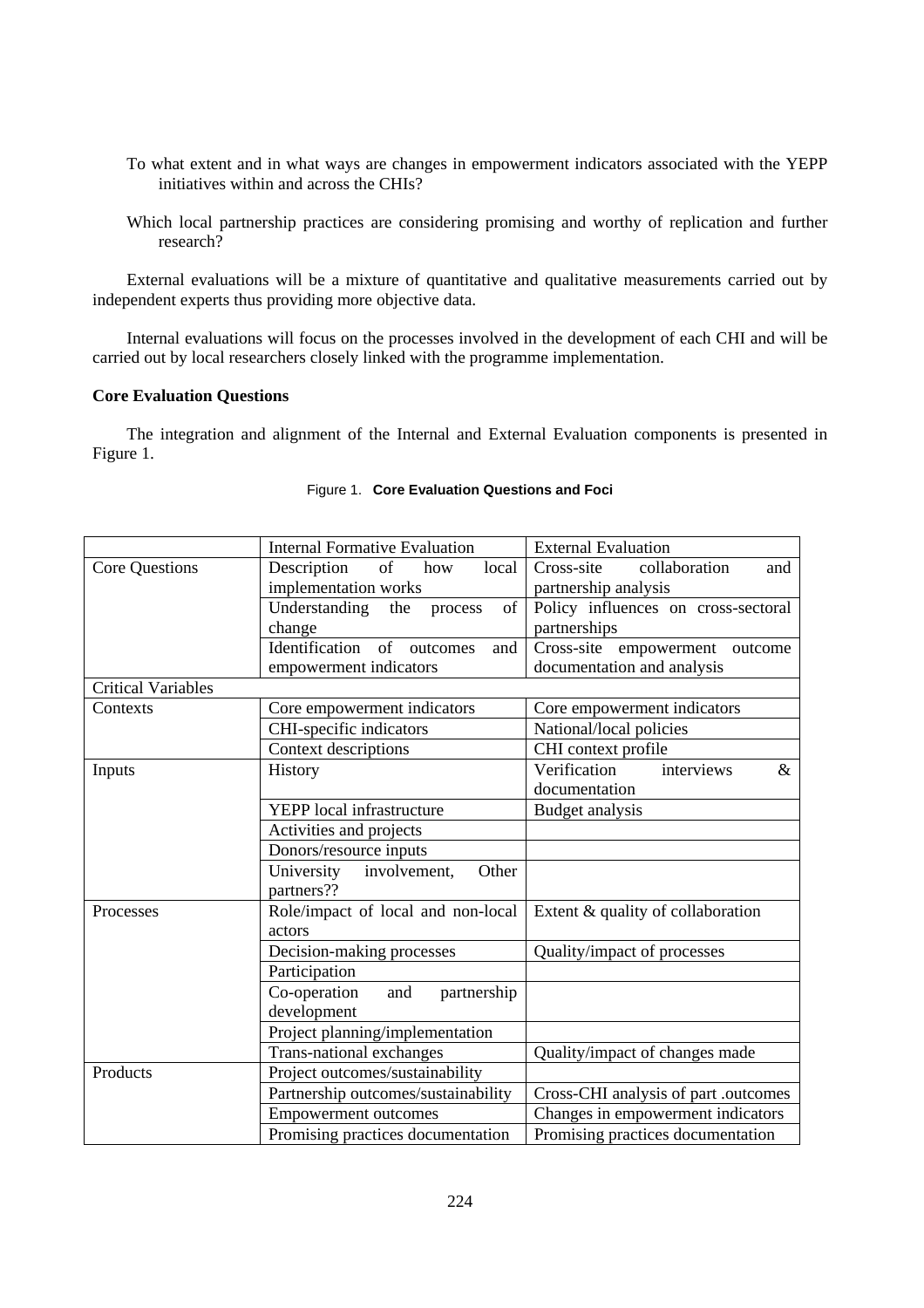# **Data and Indicators**

The field test of the YEPP external evaluation revealed a need for a set of core indicators to describe the status of youth employment within and across the CHIs. As Weiss (1995) suggests, sponsors and implementers often look for periodic soundings on how the local program is faring and how much it is accomplishing. Quantitative reports describing the progress toward objectives are often quite useful for documenting and measuring changes, and as reminders for all parties of the primary outcome expectations.

According to the Local Researchers' Manual (p. 9), the YEPP is designed to (a) empower youth with several outcomes, and (b) strengthen community development in the CHIs. In each of the seven outcome and empowerment areas, several indicators or measures were suggested for use in the evaluation design. Figure 2 below summarizes the personal and community impacts envisioned following the full implementation of the YEPP.

| Area             | Personal Aspects/Outcomes      | <b>Community Aspects/Outcomes</b>  |  |
|------------------|--------------------------------|------------------------------------|--|
| Social           | Personal and social skills,    | Social services; Family relations; |  |
|                  | values; Feeling of belonging   | Leisure time facilities/ sports    |  |
| Political        | Skills and knowledge about     | Youth participation opportunities  |  |
|                  | political participation; demo- |                                    |  |
|                  | cratic orientation             |                                    |  |
| Economic         | Employability;                 | Job opportunities; job creation;   |  |
|                  | entrepreneurship               | training opportunities             |  |
| Cultural         | Cultural self-confidence;      | Integration of cultural groups;    |  |
|                  | ethical orientation, respect   | role of religious communities;     |  |
|                  | toward other cultural groups   | cultural/artistic activities       |  |
| Education<br>and | Motivation; capability; formal | Accessibility of education and     |  |
| Training         | education<br>and<br>training   | training careers; quality of       |  |
|                  | successes                      | schools (general and vocational    |  |
|                  |                                | education)                         |  |
| Legal            | Knowledge about individual     | Civil rights                       |  |
|                  | rights                         |                                    |  |
| Health<br>and    | Consciousness of own body;     | Healthy and unpolluted             |  |
| environment      | knowledge about healthy and    | environment; public<br>health      |  |
|                  | safe life; Respect toward      | services; health enlightenment     |  |
|                  | nature                         | programmes                         |  |

#### Figure 2. **YEPP Impact and Outcome Matrix**

The field test of the external evaluation process suggested that two groups of indicators were important to the local stakeholders. First, local status indicators will provide an overview of the local economic, social, and cultural context to ensure that the unique aspects of each CHI are described and monitored over the project period. The context descriptions prepared by the local researchers, the field test interviews, and an analysis of several OECD indicators studies suggest the following CHI status indicators are considered important measures of the situation in each CHI before, during, and following the YEPP implementation. Additional status indicators believed to be important in certain CHIs (e.g., percentage of migrant or guest workers, percentage of non-native language speakers) could also be developed and used.

• Status Indicators (This is a tentative, preliminary list.)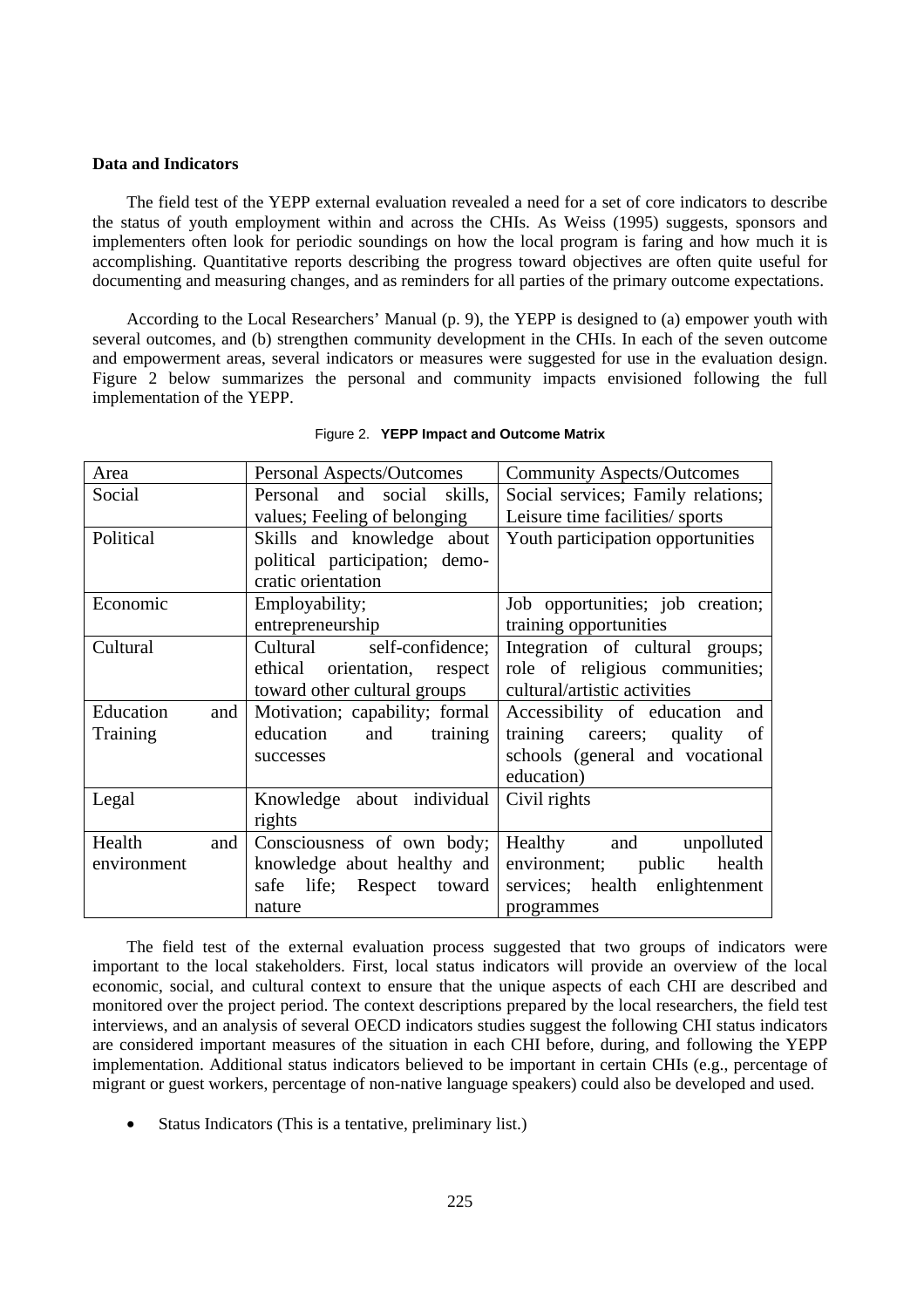- 11. Per capita income or average net annual salary
- 12. Gross domestic product
- 13. GDP per capita
- 14. Registered unemployment rate
- Percentage of youth (14-24) in population
- Rate of citizen participation in elections
- Number of NGOs in city/region

Second, a set of empowerment indicators are needed to inform and assess local progress toward the primary outcome(s) established for the YEPP. Specific data for these indicators would be compiled from reliable sources for data and statistics over time to illustrate the 5-8 year trends that span the period of YEPP implementation. To provide an additional comparative framework, data for these indicators might be compiled for the canton/region and city as well as for the CHI neighborhood or area.

- Empowerment Indicators (This is a tentative, preliminary list.)
	- 15. Percentage of youth completing primary education
	- 16. Percentage of youth completing secondary education
	- 17. Percentage of youth participating in elections
	- 18. Percentage of youth working and pursuing education
	- 19. Percentage of youth reporting to be alcohol and drug-free
	- 20. Percentage of youth participating in NGOs

Over the past decade, the OECD has been collecting and reporting indicator data on education, employment, earnings, and social conditions in several developed countries, including several countries with CHIs. These data sets will be valuable as multiple year, national profiles. More importantly, the definitions for these data elements have been systemically developed and represent reliable data and information sources. Still, it will be a challenge for the local researchers and OECD researchers to locate the comparable data at the regional/canton level for each CHI. The OECD's data collection experience with several ministries and in-country experts should be useful in locating the appropriate status and empowerment data for each CHI for the period of 2000-2005.

These data represent gross measures of trends and outcomes in the CHI and perhaps the surrounding areas. It is important to note that they do not reflect specific changes to or the behaviors of YEPP participants. Because the YEPP programmes do not randomly assign participants to specific programs or treatments, it is impossible to determine the exact impact of the program on the individuals or the overall influence of the YEPP program on the status of the community.

However, to illustrate and inform the potential association between the empowerment outcomes and the YEPP programs, two evaluation activities should be undertaken. The local researcher, in collaboration with members of the local support group, should design an annual "status and engagement indicators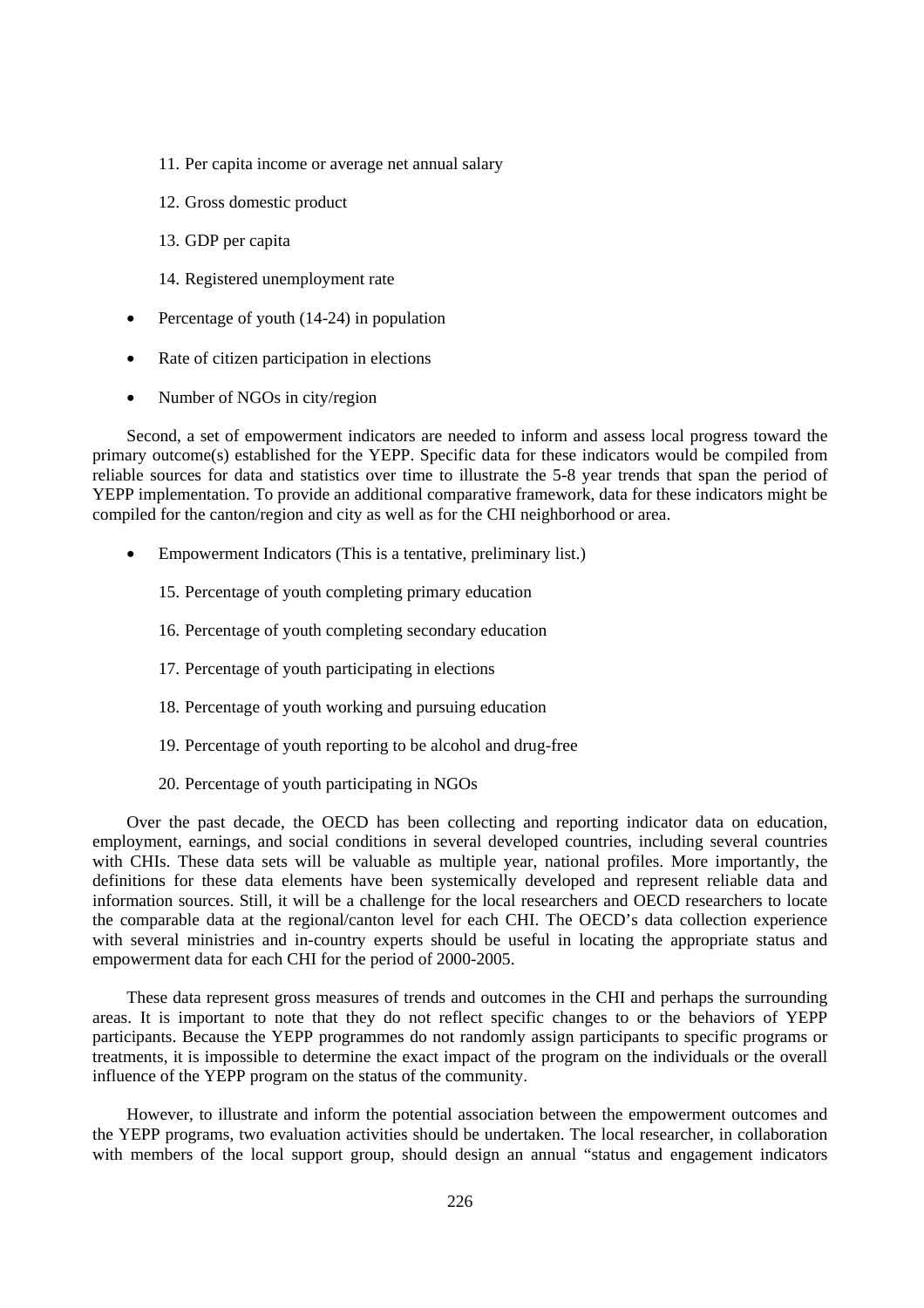survey" to be given to all YEPP participants and their families. Alternatively, this instrument could be used in a series of focus group interviews with small groups of participants and their parents. Conducting case studies of a small but representative sample of 8-12 YEPP participants could also provide useful insights on the YEPP experience and its impact on youth empowerment. Case study participants and their families would be interviewed annually for three years using key questions about their socio-economic status, participation in YEPP projects, and the influence of this participation on employment and education goals, civic and community engagement, and other empowerment outcomes.

The incorporation of participant voices in the local researchers' activities adds several important benefits to the evaluation. First, it provides a rich human, and personal perspective to the data, which will enhance the quality and integrity of the findings. Second, it illustrates for the participants the important role and value of reflection in democratic processes and societies. And third, for the purpose of continuous program improvement, data from participants represents the voice of the primary customer.

# **Procedures—Internal Evaluation**

The Local Researchers' Manual (2002) provides substantial details and procedures for conducting the local evaluation activities. The emphasis in this process is placed on working closely with the Local Coordinator, the Local Support Group, and other local agencies or resource persons capable of providing data and information to describe how the YEPP partnership is being implemented, how effectively it is working, and the outcomes being achieved. The manual for local researchers includes sections describing: (a) the guidelines for the evaluation questions, (b) various data collection methods (e.g., interviews, focus groups, participant observation, structured diary, etc.), (c) guidelines for interpretation of the data, and (d) report preparation details.

### **Procedures—External Evaluation**

Annually, a team of two external evaluators will visit each CHI. One team member will be a native language speaker while the other, for purposes of continuity, will be a full-time researcher based at OECD/CERI. This evaluation will be co-ordinated by OECD/CERI in close collaboration with the NEF/Programme Implementation team.

During 2003, 2004, and 2005 each on-site CHI visits will last approximately 3-4 days. The Local Coordinator with confer with the External Evaluation team to develop an appropriate schedule of interviews, focus group meetings, and program observations. In-depth interviews will be conducted with a cross section of key stakeholders representing five levels: mandating level (funders, legislators, policymakers, CEOs), strategic level (foundation, business, and state/federal governmental agency leaders), operational level (YEPP Program Support Group, YEPP Program Coordinator), field level (instructors, counselors, youth mentors, project leaders, etc.) and participants (a small, representative sample of participating youth). The External Evaluation Design (see Appendix B) describes the questions and data to be addressed with each stakeholder group. Following each on-site visit, a CHI progress/status memorandum will be drafted and shared with the OECD/CERI and NEF Programme team as well as the local partners. Appendix C includes the memorandums developed for the Mannheim and Tuzla sites during the Fall 2002 external evaluation field test.

For each CHI, more detailed criteria identifying successful outcomes will be formulated on the basis of local context description and operational plans developed for each CHI by the local researcher. The core status and empowerment indicators for the YEPP projects will be developed in consultation with the local support group, as well as the local coordinator and researcher. Additional indicators that are particularly important for individual CHIs will also be considered and used if reliable and valid data can be found.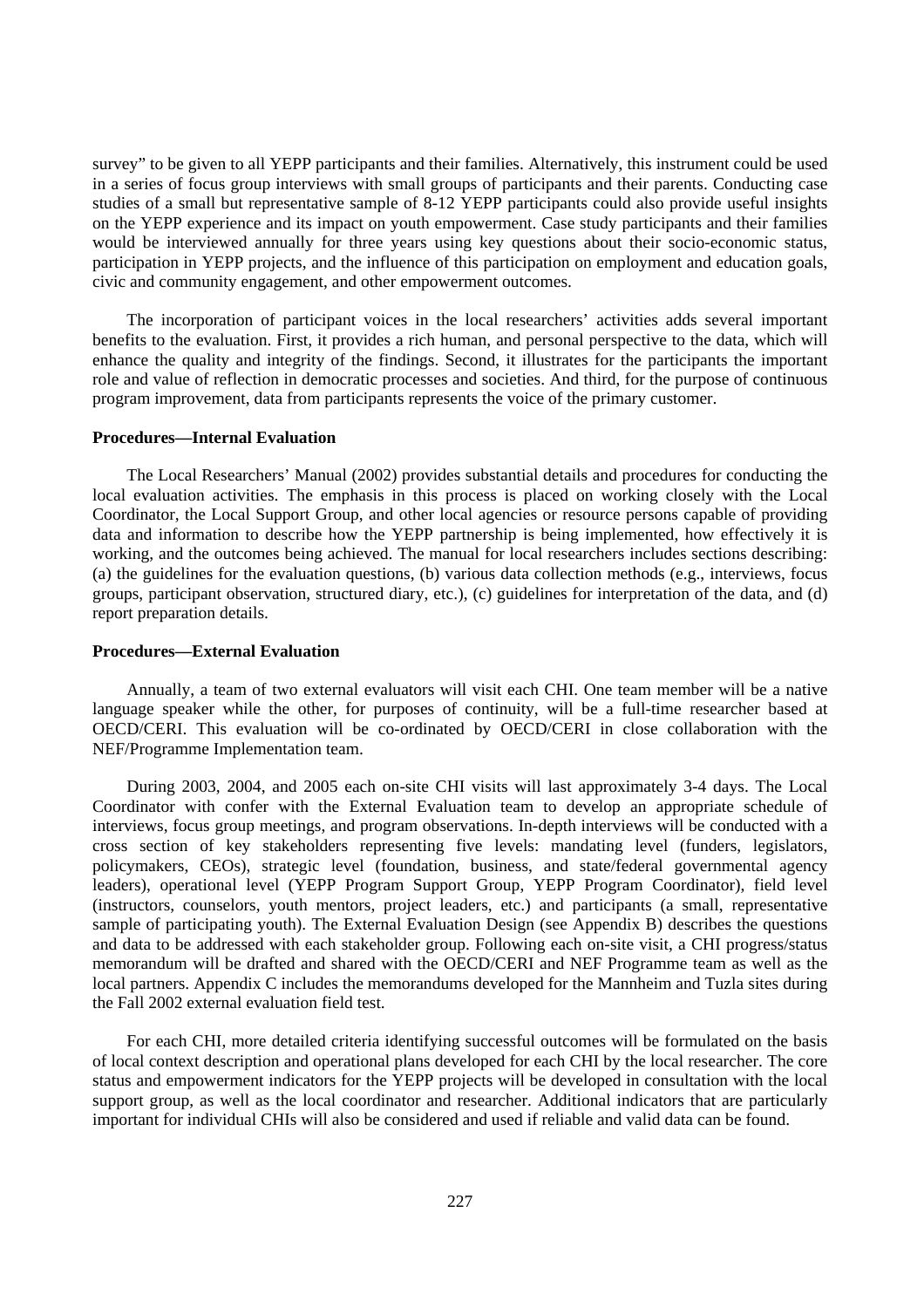### **Products and Related Components**

### *Annual Evaluation Reports*

At the conclusion of each project year, the data compiled from internal and external evaluations will be presented and summarized in an annual report. The annual reports will update the implementation status of each CHI/YEPP program, including an analysis of the challenges confronting each partnership with particular attention to the national and local policy context.

Since the YEPP/CHI programme is in the early stages of implementation at the 5 initial sites, the 2003 report will focus on findings related to the context and input variables for the YEPP programmes. The 2004 and 2005 reports will address issues and findings related to the processes used in and products (or outcomes) derived from the YEPP programmes, respectively. In each report, the major, emerging policy implications related to cross-sectoral partnership development will be addressed.

The annual evaluation reports will be drafted during a 2-day working meeting held each November, which will include the local researchers, the external evaluation teams, a panel of selected experts, and the YEPP partnership management team. Prior to the meeting, the participants will review the quarterly local research reports from each local CHI, along with external evaluation reports prepared following each onsite visit and the annual CHI operational plans.

The major findings and recommendations from each annual evaluation report will be presented in an Executive Summary. The full reports and executive summaries will be shared with the funders and other sponsors. Additionally, the reports will provide the basis for a series of short "research or policy briefs" distributed via the OECD/CERI/NEF websites and newsletters. The Briefs will summarize the major policy-relevant findings and recommendations for countries interested in developing cross-sectoral partnership initiatives.

### *Promising Cross-sectoral Partnership Practices: A Synthesis*

The comprehensive literature review undertaken in Year 1 will produce a major compendium of evidence-based value adding practices. This document will summarize and highlight carefully designed intervention studies, as well as evaluations of programs and special initiatives serving disadvantaged children and youth in the fields of education and child development, social affairs, community and economic development, and transition to adult life. Since the synthesis will profile practices and policies that produce relevant gains and significant outcomes for youth and their communities in several countries, the document will be of interest to policymakers and practitioners worldwide. OECD will publish and market the document following an appropriate review.

#### *The Inclusive Partnership Innovation Benchmarking Guide.*

This Guide will describe the processes used by three CHI teams to transfer promising YEPP practices and interventions across communities. The Guide will capture the benchmarking and innovation transfer procedures used to replicate the most promising YEPP practices in different cultures. Several evaluation tools (e.g. focus group surveys) and data displays from the local and external evaluation processes will be incorporated. OECD will publish and market the document following an appropriate review.

# *Cross Sectoral Partnerships – principal dimensions*

To gain a general understanding of the type of partnerships that are emerging to respond effectively to the needs of disadvantaged students and communities, some further analyses will build upon the knowledge acquired from the internal and external evaluations. The first step, in collaboration with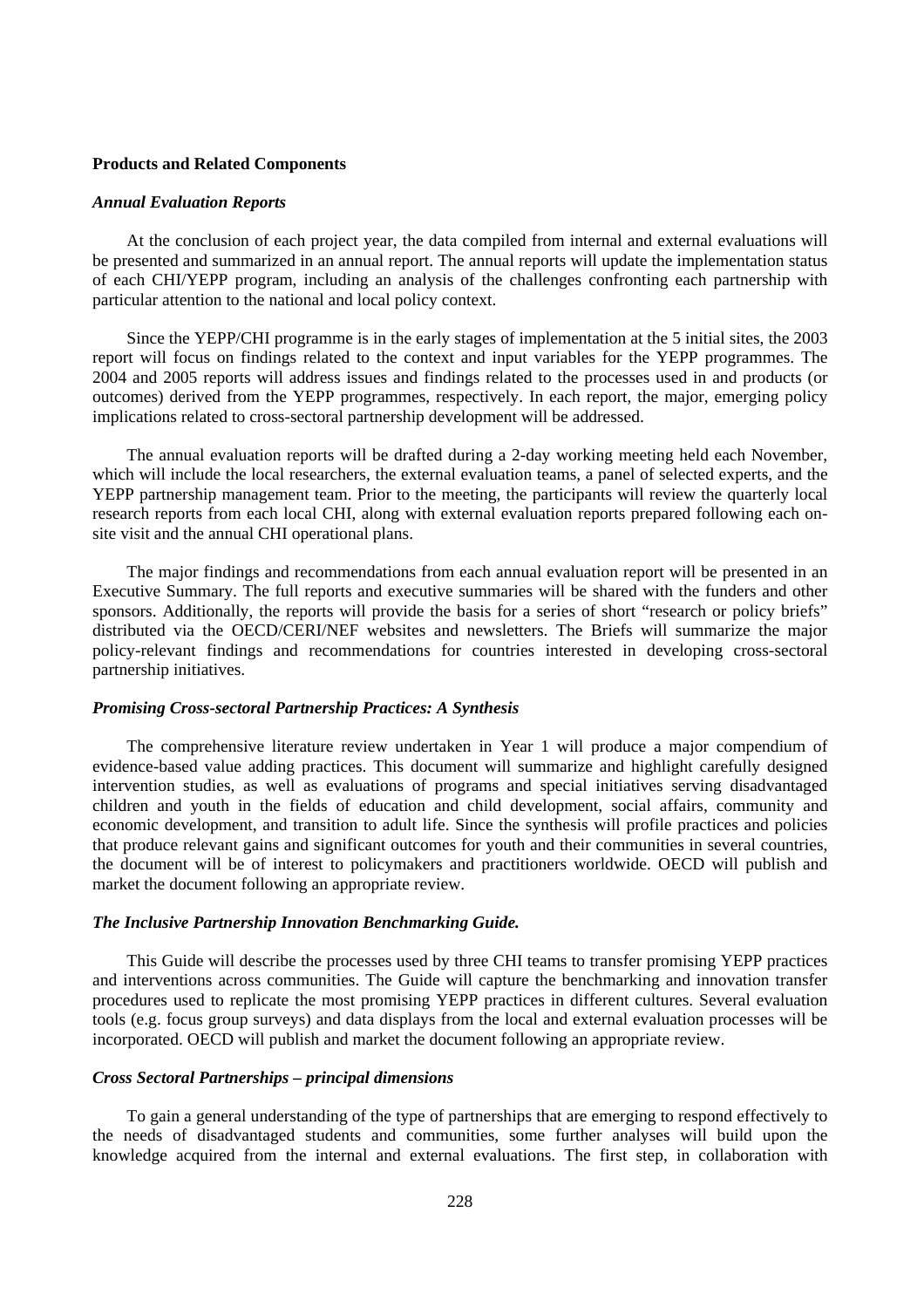participating countries, will be to carry out a mapping and classification of the partnership approaches being taken. Member countries of OECD will provide information on public-private partnership innovation based on an agreed upon framework. The framework will be determined at a meeting of participating countries also attended by the OECD/CERI/NEF team, experts and other interested parties. The reports produced by the countries will be synthesised by OECD/CERI. This work would develop hand in hand with literature reviews. It is anticipated that this part of the study would continue throughout 2002 and 2003. One result will be the identification of other possible CHIs as well as other sites that the countries themselves will be asked to describe. This component makes up the third element of the study.

#### *Case Studies and Policy Reviews*

This part of the programme will commence in 2003/2004 under the aegis of OECD/CERI. The exact details of how this will work will be discussed with participating OECD countries. The design of the case studies will be developed in collaboration and will reflect the work underway in the CHIs. Thus the evaluative frameworks developed in the CHIs will be used in the case studies. Most emphasis will be on the external evaluation since these studies will not have a longitudinal development component as in the CHIs. The outcomes of these studies will be synthesised by CERI.

An additional feature of this element is the possibility of conducting policy reviews. It may be argued that this is a separate element but could be an important component of developing relevant policy frameworks for at risk children and youth which would draw on the partnership approach on the ground and as developed in the OECD/CERI/NEF collaboration.

The exact details of how this will work, will be developed in discussion with participating countries and the programme team and other interested parties and the organisation and reporting will be the responsibility of the CERI secretariat.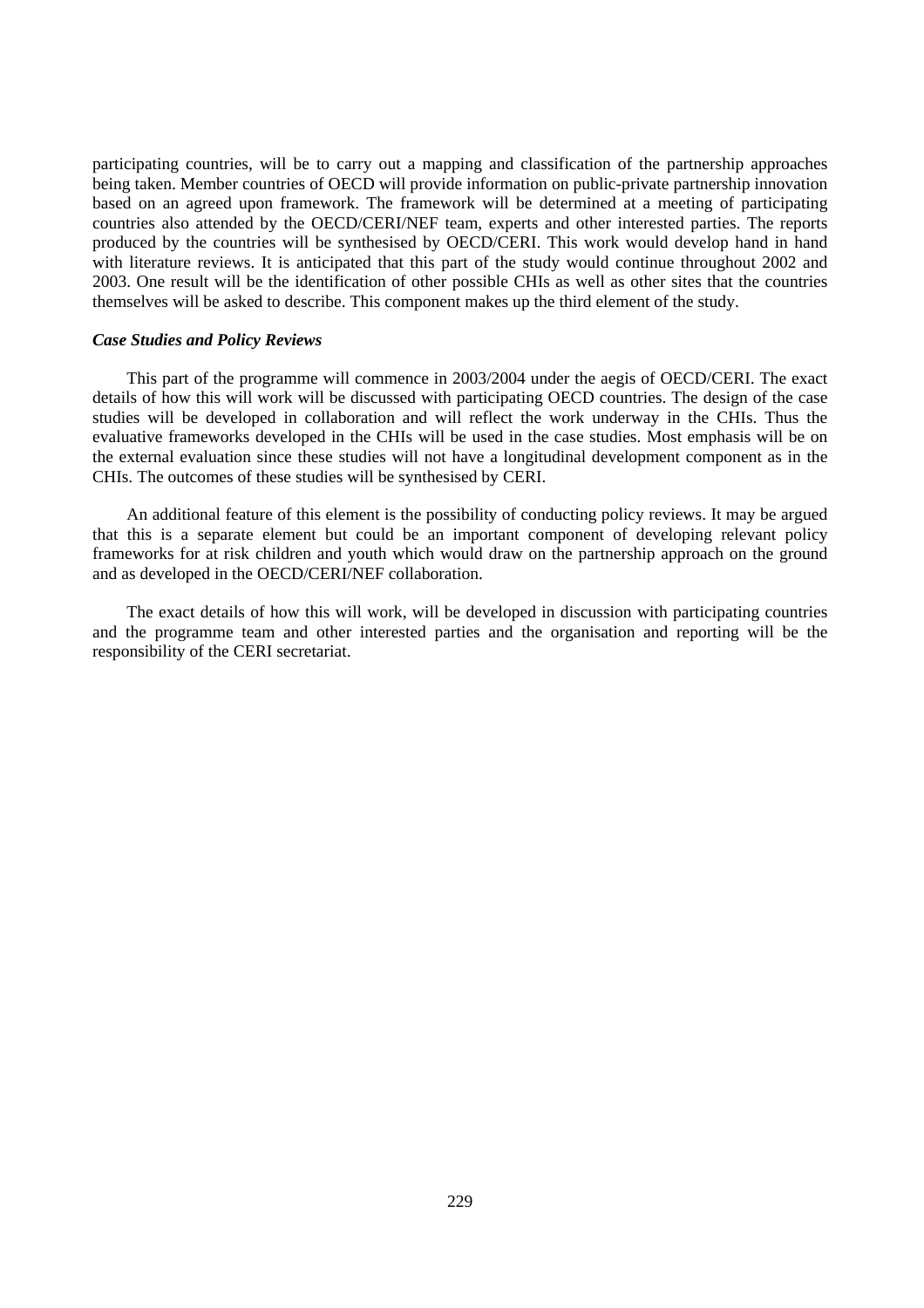# **Appendix B: External Evaluation Framework, Sample Interview Schedule And Guides, And Report Memos**

For each stakeholder group and evaluation phase, the cells designate specific evaluation and interview questions from the list provided below.

| <b>STAKEHOLDERS</b>                                                                                |             | <b>Context</b><br><b>Indicators</b> | <b>INPUT</b><br><b>INDICATORS</b>                                                                  | <b>Process</b><br><b>Indicators</b><br>(Role $&$ impact of<br>local and non-local<br>decision-<br>actors.<br>making processes,<br>participation,<br>cooperation<br>&<br>partnership | <b>Product</b><br><b>Indicators</b><br>(Youth<br>empowerment,<br>structures<br>for<br>cooperation & their<br>sustain-ability,<br>conclusions) |
|----------------------------------------------------------------------------------------------------|-------------|-------------------------------------|----------------------------------------------------------------------------------------------------|-------------------------------------------------------------------------------------------------------------------------------------------------------------------------------------|-----------------------------------------------------------------------------------------------------------------------------------------------|
|                                                                                                    |             |                                     | (History,<br><b>YEPP</b><br>local infrastructure,<br><b>Activities</b><br>and<br>projects, Donors) | development)                                                                                                                                                                        |                                                                                                                                               |
| Mandating                                                                                          | Public      | 1,2                                 | $\mathfrak{Z}$                                                                                     | $\overline{4}$                                                                                                                                                                      | 5,6                                                                                                                                           |
| (Legislators,                                                                                      | Private     | 1,2                                 | $\overline{3}$                                                                                     | $\overline{4}$                                                                                                                                                                      | 5,6                                                                                                                                           |
| CEO <sub>s</sub> ,<br>Foundation<br>Presidents/Board<br>Members)                                   | Independent | 1,2                                 | $\overline{3}$                                                                                     | $\overline{4}$                                                                                                                                                                      | 5,6                                                                                                                                           |
| Strategic                                                                                          | Public      | 1,7,8,11                            | 12                                                                                                 | 18,19,20                                                                                                                                                                            | 5, 6, 22, 23, 24, 25                                                                                                                          |
| (Ministry repres-                                                                                  | Private     | 1,7,9,11                            | 12                                                                                                 | 18,19,20                                                                                                                                                                            | 5,6,22,23,24,25                                                                                                                               |
| entatives,<br>busi-<br>ness and civic<br>organization<br>leaders)                                  | Independent | 1,7,10,11                           | 12                                                                                                 | 18,19, 20                                                                                                                                                                           | 5,6,22,23,24,25                                                                                                                               |
| Operational<br>(Local Support                                                                      | Public      |                                     | 12, 13, 14                                                                                         | 15,16,<br>17, 18, 19, 20, 21                                                                                                                                                        | 5,6,22,23,24,25                                                                                                                               |
| Group,<br>Res-<br>searcher, others)                                                                | Private     |                                     | 12, 13, 14                                                                                         | 15,16,<br>17, 18, 19, 20, 21                                                                                                                                                        | 5, 6, 22, 23, 24, 25                                                                                                                          |
|                                                                                                    | Independent |                                     | 12,13,14                                                                                           | 15,16,<br>17, 18, 19, 20, 21                                                                                                                                                        | 5,6,22,23,24,25                                                                                                                               |
| Field<br>Level-                                                                                    | Public      |                                     | 12                                                                                                 | 15, 16, 18, 19, 20                                                                                                                                                                  | 5, 6, 22, 23, 24, 25                                                                                                                          |
| Implementers                                                                                       | Private     |                                     | 12                                                                                                 | 15, 16, 18, 19, 20                                                                                                                                                                  | 5,6,22,23,24,25                                                                                                                               |
| (School<br>directors<br>and<br>teachers; Youth<br>staff,<br>centre<br>others)                      | Independent |                                     | 12                                                                                                 | 15, 16, 18, 19, 20                                                                                                                                                                  | 5,6,22,23,24,25                                                                                                                               |
| <b>Field Level-Consumers</b><br>(1-2 hour focus group with five<br>representative<br>participants) | youth       |                                     |                                                                                                    |                                                                                                                                                                                     | 26, 27, 28                                                                                                                                    |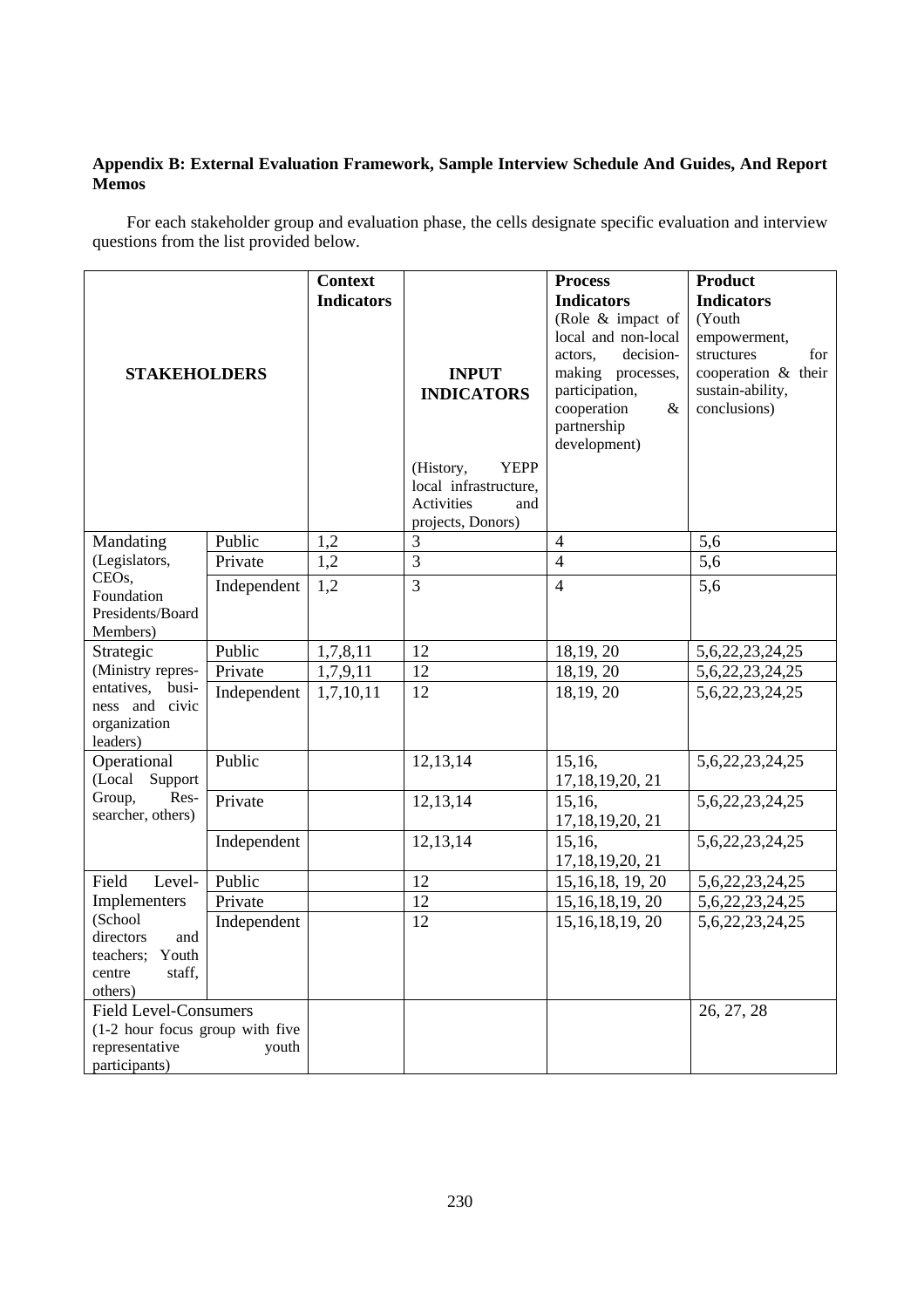# *Interview Questions:*

- What are the most pressing contextual concerns regarding disadvantaged youth and their (a) social exclusion/inclusion, (b) empowerment, and (c) successful transition to adult working life?
- How and to what extent are these concerns reflected in current national legislation and policies of governments (including EU), businesses, and foundations? Are these concerns adequately and clearly reflected in national policies?
- Are the financial resources provided by the EU, national, and regional governments adequate to ensure implementation and results of programs?
- What is the scope and extent of partnerships envisioned between the public, private, and independent sectors in the legislation and in its implementation? What are the major challenges in developing these partnerships?
- What are the evaluation and accountability expectations of legislators, policy, and partnership organization leaders? What evidence is considered most compelling or most important for measuring the outcomes and impact of the YEPP program? (i.e., specific indicators for measuring human resource value added, social capital enhancement, youth empowerment/leadership, social cohesion, economic and cultural development)
- In a trans-national comparison of YEPP initiatives, what information and evidence is most important for legislators and other leaders?
- Overall, to what extent are the context descriptions prepared by the local researcher accurate and comprehensive? What additional contextual factors need to be considered for improving the development of at-risk children?
- Specifically, is the context description for the public sector accurate and comprehensive?
- Specifically, is the context description for the private sector accurate and comprehensive?
- Specifically, is the context description for the independent sector accurate and comprehensive?
- Please describe any areas of disagreement between and among the major partners regarding contextual factors affecting the YEPP program.
- To what extent are the YEPP governing principles (universal coordination of services, youth empowerment, social cohesion, sustainable local partnerships) compatible with the policies of your organization? How would you describe the level of support for the YEPP within your organization?

Please describe how and when your organization became part of the YEPP support group.

To what extent are funding resources adequate and used cost-effectively in the implementation of the YEPP?

What role, if any, do local universities or other key partners play in the YEPP program?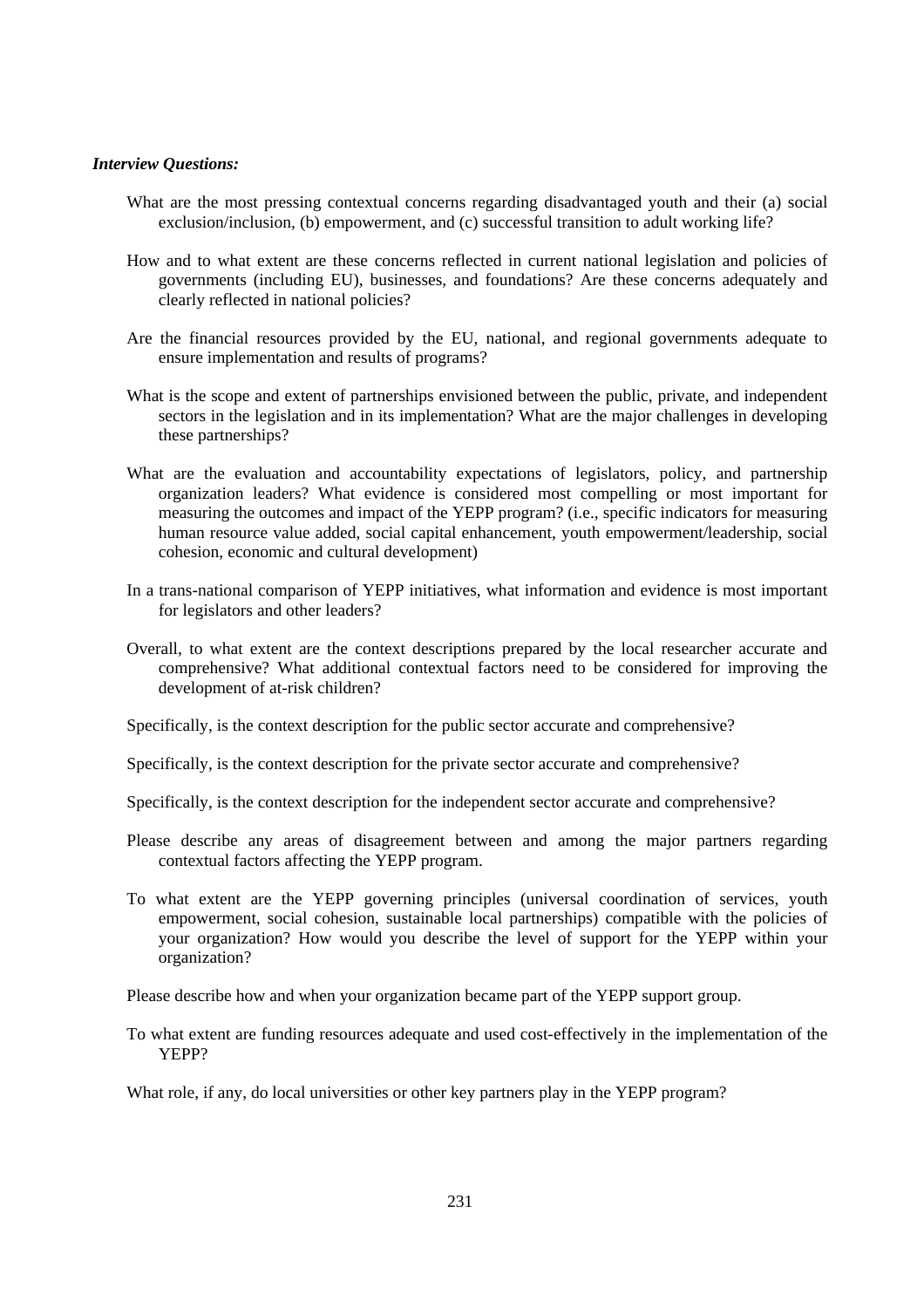- Are each of the staff members employed by the local YEPP organization and partner organizations performing effectively in their positions? What additional training or orientation for staff is needed?
- Has a comprehensive program for recruiting and training volunteers been developed and implemented?

Describe the role, strengths, and assets of the local support group, the coordinator, and the researcher.

Describe the major obstacles and facilitators to developing and maintaining partnerships.

- What major challenges must be confronted and resolved by the local support group in the next six months?
- What are the major YEPP activities and projects being undertaken? For each project or activity, please describe briefly: the goals, strategies, target audiences, funding, and participation by each of the public, private, and independent sector partners.
- To what extent are representatives of the three sectors actively involved in the local support group/local YEPP partnership? Briefly describe the organizational structure and processes developed by the local partnership to ensure cooperation and joint activities.
- How do the representatives in the local YEPP partnership assess the quality, stability, impact, and sustainability of the partnership to date?
- What level of support and active participation have the partner organizations provided for the operational plan/action plan?
- Describe the specific impact of the YEPP/CHI partnership to date on: the conditions for children and youth ages 0-26, public sector organizations (human services, schools, rehabilitation), private sector organizations (businesses and firms), independent sector organizations (foundations, volunteer organizations), and the interaction of the three sectors.
- Please describe how the YEPP program has been beneficial to you. If the YEPP program were not available, would you be able to obtain these benefits from other organizations, such as schools or youth organizations?

Please describe the ways in which the YEPP program has benefited your community.

Based on your experience in the YEPP program, what will you be doing in the next few years that you would not otherwise be able to accomplish.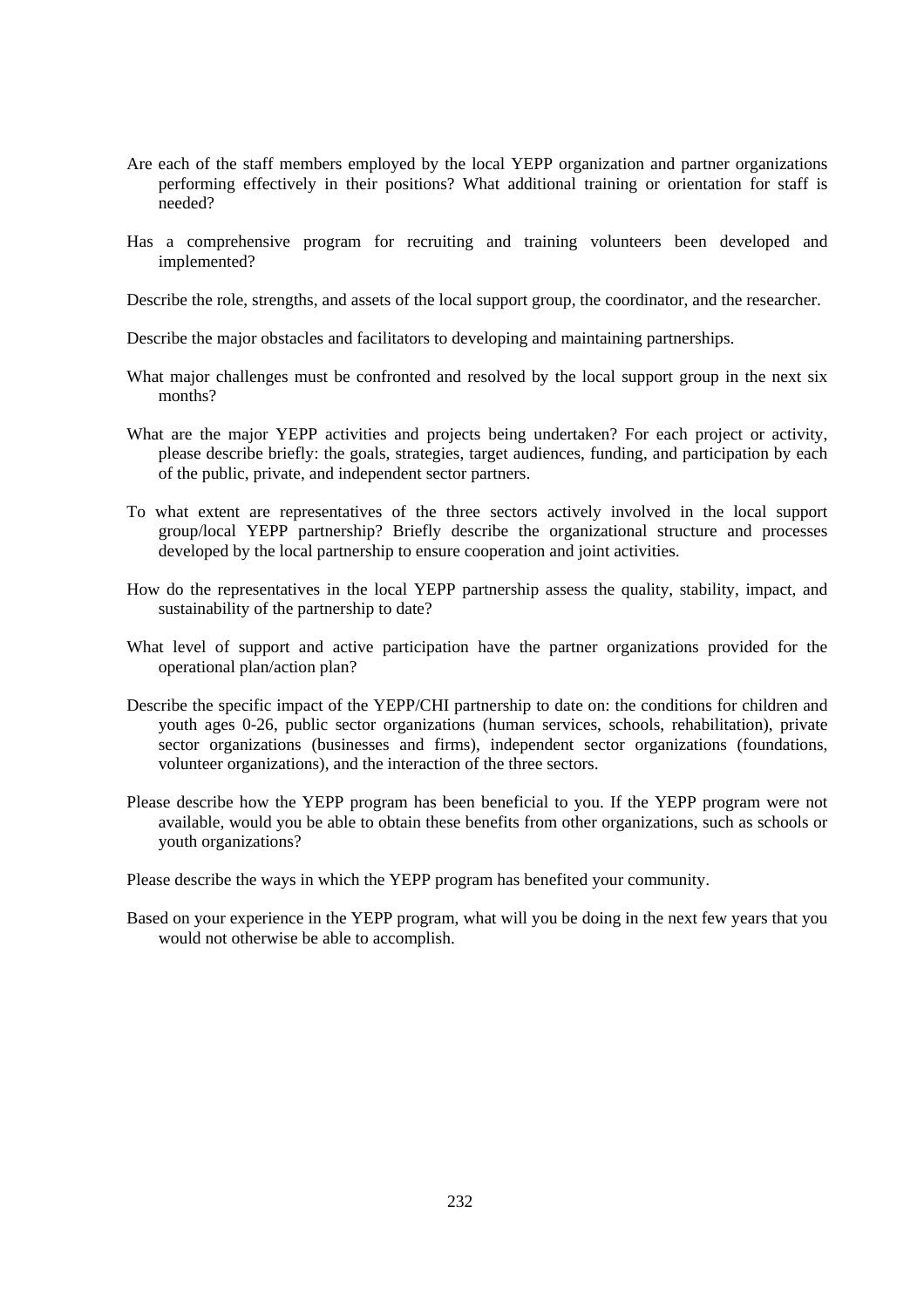# **Proposed On-Site Interview Table**

| Day 1 (Monday)                                           |                      |  |
|----------------------------------------------------------|----------------------|--|
| Orientation meeting                                      | 1 hour               |  |
| Guided tour of YEPP programme Facilities and site        | 2 hours              |  |
| including observation of activities (such as classes or  |                      |  |
| worksite activities)                                     |                      |  |
| <b>Interview Local Coordinator</b>                       | 2 hours              |  |
| <b>Interview Local Researcher</b>                        | 2 hours              |  |
| Day 2 (Tuesday)                                          |                      |  |
| Interview members of the YEPP Support Group              | 2 hours              |  |
| (collectively)                                           |                      |  |
| Conduct focus groups with 5 YEPP participants            | 2 hours              |  |
| Interview selected local YEPP programme<br>staff         | $1\frac{1}{2}$ hours |  |
| members (e.g. teachers, counsellors, job developers,     |                      |  |
| parent advocates.)                                       |                      |  |
| Interview local YEPP Programme administrators            | 3 hours              |  |
| (Public, Private and Independent sectors)                |                      |  |
| Day 3 (Wednesday)                                        |                      |  |
| Interview selected community officials (mayor, school    | 2-3 hours            |  |
| superintendent)                                          |                      |  |
| Interview selected NGO officials (parent association,    | 2-3 hours            |  |
| women's club, youth centre).                             |                      |  |
| Interview representatives of the local activist networks | 2-3 hours            |  |
| / coalitions                                             |                      |  |
| Day 4 (Thursday)                                         |                      |  |
| Interview key selected national and regional officials   | 1 hour each          |  |
| (e.g. Ministry officials, legislators, business leaders, |                      |  |
| heads of foundations, NGO leaders, International         |                      |  |
| organisations).                                          |                      |  |
| Complete additional interviews of key stakeholders       |                      |  |
| Conduct wrap-up meeting with Local coordinator           |                      |  |

# **Interview Guide for Mandating Level (Policymakers from Government, Businessess, NGOs, and Foundations)**

# *Introduction:*

This external evaluation process complements the internal evaluation being used in the Tuzla--Simin Han CHI. Since both members of the interview team are not associated directly with the local YEPP program, the evaluation information we compile provides an independent view of the YEPP programs and its effectiveness. Also, the external evaluation will enable us to keep track of the process used to form the public, private and independent sector partnerships and to understand the policy context in which such partnerships are effective in serving disadvantaged children and youth.

In the following questions, we will explore your assessment of and views on the cross-sectoral policies and priorities affecting the YEPP initiative.

Interviewee: Interviewer: Date: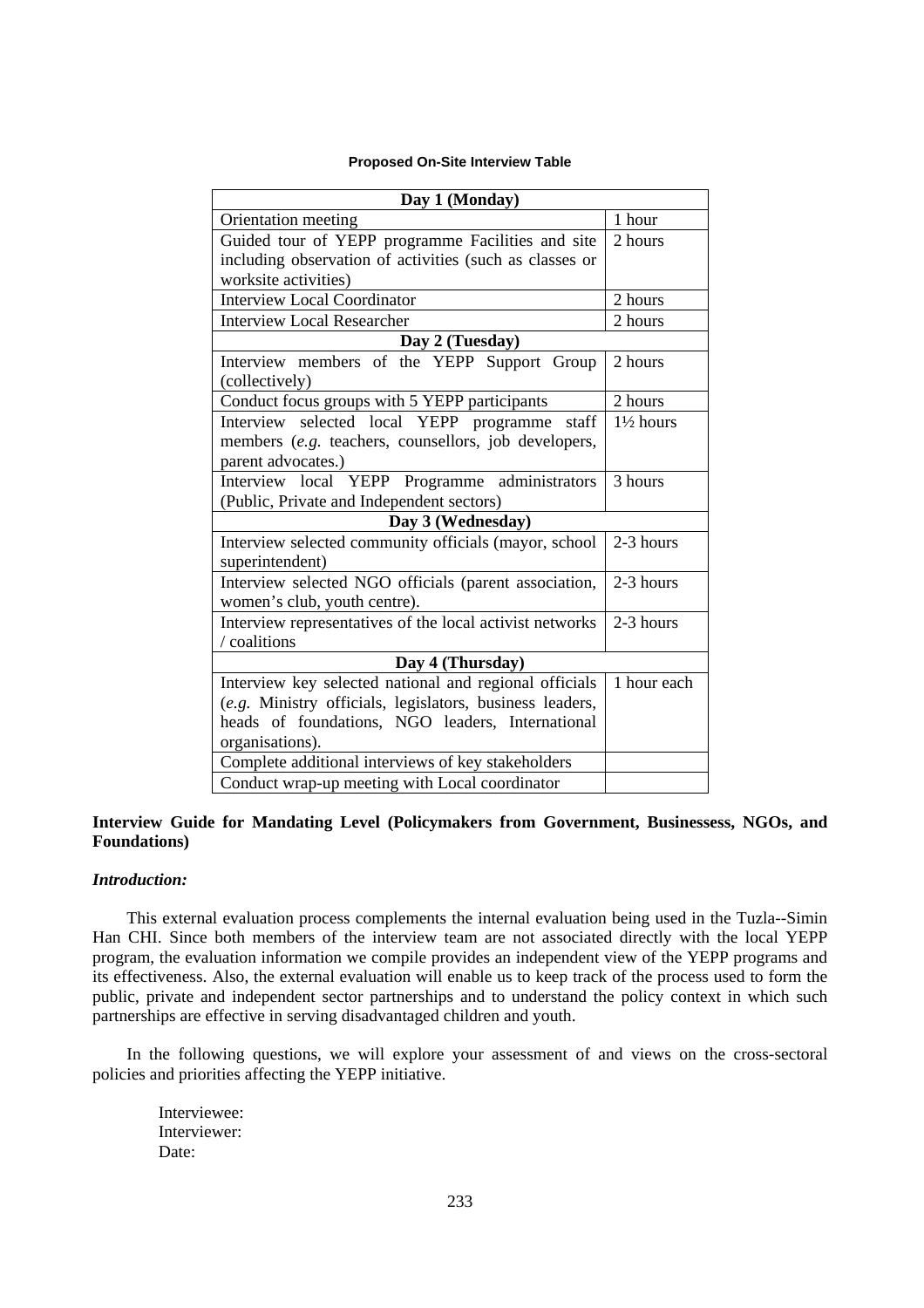Location: Job Title: Name of Institution/Organization/Programme: Role in YEPP: Contact Information: Telephone: FAX: Email:

Questions:

In XXX, what are the most pressing contextual concerns regarding disadvantaged youth and their:

Social exclusion/inclusion

Empowerment (probes: economic, civic, cultural, sport)

Successful transition to adult working life.

- How and to what extent are these concerns reflected in current national legislation and policies of **governments (including EU), businesses, and foundations?** Are these concerns adequately and clearly reflected in national policies? *(probes: Are the education policies focused on serving at risk children? Which economic development and employment policies of businesses are focused on jobs for the low-skilled youth? Please identify, by name, the policies/policy statements that are most important to the success of the YEPP initiative.*
- Are the financial resources provided currently by the EU, national, and regional governments adequate to ensure implementation and results of the various YEPP programs? In your view, what mix of funding from EU, national, and regional governments is most appropriate for the successful implementation of the YEPP initiative? Are certain financial policies and assumptions essential for maintaining effective YEPP programmes? *(such as matching requirements, performance-based funding, meeting audit standards, etc.)*
- What is the scope and extent of partnerships envisioned between the public, private, and independent sectors in the legislation and in its implementation? *(probes: Do partnerships among two sectors (or within a specific sector) appear to be particularly important next steps? How long have the existing partnerships been operating? What aspects of the existing partnerships make them successful?)*
- What are the major challenges in developing these partnerships? (probes: political will, funding, developing trust among partners, etc.)
- What are the evaluation and accountability expectations of legislators, policy, and partnership organization leaders? What evidence is considered most compelling or most important for measuring the outcomes and impact of the YEPP program? (i.e., specific indicators for measuring human resource value added, social capital enhancement, youth empowerment/leadership, social cohesion, economic and cultural development)
- In a trans-national comparison of YEPP initiatives, what information and evidence is most important for legislators and other leaders in learning about the scope, quality and impact of cross-sectoral partnerships?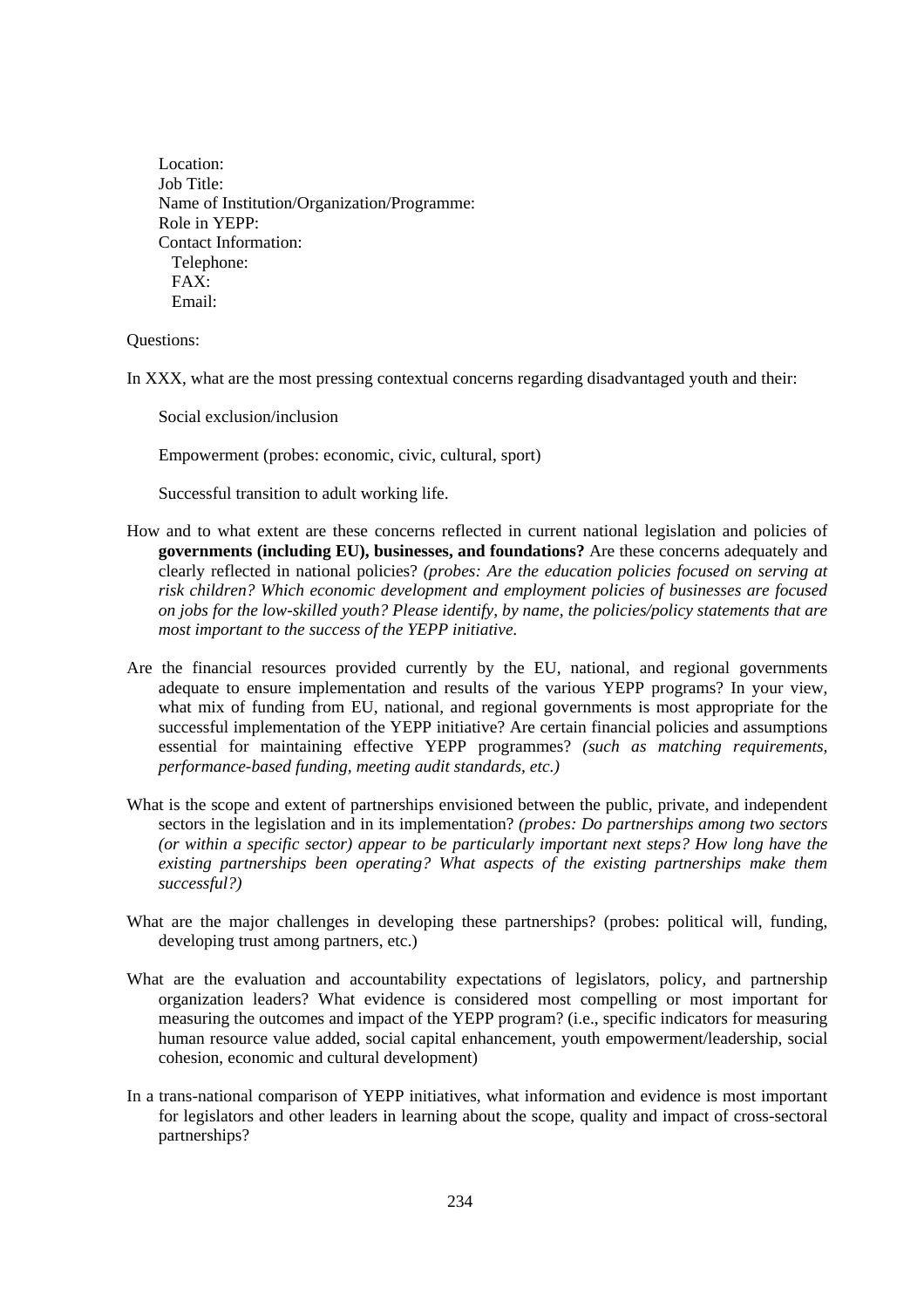# **Interview Guide for Strategic Level (Program or Project Leaders: Government, Businesses, NGOs, and Foundations)**

### *Introduction:*

This external evaluation process complements the internal evaluation being used in the XXX CHI. Since both members of the interview team are not associated directly with the local YEPP program, the evaluation information we compile provides an independent view of the YEPP programs and its effectiveness. Also, the external evaluation will enable us to keep track of the process used to form the public, private and independent sector partnerships and to understand the policy context in which such partnerships are effective in serving disadvantaged children and youth.

In the following questions, we will explore your assessment of and views on the cross-sectoral policies and priorities affecting the YEPP initiative.

Interviewee: Interviewer: Date: Location: Job Title: Name of Institution/Organization/Programme: Role in YEPP: Contact Information: Telephone: FAX: Email:

# Questions:

In XXX, what are the most pressing contextual concerns regarding disadvantaged youth and their:

Social exclusion/inclusion

Empowerment (probes: economic, civic, cultural, sport)

Successful transition to adult working life

Overall, to what extent are the context descriptions prepared by the local researcher accurate and comprehensive? What additional contextual factors need to be considered for improving the development of at-risk children?

*(Probes: In each interview, discuss the accuracy and completeness of the context description for their sector—public, private or independent.)* 

- *Please describe* any areas of disagreement between and among the major partners regarding contextual factors affecting the YEPP program.
- To what extent are the YEPP governing principles (universal coordination of services, youth empowerment, social cohesion, sustainable local partnerships) compatible with the policies of your organization?

How would you describe the level of support for the YEPP within your organization?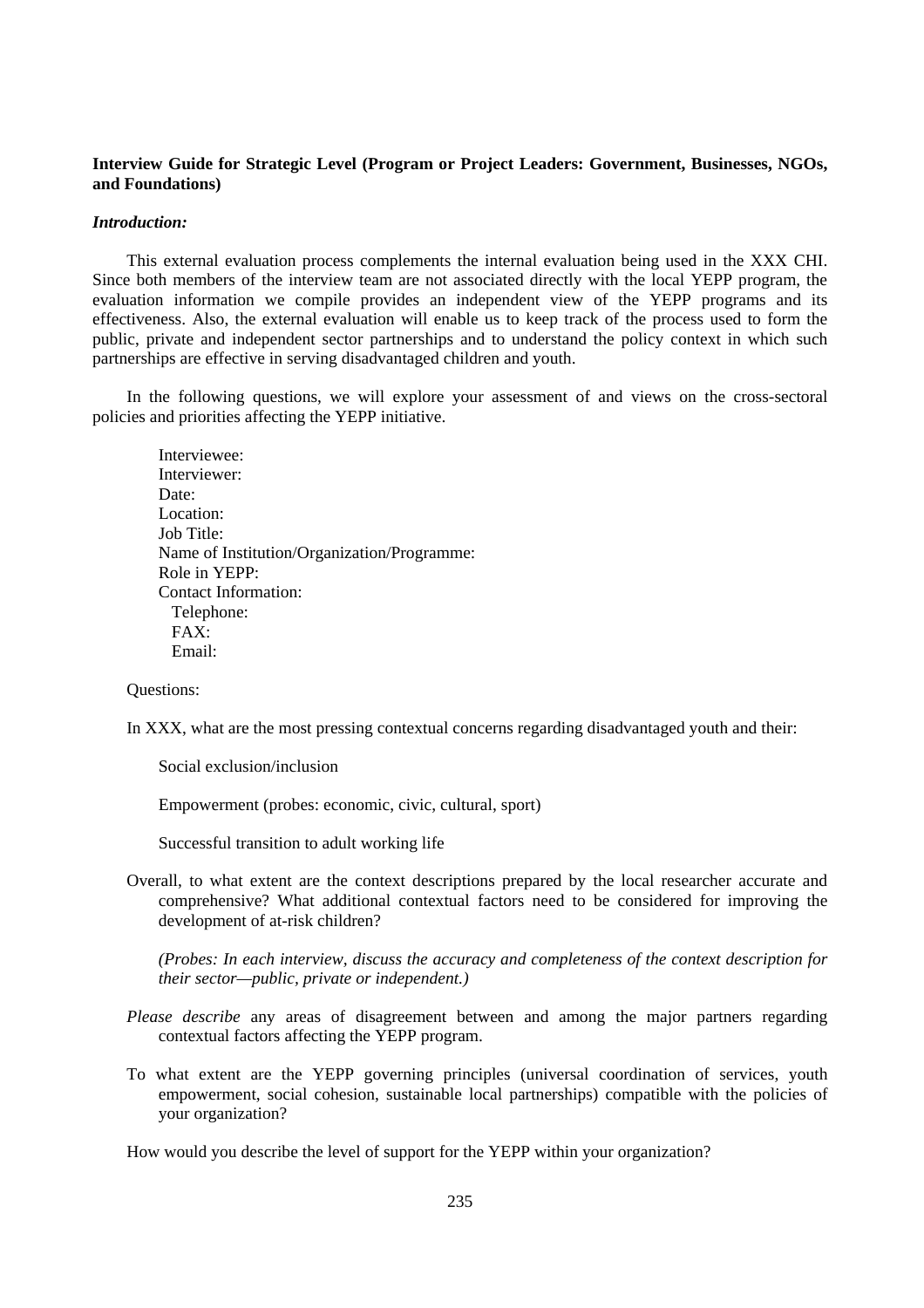Describe the role, strengths, and assets of the local support group, the coordinator, and the researcher.

Describe the major obstacles and facilitators to developing and maintaining partnerships.

- What major challenges must be confronted and resolved by the local support group in the next six months?
- What are the major YEPP activities and projects being undertaken*?*

*(Probes: For each project or activity, discuss the goals, strategies, target audiences, funding, and participation by each of the public, private, and independent sector partners.)* 

To what extent are representatives of the three sectors actively involved in the local support group/local YEPP partnership?

*(Probes: Briefly describe the organizational structure and processes developed by the local partnership to ensure cooperation and joint activities.)* 

- How do the representatives in the local YEPP partnership assess the quality, stability, impact, and sustainability of the partnership to date?
- What level of support and active participation have the partner organizations provided for the operational plan/action plan?

Describe the specific impact of the YEPP/CHI partnership to date on: The conditions for children and youth ages 0-26. Public sector organizations (human services, schools, rehabilitation). Private sector organizations (businesses and firms). Independent sector organizations (foundations, volunteer organizations). The interaction of the three sectors.

- From your perspective, what are the evaluation and accountability expectations for the YEPP initiative? What evidence is considered most compelling or most important for measuring the outcomes and impact of the YEPP program? (Probes: Ask about specific indicators for measuring human resource value added, social capital enhancement, youth empowerment/leadership, social cohesion, economic and cultural development)
- In a trans-national comparison of YEPP initiatives, what information and evidence is most important for leaders in learning about the scope, quality and impact of cross-sectoral partnerships?

### **Interview Guide for Operational Level (Local Support Group, Researcher, Local Coordinator)**

# *Introduction:*

This external evaluation process complements the internal evaluation being used in the XXX CHI. Since both members of the interview team are not associated directly with the local YEPP program, the evaluation information we compile provides an independent view of the YEPP programs and its effectiveness. Also, the external evaluation will enable us to keep track of the process used to form the public, private and independent sector partnerships and to understand the policy context in which such partnerships are effective in serving disadvantaged children and youth.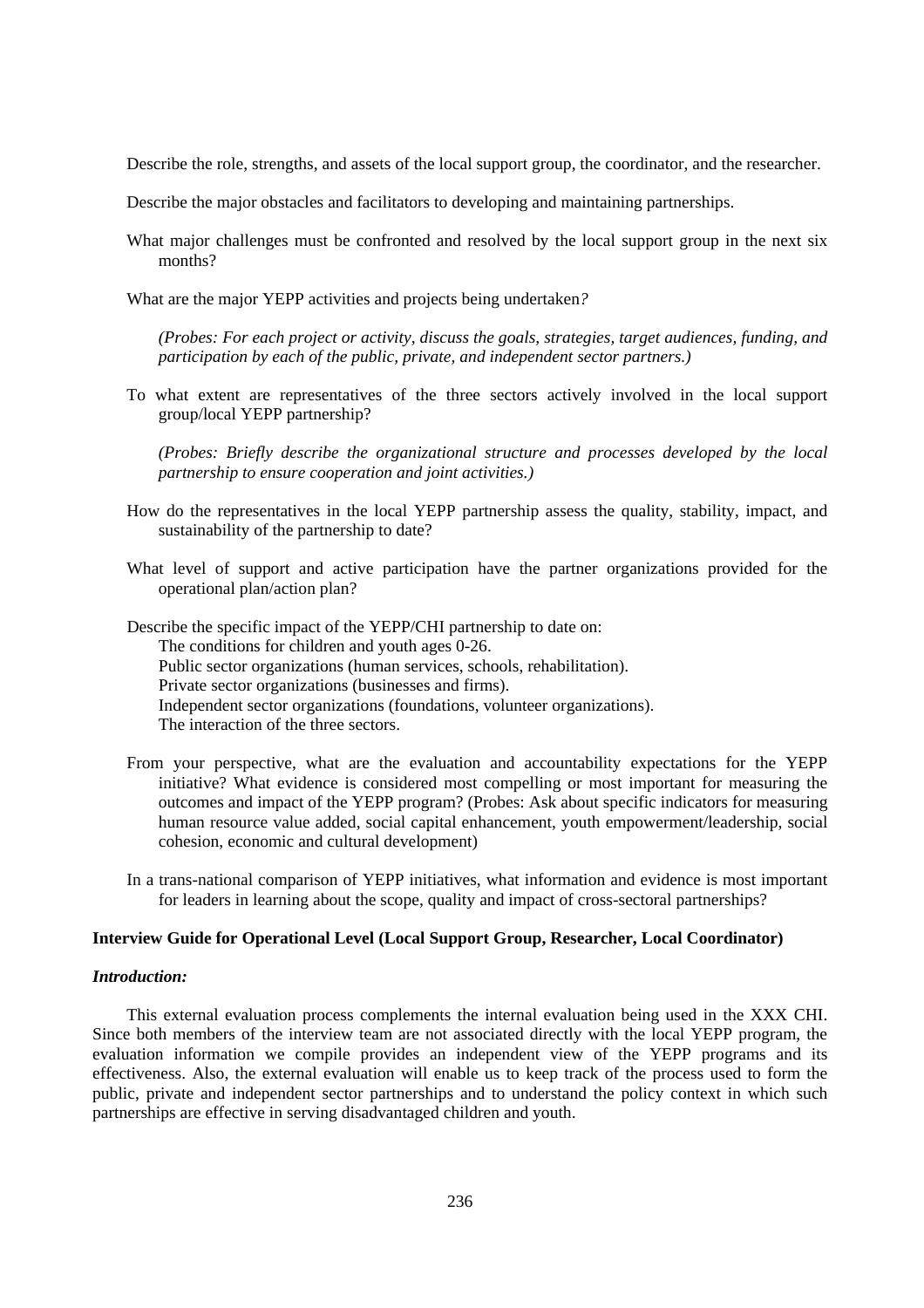In the following questions, we will explore your assessment of and views on the cross-sectoral policies and priorities affecting the YEPP initiative.

Interviewee: Interviewer: Date: Location: Job Title: Name of Institution/Organization/Programme: Role in YEPP: Contact Information: Telephone: FAX: Email:

Questions:

To what extent are the YEPP governing principles (universal coordination of services, youth empowerment, social cohesion, sustainable local partnerships) compatible with the policies of your organization? How would you describe the level of support for the YEPP within your organization?

Please describe how and when your organization became part of the YEPP support group.

To what extent are funding resources adequate and used cost-effectively in the implementation of the YEPP?

What role, if any, do local universities play in the YEPP program?

- Are each of the staff members employed by the local YEPP organization and partner organizations performing effectively in their positions? What additional training or orientation for staff is needed?
- Has a comprehensive program for recruiting and training volunteers been developed and implemented?

Describe the role, strengths, and assets of the:

local support group

the coordinator

the researcher.

Describe the major obstacles and facilitators to developing and maintaining partnerships.

- What major challenges must be confronted and resolved by the local support group in the next six months?
- What are the major YEPP activities and projects being undertaken? (Probe: For each project or activity, please describe briefly the goals, strategies, target audiences, funding, and participation by each of the public, private, and independent sector partners.)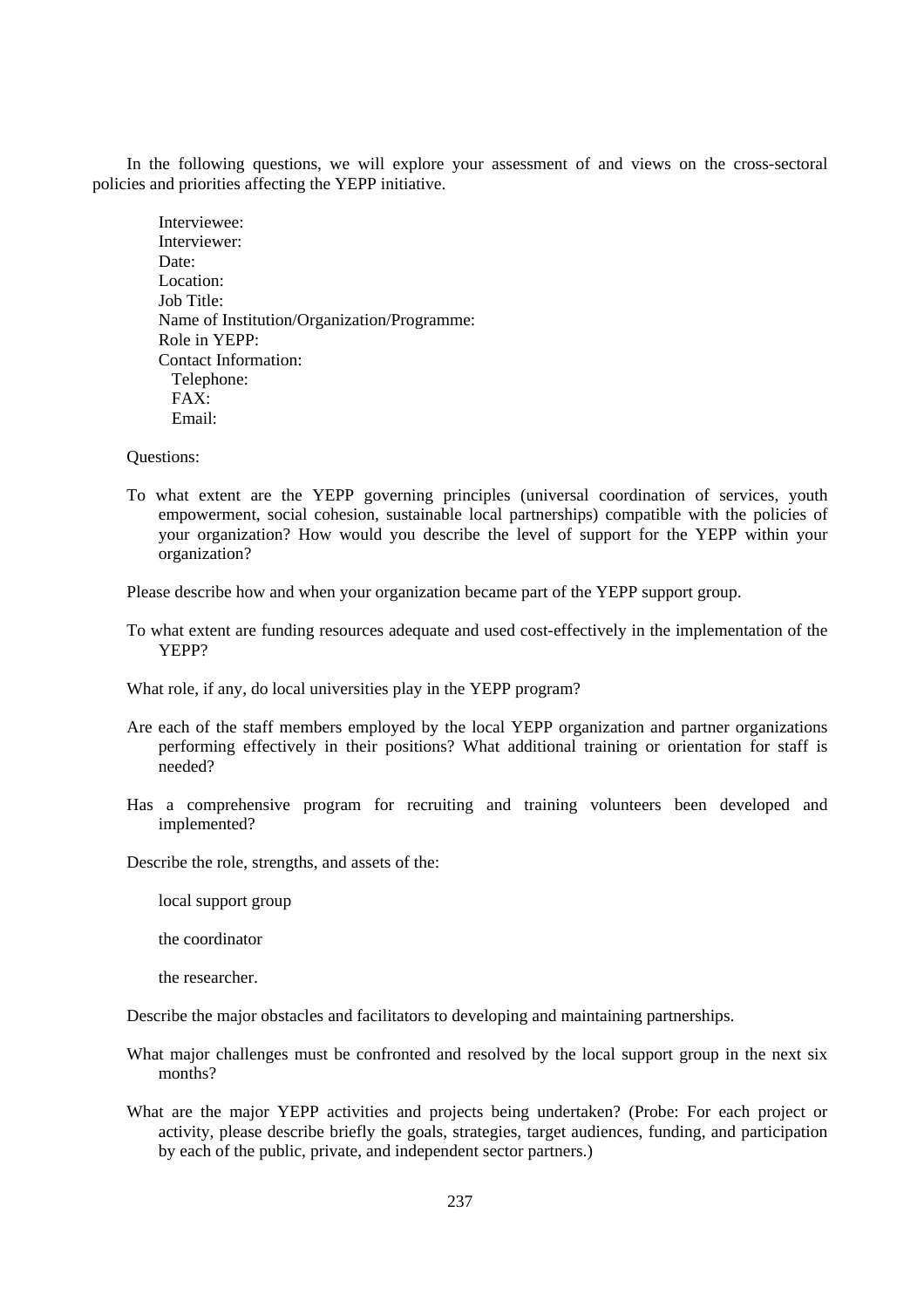- To what extent are representatives of the three sectors actively involved in the local support group/local YEPP partnership? Briefly describe the organizational structure and processes developed by the local partnership to ensure cooperation and joint activities.
- How do you and the other representatives in the local YEPP partnership assess the quality, stability, impact, and sustainability of the partnership to date?
- What level of support and active participation have the partner organizations provided for the operational plan/action plan?

Describe the specific impact of the YEPP/CHI partnership to date on:

The conditions for children and youth ages 0-26

Public sector organizations (human services, schools, rehabilitation)

Private sector organizations (businesses and firms)

Independent sector organizations (foundations, volunteer organizations)

The interaction of the three sectors.

- From your perspective, what are the evaluation and accountability expectations for the YEPP initiative? What evidence is considered most compelling or most important for measuring the outcomes and impact of the YEPP program? (Probes: Ask about specific indicators for measuring human resource value added, social capital enhancement, youth empowerment/leadership, social cohesion, economic and cultural development)
- In a trans-national comparison of YEPP initiatives, what information and evidence is most important for leaders in learning about the scope, quality and impact of cross-sectoral partnerships?

# **Interview Guide for Field Level (YEPP Program Personnel—Counselors, Teachers, Program Coordinators)**

## *Introduction:*

This external evaluation process complements the internal evaluation being used in the XXX CHI. Since both members of the interview team are not associated directly with the local YEPP program, the evaluation information we compile provides an independent view of the YEPP programs and its effectiveness. Also, the external evaluation will enable us to keep track of the process used to form the public, private and independent sector partnerships and to understand the policy context in which such partnerships are effective in serving disadvantaged children and youth.

In the following questions, we will explore your assessment of and views on the cross-sectoral policies and priorities affecting the YEPP initiative.

Interviewee: Interviewer: Date: Location: Job Title: Name of Institution/Organization/Programme: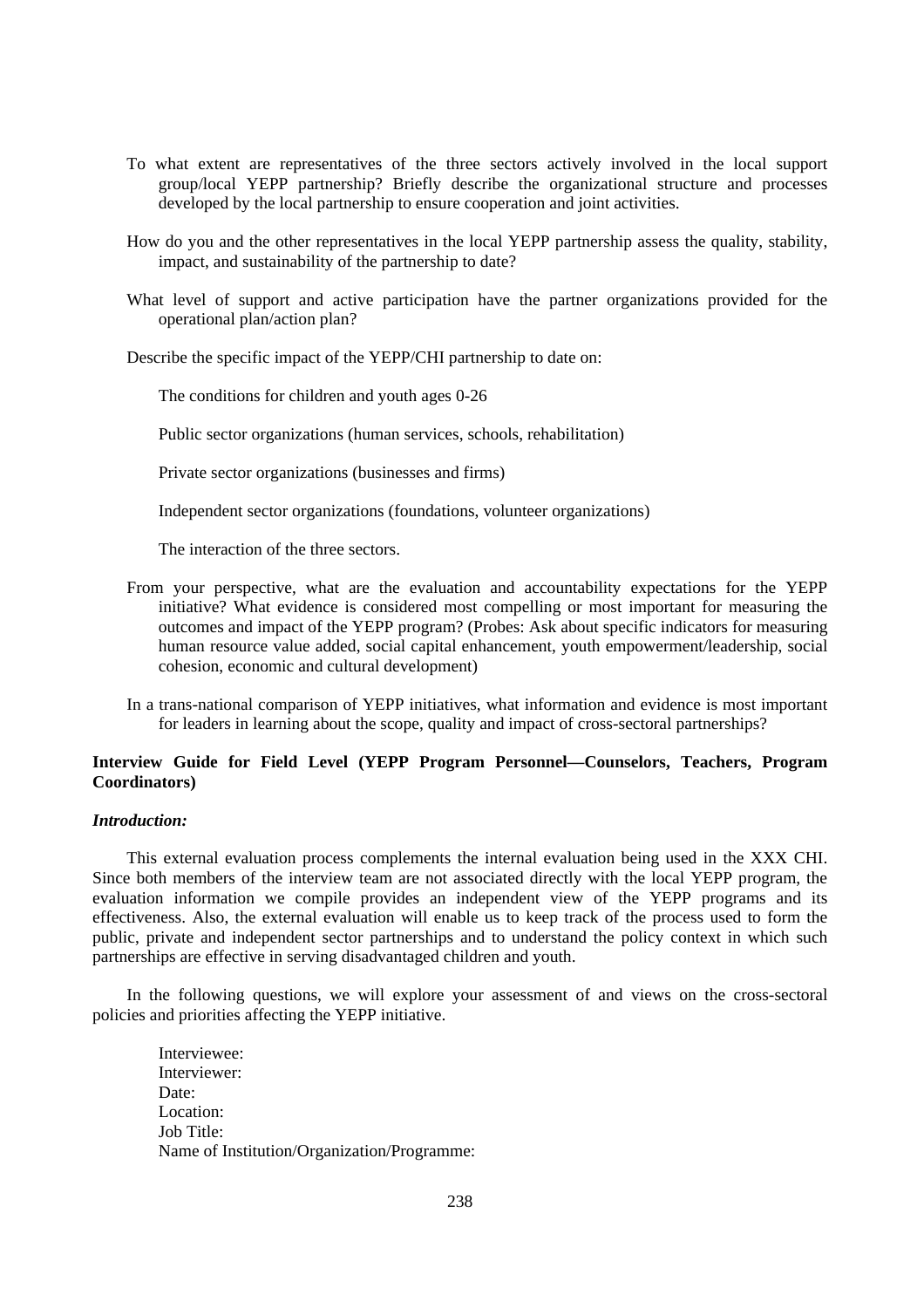Role in YEPP: Contact Information: Telephone: FAX: Email:

Questions:

Briefly describe the major YEPP programme or project in which you are involved. (Probe: What are the goals, strategies, target audiences, funding, and cooperation provided from the public, private, and independent sector partners?)

What role, if any, do local universities play in the YEPP program?

Has a program been developed and implemented for recruiting and training volunteers or program staff members?

Describe the major obstacles and facilitators to developing and maintaining this programme.

What major challenges must be confronted and resolved in the next few months to maintain, expand, or improve this programme.

- Regarding the development of this YEPP programme, please describe the role, strengths, and assets of the local support group, the coordinator, and the researcher.
- How would you assess the quality, stability, impact, and sustainability of this particular YEPP programme to date?

Please describe the specific impact of the YEPP programme to date on:

The conditions for children and youth ages 0-26

Public sector organizations (human services, schools, rehabilitation)

Private sector organizations (businesses and firms)

Independent sector organizations (foundations, volunteer organizations)

The interaction of the three sectors.

From your perspective, what are the evaluation and accountability expectations for the YEPP initiative? What evidence is considered most compelling or most important for measuring the outcomes and impact of the YEPP program?

*(Probes: Ask about specific indicators for measuring human resource value added, social capital enhancement, youth empowerment/ leadership, social cohesion, economic and cultural development)* 

In a trans-national comparison of YEPP initiatives, what information and evidence is most important for leaders in learning about the scope, quality and impact of cross-sectoral partnerships?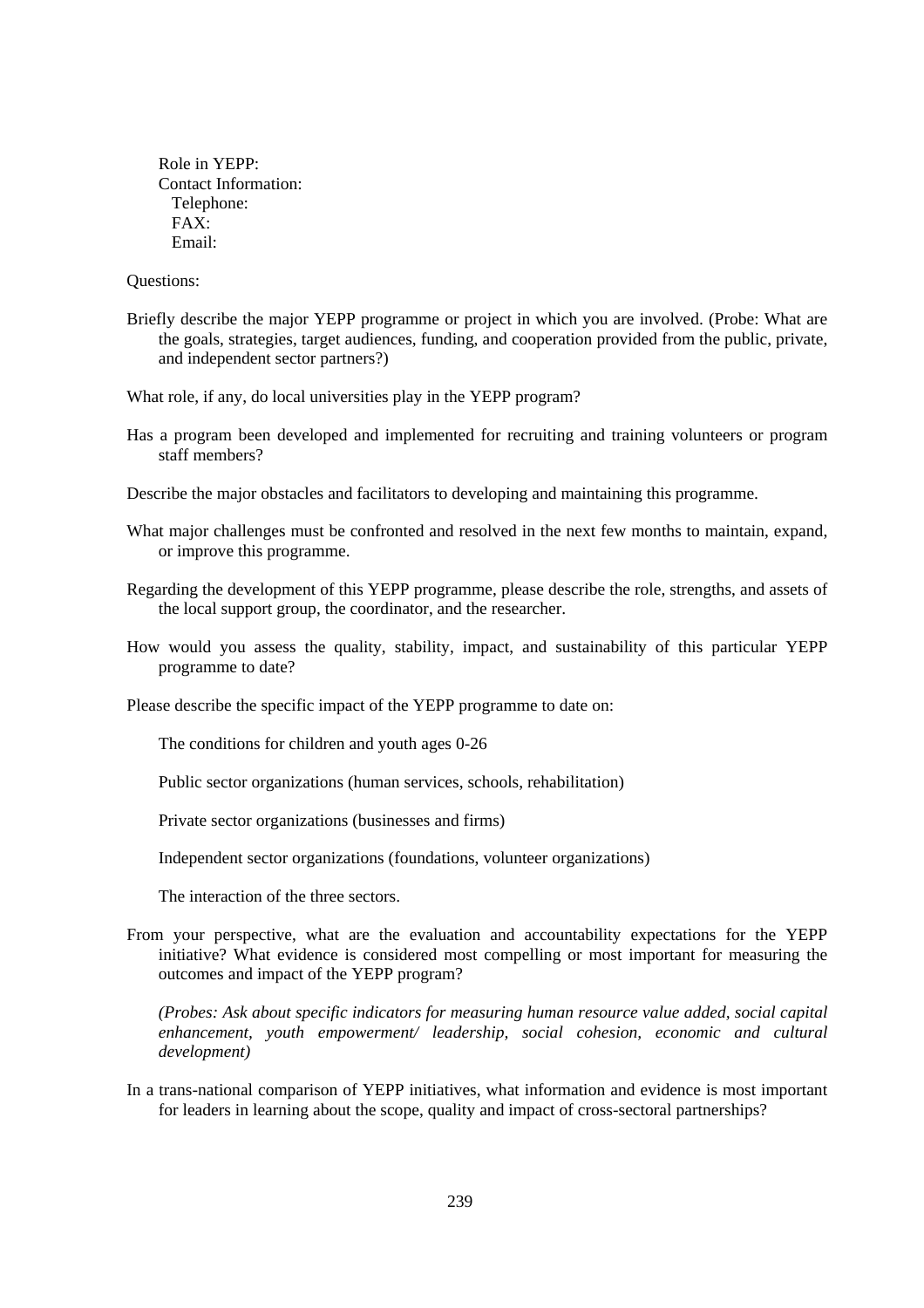### **Questions for the Focus Group of YEPP Programme Participants**

Five to ten youth participating in a YEPP programme will be randomly selected by the Local Coordinator. Following a brief introduction to the purpose of the external evaluation, the participants will describe their involvement in the YEPP programme being reviewed. The interviewers will request permission to tape record the session, and assure the participants that their responses will be treated confidentially.

Name of Programme:

Names of Focus Group Participants:

Questions:

Please describe how the YEPP program has been beneficial to you.

If the YEPP program were not available, would you be able to obtain these benefits from other organizations, such as schools or youth centers?

Please describe the ways in which the YEPP program has benefited your community.

Based on your experience in the YEPP program, what will you be doing in the next few years that you would not otherwise be able to accomplish?

# **SAMPLE CHI FEEDBACK MEMO FROM EXTERNAL EVALUATORS**

XX-1-03

TO: Monika Kleck

FROM: Allen Phelps and Peter Evans

RE: YEPP/Simin Han External Evaluation Pilot Test, 16-20/12/02 Some Observations, Impressions, and Recommendations

The YEPP staff and Local Support Group (LSG) graciously agreed to participate in a pilot test of the OECD-led external evaluation process during the week of 16 December. We wish to thank the YEPP Project Team, members of the LSG and the community partners who participated in interviews to describe their participation in the YEPP initiative to date and their expectations for the evaluation. By examining documents and talking with the many partners in Simin Han and Tuzla, we gained a number of insights about the goals, processes, target audiences, service plans, and resources that are part of the exciting and innovative YEPP initiative. Most important, we were able to obtain a grounded perspective on the project, which is extremely useful for developing evaluation standards appropriate for informing all partners and the YEPP funders about the status and effects of YEPP. This perspective is also helpful in developing evaluation criteria for documenting promising community development practices. During the week we were able to discuss the evaluation procedures, criteria, and information that the partners consider to be important for assessing the short-term and long-run success of the YEPP. Finally, the interviews also allowed us to find several additional data sources that are available for both the internal and external evaluation components.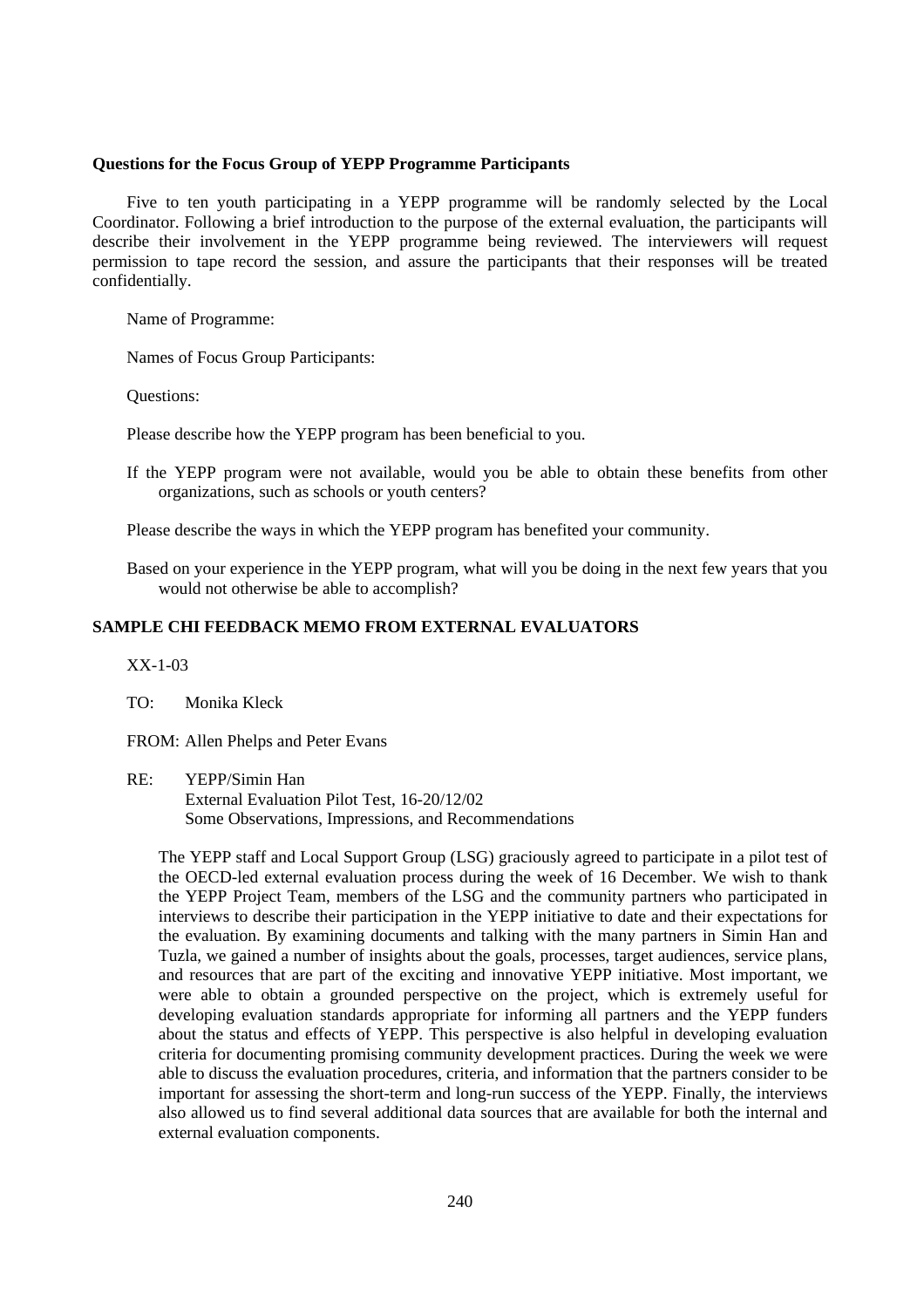Over the five days we met with 21 representatives of partner organizations (including several school staff), conducted two focus groups attended by 7 students and 5 youth leaders from the community, and held in-depth interviews and discussions with four YEPP staff and two volunteers funded by the Robert Bosch Foundation.

The following is a list of general observations about the status and evaluation of YEPP. These comments are designed to inform and perhaps guide future program development and implementation.

1) The YEPP/SH project has integrated and advanced several recent, major investments in building a democratic society in Simin Han. Using resources from the Freudenberg Foundation, local authorities, and other donors, the YEPP local support group (LSG) has guided the planning and implementation of several new projects. The opening of a new cultural and community center (the AGORA) and development of a trading market for agricultural products (the Point) illustrate the importance and value of cross-sectoral partnerships in re-building this community's social and economic infrastructure following the war. YEPP has also enhanced and extended the existing innovations of several partners, including the Primary School's efforts to develop community connections through ecology education, the professional orientation program, the pupils' council and the parents' council. The recent discussion of a community foundation illustrates the rapid advances that have been made by the YEPP leaders and the LSG toward making youth and community development projects sustainable in Simin Han.

So far, the YEPP project has had a substantial impact by increasing the options for youth through the Professional Orientation program. This innovative program provides  $8<sup>th</sup>$  grade students with an in-depth experience in a local enterprise and exposure to several realistic career opportunities associated with the enterprise. Based on these individual studies, students are able to make informed choices of appropriate secondary schools, including grammar schools and university options.

Since the creation of the YEPP initiative in Simin Han, the informal working relationships between several NGOs, the school, and the District and municipal authorities has been formalized through several projects such as the Ecology Project and the AGORA Center. Further, the initial planning to re-open the Point has established a relationship between the public and independent sectors, and the chamber of commerce.

2) Discussions with the Tuzla Canton Ministry for Education, Culture and Sport revealed a high level of respect for the innovations undertaken by the Simin Han Primary School. The Minister and Deputy Minister expressed enthusiastic support for initiatives such as the Pupils' and Parents' Councils, the Professional Orientation Program, and the school development/ leadership project being started with several schools from Croatia, Yugoslavia, and Bosnia-Herzegovenia. This latter project illustrates the important role that the school and YEPP can engage in improving schooling practices in BiH, the Baltic states, and beyond.

It is important to note that the Parents' and Students' Councils developed over the past several years at the Simin Han School have been incorporated in Canton education law and policy. As noted by the Minister, these policies were adopted from the successful councils developed at the Simin Han school. Also, articles 52 and 53 of the BiH law on Primary and Secondary Education also prescribe that these councils be established and used in operating schools throughout the **Federation**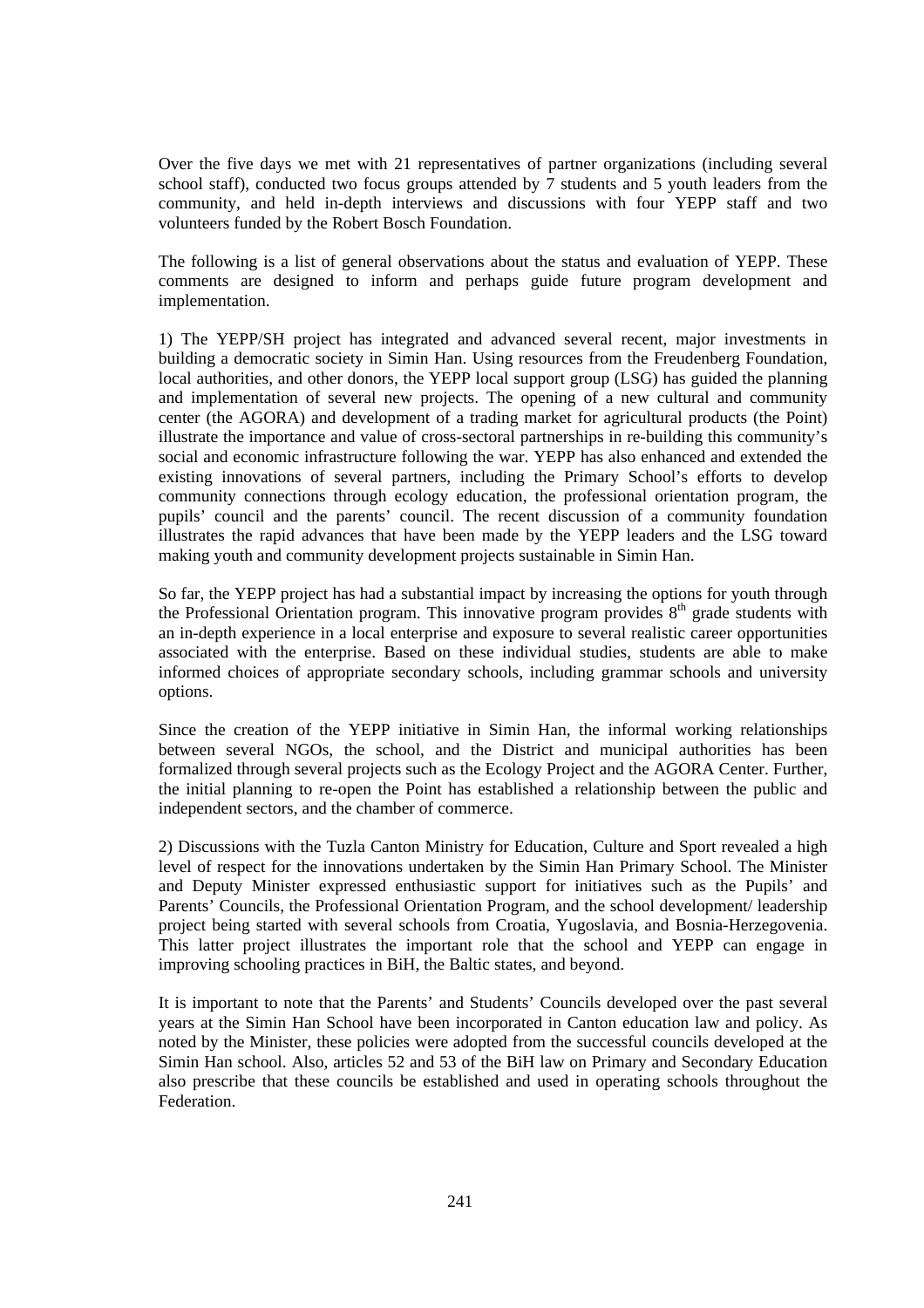3) Conversations with the local evaluator, coordinator, and school staff indicate that surveys have been compiled for planning and starting several YEPP projects. In addition, teachers complete a home visit in the spring of each year to collect information on the children in each family, as well as economic and social data about the family. These data are used to plan programs and education offerings that address the specific educational needs of families and children. We encourage the coordinators of each project and the local evaluator to continue collecting data and information for all of the projects to clearly identify needs that can be addressed in project planning. Further, data and information should be compiled to assess the impact of the projects on students, youth, and families. These data could be obtained by doing school exit or follow-up surveys with graduates and parents, and possibly through case studies of a small but representative sample of students. According to the interviews conducted, the LSG and other partners identified several criteria by which YEPP should be assessed. The major criteria for judging the long-term evaluation and impact of YEPP include: (a) greater social and civic participation by youth during and following primary school enrollment, (b) increased rates of employment and secondary school graduation, (c) the sustained continuation of existing programs through local or donor funding, and (d) the development of new, mutually beneficial programs among the partnership organizations.

4) Using data obtained from the local evaluation efforts, along with other evaluation information and data, several project changes or expansions can be accomplished. Impact data could be useful in examining the following options for YEPP projects:

- 21. Focusing on the extent and quality of youth participation in each of the projects is an important indicator for judging project success. Youth participation data should be collected to examine changes in youth self efficacy or self concept, satisfaction with the education or engagement experiences provided to youth, and subsequent changes in behavior (for example, voting behavior, volunteer activities, healthy living habits, voluntary participation in public information campaigns, and so on).
- 22. Developing a professional orientation program for  $6<sup>th</sup>$  and  $7<sup>th</sup>$  grade students that include orientations to the grammar and gymnasium secondary school options in Tuzla, as well as the professional and technical secondary schools.
- 23. Focusing the professional orientation on professions and careers with good employment possibilities. Employment opportunity data should be used to focus the program on good job or career opportunities and to encourage the Ministry to close secondary school professional programs that no longer provide employment opportunities.

5) The YEPP Program should consider taking up a more active and central role in initial and inservice teacher training. The staff should invite faculty members from the University of Tuzla and leaders of the Pedagogic Institute to observe the various YEPP education and community development projects. The various projects would serve as excellent practica (praxis) sites for future social workers, business leaders, and teachers enrolled in university programs, as well as teachers seeking master's degrees though the universities and the Institute. By including universities and the institute in the YEPP partnership, they could provide valuable staff resources for sustaining many of the projects and programs.

6) Several interviews revealed that the CHI study visits with the Kristinestad, Finland site had a powerful effect on the visitors from Simin Han. These individuals have started new intercultural efforts that will be beneficial to the youth and professionals engaged in YEPP. Most importantly, these exchanges demonstrate new approaches to common problems (such as youth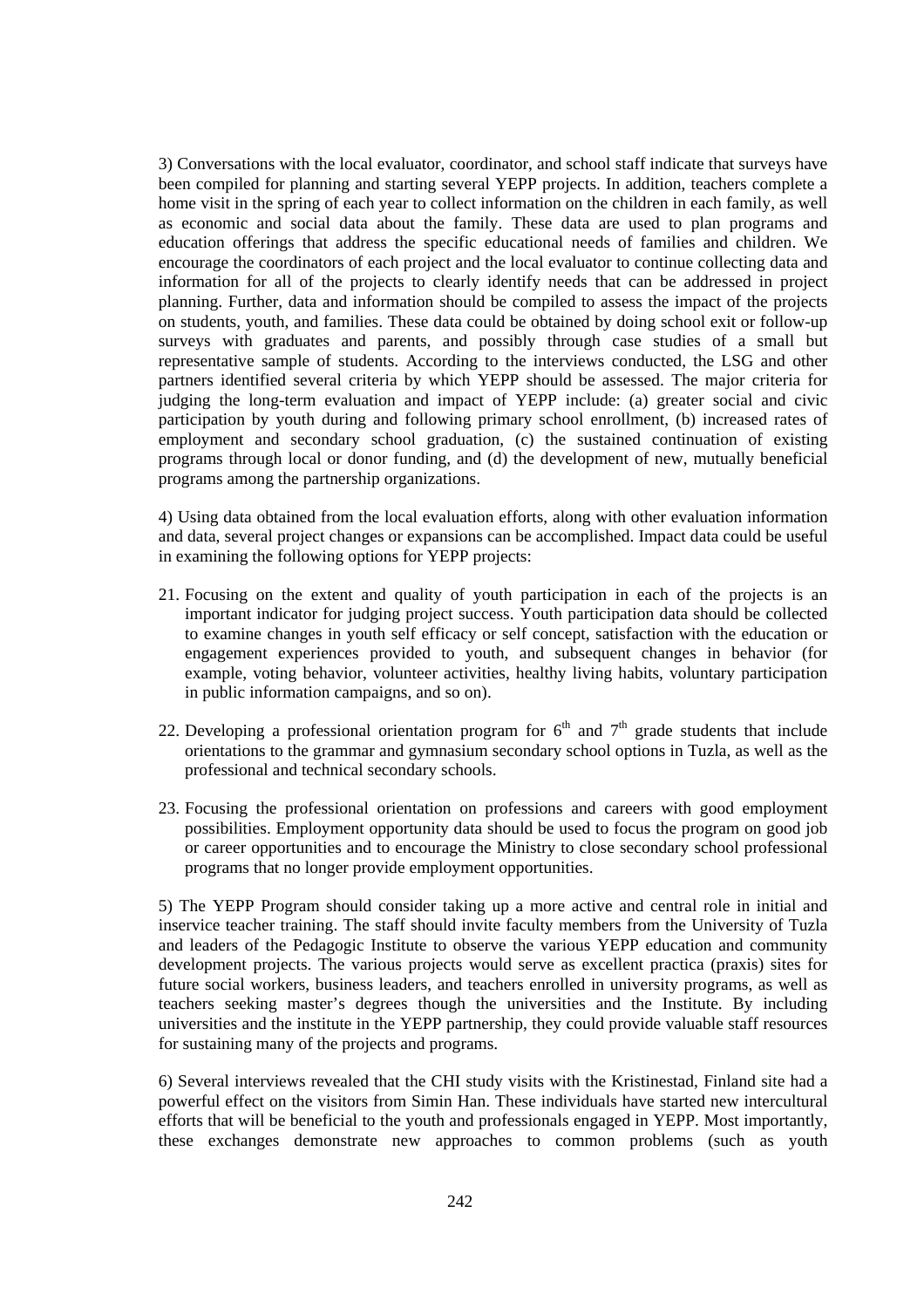unemployment and social alienation) in the centers of high intensity. In assessing the impact of YEPP, it will be important for the Local Researcher to document that follow-up activities that result from these study visits, and to report these results widely

7) One of the major challenges for Simin Han is rebuilding and developing a local economy that capitalizes on the natural resources, cultural traditions, and education of the resident and returning citizens and young people. The complexity and importance of this challenge was made visible in our discussions regarding the Point project, which is designed to develop a cooperative for producing and selling medical herbs and other agricultural products. Several of the existing and planned YEPP projects might contribute directly to the Point project by: (a) creating a website for the Point, (b) providing students with professional orientation experiences at the Point and in the companies or enterprises using the Point, and (c) focusing entrepreneurial training projects on the harvesting, production, and selling of medical herbs and other agricultural products grown in Simin Han.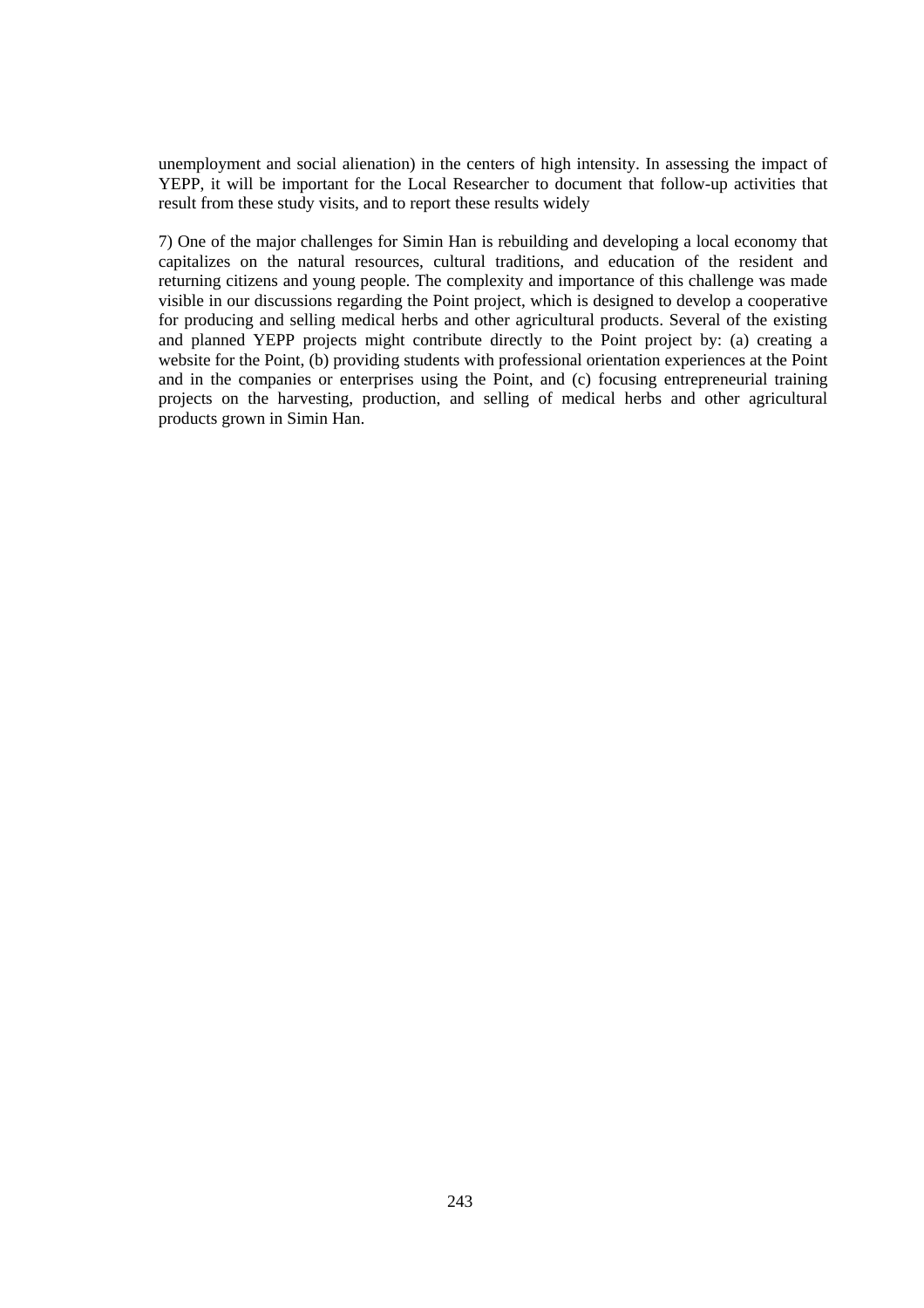# **ANNEX 3: LIST OF INTERVIEWEES**

| <b>Dublin</b>                              |                                                                                          |  |
|--------------------------------------------|------------------------------------------------------------------------------------------|--|
| 10-14/01/05                                |                                                                                          |  |
| <b>YEPP</b>                                |                                                                                          |  |
| John Weafer                                | Researcher                                                                               |  |
| Liam O'Dwyer                               | Executive Director, Irish Youth Foundation                                               |  |
| David Little                               | Co-ordinator and NAHB Community Worker                                                   |  |
| <b>National</b>                            |                                                                                          |  |
| Mary Cunningham                            | Director, National Youth Council of Ireland                                              |  |
| <b>Emily Fisher</b>                        | Office of the Ombudsmen for Children                                                     |  |
| Seamus McLoughlin                          | Head, Social Inclusion Unit, Dept. of Education and Sciences                             |  |
| P.J. Breen                                 | Youth Affairs, Dept. of Education and Sciences                                           |  |
| Anne O'Donnel                              | Head of Communications, National Children's Office.                                      |  |
| Owen Keenan                                | Chief Executive, Barnados                                                                |  |
| Local                                      |                                                                                          |  |
| Seanie Lambe                               | <b>ICON</b>                                                                              |  |
| John Lahert                                | 15-20, NYP1 Youth Project                                                                |  |
| Fergus McCabe                              |                                                                                          |  |
| Maeve O'Reilly                             | 12-18, NYP2 Youth Project & National Drug Strategy<br>Social Worker, St. Vincent's Trust |  |
|                                            | 12-18 Youth Project & Crinan Youth Project                                               |  |
| Joe Lucey<br><b>Tony Rock</b>              | 5-12 Youth Project & St. Vincent de Paul Resource Centre                                 |  |
|                                            |                                                                                          |  |
| <b>Brian Melaugh</b>                       | ICON Co-chair 7, Anna Liffey Children's Project                                          |  |
| Louise Fitzpatrick                         | City of Dublin Youth Services Board                                                      |  |
| Olivier McEvoy                             | Project Co-ordinator, Dail na nOg                                                        |  |
| Louise McEvaddy                            | 0-5 Youth Project & Curam<br>Team Leader, Curam Family Centre                            |  |
| <b>Catherine Sheerin</b><br>Mel MacGiobuin |                                                                                          |  |
|                                            | North Inner City Drugs Taskforce                                                         |  |
| Celine Keogh                               | 0-5 Youth Project & Hill Street Family Resource Centre<br>NAHB Co-chair                  |  |
| Colman Duggan                              |                                                                                          |  |
| John Hedges                                | Ballybough Youth Project                                                                 |  |
| Imelda O'Keefe                             | Ballybough Youth Project                                                                 |  |
| <b>Bill Malone</b>                         | Ballybough Youth Project                                                                 |  |
| 9-13/01/06                                 |                                                                                          |  |
| <b>YEPP</b>                                |                                                                                          |  |
| Liam O'Dwyer                               | Executive Director, Irish Youth Foundation                                               |  |
| David Little                               | YEPP Co-ordinator and NAHB Community Worker                                              |  |
| <b>National</b>                            |                                                                                          |  |
| Seamus McLoughlin                          | Head, Social Inclusion Unit, Dept. of Education and Sciences                             |  |
| P.J. Breen                                 | Youth Affairs, Dept. of Education and Sciences                                           |  |
| Anne O'Donnell                             | Head of Communications, National Children's Office.                                      |  |
| Local                                      |                                                                                          |  |
| Seanie Lambe                               | <b>ICON</b>                                                                              |  |
| Fergus McCabe                              | 12-18, NYP2 Youth Project & National Drug Strategy                                       |  |
| Joe Lucey                                  | 12-18 Youth Project & Crinan Youth Porject                                               |  |
| Tony Rock                                  | 5-12 Youth Project & St. Vincent de Paul Resource Centre                                 |  |
| <b>Brian Melaugh</b>                       |                                                                                          |  |
| <b>Margaret Hayes</b>                      | City of Dublin Youth Services Board                                                      |  |
| <b>Catherine Sheerin</b>                   | Team Leader, Curam Family Centre                                                         |  |
| Celine Keogh                               | 0-5 Youth Project & Hill Street Family Resource Centre                                   |  |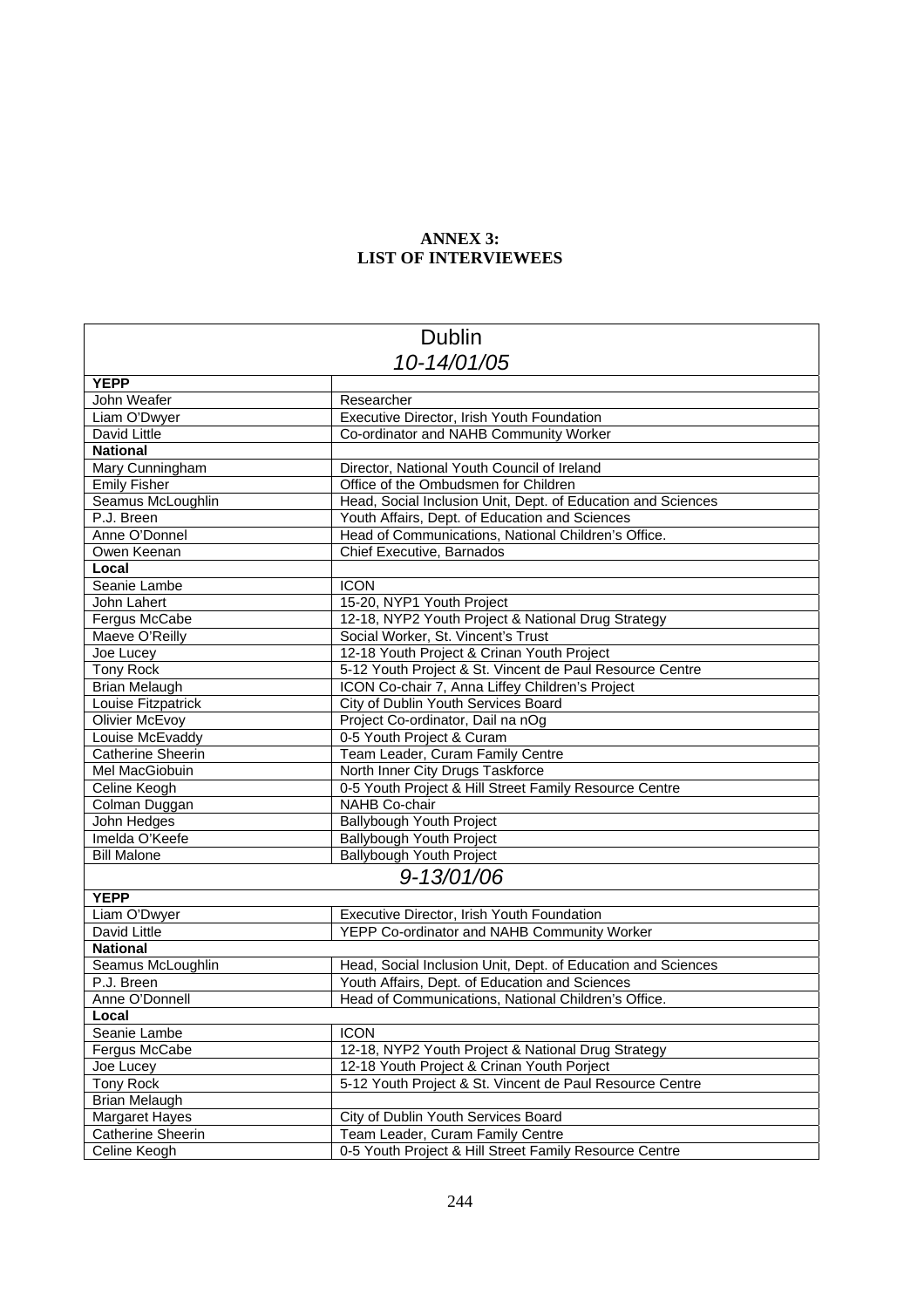| Colman Duggan      | NAHB Co-chair                    |
|--------------------|----------------------------------|
| John Hedges        | <b>Ballybough Youth Project</b>  |
| <b>Bill Malone</b> | Ballybough Youth Project         |
| Amy Trimble        | Youth, health worker             |
| Klaus              | Youth                            |
| Charlie            | Youth                            |
| Noel               | Youth                            |
| Kelly              | Youth                            |
| Pauline Kane       | <b>Wexford Centre</b>            |
| Leanne Hylan       | Youth Participation              |
| Shane Crossan      | Youth Empowerment Network Leader |

Г

٦

| <b>Kristinestad</b>        |                                                                            |  |
|----------------------------|----------------------------------------------------------------------------|--|
| 7-11/06/04                 |                                                                            |  |
| <b>YEPP</b>                |                                                                            |  |
| Pernilla Rauma             | Local researcher                                                           |  |
| Mats Brandt                | Chairman, Project Ombudsman, Foundation for Swedish Culture                |  |
| Harriet Lindelöf-Sahl      | The municipality's Youth Secretary / Chair of Support Group                |  |
| <b>National</b>            |                                                                            |  |
| Elsa Hänninen              | National Board of Education                                                |  |
| Erkki Hâkli                | Youth Participation Project                                                |  |
| Roope Lehto                | <b>Youth Participation Project</b>                                         |  |
| Local                      |                                                                            |  |
| Lisbeth Saxberg Blomkvist  | (until recently) Member of the board of the Foundation for Swedish Culture |  |
| Jessica Bårdsnes           | Chairing Youth Council, Youth Office                                       |  |
| Agneta Stenlund Grindgärds | Politician, member of the Municipality Board                               |  |
| Linn Bergkulla             | Student, Kristinestad High School, Member of the Youth council             |  |
| Anki Sundnäs               | Researcher & writer                                                        |  |
| Mia Rosengård              | Politician, member of the Municipality Board                               |  |
| Ida Haapamäki              | Kristinestad High School, Member of the Youth council                      |  |
| Kaj Björni                 | <b>City Administrator</b>                                                  |  |
| Asa Tier                   | Headmaster of Härkmeri elementary school                                   |  |
| Lina Tier                  | <b>LUMA</b>                                                                |  |
| Peder Sahl                 | Teacher                                                                    |  |
| Anna-Lena Palomäki         | Previous local researcher; Mayor of Malax                                  |  |
|                            | 13-17/06/05                                                                |  |
| <b>YEPP</b>                |                                                                            |  |
| Pernilla Rauma             | Local researcher                                                           |  |
| Mats Brandt                | Chairman, Project Ombudsman, Foundation for Swedish Culture                |  |
| Inge Fagerbakk             | <b>YEPP Co-ordinator</b>                                                   |  |
| <b>National</b>            |                                                                            |  |
| Elsa Hänninen              | National Board of Education                                                |  |
| Anneli Tallqvist           | Senior advisor, Ministry of Labour, Development and Guidance of Labour     |  |
| Jaana Hätälä               | Senior advisor, Ministry of Education, Department for Cultural, Sport and  |  |
|                            | Youth Policy, Youth Policy Department                                      |  |
| Virpi Kölhi                | Senior Officer, Legal Affairs, Ministry of Social Affairs and Health       |  |
| Kari Ilmonen               | Ministerial Adviser, Department of Family and Social Affairs, Ministry of  |  |
|                            | Social Affairs and Health                                                  |  |
| Local                      |                                                                            |  |
| Lisbeth Saxberg Blomkvist  | (until recently) Member of the board of the Foundation for Swedish Culture |  |
| Helena Lundman-Evars       | Psychologist, representing Folkhälsan                                      |  |
| Marina Sved-Rhoddis        | Teacher at the secondary school in Kristinestad and "Gymnaset", chairing   |  |
|                            | the local Teachers' Union                                                  |  |
| Anna-Lena af Hällstrom     |                                                                            |  |
| Kjell Kankaanpäa           | Representing the "8th Youth Ring" - an umbrella youth organisation         |  |
| <b>Riitta El-Nemr</b>      |                                                                            |  |
| Johan Klavus               | Chairman, the local Entrepreneurs' Association                             |  |
| Anna-Kasja Blomquist       |                                                                            |  |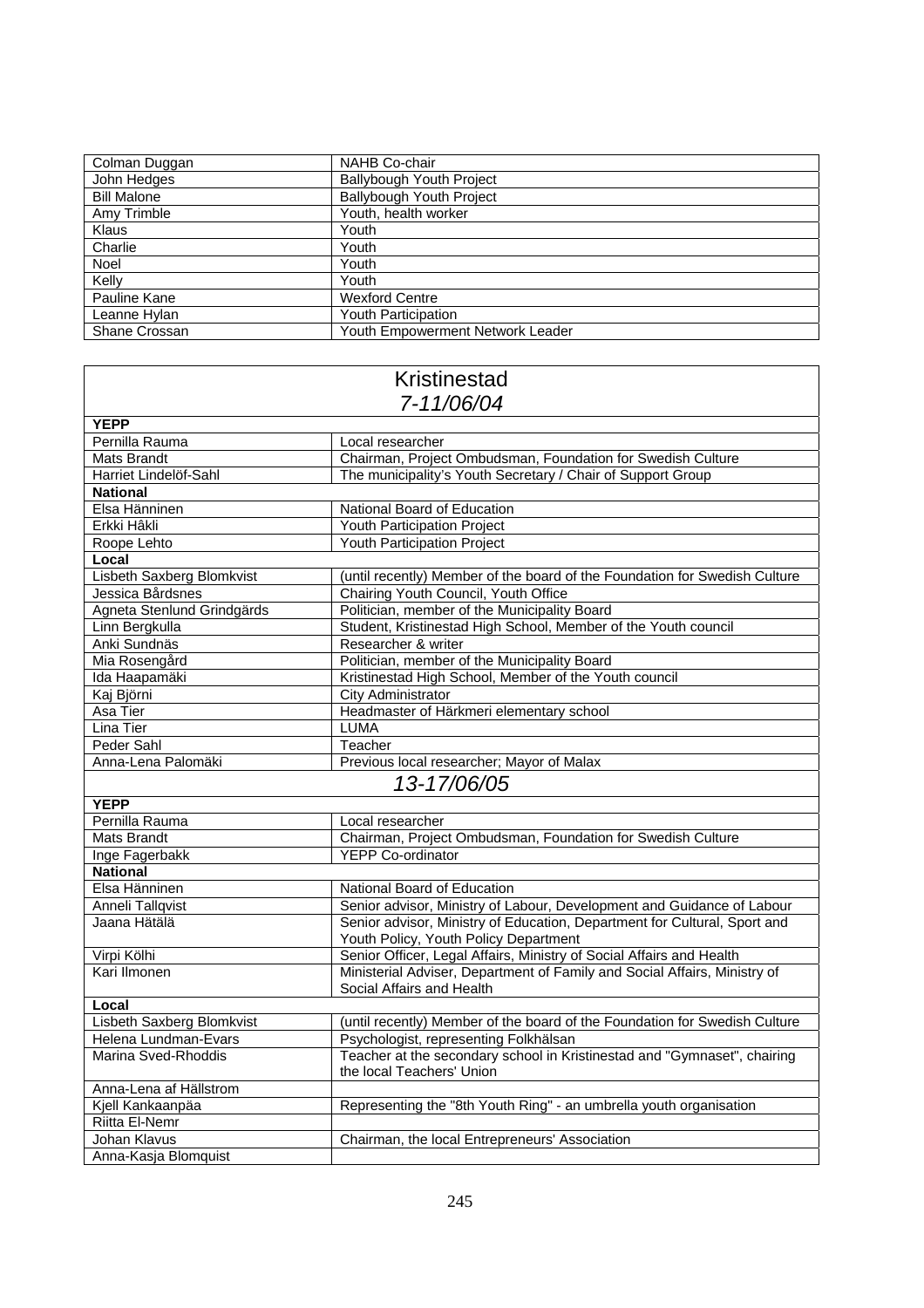| <b>Staffan Granfors</b> |                                                                |
|-------------------------|----------------------------------------------------------------|
| Linn Bergkulla          | Student, Kristinestad High School, Member of the Youth council |
| Anki Sundnäs            | Researcher & writer                                            |
| Ida Haapamäki           | Kristinestad High School, Member of the Youth council          |
| Asa Tier                | Headmaster of Härkmeri elementary school                       |
| Petri Huhtanen          |                                                                |
| Per-Elof Boström        |                                                                |

| Tuzla                     |                                                                       |  |
|---------------------------|-----------------------------------------------------------------------|--|
| 6-10/09/04                |                                                                       |  |
| <b>YEPP</b>               |                                                                       |  |
| Jasna Jasarevic           | Co-ordinator                                                          |  |
| Gianna Cadore             | Previous local researcher                                             |  |
| Monika Kleck.             | Previous co-ordinator                                                 |  |
| Vera                      | The Point                                                             |  |
| Jasmina                   | Local researcher                                                      |  |
| <b>National</b>           |                                                                       |  |
| Spomenka Mičić            | Chairman of the advisory board/support group                          |  |
| <b>Akmed Rifatbegovic</b> | OSCE - Democracy and Governance Dept.                                 |  |
| Žana Prutina              | OSCE - Democracy and Governance Dept.                                 |  |
| Nikola Yordanov           | OSCE - Democracy and Governance Dept.                                 |  |
| Maria Prsa                | OSCE - EDU                                                            |  |
| Aida Cengic               | Representative of the Soros Foundation                                |  |
| <b>Blair Blackwell</b>    | OSCE - EDU                                                            |  |
| Local                     |                                                                       |  |
| Edo Mujkic                | Representative of the Tuzla local youth council                       |  |
| Aida Novalic              | Chairperson of the district council                                   |  |
| Hazim Halilovic           | Deputy Minister for Education, Tuzla Canton                           |  |
| Ernesa Mešić              | Head, Department for Social Affairs, municipality Tuzla               |  |
| E Salihović               | Youth council                                                         |  |
| Amdir                     | Youth                                                                 |  |
| Tanja Junuzagic           | <b>GTZ</b>                                                            |  |
| Peter Gartner             |                                                                       |  |
| Alija Salihović           | Youth                                                                 |  |
| Adnan Kurtolic            | Student, Chem. School                                                 |  |
| Auda Beriea               | Teacher, Chem. School                                                 |  |
| Mujidin Tokic             | Chemical school - school cooperative                                  |  |
| Osman Hasic               | Headmaster of the primary school, SH                                  |  |
| <b>Fahrudin Bulabasic</b> | SH entrepreneur                                                       |  |
| Monchra                   | SH entrepreneur                                                       |  |
| Lahira Sejfija            | Director, IPAC                                                        |  |
| D. Dragećević             | Tuzla area representative for Sarajevo-based Youth Information Agency |  |
| 4-9/09/05                 |                                                                       |  |
| <b>YEPP</b>               |                                                                       |  |
| Jasna Jasarevic           | Co-ordinator                                                          |  |
| Jasmina Husanovic         | Local researcher                                                      |  |
| Vera Dezic-Agora          | The Point                                                             |  |
| <b>National</b>           |                                                                       |  |
| Spomenka Mičić            | Chairman of the advisory board/support group                          |  |
| Aida Cengic               | Representative of the Soros Foundation                                |  |
| Tatjana Ostojic           | Organization for Security and Co-operation in Europe                  |  |
| Maria Prsa                | Organization for Security and Co-operation in Europe                  |  |
| Jan Kulenovic             | Youth Information Agency                                              |  |
|                           |                                                                       |  |
| Local                     |                                                                       |  |
| Ernesa Mešić              | Head, Department for Social Affairs, municipality Tuzla               |  |
| Tanja Junuzagic           | GTZ                                                                   |  |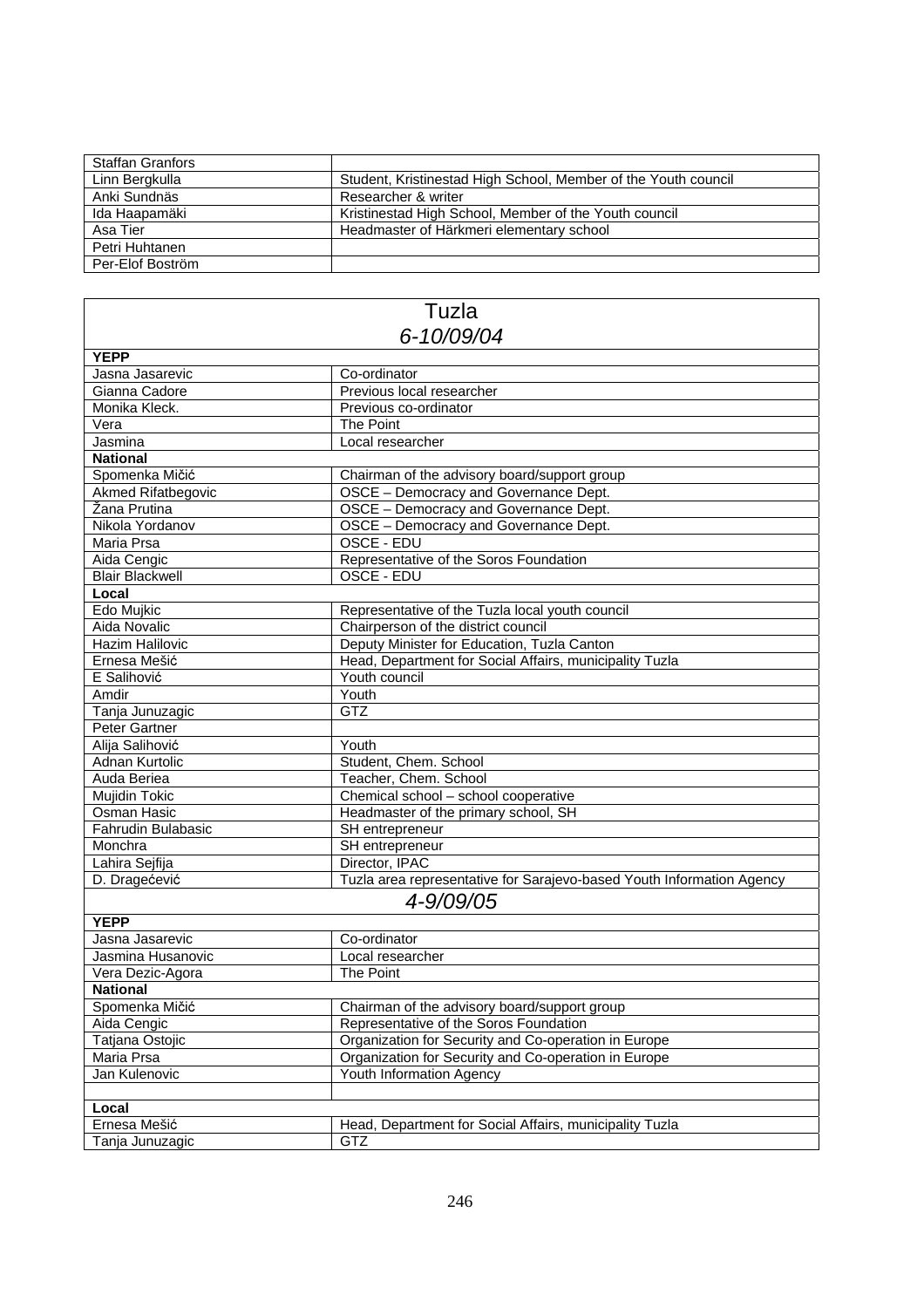| Admir Hasanovic    | Youth                                |
|--------------------|--------------------------------------|
| Alija Salihović    | Youth                                |
| Selma Skopljakovic | Youth                                |
| Mujidin Tokic      | Chemical school - school cooperative |
| Hasib Haradzic     |                                      |
| Edin Mukinovic     |                                      |
| Osman Hasic        | Headmaster of the primary school, SH |
| Fahrudin Bulabasic | SH entrepreneur                      |
| Indira Prliaca     | <b>TALDI</b>                         |

# Mannheim *25-29/10/04*

| <b>National</b>                  |                                                                                     |  |
|----------------------------------|-------------------------------------------------------------------------------------|--|
| Herr Möller                      | Entimon - Project of the Federal Ministry of Family Affairs, Senior Citizens,       |  |
|                                  | Women and Youth                                                                     |  |
| Dorothee Harenberg               | BMBF - Ministry for Education and research, department of Education for a           |  |
|                                  | democratic culture.                                                                 |  |
| Bernd Knopf; Dagmar Beer-Kern    | Federal Integration and Immigration Unit                                            |  |
| Local                            |                                                                                     |  |
| Elisabeth Müller-Neumann         | Mayor of Mannheim's Office                                                          |  |
| Helmut Schmitt; Claus Preissler  | Officer for Immigration and Integration a.D., City of Mannheim                      |  |
| Dr. Gerhard Mersmann             | Leiter des Fachbereichs Bildung, City of Mannheim, Director Dept. for<br>Education, |  |
| <b>Christian Schreider</b>       | Representative of SAP company, Sponsor of Musical Project                           |  |
| Dr. Anne Sliwka                  | Freudenberg Stiftung - responsible for Service Learning Project                     |  |
| Beate Maas                       | Director of the IKUBIZ since January 2003 has been working for IKUBIZ               |  |
|                                  | since 1984                                                                          |  |
| Dr. Petra Wagner                 | City of Mannheim - Dept. for Youth, Social Affairs and Health, Mannheim's           |  |
|                                  | coordinator for neighbourhood management, internal coordinator for the              |  |
|                                  | City-administration representatives in the formerly existing "Local Support         |  |
|                                  | Group"                                                                              |  |
| <b>Wolfgang Biller</b>           | City of Mannheim - Mannheim Office for Culture in the area of District              |  |
|                                  | Culture, Co-responsible for Culture in the Neckarstadt-West, Community              |  |
|                                  | Art, Friendly Monsters, Culture Shop,                                               |  |
|                                  | participated in the study-visit to Antwerp                                          |  |
| Alexander Müller                 | Former Manager of the JUZ- Youth Centre in Self-Administration                      |  |
|                                  | Neckarstadt "Friedrich Dürr" until August 2004, participated at YEPP's Lille-       |  |
|                                  | conference, responsible for Robert-Bosch volunteers                                 |  |
| <b>Wilma Haass</b>               | Director of the "Children's House" (=Kinderhaus Neckarstadt West in the             |  |
|                                  | Draisstraße), involved in "Rucksack Project"                                        |  |
| Annette Weber                    | Director of Musical "Neckarstadt-West Side Story"                                   |  |
| <b>Brigitte Bauder-Zutavern</b>  | Director Neckar Elementary School, involved in several YEPP School                  |  |
|                                  | projects: Service Learning, Inter-religious dialogue and School Yard Design         |  |
| Youths: Heower, Deniz, Marc, Can | Involved in Play and participants of Turin workshop                                 |  |
| Sonngül Yildrim                  | Mothers mentors, Rucksack Project                                                   |  |
| <b>Albrecht Freese</b>           | Diakonie Projekt Rainwaidenstraße                                                   |  |
| <b>Saliou Gueye</b>              | Neckarstadt-West Neighbourhood Manager                                              |  |
| Maja, Marko                      | In-Service Learning Students                                                        |  |
| Margot Römmich                   | ProFi (entrapreneur's project)                                                      |  |
| Christina Sas                    | In-Service Learning Evaluation, University of Mannheim                              |  |
| <b>YEPP</b>                      |                                                                                     |  |
| Corinna Störzinger               | IKUBIZ, Local Coordinator                                                           |  |
| Hüseyin Ertunc                   | <b>IKUBIZ, Local Coordinator</b>                                                    |  |
| Joana Tur Castello               | <b>IKUBIZ, Local Researcher</b>                                                     |  |
| <b>Christian Petry</b>           | Managing Director of the Freudenberg Foundation, Weinheim                           |  |
| Pia Gerber                       | Responsible for YEPP Mannheim Neckarstadt-West at the Freudenberg<br>Foundation     |  |
| 12-16/12/05                      |                                                                                     |  |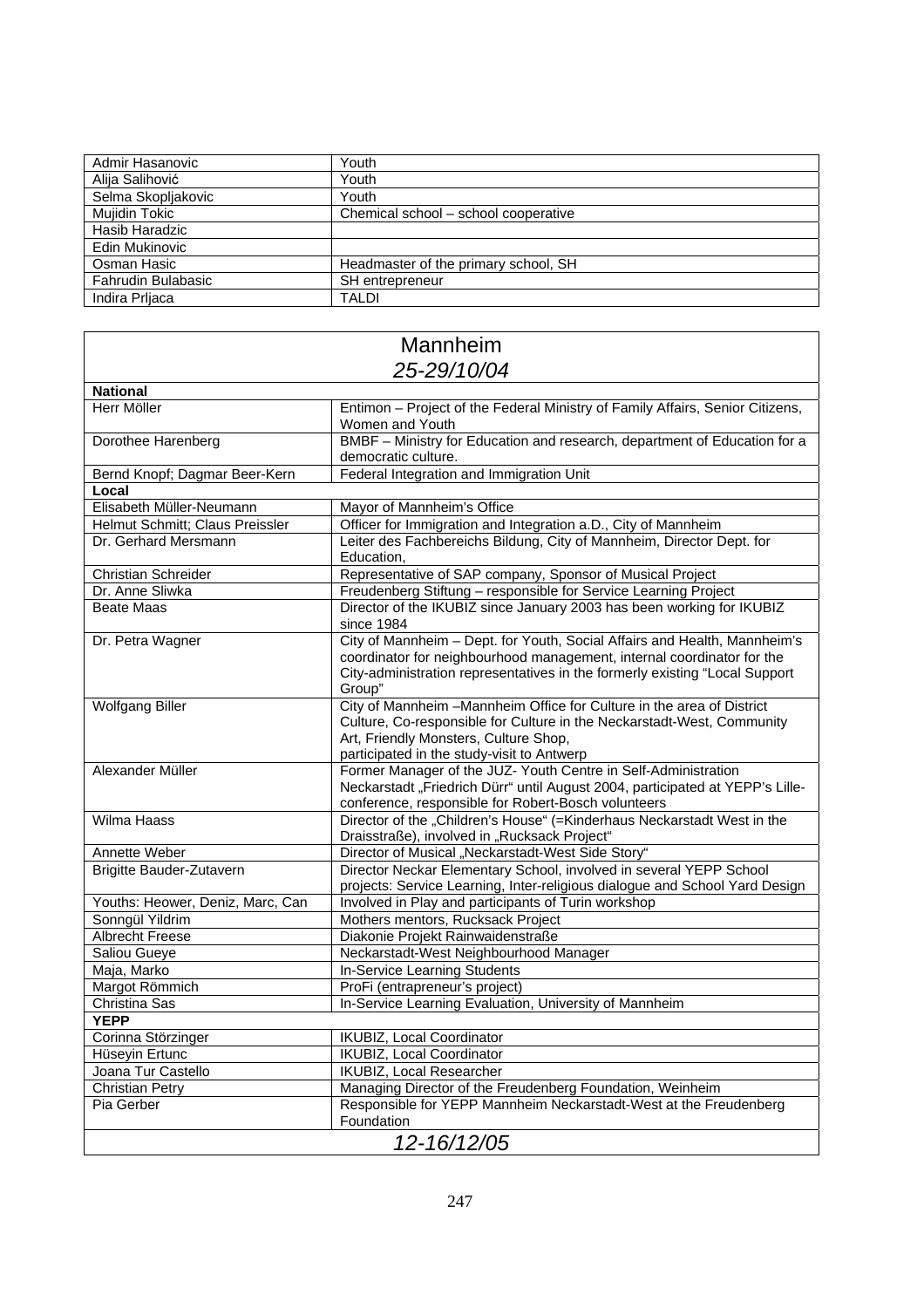| <b>YEPP</b>                     |                                                                                 |
|---------------------------------|---------------------------------------------------------------------------------|
| Corinna Störzinger              | <b>IKUBIZ, Local Coordinator</b>                                                |
| Hüseyin Ertunc                  | IKUBIZ, Local Coordinator                                                       |
| Joana Tur Castello              | Local Researcher                                                                |
| <b>Christian Petry</b>          | Managing Director of the Freudenberg Foundation, Weinheim                       |
| Pia Gerber                      | Responsible for YEPP Mannheim Neckarstadt-West at the Freudenberg<br>Foundation |
| <b>National</b>                 |                                                                                 |
| Christina Engemann              | Ministry of Culture, Youth, Sport                                               |
| Frau Rathenhaüser               | Social exclusion, vocational training, Ministry for Culture, Youth, and Sport   |
| Herr Waldraff                   | Teacher training, Ministry for Culture, Youth, and Sport                        |
| Herr Pröchtel                   | Language and migration, Ministry for Culture, Youth, and Sport                  |
| Local                           |                                                                                 |
| Claus Preissler                 | Office for Immigration and Integration, Mannheim                                |
| Dr. Gerhard Mersmann            | Leiter des Fachbereichs Bildung, City of Mannheim, Director Dept. for           |
|                                 | Education.                                                                      |
| <b>Beate Maas</b>               | Director of the IKUBIZ since January 2003 has been working for IKUBIZ           |
|                                 | since 1984                                                                      |
| Wilma Haass                     | Director of the "Children's House" (Kinderhaus Neckarstadt West in the          |
|                                 | Draisstraße), involved in "Rucksack Project"                                    |
| <b>Brigitte Bauder-Zutavern</b> | Director Neckar Elementary School, involved in several YEPP School              |
|                                 | projects: Service Learning, Inter-religious dialogue and School Yard Design     |
| Youths                          | Involved in Play and participants of Turin workshop                             |
| <b>Albrecht Freese</b>          | Diakonie Projekt Rainwaidenstraße                                               |
| Claus Hasselbach                | Diakonie Projekt Rainwaidenstraße                                               |
| Saliou Gueye                    | Neckarstadt-West Neighbourhood Manager                                          |
| Margot Römmich                  | ProFi (entrepreneur's project)                                                  |
| Paolo Silvestri                 | ProFi (entrepreneur's project)                                                  |
| Helga Reindel                   | Project Leseladen                                                               |
| Leyla Türer                     | Project Leseladen                                                               |

| Antwerp                   |                                                                       |  |
|---------------------------|-----------------------------------------------------------------------|--|
|                           | 1-5/03/04                                                             |  |
| <b>YEPP</b>               |                                                                       |  |
| <b>Christine Castille</b> | Evens Foundation                                                      |  |
| Micheline Mardulyn        | <b>Bernheim Foundation</b>                                            |  |
| <b>Tim Verbist</b>        | Local Researcher                                                      |  |
| Marijke Cornelis          | <b>Inland Researcher</b>                                              |  |
| Lin Ploegaert             | Co-ordination team, Straten-Generaal                                  |  |
| <b>Geert Lambrechts</b>   | Co-ordination team, Straten-Generaal                                  |  |
| Nicole de Coninck         | Co-ordination team, Straten-Generaal                                  |  |
| Dirk Lenaerts             | Co-ordination team, Straten-Generaal                                  |  |
| Noortje Wiesbauer         | Co-ordination team, Straten-Generaal                                  |  |
| <b>National</b>           |                                                                       |  |
| Theo Mardulier            | Ministry of Education - Disadvantaged students                        |  |
| <b>Wouter Janssens</b>    | Ministry of Education                                                 |  |
| Marleen van Ouytsel       | Local Alderwoman and cabinet member of the Flemish Education Ministry |  |
| Bea Vandewiele            | Ministry of Education - Integration of Services                       |  |
| Stijn Van Wolputte        | Large City Policy                                                     |  |
| Local                     |                                                                       |  |
| Chris Van Bouchout        | Staff member of Youth Alderman Robert Voorhamme's cabinet             |  |
| Joris De Bleser           | Staff member of Youth Alderman Robert Voorhamme's cabinet             |  |
| Marc Tulfer               | Principal, CDO Noord                                                  |  |
| Mario Van Poppel          | City Administrator, Safety Policy                                     |  |
| Chris Ledegen             | Teacher, CDO Noord                                                    |  |
| Hans Moens                | Teacher, CDO Noord                                                    |  |
| Eddy van den Nieuwenhof   | Teacher, CDO Noord                                                    |  |
| Tim van Gool              | <b>Youth Services</b>                                                 |  |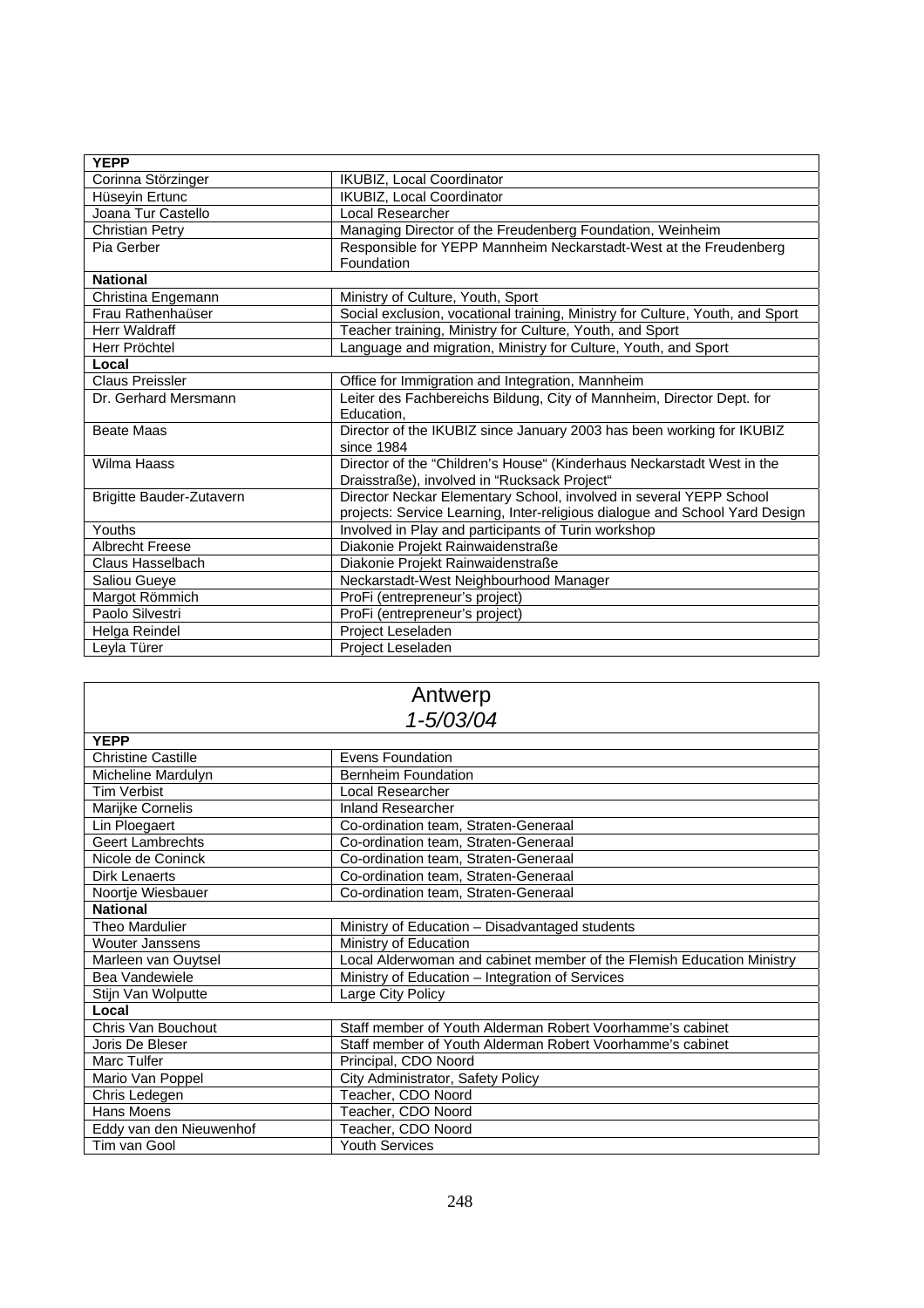| Glenn                     | Youth                                                                      |  |
|---------------------------|----------------------------------------------------------------------------|--|
| Carla                     | Youth                                                                      |  |
| Ibrahim                   | Youth                                                                      |  |
| Turan                     | Youth                                                                      |  |
| Dave                      | Youth                                                                      |  |
| Claudia                   | Youth                                                                      |  |
| Renato Braaf              | <b>Timberland Benelux Director</b>                                         |  |
| Inge Beels                | Timberland PR representative                                               |  |
| <b>Chantal Pauwels</b>    | Local Antwerp city council                                                 |  |
| Jan Thuy                  | <b>Previous Youth Services</b>                                             |  |
| Jan Reijnaers             | Process Manager, Spoor Noord                                               |  |
| Patricia Wildiers         | PAM.VZW                                                                    |  |
| 11-14/11/05               |                                                                            |  |
| <b>YEPP</b>               |                                                                            |  |
| Micheline Mardulyn        | <b>Bernheim Foundation</b>                                                 |  |
| <b>Tim Verbist</b>        | Local Co-ordinator                                                         |  |
| <b>Maud Aguirre</b>       | Evens Foundation                                                           |  |
| Marijke Cornelis          | Local researcher                                                           |  |
| <b>National</b>           |                                                                            |  |
| Michiel Van de Voorde     | Co-ordinator (Equal Labour Market Participation & Diversity within Labout) |  |
| Reinhilde Pulinx          | (Organisation of NT 2/ Dutch as a second language)                         |  |
| <b>Theo Mardulier</b>     | Ministry of Education - Disadvantaged students                             |  |
| <b>Frederik Roekens</b>   | Assistant to the Director, reception class for newly arrived immigrant     |  |
|                           | children in secondary schools, Ministry of Education,                      |  |
| <b>Chris Deloof</b>       | Assistant to the Director, reception class for newly arrived immigrant     |  |
|                           | children in primary secondary schools, Ministry of Education               |  |
| Local                     |                                                                            |  |
| <b>Christine Castille</b> | <b>Ex-Evens Foundation</b>                                                 |  |
| Annabel Decraene          | Vitamin W                                                                  |  |
| Lin Ploegaert             | Straten-Generaal                                                           |  |
| Marc Tulfer               | Principal, CDO Noord                                                       |  |
| <b>Tom Verlent</b>        | Project co-ordinator, (CDO Noord)                                          |  |
| Erwin Pairon              | Court of Mayor and Alderm Alderman for Education (Cityhall)                |  |
| Tim van Gool              | <b>Youth Services</b>                                                      |  |
| <b>Thomas Goorden</b>     | Old CDO student, member: Community TV project                              |  |
| Uwamungu Cornelis         | Old CDO student, member: Community TV project                              |  |
| Mohammed                  | Old CDO student, member: Community TV project                              |  |

| Turin              |                                                                                            |  |
|--------------------|--------------------------------------------------------------------------------------------|--|
|                    | 22-26/04/04                                                                                |  |
| <b>YEPP</b>        |                                                                                            |  |
| Antonella Ricci    | Compagnia di San Paulo                                                                     |  |
| Luigi Morello      | Compagnia di San Paulo                                                                     |  |
| Sonia Schellino    | Compagnia di San Paulo                                                                     |  |
| Piero Gastaldo     | Compagnia di San Paulo                                                                     |  |
| Gianni Limone      | Co-ordinator, Parella                                                                      |  |
| Angela Lostia      | Local researcher                                                                           |  |
| Paola Monaci       | Previous co-ordinator, Mirafiori                                                           |  |
| Massimo Infunti    | Co-ordinator, Mirafiori                                                                    |  |
| <b>National</b>    |                                                                                            |  |
| Aviano Bulgarelli  | Department of Vocational Training, Ministry of Labour and Social Affairs                   |  |
| Germana Viglietta  | Department of Vocational Training, Ministry of Labour and Social Affairs                   |  |
| Raffaele Ciambrone | Department of Students and Studying, Ministry of Instruction, Universities<br>and Research |  |
| Luciano Serra      | Department of Students and Studying, Ministry of Instruction, Universities<br>and Research |  |
| <b>Turin</b>       |                                                                                            |  |
| Giuseppe Nota      | Youth Policy, City of Turin                                                                |  |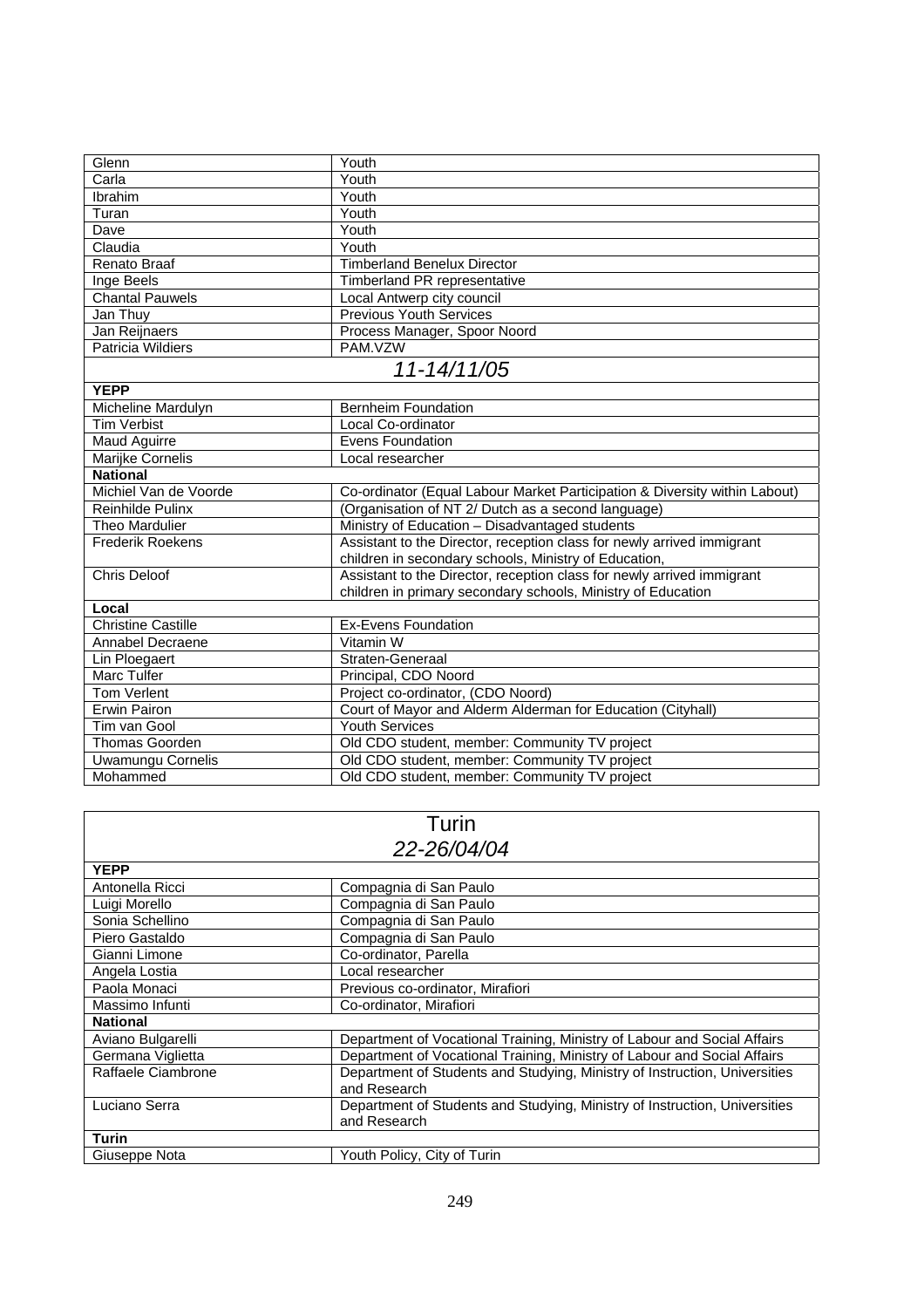| Marco Calgaro                           | Deputy Mayor                                                        |
|-----------------------------------------|---------------------------------------------------------------------|
| <b>Turin-Mirafiori</b>                  |                                                                     |
| Amalia Modica                           | District X                                                          |
| Luciano Camarda                         | Youth Commission, District X                                        |
| Luca Cassano                            | Environment Commission, District X; member of Associazone Adelante  |
| Melina Bongioanni                       | Director, Local Public Library                                      |
| Enrico Marenchino                       | APSA (youth group)                                                  |
| Ciro Giacò                              | Cooperativa Mirafiori                                               |
| Laura Peradotto                         | Casa Conflitti                                                      |
| Marco Ciavarella                        | Parrochia                                                           |
| Andrea Murgia                           | Circoolo Legambiente Ecopolis (environmental association)           |
| Isabella De Vecchi                      | MenteLocale                                                         |
| Alessio                                 | MenteLocale                                                         |
| <b>Turin-Parella</b>                    |                                                                     |
| Anna Grieco                             | Youth Policy, District IV                                           |
| Guido Alunno                            | President, District IV                                              |
| Silvana Fantini                         | Social Service socio-educative coordinator                          |
| Francesca Pichierri                     | <b>Local Social Service</b>                                         |
| Marta Beggi (e Sonia Floredan)          | Associazione Sole e Luna                                            |
| Fabio Bianco                            | <b>Time Sport</b>                                                   |
| Paolo Ladetto                           | Cooperativa Sociale Mondoerre (environmental education)             |
| Prof. D'Alessandro                      | President Liceo Scientifico (high school)                           |
| Alessio Testa                           | Student Liceo Scientifico                                           |
| Roberto Bagaini                         | Associazione culturale Rock e i suoi fratelli                       |
| Simone Campa                            | Associazione Paranza del Geco                                       |
|                                         | 8-13/05/05                                                          |
|                                         |                                                                     |
| <b>YEPP</b>                             |                                                                     |
| Antonella Ricci                         | Compagnia di San Paulo                                              |
| Sonia Schellino                         | Compagnia di San Paulo                                              |
| Gianni Limone                           | Co-ordinator, Parella                                               |
| Massimo Arat                            | Zenit Arti Audiovisive                                              |
| Angela Lostia                           | Local researcher                                                    |
| Massimo Infunti                         | Co-ordinator, Mirafiori                                             |
| <b>National</b>                         |                                                                     |
| Dott. Romolo de Camillis                | Youth Policy, Ministry of Labour and Social Affairs                 |
| Dott.ssa Patrizia De Felici             | Monitoring and Evaluation, Ministry of Labour and Social Affairs    |
| Dott. Antonio D'Orazio                  | Ministry of Education                                               |
| Dott.ssa AnnaMaria Leuzzi               | Ministry of Education                                               |
| Dott. Attilio Compagnoni                | Ministry of Education                                               |
| Dott.ssa Anna Maria Masteovito          | Ministry of Education                                               |
| <b>Region - Piemonte</b>                |                                                                     |
| Dr.ssa si Aichelburg                    | Youth Policy                                                        |
| Maria Teresa Revello                    | Youth Policy                                                        |
| Silvana                                 | Youth Policy                                                        |
| Dott. Gaveglio                          | Sportello MicroImprese (small entrepreneurs)                        |
| <b>Turin</b>                            |                                                                     |
| Giuseppe Nota<br><b>Turin-Mirafiori</b> | Youth Policy, City of Turin                                         |
| Simona Mandirola                        |                                                                     |
| Luciano Camarda                         | Associazione Arcobaleno<br>Youth Commission, District X             |
| Luca Cassano                            | Environment Commission, District X; member of Associazione Adelante |
| Melina Bongioanni                       | Director, Local Public Library                                      |
| Isabella De Vecchi                      | MenteLocale                                                         |
| Vittorio Patrucco                       | Circolo Legambiente Ecopolis                                        |
| Marco Boscaglia                         | Youth                                                               |
| Maurizio Trombotto                      | District X, President                                               |
| Amalia Modica                           | District X, Youth Policy                                            |
| <b>Turin-Parella</b>                    |                                                                     |
| Marta Beggi                             | Associazione Sole e Luna                                            |
|                                         |                                                                     |